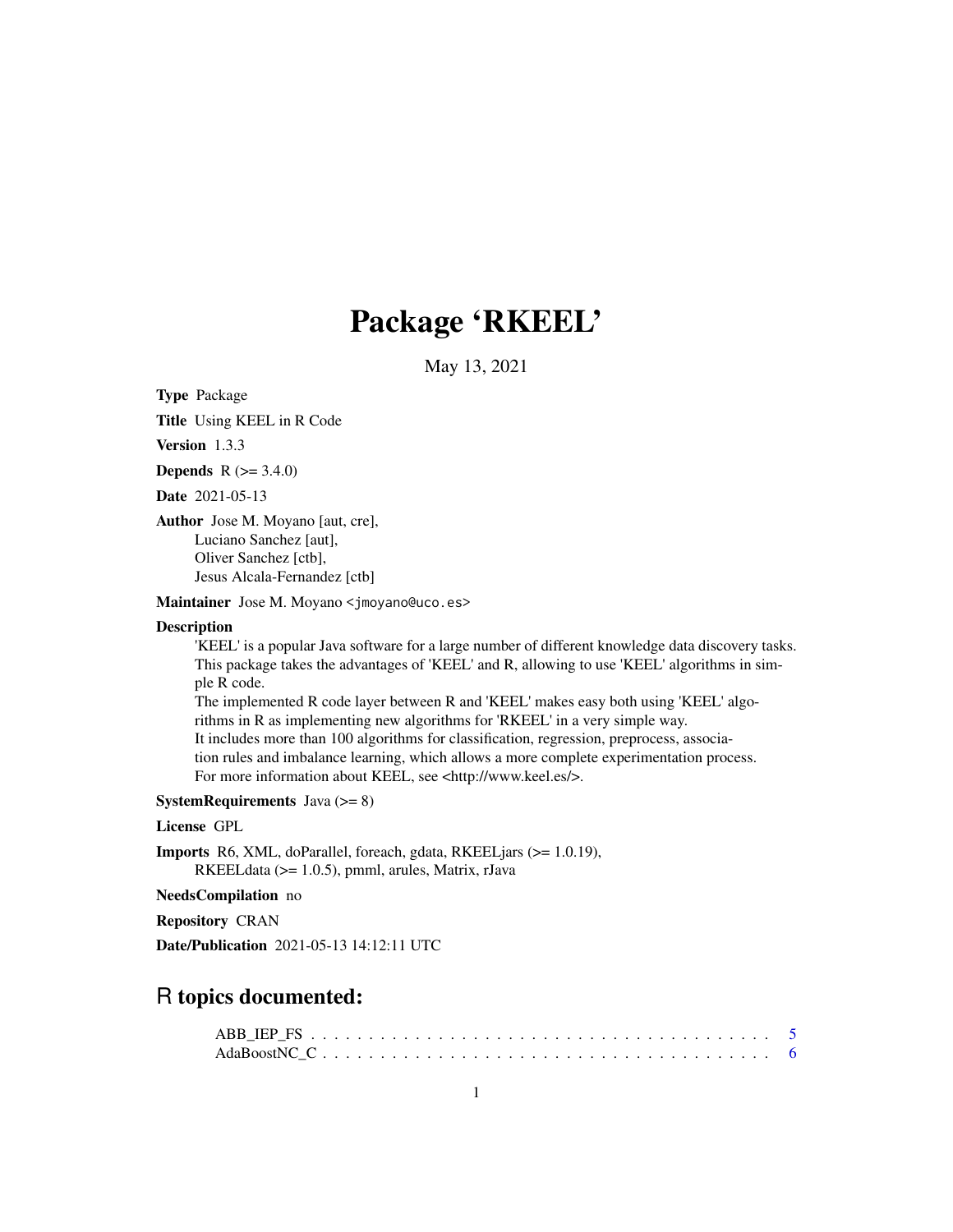|        | $\overline{7}$ |
|--------|----------------|
|        | 8              |
|        | 12             |
|        | 15             |
|        | 16             |
|        | 17             |
|        | 18             |
|        | 21             |
|        | 22             |
|        |                |
|        |                |
|        |                |
|        |                |
|        | 25             |
|        |                |
|        |                |
|        |                |
|        |                |
|        |                |
|        |                |
|        |                |
|        |                |
|        |                |
|        |                |
|        |                |
|        |                |
|        |                |
|        |                |
|        | 36             |
|        | 37             |
|        | 38             |
|        |                |
|        |                |
|        | 41             |
|        |                |
|        |                |
|        | 43             |
|        |                |
|        | 44<br>45       |
| DSM C  |                |
|        | 46             |
|        | 47             |
|        | 51             |
|        | 54             |
|        | 55             |
| FCRA C | 56             |
|        | 57             |
| FRNN C | 61             |
|        | 62             |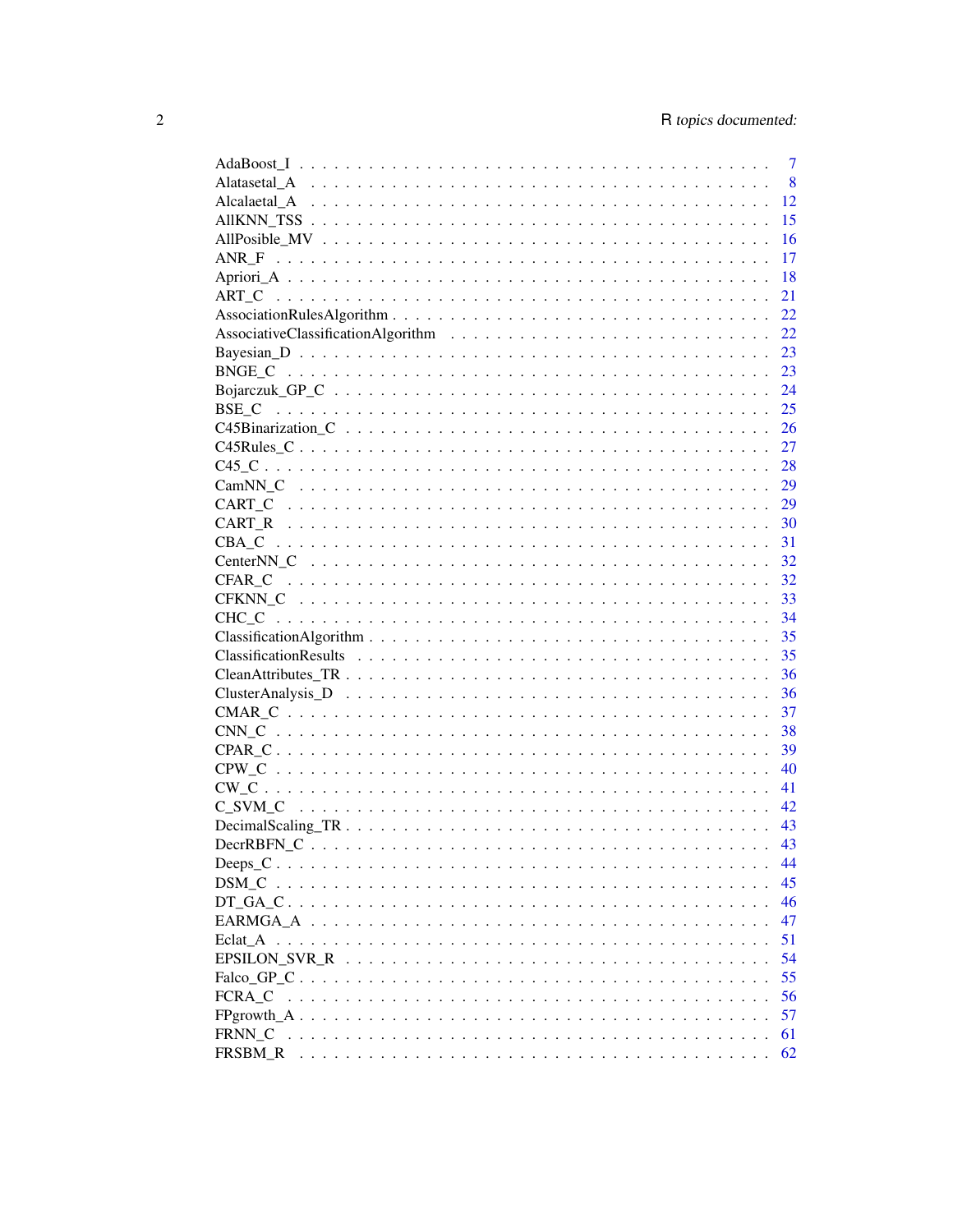|            | 63  |
|------------|-----|
|            | 64  |
|            | 67  |
|            | 68  |
|            | 69  |
|            | 70  |
|            | 71  |
|            | 75  |
|            | -79 |
|            | 83  |
|            | 87  |
|            | 87  |
|            | 88  |
|            | 89  |
|            | 91  |
|            | 92  |
|            | 93  |
|            | 93  |
|            | 94  |
|            | 94  |
|            | 95  |
|            | 96  |
|            | 97  |
|            | 97  |
|            |     |
|            | 98  |
|            |     |
|            |     |
|            |     |
|            |     |
|            |     |
|            |     |
|            |     |
|            |     |
|            |     |
| LDA C      |     |
|            |     |
|            |     |
|            |     |
|            |     |
| LVF IEP FS |     |
|            |     |
|            |     |
|            |     |
|            |     |
|            |     |
|            |     |
|            |     |
|            |     |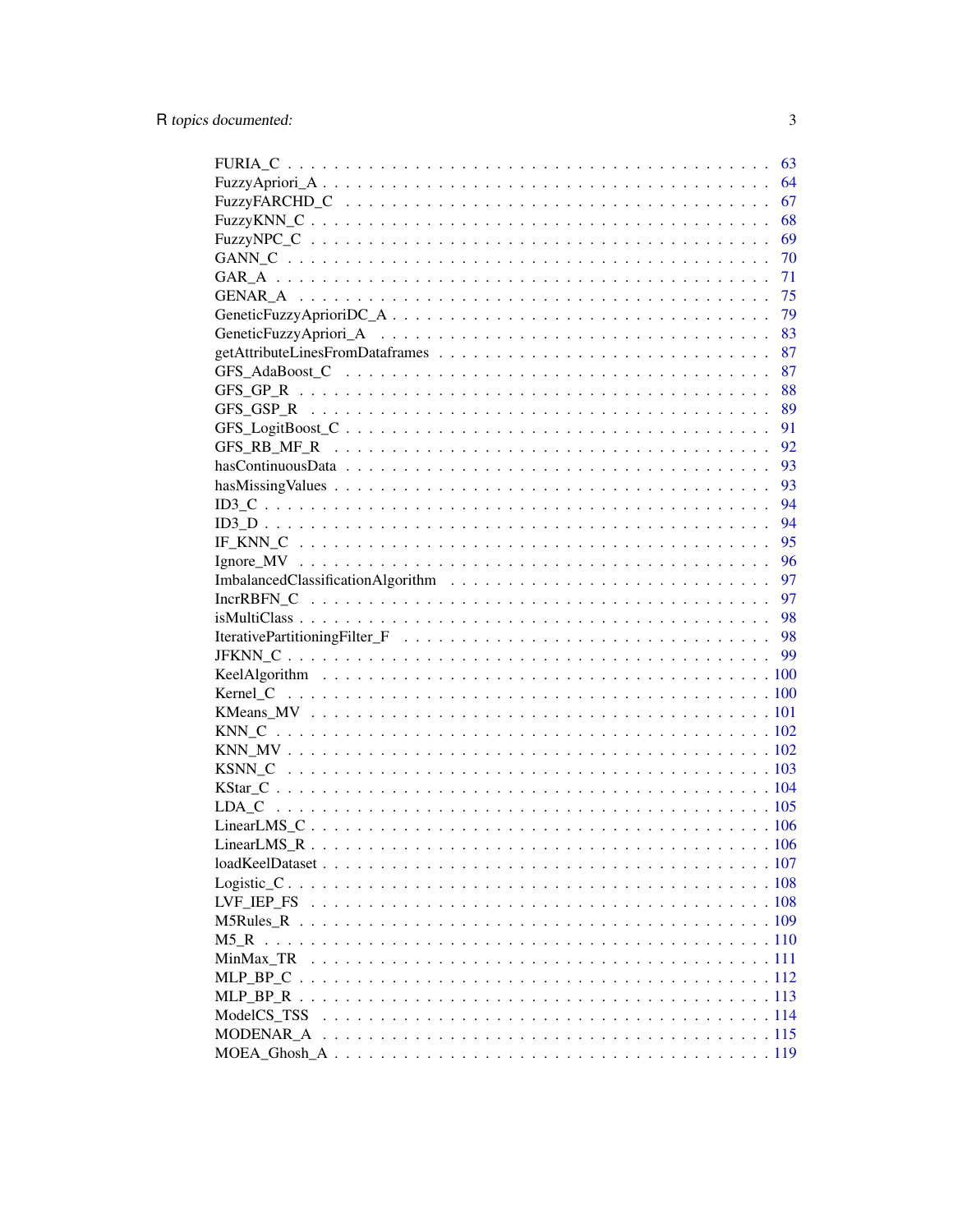| SGA_C    |  |
|----------|--|
| Shrink C |  |
|          |  |
|          |  |
|          |  |
|          |  |
|          |  |
|          |  |
|          |  |
|          |  |
|          |  |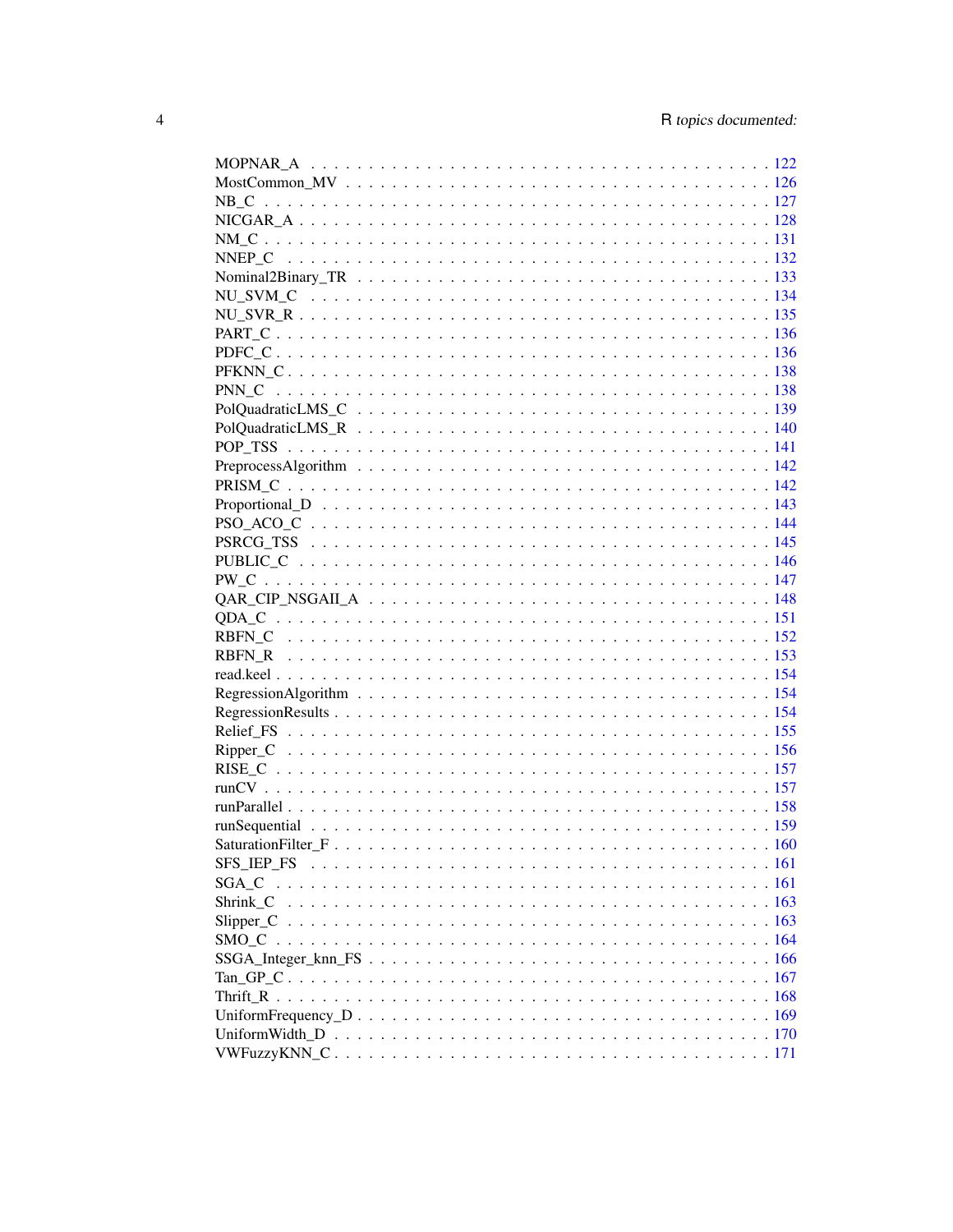# <span id="page-4-0"></span>ABB\_IEP\_FS 5

# **Index** the contract of the contract of the contract of the contract of the contract of the contract of the contract of the contract of the contract of the contract of the contract of the contract of the contract of the co

# ABB\_IEP\_FS *ABB\_IEP\_FS KEEL Preprocess Algorithm*

# Description

ABB\_IEP\_FS Preprocess Algorithm from KEEL.

# Usage

ABB\_IEP\_FS(train, test, seed)

# Arguments

| train | Train dataset as a data.frame object                                                        |
|-------|---------------------------------------------------------------------------------------------|
| test  | Test dataset as a data.frame object                                                         |
| seed  | Seed for random numbers. If it is not assigned a value, the seed will be a random<br>number |

# Value

A data.frame with the preprocessed data for both train and test datasets.

# Examples

```
#data_train <- RKEEL::loadKeelDataset("car_train")
#data_test <- RKEEL::loadKeelDataset("car_test")
```

```
#Create algorithm
#algorithm <- RKEEL::ABB_IEP_FS(data_train, data_test)
```

```
#Run algorithm
#algorithm$run()
```
#See results #algorithm\$preprocessed\_test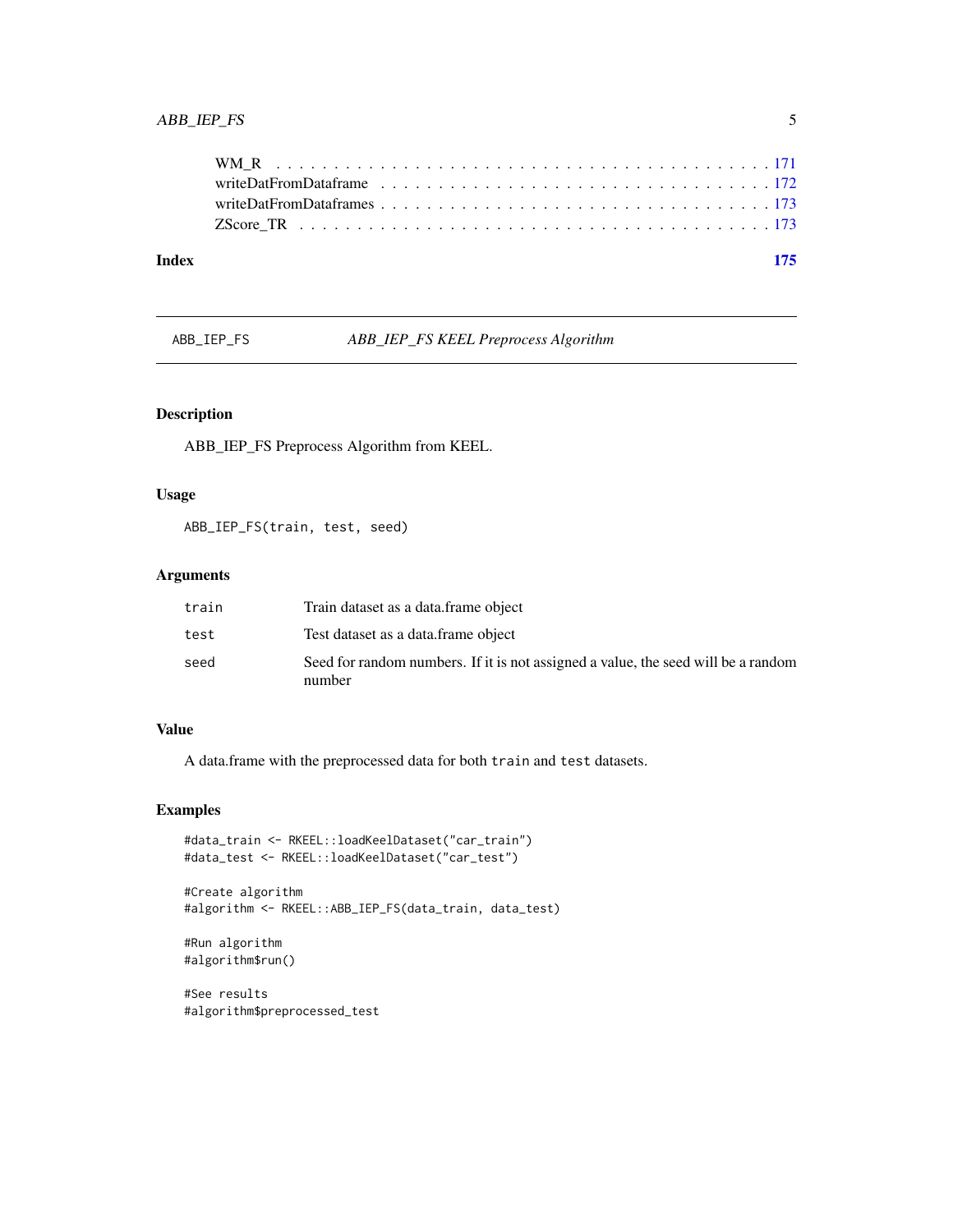<span id="page-5-0"></span>

AdaBoostNC\_C Classification Algorithm from KEEL.

#### Usage

```
AdaBoostNC_C(train, test, pruned, confidence, instancesPerLeaf,
   numClassifiers, algorithm, trainMethod, lambda, seed)
```
### Arguments

| train            | Train dataset as a data. frame object                                                       |  |  |  |
|------------------|---------------------------------------------------------------------------------------------|--|--|--|
| test             | Test dataset as a data frame object                                                         |  |  |  |
| pruned           | pruned. Default value = TRUE                                                                |  |  |  |
| confidence       | confidence. Default value $= 0.25$                                                          |  |  |  |
| instancesPerLeaf |                                                                                             |  |  |  |
|                  | instances PerLeaf. Default value $= 2$                                                      |  |  |  |
|                  | numClassifiers numClassifiers. Default value = $10$                                         |  |  |  |
| algorithm        | algorithm. Default value $=$ "ADABOOST.NC"                                                  |  |  |  |
| trainMethod      | $trainMethod. Default value = "NORESAMPLING"$                                               |  |  |  |
| lambda           | lambda. Default value $= 2$                                                                 |  |  |  |
| seed             | Seed for random numbers. If it is not assigned a value, the seed will be a random<br>number |  |  |  |

## Value

A data.frame with the actual and predicted classes for both train and test datasets.

# Examples

```
#data_train <- RKEEL::loadKeelDataset("iris_train")
#data_test <- RKEEL::loadKeelDataset("iris_test")
```

```
#Create algorithm
#algorithm <- RKEEL::AdaBoostNC_C(data_train, data_test)
```

```
#Run algorithm
#algorithm$run()
```
#See results #algorithm\$testPredictions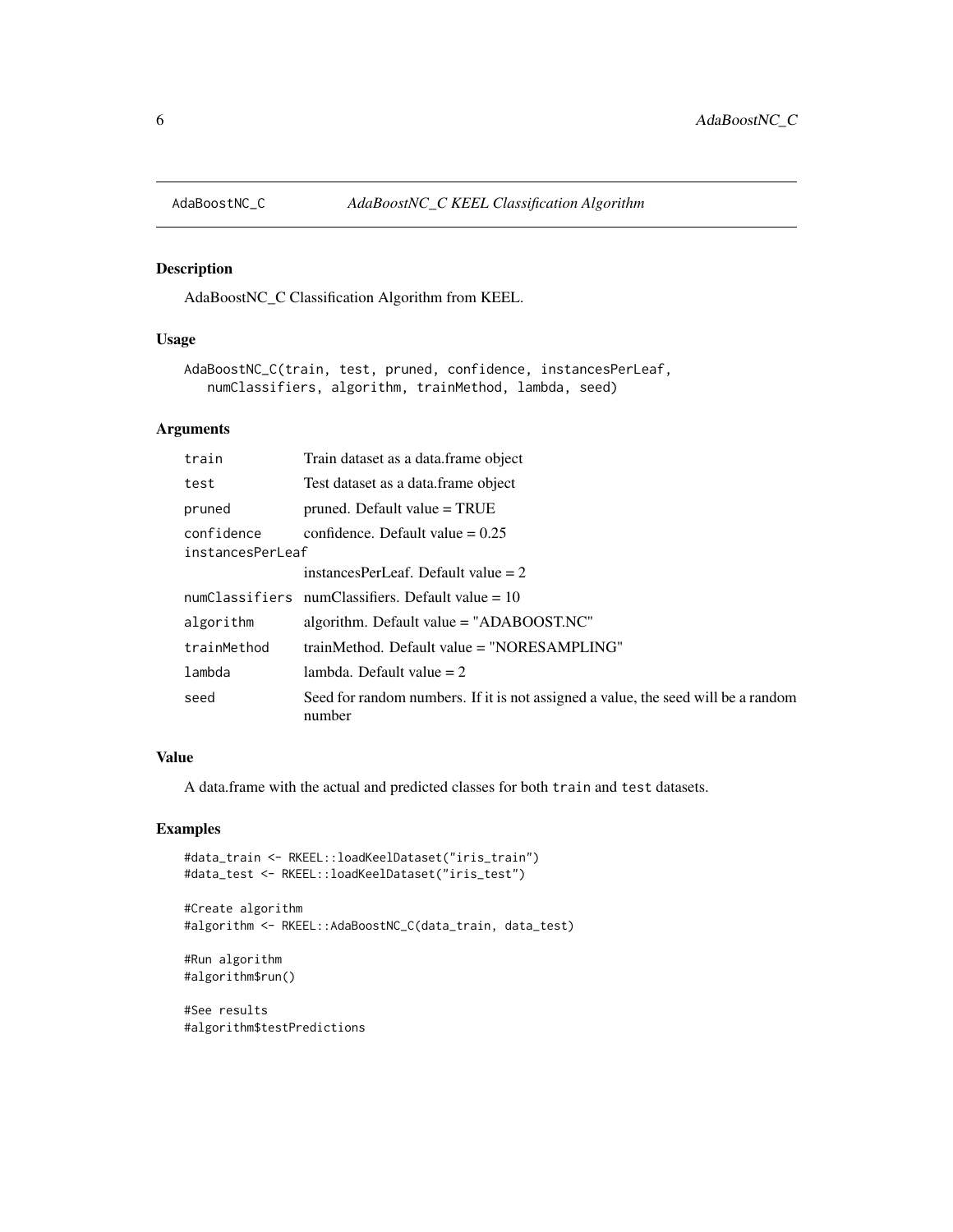<span id="page-6-0"></span>

AdaBoost\_I Imbalanced Classification Algorithm from KEEL.

# Usage

```
AdaBoost_I(train, test, pruned, confidence, instancesPerLeaf,
  numClassifiers, algorithm, trainMethod, seed)
```
# Arguments

| train            | Train dataset as a data.frame object                                                        |  |  |  |
|------------------|---------------------------------------------------------------------------------------------|--|--|--|
| test             | Test dataset as a data frame object                                                         |  |  |  |
| pruned           | pruned. Default value = TRUE                                                                |  |  |  |
| confidence       | confidence. Default value $= 0.25$                                                          |  |  |  |
| instancesPerLeaf |                                                                                             |  |  |  |
|                  | instances PerLeaf. Default value $= 2$                                                      |  |  |  |
|                  | numClassifiers numClassifiers. Default value = $10$                                         |  |  |  |
| algorithm        | algorithm. Default value $=$ "ADABOOST"                                                     |  |  |  |
| trainMethod      | trainMethod. Default value = "NORESAMPLING"                                                 |  |  |  |
| seed             | Seed for random numbers. If it is not assigned a value, the seed will be a random<br>number |  |  |  |

# Value

A data.frame with the actual and predicted classes for both train and test datasets.

#### Examples

```
#data_train <- RKEEL::loadKeelDataset("iris_train")
#data_test <- RKEEL::loadKeelDataset("iris_test")
```

```
#Create algorithm
#algorithm <- RKEEL::AdaBoost_I(data_train, data_test)
```
#Run algorithm #algorithm\$run()

#See results #algorithm\$testPredictions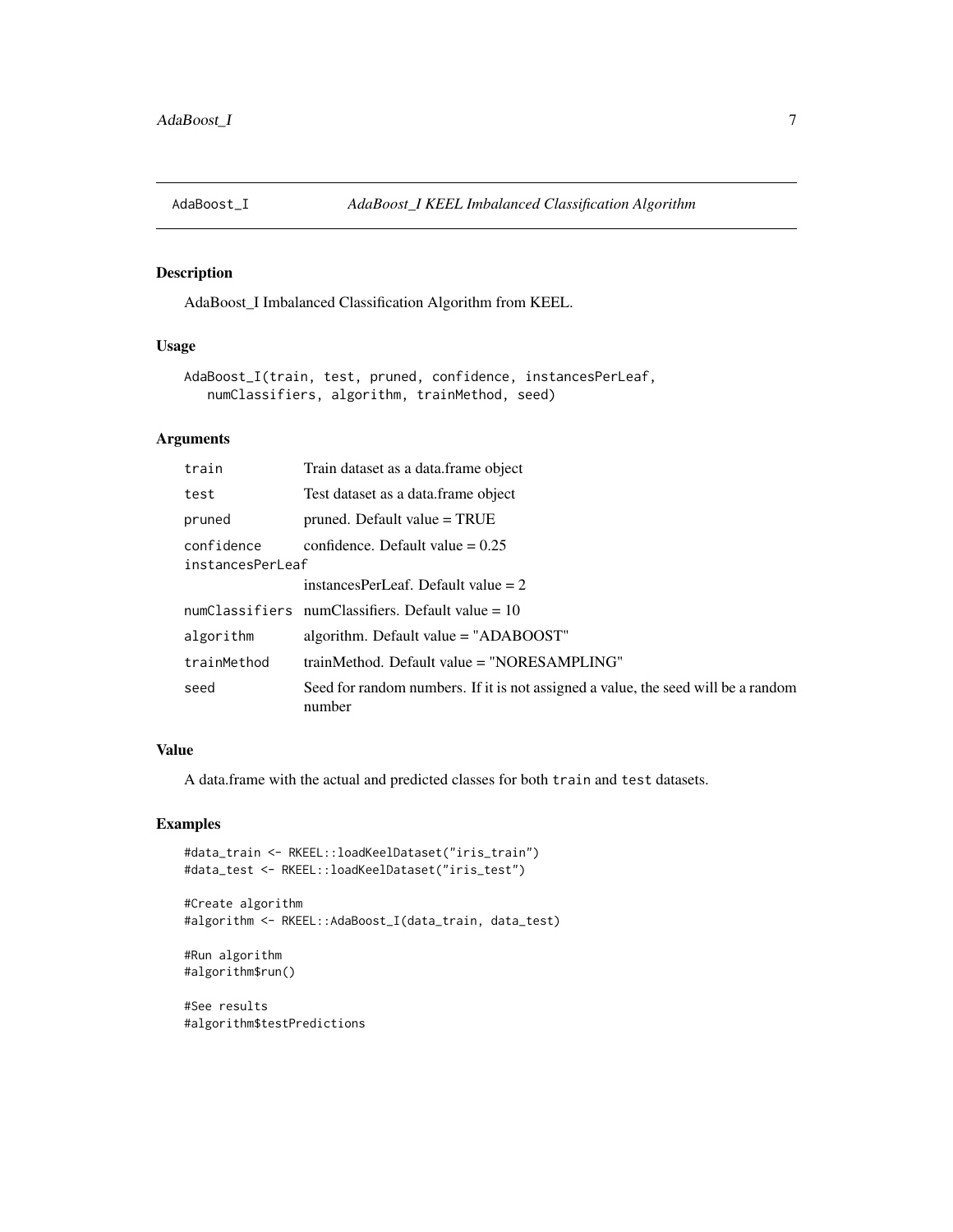<span id="page-7-0"></span>

Alatasetal\_A Association Rules Algorithm from KEEL.

# Usage

```
Alatasetal_A(dat, seed, NumberofEvaluations, InitialRandomChromosomes,
  rDividingPoints, TournamentSize, ProbabilityofCrossover,
 MinimumProbabilityofMutation, MaximumProbabilityofMutation,
  ImportanceofRulesSupport, ImportanceofRulesConfidence,
  ImportanceofNumberofInvolvedAttributes, ImportanceofIntervalsAmplitude,
  ImportanceofNumberofRecordsAlreadyCovered, AmplitudeFactor)
```
# Arguments

| dat                          | Dataset as a data.frame object                                        |
|------------------------------|-----------------------------------------------------------------------|
| seed                         | seed. Default value = $1286082570$                                    |
| NumberofEvaluations          |                                                                       |
|                              | Numberof Evaluations. Default value $=$ 50000                         |
| InitialRandomChromosomes     |                                                                       |
|                              | Initial Random Chromosomes. Default value $= 12$                      |
| rDividingPoints              |                                                                       |
|                              | r-Dividing Points. Default value $= 3$                                |
|                              | TournamentSize TournamentSize. Default value = 10                     |
| ProbabilityofCrossover       |                                                                       |
|                              | Probability of Crossover. Default value $= 0.7$                       |
| MinimumProbabilityofMutation |                                                                       |
|                              | Minimum Probability of Mutation. Default value $= 0.05$               |
| MaximumProbabilityofMutation |                                                                       |
|                              | Maximum Probability of Mutation. Default value $= 0.9$                |
| ImportanceofRulesSupport     |                                                                       |
|                              | Importance of Rules Support. Default value $= 5$                      |
| ImportanceofRulesConfidence  |                                                                       |
|                              | Importance of Rules Confidence. Default value $= 20$                  |
|                              | ImportanceofNumberofInvolvedAttributes                                |
|                              | Importance of Number of Involved Attributes. Default value $= 0.05$   |
|                              | ImportanceofIntervalsAmplitude                                        |
|                              | Importance of Intervals Amplitude. Default value $= 0.02$             |
|                              | ImportanceofNumberofRecordsAlreadyCovered                             |
|                              | Importance of Number of Records Already Covered. Default value = 0.01 |
| AmplitudeFactor              |                                                                       |
|                              | Amplitude Factor. Default value $= 2.0$                               |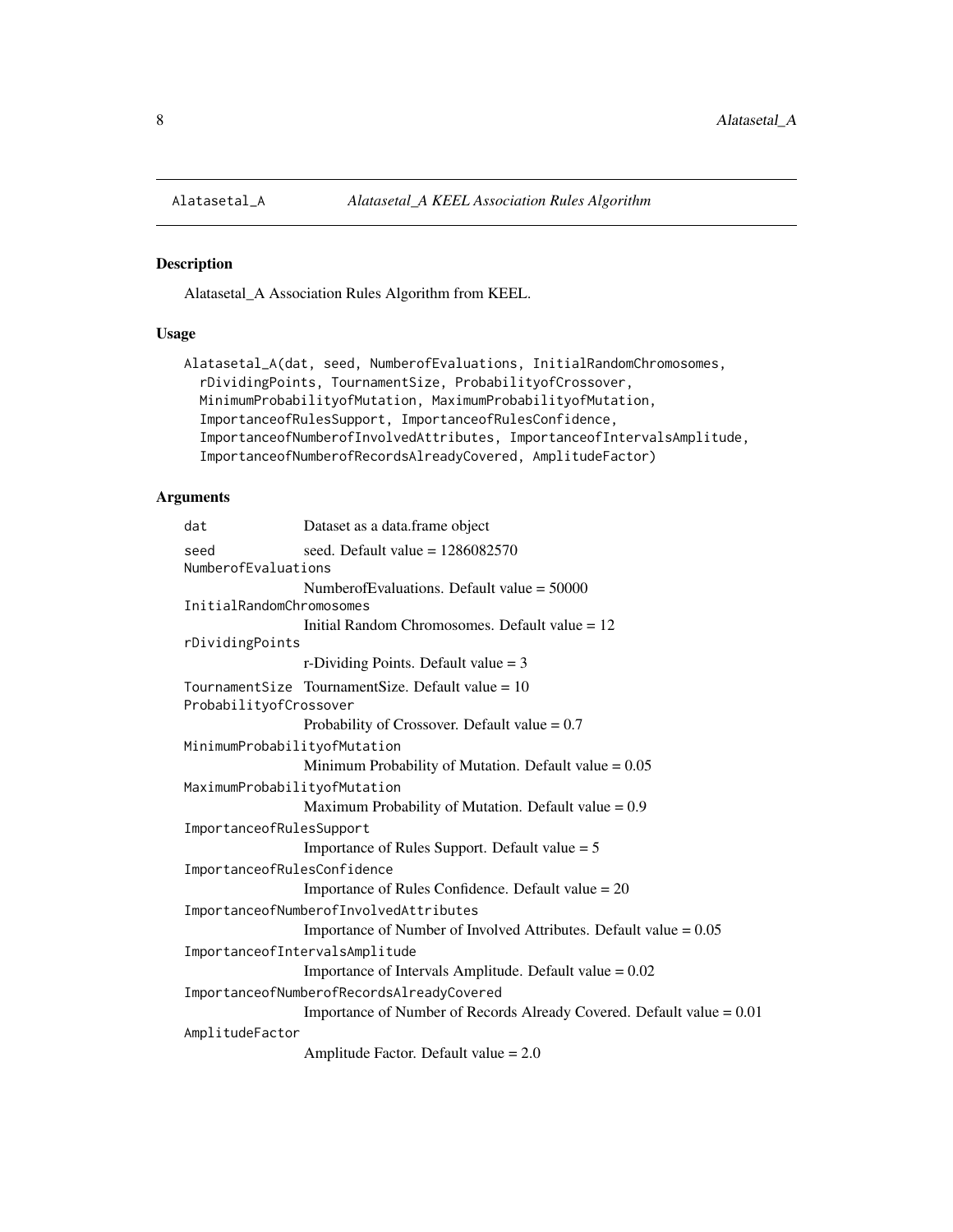Alatasetal\_A 9

#### Details

\$run() Run algorith

\$showRules(numRules) Show a number of rules. By default all rules.

\$getInterestMeasures() Return a data.frame with all interest measures of set rules.

\$sortBy(interestMeasure) Order set rules by interest measure.

\$writeCSV(fileName,sep) Create CSV file with set rules. Default fileName="rules" sep=","

\$writePMML(fileName) Create PMML file with set rules. Default fileName="rules"

\$addInterestMeasure(name,colName) Add interest measures to set rules. Some interest measures supported:

"allConfidence" (Omiencinski, 2003)

"crossSupportRatio", cross-support ratio (Xiong et al., 2003)

"lift", interest factor (Brin et al. 1997)

"support", supp (Agrawal et al., 1996)

"addedValue", added Value, AV, Pavillon index, centered confidence (Tan et al., 2002)

"chiSquared",  $X^2$  (Liu et al., 1999)

"certainty", certainty factor, CF, Loevinger (Berzal et al., 2002)

"collectiveStrength"

"confidence", conf (Agrawal et al., 1996)

"conviction" (Brin et al. 1997)

"cosine" (Tan et al., 2004)

"coverage", cover, LHS-support

"confirmedConfidence", descriptive confirmed confidence (Kodratoff, 1999)

"casualConfidence", casual confidence (Kodratoff, 1999)

"casualSupport", casual support (Kodratoff, 1999)

"counterexample", example and counterexample rate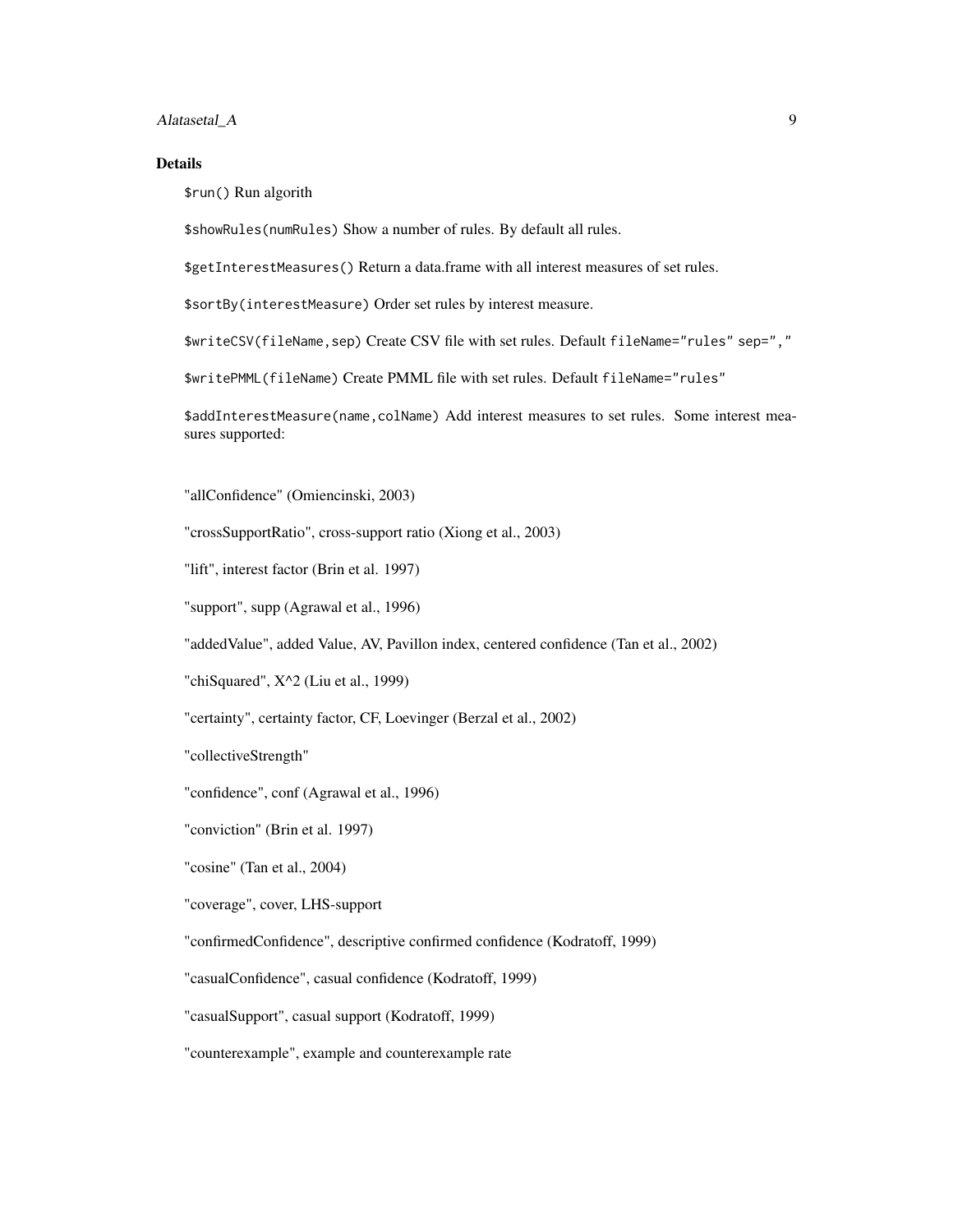- "descriptiveConfirm", descriptive-confirm (Kodratoff, 1999)
- "doc", difference of confidence (Hofmann and Wilhelm, 2001)
- "fishersExactTest", Fisher's exact test (Hahsler and Hornik, 2007)
- "gini", Gini index (Tan et al., 2004)
- "hyperLift" (Hahsler and Hornik, 2007)
- "hyperConfidence" (Hahsler and Hornik, 2007)
- "imbalance", imbalance ratio, IR (Wu, Chen and Han, 2010)
- "implicationIndex", implication index (Gras, 1996)
- "improvement" (Bayardo et al., 2000)
- "jaccard", Jaccard coefficient (Tan and Kumar, 2000)
- "jMeasure", J-measure, J (Smyth and Goodman, 1991)
- "kappa" (Tan and Kumar, 2000)
- "klosgen", Klosgen (Tan and Kumar, 2000)
- "kulczynski" (Wu, Chen and Han, 2007; Kulczynski, 1927)
- "lambda", Goodman-Kruskal lambda, predictive association (Tan and Kumar, 2000)
- "laplace", L (Tan and Kumar 2000)
- "leastContradiction", least contradiction (Aze and Kodratoff, 2004
- "lerman", Lerman similarity (Lerman, 1981)
- "leverage", PS (Piatetsky-Shapiro 1991)
- "mutualInformation", uncertainty, M (Tan et al., 2002)
- "oddsRatio", odds ratio alpha (Tan et al., 2004)
- "phi", correlation coefficient phi (Tan et al. 2004)
- "ralambrodrainy", Ralambrodrainy Measure (Ralambrodrainy, 1991)
- "RLD", relative linkage disequilibrium (Kenett and Salini, 2008)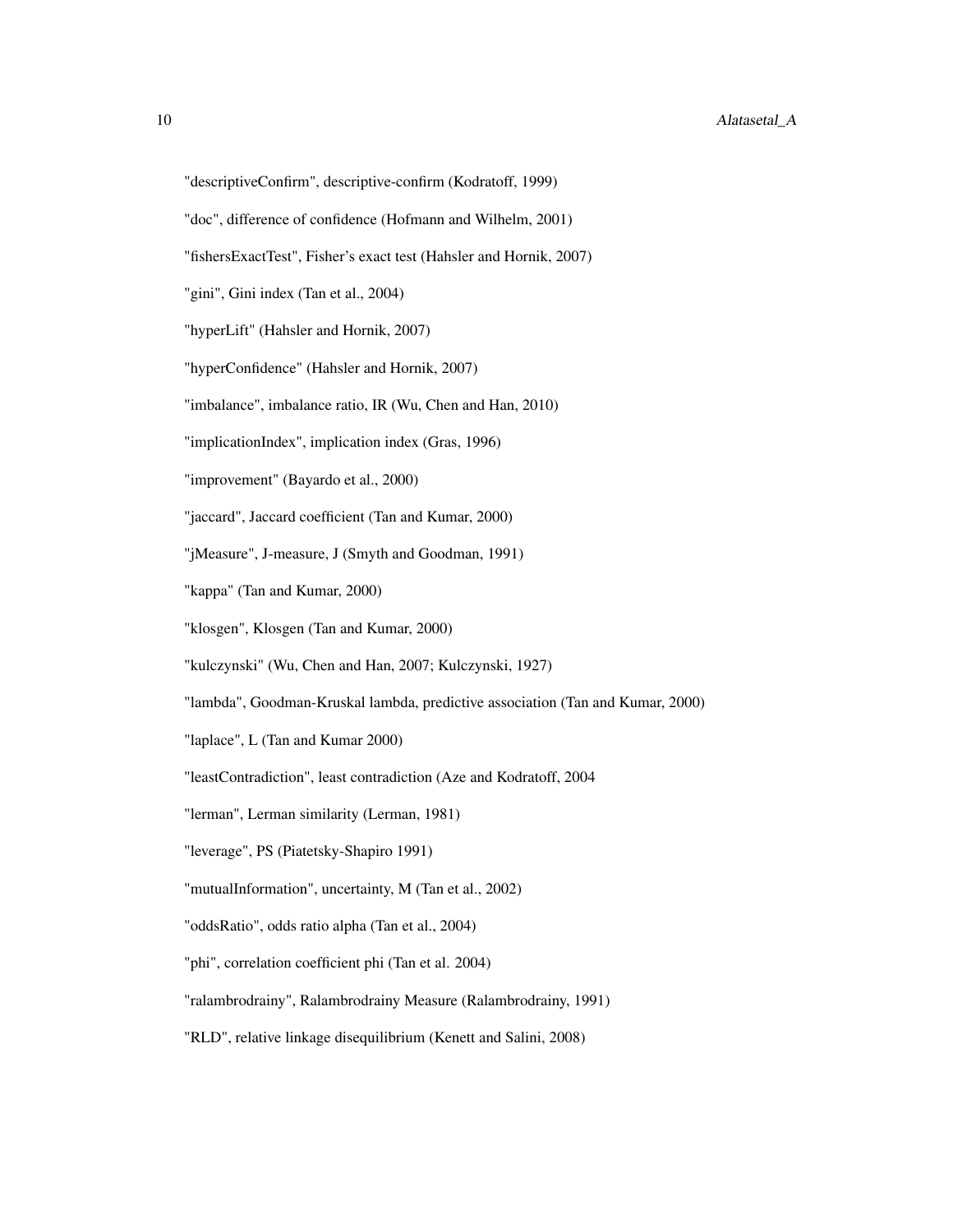# Alatasetal\_A 11

"sebag", Sebag measure (Sebag and Schoenauer, 1988)

"support", supp (Agrawal et al., 1996)

"varyingLiaison", varying rates liaison (Bernard and Charron, 1996)

"yuleQ", Yule's Q (Tan and Kumar, 2000)

"yuleY", Yule's Y (Tan and Kumar, 2000)

For more information see ?arules::interestMeasure

# Value

A arules class with the Association Rules for both dat dataset.

#### Examples

```
#Load KEEL dataset iris
#dat<-RKEEL::loadKeelDataset("iris")
```
#Create algorithm #algorithm <- RKEEL::Alatasetal\_A(dat)

```
#Run algorithm
#algorithm$run()
```

```
#Rules in format arules
#algorithm$rules
```

```
#Show a number of rules
#algorithm$showRules(2)
```

```
#Return a data.frame with all interest measures of set rules
#algorithm$getInterestMeasures()
```

```
#Add interst measure YuleY to set rules
#algorithm$addInterestMeasure("YuleY","yulesY")
```

```
#Sort by interest measure lift
#algorithm$sortBy("lift")
```
#Save rules in CSV file #algorithm\$writeCSV("myrules")

```
#Save rules in PMML file
#algorithm$writePMML("myrules")
```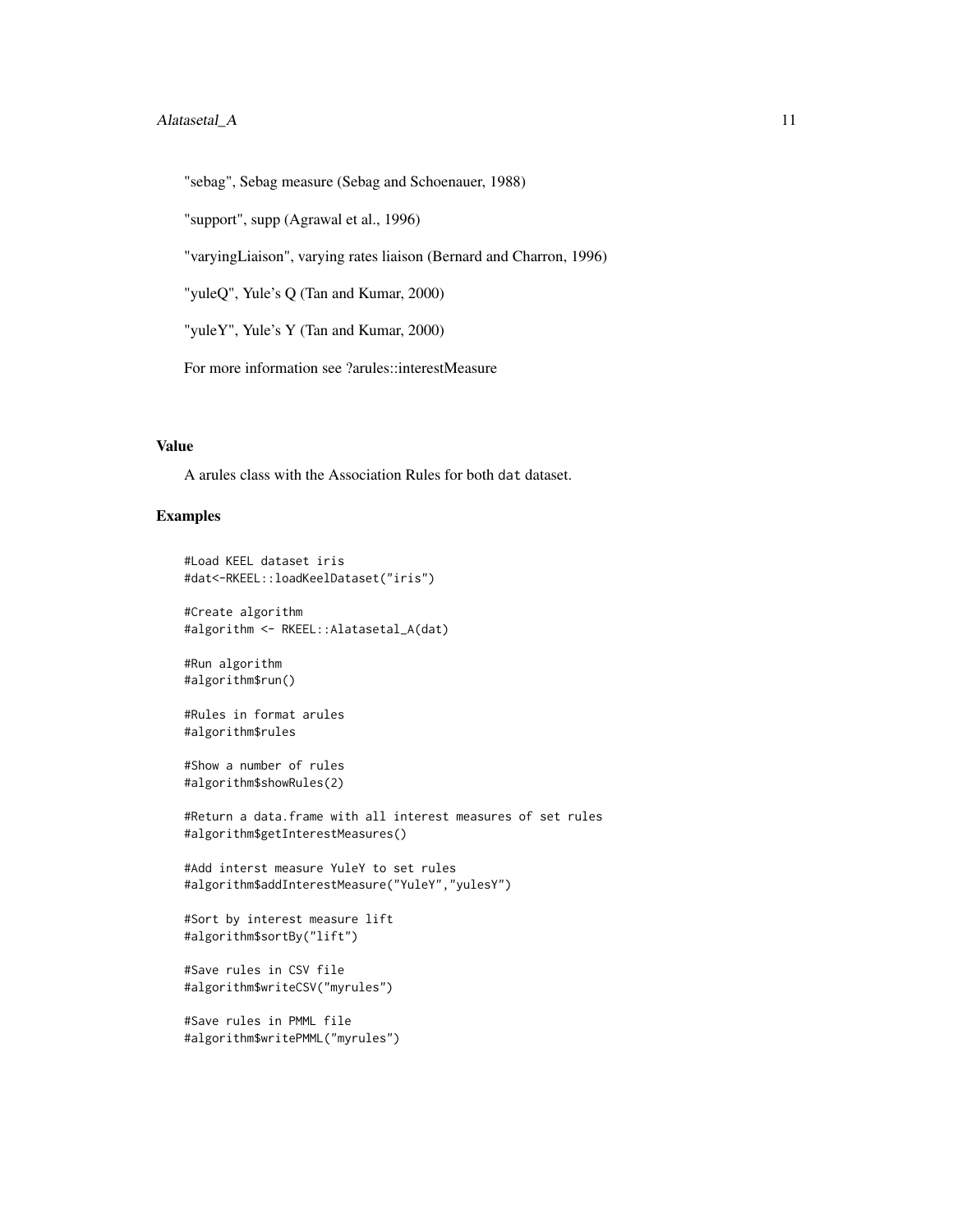<span id="page-11-0"></span>

Alcalaetal\_A Association Rules Algorithm from KEEL.

#### Usage

Alcalaetal\_A(dat, seed, NumberofEvaluations, PopulationSize, NumberofBitsperGene, DecreasingFactorofLthresholdNOTUSED, FactorforParentCentricBLXCrossover, NumberofFuzzyRegionsforNumericAttributes, UseMaxOperatorfor1FrequentItemsets, MinimumSupport, MinimumConfidence)

# Arguments

| dat                         | Dataset as a data.frame object                                      |
|-----------------------------|---------------------------------------------------------------------|
| seed<br>NumberofEvaluations | seed. Default value = $1286082570$                                  |
|                             | Number of Evaluations. Default value $= 10000$                      |
|                             | PopulationSize Population Size. Default value = $50$                |
| NumberofBitsperGene         |                                                                     |
|                             | Number of Bits per Gene. Default value $=$ 30                       |
|                             | DecreasingFactorofLthresholdNOTUSED                                 |
|                             | Decreasing Factor of Lthreshold NOT USED. Default value $= 0.1$     |
|                             | FactorforParentCentricBLXCrossover                                  |
|                             | Factor for Parent Centric BLXCrossover. Default value $= 1.0$       |
|                             | NumberofFuzzyRegionsforNumericAttributes                            |
|                             | Number of Fuzzy Regions for Numeric Attributes. Default value $= 3$ |
|                             | UseMaxOperatorfor1FrequentItemsets                                  |
|                             | Use Max Operator for 1 Frequent Itemsets. Default value = "false"   |
|                             | MinimumSupport Minimum Support. Default value $= 0.1$               |
| MinimumConfidence           |                                                                     |
|                             | Minimum Confidence. Default value $= 0.8$                           |

#### Details

\$run() Run algorith

\$showRules(numRules) Show a number of rules. By default all rules.

\$getInterestMeasures() Return a data.frame with all interest measures of set rules.

\$sortBy(interestMeasure) Order set rules by interest measure.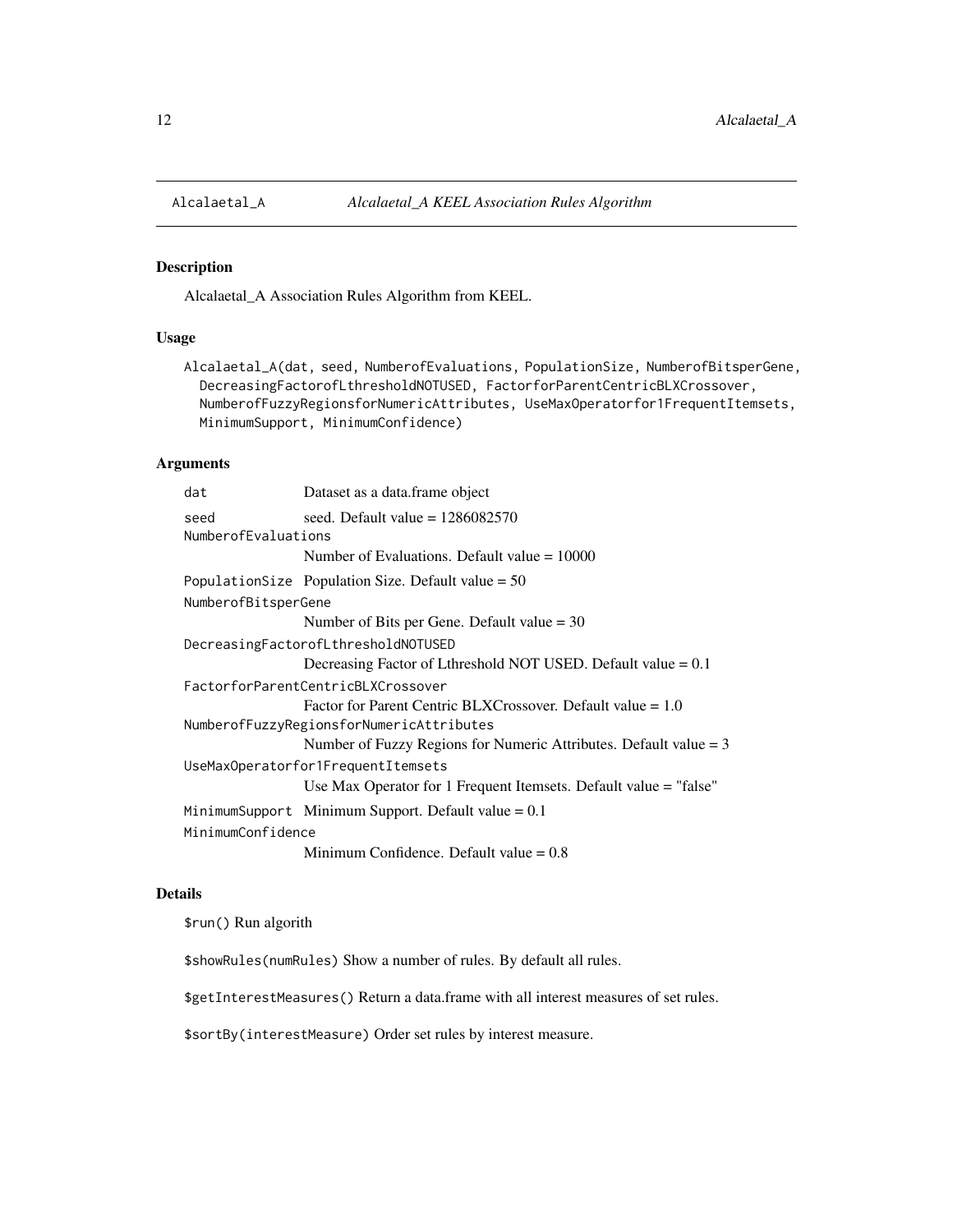## Alcalaetal A 13

\$writeCSV(fileName,sep) Create CSV file with set rules. Default fileName="rules" sep=","

\$writePMML(fileName) Create PMML file with set rules. Default fileName="rules"

\$addInterestMeasure(name,colName) Add interest measures to set rules. Some interest measures supported:

"allConfidence" (Omiencinski, 2003)

"crossSupportRatio", cross-support ratio (Xiong et al., 2003)

"lift", interest factor (Brin et al. 1997)

"support", supp (Agrawal et al., 1996)

"addedValue", added Value, AV, Pavillon index, centered confidence (Tan et al., 2002)

"chiSquared", X^2 (Liu et al., 1999)

"certainty", certainty factor, CF, Loevinger (Berzal et al., 2002)

"collectiveStrength"

"confidence", conf (Agrawal et al., 1996)

"conviction" (Brin et al. 1997)

"cosine" (Tan et al., 2004)

"coverage", cover, LHS-support

"confirmedConfidence", descriptive confirmed confidence (Kodratoff, 1999)

"casualConfidence", casual confidence (Kodratoff, 1999)

"casualSupport", casual support (Kodratoff, 1999)

"counterexample", example and counterexample rate

"descriptiveConfirm", descriptive-confirm (Kodratoff, 1999)

"doc", difference of confidence (Hofmann and Wilhelm, 2001)

"fishersExactTest", Fisher's exact test (Hahsler and Hornik, 2007)

"gini", Gini index (Tan et al., 2004)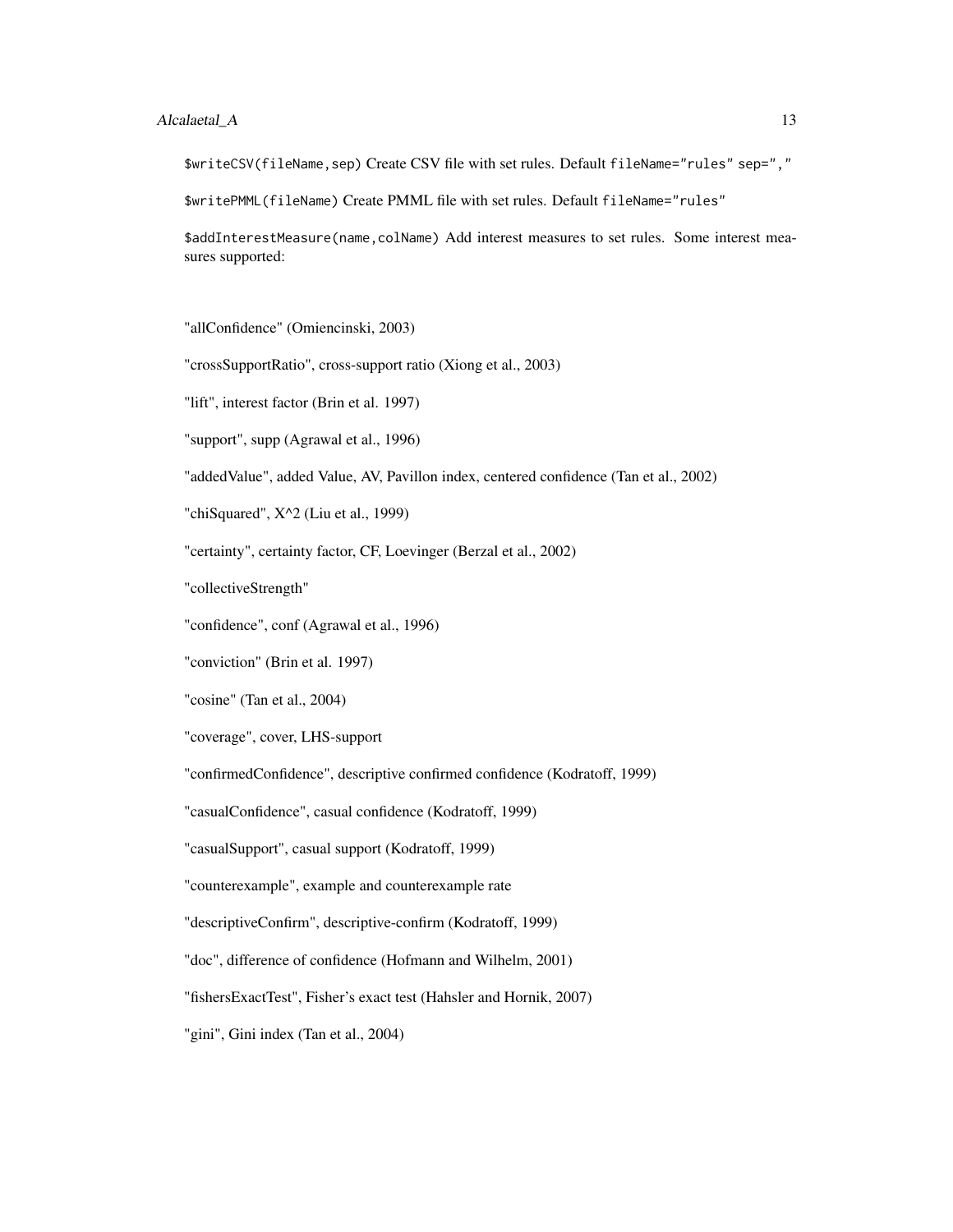- "hyperLift" (Hahsler and Hornik, 2007)
- "hyperConfidence" (Hahsler and Hornik, 2007)
- "imbalance", imbalance ratio, IR (Wu, Chen and Han, 2010)
- "implicationIndex", implication index (Gras, 1996)
- "improvement" (Bayardo et al., 2000)
- "jaccard", Jaccard coefficient (Tan and Kumar, 2000)
- "jMeasure", J-measure, J (Smyth and Goodman, 1991)
- "kappa" (Tan and Kumar, 2000)
- "klosgen", Klosgen (Tan and Kumar, 2000)
- "kulczynski" (Wu, Chen and Han, 2007; Kulczynski, 1927)
- "lambda", Goodman-Kruskal lambda, predictive association (Tan and Kumar, 2000)
- "laplace", L (Tan and Kumar 2000)
- "leastContradiction", least contradiction (Aze and Kodratoff, 2004
- "lerman", Lerman similarity (Lerman, 1981)
- "leverage", PS (Piatetsky-Shapiro 1991)
- "mutualInformation", uncertainty, M (Tan et al., 2002)
- "oddsRatio", odds ratio alpha (Tan et al., 2004)
- "phi", correlation coefficient phi (Tan et al. 2004)
- "ralambrodrainy", Ralambrodrainy Measure (Ralambrodrainy, 1991)
- "RLD", relative linkage disequilibrium (Kenett and Salini, 2008)
- "sebag", Sebag measure (Sebag and Schoenauer, 1988)
- "support", supp (Agrawal et al., 1996)
- "varyingLiaison", varying rates liaison (Bernard and Charron, 1996)
- "yuleQ", Yule's Q (Tan and Kumar, 2000)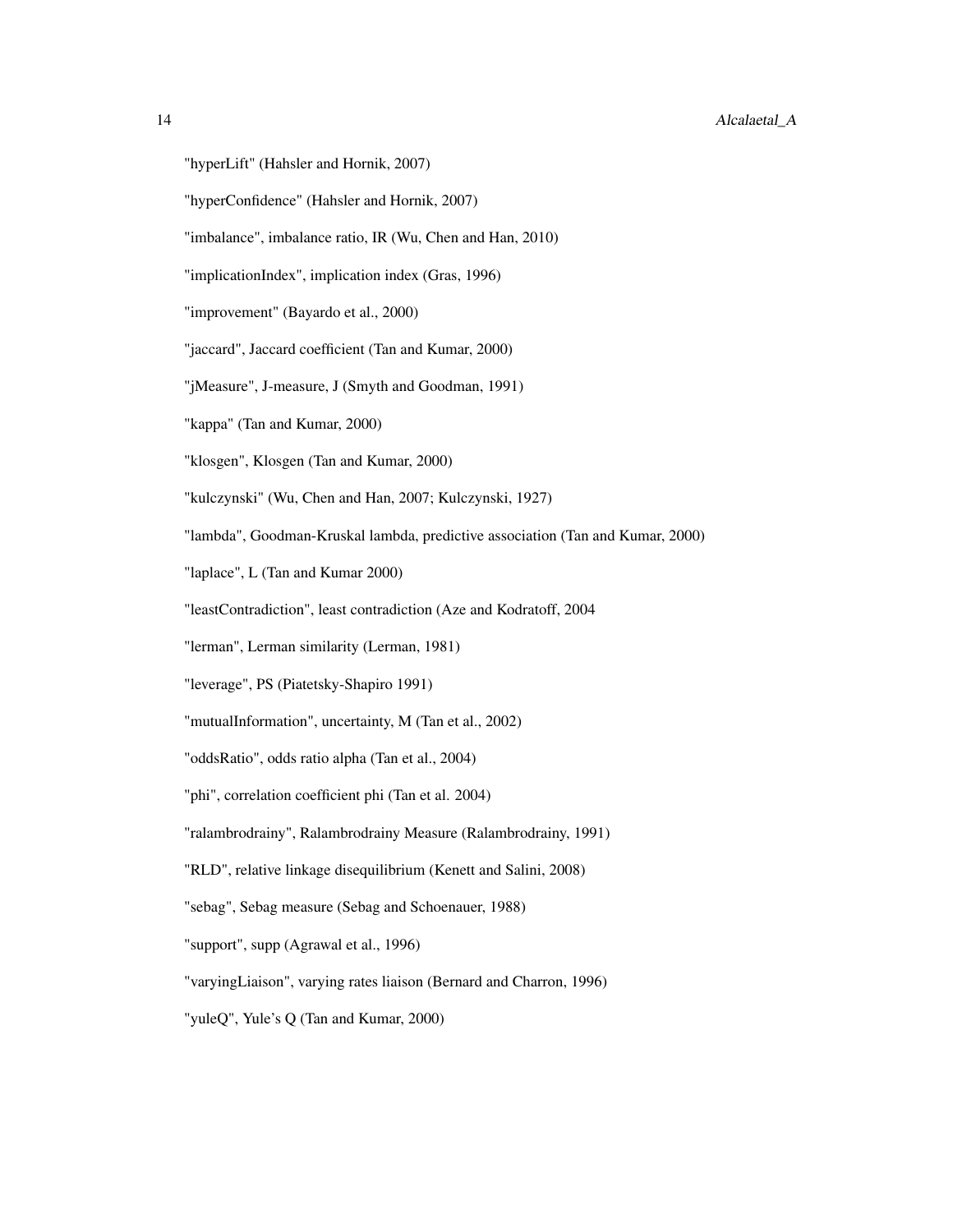<span id="page-14-0"></span>"yuleY", Yule's Y (Tan and Kumar, 2000)

For more information see ?arules::interestMeasure

#### Value

A arules class with the Association Rules for both dat dataset.

# Examples

```
#Load KEEL dataset iris
#dat<-loadKeelDataset("iris")
#Create algorithm
#algorithm <- Alcalaetal_A(dat)
#Run algorithm
#algorithm$run()
#Rules in format arules
#algorithm$rules
#Show a number of rules
#algorithm$showRules(2)
#Return a data.frame with all interest measures of set rules
#algorithm$getInterestMeasures()
#Add interst measure YuleY to set rules
#algorithm$addInterestMeasure("YuleY","yulesY")
#Sort by interest measure lift
#algorithm$sortBy("lift")
#Save rules in CSV file
#algorithm$writeCSV("myrules")
```
#Save rules in PMML file #algorithm\$writePMML("myrules")

AllKNN\_TSS *AllKNN\_TSS KEEL Preprocess Algorithm*

# Description

AllKNN\_TSS Preprocess Algorithm from KEEL.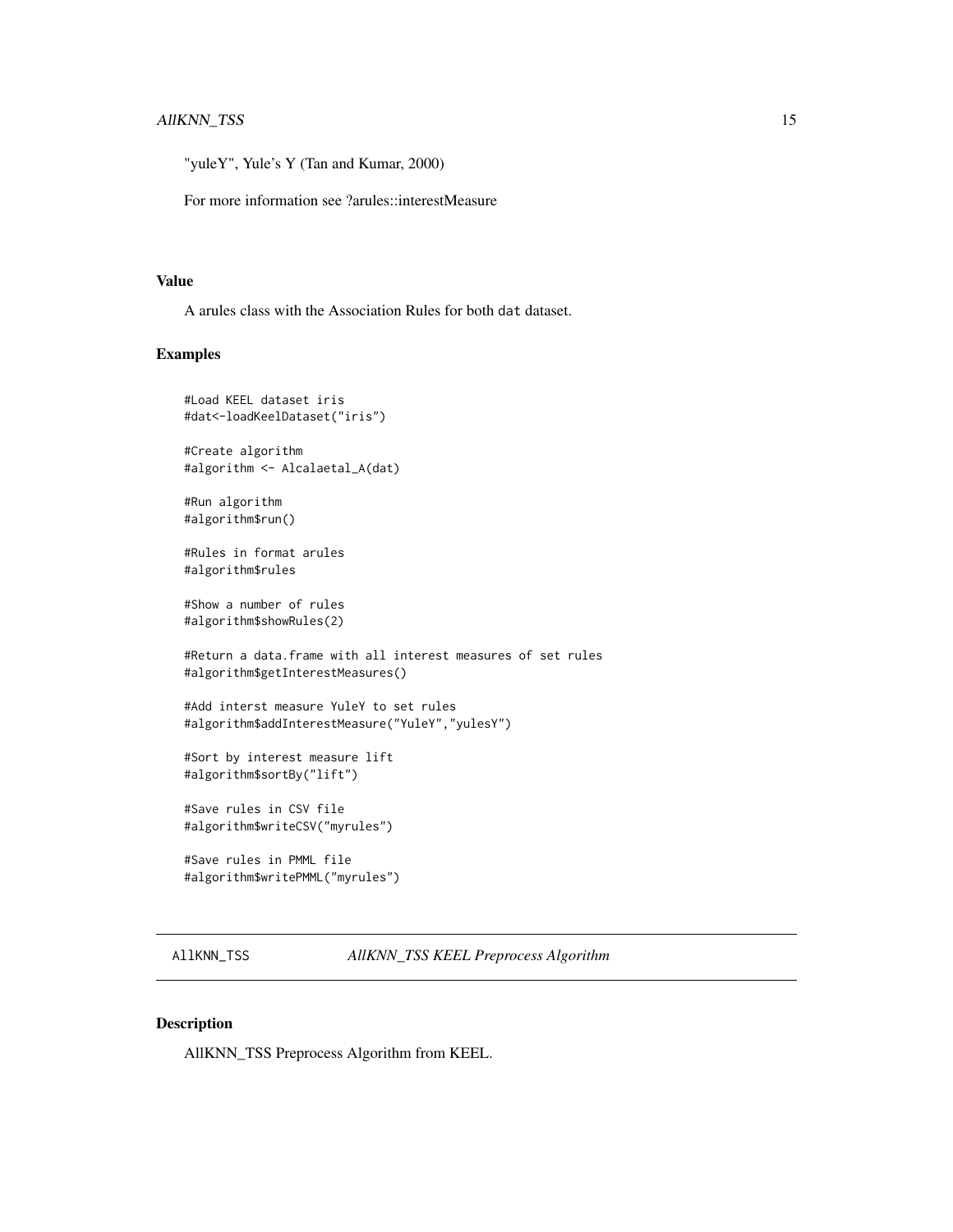# <span id="page-15-0"></span>Usage

AllKNN\_TSS(train, test, k, distance)

#### Arguments

| train    | Train dataset as a data. frame object |
|----------|---------------------------------------|
| test     | Test dataset as a data.frame object   |
| k        | k. Default value $=$ 3                |
| distance | distance. Default value = "Euclidean" |

# Value

A data.frame with the preprocessed data for both train and test datasets.

#### Examples

```
#data_train <- RKEEL::loadKeelDataset("car_train")
#data_test <- RKEEL::loadKeelDataset("car_test")
```

```
#Create algorithm
#algorithm <- RKEEL::AllKNN_TSS(data_train, data_test)
```

```
#Run algorithm
#algorithm$run()
```
#See results #algorithm\$preprocessed\_test

AllPosible\_MV *AllPosible\_MV KEEL Preprocess Algorithm*

# Description

AllPosible\_MV Preprocess Algorithm from KEEL.

#### Usage

```
AllPosible_MV(train, test)
```
#### Arguments

| train | Train dataset as a data.frame object |
|-------|--------------------------------------|
| test  | Test dataset as a data.frame object  |

# Value

A data.frame with the preprocessed data for both train and test datasets.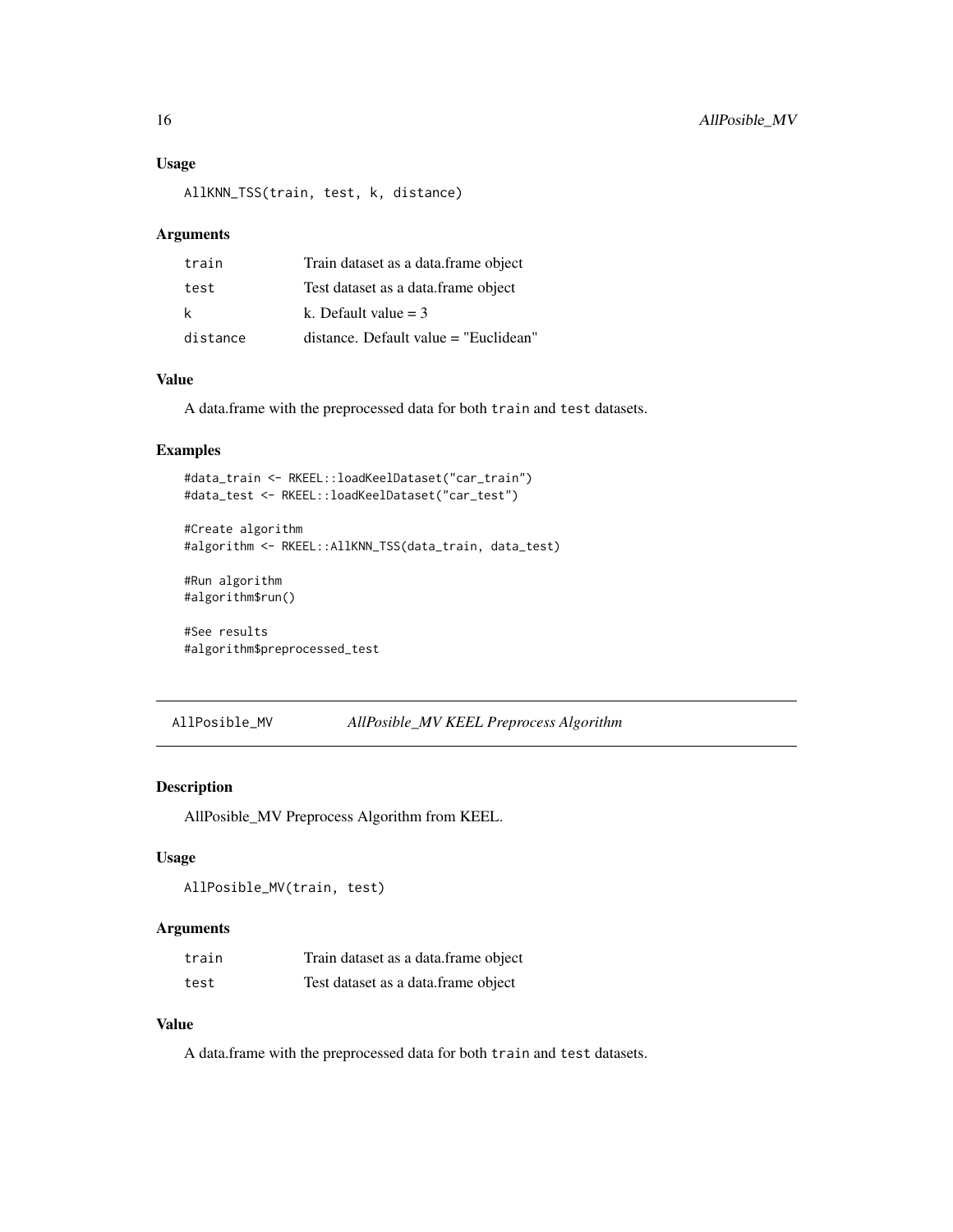#### <span id="page-16-0"></span> $\triangle R$ NR\_F 17

# Examples

```
#data_train <- RKEEL::loadKeelDataset("car_train")
#data_test <- RKEEL::loadKeelDataset("car_test")
#Create algorithm
```

```
#algorithm <- RKEEL::AllPosible_MV(data_train, data_test)
```
#Run algorithm #algorithm\$run()

#See results #algorithm\$preprocessed\_test

# ANR\_F *ANR\_F KEEL Preprocess Algorithm*

# Description

ANR\_F Preprocess Algorithm from KEEL.

# Usage

ANR\_F(train, test, seed)

# Arguments

| train | Train dataset as a data.frame object                                                        |
|-------|---------------------------------------------------------------------------------------------|
| test  | Test dataset as a data.frame object                                                         |
| seed  | Seed for random numbers. If it is not assigned a value, the seed will be a random<br>number |

# Value

A data.frame with the preprocessed data for both train and test datasets.

# Examples

```
#data_train <- RKEEL::loadKeelDataset("car_train")
#data_test <- RKEEL::loadKeelDataset("car_test")
```

```
#Create algorithm
#algorithm <- RKEEL::ANR_F(data_train, data_test)
```

```
#Run algorithm
#algorithm$run()
```
#See results #algorithm\$preprocessed\_test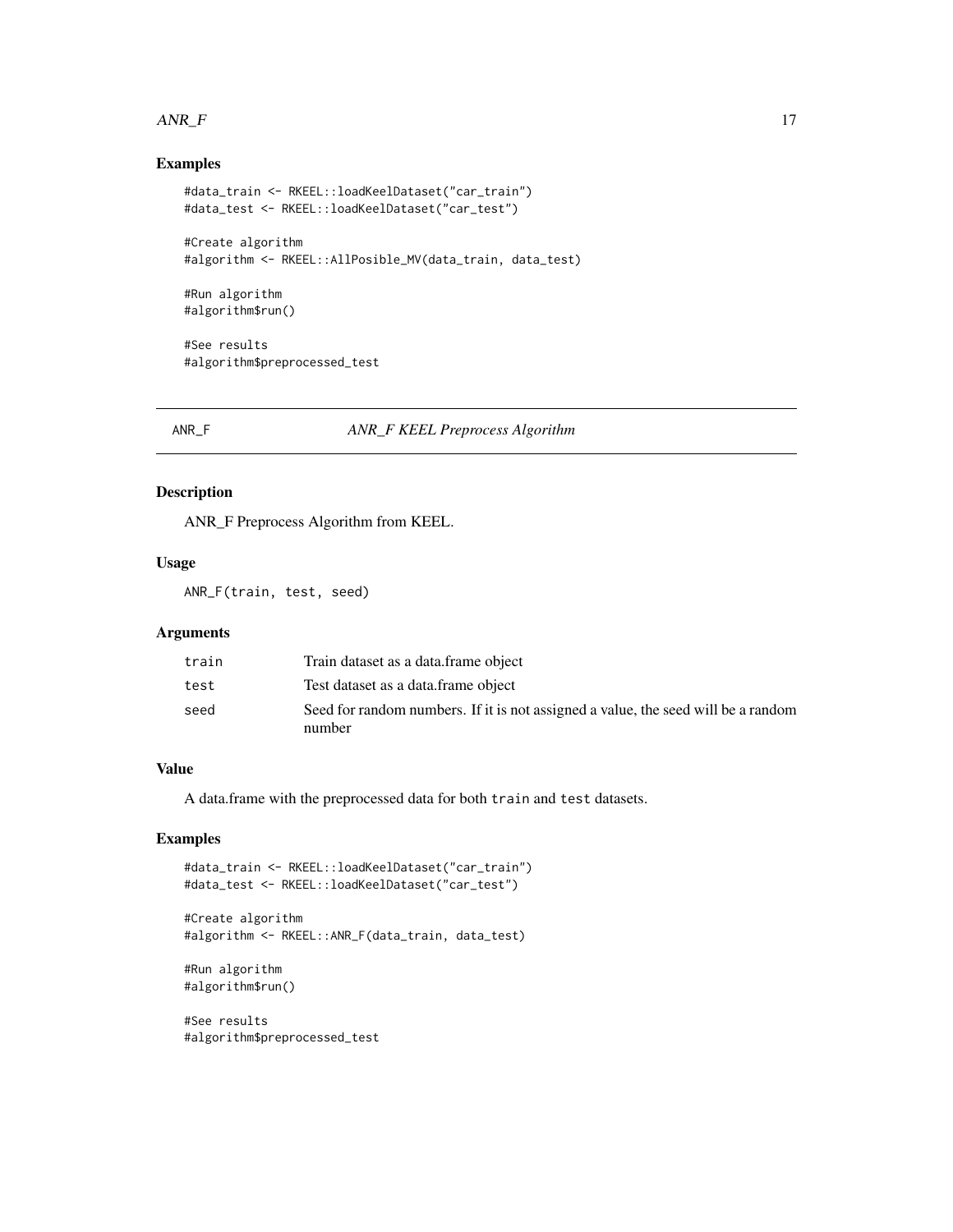<span id="page-17-0"></span>

Apriori\_A Association Rules Algorithm from KEEL.

#### Usage

```
Apriori_A(dat, NumberofPartitionsforNumericAttributes, MinimumSupport,
 MinimumConfidence)
```
# Arguments

| dat                                    | Dataset as a data.frame object                                   |  |
|----------------------------------------|------------------------------------------------------------------|--|
| NumberofPartitionsforNumericAttributes |                                                                  |  |
|                                        | Number of Partitions for Numeric Attributes. Default value $=$ 4 |  |
|                                        | MinimumSupport Minimum Support. Default value $= 0.1$            |  |
| MinimumConfidence                      |                                                                  |  |
|                                        | Minimum Confidence. Default value $= 0.8$                        |  |

#### Details

\$run() Run algorith

\$showRules(numRules) Show a number of rules. By default all rules.

\$getInterestMeasures() Return a data.frame with all interest measures of set rules.

\$sortBy(interestMeasure) Order set rules by interest measure.

\$writeCSV(fileName,sep) Create CSV file with set rules. Default fileName="rules" sep=","

\$writePMML(fileName) Create PMML file with set rules. Default fileName="rules"

\$addInterestMeasure(name,colName) Add interest measures to set rules. Some interest measures supported:

"allConfidence" (Omiencinski, 2003)

"crossSupportRatio", cross-support ratio (Xiong et al., 2003)

"lift", interest factor (Brin et al. 1997)

"support", supp (Agrawal et al., 1996)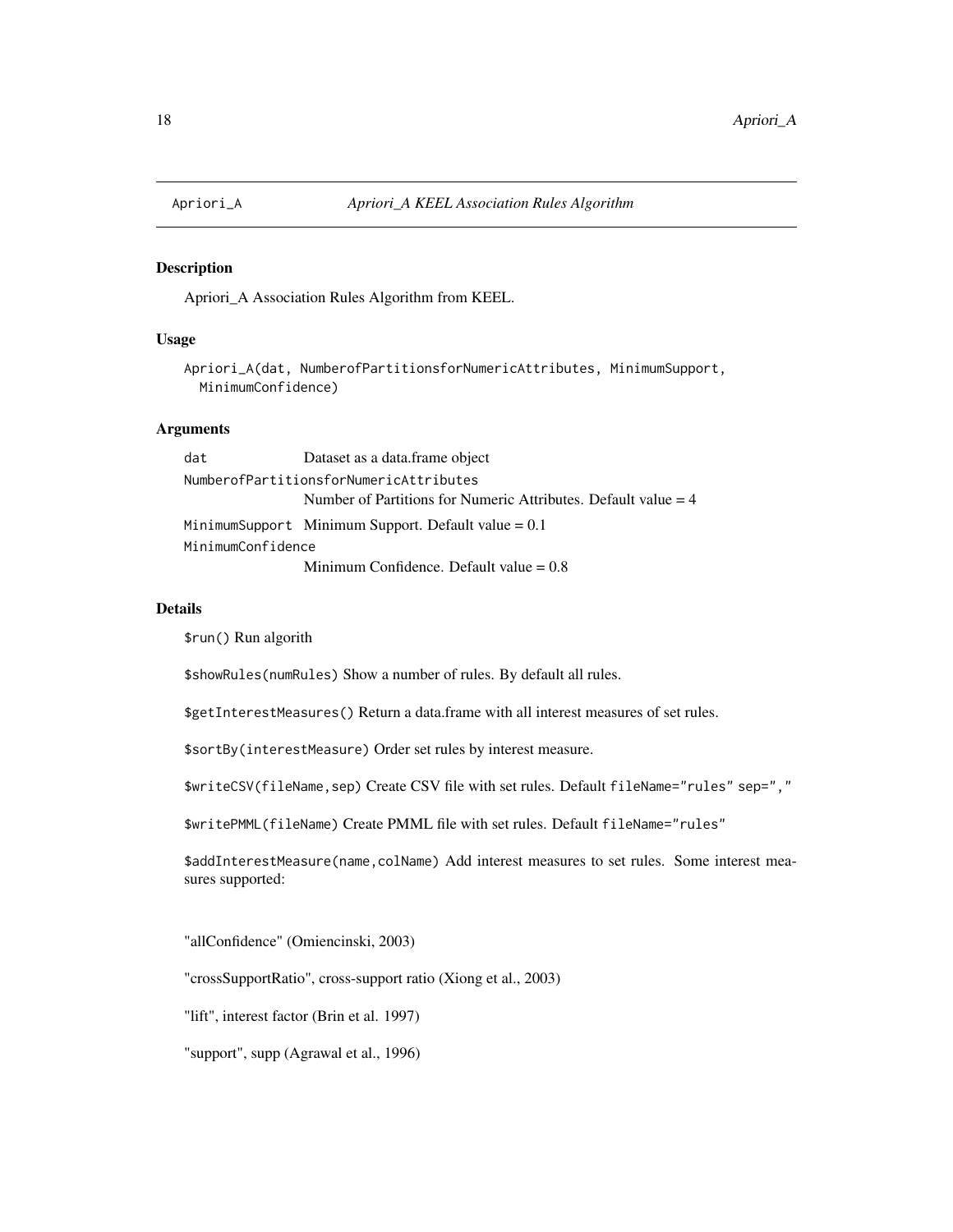#### Apriori\_A 19

"addedValue", added Value, AV, Pavillon index, centered confidence (Tan et al., 2002)

"chiSquared",  $X^2$  (Liu et al., 1999)

"certainty", certainty factor, CF, Loevinger (Berzal et al., 2002)

"collectiveStrength"

"confidence", conf (Agrawal et al., 1996)

"conviction" (Brin et al. 1997)

"cosine" (Tan et al., 2004)

"coverage", cover, LHS-support

"confirmedConfidence", descriptive confirmed confidence (Kodratoff, 1999)

"casualConfidence", casual confidence (Kodratoff, 1999)

"casualSupport", casual support (Kodratoff, 1999)

"counterexample", example and counterexample rate

"descriptiveConfirm", descriptive-confirm (Kodratoff, 1999)

"doc", difference of confidence (Hofmann and Wilhelm, 2001)

"fishersExactTest", Fisher's exact test (Hahsler and Hornik, 2007)

"gini", Gini index (Tan et al., 2004)

"hyperLift" (Hahsler and Hornik, 2007)

"hyperConfidence" (Hahsler and Hornik, 2007)

"imbalance", imbalance ratio, IR (Wu, Chen and Han, 2010)

"implicationIndex", implication index (Gras, 1996)

"improvement" (Bayardo et al., 2000)

"jaccard", Jaccard coefficient (Tan and Kumar, 2000)

"jMeasure", J-measure, J (Smyth and Goodman, 1991)

"kappa" (Tan and Kumar, 2000)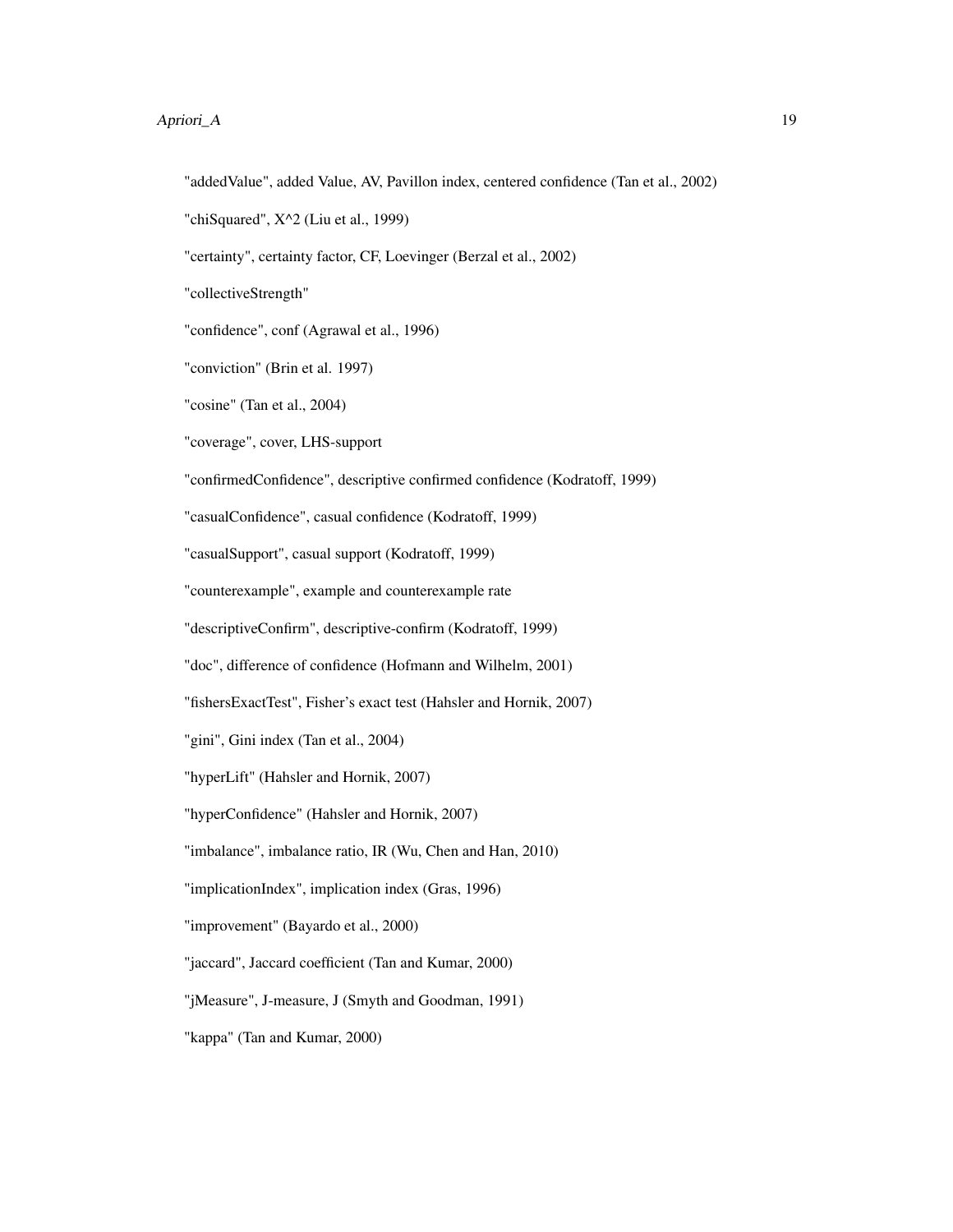# 20 Apriori\_A

- "klosgen", Klosgen (Tan and Kumar, 2000)
- "kulczynski" (Wu, Chen and Han, 2007; Kulczynski, 1927)

"lambda", Goodman-Kruskal lambda, predictive association (Tan and Kumar, 2000)

"laplace", L (Tan and Kumar 2000)

"leastContradiction", least contradiction (Aze and Kodratoff, 2004

"lerman", Lerman similarity (Lerman, 1981)

"leverage", PS (Piatetsky-Shapiro 1991)

"mutualInformation", uncertainty, M (Tan et al., 2002)

"oddsRatio", odds ratio alpha (Tan et al., 2004)

"phi", correlation coefficient phi (Tan et al. 2004)

"ralambrodrainy", Ralambrodrainy Measure (Ralambrodrainy, 1991)

"RLD", relative linkage disequilibrium (Kenett and Salini, 2008)

"sebag", Sebag measure (Sebag and Schoenauer, 1988)

"support", supp (Agrawal et al., 1996)

"varyingLiaison", varying rates liaison (Bernard and Charron, 1996)

"yuleQ", Yule's Q (Tan and Kumar, 2000)

"yuleY", Yule's Y (Tan and Kumar, 2000)

For more information see ?arules::interestMeasure

#### Value

A arules class with the Association Rules for both dat dataset.

# Examples

```
#Load KEEL dataset iris
#dat<-loadKeelDataset("iris")
```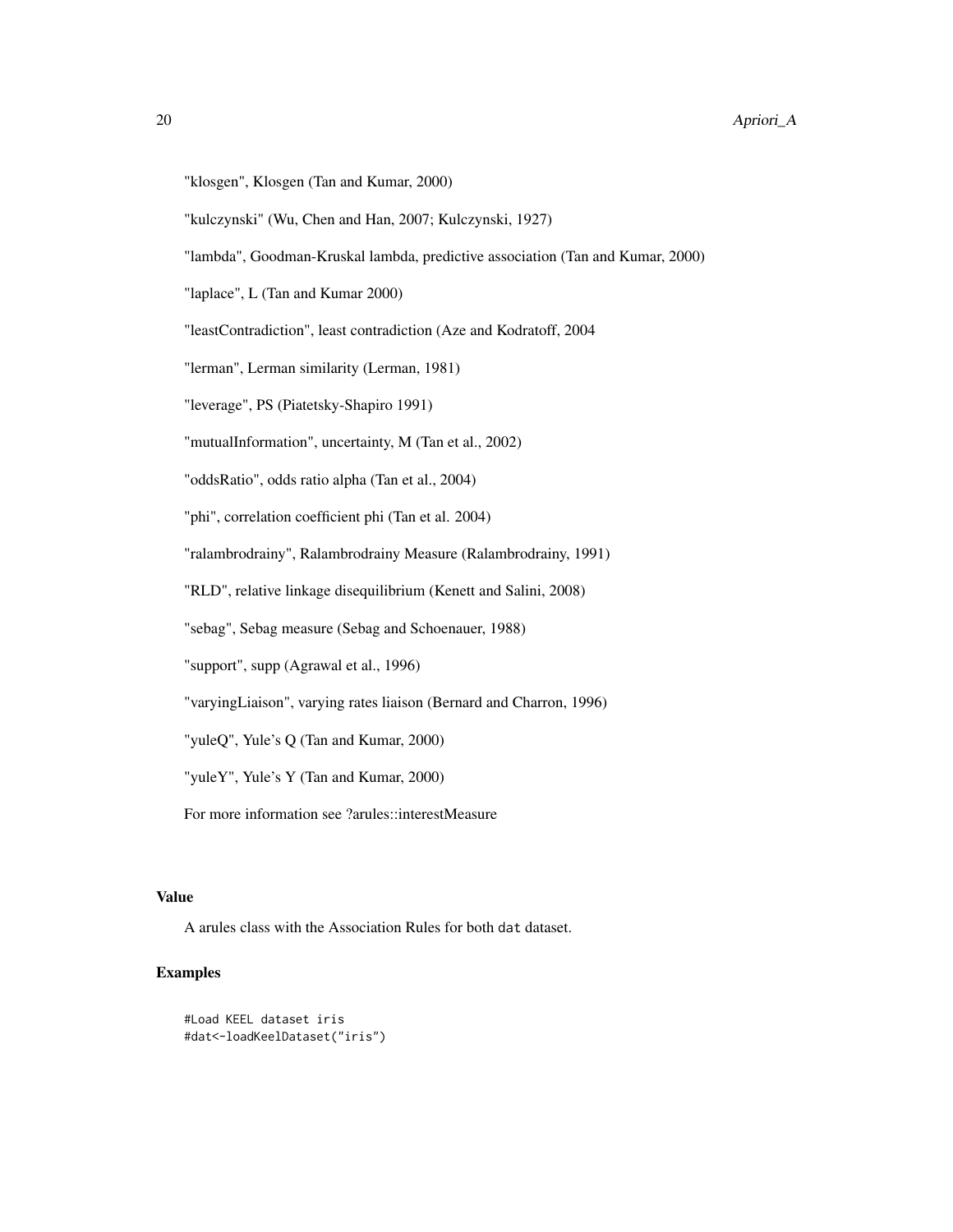#### <span id="page-20-0"></span> $ART\_C$  21

```
#Create algorithm
#algorithm <- Apriori_A(dat)
#Run algorithm
#algorithm$run()
#Rules in format arules
#algorithm$rules
#Show a number of rules
#algorithm$showRules(2)
#Return a data.frame with all interest measures of set rules
#algorithm$getInterestMeasures()
#Add interst measure YuleY to set rules
#algorithm$addInterestMeasure("YuleY","yulesY")
#Sort by interest measure lift
#algorithm$sortBy("lift")
#Save rules in CSV file
#algorithm$writeCSV("myrules")
```
#Save rules in PMML file #algorithm\$writePMML("myrules")

#### ART\_C *ART\_C KEEL Classification Algorithm*

# Description

ART\_C Classification Algorithm from KEEL.

# Usage

ART\_C(train, test)

# Arguments

| train | Train dataset as a data.frame object |
|-------|--------------------------------------|
| test  | Test dataset as a data.frame object  |

#### Value

A data.frame with the actual and predicted classes for both train and test datasets.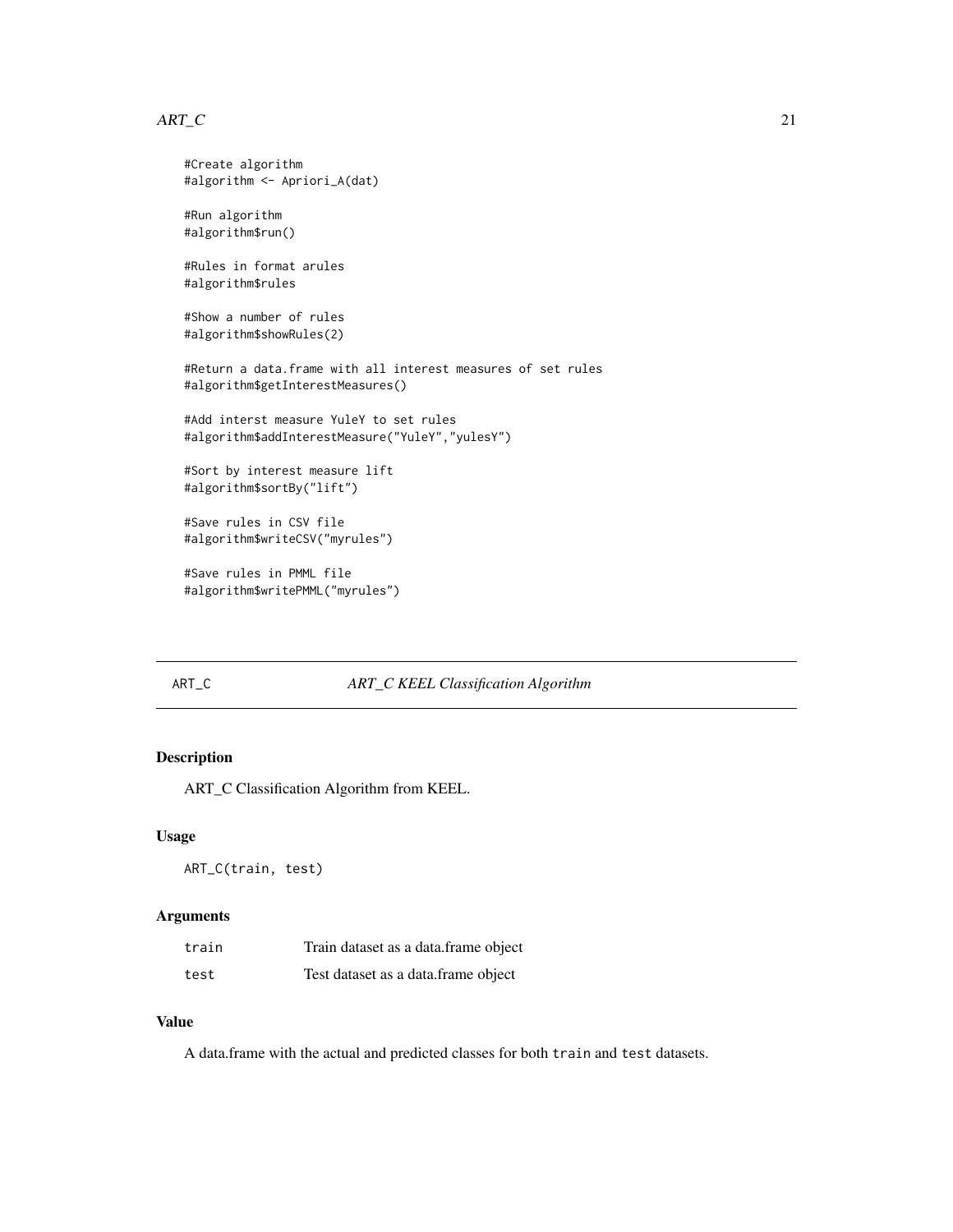#### Examples

```
#data_train <- RKEEL::loadKeelDataset("car_train")
#data_test <- RKEEL::loadKeelDataset("car_test")
#Create algorithm
#algorithm <- RKEEL::ART_C(data_train, data_test)
```
#Run algorithm #algorithm\$run()

#See results #algorithm\$testPredictions

AssociationRulesAlgorithm

*Association Rules Algorithm*

#### Description

Class inheriting of KeelAlgorithm, to common methods for all KEEL Association Rules Algorithms. The specific association rules algorithms must inherit of this class.

The run() method receives three parameters. The folderPath parameter indicates where to place the folder with the experiments if wanted. If it is not indicated, the folder is placen ind a temporary random directory and then removed. If indicated, the experiment folder is not removed. The expUniqueName parameter indicates the name of the experiment folder. If not indicated, it is a random name. If indicated, ensure that the name is unique in the previously indicated folder. The javaOptions parameter indicates, if wanted, extra parameters to the java command line, as for example the maximum memory allowed by java.

AssociativeClassificationAlgorithm *Associative Classification Algorithm*

#### Description

Class inheriting of ClassificationAlgorithm, to common methods for Associative Classification Algorithms.

The run() method receives three parameters. The folderPath parameter indicates where to place the folder with the experiments if wanted. If it is not indicated, the folder is placen ind a temporary random directory and then removed. If indicated, the experiment folder is not removed. The expUniqueName parameter indicates the name of the experiment folder. If not indicated, it is a random name. If indicated, ensure that the name is unique in the previously indicated folder. The javaOptions parameter indicates, if wanted, extra parameters to the java command line, as for example the maximum memory allowed by java.

<span id="page-21-0"></span>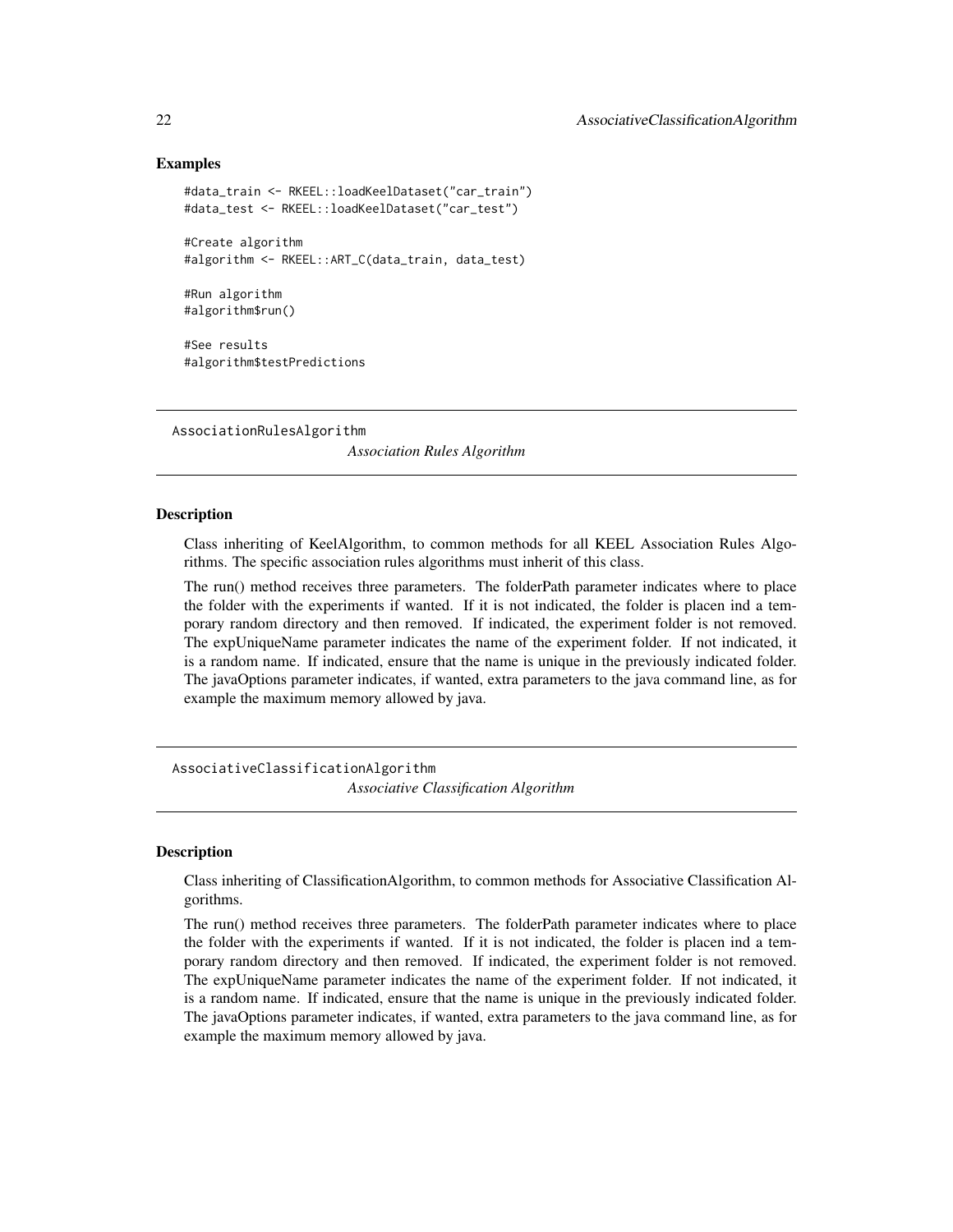<span id="page-22-0"></span>

Bayesian\_D Preprocess Algorithm from KEEL.

#### Usage

```
Bayesian_D(train, test)
```
#### Arguments

| train | Train dataset as a data.frame object |
|-------|--------------------------------------|
| test  | Test dataset as a data. frame object |

# Value

A data.frame with the preprocessed data for both train and test datasets.

#### Examples

```
#data_train <- RKEEL::loadKeelDataset("car_train")
#data_test <- RKEEL::loadKeelDataset("car_test")
```

```
#Create algorithm
#algorithm <- RKEEL::Bayesian_D(data_train, data_test)
```

```
#Run algorithm
#algorithm$run()
```
#See results #algorithm\$preprocessed\_test

#### BNGE\_C *BNGE\_C KEEL Classification Algorithm*

# Description

BNGE\_C Classification Algorithm from KEEL.

#### Usage

BNGE\_C(train, test, seed)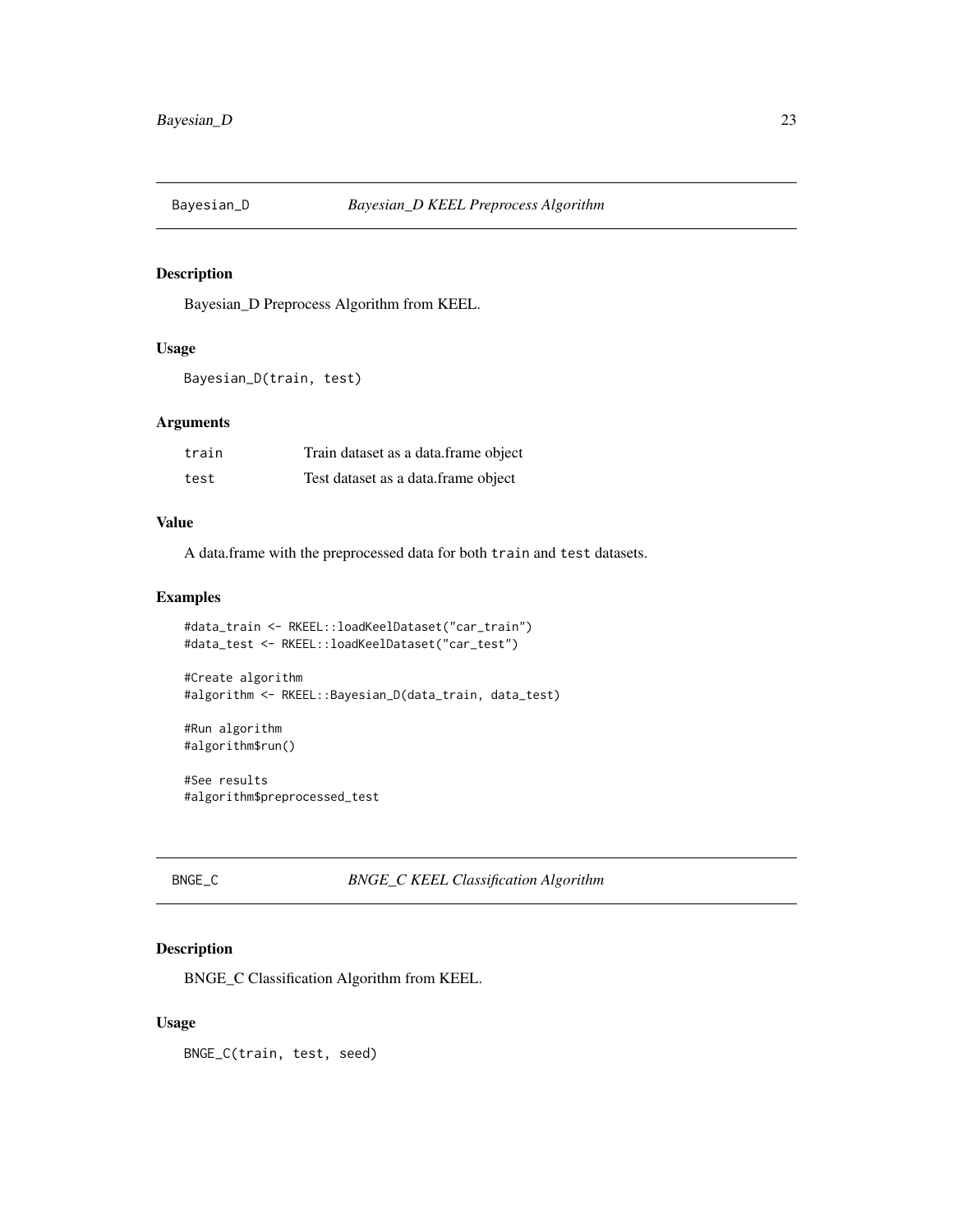#### <span id="page-23-0"></span>Arguments

| train | Train dataset as a data.frame object                                                        |
|-------|---------------------------------------------------------------------------------------------|
| test  | Test dataset as a data.frame object                                                         |
| seed  | Seed for random numbers. If it is not assigned a value, the seed will be a random<br>number |

# Value

A data.frame with the actual and predicted classes for both train and test datasets.

### Examples

```
#data_train <- RKEEL::loadKeelDataset("iris_train")
#data_test <- RKEEL::loadKeelDataset("iris_test")
#Create algorithm
#algorithm <- RKEEL::BNGE_C(data_train, data_test)
```

```
#Run algorithm
#algorithm$run()
```
#See results #algorithm\$testPredictions

Bojarczuk\_GP\_C *Bojarczuk\_GP\_C KEEL Classification Algorithm*

# Description

Bojarczuk\_GP\_C Classification Algorithm from KEEL.

# Usage

```
Bojarczuk_GP_C(train, test, population_size, max_generations,
   max_deriv_size, rec_prob, copy_prob, seed)
```
# Arguments

| train           | Train dataset as a data. frame object                         |
|-----------------|---------------------------------------------------------------|
| test            | Test dataset as a data. frame object                          |
| population_size |                                                               |
|                 | population_size. Default value = $200$                        |
| max_generations |                                                               |
|                 | $max$ generations. Default value = 200                        |
|                 | $max_{\text{}}$ deriv_size max deriv size. Default value = 20 |
| rec_prob        | rec_prob. Default value $= 0.8$                               |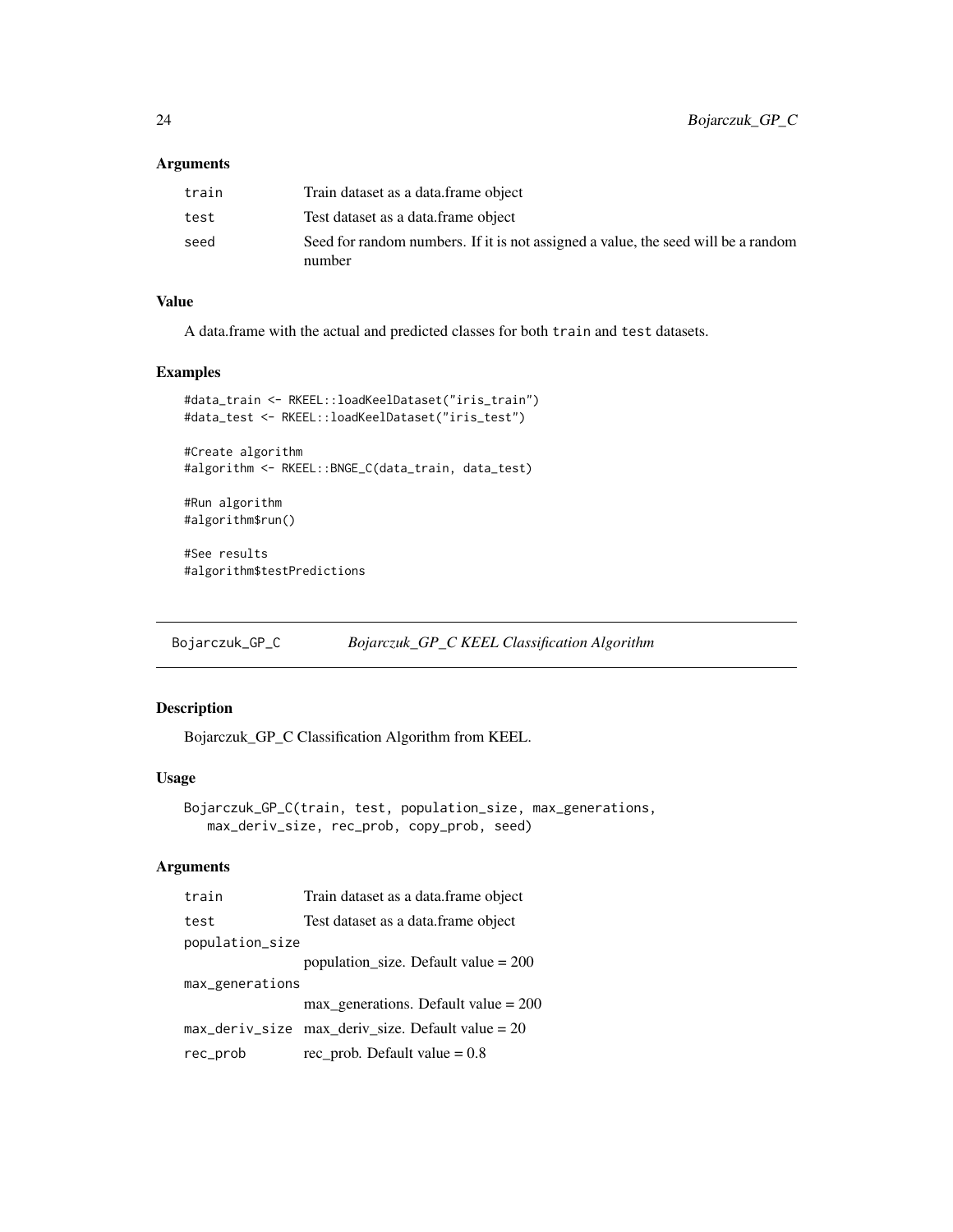<span id="page-24-0"></span>

| copy_prob | copy_prob. Default value $= 0.01$                                                           |
|-----------|---------------------------------------------------------------------------------------------|
| seed      | Seed for random numbers. If it is not assigned a value, the seed will be a random<br>number |

#### Value

A data.frame with the actual and predicted classes for both train and test datasets.

# Examples

```
#data_train <- RKEEL::loadKeelDataset("iris_train")
#data_test <- RKEEL::loadKeelDataset("iris_test")
#Create algorithm
#algorithm <- RKEEL::Bojarczuk_GP_C(data_train, data_test)
#algorithm <- RKEEL::Bojarczuk_GP_C(data_train, data_test, population_size=5, max_generations=10)
#Run algorithm
```
#See results

#algorithm\$run()

#algorithm\$testPredictions

#### BSE\_C *BSE\_C KEEL Classification Algorithm*

# Description

BSE\_C Classification Algorithm from KEEL.

#### Usage

BSE\_C(train, test, k, distance)

# Arguments

| train    | Train dataset as a data.frame object  |
|----------|---------------------------------------|
| test     | Test dataset as a data.frame object   |
| k        | k. Default value $= 1$                |
| distance | distance. Default value = "Euclidean" |

#### Value

A data.frame with the actual and predicted classes for both train and test datasets.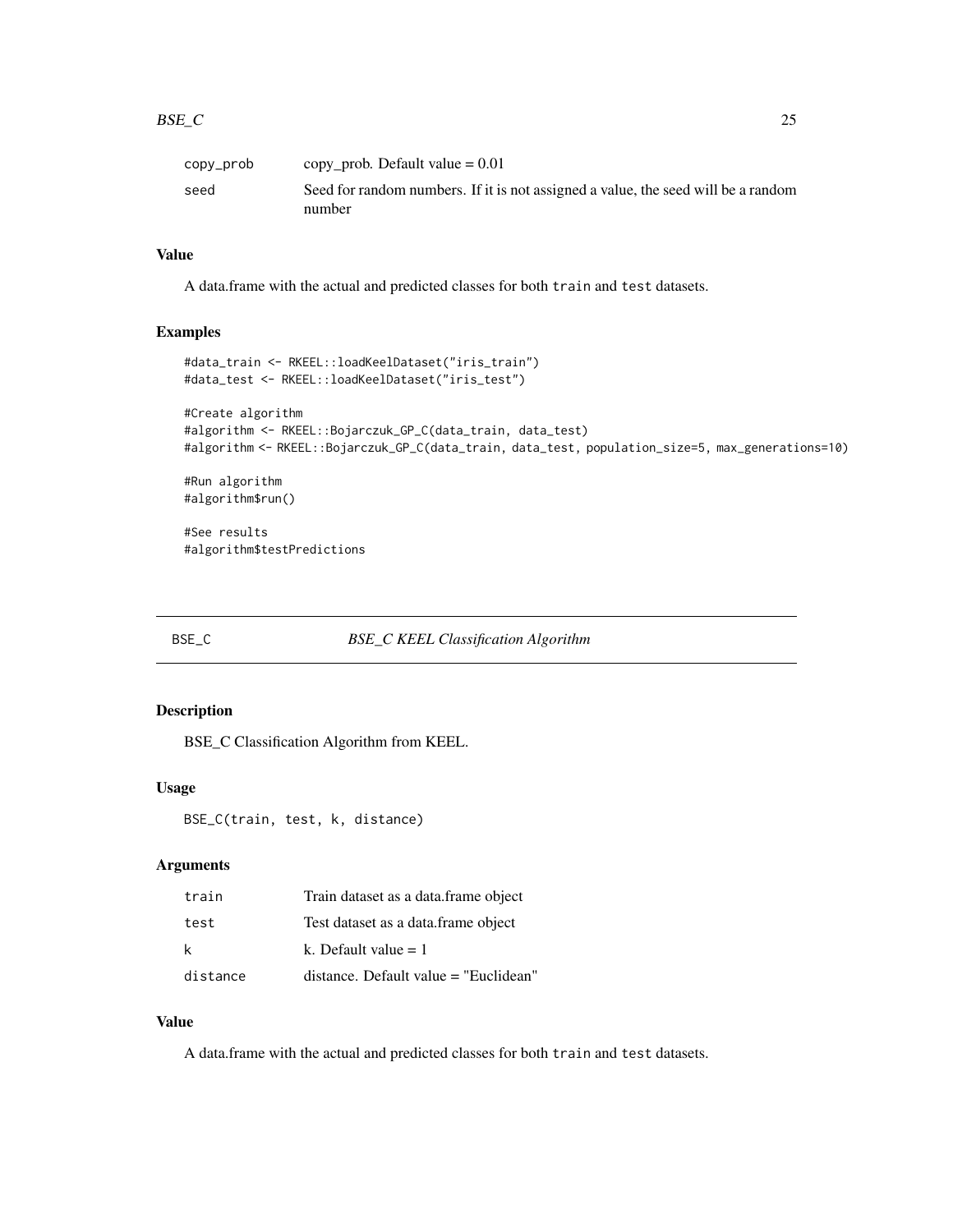# Examples

```
#data_train <- RKEEL::loadKeelDataset("iris_train")
#data_test <- RKEEL::loadKeelDataset("iris_test")
#Create algorithm
#algorithm <- RKEEL::BSE_C(data_train, data_test)
#Run algorithm
#algorithm$run()
#See results
#algorithm$testPredictions
```
C45Binarization\_C *C45Binarization\_C KEEL Classification Algorithm*

# Description

C45Binarization\_C Classification Algorithm from KEEL.

#### Usage

```
C45Binarization_C(train, test, pruned, confidence, instancesPerLeaf,
   binarization, scoreFunction, bts)
```
# Arguments

| train            | Train dataset as a data. frame object     |  |
|------------------|-------------------------------------------|--|
| test             | Test dataset as a data.frame object       |  |
| pruned           | pruned. Default value = TRUE              |  |
| confidence       | confidence. Default value $= 0.25$        |  |
| instancesPerleaf |                                           |  |
|                  | instances PerLeaf. Default value $= 2$    |  |
| binarization     | $binarization$ . Default value = "OVO"    |  |
| scoreFunction    | scoreFunction. Default value = "WEIGHTED" |  |
| bts              | bts. Default value $= 0.05$               |  |

#### Value

A data.frame with the actual and predicted classes for both train and test datasets.

<span id="page-25-0"></span>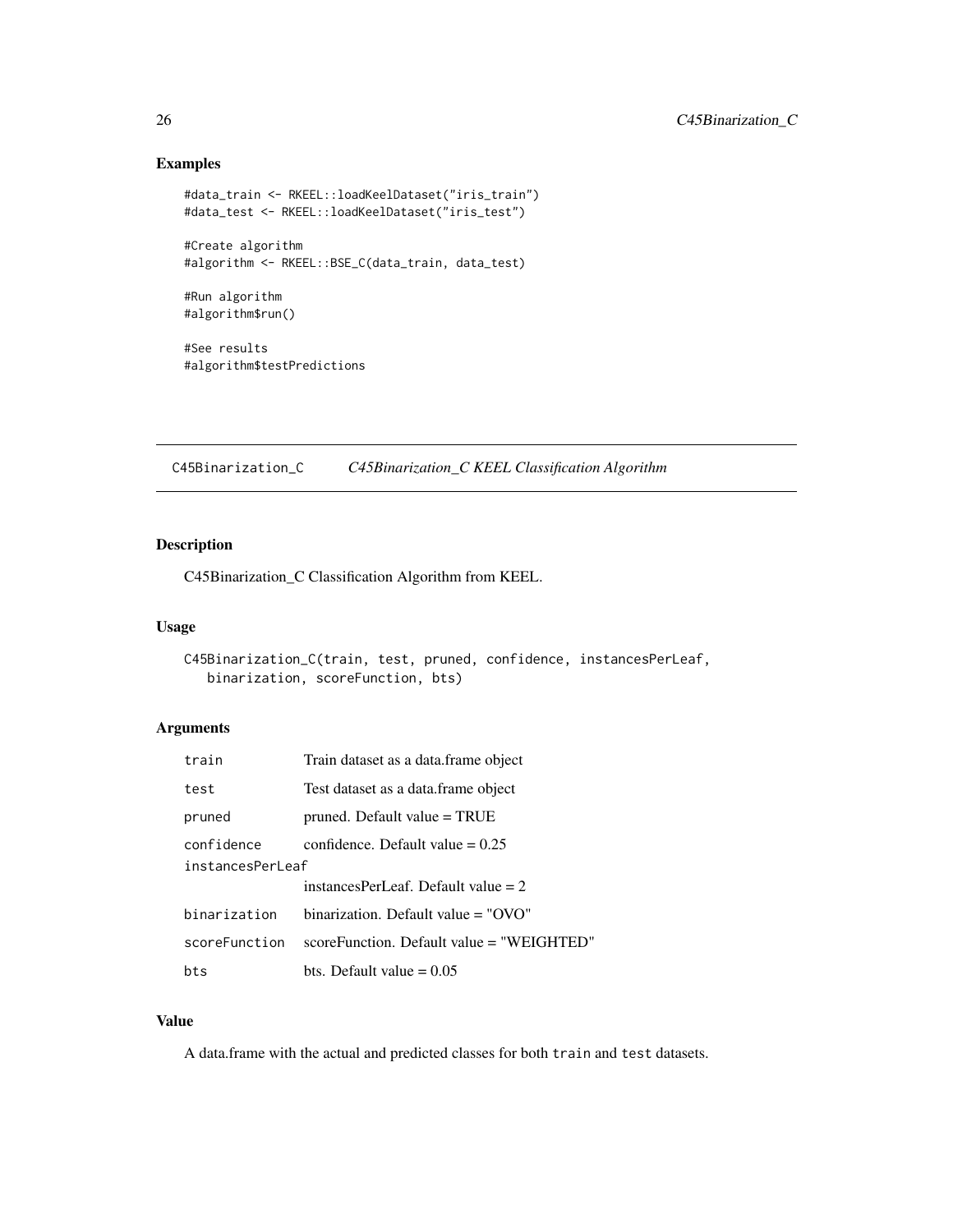# <span id="page-26-0"></span> $C45Rules_C$  27

#### Examples

```
#data_train <- RKEEL::loadKeelDataset("iris_train")
#data_test <- RKEEL::loadKeelDataset("iris_test")
#Create algorithm
#algorithm <- RKEEL::C45Binarization_C(data_train, data_test)
#Run algorithm
#algorithm$run()
#See results
#algorithm$testPredictions
```
#### C45Rules\_C *C45Rules\_C KEEL Classification Algorithm*

#### Description

C45Rules\_C Classification Algorithm from KEEL.

#### Usage

```
C45Rules_C(train, test, confidence, itemsetsPerLeaf, threshold,
   seed)
```
# Arguments

| train                         | Train dataset as a data. frame object                                                       |
|-------------------------------|---------------------------------------------------------------------------------------------|
| test                          | Test dataset as a data. frame object                                                        |
| confidence<br>itemsetsPerLeaf | confidence. Default value $= 0.25$                                                          |
|                               | itemsetsPerLeaf. Default value $= 2$                                                        |
| threshold                     | threshold. Default value $= 10$                                                             |
| seed                          | Seed for random numbers. If it is not assigned a value, the seed will be a random<br>number |

#### Value

A data.frame with the actual and predicted classes for both train and test datasets.

# Examples

#Create algorithm

```
#data_train <- RKEEL::loadKeelDataset("iris_train")
#data_test <- RKEEL::loadKeelDataset("iris_test")
```

```
#algorithm <- RKEEL::C45Rules_C(data_train, data_test)
```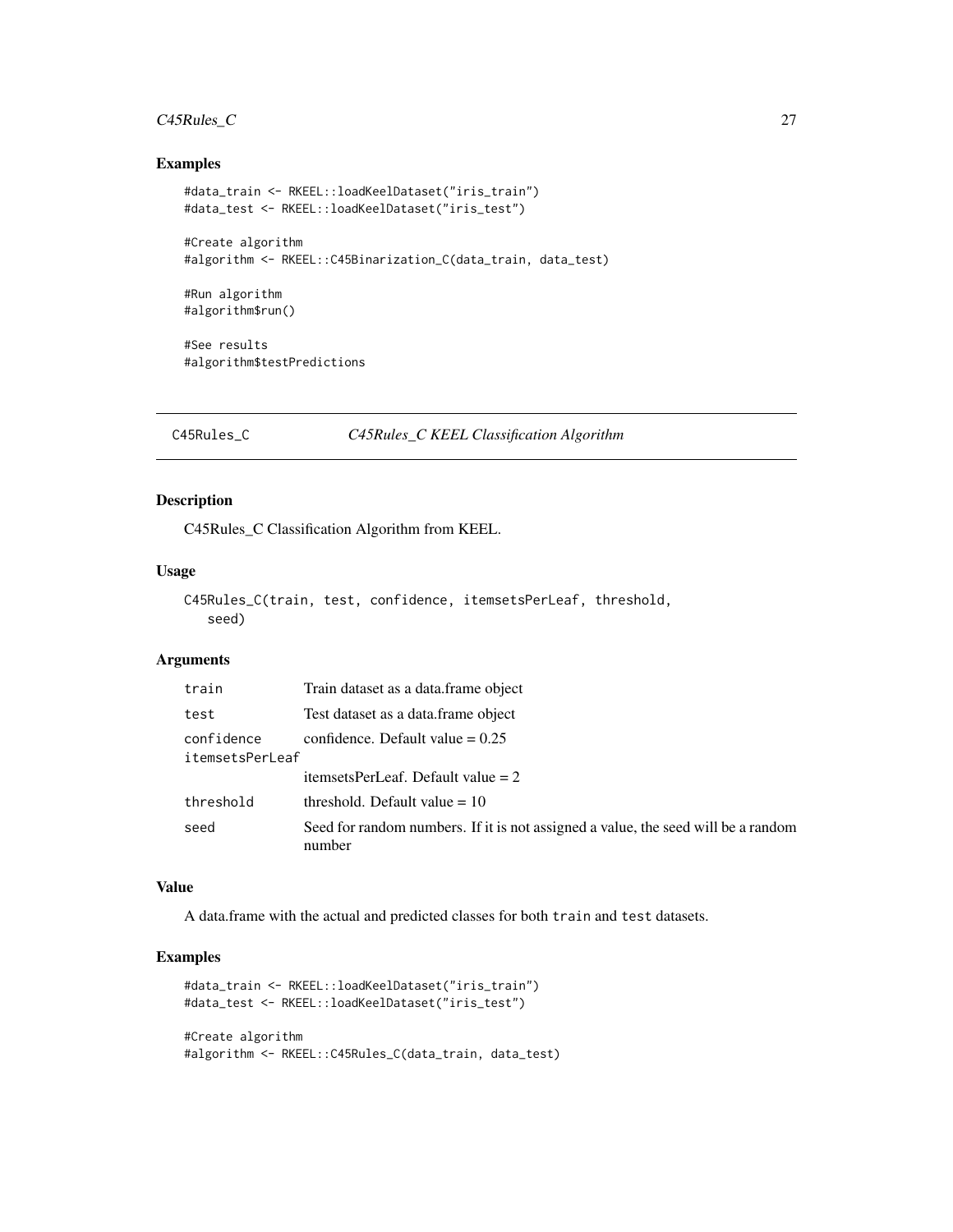```
#Run algorithm
#algorithm$run()
```
#See results #algorithm\$testPredictions

# C45\_C *C45\_C KEEL Classification Algorithm*

# Description

C45\_C Classification Algorithm from KEEL.

# Usage

C45\_C(train, test, pruned, confidence, instancesPerLeaf)

#### Arguments

| train            | Train dataset as a data. frame object  |  |
|------------------|----------------------------------------|--|
| test             | Test dataset as a data frame object    |  |
| pruned           | $pruned. Default value = TRUE$         |  |
| confidence       | confidence. Default value $= 0.25$     |  |
| instancesPerLeaf |                                        |  |
|                  | instances PerLeaf. Default value $= 2$ |  |

#### Value

A data.frame with the actual and predicted classes for both train and test datasets.

# Examples

```
data_train <- RKEEL::loadKeelDataset("iris_train")
data_test <- RKEEL::loadKeelDataset("iris_test")
```

```
#Create algorithm
algorithm <- RKEEL::C45_C(data_train, data_test)
```
#Run algorithm algorithm\$run()

#See results algorithm\$testPredictions

<span id="page-27-0"></span>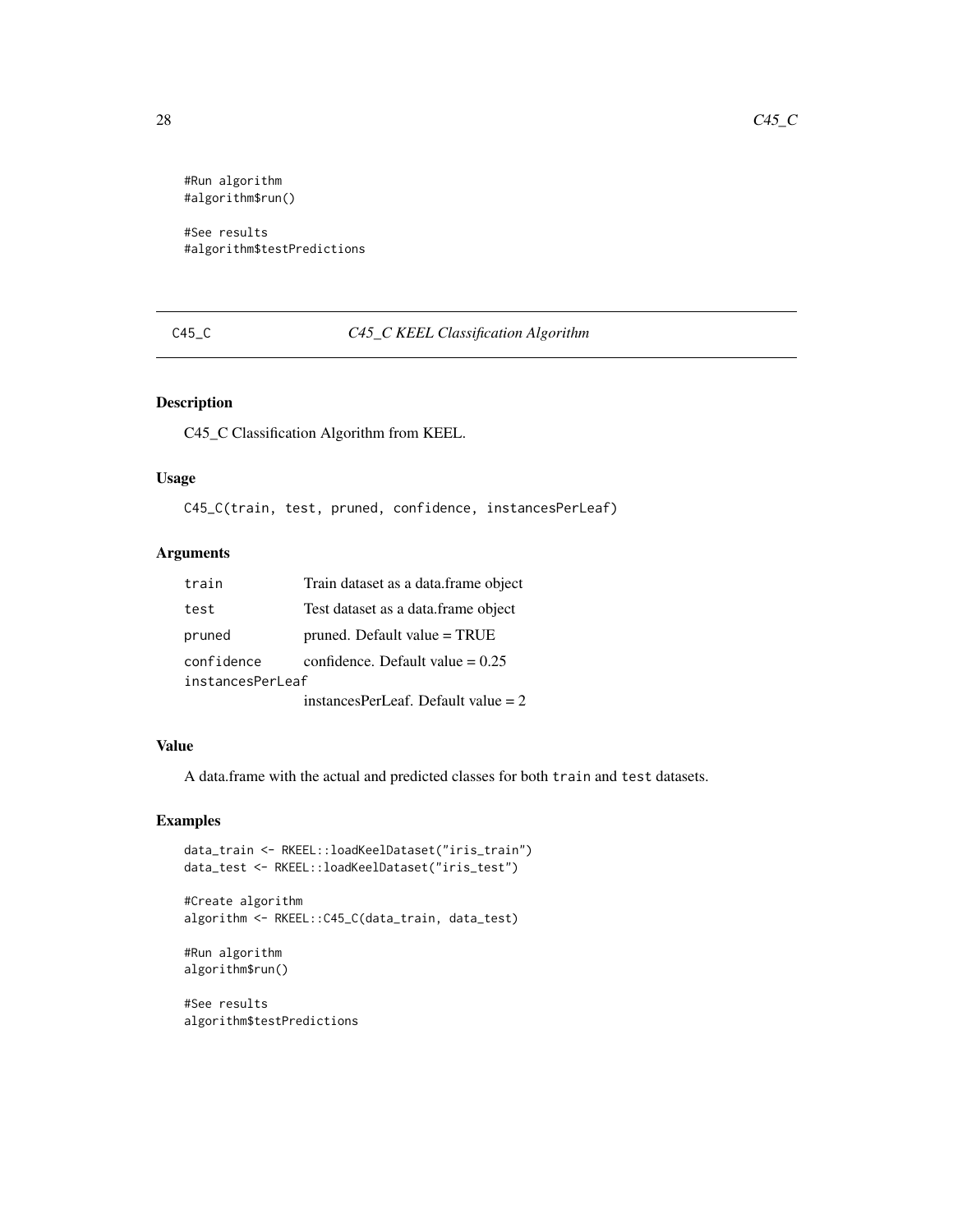<span id="page-28-0"></span>

CamNN\_C Classification Algorithm from KEEL.

# Usage

CamNN\_C(train, test, k)

# Arguments

| train | Train dataset as a data.frame object |
|-------|--------------------------------------|
| test  | Test dataset as a data.frame object  |
| k     | k. Default value $= 1$               |

#### Value

A data.frame with the actual and predicted classes for both train and test datasets.

#### Examples

```
#data_train <- RKEEL::loadKeelDataset("iris_train")
#data_test <- RKEEL::loadKeelDataset("iris_test")
```

```
#Create algorithm
#algorithm <- RKEEL::CamNN_C(data_train, data_test)
```

```
#Run algorithm
#algorithm$run()
```
#See results #algorithm\$testPredictions

CART\_C *CART\_C KEEL Classification Algorithm*

# Description

CART\_C Classification Algorithm from KEEL.

#### Usage

CART\_C(train, test, maxDepth)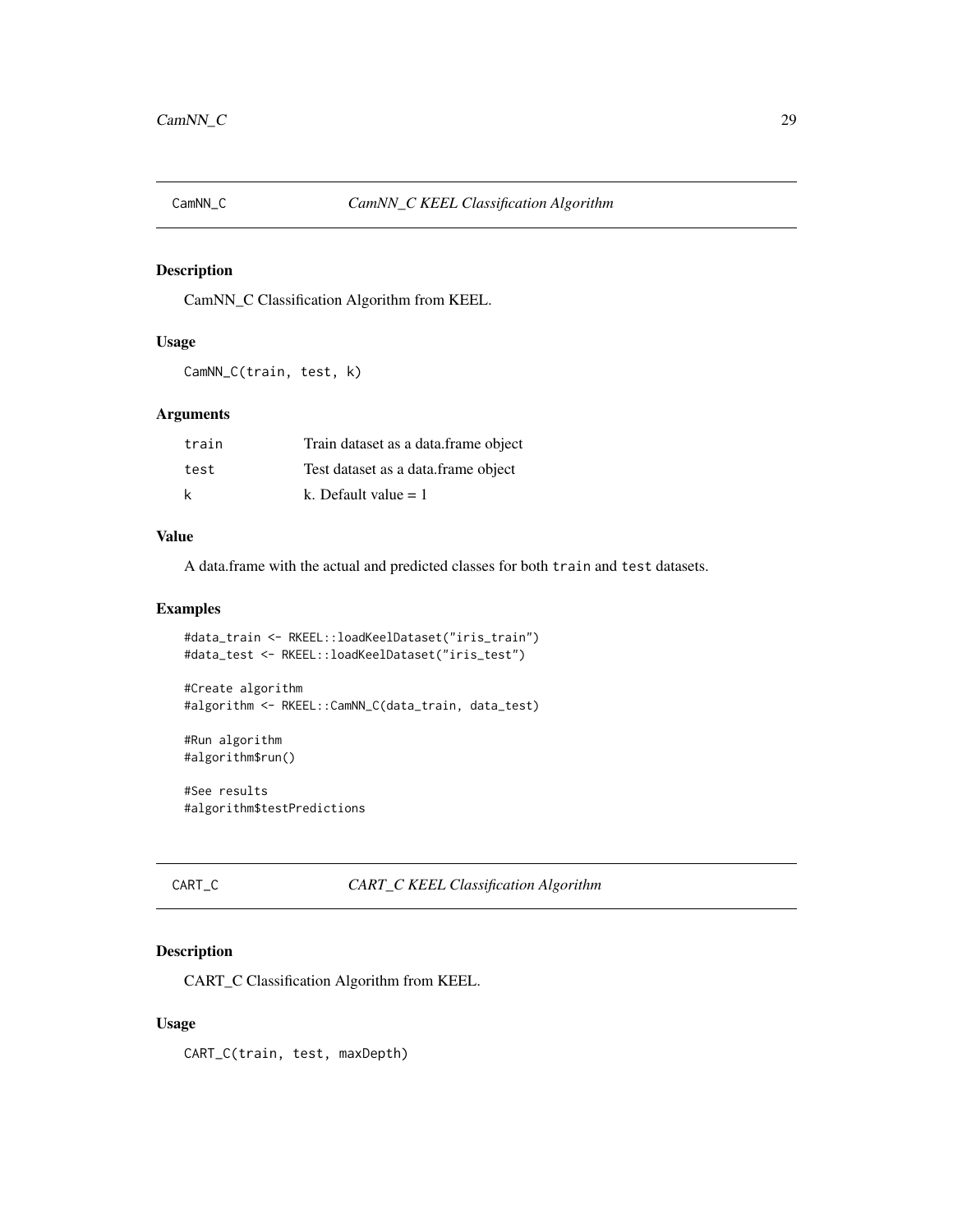#### <span id="page-29-0"></span>Arguments

| train    | Train dataset as a data.frame object |
|----------|--------------------------------------|
| test     | Test dataset as a data.frame object  |
| maxDepth | k. Default value $= 90$              |

# Value

A data.frame with the actual and predicted classes for both train and test datasets.

# Examples

```
#data_train <- RKEEL::loadKeelDataset("iris_train")
#data_test <- RKEEL::loadKeelDataset("iris_test")
#Create algorithm
#algorithm <- RKEEL::CART_C(data_train, data_test)
#Run algorithm
#algorithm$run()
```
#See results #algorithm\$testPredictions

#### CART\_R *CART\_R KEEL Regression Algorithm*

# Description

CART\_R Regression Algorithm from KEEL.

### Usage

CART\_R(train, test, maxDepth)

### Arguments

| train    | Train dataset as a data.frame object |
|----------|--------------------------------------|
| test     | Test dataset as a data. frame object |
| maxDepth | $maxDepth$ . Default value = 90      |

#### Value

A data.frame with the actual and predicted values for both train and test datasets.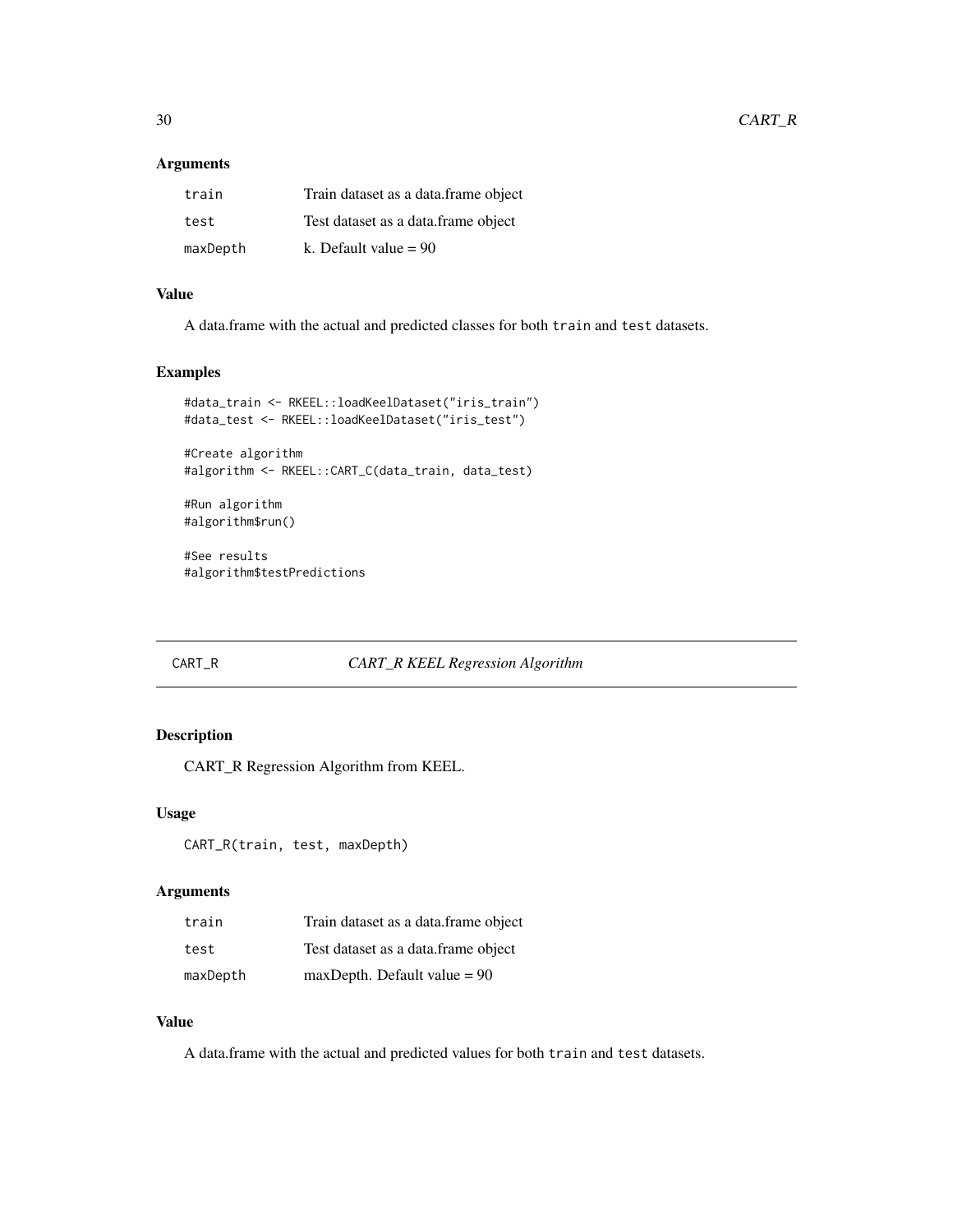#### <span id="page-30-0"></span> $CBA\_C$  31

# Examples

```
data_train <- RKEEL::loadKeelDataset("autoMPG6_train")
data_test <- RKEEL::loadKeelDataset("autoMPG6_test")
#Create algorithm
algorithm <- RKEEL::CART_R(data_train, data_test)
#Run algorithm
algorithm$run()
```
#See results algorithm\$testPredictions

CBA\_C *CBA\_C KEEL Associative Classification Algorithm*

# Description

CBA\_C Associative Classification Algorithm from KEEL.

### Usage

CBA\_C(train, test, min\_support, min\_confidence, pruning, maxCandidates)

#### Arguments

| train         | Train dataset as a data.frame object                           |
|---------------|----------------------------------------------------------------|
| test          | Test dataset as a data. frame object                           |
| min_support   | min_support. Default value $= 0.01$                            |
|               | $min_{\text{conf}}$ idence min confidence. Default value = 0.5 |
| pruning       | indicates wether pruning or not. Default value = TRUE          |
| maxCandidates | $maxC and iates$ ; if 0, no limit. Default value = 80000       |

#### Value

A data.frame with the actual and predicted classes for both train and test datasets.

# Examples

#data <- loadKeelDataset("breast")

#Create algorithm #algorithm <- RKEEL::CBA\_C(data, data)

```
#Run algorithm
#algorithm$run()
```
#See results #algorithm\$testPredictions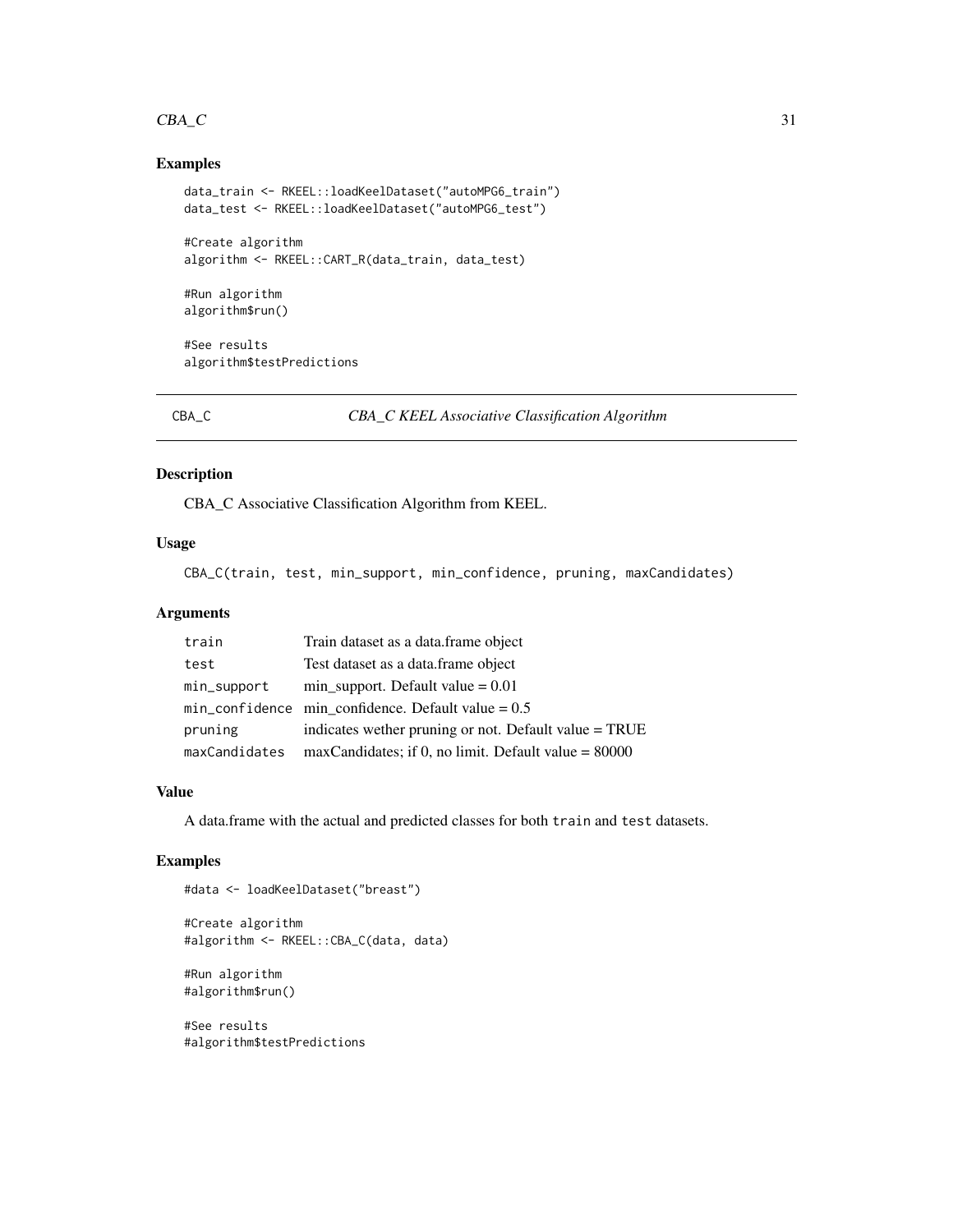<span id="page-31-0"></span>

CenterNN\_C Classification Algorithm from KEEL.

# Usage

```
CenterNN_C(train, test)
```
#### Arguments

| train | Train dataset as a data. frame object |
|-------|---------------------------------------|
| test  | Test dataset as a data. frame object  |

# Value

A data.frame with the actual and predicted classes for both train and test datasets.

#### Examples

```
#data_train <- RKEEL::loadKeelDataset("iris_train")
#data_test <- RKEEL::loadKeelDataset("iris_test")
```

```
#Create algorithm
#algorithm <- RKEEL::CenterNN_C(data_train, data_test)
```

```
#Run algorithm
#algorithm$run()
```
#See results #algorithm\$testPredictions

# Description

CFAR\_C Classification Algorithm from KEEL.

### Usage

```
CFAR_C(train, test, min_support, min_confidence, threshold,
   num_labels, seed)
```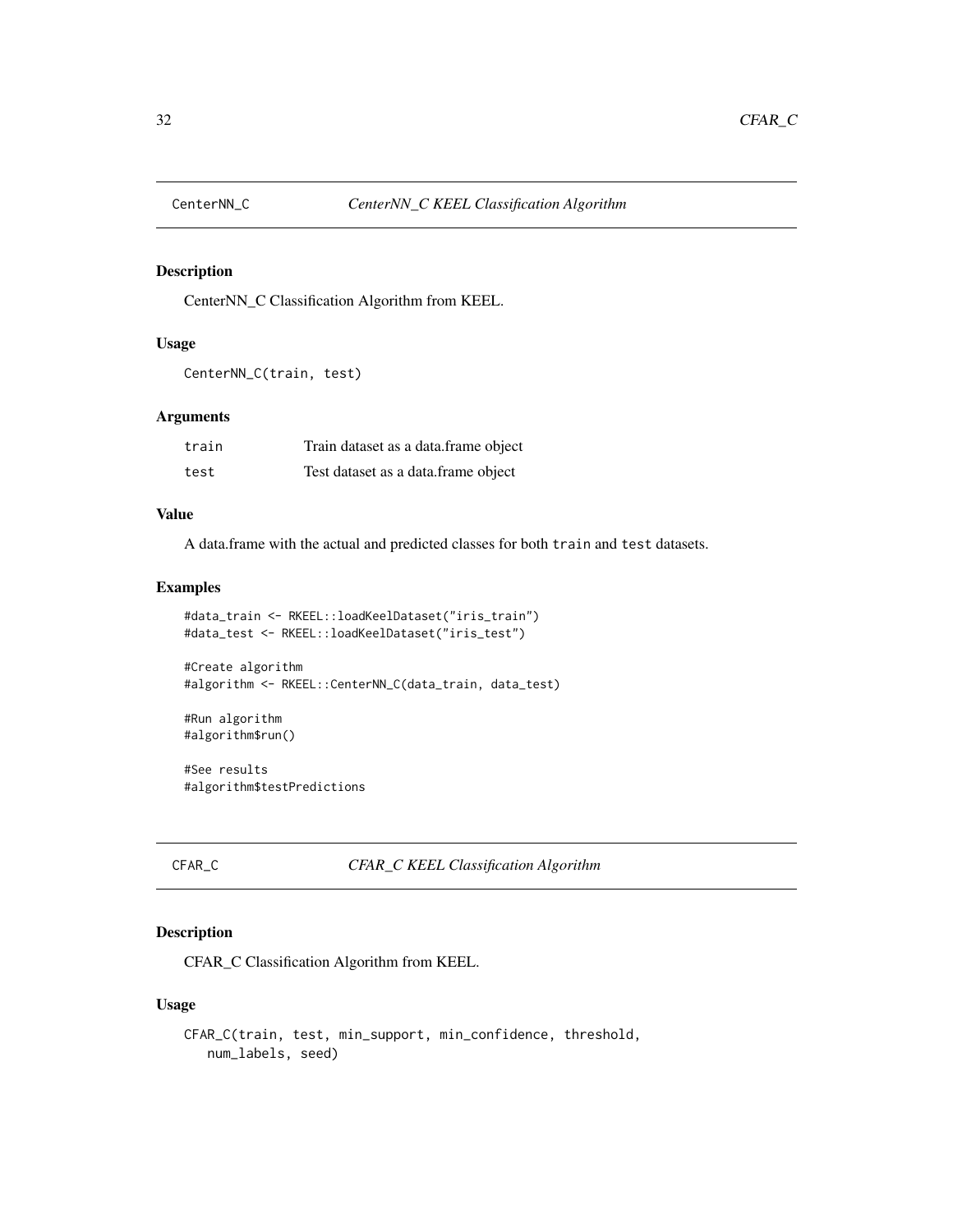# <span id="page-32-0"></span> $CFKNN\_C$  33

# Arguments

| train       | Train dataset as a data. frame object                                                       |
|-------------|---------------------------------------------------------------------------------------------|
| test        | Test dataset as a data. frame object                                                        |
| min_support | min_support. Default value $= 0.1$                                                          |
|             | $min_{\text{conf}}$ idence min confidence. Default value = 0.85                             |
| threshold   | threshold. Default value $= 0.15$                                                           |
| num_labels  | num labels. Default value $= 5$                                                             |
| seed        | Seed for random numbers. If it is not assigned a value, the seed will be a random<br>number |

# Value

A data.frame with the actual and predicted classes for both train and test datasets.

# Examples

```
#data_train <- RKEEL::loadKeelDataset("iris_train")
#data_test <- RKEEL::loadKeelDataset("iris_test")
```

```
#Create algorithm
#algorithm <- RKEEL::CFAR_C(data_train, data_test)
```

```
#Run algorithm
#algorithm$run()
```
#See results #algorithm\$testPredictions

# CFKNN\_C *CFKNN\_C KEEL Classification Algorithm*

## Description

CFKNN\_C Classification Algorithm from KEEL.

# Usage

```
CFKNN_C(train, test, k, alpha, seed)
```
# Arguments

| train | Train dataset as a data.frame object                                                        |
|-------|---------------------------------------------------------------------------------------------|
| test  | Test dataset as a data.frame object                                                         |
| k     | k. Default value $=$ 3                                                                      |
| alpha | alpha. Default value $= 0.6$                                                                |
| seed  | Seed for random numbers. If it is not assigned a value, the seed will be a random<br>number |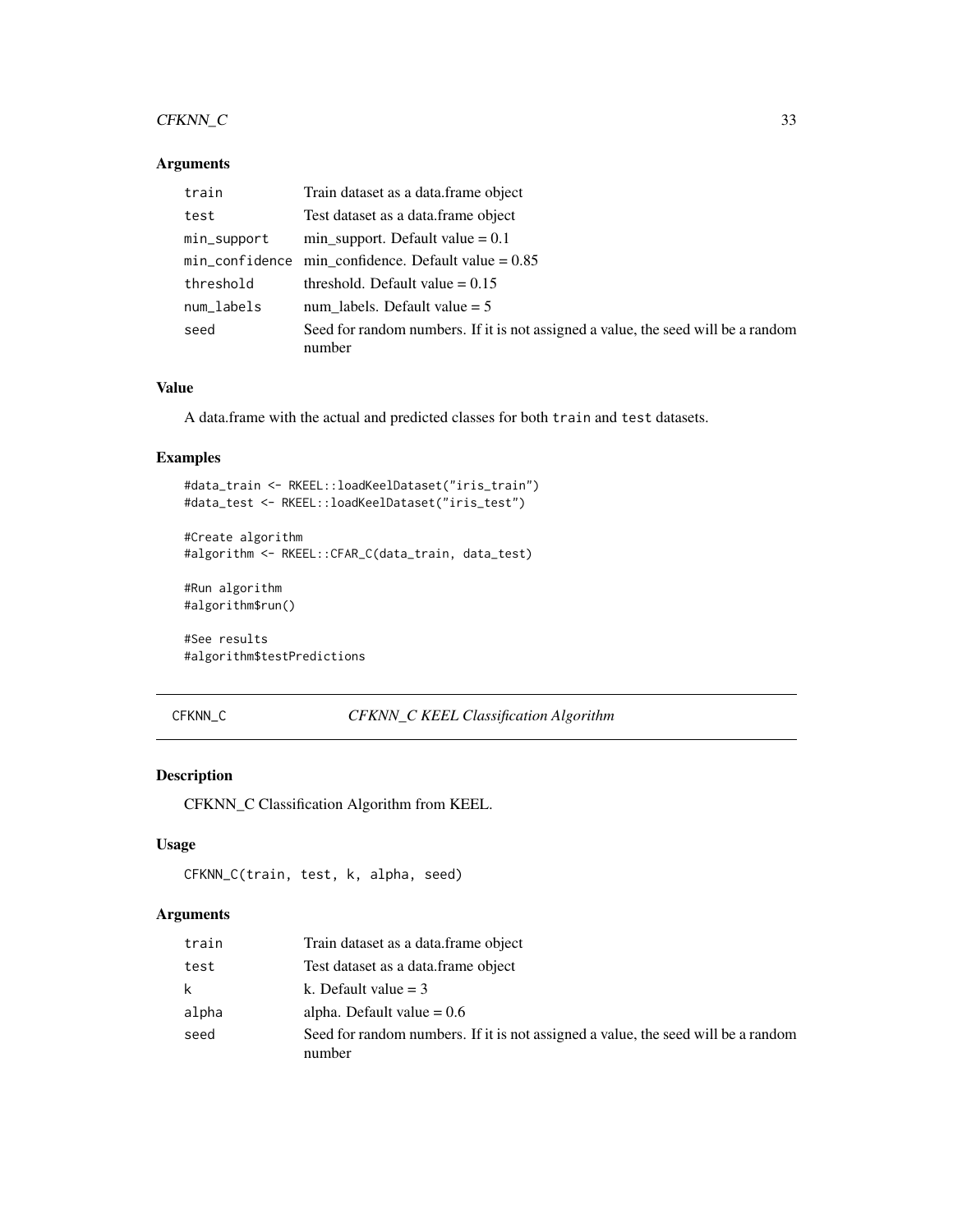# Value

A data.frame with the actual and predicted classes for both train and test datasets.

#### Examples

```
#data_train <- RKEEL::loadKeelDataset("iris_train")
#data_test <- RKEEL::loadKeelDataset("iris_test")
```
#Create algorithm #algorithm <- RKEEL::CFKNN\_C(data\_train, data\_test)

```
#Run algorithm
#algorithm$run()
```
#See results #algorithm\$testPredictions

CHC\_C *CHC\_C KEEL Classification Algorithm*

#### Description

CHC\_C Classification Algorithm from KEEL.

#### Usage

```
CHC_C(train, test, pop_size, evaluations, alfa, restart_change,
   prob_restart, prob_diverge, k, distance, seed)
```
# Arguments

| train        | Train dataset as a data. frame object                                                       |
|--------------|---------------------------------------------------------------------------------------------|
| test         | Test dataset as a data. frame object                                                        |
| pop_size     | pop size. Default value $= 50$                                                              |
| evaluations  | evaluations. Default value $= 10000$                                                        |
| alfa         | alfa. Default value $= 0.5$                                                                 |
|              | restart_change restart change. Default value $= 0.35$                                       |
| prob_restart | prob_restart. Default value = $0.25$                                                        |
| prob_diverge | prob diverge. Default value $= 0.05$                                                        |
| k            | k. Default value $= 1$                                                                      |
| distance     | $distance.$ Default value $=$ "Euclidean"                                                   |
| seed         | Seed for random numbers. If it is not assigned a value, the seed will be a random<br>number |

<span id="page-33-0"></span>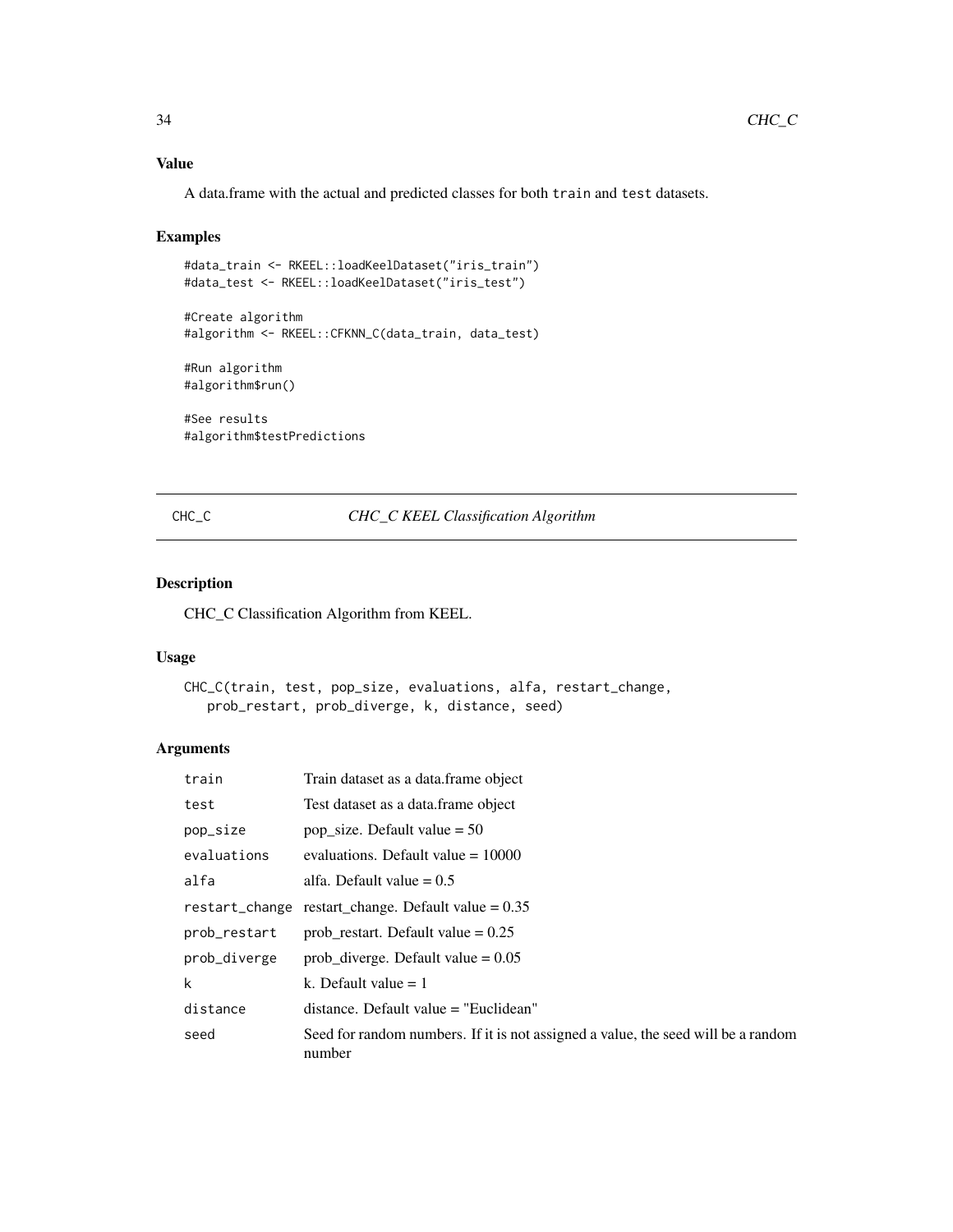#### <span id="page-34-0"></span>ClassificationAlgorithm 35

#### Value

A data.frame with the actual and predicted classes for both train and test datasets.

# Examples

```
#data_train <- RKEEL::loadKeelDataset("iris_train")
#data_test <- RKEEL::loadKeelDataset("iris_test")
```
#Create algorithm #algorithm <- RKEEL::CHC\_C(data\_train, data\_test)

#Run algorithm #algorithm\$run()

#See results #algorithm\$testPredictions

ClassificationAlgorithm

*Classification Algorithm*

#### Description

Class inheriting of KeelAlgorithm, to common methods for all KEEL Classification Algorithms. The specific classification algorithms must inherit of this class.

The run() method receives three parameters. The folderPath parameter indicates where to place the folder with the experiments if wanted. If it is not indicated, the folder is placen ind a temporary random directory and then removed. If indicated, the experiment folder is not removed. The expUniqueName parameter indicates the name of the experiment folder. If not indicated, it is a random name. If indicated, ensure that the name is unique in the previously indicated folder. The javaOptions parameter indicates, if wanted, extra parameters to the java command line, as for example the maximum memory allowed by java.

ClassificationResults *Classification Results*

# Description

Class to calculate and store some results for a ClassificationAlgorithm. It receives as parameter the prediction of a classification algorithm as a data.frame object.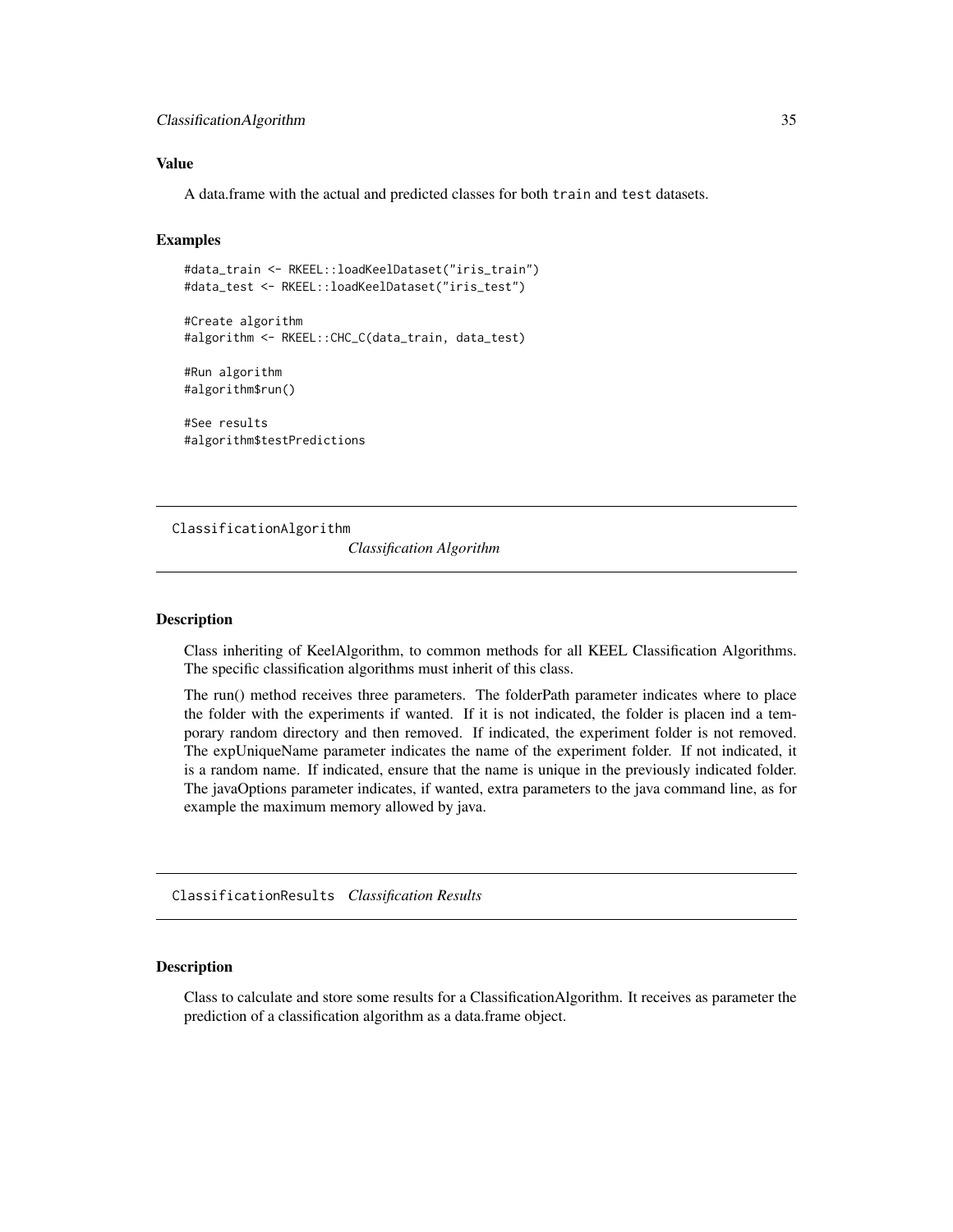<span id="page-35-0"></span>CleanAttributes\_TR *CleanAttributes\_TR KEEL Preprocess Algorithm*

# Description

CleanAttributes\_TR Preprocess Algorithm from KEEL.

#### Usage

```
CleanAttributes_TR(train, test)
```
# Arguments

| train | Train dataset as a data.frame object |
|-------|--------------------------------------|
| test  | Test dataset as a data. frame object |

# Value

A data.frame with the preprocessed data for both train and test datasets.

#### Examples

```
#data_train <- RKEEL::loadKeelDataset("car_train")
#data_test <- RKEEL::loadKeelDataset("car_test")
```

```
#Create algorithm
#algorithm <- RKEEL::CleanAttributes_TR(data_train, data_test)
```

```
#Run algorithm
#algorithm$run()
```
#See results #algorithm\$preprocessed\_test

ClusterAnalysis\_D *ClusterAnalysis\_D KEEL Preprocess Algorithm*

# Description

ClusterAnalysis\_D Preprocess Algorithm from KEEL.

#### Usage

ClusterAnalysis\_D(train, test)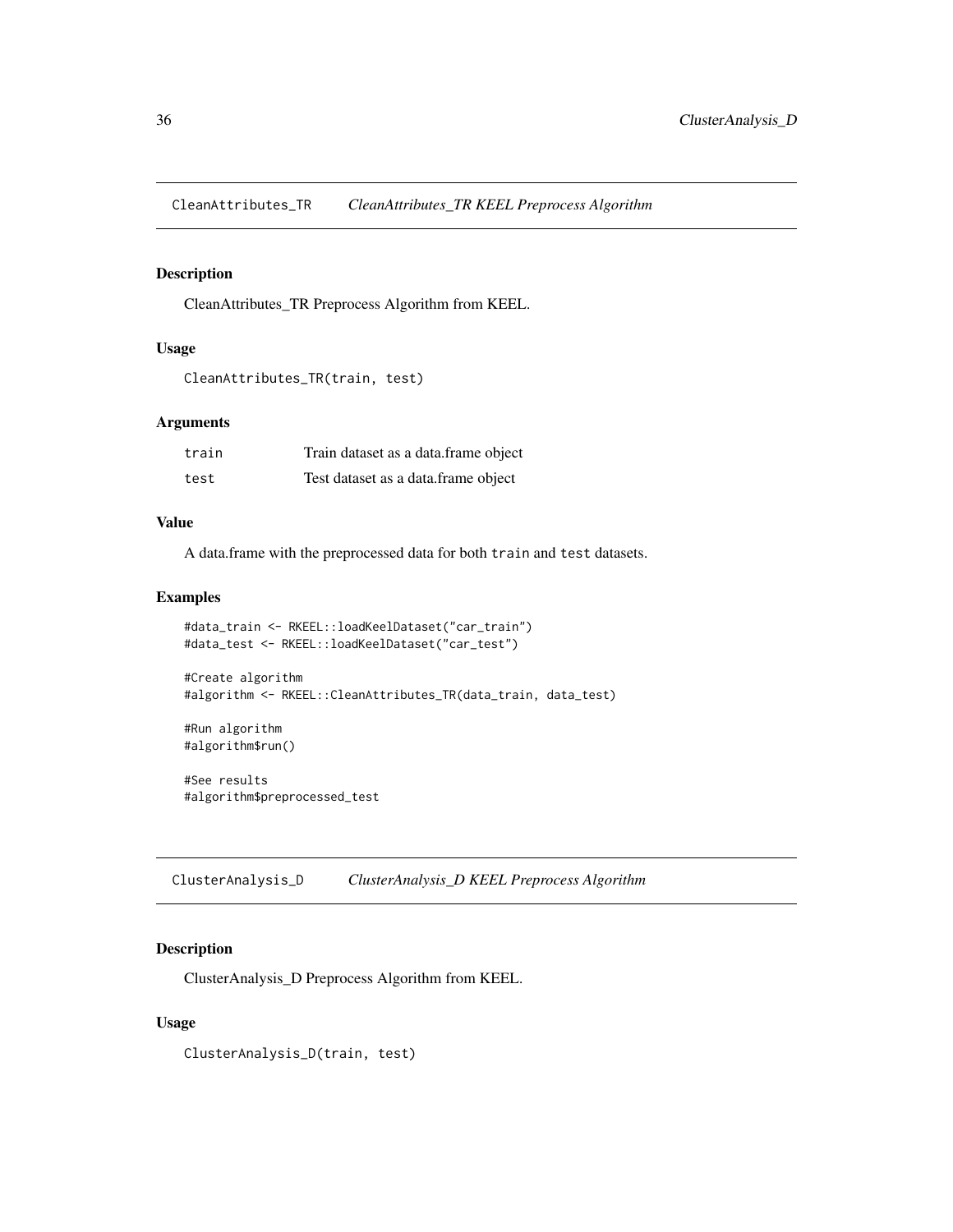## CMAR<sub>\_C</sub> 37

## Arguments

| train | Train dataset as a data.frame object |
|-------|--------------------------------------|
| test  | Test dataset as a data.frame object  |

#### Value

A data.frame with the preprocessed data for both train and test datasets.

### Examples

```
#data_train <- RKEEL::loadKeelDataset("car_train")
#data_test <- RKEEL::loadKeelDataset("car_test")
```
#Create algorithm #algorithm <- RKEEL::ClusterAnalysis\_D(data\_train, data\_test)

#Run algorithm #algorithm\$run()

#See results #algorithm\$preprocessed\_test

## CMAR\_C *CMAR\_C KEEL Associative Classification Algorithm*

## Description

CMAR\_C Associative Classification Algorithm from KEEL.

#### Usage

CMAR\_C(train, test, min\_confidence, min\_support, databaseCoverage)

### Arguments

| train            | Train dataset as a data.frame object                                           |
|------------------|--------------------------------------------------------------------------------|
| test             | Test dataset as a data. frame object                                           |
|                  | $min_{\text{conf}}$ idence $min_{\text{conf}}$ confidence. Default value = 0.5 |
|                  | $min$ _support min_support. Default value = 0.01                               |
| databaseCoverage |                                                                                |
|                  | $databaseCoverage. Default value = 4$                                          |

#### Value

A data.frame with the actual and predicted classes for both train and test datasets.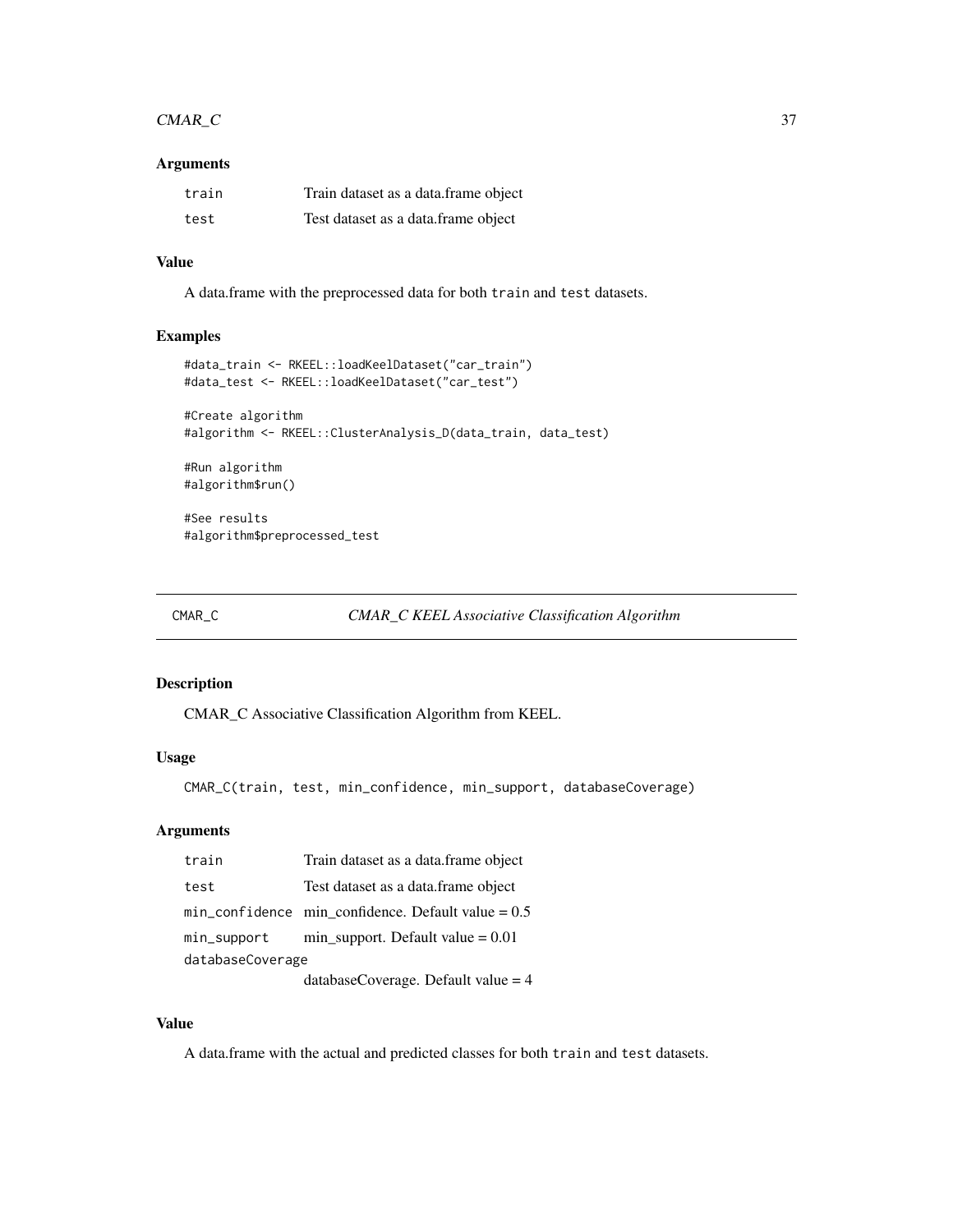### Examples

```
#data <- loadKeelDataset("breast")
```

```
#Create algorithm
#algorithm <- RKEEL::CMAR_C(data, data)
```
#Run algorithm #algorithm\$run()

#See results #algorithm\$testPredictions

## CNN\_C *CNN\_C KEEL Classification Algorithm*

#### Description

CNN\_C Classification Algorithm from KEEL.

#### Usage

CNN\_C(train, test, k, distance, seed)

## Arguments

| train        | Train dataset as a data. frame object                                                       |
|--------------|---------------------------------------------------------------------------------------------|
| test         | Test dataset as a data. frame object                                                        |
| $\mathsf{k}$ | k. Default value $= 1$                                                                      |
| distance     | distance. Default value = "Euclidean"                                                       |
| seed         | Seed for random numbers. If it is not assigned a value, the seed will be a random<br>number |

### Value

A data.frame with the actual and predicted classes for both train and test datasets.

#### Examples

```
#data_train <- RKEEL::loadKeelDataset("iris_train")
#data_test <- RKEEL::loadKeelDataset("iris_test")
```
#Create algorithm #algorithm <- RKEEL::CNN\_C(data\_train, data\_test)

```
#Run algorithm
#algorithm$run()
```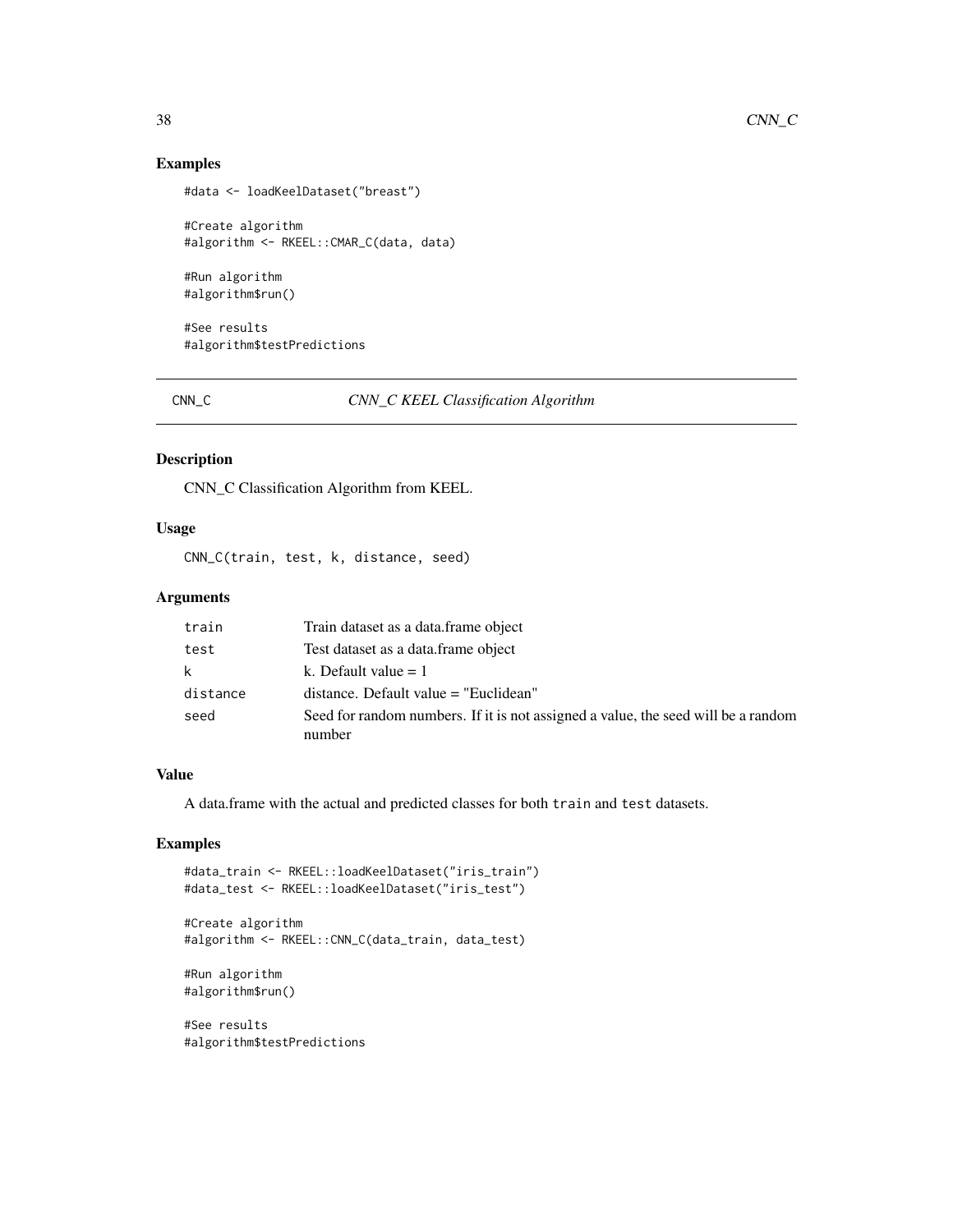CPAR\_C Associative Classification Algorithm from KEEL.

## Usage

```
CPAR_C(train, test, delta, min_gain, alpha, rules_prediction)
```
## Arguments

| train            | Train dataset as a data. frame object |
|------------------|---------------------------------------|
| test             | Test dataset as a data. frame object  |
| delta            | delta. Default value $= 0.05$         |
| min_gain         | min gain. Default value $= 0.7$       |
| alpha            | alpha. Default value $= 0.66$         |
| rules_prediction |                                       |
|                  | rules_prediction. Default value = $5$ |

## Value

A data.frame with the actual and predicted classes for both train and test datasets.

## Examples

```
#data <- loadKeelDataset("breast")
#Create algorithm
#algorithm <- RKEEL::CPAR_C(data, data)
```
#Run algorithm #algorithm\$run()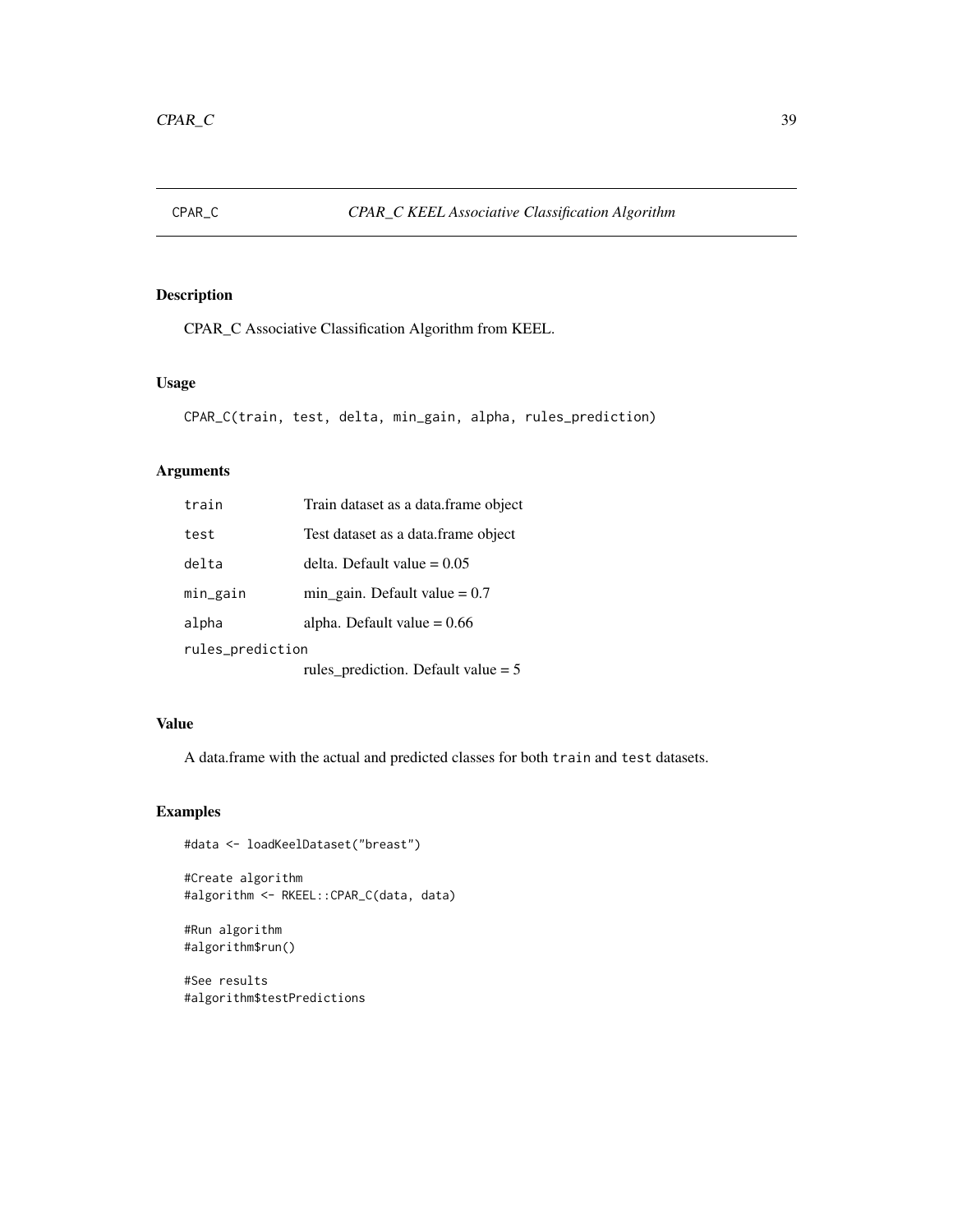CPW\_C Classification Algorithm from KEEL.

## Usage

CPW\_C(train, test, beta, mu, ro, epsilon)

## Arguments

| train   | Train dataset as a data.frame object |
|---------|--------------------------------------|
| test    | Test dataset as a data.frame object  |
| beta    | beta. Default value $= 8.0$          |
| mu      | mu. Default value $= 0.001$          |
| ro      | ro. Default value $= 0.001$          |
| epsilon | epsilon. Default value $= 0.001$     |

### Value

A data.frame with the actual and predicted classes for both train and test datasets.

# Examples

```
#data_train <- RKEEL::loadKeelDataset("iris_train")
#data_test <- RKEEL::loadKeelDataset("iris_test")
```

```
#Create algorithm
#algorithm <- RKEEL::CPW_C(data_train, data_test)
```

```
#Run algorithm
#algorithm$run()
```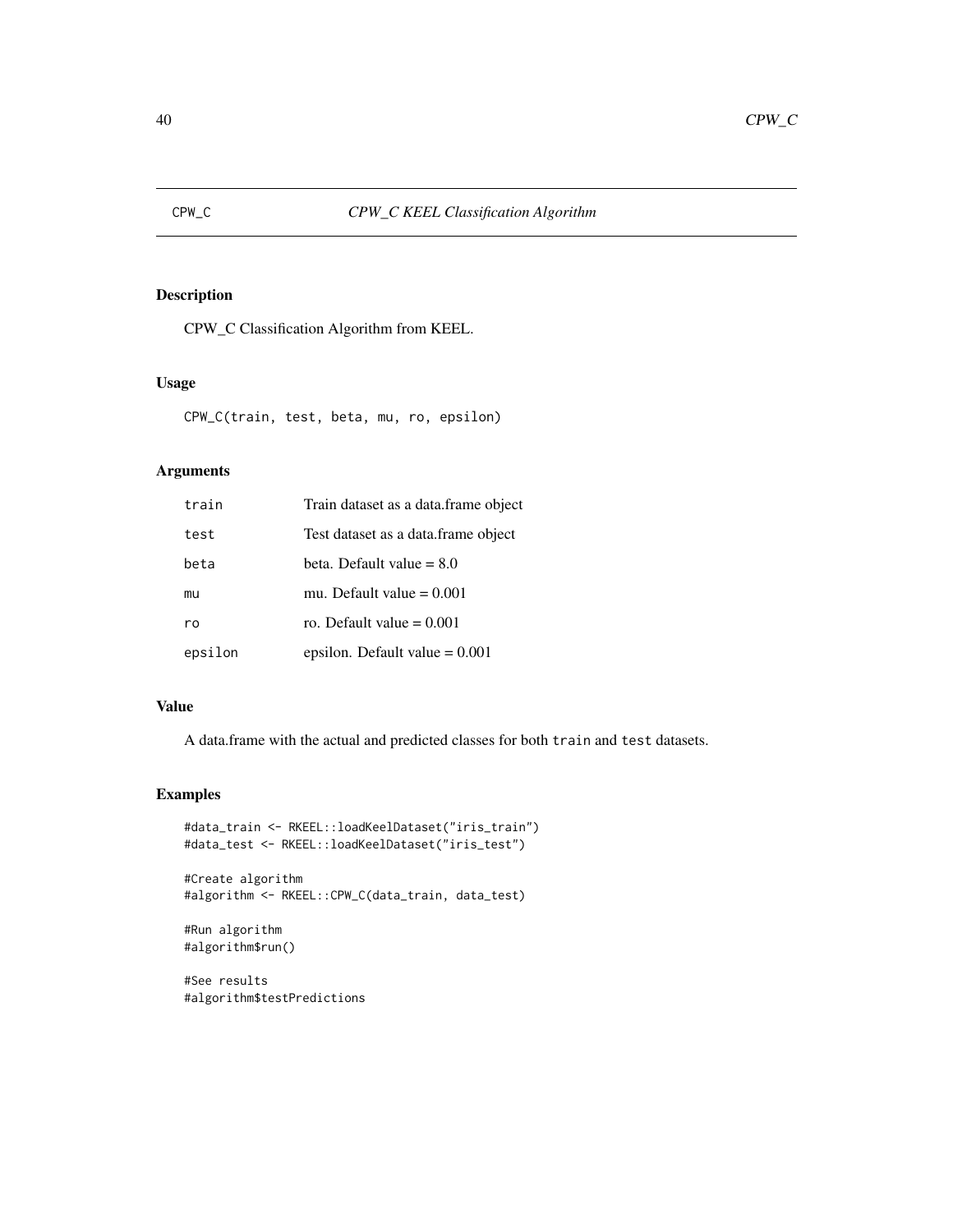CW\_C Classification Algorithm from KEEL.

## Usage

CW\_C(train, test, beta, mu, epsilon)

### Arguments

| train   | Train dataset as a data.frame object |
|---------|--------------------------------------|
| test    | Test dataset as a data.frame object  |
| beta    | beta. Default value $= 8.0$          |
| mu      | mu. Default value $= 0.001$          |
| epsilon | epsilon. Default value $= 0.001$     |

## Value

A data.frame with the actual and predicted classes for both train and test datasets.

## Examples

```
#data_train <- RKEEL::loadKeelDataset("iris_train")
#data_test <- RKEEL::loadKeelDataset("iris_test")
```

```
#Create algorithm
#algorithm <- RKEEL::CW_C(data_train, data_test)
```

```
#Run algorithm
#algorithm$run()
```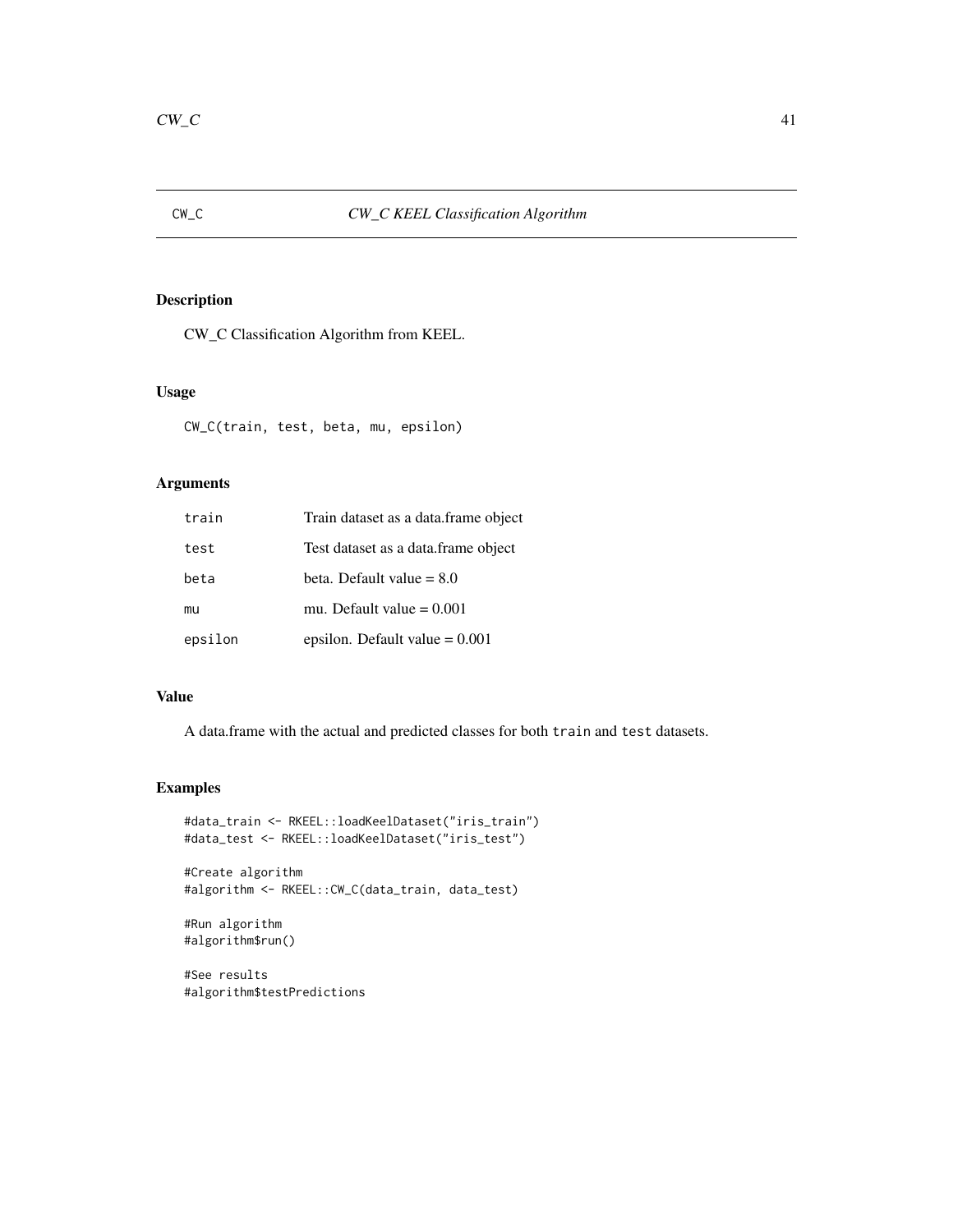C\_SVM\_C Classification Algorithm from KEEL.

## Usage

```
C_SVM_C(train, test, KernelType, C, eps, degree, gamma, coef0,
   nu, p, shrinking, seed)
```
## Arguments

| train      | Train dataset as a data.frame object                                                        |
|------------|---------------------------------------------------------------------------------------------|
| test       | Test dataset as a data frame object                                                         |
| KernelType | KernelType. Default value = "RBF"                                                           |
| C          | C. Default value $= 100.0$                                                                  |
| eps        | eps. Default value $= 0.001$                                                                |
| degree     | degree. Default value $= 1$                                                                 |
| gamma      | gamma. Default value $= 0.01$                                                               |
| coef0      | $\text{coeff}0$ . Default value = 0.0                                                       |
| nu         | nu. Default value $= 0.1$                                                                   |
| p          | p. Default value $= 1.0$                                                                    |
| shrinking  | shrinking. Default value $= 1$                                                              |
| seed       | Seed for random numbers. If it is not assigned a value, the seed will be a random<br>number |
|            |                                                                                             |

# Value

A data.frame with the actual and predicted classes for both train and test datasets.

## Examples

```
#data_train <- RKEEL::loadKeelDataset("iris_train")
#data_test <- RKEEL::loadKeelDataset("iris_test")
```
#Create algorithm #algorithm <- RKEEL::C\_SVM\_C(data\_train, data\_test)

```
#Run algorithm
#algorithm$run()
```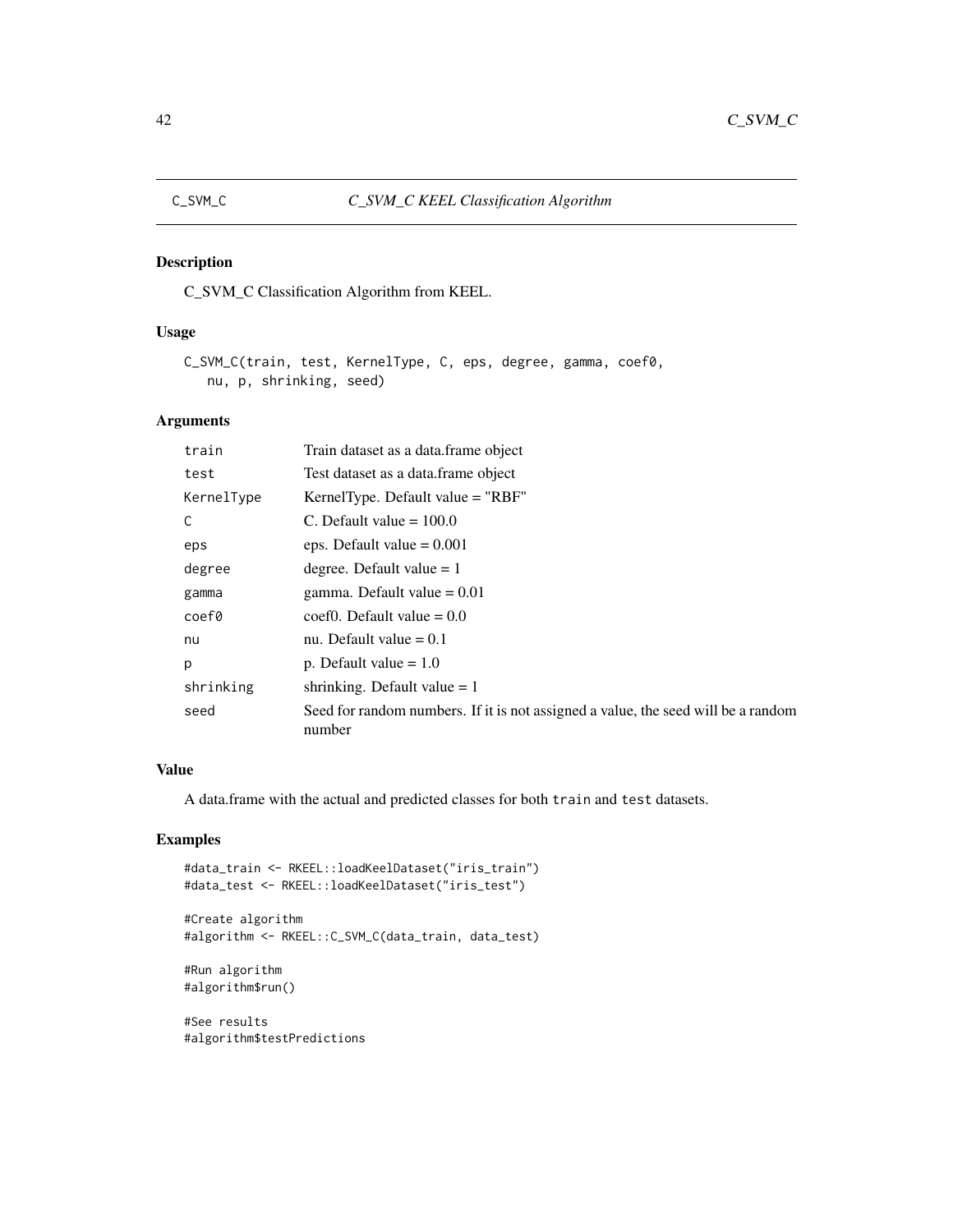DecimalScaling\_TR *DecimalScaling\_TR KEEL Preprocess Algorithm*

## Description

DecimalScaling\_TR Preprocess Algorithm from KEEL.

#### Usage

```
DecimalScaling_TR(train, test)
```
### Arguments

| train | Train dataset as a data.frame object |
|-------|--------------------------------------|
| test  | Test dataset as a data. frame object |

### Value

A data.frame with the preprocessed data for both train and test datasets.

#### Examples

```
#data_train <- RKEEL::loadKeelDataset("car_train")
#data_test <- RKEEL::loadKeelDataset("car_test")
```

```
#Create algorithm
#algorithm <- RKEEL::DecimalScaling_TR(data_train, data_test)
```

```
#Run algorithm
#algorithm$run()
```
#See results #algorithm\$preprocessed\_test

## Description

DecrRBFN\_C Classification Algorithm from KEEL.

### Usage

```
DecrRBFN_C(train, test, percent, num_neurons_ini, alfa, seed)
```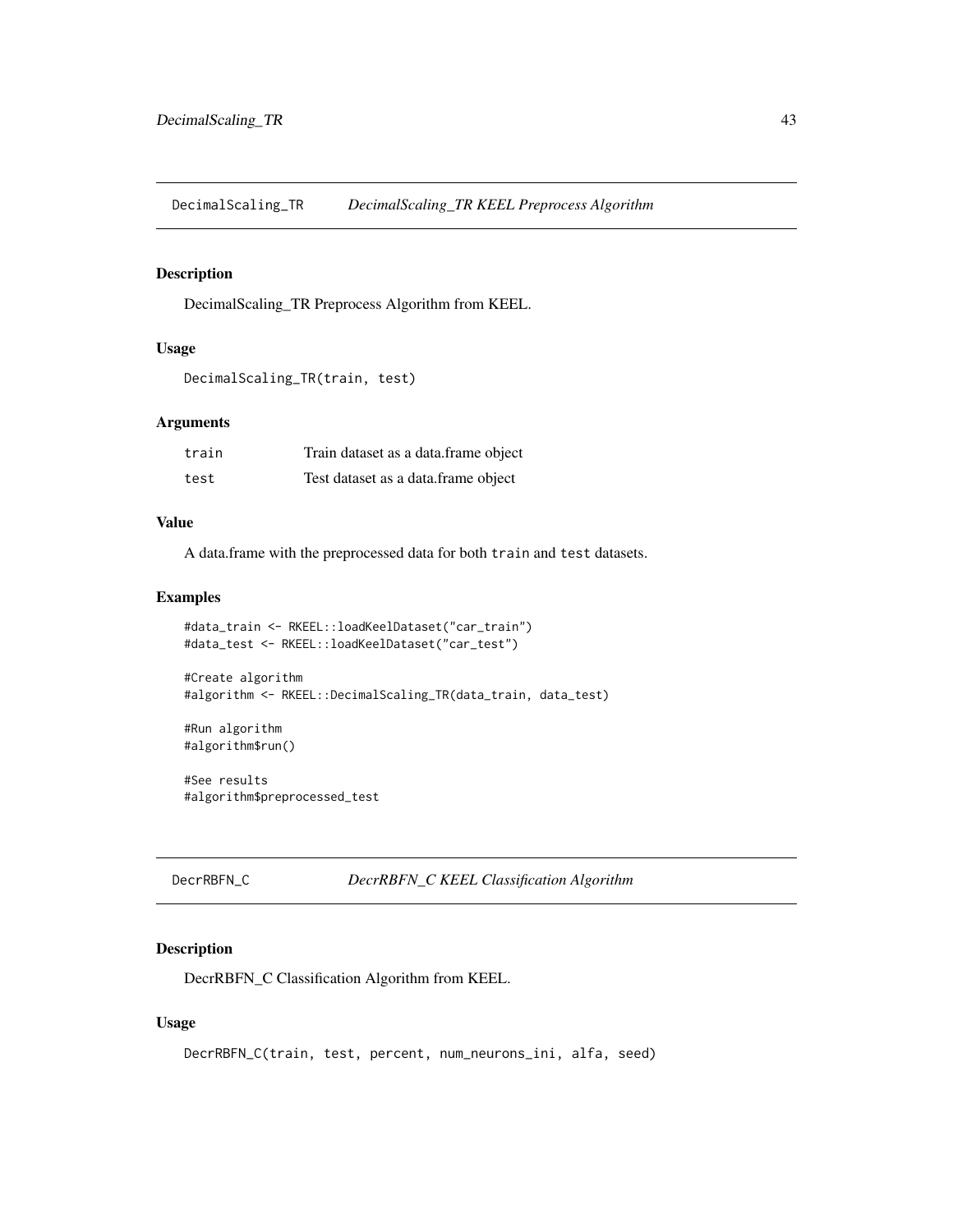### Arguments

| train           | Train dataset as a data. frame object                                                       |
|-----------------|---------------------------------------------------------------------------------------------|
| test            | Test dataset as a data. frame object                                                        |
| percent         | percent. Default value $= 0.1$                                                              |
| num_neurons_ini |                                                                                             |
|                 | num_neurons_ini. Default value = $20$                                                       |
| alfa            | alfa. Default value $= 0.3$                                                                 |
| seed            | Seed for random numbers. If it is not assigned a value, the seed will be a random<br>number |

### Value

A data.frame with the actual and predicted classes for both train and test datasets.

# Examples

```
#data_train <- RKEEL::loadKeelDataset("iris_train")
#data_test <- RKEEL::loadKeelDataset("iris_test")
```

```
#Create algorithm
#algorithm <- RKEEL::DecrRBFN_C(data_train, data_test)
```

```
#Run algorithm
#algorithm$run()
```
#See results #algorithm\$testPredictions

## Deeps\_C *Deeps\_C KEEL Classification Algorithm*

## Description

Deeps\_C Classification Algorithm from KEEL.

# Usage

Deeps\_C(train, test, beta)

### Arguments

| train | Train dataset as a data.frame object |
|-------|--------------------------------------|
| test  | Test dataset as a data.frame object  |
| beta  | beta. Default value $= 0.12$         |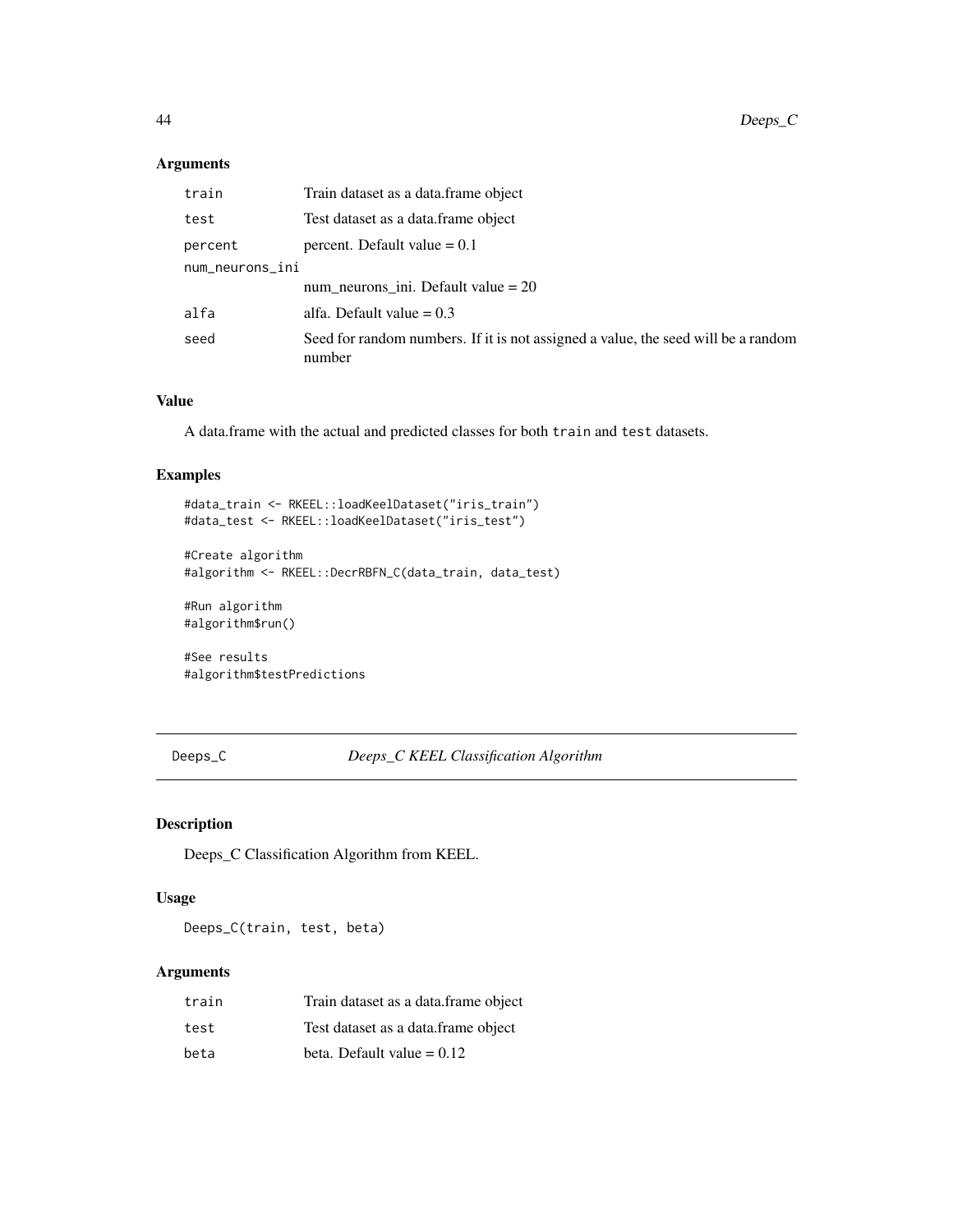#### $DSM\_C$  45

# Value

A data.frame with the actual and predicted classes for both train and test datasets.

## Examples

```
#data_train <- RKEEL::loadKeelDataset("iris_train")
#data_test <- RKEEL::loadKeelDataset("iris_test")
```
#Create algorithm #algorithm <- RKEEL::Deeps\_C(data\_train, data\_test)

#Run algorithm #algorithm\$run()

#See results #algorithm\$testPredictions

# DSM\_C *DSM\_C KEEL Classification Algorithm*

#### Description

DSM\_C Classification Algorithm from KEEL.

### Usage

```
DSM_C(train, test, iterations, percentage, alpha_0, seed)
```
#### Arguments

| train      | Train dataset as a data. frame object                                                       |
|------------|---------------------------------------------------------------------------------------------|
| test       | Test dataset as a data.frame object                                                         |
| iterations | iterations. Default value $= 100$                                                           |
| percentage | percentage. Default value $= 10$                                                            |
| alpha_0    | alpha 0. Default value $= 0.1$                                                              |
| seed       | Seed for random numbers. If it is not assigned a value, the seed will be a random<br>number |

#### Value

A data.frame with the actual and predicted classes for both train and test datasets.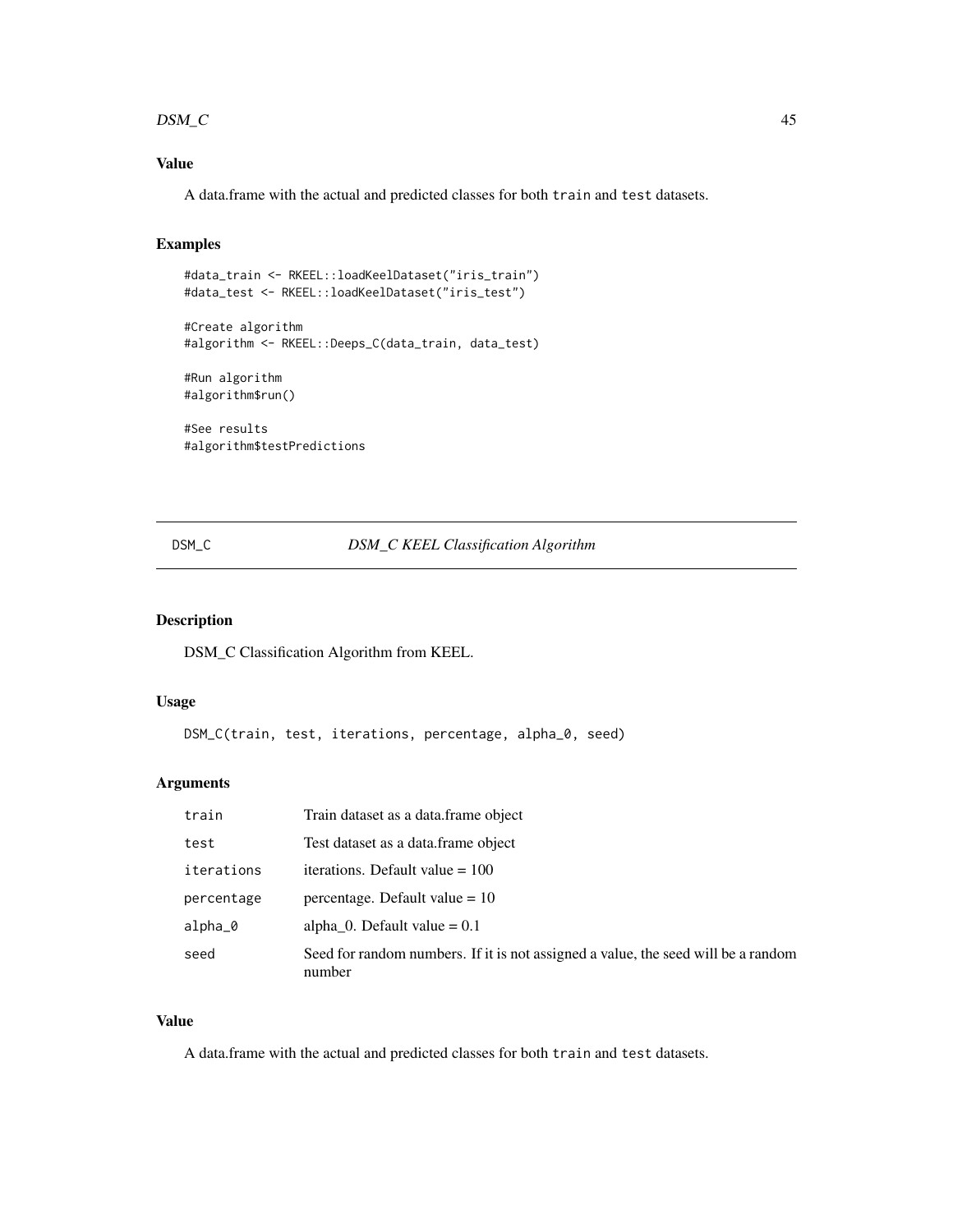## Examples

```
#data_train <- RKEEL::loadKeelDataset("iris_train")
#data_test <- RKEEL::loadKeelDataset("iris_test")
#Create algorithm
#algorithm <- RKEEL::DSM_C(data_train, data_test)
#Run algorithm
#algorithm$run()
```
#See results #algorithm\$testPredictions

### DT\_GA\_C *DT\_GA\_C KEEL Classification Algorithm*

### Description

DT\_GA\_C Classification Algorithm from KEEL.

#### Usage

```
DT_GA_C(train, test, confidence, instancesPerLeaf,
  geneticAlgorithmApproach, threshold, numGenerations,
  popSize, crossoverProb, mutProb, seed)
```
## Arguments

| train                          | Train dataset as a data.frame object                                                              |
|--------------------------------|---------------------------------------------------------------------------------------------------|
| test                           | Test dataset as a data frame object                                                               |
| confidence<br>instancesPerLeaf | confidence. Default value $= 0.25$                                                                |
| geneticAlgorithmApproach       | instances PerLeaf. Default value $= 2$<br>geneticAlgorithmApproach. Default value = "GA-LARGE-SN" |
| threshold                      | threshold. Default value $= 10$                                                                   |
|                                | numGenerations numGenerations. Default value $= 50$                                               |
| popSize                        | popSize. Default value $= 200$                                                                    |
| crossoverProb                  | crossoverProb. Default value $= 0.8$                                                              |
| mutProb                        | mutProb. Default value $= 0.01$                                                                   |
| seed                           | Seed for random numbers. If it is not assigned a value, the seed will be a random<br>number       |

### Value

A data.frame with the actual and predicted classes for both train and test datasets.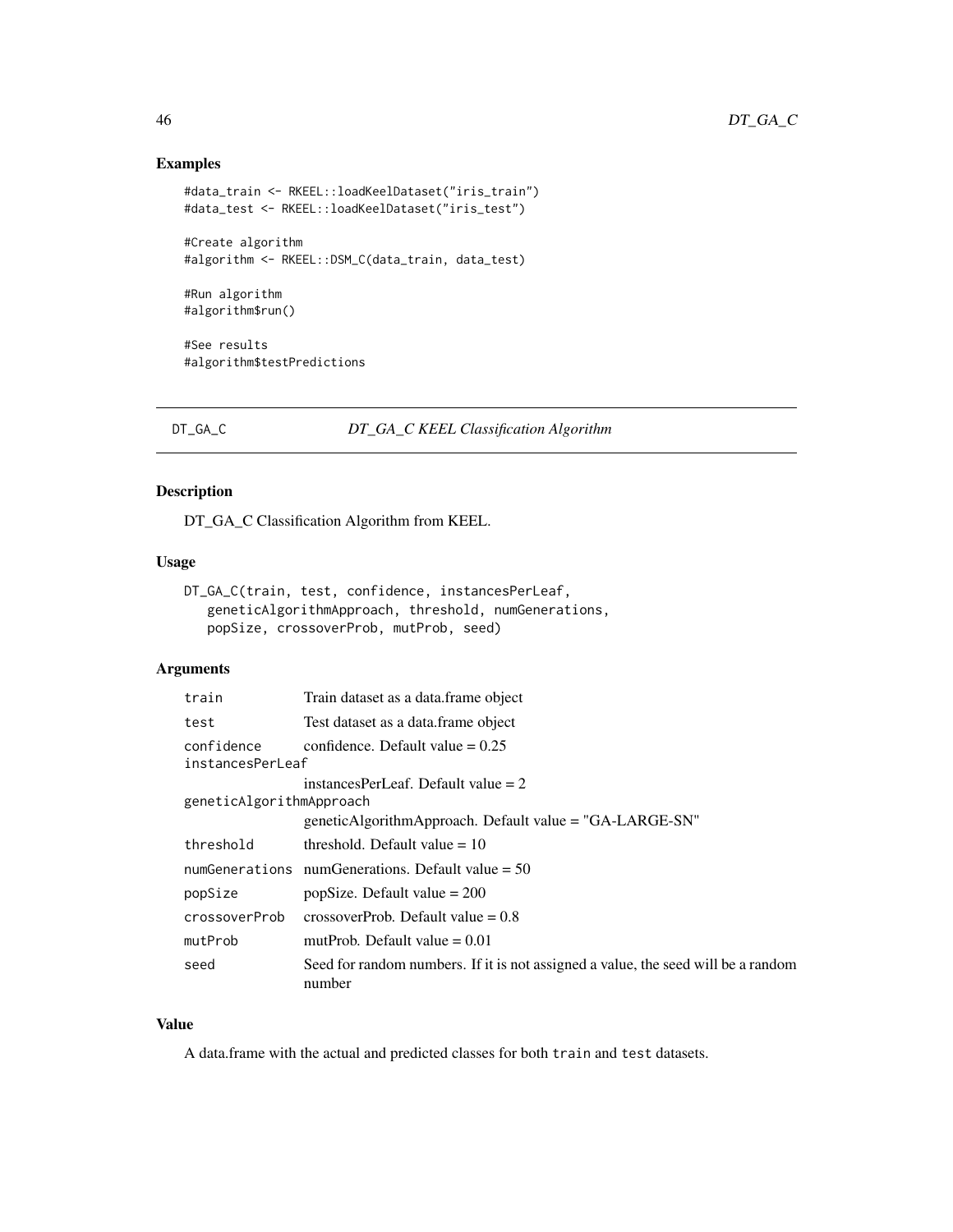## EARMGA\_A 47

## Examples

```
#data_train <- RKEEL::loadKeelDataset("iris_train")
#data_test <- RKEEL::loadKeelDataset("iris_test")
#Create algorithm
```

```
#algorithm <- RKEEL::DT_GA_C(data_train, data_test)
```

```
#Run algorithm
#algorithm$run()
```
#See results #algorithm\$testPredictions

#### EARMGA\_A *EARMGA\_A KEEL Association Rules Algorithm*

## Description

EARMGA\_A Association Rules Algorithm from KEEL.

## Usage

```
EARMGA_A(dat, seed, FixedLengthofAssociationRules, PopulationSize,
  TotalNumberofEvaluations, DifferenceBoundaryNOTUSED, ProbabilityofSelection,
 ProbabilityofCrossover, ProbabilityofMutation,
 NumberofPartitionsforNumericAttributes)
```
## Arguments

| Dataset as a data.frame object                                   |  |  |
|------------------------------------------------------------------|--|--|
| seed. Default value = $1286082570$                               |  |  |
| FixedLengthofAssociationRules                                    |  |  |
| Fixed Length of Association Rules. Default value $= 2$           |  |  |
| PopulationSize PopulationSize. Default value = $100$             |  |  |
| TotalNumberofEvaluations                                         |  |  |
| Total Number of Evaluations. Default value $=$ 50000             |  |  |
| DifferenceBoundaryNOTUSED                                        |  |  |
| Difference Boundary NOT USED. Default value = 0.01               |  |  |
| ProbabilityofSelection                                           |  |  |
| Probability of Selection. Default value $= 0.75$                 |  |  |
| ProbabilityofCrossover                                           |  |  |
| Probability of Crossover. Default value $= 0.7$                  |  |  |
| ProbabilityofMutation                                            |  |  |
| Probability of Mutation. Default value $= 0.1$                   |  |  |
| NumberofPartitionsforNumericAttributes                           |  |  |
| Number of Partitions for Numeric Attributes. Default value $=$ 4 |  |  |
|                                                                  |  |  |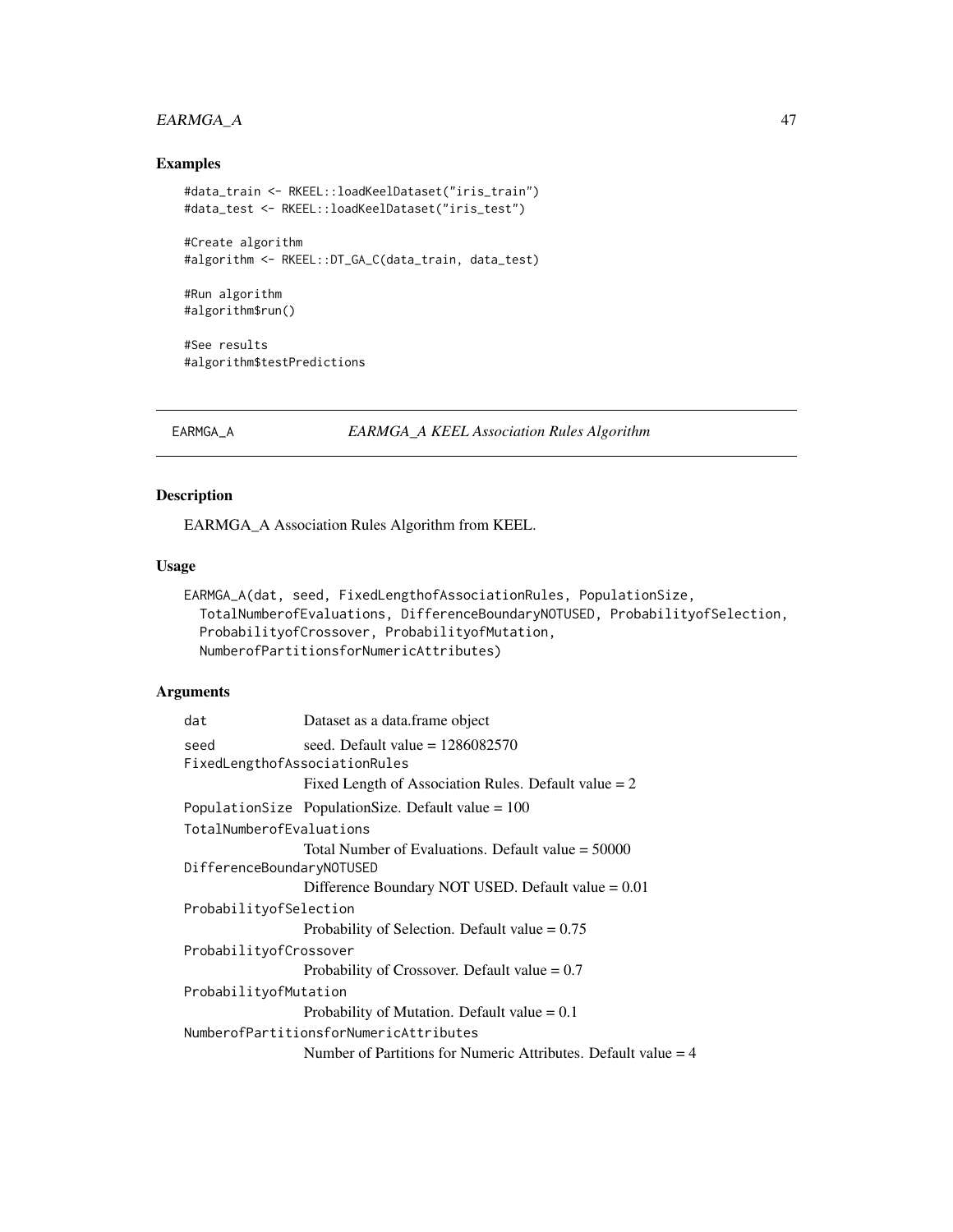### Details

\$run() Run algorith

\$showRules(numRules) Show a number of rules. By default all rules.

\$getInterestMeasures() Return a data.frame with all interest measures of set rules.

\$sortBy(interestMeasure) Order set rules by interest measure.

\$writeCSV(fileName,sep) Create CSV file with set rules. Default fileName="rules" sep=","

\$writePMML(fileName) Create PMML file with set rules. Default fileName="rules"

\$addInterestMeasure(name,colName) Add interest measures to set rules. Some interest measures supported:

"allConfidence" (Omiencinski, 2003)

"crossSupportRatio", cross-support ratio (Xiong et al., 2003)

"lift", interest factor (Brin et al. 1997)

"support", supp (Agrawal et al., 1996)

"addedValue", added Value, AV, Pavillon index, centered confidence (Tan et al., 2002)

"chiSquared",  $X^2$  (Liu et al., 1999)

"certainty", certainty factor, CF, Loevinger (Berzal et al., 2002)

"collectiveStrength"

"confidence", conf (Agrawal et al., 1996)

"conviction" (Brin et al. 1997)

"cosine" (Tan et al., 2004)

"coverage", cover, LHS-support

"confirmedConfidence", descriptive confirmed confidence (Kodratoff, 1999)

"casualConfidence", casual confidence (Kodratoff, 1999)

"casualSupport", casual support (Kodratoff, 1999)

"counterexample", example and counterexample rate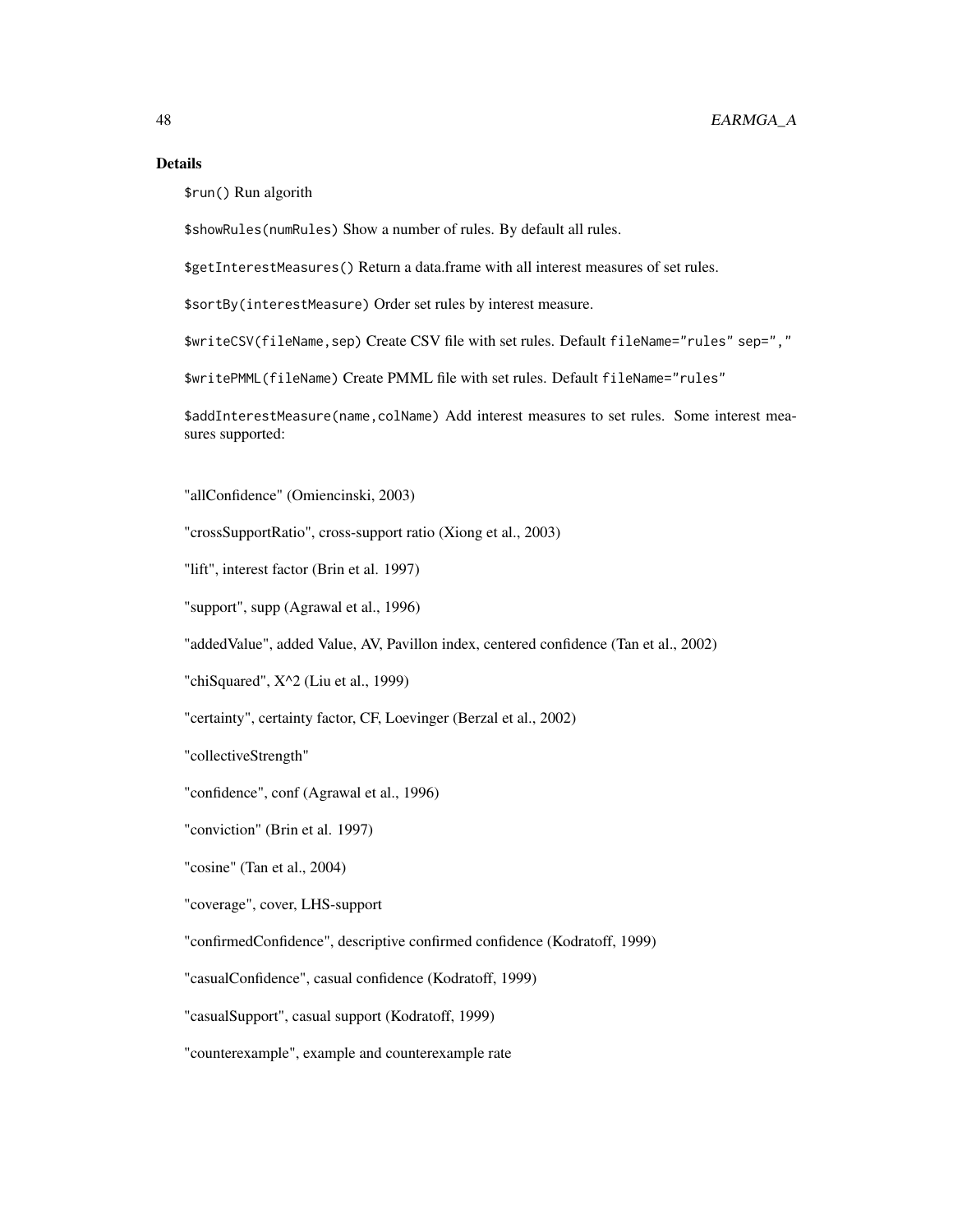- "descriptiveConfirm", descriptive-confirm (Kodratoff, 1999)
- "doc", difference of confidence (Hofmann and Wilhelm, 2001)
- "fishersExactTest", Fisher's exact test (Hahsler and Hornik, 2007)
- "gini", Gini index (Tan et al., 2004)
- "hyperLift" (Hahsler and Hornik, 2007)
- "hyperConfidence" (Hahsler and Hornik, 2007)
- "imbalance", imbalance ratio, IR (Wu, Chen and Han, 2010)
- "implicationIndex", implication index (Gras, 1996)
- "improvement" (Bayardo et al., 2000)
- "jaccard", Jaccard coefficient (Tan and Kumar, 2000)
- "jMeasure", J-measure, J (Smyth and Goodman, 1991)
- "kappa" (Tan and Kumar, 2000)
- "klosgen", Klosgen (Tan and Kumar, 2000)
- "kulczynski" (Wu, Chen and Han, 2007; Kulczynski, 1927)
- "lambda", Goodman-Kruskal lambda, predictive association (Tan and Kumar, 2000)
- "laplace", L (Tan and Kumar 2000)
- "leastContradiction", least contradiction (Aze and Kodratoff, 2004
- "lerman", Lerman similarity (Lerman, 1981)
- "leverage", PS (Piatetsky-Shapiro 1991)
- "mutualInformation", uncertainty, M (Tan et al., 2002)
- "oddsRatio", odds ratio alpha (Tan et al., 2004)
- "phi", correlation coefficient phi (Tan et al. 2004)
- "ralambrodrainy", Ralambrodrainy Measure (Ralambrodrainy, 1991)
- "RLD", relative linkage disequilibrium (Kenett and Salini, 2008)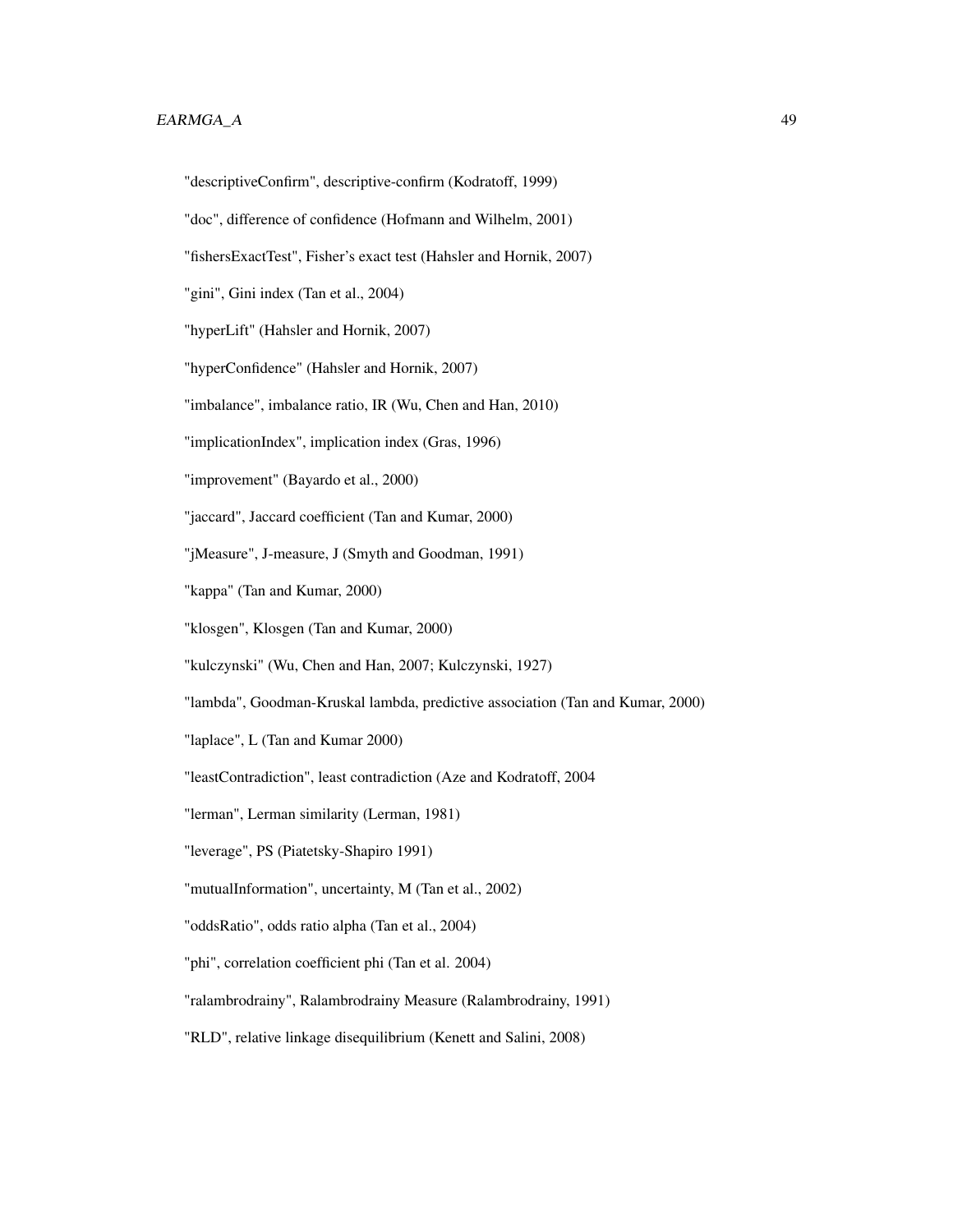## 50 EARMGA\_A

"sebag", Sebag measure (Sebag and Schoenauer, 1988)

"support", supp (Agrawal et al., 1996)

"varyingLiaison", varying rates liaison (Bernard and Charron, 1996)

"yuleQ", Yule's Q (Tan and Kumar, 2000)

"yuleY", Yule's Y (Tan and Kumar, 2000)

For more information see ?arules::interestMeasure

### Value

A arules class with the Association Rules for both dat dataset.

#### Examples

```
#Load KEEL dataset iris
#dat<-loadKeelDataset("iris")
#Create algorithm
#algorithm <- EARMGA_A(dat)
#Run algorithm
#algorithm$run()
#Rules in format arules
#algorithm$rules
#Show a number of rules
#algorithm$showRules(2)
#Return a data.frame with all interest measures of set rules
#algorithm$getInterestMeasures()
#Add interst measure YuleY to set rules
#algorithm$addInterestMeasure("YuleY","yulesY")
#Sort by interest measure lift
#algorithm$sortBy("lift")
#Save rules in CSV file
#algorithm$writeCSV("myrules")
#Save rules in PMML file
```
#algorithm\$writePMML("myrules")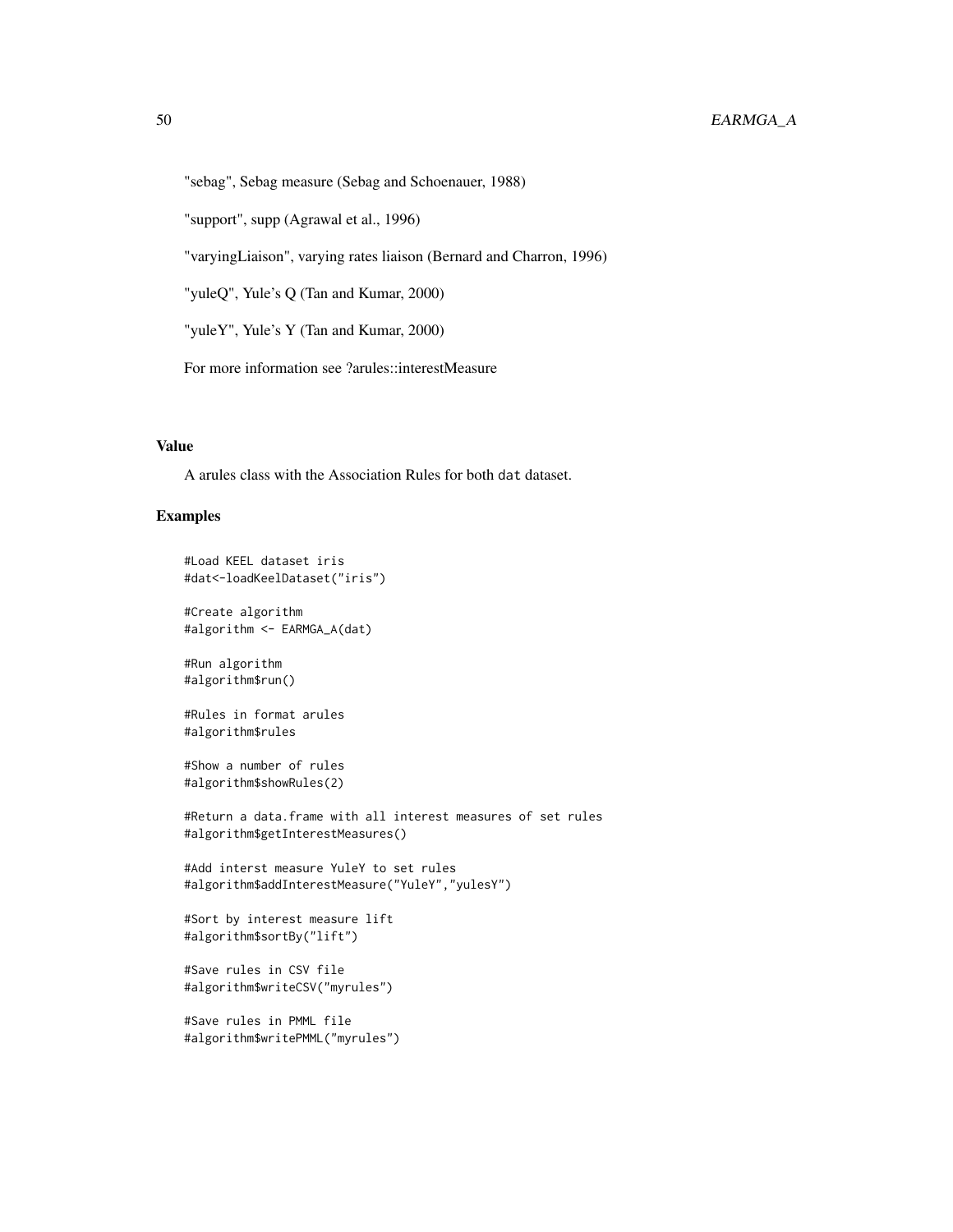Eclat\_A Association Rules Algorithm from KEEL.

### Usage

```
Eclat_A(dat, NumberofPartitionsforNumericAttributes, MinimumSupport,
 MinimumConfidence)
```
## Arguments

| dat                                    | Dataset as a data.frame object                                   |  |
|----------------------------------------|------------------------------------------------------------------|--|
| NumberofPartitionsforNumericAttributes |                                                                  |  |
|                                        | Number of Partitions for Numeric Attributes. Default value $=$ 4 |  |
|                                        | MinimumSupport Minimum Support. Default value $= 0.1$            |  |
| MinimumConfidence                      |                                                                  |  |
|                                        | Minimum Confidence. Default value $= 0.8$                        |  |

#### Details

\$run() Run algorith

\$showRules(numRules) Show a number of rules. By default all rules.

\$getInterestMeasures() Return a data.frame with all interest measures of set rules.

\$sortBy(interestMeasure) Order set rules by interest measure.

\$writeCSV(fileName,sep) Create CSV file with set rules. Default fileName="rules" sep=","

\$writePMML(fileName) Create PMML file with set rules. Default fileName="rules"

\$addInterestMeasure(name,colName) Add interest measures to set rules. Some interest measures supported:

"allConfidence" (Omiencinski, 2003)

"crossSupportRatio", cross-support ratio (Xiong et al., 2003)

"lift", interest factor (Brin et al. 1997)

"support", supp (Agrawal et al., 1996)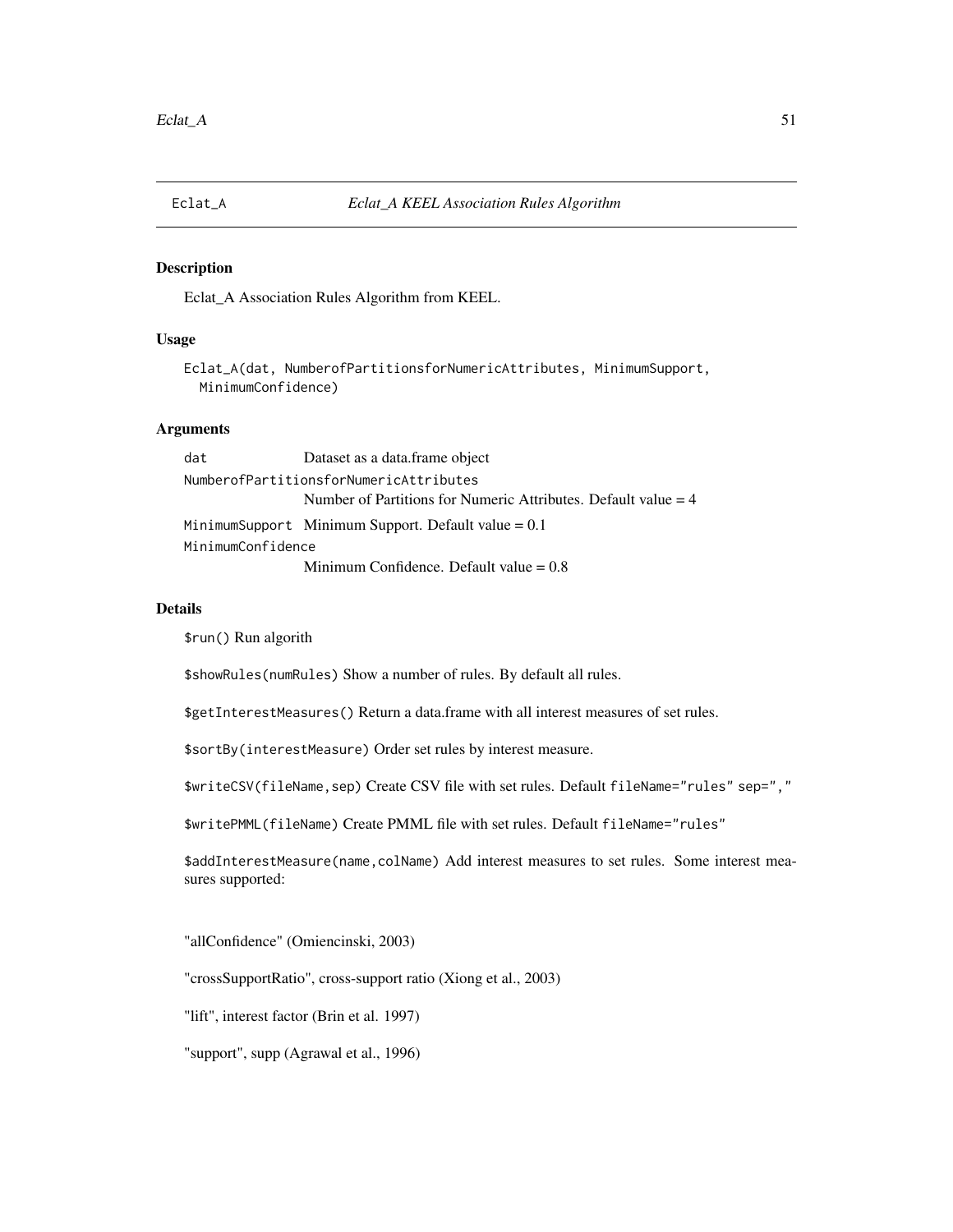"chiSquared",  $X^2$  (Liu et al., 1999)

"certainty", certainty factor, CF, Loevinger (Berzal et al., 2002)

"collectiveStrength"

"confidence", conf (Agrawal et al., 1996)

"conviction" (Brin et al. 1997)

"cosine" (Tan et al., 2004)

"coverage", cover, LHS-support

"confirmedConfidence", descriptive confirmed confidence (Kodratoff, 1999)

"casualConfidence", casual confidence (Kodratoff, 1999)

"casualSupport", casual support (Kodratoff, 1999)

"counterexample", example and counterexample rate

"descriptiveConfirm", descriptive-confirm (Kodratoff, 1999)

"doc", difference of confidence (Hofmann and Wilhelm, 2001)

"fishersExactTest", Fisher's exact test (Hahsler and Hornik, 2007)

"gini", Gini index (Tan et al., 2004)

"hyperLift" (Hahsler and Hornik, 2007)

"hyperConfidence" (Hahsler and Hornik, 2007)

"imbalance", imbalance ratio, IR (Wu, Chen and Han, 2010)

"implicationIndex", implication index (Gras, 1996)

"improvement" (Bayardo et al., 2000)

"jaccard", Jaccard coefficient (Tan and Kumar, 2000)

"jMeasure", J-measure, J (Smyth and Goodman, 1991)

"kappa" (Tan and Kumar, 2000)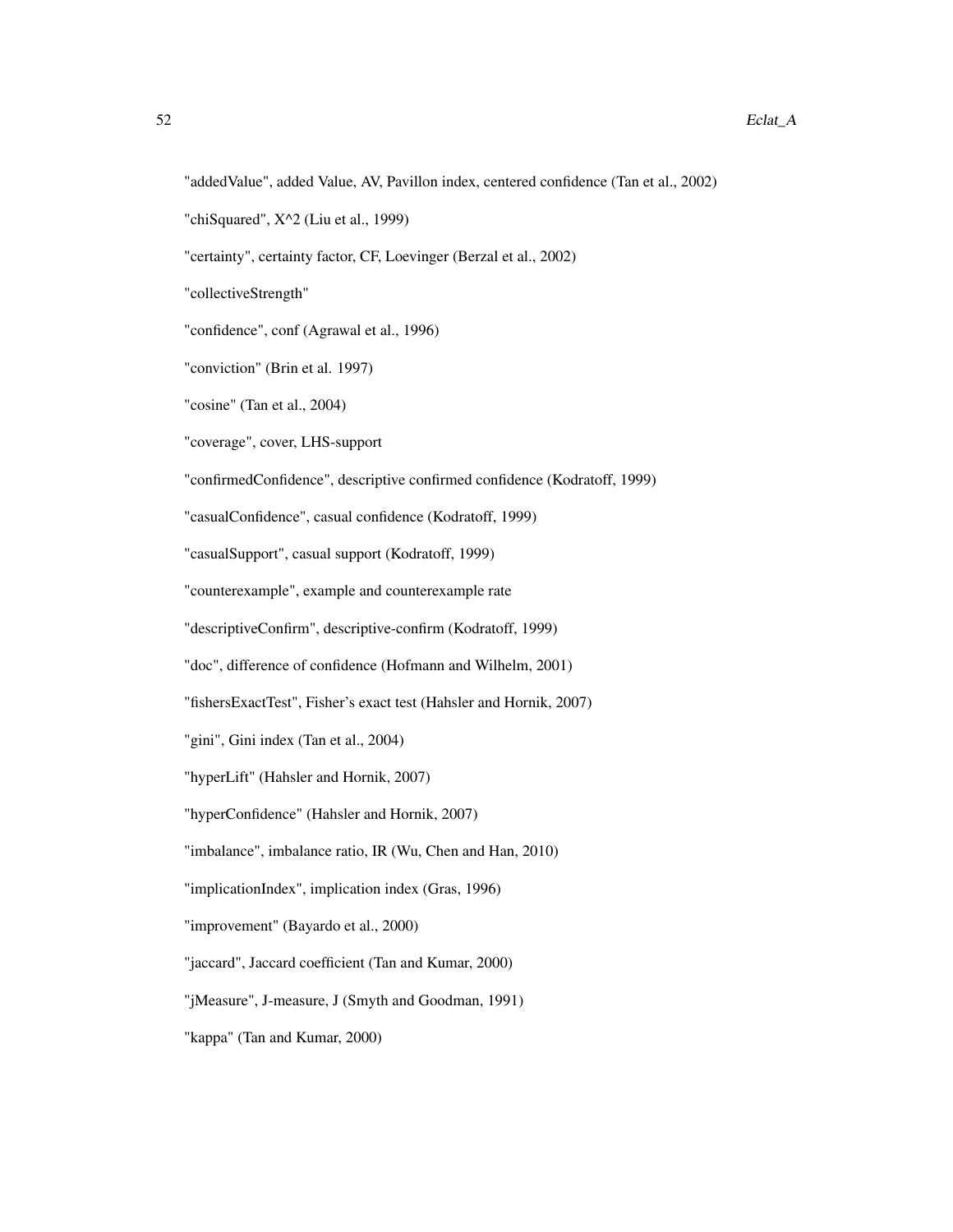- "klosgen", Klosgen (Tan and Kumar, 2000)
- "kulczynski" (Wu, Chen and Han, 2007; Kulczynski, 1927)

"lambda", Goodman-Kruskal lambda, predictive association (Tan and Kumar, 2000)

"laplace", L (Tan and Kumar 2000)

"leastContradiction", least contradiction (Aze and Kodratoff, 2004

"lerman", Lerman similarity (Lerman, 1981)

"leverage", PS (Piatetsky-Shapiro 1991)

"mutualInformation", uncertainty, M (Tan et al., 2002)

"oddsRatio", odds ratio alpha (Tan et al., 2004)

"phi", correlation coefficient phi (Tan et al. 2004)

"ralambrodrainy", Ralambrodrainy Measure (Ralambrodrainy, 1991)

"RLD", relative linkage disequilibrium (Kenett and Salini, 2008)

"sebag", Sebag measure (Sebag and Schoenauer, 1988)

"support", supp (Agrawal et al., 1996)

"varyingLiaison", varying rates liaison (Bernard and Charron, 1996)

"yuleQ", Yule's Q (Tan and Kumar, 2000)

"yuleY", Yule's Y (Tan and Kumar, 2000)

For more information see ?arules::interestMeasure

### Value

A arules class with the Association Rules for both dat dataset.

### Examples

```
#Load KEEL dataset iris
#dat<-loadKeelDataset("iris")
```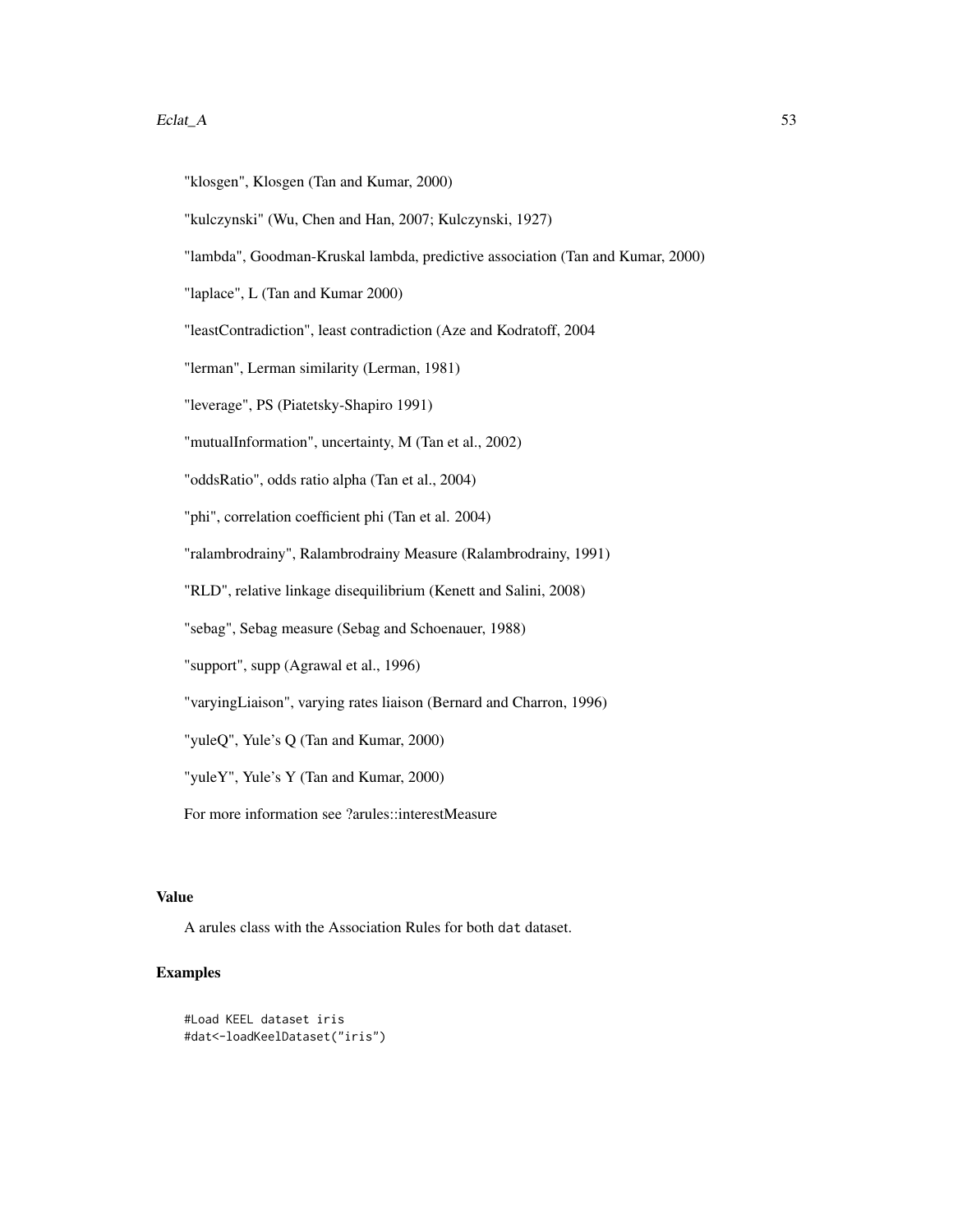```
#Create algorithm
#algorithm <- Eclat_A(dat)
#Run algorithm
#algorithm$run()
#Rules in format arules
#algorithm$rules
#Show a number of rules
#algorithm$showRules(2)
#Return a data.frame with all interest measures of set rules
#algorithm$getInterestMeasures()
#Add interst measure YuleY to set rules
#algorithm$addInterestMeasure("YuleY","yulesY")
#Sort by interest measure lift
#algorithm$sortBy("lift")
#Save rules in CSV file
#algorithm$writeCSV("myrules")
#Save rules in PMML file
```

```
#algorithm$writePMML("myrules")
```
EPSILON\_SVR\_R *EPSILON\_SVR\_R KEEL Regression Algorithm*

# Description

EPSILON\_SVR\_R Regression Algorithm from KEEL.

## Usage

```
EPSILON_SVR_R(train, test, KernelType, C, eps, degree, gamma,
  coef0, nu, p, shrinking, seed)
```
## Arguments

| train      | Train dataset as a data.frame object |
|------------|--------------------------------------|
| test       | Test dataset as a data.frame object  |
| KernelType | KernelType. Default value $=$ "RBF"  |
| C          | C. Default value $= 100.0$           |
| eps        | eps. Default value $= 0.001$         |
| degree     | degree. Default value $=$ 3          |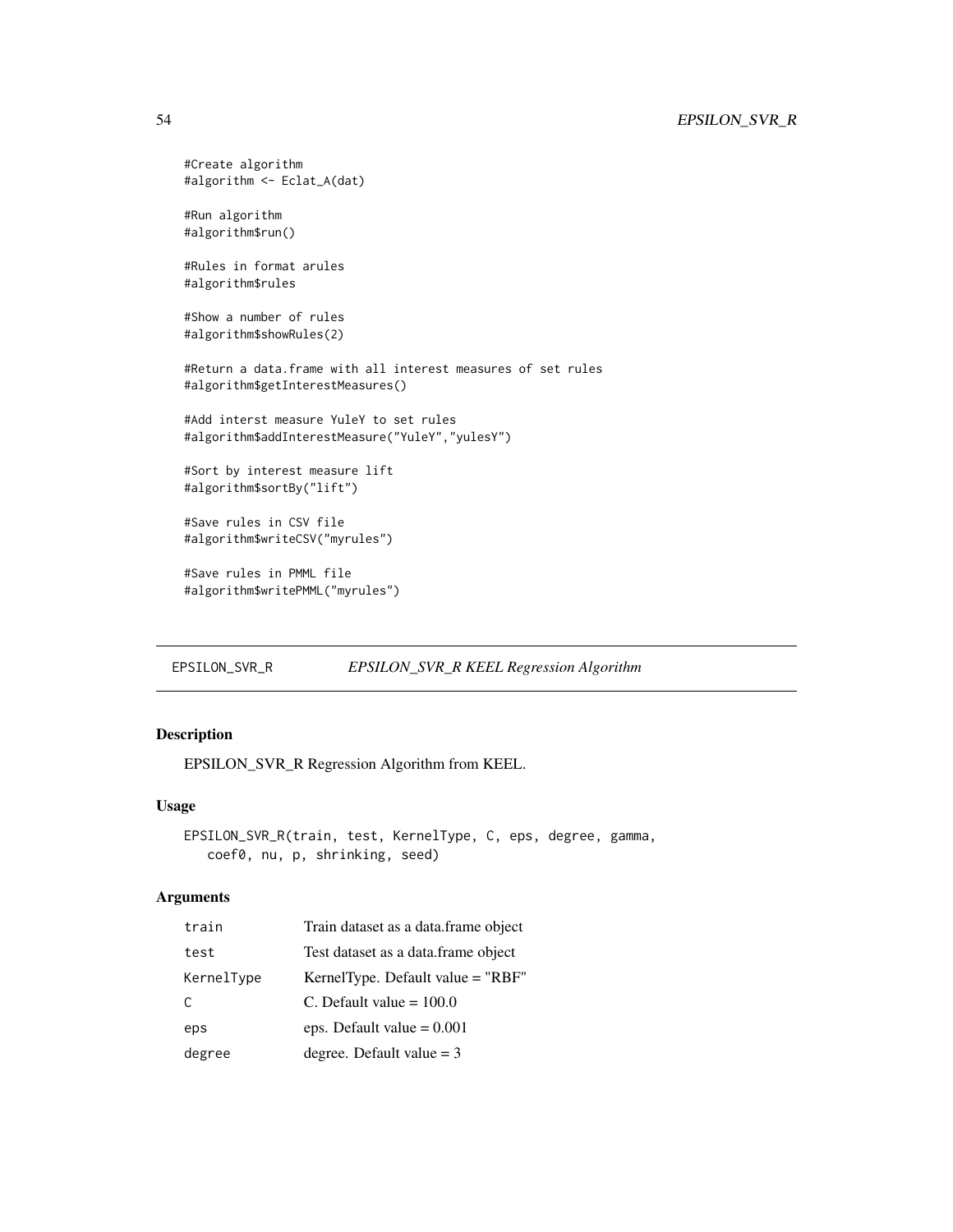## Falco\_GP\_C 55

| gamma     | gamma. Default value $= 0.01$                                                               |
|-----------|---------------------------------------------------------------------------------------------|
| coef0     | $\text{coeff}0.$ Default value = 0.0                                                        |
| nu        | nu. Default value $= 0.5$                                                                   |
| p         | p. Default value $= 1.0$                                                                    |
| shrinking | shrinking. Default value $= 0$                                                              |
| seed      | Seed for random numbers. If it is not assigned a value, the seed will be a random<br>number |

#### Value

A data.frame with the actual and predicted values for both train and test datasets.

### Examples

```
#data_train <- RKEEL::loadKeelDataset("autoMPG6_train")
#data_test <- RKEEL::loadKeelDataset("autoMPG6_test")
#Create algorithm
#algorithm <- RKEEL::EPSILON_SVR_R(data_train, data_test)
#Run algorithm
#algorithm$run()
#See results
#algorithm$testPredictions
```
Falco\_GP\_C *Falco\_GP\_C KEEL Classification Algorithm*

### Description

Falco\_GP\_C Classification Algorithm from KEEL.

#### Usage

```
Falco_GP_C(train, test, population_size, max_generations,
   max_deriv_size, rec_prob, mut_prob, copy_prob, alpha, seed)
```
## Arguments

| train           | Train dataset as a data.frame object   |
|-----------------|----------------------------------------|
| test            | Test dataset as a data. frame object   |
| population_size |                                        |
|                 | population_size. Default value = $200$ |

max\_generations

max\_generations. Default value = 200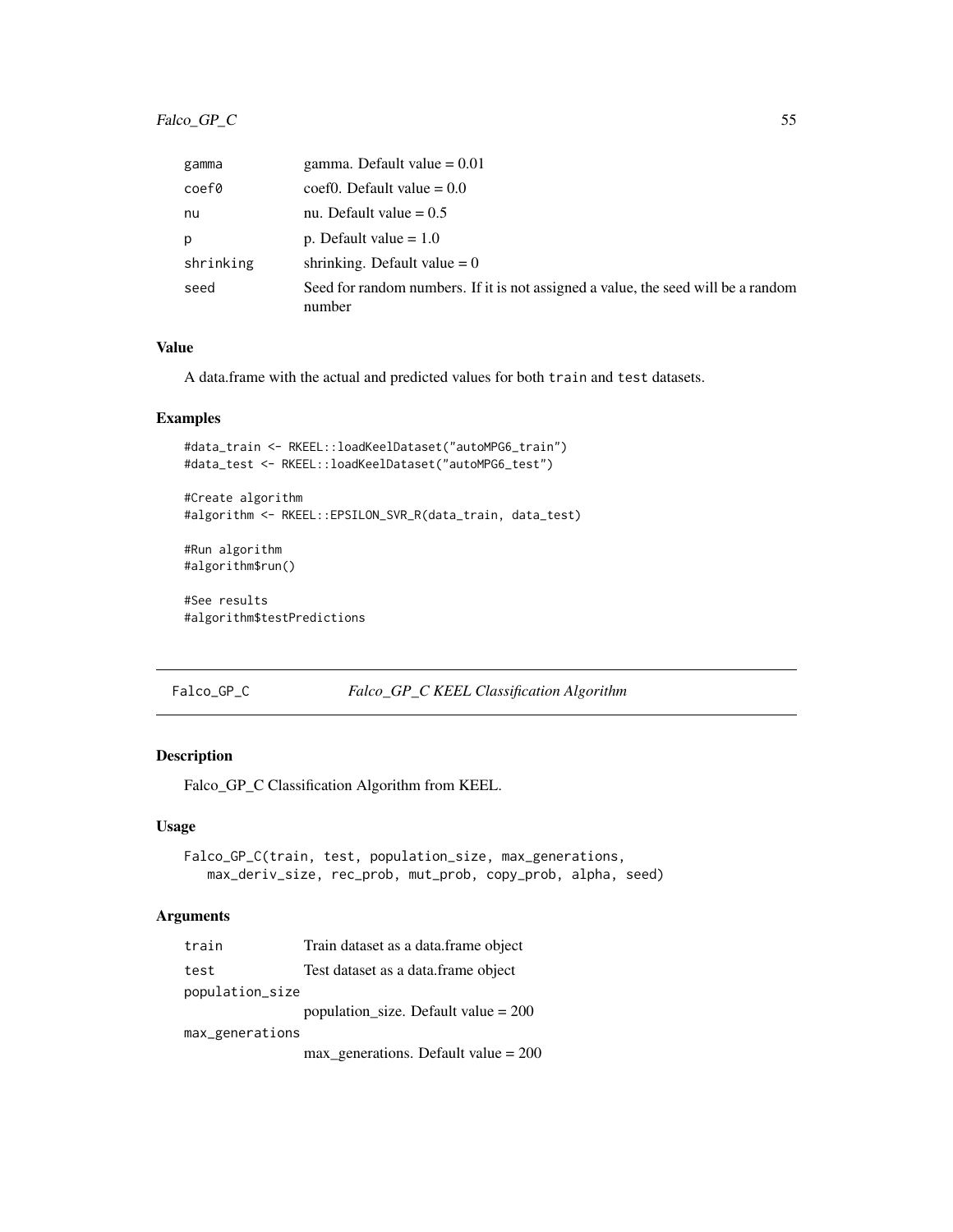|           | max_deriv_size max deriv size.Default value=20                                              |
|-----------|---------------------------------------------------------------------------------------------|
| rec_prob  | rec prob. Default value $= 0.8$                                                             |
| mut_prob  | mut_prob. Default value $= 0.1$                                                             |
| copy_prob | copy prob. Default value $= 0.01$                                                           |
| alpha     | alpha. Default value $= 0.9$                                                                |
| seed      | Seed for random numbers. If it is not assigned a value, the seed will be a random<br>number |

#### Value

A data.frame with the actual and predicted classes for both train and test datasets.

### Examples

```
#data_train <- RKEEL::loadKeelDataset("iris_train")
#data_test <- RKEEL::loadKeelDataset("iris_test")
```

```
#Create algorithm
#algorithm <- RKEEL::Falco_GP_C(data_train, data_test)
#algorithm <- RKEEL::Falco_GP_C(data_train, data_test, population_size = 5, max_generations = 10)
```

```
#Run algorithm
#algorithm$run()
```
#See results #algorithm\$testPredictions

### FCRA\_C *FCRA\_C KEEL Classification Algorithm*

### Description

FCRA\_C Classification Algorithm from KEEL.

#### Usage

```
FCRA_C(train, test, generations, pop_size, length_S_C, WCAR,
   WV, crossover_prob, mut_prob, n1, n2, max_iter,
   linguistic_values, seed)
```
## Arguments

| train       | Train dataset as a data.frame object |
|-------------|--------------------------------------|
| test        | Test dataset as a data.frame object  |
| generations | generations. Default value $= 50$    |
| pop_size    | pop_size. Default value = $30$       |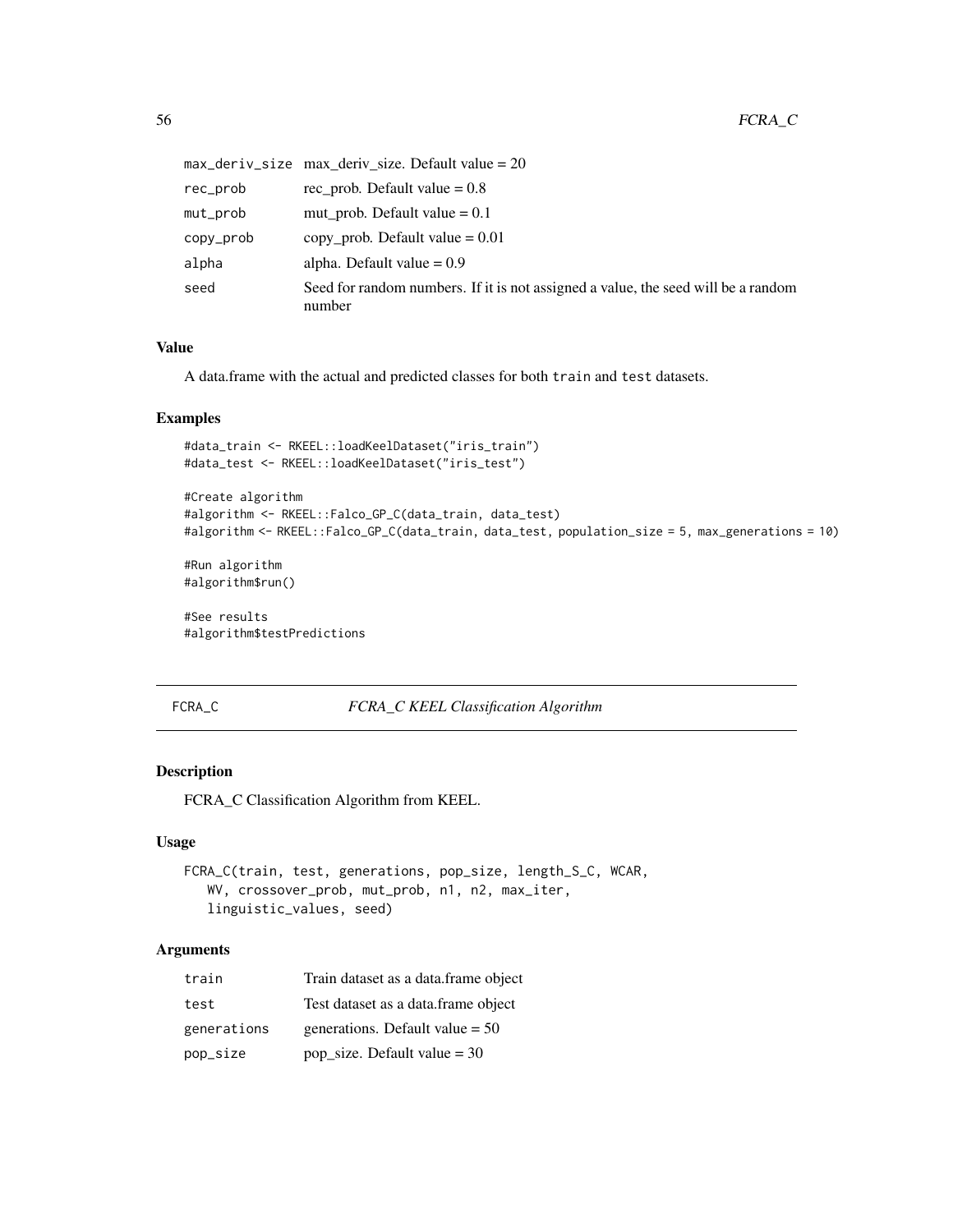## FPgrowth\_A 57

| length_S_C        | length $S_C$ . Default value = 10                                                           |  |
|-------------------|---------------------------------------------------------------------------------------------|--|
| <b>WCAR</b>       | WCAR. Default value $= 10.0$                                                                |  |
| WV                | WV. Default value $= 1.0$                                                                   |  |
|                   | crossover_prob crossover prob. Default value = $1.0$                                        |  |
| mut_prob          | mut prob. Default value $= 0.01$                                                            |  |
| n1                | n1. Default value $= 0.001$                                                                 |  |
| n2                | $n2$ . Default value = 0.1                                                                  |  |
| max_iter          | max iter. Default value $= 100$                                                             |  |
| linguistic_values |                                                                                             |  |
|                   | linguistic values. Default value $= 5$                                                      |  |
| seed              | Seed for random numbers. If it is not assigned a value, the seed will be a random<br>number |  |

#### Value

A data.frame with the actual and predicted classes for both train and test datasets.

## Examples

```
#data_train <- RKEEL::loadKeelDataset("iris_train")
#data_test <- RKEEL::loadKeelDataset("iris_test")
```

```
#Create algorithm
#algorithm <- RKEEL::FCRA_C(data_train, data_test)
```

```
#Run algorithm
#algorithm$run()
```
#See results #algorithm\$testPredictions

```
FPgrowth_A FPgrowth_A KEEL Association Rules Algorithm
```
### Description

FPgrowth\_A Association Rules Algorithm from KEEL.

### Usage

```
FPgrowth_A(dat, NumberofPartitionsforNumericAttributes, MinimumSupport,
 MinimumConfidence)
```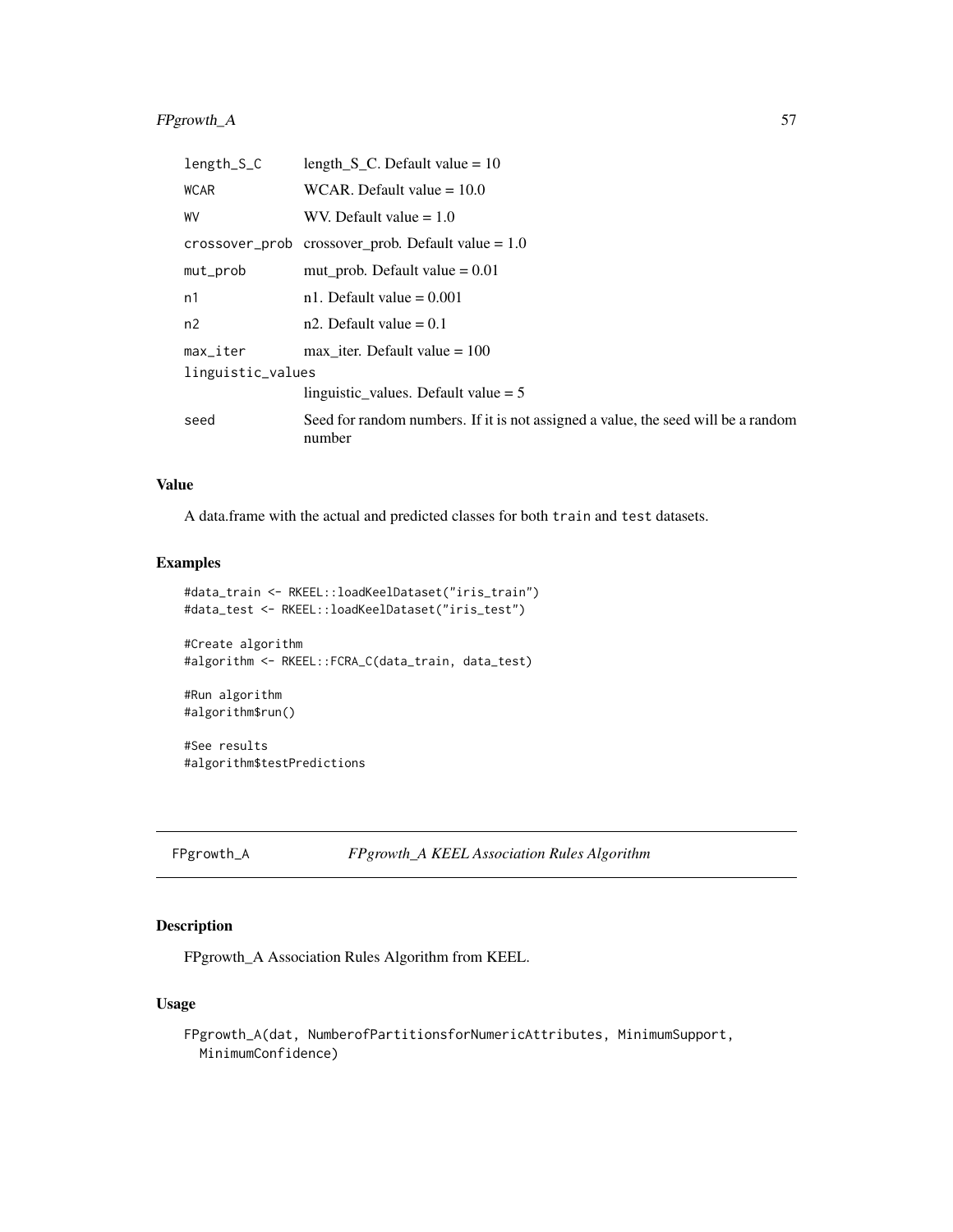#### **Arguments**

dat Dataset as a data.frame object NumberofPartitionsforNumericAttributes Number of Partitions for Numeric Attributes. Default value  $= 4$ MinimumSupport Minimum Support. Default value  $= 0.1$ MinimumConfidence MinimumConfidence. Default value = 0.8

### Details

\$run() Run algorith

\$showRules(numRules) Show a number of rules. By default all rules.

\$getInterestMeasures() Return a data.frame with all interest measures of set rules.

\$sortBy(interestMeasure) Order set rules by interest measure.

\$writeCSV(fileName,sep) Create CSV file with set rules. Default fileName="rules" sep=","

\$writePMML(fileName) Create PMML file with set rules. Default fileName="rules"

\$addInterestMeasure(name,colName) Add interest measures to set rules. Some interest measures supported:

"allConfidence" (Omiencinski, 2003)

"crossSupportRatio", cross-support ratio (Xiong et al., 2003)

"lift", interest factor (Brin et al. 1997)

"support", supp (Agrawal et al., 1996)

"addedValue", added Value, AV, Pavillon index, centered confidence (Tan et al., 2002)

"chiSquared", X^2 (Liu et al., 1999)

"certainty", certainty factor, CF, Loevinger (Berzal et al., 2002)

"collectiveStrength"

"confidence", conf (Agrawal et al., 1996)

"conviction" (Brin et al. 1997)

"cosine" (Tan et al., 2004)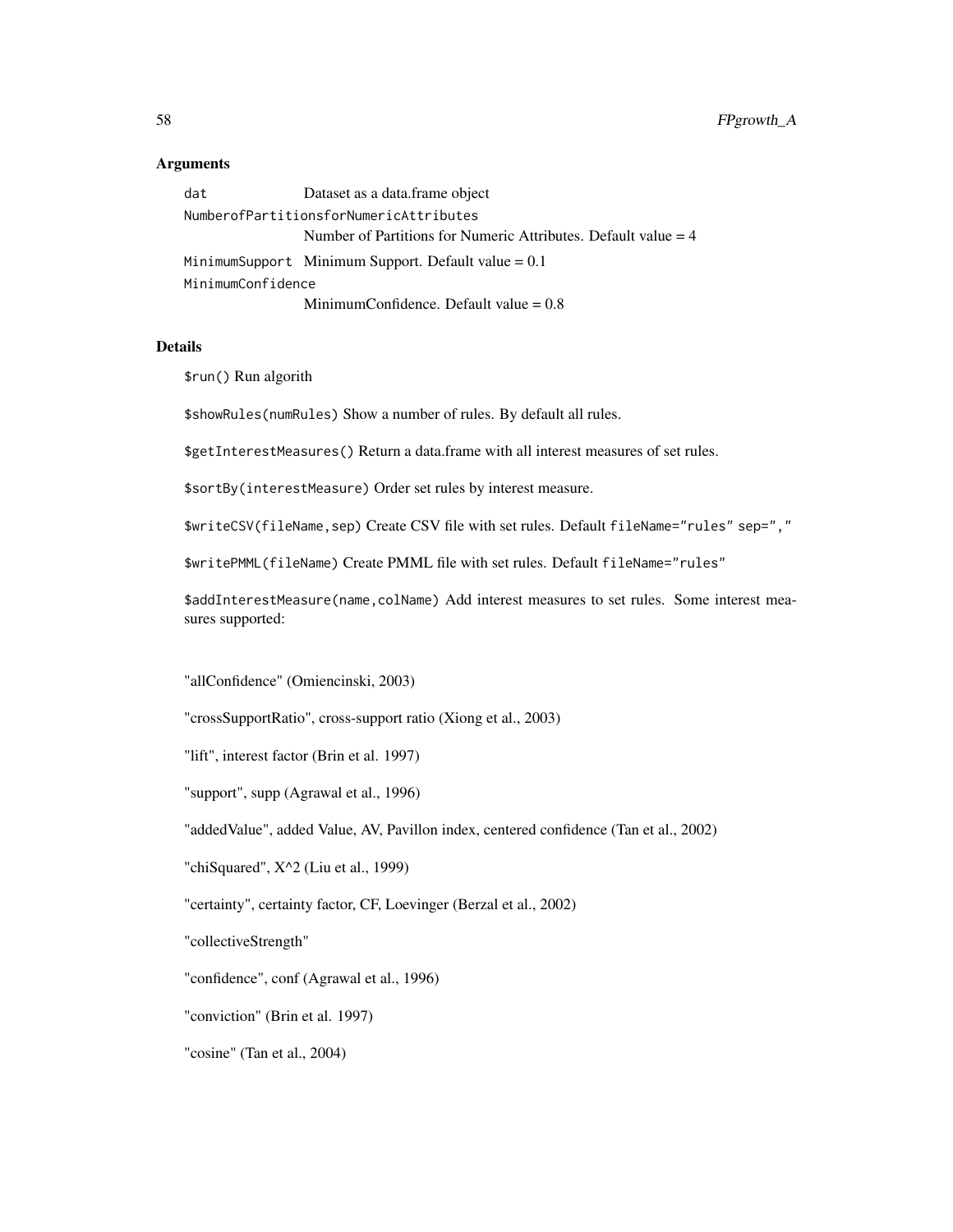## FPgrowth\_A 59

"coverage", cover, LHS-support

"confirmedConfidence", descriptive confirmed confidence (Kodratoff, 1999)

"casualConfidence", casual confidence (Kodratoff, 1999)

"casualSupport", casual support (Kodratoff, 1999)

"counterexample", example and counterexample rate

"descriptiveConfirm", descriptive-confirm (Kodratoff, 1999)

"doc", difference of confidence (Hofmann and Wilhelm, 2001)

"fishersExactTest", Fisher's exact test (Hahsler and Hornik, 2007)

"gini", Gini index (Tan et al., 2004)

"hyperLift" (Hahsler and Hornik, 2007)

"hyperConfidence" (Hahsler and Hornik, 2007)

"imbalance", imbalance ratio, IR (Wu, Chen and Han, 2010)

"implicationIndex", implication index (Gras, 1996)

"improvement" (Bayardo et al., 2000)

"jaccard", Jaccard coefficient (Tan and Kumar, 2000)

"jMeasure", J-measure, J (Smyth and Goodman, 1991)

"kappa" (Tan and Kumar, 2000)

"klosgen", Klosgen (Tan and Kumar, 2000)

"kulczynski" (Wu, Chen and Han, 2007; Kulczynski, 1927)

"lambda", Goodman-Kruskal lambda, predictive association (Tan and Kumar, 2000)

"laplace", L (Tan and Kumar 2000)

"leastContradiction", least contradiction (Aze and Kodratoff, 2004

"lerman", Lerman similarity (Lerman, 1981)

"leverage", PS (Piatetsky-Shapiro 1991)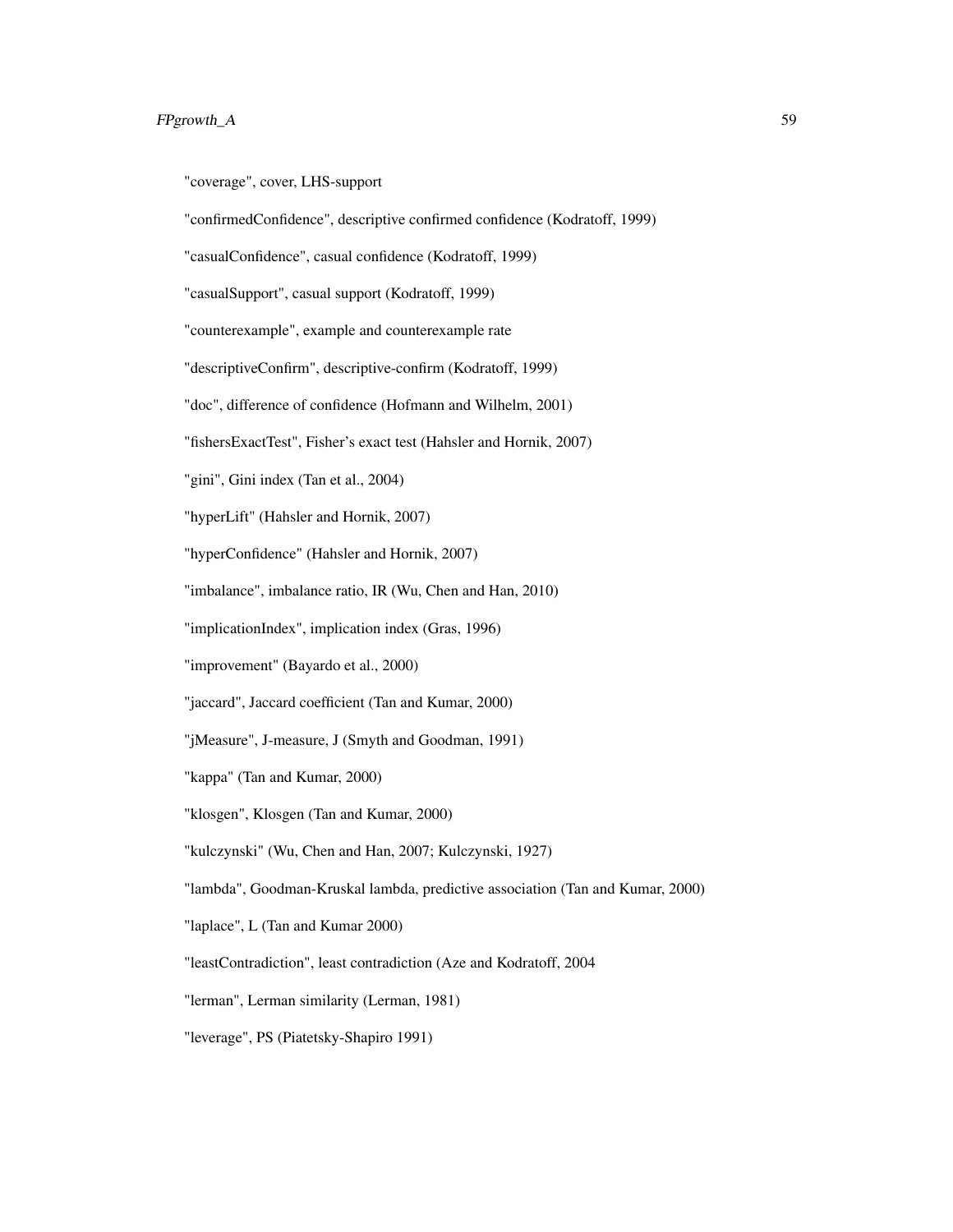"mutualInformation", uncertainty, M (Tan et al., 2002)

"oddsRatio", odds ratio alpha (Tan et al., 2004)

"phi", correlation coefficient phi (Tan et al. 2004)

"ralambrodrainy", Ralambrodrainy Measure (Ralambrodrainy, 1991)

"RLD", relative linkage disequilibrium (Kenett and Salini, 2008)

"sebag", Sebag measure (Sebag and Schoenauer, 1988)

"support", supp (Agrawal et al., 1996)

"varyingLiaison", varying rates liaison (Bernard and Charron, 1996)

"yuleQ", Yule's Q (Tan and Kumar, 2000)

"yuleY", Yule's Y (Tan and Kumar, 2000)

For more information see ?arules::interestMeasure

#### Value

A arules class with the Association Rules for both dat dataset.

### Examples

```
#Load KEEL dataset iris
dat<-loadKeelDataset("iris")
```
#Create algorithm algorithm <- FPgrowth\_A(dat)

#Run algorithm algorithm\$run()

#Rules in format arules algorithm\$rules

```
#Show a number of rules
algorithm$showRules(2)
```
#Return a data.frame with all interest measures of set rules #algorithm\$getInterestMeasures()

#Add interst measure YuleY to set rules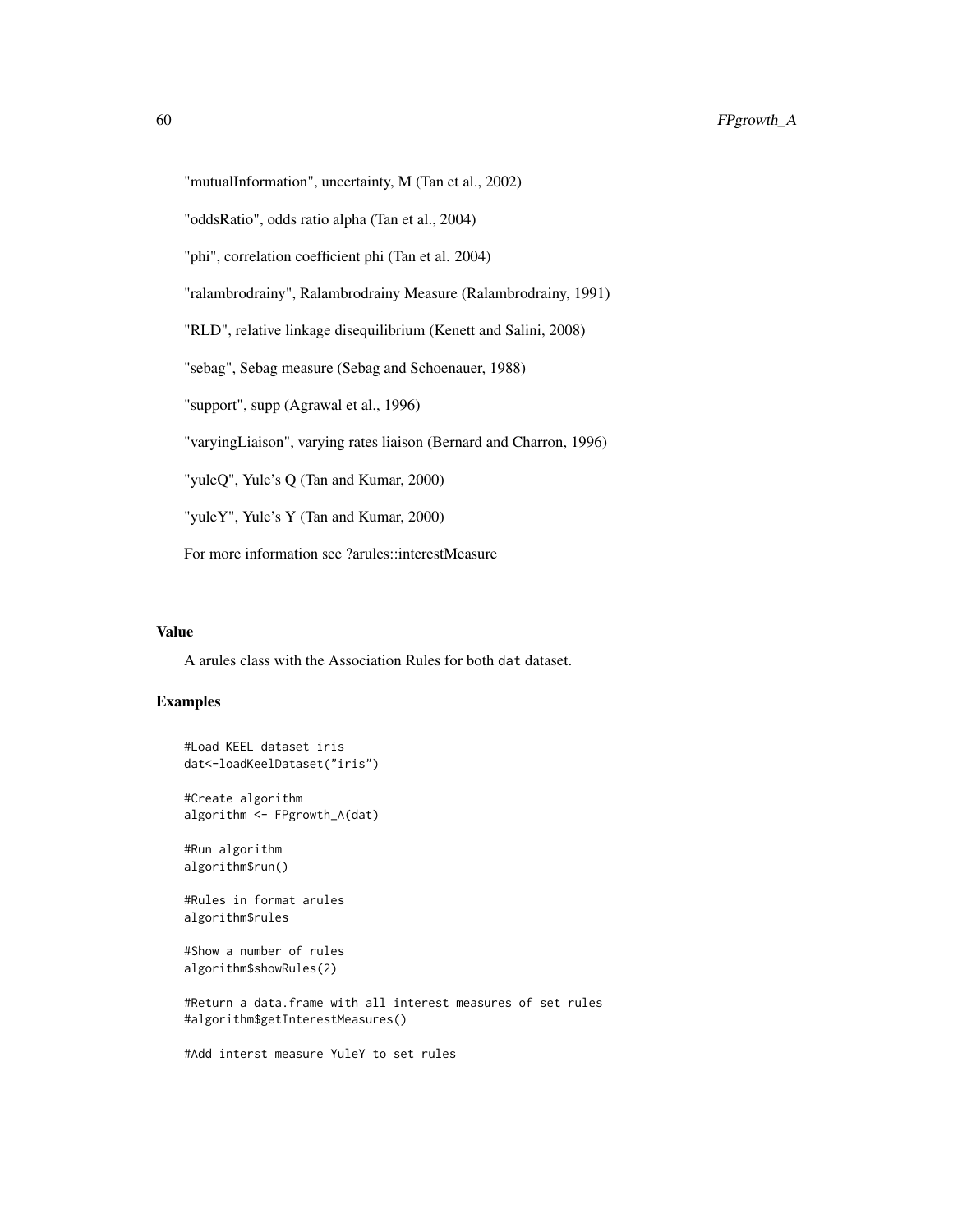#### $\text{FRNN\_C}$  61

```
#algorithm$addInterestMeasure("YuleY","yulesY")
```
#Sort by interest measure lift #algorithm\$sortBy("lift")

#Save rules in CSV file #algorithm\$writeCSV("myrules")

#Save rules in PMML file #algorithm\$writePMML("myrules")

#### FRNN\_C *FRNN\_C KEEL Classification Algorithm*

## Description

FRNN\_C Classification Algorithm from KEEL.

#### Usage

FRNN\_C(train, test)

### Arguments

| train | Train dataset as a data.frame object |
|-------|--------------------------------------|
| test  | Test dataset as a data.frame object  |

## Value

A data.frame with the actual and predicted classes for both train and test datasets.

#### Examples

```
#data_train <- RKEEL::loadKeelDataset("iris_train")
#data_test <- RKEEL::loadKeelDataset("iris_test")
```

```
#Create algorithm
#algorithm <- RKEEL::FRNN_C(data_train, data_test)
```

```
#Run algorithm
#algorithm$run()
```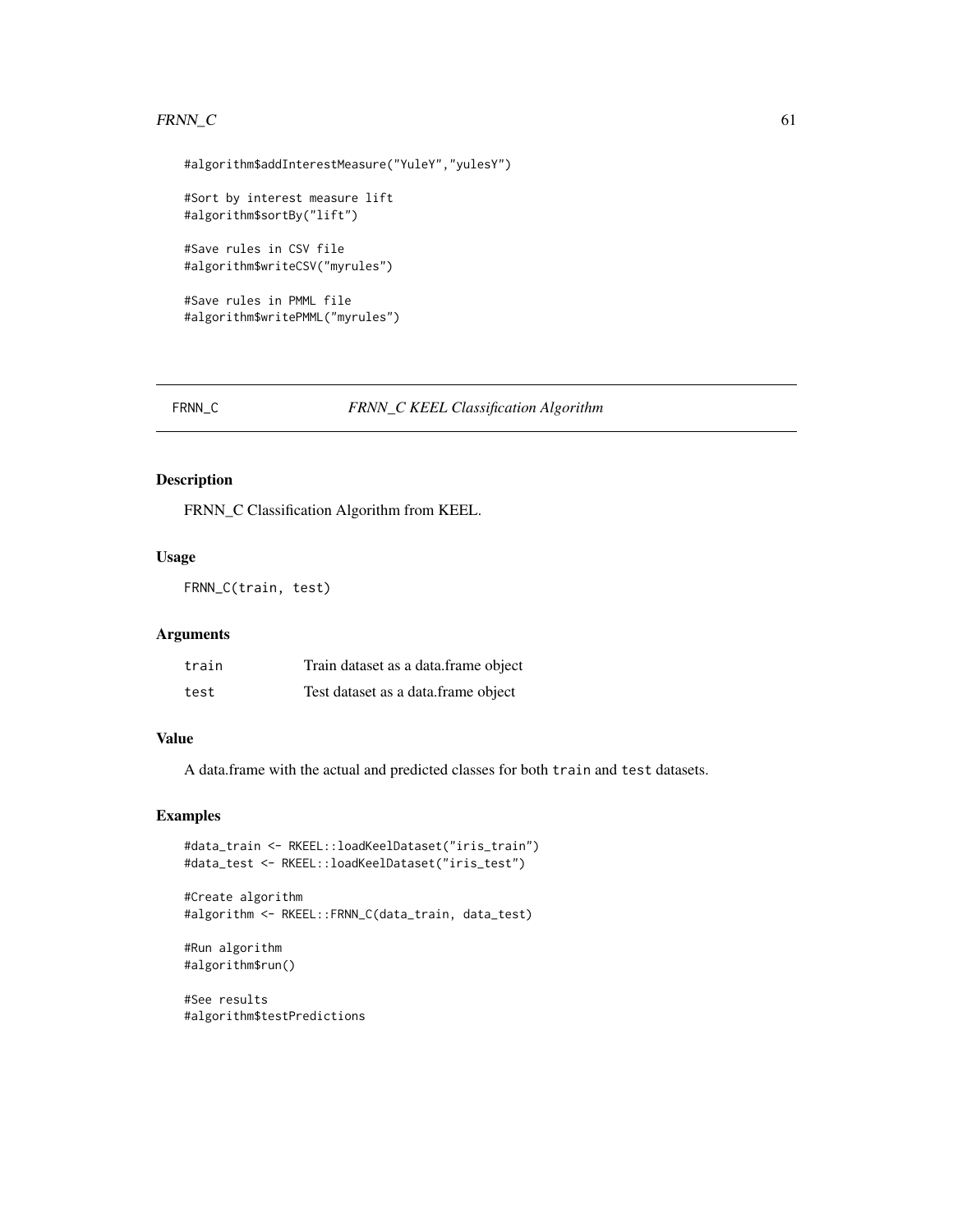FRSBM\_R Regression Algorithm from KEEL.

### Usage

```
FRSBM_R(train, test, numrules, sigma, seed)
```
## Arguments

| train    | Train dataset as a data.frame object                                                        |
|----------|---------------------------------------------------------------------------------------------|
| test     | Test dataset as a data. frame object                                                        |
| numrules | numrules. Default value $= 1$                                                               |
| sigma    | sigma. Default value $= 0.0001$                                                             |
| seed     | Seed for random numbers. If it is not assigned a value, the seed will be a random<br>number |

## Value

A data.frame with the actual and predicted values for both train and test datasets.

# Examples

```
#data_train <- RKEEL::loadKeelDataset("autoMPG6_train")
#data_test <- RKEEL::loadKeelDataset("autoMPG6_test")
#Create algorithm
```

```
#algorithm <- RKEEL::FRSBM_R(data_train, data_test)
```

```
#Run algorithm
#algorithm$run()
```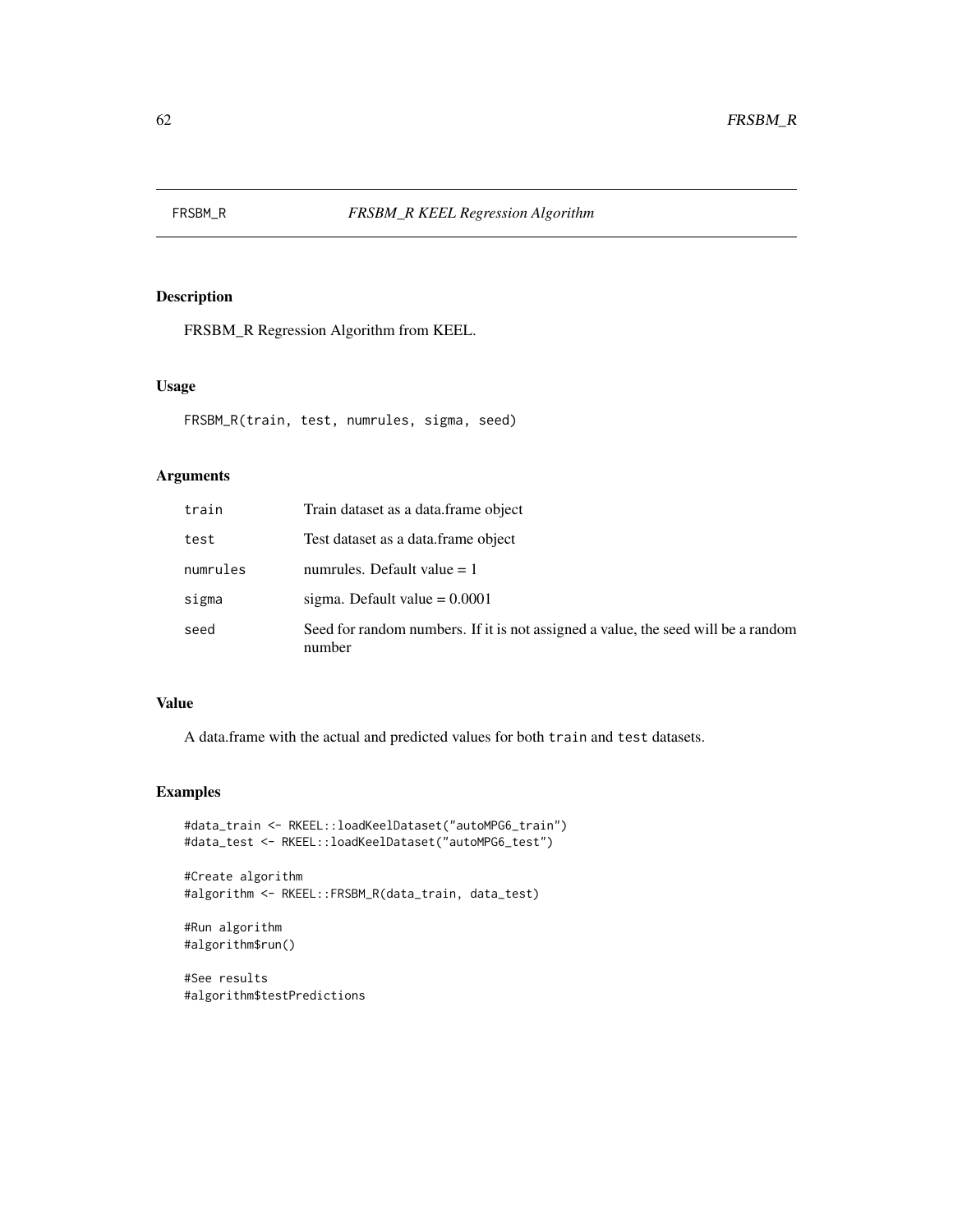FURIA\_C Classification Algorithm from KEEL.

### Usage

FURIA\_C(train, test, optimizations, folds, seed)

## Arguments

| train         | Train dataset as a data. frame object                                                       |
|---------------|---------------------------------------------------------------------------------------------|
| test          | Test dataset as a data. frame object                                                        |
| optimizations | optimizations. Default value $= 2$                                                          |
| folds         | folds. Default value $=$ 3                                                                  |
| seed          | Seed for random numbers. If it is not assigned a value, the seed will be a random<br>number |

# Value

A data.frame with the actual and predicted classes for both train and test datasets.

#### Examples

```
#data_train <- RKEEL::loadKeelDataset("iris_train")
#data_test <- RKEEL::loadKeelDataset("iris_test")
```

```
#Create algorithm
#algorithm <- RKEEL::FURIA_C(data_train, data_test)
```

```
#Run algorithm
#algorithm$run()
```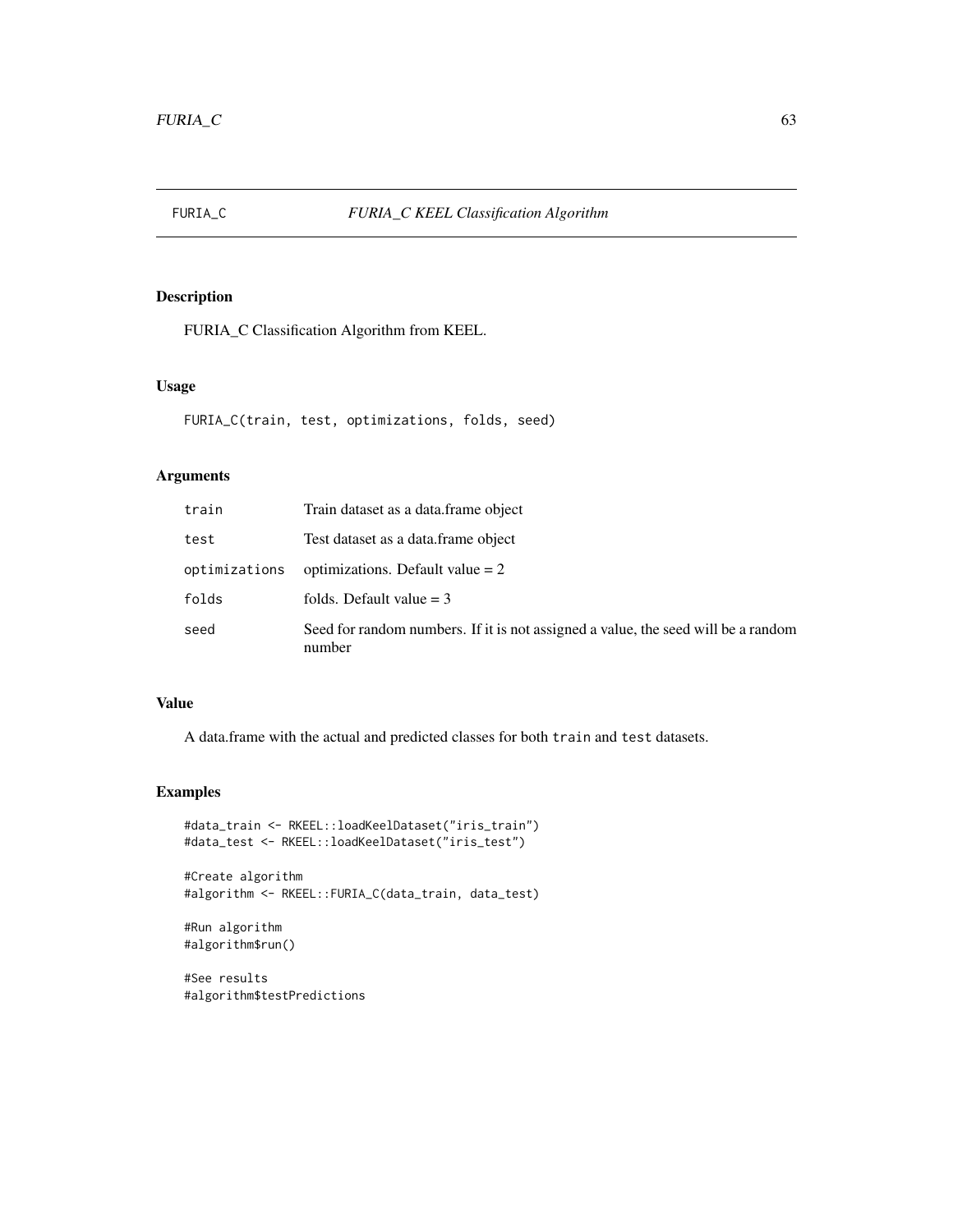FuzzyApriori\_A Association Rules Algorithm from KEEL.

#### Usage

```
FuzzyApriori_A(dat, NumberofPartitionsforNumericAttributes,
  UseMaxOperatorfor1FrequentItemsets, MinimumSupport, MinimumConfidence)
```
### Arguments

dat Dataset as a data.frame object NumberofPartitionsforNumericAttributes Number of Partitions for Numeric Attributes. Default value = 4 UseMaxOperatorfor1FrequentItemsets Use Max Operator for 1 Frequent Itemsets. Default value = "false" MinimumSupport Minimum Support. Default value  $= 0.1$ MinimumConfidence Minimum Confidence. Default value  $= 0.8$ 

#### **Details**

\$run() Run algorith

\$showRules(numRules) Show a number of rules. By default all rules.

\$getInterestMeasures() Return a data.frame with all interest measures of set rules.

\$sortBy(interestMeasure) Order set rules by interest measure.

\$writeCSV(fileName,sep) Create CSV file with set rules. Default fileName="rules" sep=","

\$writePMML(fileName) Create PMML file with set rules. Default fileName="rules"

\$addInterestMeasure(name,colName) Add interest measures to set rules. Some interest measures supported:

"allConfidence" (Omiencinski, 2003)

"crossSupportRatio", cross-support ratio (Xiong et al., 2003)

"lift", interest factor (Brin et al. 1997)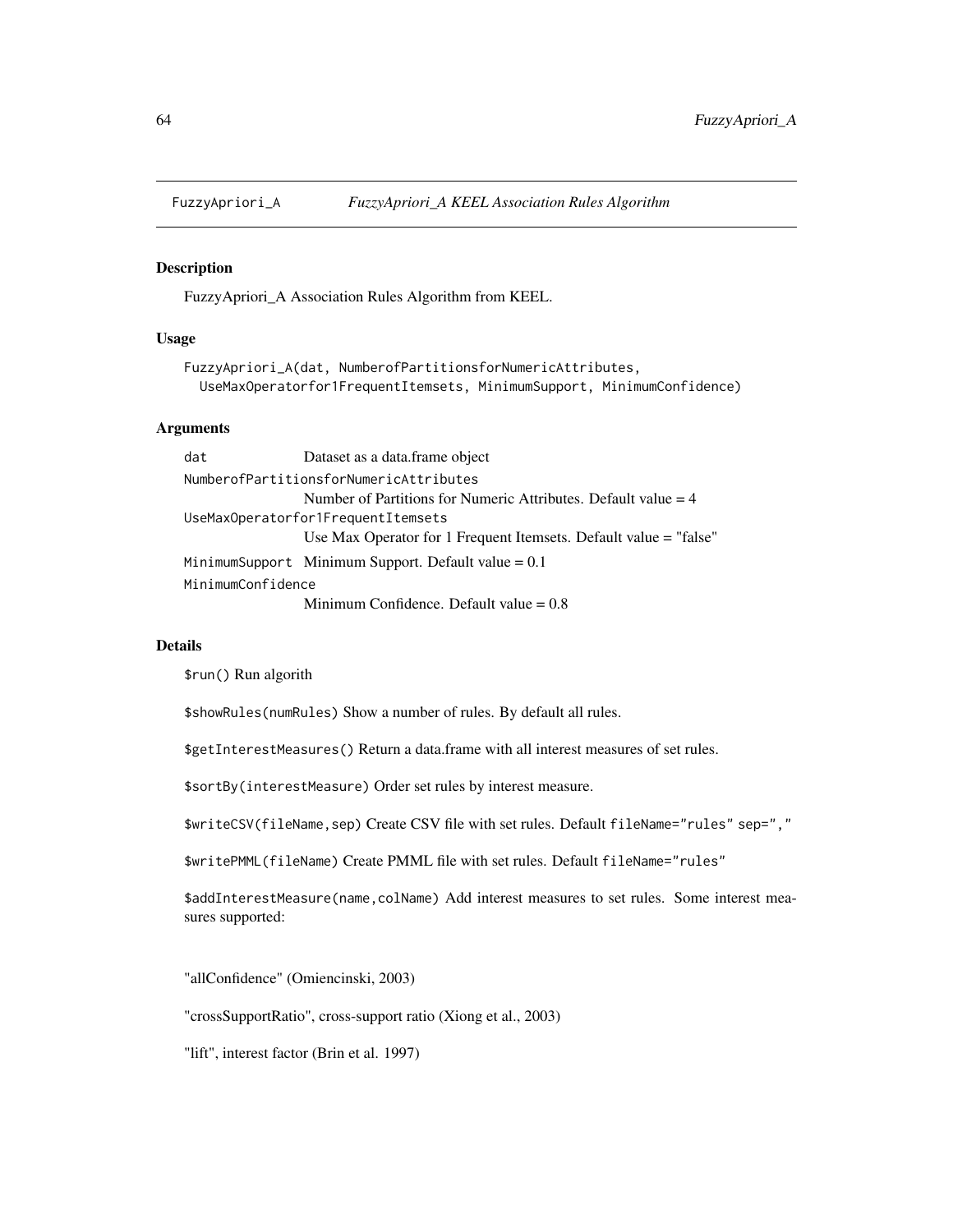"support", supp (Agrawal et al., 1996)

"addedValue", added Value, AV, Pavillon index, centered confidence (Tan et al., 2002)

"chiSquared", X^2 (Liu et al., 1999)

"certainty", certainty factor, CF, Loevinger (Berzal et al., 2002)

"collectiveStrength"

"confidence", conf (Agrawal et al., 1996)

"conviction" (Brin et al. 1997)

"cosine" (Tan et al., 2004)

"coverage", cover, LHS-support

"confirmedConfidence", descriptive confirmed confidence (Kodratoff, 1999)

"casualConfidence", casual confidence (Kodratoff, 1999)

"casualSupport", casual support (Kodratoff, 1999)

"counterexample", example and counterexample rate

"descriptiveConfirm", descriptive-confirm (Kodratoff, 1999)

"doc", difference of confidence (Hofmann and Wilhelm, 2001)

"fishersExactTest", Fisher's exact test (Hahsler and Hornik, 2007)

"gini", Gini index (Tan et al., 2004)

"hyperLift" (Hahsler and Hornik, 2007)

"hyperConfidence" (Hahsler and Hornik, 2007)

"imbalance", imbalance ratio, IR (Wu, Chen and Han, 2010)

"implicationIndex", implication index (Gras, 1996)

"improvement" (Bayardo et al., 2000)

"jaccard", Jaccard coefficient (Tan and Kumar, 2000)

"jMeasure", J-measure, J (Smyth and Goodman, 1991)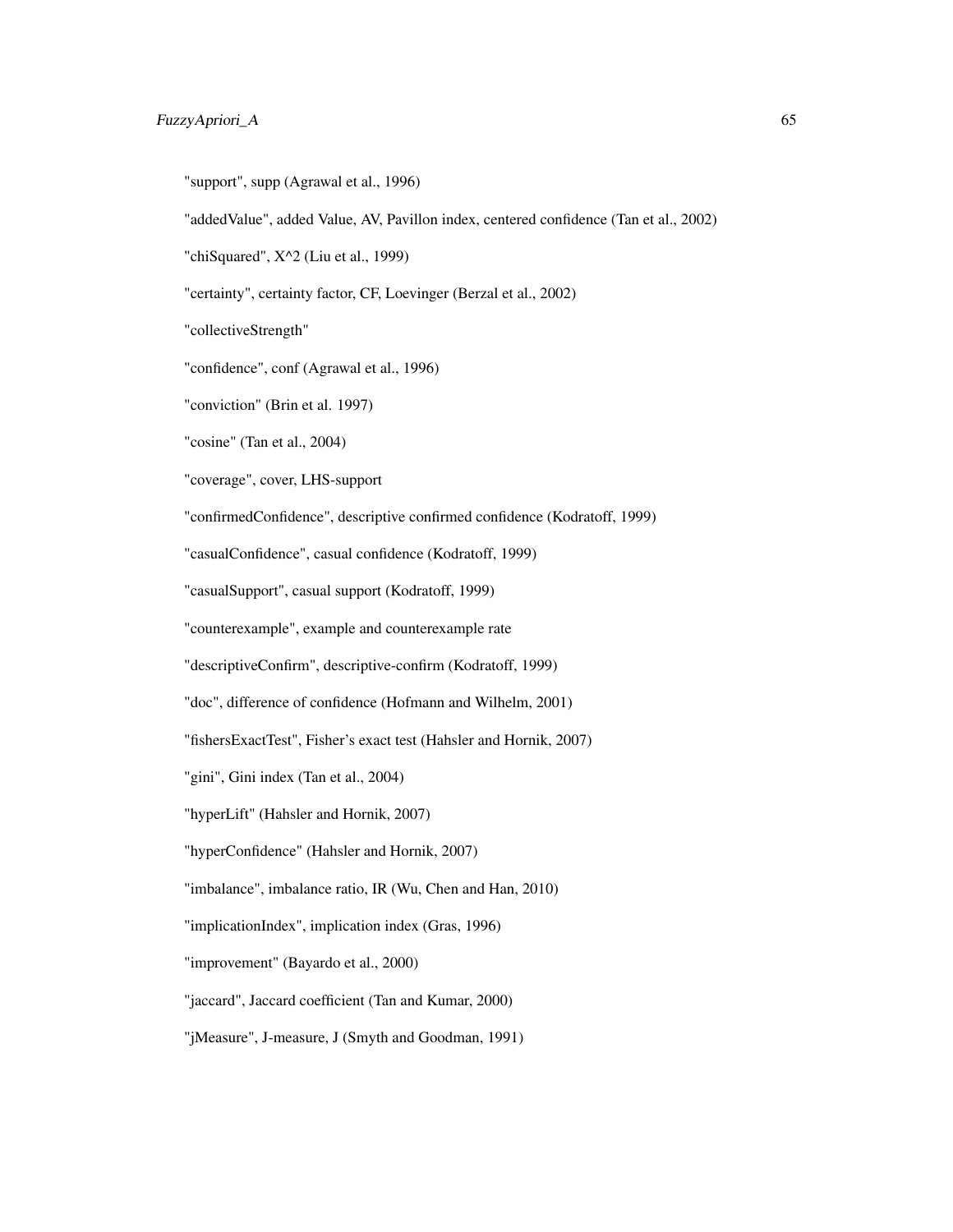- "kappa" (Tan and Kumar, 2000)
- "klosgen", Klosgen (Tan and Kumar, 2000)
- "kulczynski" (Wu, Chen and Han, 2007; Kulczynski, 1927)
- "lambda", Goodman-Kruskal lambda, predictive association (Tan and Kumar, 2000)
- "laplace", L (Tan and Kumar 2000)
- "leastContradiction", least contradiction (Aze and Kodratoff, 2004
- "lerman", Lerman similarity (Lerman, 1981)
- "leverage", PS (Piatetsky-Shapiro 1991)
- "mutualInformation", uncertainty, M (Tan et al., 2002)
- "oddsRatio", odds ratio alpha (Tan et al., 2004)
- "phi", correlation coefficient phi (Tan et al. 2004)
- "ralambrodrainy", Ralambrodrainy Measure (Ralambrodrainy, 1991)
- "RLD", relative linkage disequilibrium (Kenett and Salini, 2008)
- "sebag", Sebag measure (Sebag and Schoenauer, 1988)
- "support", supp (Agrawal et al., 1996)
- "varyingLiaison", varying rates liaison (Bernard and Charron, 1996)
- "yuleQ", Yule's Q (Tan and Kumar, 2000)
- "yuleY", Yule's Y (Tan and Kumar, 2000)
- For more information see ?arules::interestMeasure

#### Value

A arules class with the Association Rules for both dat dataset.

### Examples

#Load KEEL dataset iris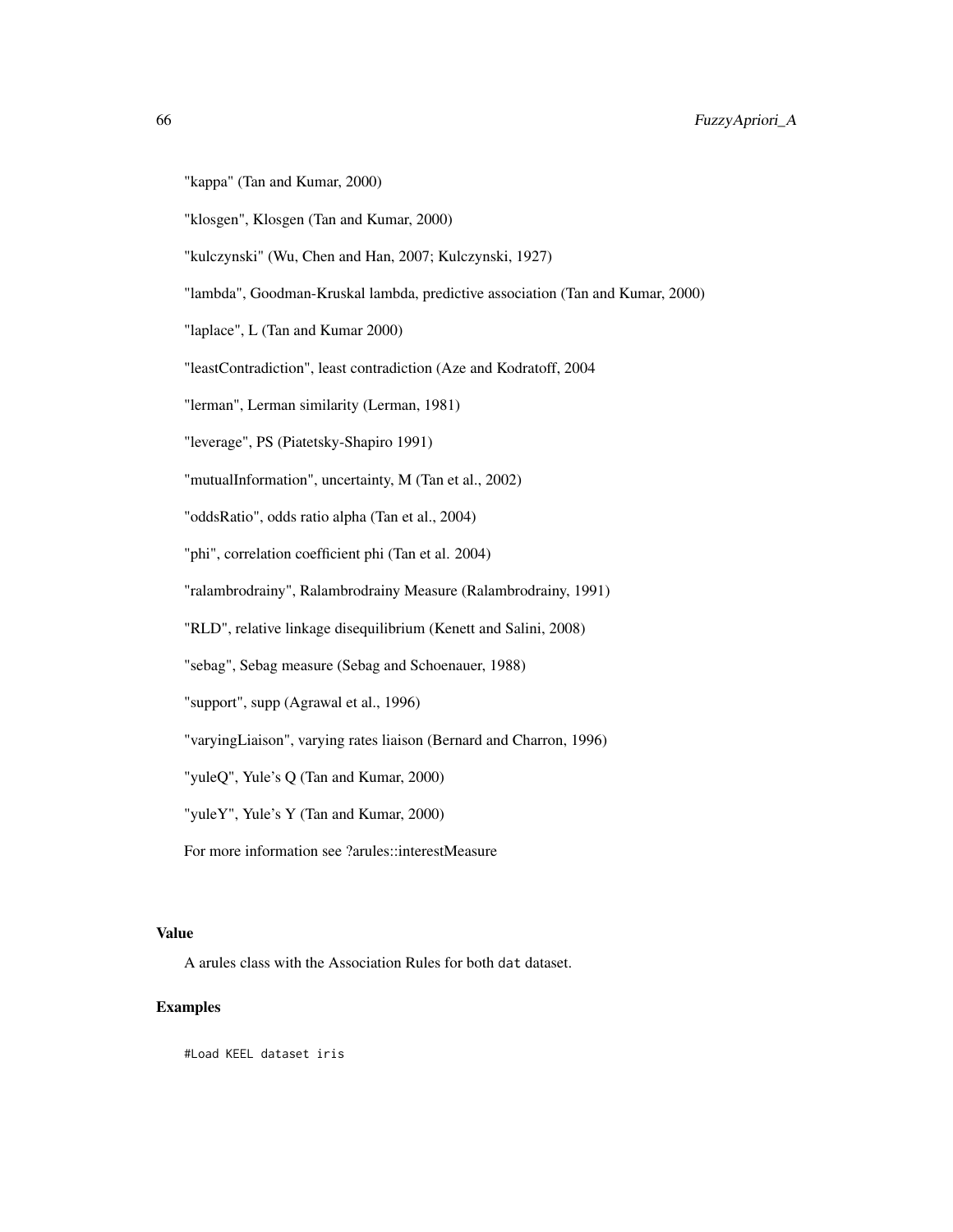## FuzzyFARCHD\_C 67

```
dat<-loadKeelDataset("iris")
#Create algorithm
algorithm <- FuzzyApriori_A(dat)
#Run algorithm
algorithm$run()
#Rules in format arules
algorithm$rules
#Show a number of rules
algorithm$showRules(2)
#Return a data.frame with all interest measures of set rules
#algorithm$getInterestMeasures()
#Add interst measure YuleY to set rules
#algorithm$addInterestMeasure("YuleY","yulesY")
#Sort by interest measure lift
#algorithm$sortBy("lift")
#Save rules in CSV file
#algorithm$writeCSV("myrules")
#Save rules in PMML file
```
#algorithm\$writePMML("myrules")

FuzzyFARCHD\_C *FuzzyFARCHD\_C KEEL Classification Algorithm*

## Description

FuzzyFARCHD\_C Classification Algorithm from KEEL.

#### Usage

```
FuzzyFARCHD_C(train, test, linguistic_values, min_support,
   max_confidence, depth_max, K, max_evaluations, pop_size,
   alpha, bits_per_gen, inference_type, seed)
```
### Arguments

| train             | Train dataset as a data. frame object  |  |
|-------------------|----------------------------------------|--|
| test              | Test dataset as a data. frame object   |  |
| linguistic_values |                                        |  |
|                   | linguistic_values. Default value $= 5$ |  |
| min_support       | $min$ _support. Default value = 0.05   |  |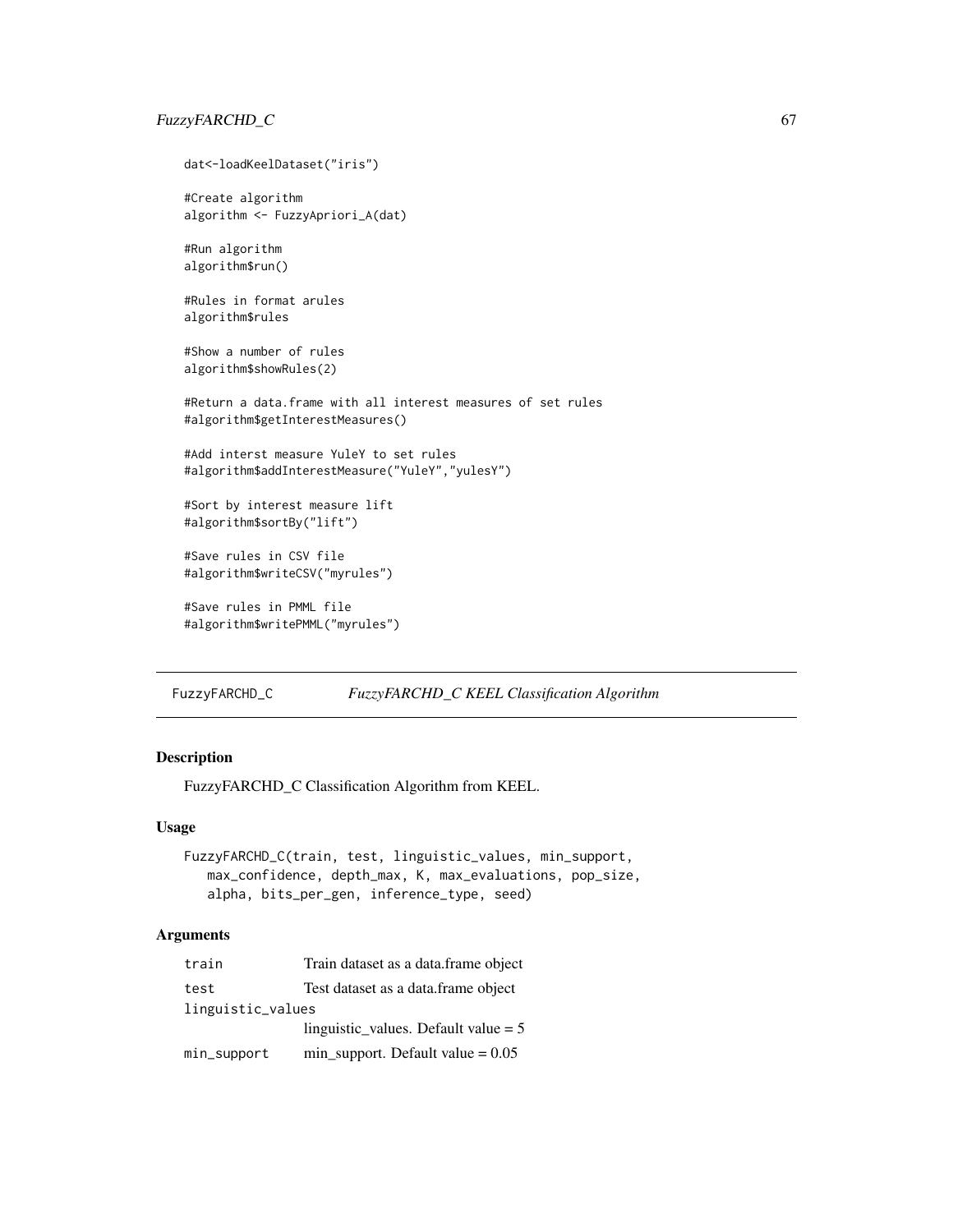|                 | $max_{\text{conf}}$ idence max confidence. Default value = 0.8                              |  |
|-----------------|---------------------------------------------------------------------------------------------|--|
| depth_max       | depth max. Default value $=$ 3                                                              |  |
| К               | K. Default value $= 2$                                                                      |  |
| max_evaluations |                                                                                             |  |
|                 | max evaluations. Default value $= 15000$                                                    |  |
| pop_size        | pop_size. Default value = $50$                                                              |  |
| alpha           | alpha. Default value $= 0.15$                                                               |  |
| bits_per_gen    | bits per gen. Default value $=$ 30                                                          |  |
|                 | inference_type inference_type. Default value = 1                                            |  |
| seed            | Seed for random numbers. If it is not assigned a value, the seed will be a random<br>number |  |

### Value

A data.frame with the actual and predicted classes for both train and test datasets.

## Examples

```
#data_train <- RKEEL::loadKeelDataset("iris_train")
#data_test <- RKEEL::loadKeelDataset("iris_test")
```
#Create algorithm #algorithm <- RKEEL::FuzzyFARCHD\_C(data\_train, data\_test)

#Run algorithm #algorithm\$run()

#See results #algorithm\$testPredictions

FuzzyKNN\_C *FuzzyKNN\_C KEEL Classification Algorithm*

## Description

FuzzyKNN\_C Classification Algorithm from KEEL.

### Usage

```
FuzzyKNN_C(train, test, k, M, initialization, init_k)
```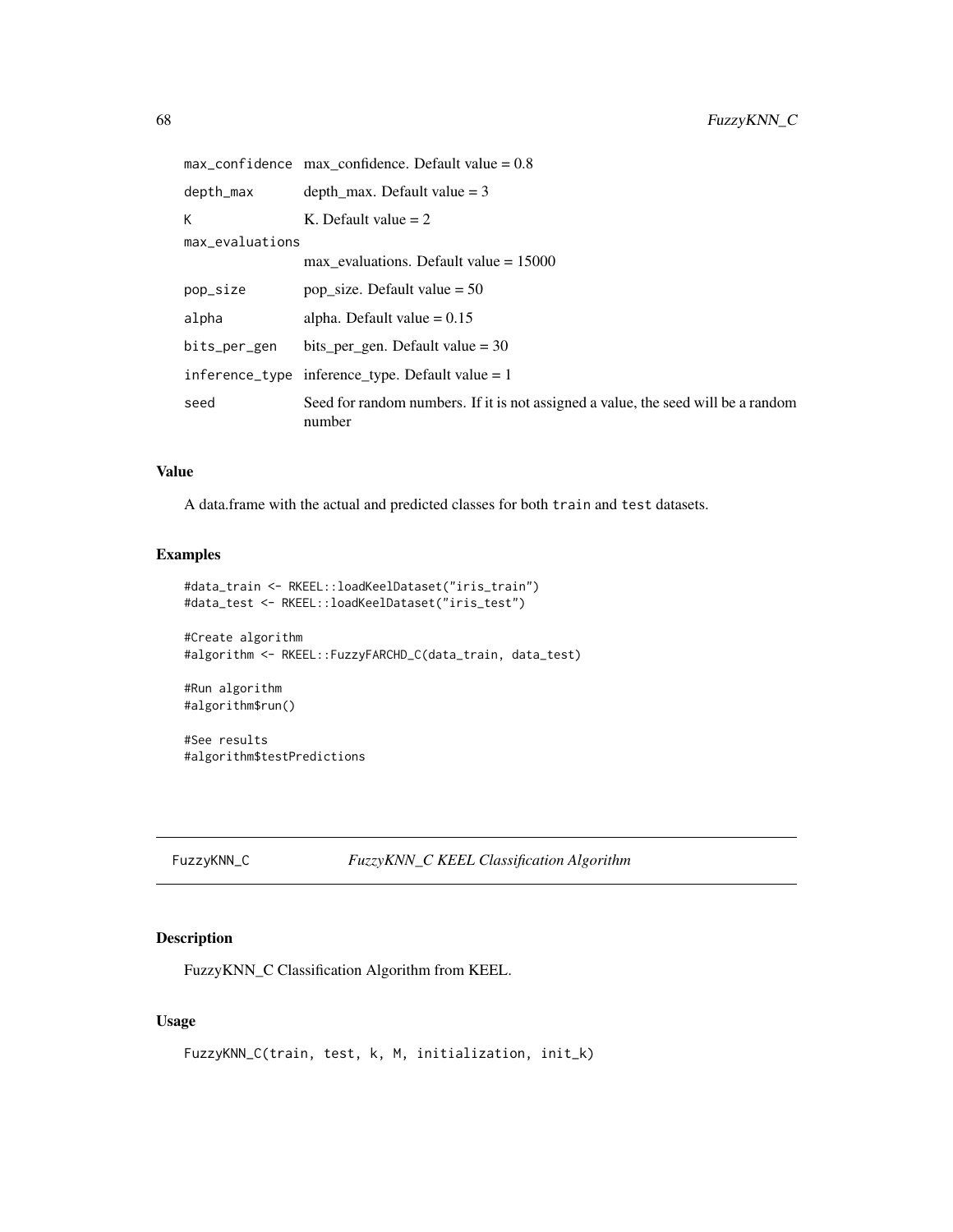# FuzzyNPC\_C 69

### Arguments

| train  | Train dataset as a data. frame object                  |
|--------|--------------------------------------------------------|
| test   | Test dataset as a data.frame object                    |
| k      | k. Default value $=$ 3                                 |
| M      | M. Default value $= 2.0$                               |
|        | initialization initialization. Default value = "CRISP" |
| init_k | init_k. Default value = $3$                            |

### Value

A data.frame with the actual and predicted classes for both train and test datasets.

## Examples

```
#data_train <- RKEEL::loadKeelDataset("iris_train")
#data_test <- RKEEL::loadKeelDataset("iris_test")
```

```
#Create algorithm
#algorithm <- RKEEL::FuzzyKNN_C(data_train, data_test)
```

```
#Run algorithm
#algorithm$run()
```

```
#See results
#algorithm$testPredictions
```
#### FuzzyNPC\_C *FuzzyNPC\_C KEEL Classification Algorithm*

### Description

FuzzyNPC\_C Classification Algorithm from KEEL.

#### Usage

```
FuzzyNPC_C(train, test, M)
```
#### Arguments

| train | Train dataset as a data frame object |
|-------|--------------------------------------|
| test  | Test dataset as a data. frame object |
| м     | M. Default value $= 2.0$             |

## Value

A data.frame with the actual and predicted classes for both train and test datasets.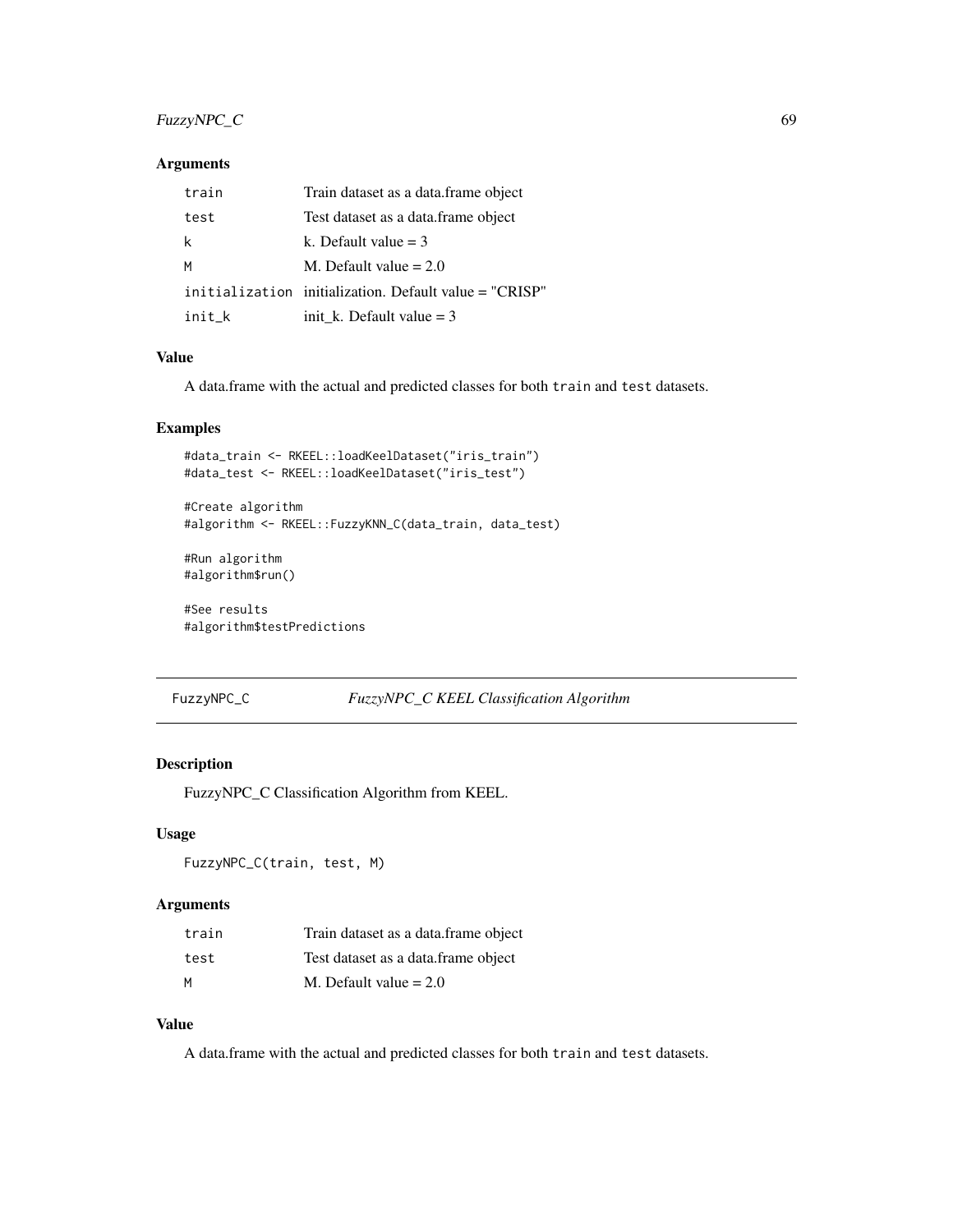## Examples

```
#data_train <- RKEEL::loadKeelDataset("iris_train")
#data_test <- RKEEL::loadKeelDataset("iris_test")
#Create algorithm
#algorithm <- RKEEL::FuzzyNPC_C(data_train, data_test)
```
#Run algorithm #algorithm\$run()

#See results #algorithm\$testPredictions

## GANN\_C *GANN\_C KEEL Classification Algorithm*

## Description

GANN\_C Classification Algorithm from KEEL.

### Usage

```
GANN_C(train, test, hidden_layers, hidden_nodes, transfer, eta,
   alpha, lambda, test_data, validation_data, cross_validation,
   BP_cycles, improve, tipify_inputs, save_all, elite,
   num_individuals, w_range, connectivity, P_bp, P_param,
   P_struct, max_generations, seed)
```
## Arguments

| train            | Train dataset as a data.frame object    |  |  |  |
|------------------|-----------------------------------------|--|--|--|
| test             | Test dataset as a data. frame object    |  |  |  |
| hidden_layers    | hidden_layers. Default value $= 2$      |  |  |  |
| hidden_nodes     | hidden nodes. Default value $= 15$      |  |  |  |
| transfer         | transfer. Default value = "Htan"        |  |  |  |
| eta              | eta. Default value $= 0.15$             |  |  |  |
| alpha            | alpha. Default value $= 0.1$            |  |  |  |
| lambda           | lambda. Default value $= 0.0$           |  |  |  |
| test_data        | test data. Default value = TRUE         |  |  |  |
| validation_data  |                                         |  |  |  |
|                  | validation data. Default value = FALSE  |  |  |  |
| cross_validation |                                         |  |  |  |
|                  | cross validation. Default value = FALSE |  |  |  |
| BP_cycles        | BP cycles. Default value $= 10000$      |  |  |  |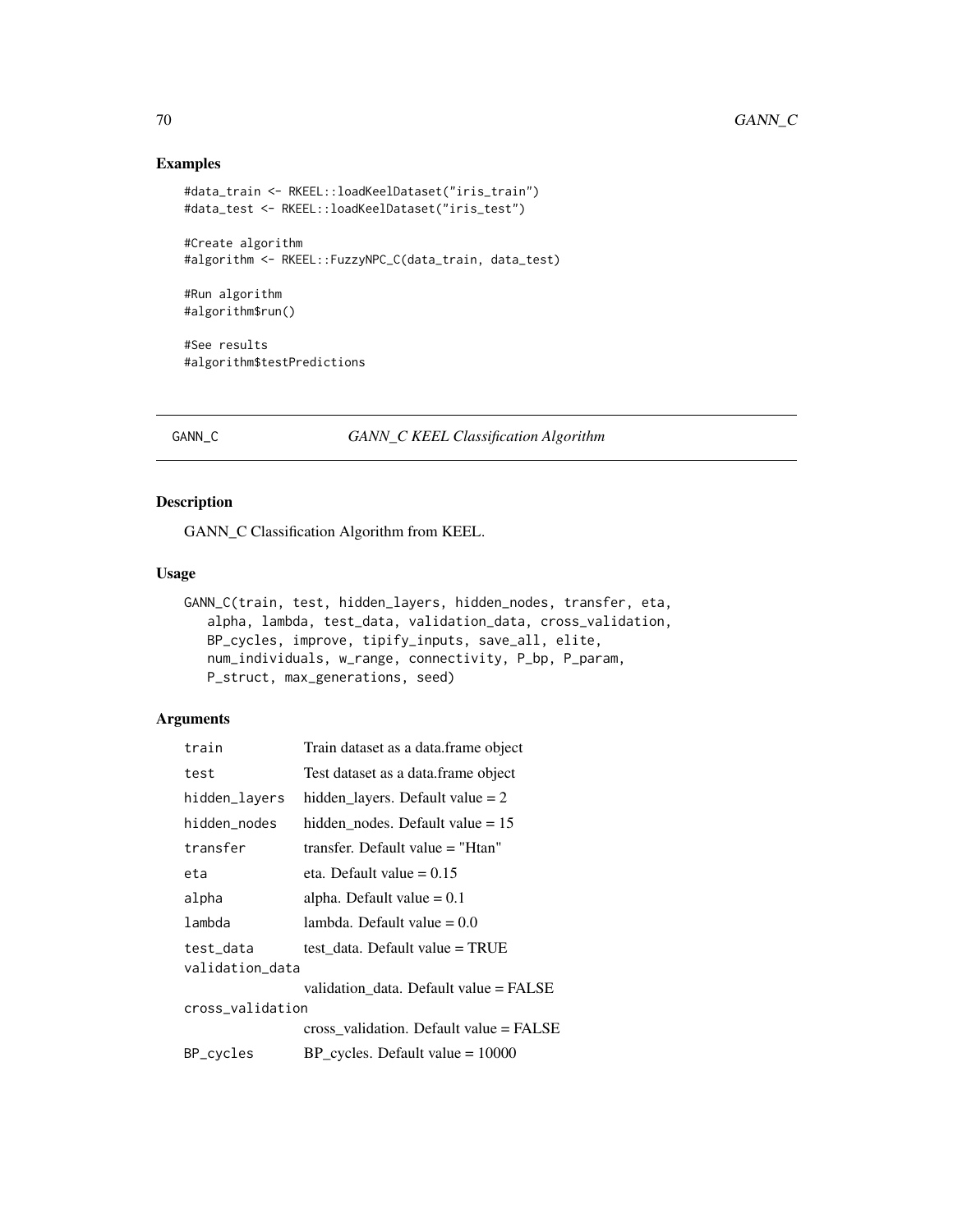| improve                  | improve. Default value $= 0.01$                                                             |  |  |
|--------------------------|---------------------------------------------------------------------------------------------|--|--|
| tipify_inputs            | tipify_inputs. Default value $=$ TRUE                                                       |  |  |
| save_all                 | save all. Default value $=$ FALSE                                                           |  |  |
| elite<br>num_individuals | elite. Default value $= 0.1$                                                                |  |  |
|                          | num individuals. Default value $= 100$                                                      |  |  |
| w_range                  | w_range. Default value $= 5.0$                                                              |  |  |
| connectivity             | connectivity. Default value $= 0.5$                                                         |  |  |
| $P_{\perp}$ bp           | P bp. Default value $= 0.25$                                                                |  |  |
| P_param                  | P_param. Default value $= 0.1$                                                              |  |  |
| P_struct                 | P struct. Default value $= 0.1$                                                             |  |  |
| max_generations          |                                                                                             |  |  |
|                          | $max\_generations$ . Default value = 100                                                    |  |  |
| seed                     | Seed for random numbers. If it is not assigned a value, the seed will be a random<br>number |  |  |

## Value

A data.frame with the actual and predicted classes for both train and test datasets.

#### Examples

```
#data_train <- RKEEL::loadKeelDataset("iris_train")
#data_test <- RKEEL::loadKeelDataset("iris_test")
```

```
#Create algorithm
#algorithm <- RKEEL::GANN_C(data_train, data_test)
```
#Run algorithm #algorithm\$run()

#See results #algorithm\$testPredictions

GAR\_A *GAR\_A KEEL Association Rules Algorithm*

### Description

GAR\_A Association Rules Algorithm from KEEL.

## Usage

GAR\_A(dat, seed, NumberofItemsets, TotalNumberofEvaluations, PopulationSize, ProbabilityofSelection, ProbabilityofCrossover, ProbabilityofMutation, ImportanceofNumberofRecordsAlreadyCovered, ImportanceofIntervalsAmplitude, ImportanceofNumberofInvolvedAttributes, AmplitudeFactor, MinimumSupport, MinimumConfidence)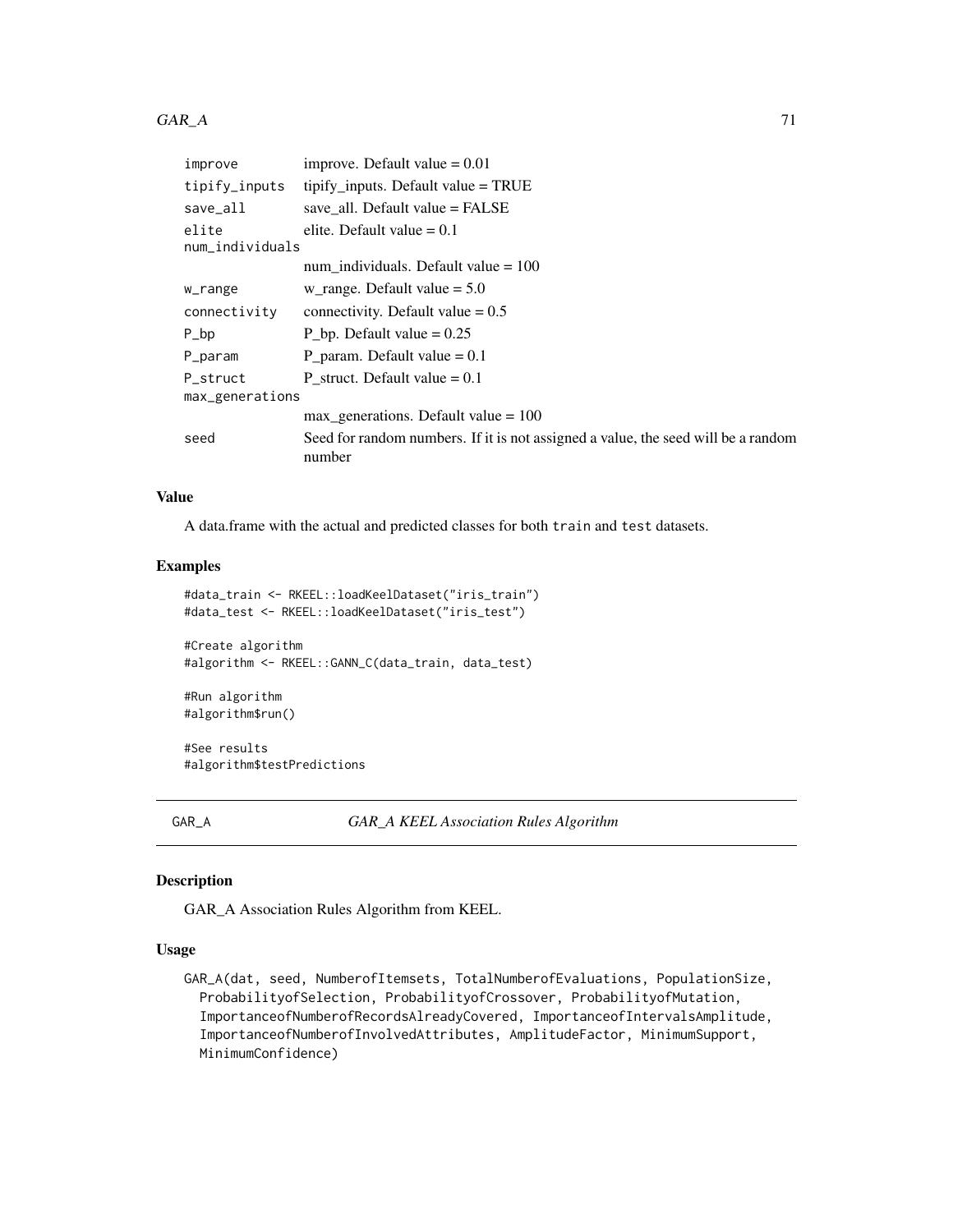#### Arguments

```
dat Dataset as a data.frame object
seed seed. Default value = 1286082570NumberofItemsets
                 Number of Itemsets. Default value = 100
TotalNumberofEvaluations
                 Total Number of Evaluations. Default value = 50000
PopulationSize Population Size. Default value = 100ProbabilityofSelection
                 Probability of Selection. Default value = 0.25
ProbabilityofCrossover
                Probability of Crossover. Default value = 0.7
ProbabilityofMutation
                 Probability of Mutation. Default value = 0.1
ImportanceofNumberofRecordsAlreadyCovered
                 Importance of Number of Records Already Covered. Default value = 0.4
ImportanceofIntervalsAmplitude
                 Importance of Intervals Amplitude. Default value = 0.7ImportanceofNumberofInvolvedAttributes
                 Importance of Number of Involved Attributes. Default value = 0.5AmplitudeFactor
                 Amplitude Factor. Default value = 2.0
MinimumSupport Minimum Support. Default value = 0.1MinimumConfidence
                 Minimum Confidence. Default value = 0.8
```
### Details

\$run() Run algorith

\$showRules(numRules) Show a number of rules. By default all rules.

\$getInterestMeasures() Return a data.frame with all interest measures of set rules.

\$sortBy(interestMeasure) Order set rules by interest measure.

\$writeCSV(fileName,sep) Create CSV file with set rules. Default fileName="rules" sep=","

\$writePMML(fileName) Create PMML file with set rules. Default fileName="rules"

\$addInterestMeasure(name,colName) Add interest measures to set rules. Some interest measures supported:

"allConfidence" (Omiencinski, 2003)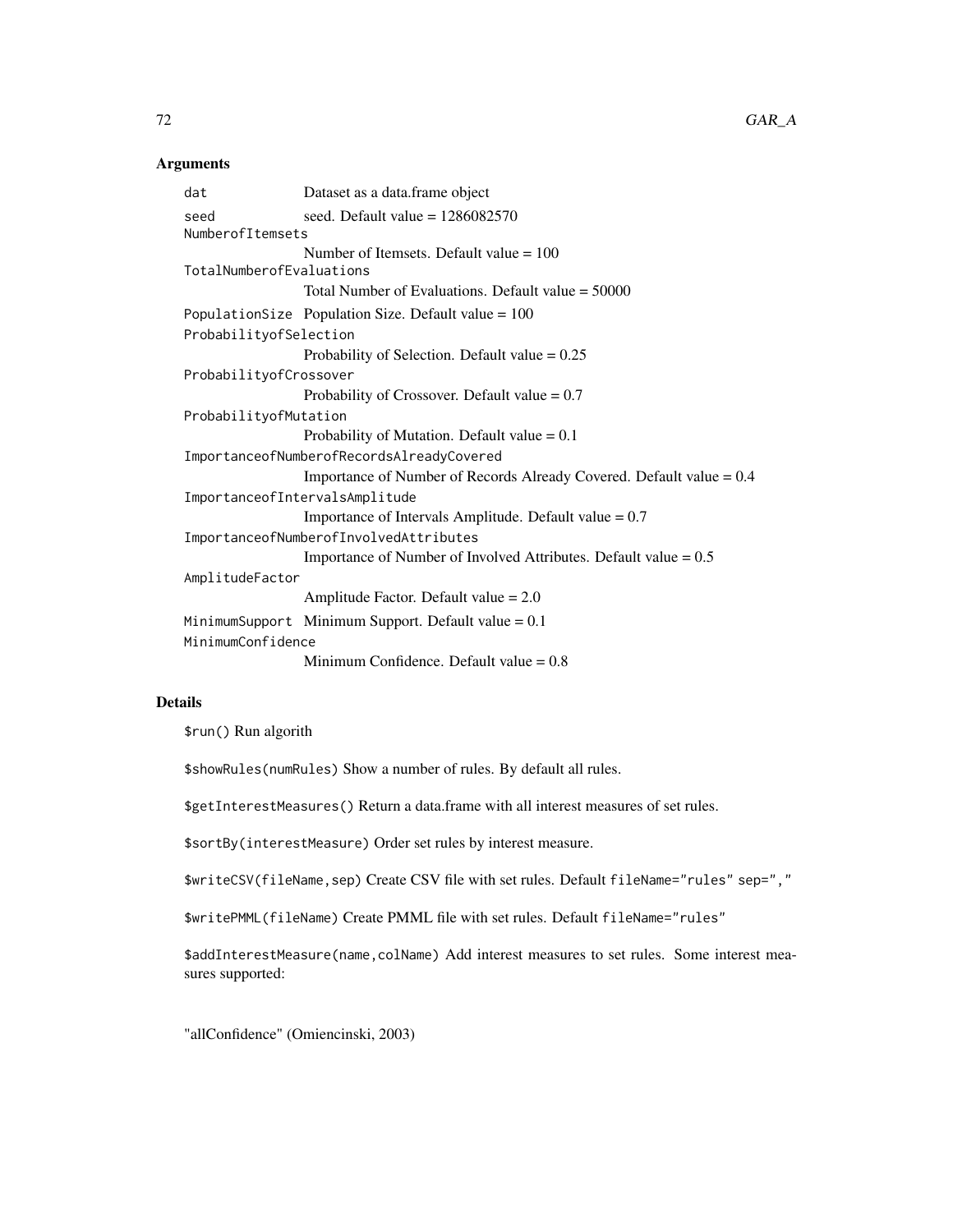#### $GAR\_A$  73

"crossSupportRatio", cross-support ratio (Xiong et al., 2003)

"lift", interest factor (Brin et al. 1997)

"support", supp (Agrawal et al., 1996)

"addedValue", added Value, AV, Pavillon index, centered confidence (Tan et al., 2002)

"chiSquared",  $X^2$  (Liu et al., 1999)

"certainty", certainty factor, CF, Loevinger (Berzal et al., 2002)

"collectiveStrength"

"confidence", conf (Agrawal et al., 1996)

"conviction" (Brin et al. 1997)

"cosine" (Tan et al., 2004)

"coverage", cover, LHS-support

"confirmedConfidence", descriptive confirmed confidence (Kodratoff, 1999)

"casualConfidence", casual confidence (Kodratoff, 1999)

"casualSupport", casual support (Kodratoff, 1999)

"counterexample", example and counterexample rate

"descriptiveConfirm", descriptive-confirm (Kodratoff, 1999)

"doc", difference of confidence (Hofmann and Wilhelm, 2001)

"fishersExactTest", Fisher's exact test (Hahsler and Hornik, 2007)

"gini", Gini index (Tan et al., 2004)

"hyperLift" (Hahsler and Hornik, 2007)

"hyperConfidence" (Hahsler and Hornik, 2007)

"imbalance", imbalance ratio, IR (Wu, Chen and Han, 2010)

"implicationIndex", implication index (Gras, 1996)

"improvement" (Bayardo et al., 2000)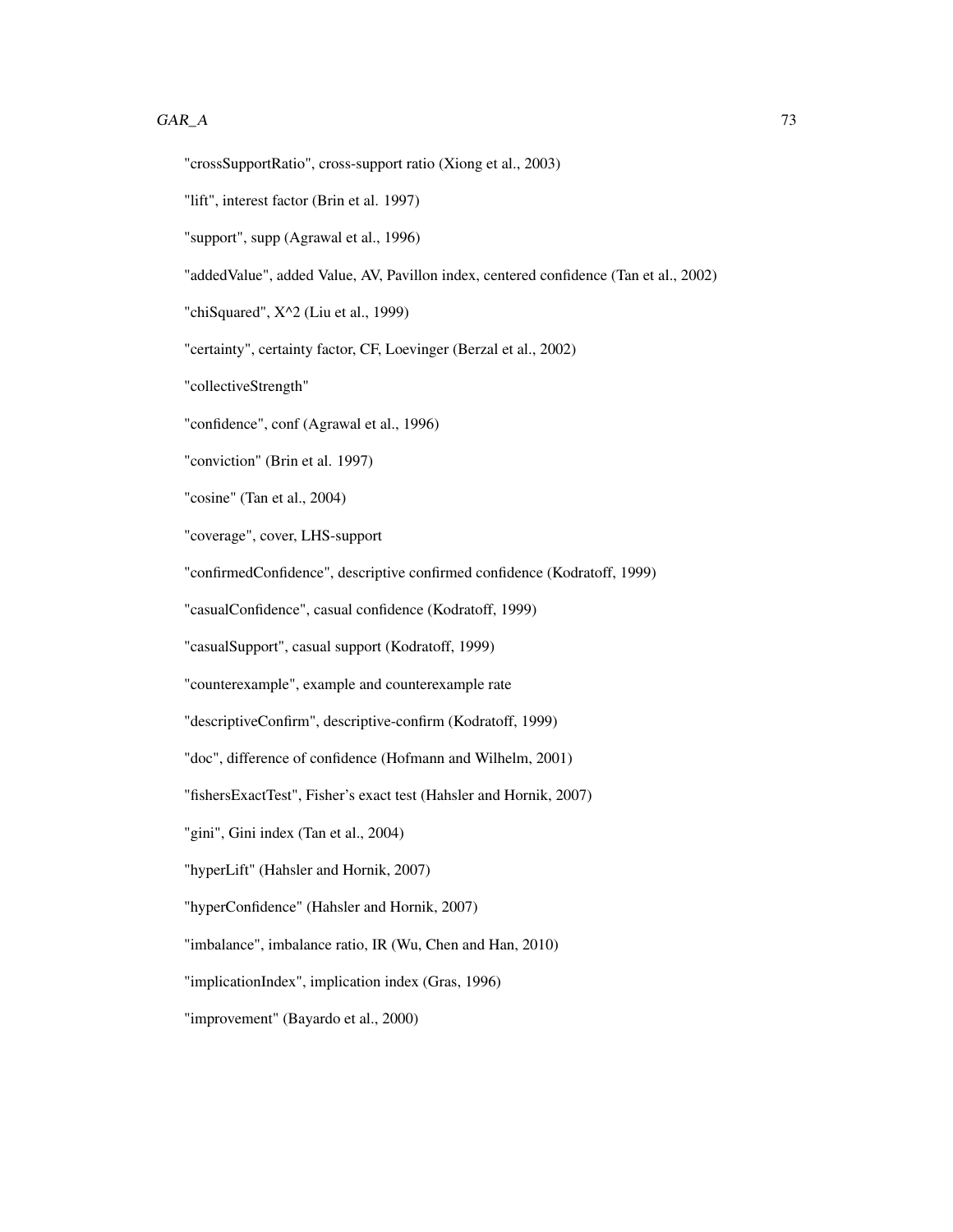- "jaccard", Jaccard coefficient (Tan and Kumar, 2000)
- "jMeasure", J-measure, J (Smyth and Goodman, 1991)
- "kappa" (Tan and Kumar, 2000)
- "klosgen", Klosgen (Tan and Kumar, 2000)
- "kulczynski" (Wu, Chen and Han, 2007; Kulczynski, 1927)
- "lambda", Goodman-Kruskal lambda, predictive association (Tan and Kumar, 2000)
- "laplace", L (Tan and Kumar 2000)
- "leastContradiction", least contradiction (Aze and Kodratoff, 2004
- "lerman", Lerman similarity (Lerman, 1981)
- "leverage", PS (Piatetsky-Shapiro 1991)
- "mutualInformation", uncertainty, M (Tan et al., 2002)
- "oddsRatio", odds ratio alpha (Tan et al., 2004)
- "phi", correlation coefficient phi (Tan et al. 2004)
- "ralambrodrainy", Ralambrodrainy Measure (Ralambrodrainy, 1991)
- "RLD", relative linkage disequilibrium (Kenett and Salini, 2008)
- "sebag", Sebag measure (Sebag and Schoenauer, 1988)
- "support", supp (Agrawal et al., 1996)
- "varyingLiaison", varying rates liaison (Bernard and Charron, 1996)
- "yuleQ", Yule's Q (Tan and Kumar, 2000)
- "yuleY", Yule's Y (Tan and Kumar, 2000)
- For more information see ?arules::interestMeasure

## Value

A arules class with the Association Rules for both dat dataset.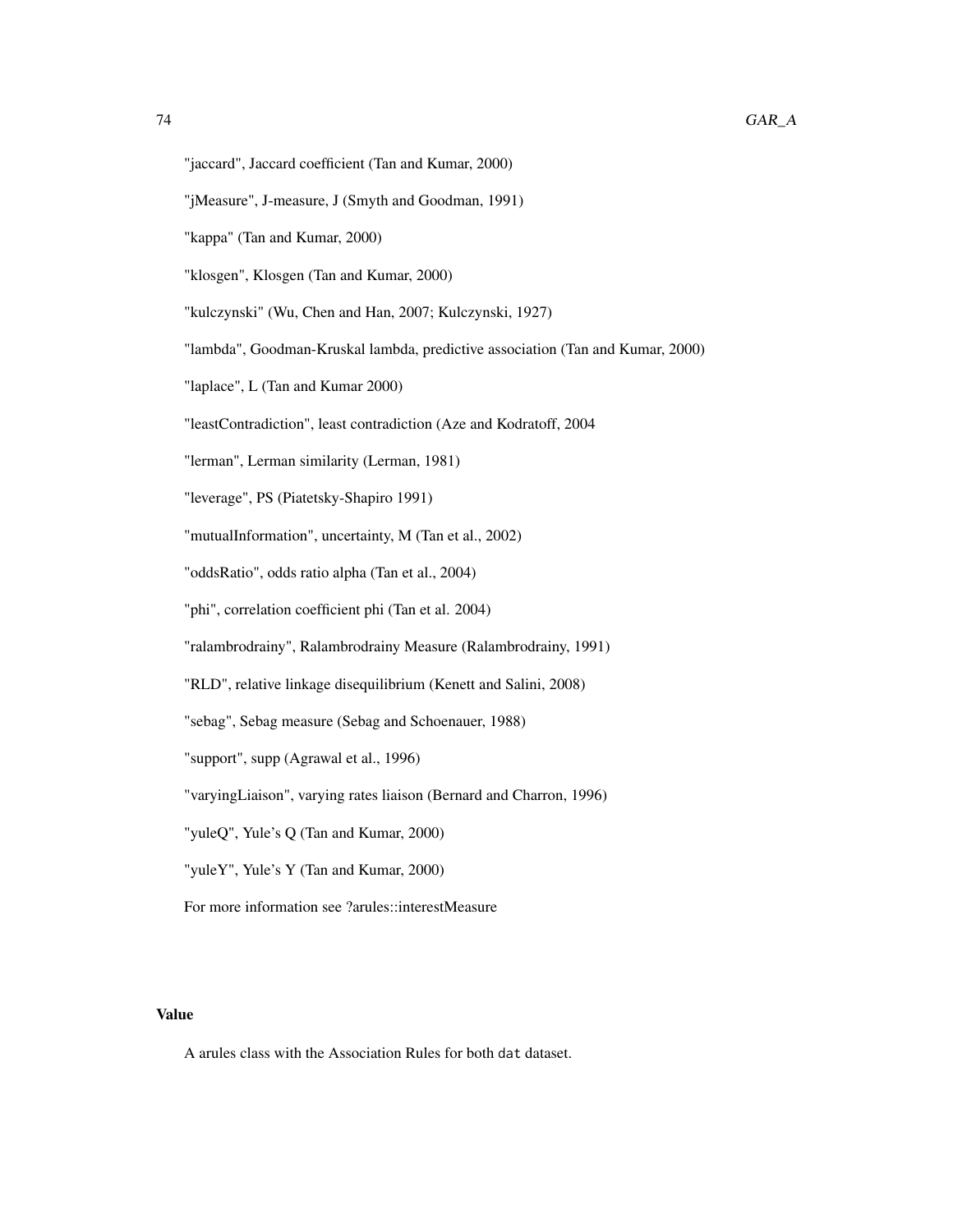# GENAR\_A 75

### Examples

```
#Load KEEL dataset iris
#dat<-RKEEL::loadKeelDataset("iris")
```
#Create algorithm #algorithm <- RKEEL::GAR\_A(dat)

#Run algorithm #algorithm\$run()

#Rules in format arules #algorithm\$rules

#Show a number of rules #algorithm\$showRules(2)

#Return a data.frame with all interest measures of set rules #algorithm\$getInterestMeasures()

#Add interst measure YuleY to set rules #algorithm\$addInterestMeasure("YuleY","yulesY")

#Sort by interest measure lift #algorithm\$sortBy("lift")

#Save rules in CSV file #algorithm\$writeCSV("myrules")

```
#Save rules in PMML file
#algorithm$writePMML("myrules")
```
# GENAR\_A *GENAR\_A KEEL Association Rules Algorithm*

# Description

GENAR\_A Association Rules Algorithm from KEEL.

### Usage

```
GENAR_A(dat, seed, NumberofAssociationRules, TotalNumberofEvaluations,
 PopulationSize, ProbabilityofSelection, ProbabilityofMutation,
 PenalizationFactor, AmplitudeFactor)
```
# Arguments

| dat  | Dataset as a data.frame object     |
|------|------------------------------------|
| seed | seed. Default value = $1286082570$ |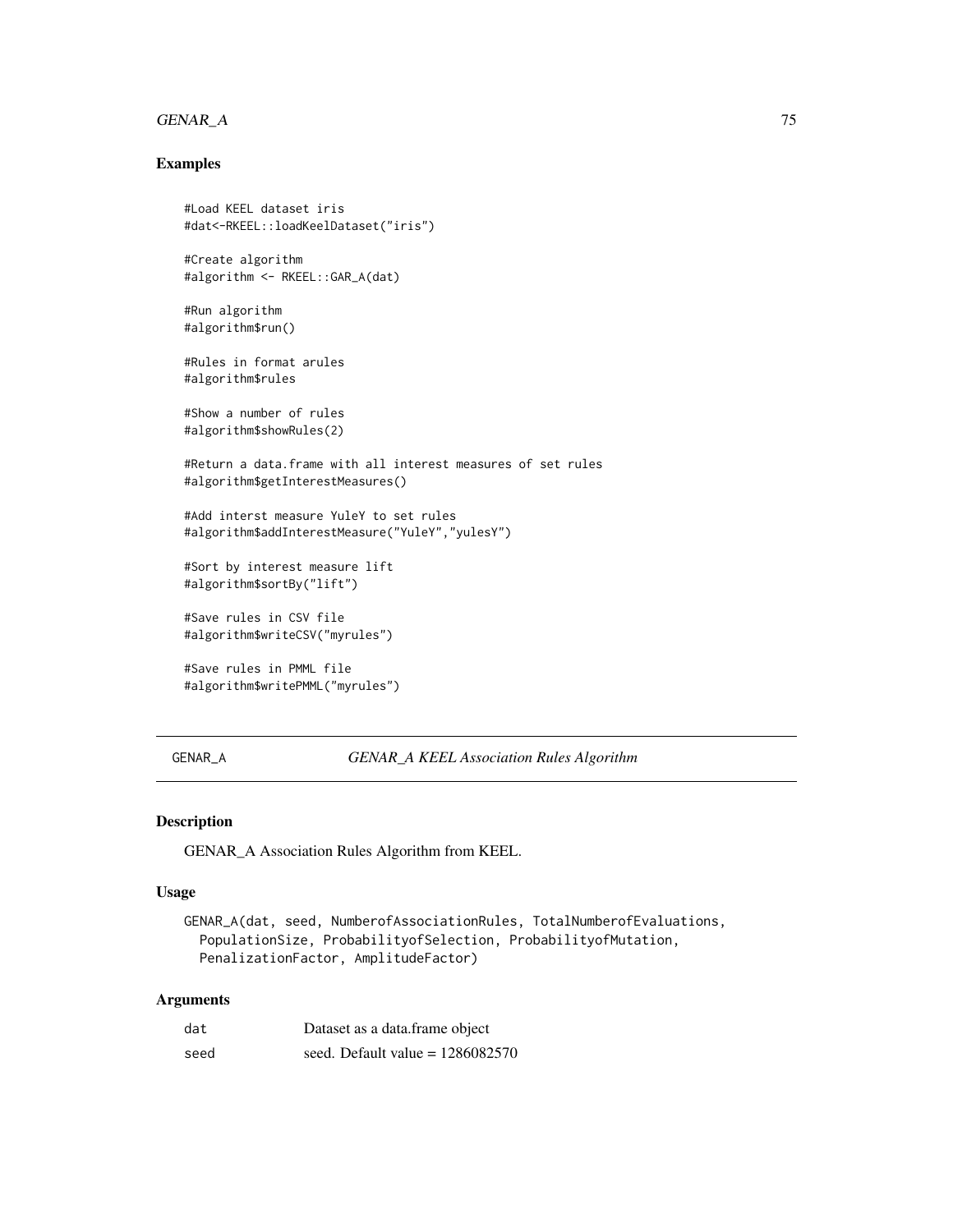```
NumberofAssociationRules
                 Number of Association Rules. Default value = 30TotalNumberofEvaluations
                 Total Number of Evaluations. Default value = 50000
PopulationSize Population Size. Default value = 100ProbabilityofSelection
                 Probability of Selection. Default value = 0.25
ProbabilityofMutation
                 Probability of Mutation. Default value = 0.1PenalizationFactor
                 Penalization Factor. Default value = 0.7
AmplitudeFactor
                 Amplitude Factor. Default value = 2.0
```
# Details

\$run() Run algorith

\$showRules(numRules) Show a number of rules. By default all rules.

\$getInterestMeasures() Return a data.frame with all interest measures of set rules.

\$sortBy(interestMeasure) Order set rules by interest measure.

\$writeCSV(fileName,sep) Create CSV file with set rules. Default fileName="rules" sep=","

\$writePMML(fileName) Create PMML file with set rules. Default fileName="rules"

\$addInterestMeasure(name,colName) Add interest measures to set rules. Some interest measures supported:

"allConfidence" (Omiencinski, 2003)

"crossSupportRatio", cross-support ratio (Xiong et al., 2003)

"lift", interest factor (Brin et al. 1997)

"support", supp (Agrawal et al., 1996)

"addedValue", added Value, AV, Pavillon index, centered confidence (Tan et al., 2002)

"chiSquared",  $X^2$  (Liu et al., 1999)

"certainty", certainty factor, CF, Loevinger (Berzal et al., 2002)

"collectiveStrength"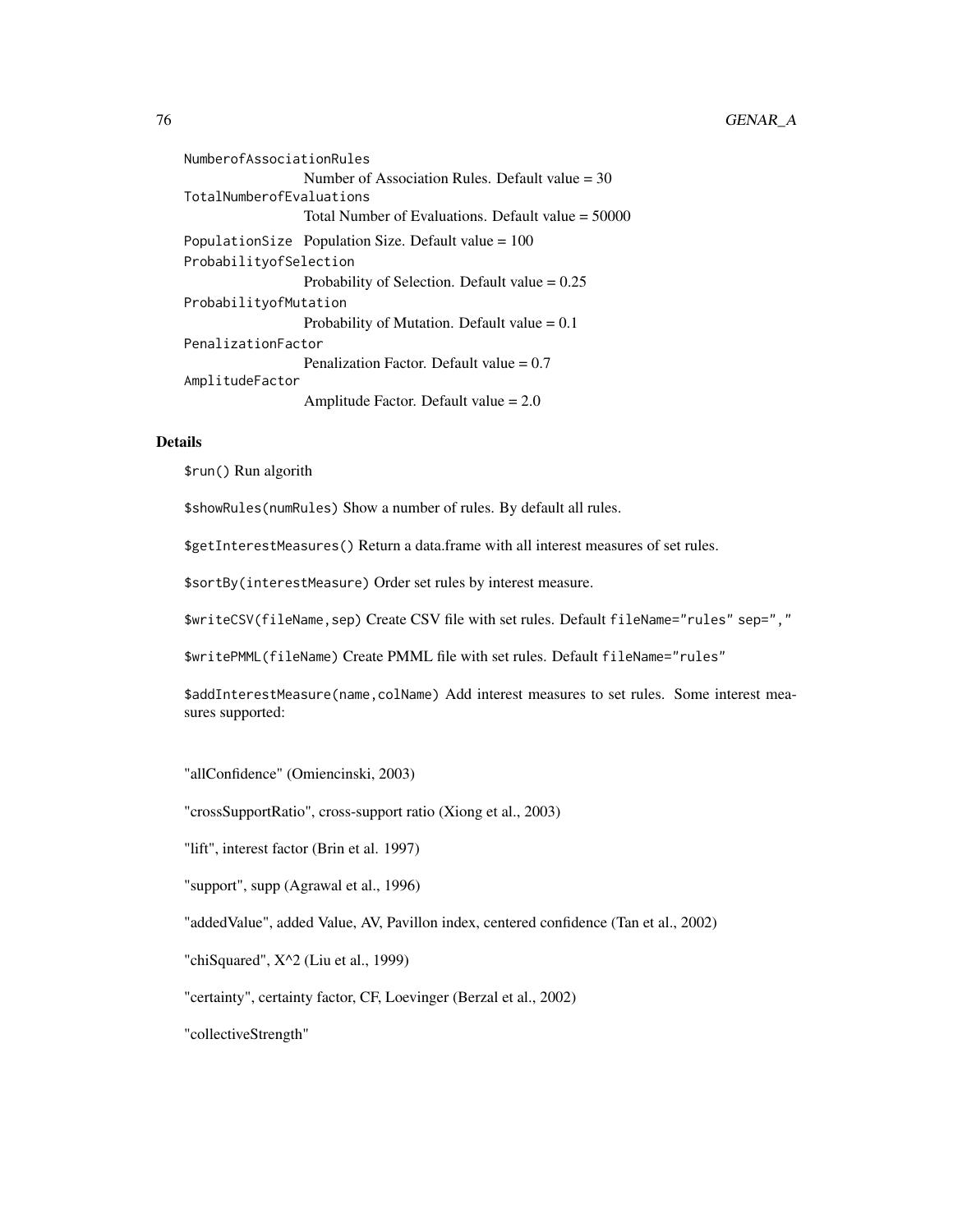# GENAR\_A 77

"confidence", conf (Agrawal et al., 1996)

"conviction" (Brin et al. 1997)

"cosine" (Tan et al., 2004)

"coverage", cover, LHS-support

"confirmedConfidence", descriptive confirmed confidence (Kodratoff, 1999)

"casualConfidence", casual confidence (Kodratoff, 1999)

"casualSupport", casual support (Kodratoff, 1999)

"counterexample", example and counterexample rate

"descriptiveConfirm", descriptive-confirm (Kodratoff, 1999)

"doc", difference of confidence (Hofmann and Wilhelm, 2001)

"fishersExactTest", Fisher's exact test (Hahsler and Hornik, 2007)

"gini", Gini index (Tan et al., 2004)

"hyperLift" (Hahsler and Hornik, 2007)

"hyperConfidence" (Hahsler and Hornik, 2007)

"imbalance", imbalance ratio, IR (Wu, Chen and Han, 2010)

"implicationIndex", implication index (Gras, 1996)

"improvement" (Bayardo et al., 2000)

"jaccard", Jaccard coefficient (Tan and Kumar, 2000)

"jMeasure", J-measure, J (Smyth and Goodman, 1991)

"kappa" (Tan and Kumar, 2000)

"klosgen", Klosgen (Tan and Kumar, 2000)

"kulczynski" (Wu, Chen and Han, 2007; Kulczynski, 1927)

"lambda", Goodman-Kruskal lambda, predictive association (Tan and Kumar, 2000)

"laplace", L (Tan and Kumar 2000)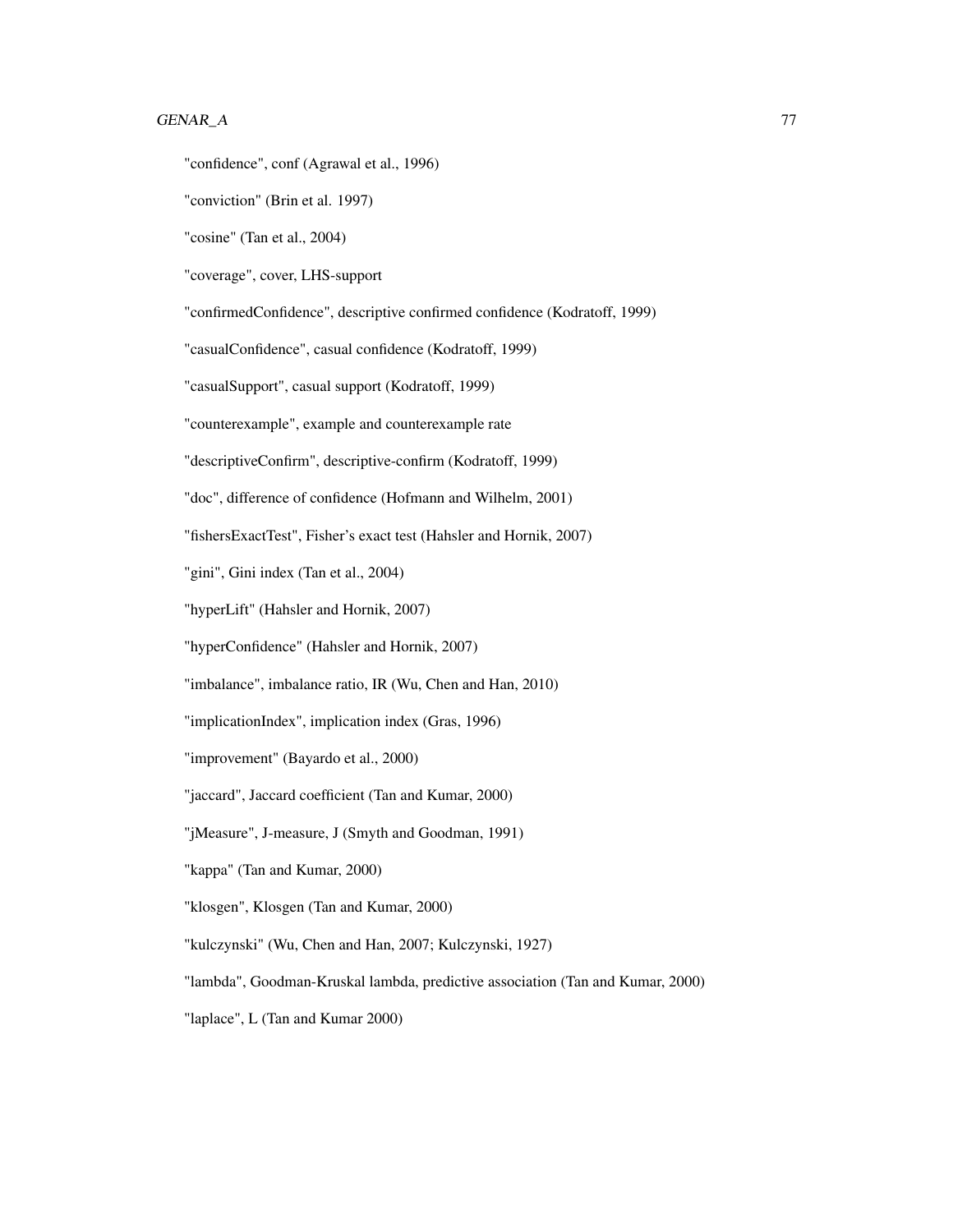"lerman", Lerman similarity (Lerman, 1981)

"leverage", PS (Piatetsky-Shapiro 1991)

"mutualInformation", uncertainty, M (Tan et al., 2002)

"oddsRatio", odds ratio alpha (Tan et al., 2004)

"phi", correlation coefficient phi (Tan et al. 2004)

"ralambrodrainy", Ralambrodrainy Measure (Ralambrodrainy, 1991)

"RLD", relative linkage disequilibrium (Kenett and Salini, 2008)

"sebag", Sebag measure (Sebag and Schoenauer, 1988)

"support", supp (Agrawal et al., 1996)

"varyingLiaison", varying rates liaison (Bernard and Charron, 1996)

"yuleQ", Yule's Q (Tan and Kumar, 2000)

"yuleY", Yule's Y (Tan and Kumar, 2000)

For more information see ?arules::interestMeasure

## Value

A arules class with the Association Rules for both dat dataset.

### Examples

```
#Load KEEL dataset iris
#dat<-loadKeelDataset("iris")
#Create algorithm
#algorithm <- GENAR_A(dat)
#Run algorithm
#algorithm$run()
```
#Rules in format arules #algorithm\$rules

#Show a number of rules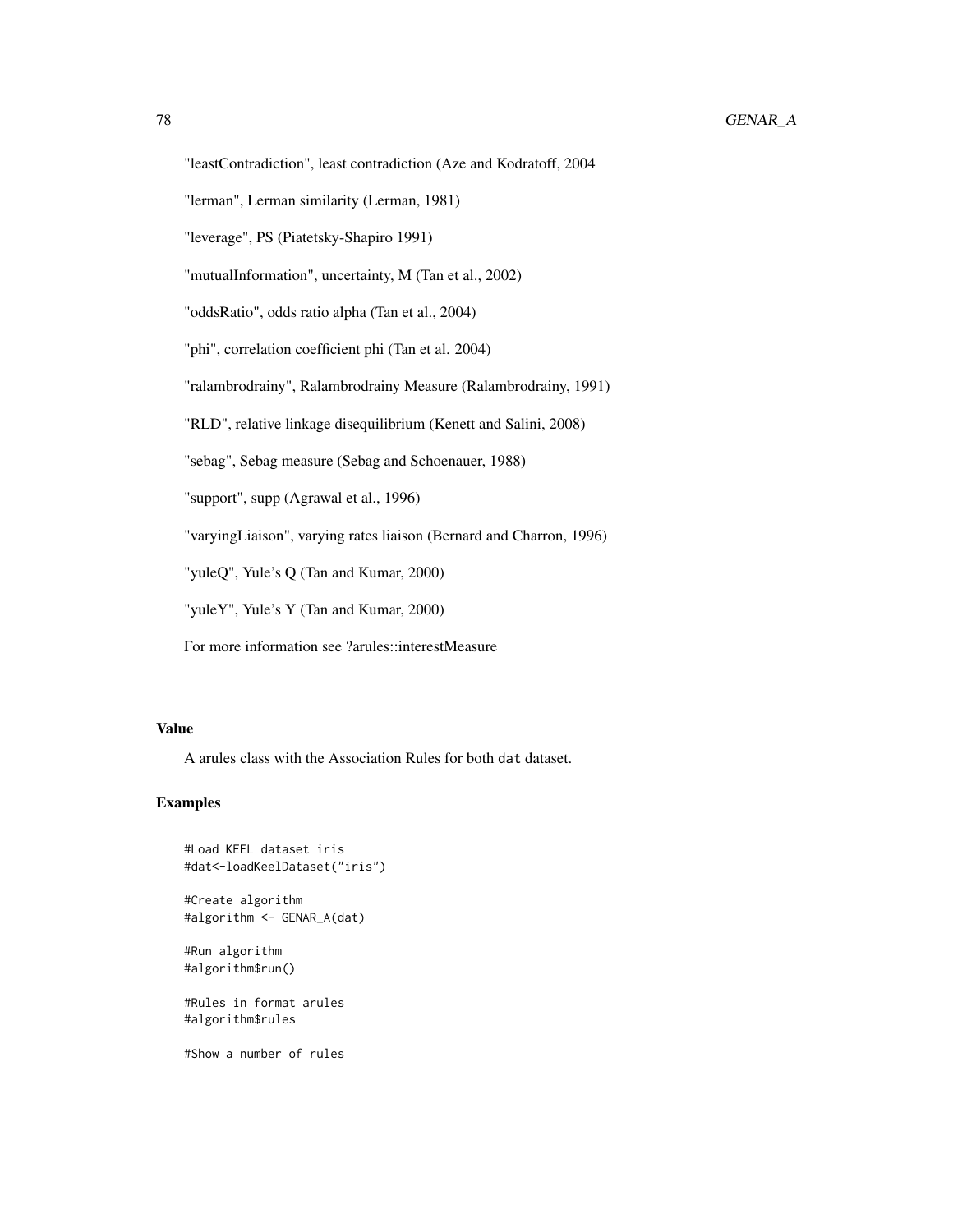# GeneticFuzzyAprioriDC\_A 79

#algorithm\$showRules(2)

#Return a data.frame with all interest measures of set rules #algorithm\$getInterestMeasures()

#Add interst measure YuleY to set rules #algorithm\$addInterestMeasure("YuleY","yulesY")

#Sort by interest measure lift #algorithm\$sortBy("lift")

#Save rules in CSV file #algorithm\$writeCSV("myrules")

#Save rules in PMML file #algorithm\$writePMML("myrules")

GeneticFuzzyAprioriDC\_A

*GeneticFuzzyAprioriDC\_A KEEL Association Rules Algorithm*

# Description

GeneticFuzzyAprioriDC\_A Association Rules Algorithm from KEEL.

### Usage

```
GeneticFuzzyAprioriDC_A(dat, seed, NumberofEvaluations, PopulationSize,
 ProbabilityofMutation, ProbabilityofCrossover, ParameterdforMMACrossover,
 NumberofFuzzyRegionsforNumericAttributes, UseMaxOperatorfor1FrequentItemsets,
 MinimumSupport, MinimumConfidence)
```
# Arguments

| dat                       | Dataset as a data.frame object                                      |  |
|---------------------------|---------------------------------------------------------------------|--|
| seed                      | seed. Default value $= 1286082570$                                  |  |
| NumberofEvaluations       |                                                                     |  |
|                           | Number of Evaluations. Default value $= 10000$                      |  |
|                           | Population Size Population Size. Default value $= 50$               |  |
| ProbabilityofMutation     |                                                                     |  |
|                           | Probability of Mutation. Default value $= 0.01$                     |  |
| ProbabilityofCrossover    |                                                                     |  |
|                           | Probability of Crossover. Default value $= 0.8$                     |  |
| ParameterdforMMACrossover |                                                                     |  |
|                           | Parameterd for MMA Crossover. Default value $= 0.35$                |  |
|                           | NumberofFuzzyRegionsforNumericAttributes                            |  |
|                           | Number of Fuzzy Regions for Numeric Attributes. Default value $=$ 3 |  |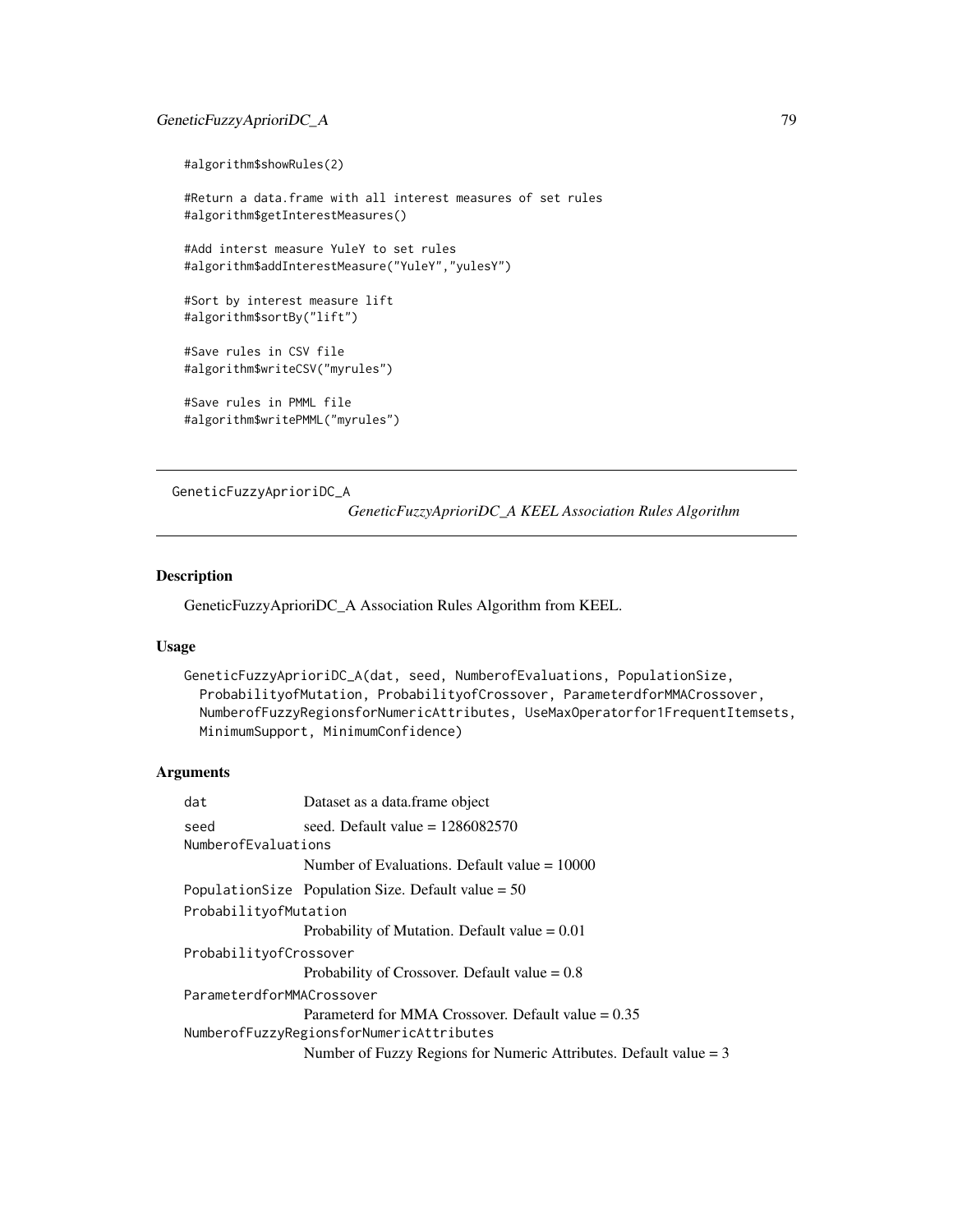```
UseMaxOperatorfor1FrequentItemsets
                 Use Max Operator for 1 Frequent Itemsets. Default value = "false"
MinimumSupport Minimum Support. Default value = 0.1
MinimumConfidence
                 Minimum Confidence. Default value = 0.8
```
# Details

\$run() Run algorith

\$showRules(numRules) Show a number of rules. By default all rules.

\$getInterestMeasures() Return a data.frame with all interest measures of set rules.

\$sortBy(interestMeasure) Order set rules by interest measure.

\$writeCSV(fileName,sep) Create CSV file with set rules. Default fileName="rules" sep=","

\$writePMML(fileName) Create PMML file with set rules. Default fileName="rules"

\$addInterestMeasure(name,colName) Add interest measures to set rules. Some interest measures supported:

"allConfidence" (Omiencinski, 2003)

"crossSupportRatio", cross-support ratio (Xiong et al., 2003)

"lift", interest factor (Brin et al. 1997)

"support", supp (Agrawal et al., 1996)

"addedValue", added Value, AV, Pavillon index, centered confidence (Tan et al., 2002)

"chiSquared", X^2 (Liu et al., 1999)

"certainty", certainty factor, CF, Loevinger (Berzal et al., 2002)

"collectiveStrength"

"confidence", conf (Agrawal et al., 1996)

"conviction" (Brin et al. 1997)

"cosine" (Tan et al., 2004)

"coverage", cover, LHS-support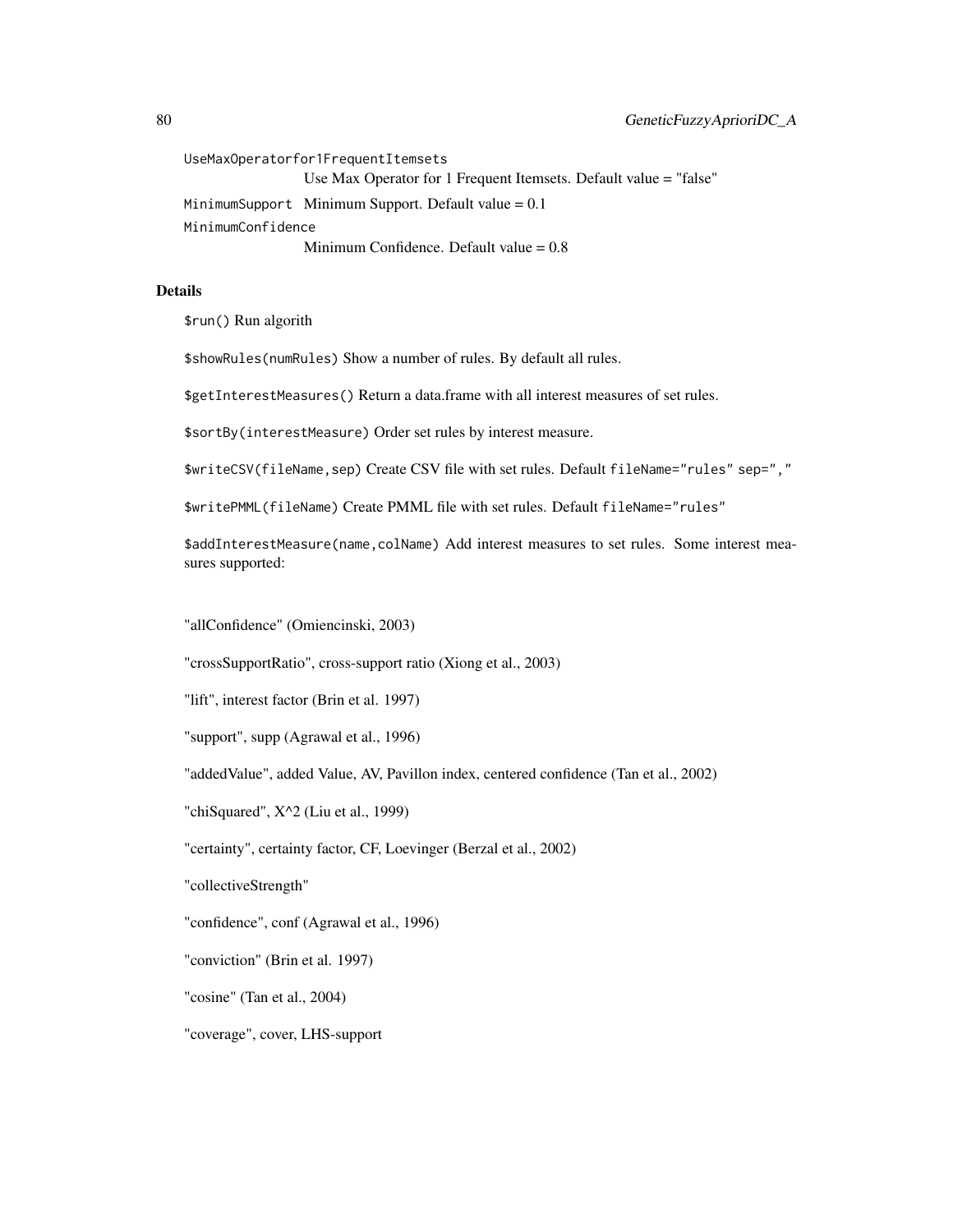"confirmedConfidence", descriptive confirmed confidence (Kodratoff, 1999)

"casualConfidence", casual confidence (Kodratoff, 1999)

"casualSupport", casual support (Kodratoff, 1999)

"counterexample", example and counterexample rate

"descriptiveConfirm", descriptive-confirm (Kodratoff, 1999)

"doc", difference of confidence (Hofmann and Wilhelm, 2001)

"fishersExactTest", Fisher's exact test (Hahsler and Hornik, 2007)

"gini", Gini index (Tan et al., 2004)

"hyperLift" (Hahsler and Hornik, 2007)

"hyperConfidence" (Hahsler and Hornik, 2007)

"imbalance", imbalance ratio, IR (Wu, Chen and Han, 2010)

"implicationIndex", implication index (Gras, 1996)

"improvement" (Bayardo et al., 2000)

"jaccard", Jaccard coefficient (Tan and Kumar, 2000)

"jMeasure", J-measure, J (Smyth and Goodman, 1991)

"kappa" (Tan and Kumar, 2000)

"klosgen", Klosgen (Tan and Kumar, 2000)

"kulczynski" (Wu, Chen and Han, 2007; Kulczynski, 1927)

"lambda", Goodman-Kruskal lambda, predictive association (Tan and Kumar, 2000)

"laplace", L (Tan and Kumar 2000)

"leastContradiction", least contradiction (Aze and Kodratoff, 2004

"lerman", Lerman similarity (Lerman, 1981)

"leverage", PS (Piatetsky-Shapiro 1991)

"mutualInformation", uncertainty, M (Tan et al., 2002)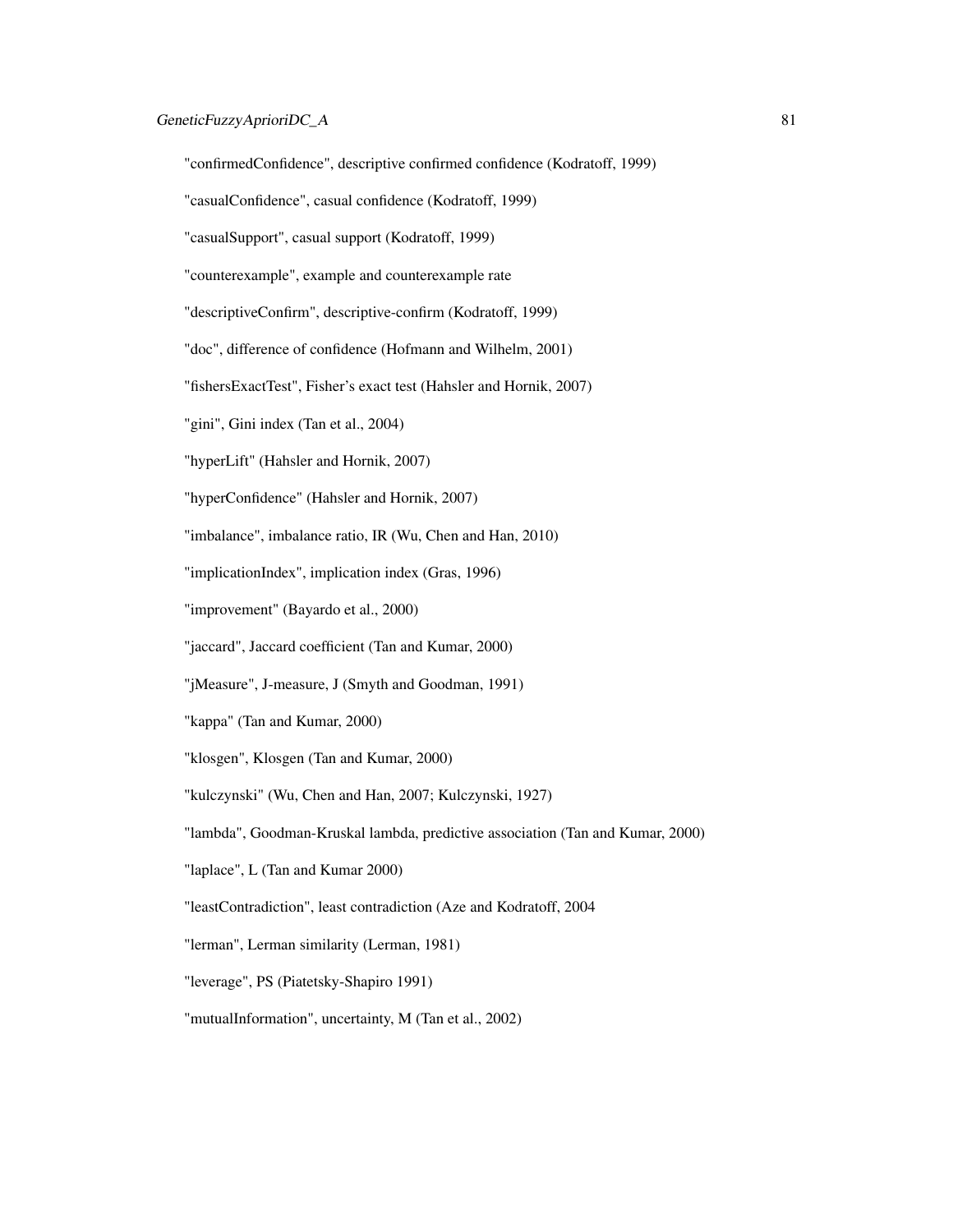```
"oddsRatio", odds ratio alpha (Tan et al., 2004)
```
"phi", correlation coefficient phi (Tan et al. 2004)

"ralambrodrainy", Ralambrodrainy Measure (Ralambrodrainy, 1991)

"RLD", relative linkage disequilibrium (Kenett and Salini, 2008)

"sebag", Sebag measure (Sebag and Schoenauer, 1988)

"support", supp (Agrawal et al., 1996)

"varyingLiaison", varying rates liaison (Bernard and Charron, 1996)

"yuleQ", Yule's Q (Tan and Kumar, 2000)

"yuleY", Yule's Y (Tan and Kumar, 2000)

For more information see ?arules::interestMeasure

#### Value

A arules class with the Association Rules for both dat dataset.

# Examples

```
#Load KEEL dataset iris
#dat<-loadKeelDataset("iris")
```

```
#Create algorithm
#algorithm <- GeneticFuzzyAprioriDC_A(dat)
```
#Run algorithm #algorithm\$run()

#Rules in format arules #algorithm\$rules

```
#Show a number of rules
#algorithm$showRules(2)
```
#Return a data.frame with all interest measures of set rules #algorithm\$getInterestMeasures()

```
#Add interst measure YuleY to set rules
#algorithm$addInterestMeasure("YuleY","yulesY")
```
#Sort by interest measure lift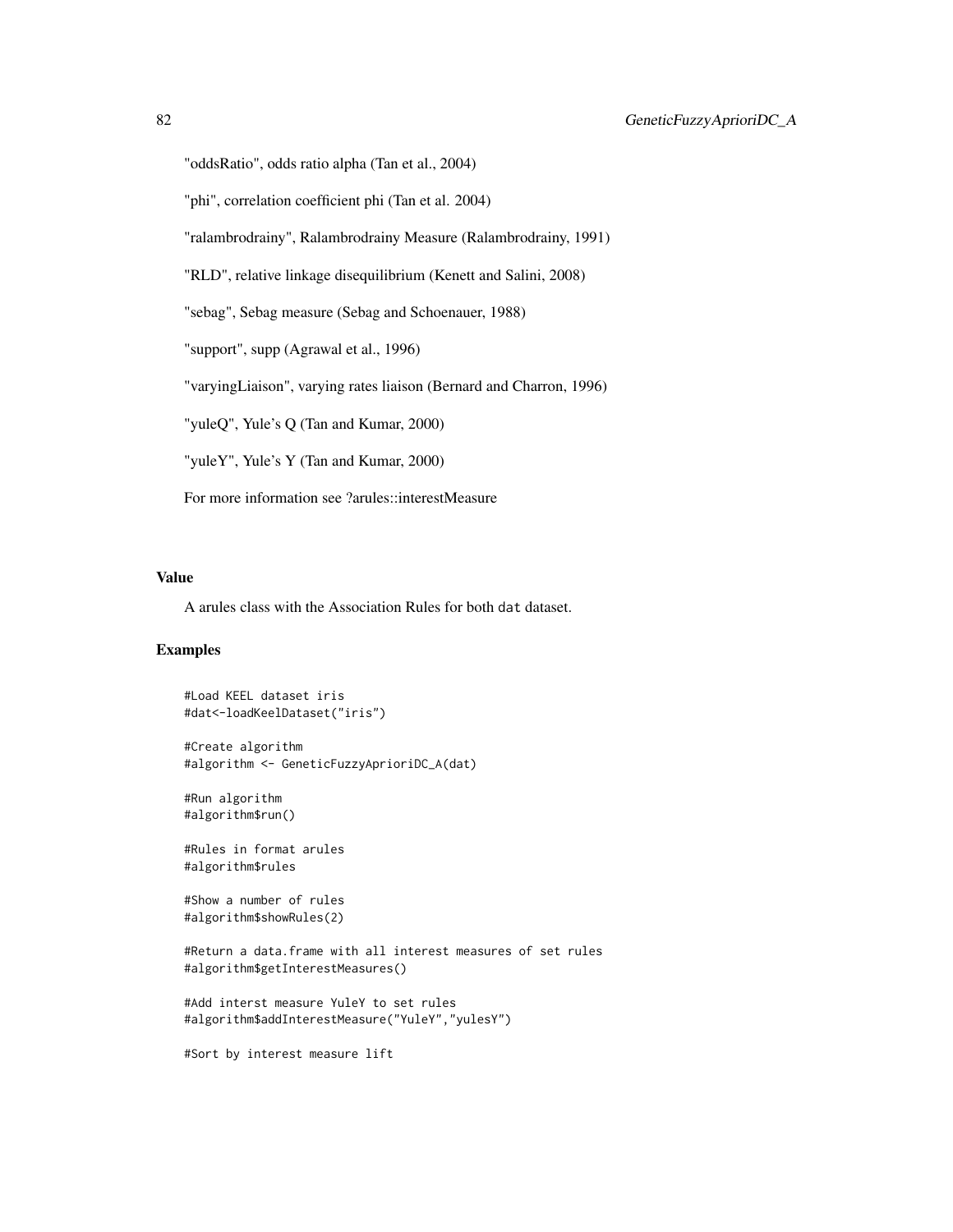# GeneticFuzzyApriori\_A 83

```
#algorithm$sortBy("lift")
#Save rules in CSV file
#algorithm$writeCSV("myrules")
#Save rules in PMML file
```
#algorithm\$writePMML("myrules")

GeneticFuzzyApriori\_A *GeneticFuzzyApriori\_A KEEL Association Rules Algorithm*

# Description

GeneticFuzzyApriori\_A Association Rules Algorithm from KEEL.

# Usage

```
GeneticFuzzyApriori_A(dat, seed, NumberofEvaluations, PopulationSize,
 ProbabilityofMutation, ProbabilityofCrossover, ParameterdforMMACrossover,
 NumberofFuzzyRegionsforNumericAttributes, UseMaxOperatorfor1FrequentItemsets,
 MinimumSupport, MinimumConfidence)
```
# Arguments

| dat                       | Dataset as a data.frame object                                      |
|---------------------------|---------------------------------------------------------------------|
| seed                      | seed. Default value = $1286082570$                                  |
| NumberofEvaluations       |                                                                     |
|                           | Number of Evaluations. Default value $= 10000$                      |
|                           | PopulationSize Population Size. Default value = $50$                |
| ProbabilityofMutation     |                                                                     |
|                           | Probability of Mutation. Default value $= 0.01$                     |
| ProbabilityofCrossover    |                                                                     |
|                           | Probability of Crossover. Default value $= 0.8$                     |
| ParameterdforMMACrossover |                                                                     |
|                           | Parameterd for MMA Crossover. Default value $= 0.35$                |
|                           | NumberofFuzzyRegionsforNumericAttributes                            |
|                           | Number of Fuzzy Regions for Numeric Attributes. Default value $= 3$ |
|                           | UseMaxOperatorfor1FrequentItemsets                                  |
|                           | Use Max Operator for 1 Frequent Itemsets. Default value = "false"   |
|                           | MinimumSupport Minimum Support. Default value = $0.1$               |
| MinimumConfidence         |                                                                     |
|                           | Minimum Confidence. Default value $= 0.8$                           |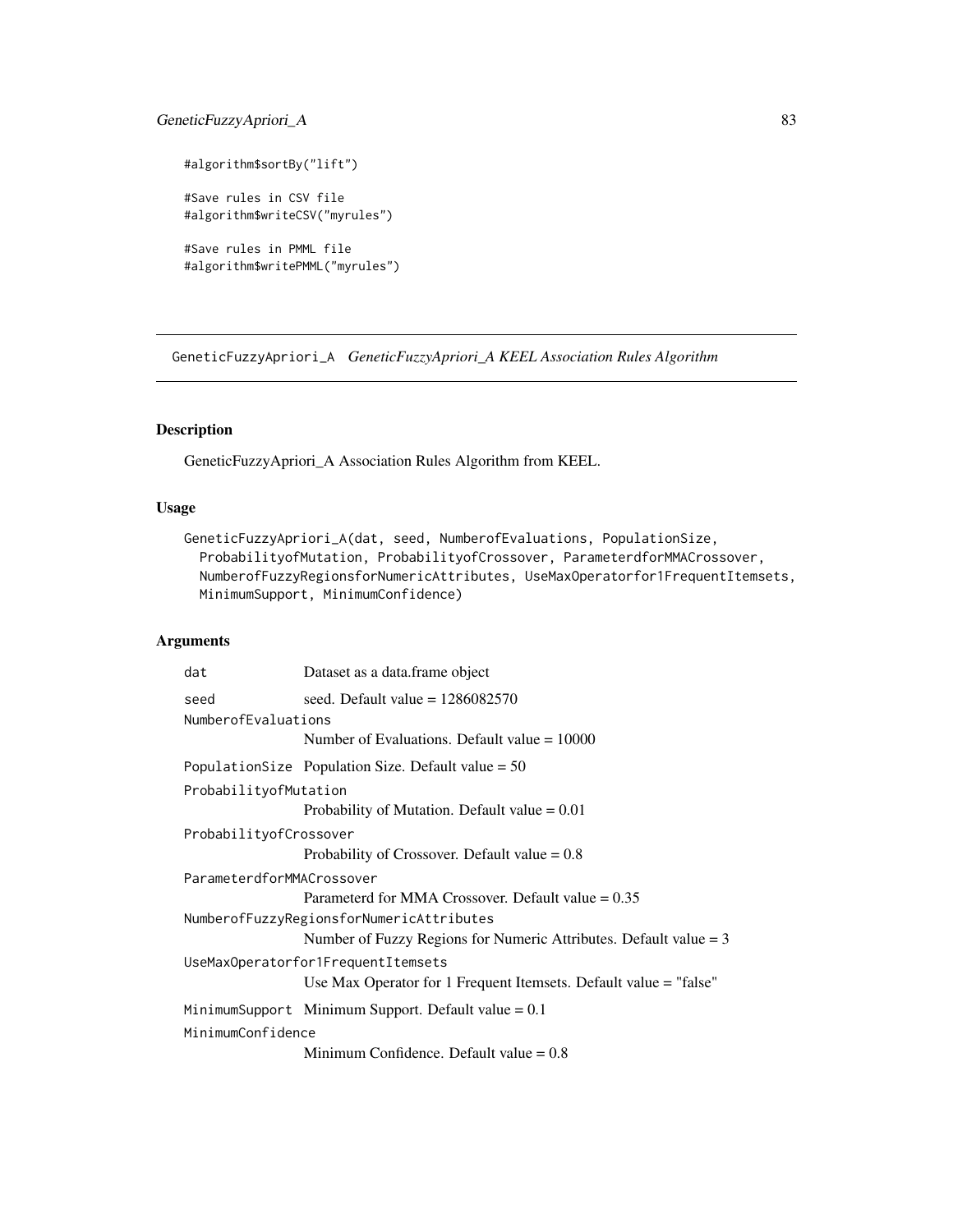### Details

\$run() Run algorith

\$showRules(numRules) Show a number of rules. By default all rules.

\$getInterestMeasures() Return a data.frame with all interest measures of set rules.

\$sortBy(interestMeasure) Order set rules by interest measure.

\$writeCSV(fileName,sep) Create CSV file with set rules. Default fileName="rules" sep=","

\$writePMML(fileName) Create PMML file with set rules. Default fileName="rules"

\$addInterestMeasure(name,colName) Add interest measures to set rules. Some interest measures supported:

"allConfidence" (Omiencinski, 2003)

"crossSupportRatio", cross-support ratio (Xiong et al., 2003)

"lift", interest factor (Brin et al. 1997)

"support", supp (Agrawal et al., 1996)

"addedValue", added Value, AV, Pavillon index, centered confidence (Tan et al., 2002)

"chiSquared",  $X^2$  (Liu et al., 1999)

"certainty", certainty factor, CF, Loevinger (Berzal et al., 2002)

"collectiveStrength"

"confidence", conf (Agrawal et al., 1996)

"conviction" (Brin et al. 1997)

"cosine" (Tan et al., 2004)

"coverage", cover, LHS-support

"confirmedConfidence", descriptive confirmed confidence (Kodratoff, 1999)

"casualConfidence", casual confidence (Kodratoff, 1999)

"casualSupport", casual support (Kodratoff, 1999)

"counterexample", example and counterexample rate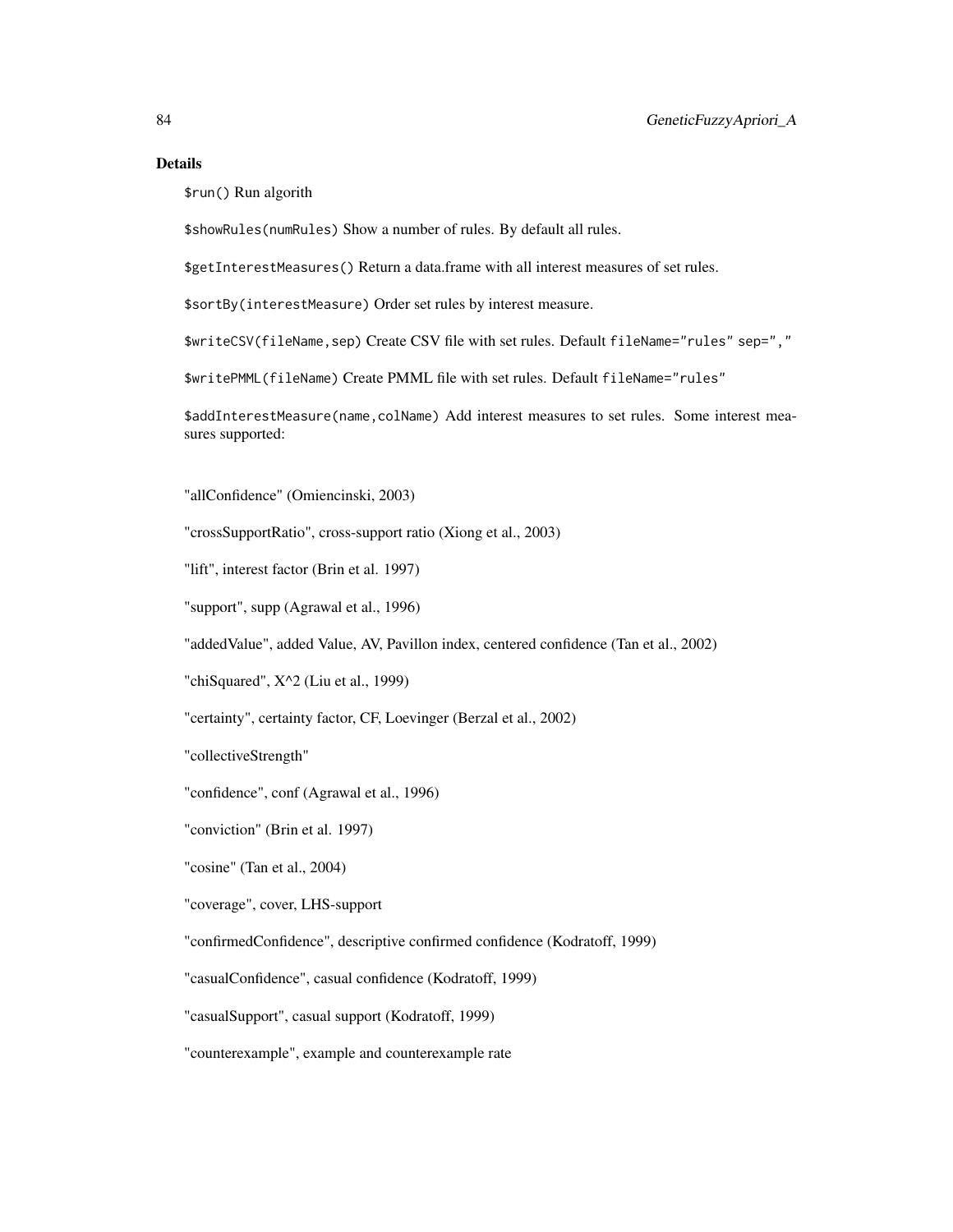"descriptiveConfirm", descriptive-confirm (Kodratoff, 1999)

"doc", difference of confidence (Hofmann and Wilhelm, 2001)

"fishersExactTest", Fisher's exact test (Hahsler and Hornik, 2007)

"gini", Gini index (Tan et al., 2004)

"hyperLift" (Hahsler and Hornik, 2007)

"hyperConfidence" (Hahsler and Hornik, 2007)

"imbalance", imbalance ratio, IR (Wu, Chen and Han, 2010)

"implicationIndex", implication index (Gras, 1996)

"improvement" (Bayardo et al., 2000)

"jaccard", Jaccard coefficient (Tan and Kumar, 2000)

"jMeasure", J-measure, J (Smyth and Goodman, 1991)

"kappa" (Tan and Kumar, 2000)

"klosgen", Klosgen (Tan and Kumar, 2000)

"kulczynski" (Wu, Chen and Han, 2007; Kulczynski, 1927)

"lambda", Goodman-Kruskal lambda, predictive association (Tan and Kumar, 2000)

"laplace", L (Tan and Kumar 2000)

"leastContradiction", least contradiction (Aze and Kodratoff, 2004

"lerman", Lerman similarity (Lerman, 1981)

"leverage", PS (Piatetsky-Shapiro 1991)

"mutualInformation", uncertainty, M (Tan et al., 2002)

"oddsRatio", odds ratio alpha (Tan et al., 2004)

"phi", correlation coefficient phi (Tan et al. 2004)

"ralambrodrainy", Ralambrodrainy Measure (Ralambrodrainy, 1991)

#### "RLD", relative linkage disequilibrium (Kenett and Salini, 2008)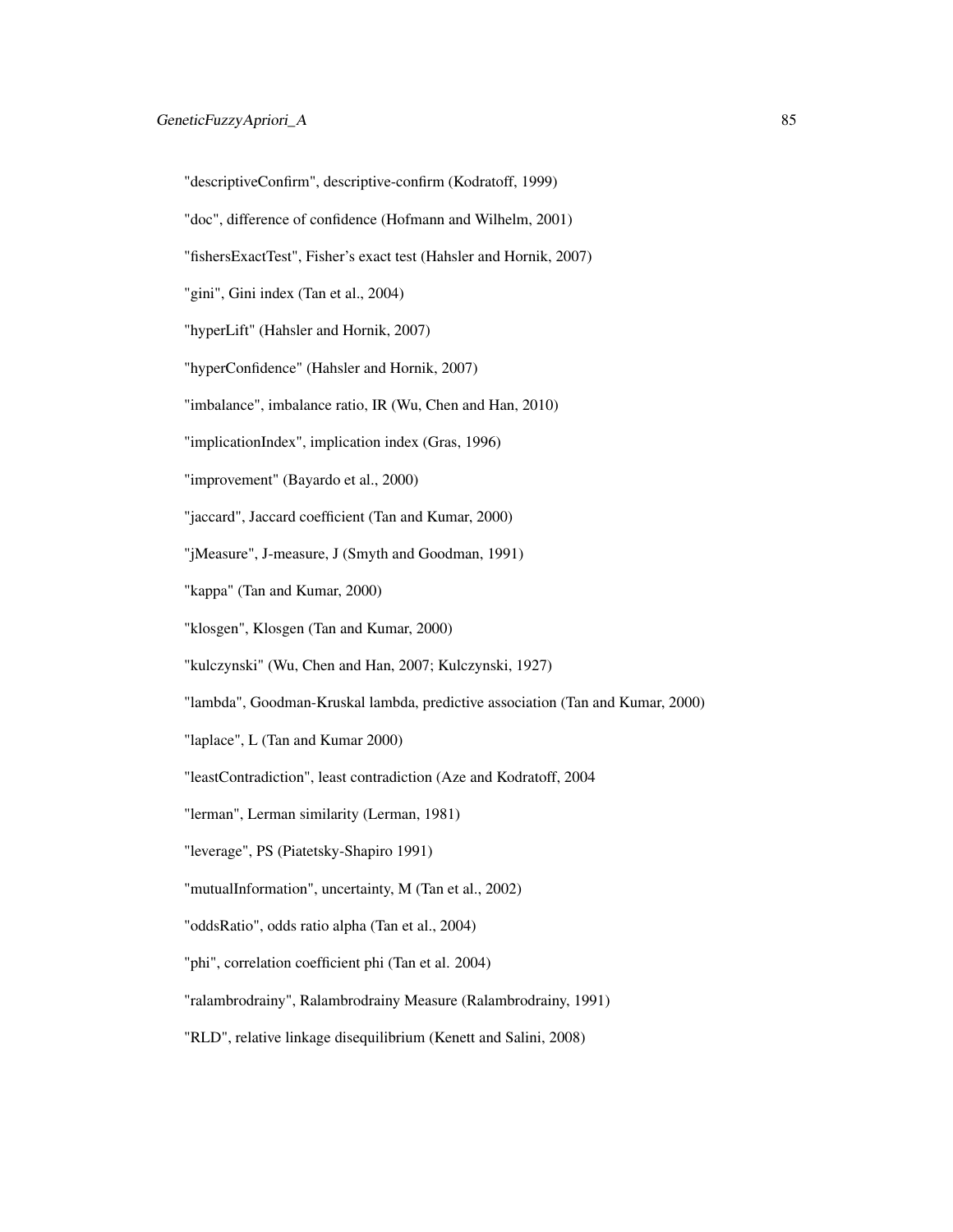"sebag", Sebag measure (Sebag and Schoenauer, 1988)

"support", supp (Agrawal et al., 1996)

"varyingLiaison", varying rates liaison (Bernard and Charron, 1996)

"yuleQ", Yule's Q (Tan and Kumar, 2000)

"yuleY", Yule's Y (Tan and Kumar, 2000)

For more information see ?arules::interestMeasure

### Value

A arules class with the Association Rules for both dat dataset.

#### Examples

```
#Load KEEL dataset iris
#dat<-loadKeelDataset("iris")
#Create algorithm
#algorithm <- GeneticFuzzyApriori_A(dat)
#Run algorithm
#algorithm$run()
```

```
#Rules in format arules
#algorithm$rules
```

```
#Show a number of rules
#algorithm$showRules(2)
```

```
#Return a data.frame with all interest measures of set rules
#algorithm$getInterestMeasures()
```

```
#Add interst measure YuleY to set rules
#algorithm$addInterestMeasure("YuleY","yulesY")
```

```
#Sort by interest measure lift
#algorithm$sortBy("lift")
```
#Save rules in CSV file #algorithm\$writeCSV("myrules")

```
#Save rules in PMML file
#algorithm$writePMML("myrules")
```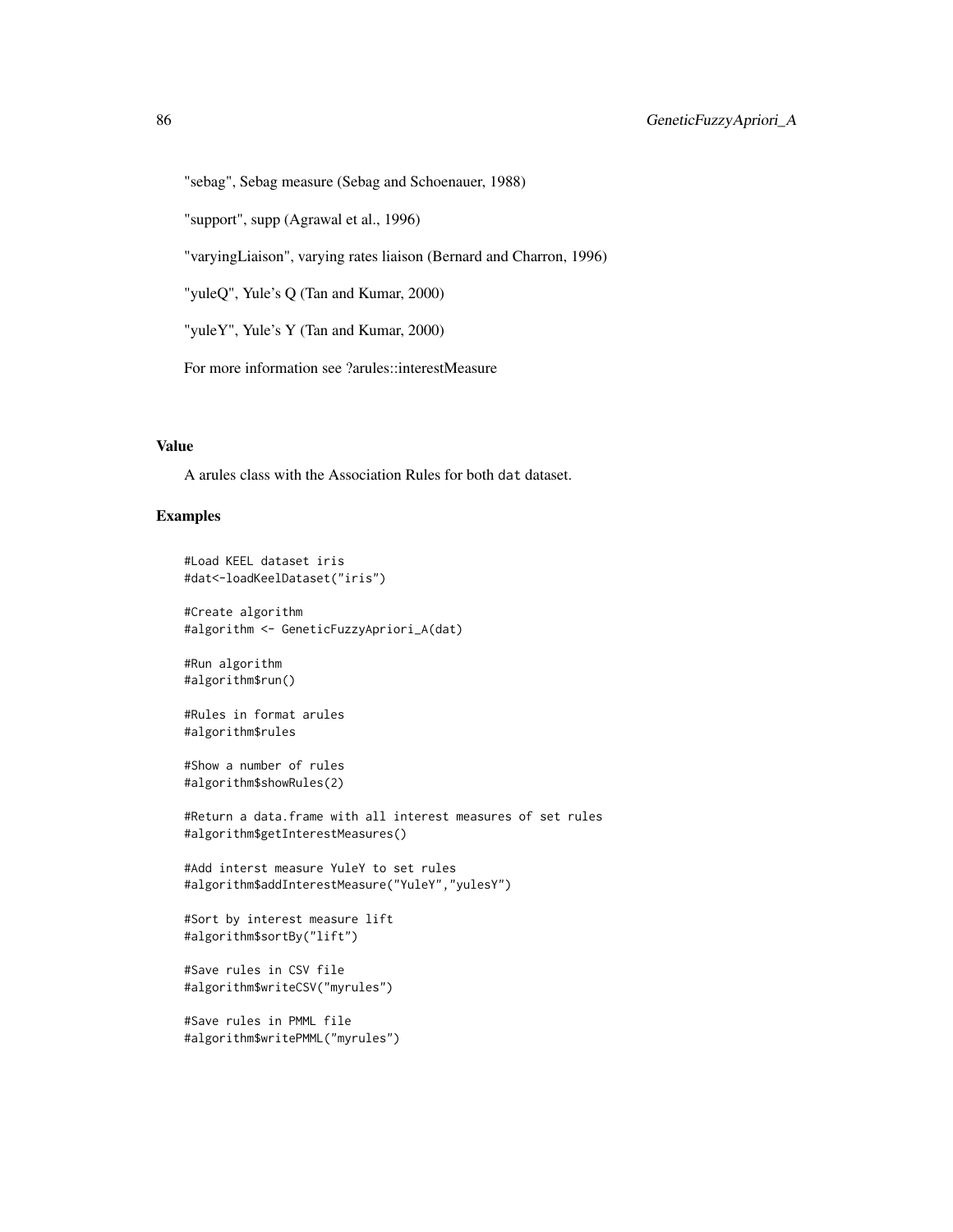getAttributeLinesFromDataframes

*Get attribute lines from data.frames*

# Description

Method for getting the attribute lines from data.frame objects

# Usage

```
getAttributeLinesFromDataframes(trainData, testData)
```
#### Arguments

| trainData | Train dataset as data.frame |
|-----------|-----------------------------|
| testData  | Test dataset as data.frame  |

# Value

Returns a list with the attribute names and types

#### Examples

```
iris_train <- RKEEL::loadKeelDataset("iris_train")
iris_test <- RKEEL::loadKeelDataset("iris_test")
```
attributeLines <- getAttributeLinesFromDataframes(iris\_train, iris\_test)

GFS\_AdaBoost\_C *GFS\_AdaBoost\_C KEEL Classification Algorithm*

### Description

GFS\_AdaBoost\_C Classification Algorithm from KEEL.

#### Usage

```
GFS_AdaBoost_C(train, test, numLabels, numRules, seed)
```
# Arguments

| train     | Train dataset as a data.frame object                                                        |
|-----------|---------------------------------------------------------------------------------------------|
| test      | Test dataset as a data.frame object                                                         |
| numLabels | numLabels. Default value $=$ 3                                                              |
| numRules  | numRules. Default value $= 8$                                                               |
| seed      | Seed for random numbers. If it is not assigned a value, the seed will be a random<br>number |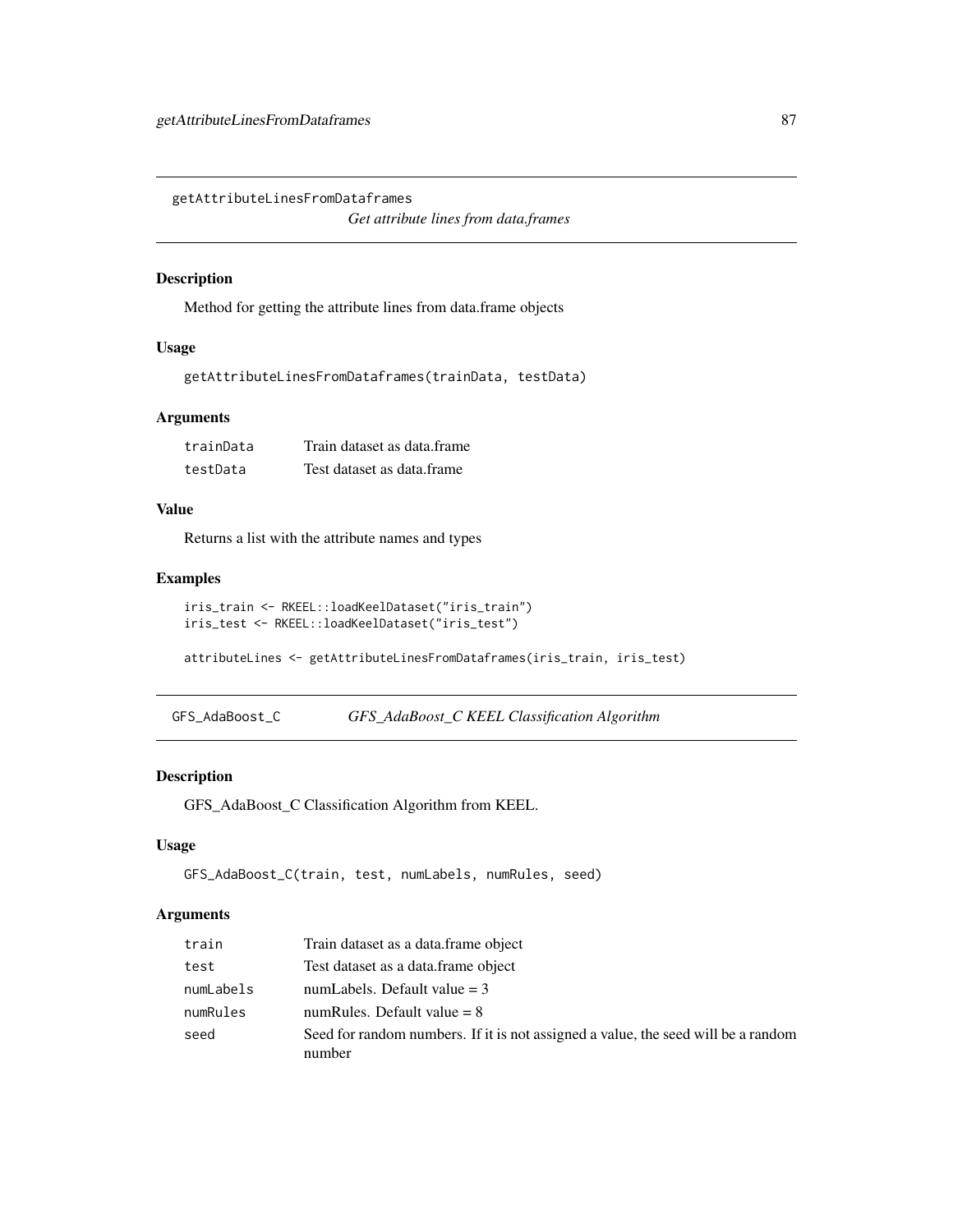### Value

A data.frame with the actual and predicted classes for both train and test datasets.

#### Examples

```
#data_train <- RKEEL::loadKeelDataset("iris_train")
#data_test <- RKEEL::loadKeelDataset("iris_test")
#Create algorithm
#algorithm <- RKEEL::GFS_AdaBoost_C(data_train, data_test)
#Run algorithm
#algorithm$run()
```
#See results #algorithm\$testPredictions

GFS\_GP\_R *GFS\_GP\_R KEEL Regression Algorithm*

# Description

GFS\_GP\_R Regression Algorithm from KEEL.

#### Usage

```
GFS_GP_R(train, test, numLabels, numRules, popSize, numisland,
   steady, numIter, tourSize, mutProb, aplMut, probMigra,
   probOptimLocal, numOptimLocal, idOptimLocal, nichinggap,
   maxindniche, probintraniche, probcrossga, probmutaga,
   lenchaingap, maxtreeheight, seed)
```
#### Arguments

| train     | Train dataset as a data.frame object |
|-----------|--------------------------------------|
| test      | Test dataset as a data frame object  |
| numLabels | numLabels. Default value $=$ 3       |
| numRules  | numRules. Default value $= 8$        |
| popSize   | popSize. Default value $=$ 30        |
| numisland | numisland. Default value $= 2$       |
| steady    | steady. Default value $= 1$          |
| numIter   | numIter. Default value $= 100$       |
| tourSize  | tourSize. Default value $=$ 4        |
| mutProb   | mutProb. Default value $= 0.01$      |
| aplMut    | aplMut. Default value $= 0.1$        |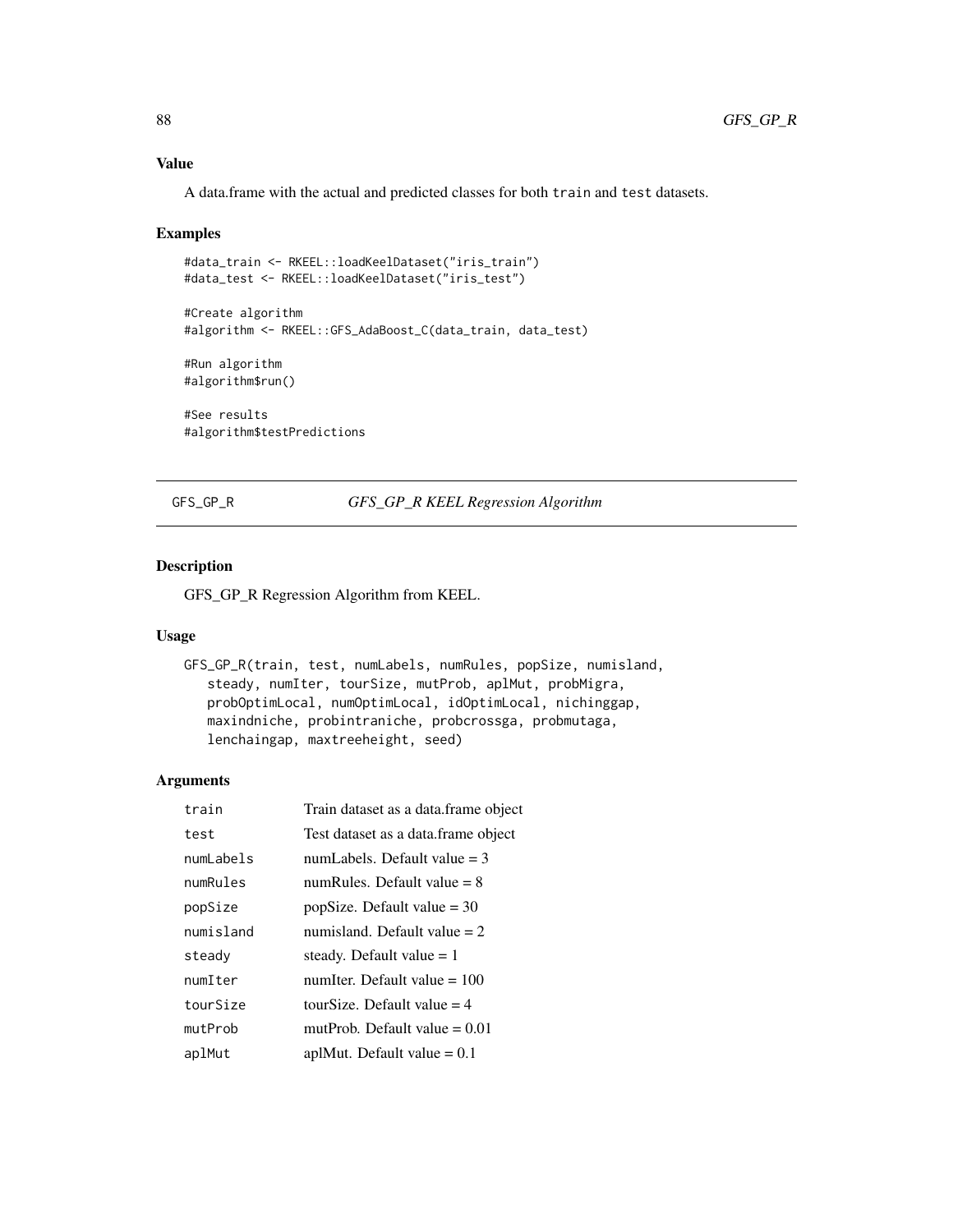| probMigra      | prob $Migra$ . Default value = 0.001                                                        |
|----------------|---------------------------------------------------------------------------------------------|
| probOptimLocal | prob $\Omega$ prob $\Omega$ . Default value = 0.00                                          |
| numOptimLocal  | $numOptimLocal$ . Default value = 0                                                         |
| idOptimLocal   | idOptimLocal. Default value $= 0$                                                           |
| nichinggap     | nichinggap. Default value $= 0$                                                             |
| maxindniche    | maxindniche. Default value = $8$                                                            |
| probintraniche | probintraniche. Default value = $0.75$                                                      |
| probcrossga    | probcrossga. Default value $= 0.5$                                                          |
| probmutaga     | probintaga. Default value $= 0.5$                                                           |
| lenchaingap    | lenchaingap. Default value $= 10$                                                           |
| maxtreeheight  | maxtreeheight. Default value $= 8$                                                          |
| seed           | Seed for random numbers. If it is not assigned a value, the seed will be a random<br>number |

### Value

A data.frame with the actual and predicted values for both train and test datasets.

# Examples

```
#data_train <- RKEEL::loadKeelDataset("autoMPG6_train")
#data_test <- RKEEL::loadKeelDataset("autoMPG6_test")
```

```
#Create algorithm
#algorithm <- RKEEL::GFS_GP_R(data_train, data_test)
```

```
#Run algorithm
#algorithm$run()
```
#See results #algorithm\$testPredictions

### GFS\_GSP\_R *GFS\_GSP\_R KEEL Regression Algorithm*

# Description

GFS\_GSP\_R Regression Algorithm from KEEL.

#### Usage

```
GFS_GSP_R(train, test, numLabels, numRules, deltafitsap,
  p0sap, p1sap, amplMut, nsubsap, probOptimLocal,
  numOptimLocal, idOptimLocal, probcrossga, probmutaga,
  lenchaingap, maxtreeheight, numItera, seed)
```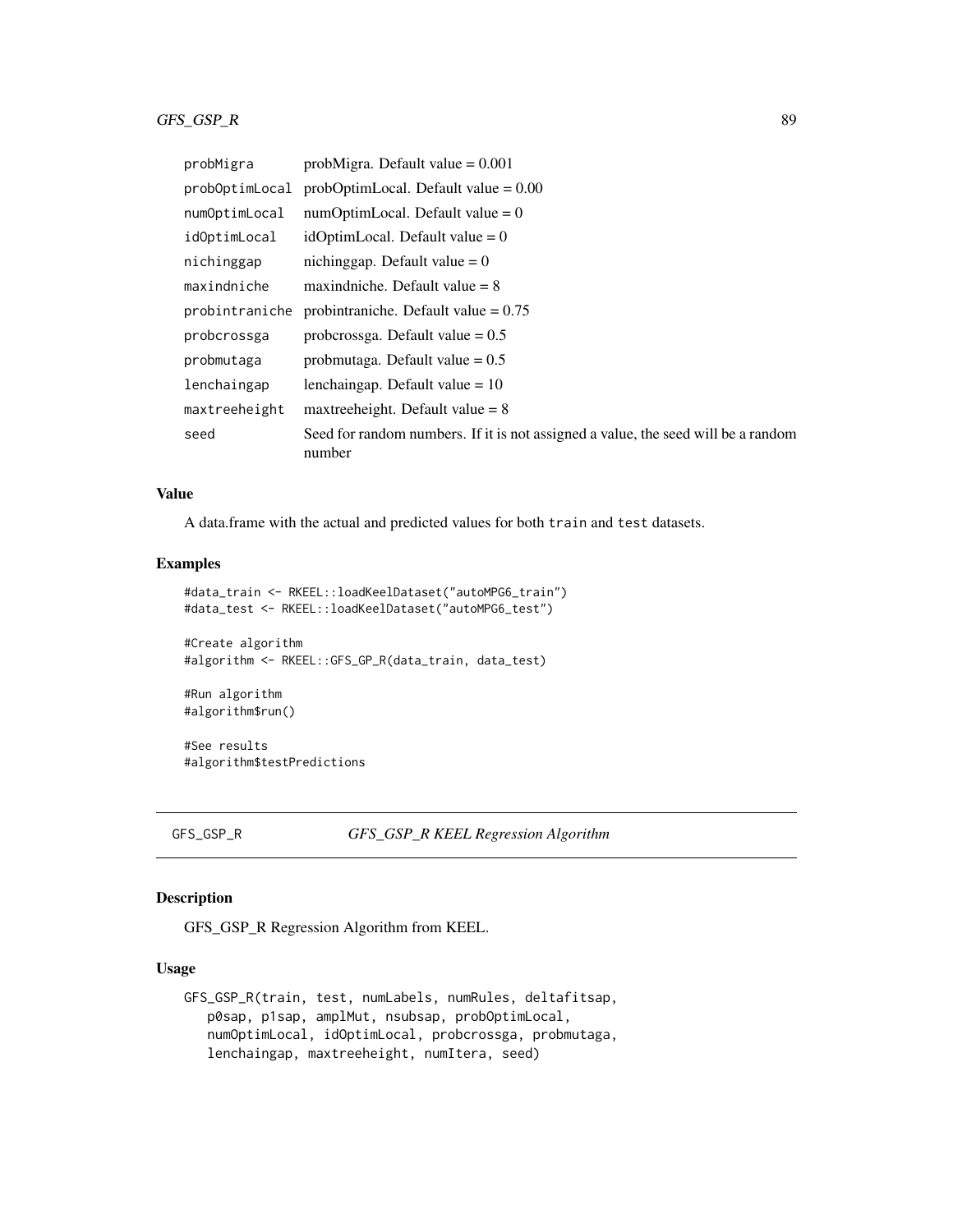### Arguments

| train          | Train dataset as a data.frame object                                                        |
|----------------|---------------------------------------------------------------------------------------------|
| test           | Test dataset as a data.frame object                                                         |
| numLabels      | numLabels. Default value $=$ 3                                                              |
| numRules       | numRules. Default value $= 8$                                                               |
| deltafitsap    | deltafitsap. Default value = $0.5$                                                          |
| p0sap          | p0sap. Default value $= 0.5$                                                                |
| p1sap          | p1sap. Default value = $0.5$                                                                |
| amplMut        | amplMut. Default value $= 0.1$                                                              |
| nsubsap        | nsubsap. Default value $= 10$                                                               |
| probOptimLocal | probOptimLocal. Default value = $0.00$                                                      |
| numOptimLocal  | $numOptimLocal$ . Default value = 0                                                         |
| idOptimLocal   | idOptimLocal. Default value = $0$                                                           |
| probcrossga    | probcrossga. Default value $= 0.5$                                                          |
| probmutaga     | probmutaga. Default value $= 0.5$                                                           |
| lenchaingap    | lenchaingap. Default value $= 10$                                                           |
| maxtreeheight  | maxtreeheight. Default value $= 8$                                                          |
| numItera       | numItera. Default value $= 10000$                                                           |
| seed           | Seed for random numbers. If it is not assigned a value, the seed will be a random<br>number |

### Value

A data.frame with the actual and predicted values for both train and test datasets.

### Examples

```
#data_train <- RKEEL::loadKeelDataset("autoMPG6_train")
#data_test <- RKEEL::loadKeelDataset("autoMPG6_test")
#Create algorithm
#algorithm <- RKEEL::GFS_GSP_R(data_train, data_test)
#algorithm <- RKEEL::GFS_GSP_R(data_train, data_test, numRules=2, numItera=10, maxtreeheight=2)
#Run algorithm
#algorithm$run()
```
#See results #algorithm\$testPredictions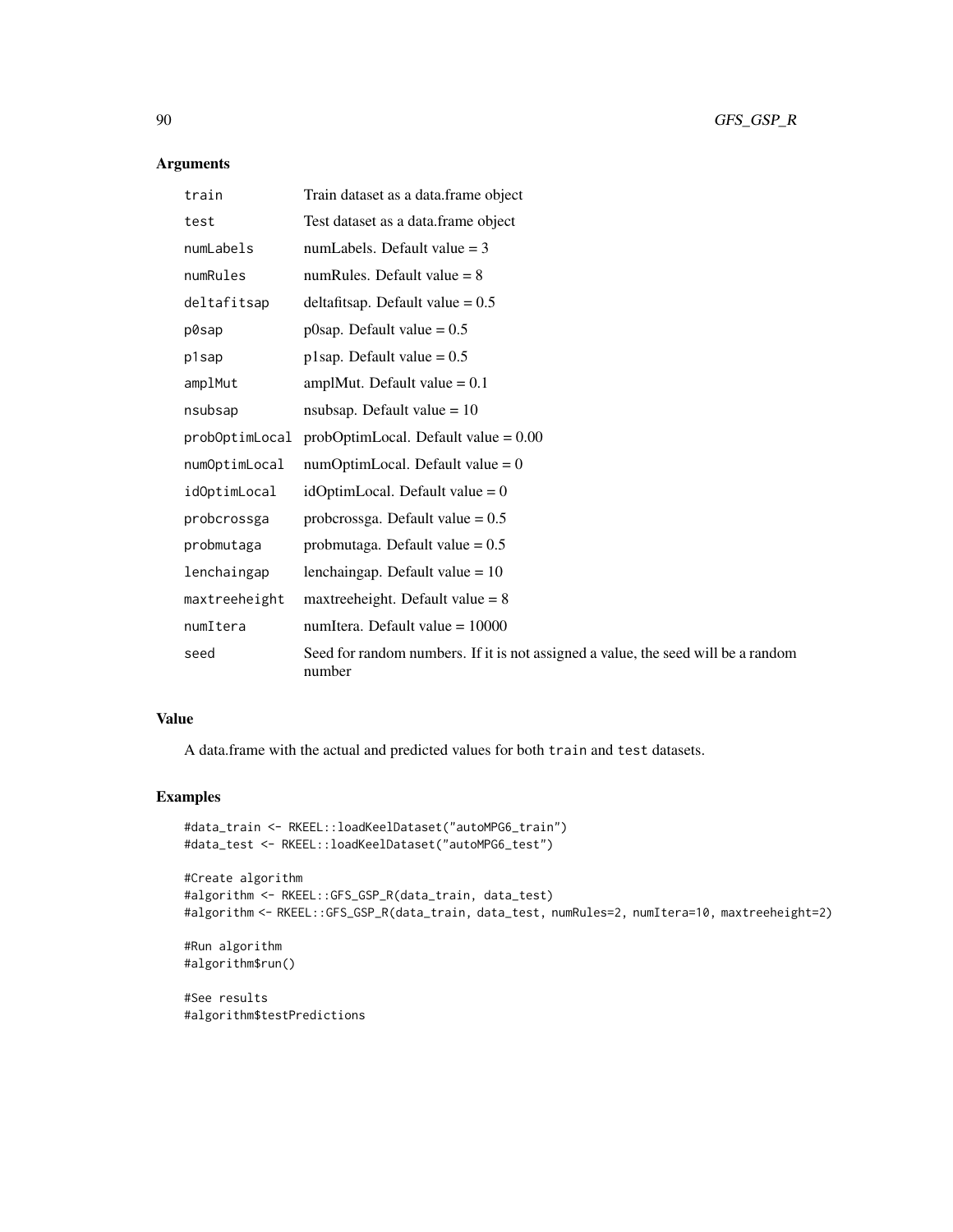GFS\_LogitBoost\_C *GFS\_LogitBoost\_C KEEL Classification Algorithm*

# Description

GFS\_LogitBoost\_C Classification Algorithm from KEEL.

## Usage

```
GFS_LogitBoost_C(train, test, numLabels, numRules, seed)
```
### Arguments

| train     | Train dataset as a data.frame object                                                        |
|-----------|---------------------------------------------------------------------------------------------|
| test      | Test dataset as a data. frame object                                                        |
| numLabels | numLabels. Default value $=$ 3                                                              |
| numRules  | numRules. Default value $= 25$                                                              |
| seed      | Seed for random numbers. If it is not assigned a value, the seed will be a random<br>number |

# Value

A data.frame with the actual and predicted classes for both train and test datasets.

#### Examples

```
#data_train <- RKEEL::loadKeelDataset("iris_train")
#data_test <- RKEEL::loadKeelDataset("iris_test")
#Create algorithm
#algorithm <- RKEEL::GFS_LogitBoost_C(data_train, data_test)
#Run algorithm
```

```
#algorithm$run()
```
#See results #algorithm\$testPredictions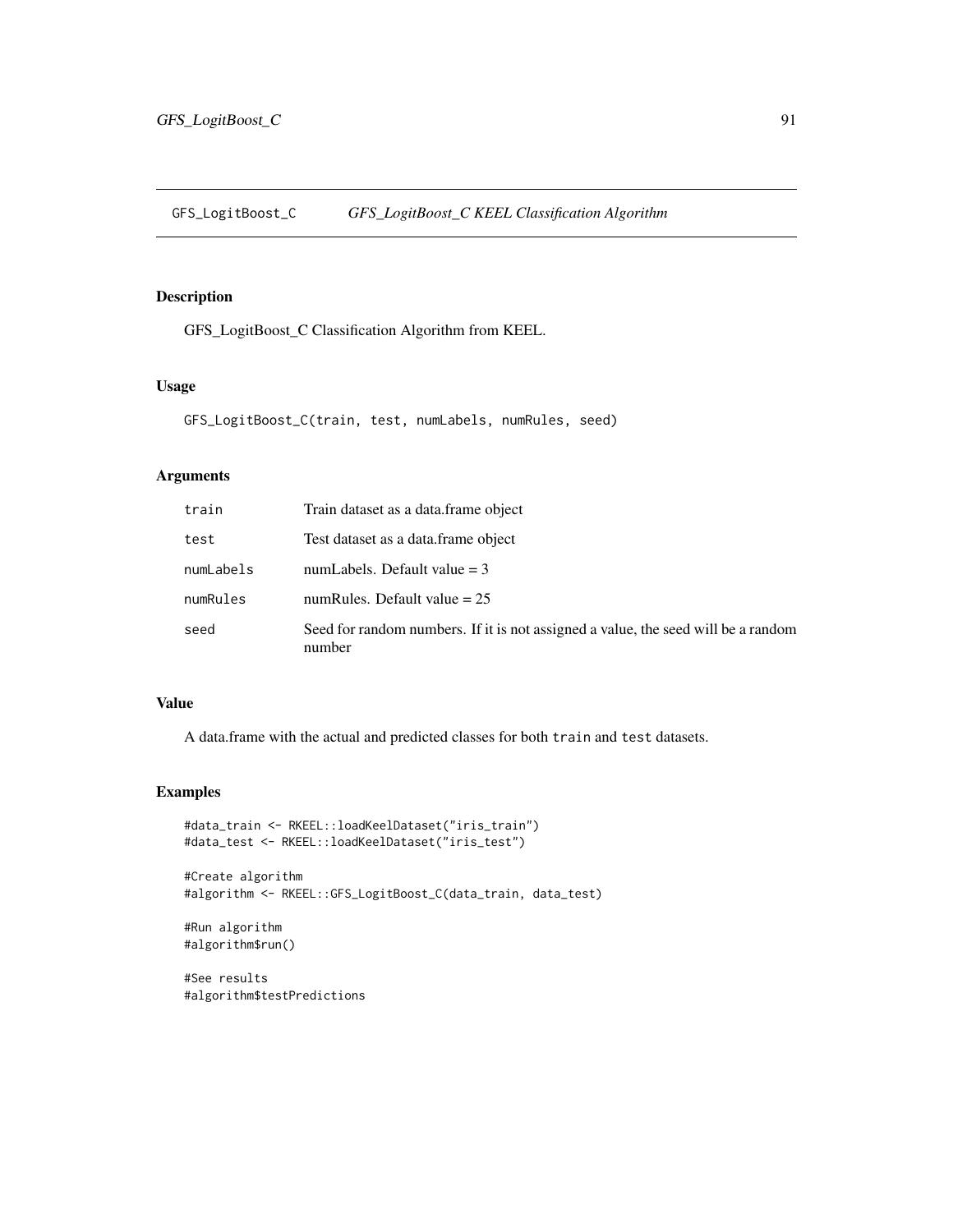### Description

GFS\_RB\_MF\_R Regression Algorithm from KEEL.

#### Usage

```
GFS_RB_MF_R(train, test, numLabels, popSize, generations,
   crossProb, mutProb, seed)
```
# Arguments

| train       | Train dataset as a data. frame object                                                       |
|-------------|---------------------------------------------------------------------------------------------|
| test        | Test dataset as a data.frame object                                                         |
| numLabels   | numLabels. Default value $=$ 3                                                              |
| popSize     | popSize. Default value $= 50$                                                               |
| generations | generations. Default value $= 100$                                                          |
| crossProb   | crossProb. Default value $= 0.9$                                                            |
| mutProb     | mutProb. Default value $= 0.1$                                                              |
| seed        | Seed for random numbers. If it is not assigned a value, the seed will be a random<br>number |

## Value

A data.frame with the actual and predicted values for both train and test datasets.

# Examples

```
#data_train <- RKEEL::loadKeelDataset("autoMPG6_train")
#data_test <- RKEEL::loadKeelDataset("autoMPG6_test")
#Create algorithm
#algorithm <- RKEEL::GFS_RB_MF_R(data_train, data_test)
#algorithm <- RKEEL::GFS_RB_MF_R(data_train, data_test, popSize = 5, generations = 10)
#Run algorithm
#algorithm$run()
#See results
#algorithm$testPredictions
```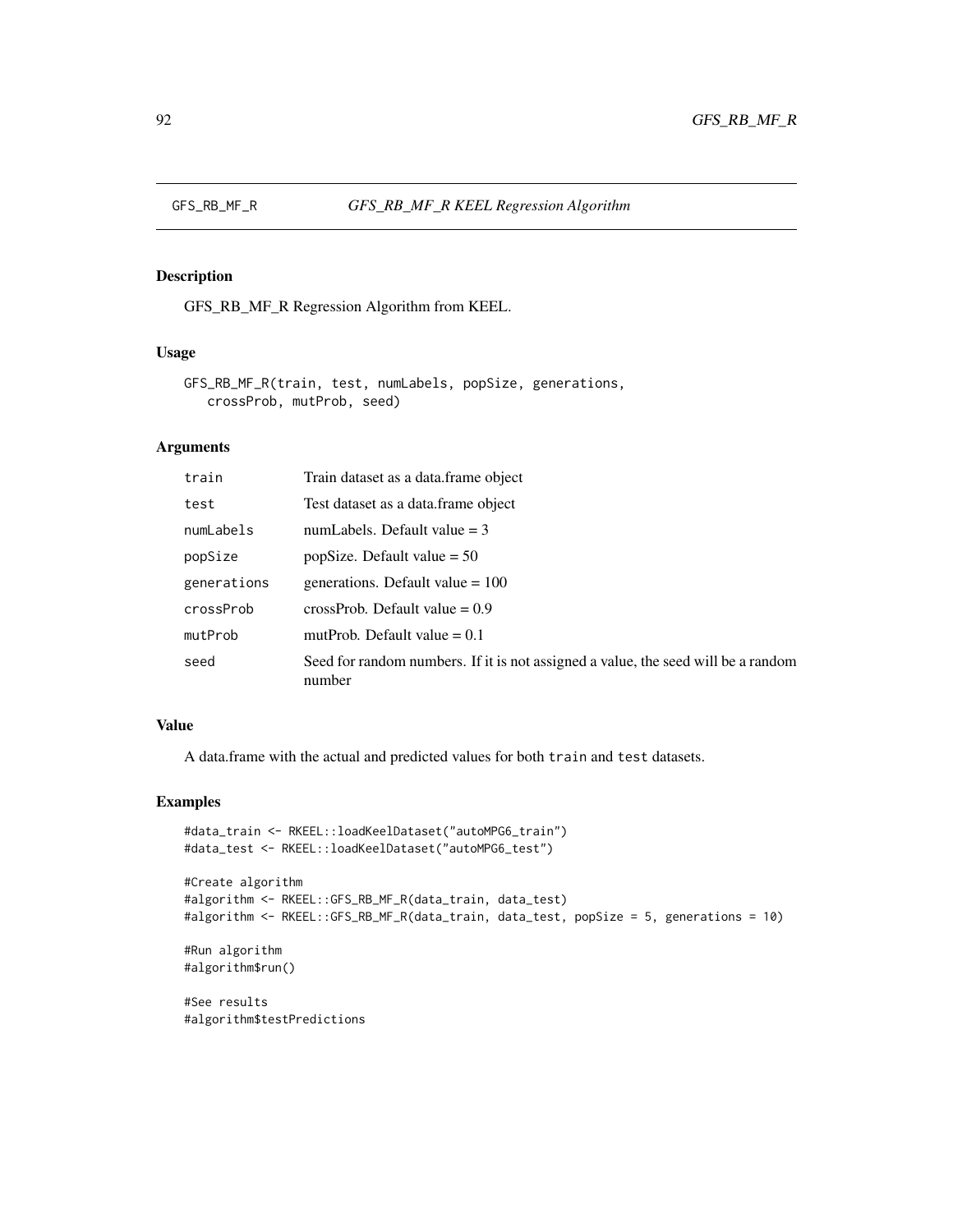hasContinuousData *Has Continuous Data*

### Description

Method for check if a dataset has continuous data

#### Usage

hasContinuousData(data)

# Arguments

data Dataset as data.frame

### Value

Returns TRUE if the dataset has continuous data and FALSE if it has not.

# Examples

```
iris <- RKEEL::loadKeelDataset("iris")
hasContinuousData(iris)
```
hasMissingValues *Has Missing Values*

# Description

Method for check if a dataset has missing values

#### Usage

```
hasMissingValues(data)
```
#### Arguments

data Dataset as data.frame

# Value

Returns TRUE if the dataset has missing values and FALSE if it has not.

# Examples

```
iris <- RKEEL::loadKeelDataset("iris")
hasMissingValues(iris)
```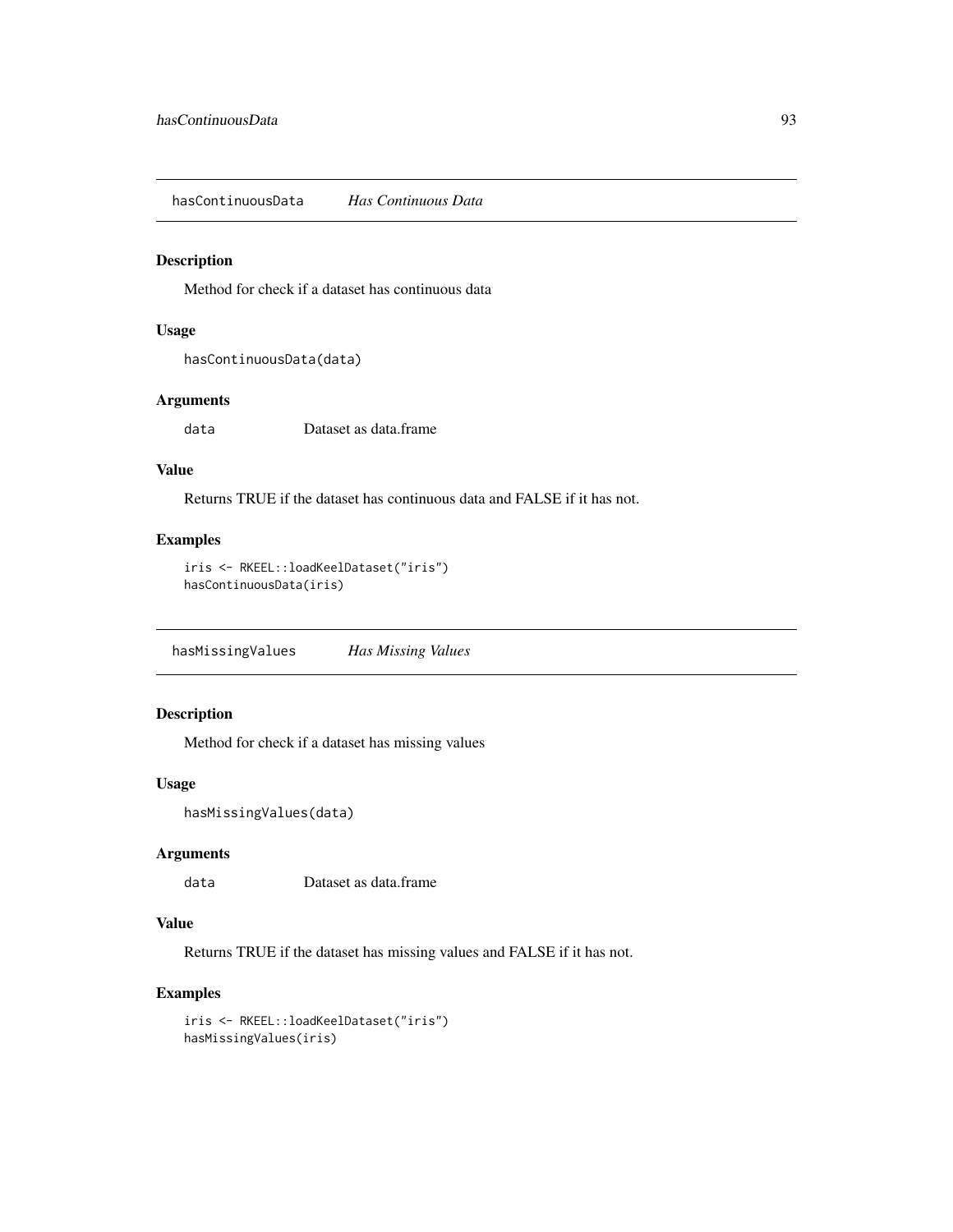# Description

ID3\_C Classification Algorithm from KEEL.

#### Usage

ID3\_C(train, test)

## Arguments

| train | Train dataset as a data.frame object |
|-------|--------------------------------------|
| test  | Test dataset as a data. frame object |

# Value

A data.frame with the actual and predicted classes for both train and test datasets.

# Examples

```
#data_train <- RKEEL::loadKeelDataset("car_train")
#data_test <- RKEEL::loadKeelDataset("car_test")
```

```
#Create algorithm
#algorithm <- RKEEL::ID3_C(data_train, data_test)
```

```
#Run algorithm
#algorithm$run()
```
#See results #algorithm\$testPredictions

# ID3\_D *ID3\_D KEEL Preprocess Algorithm*

# Description

ID3\_D Preprocess Algorithm from KEEL.

### Usage

ID3\_D(train, test)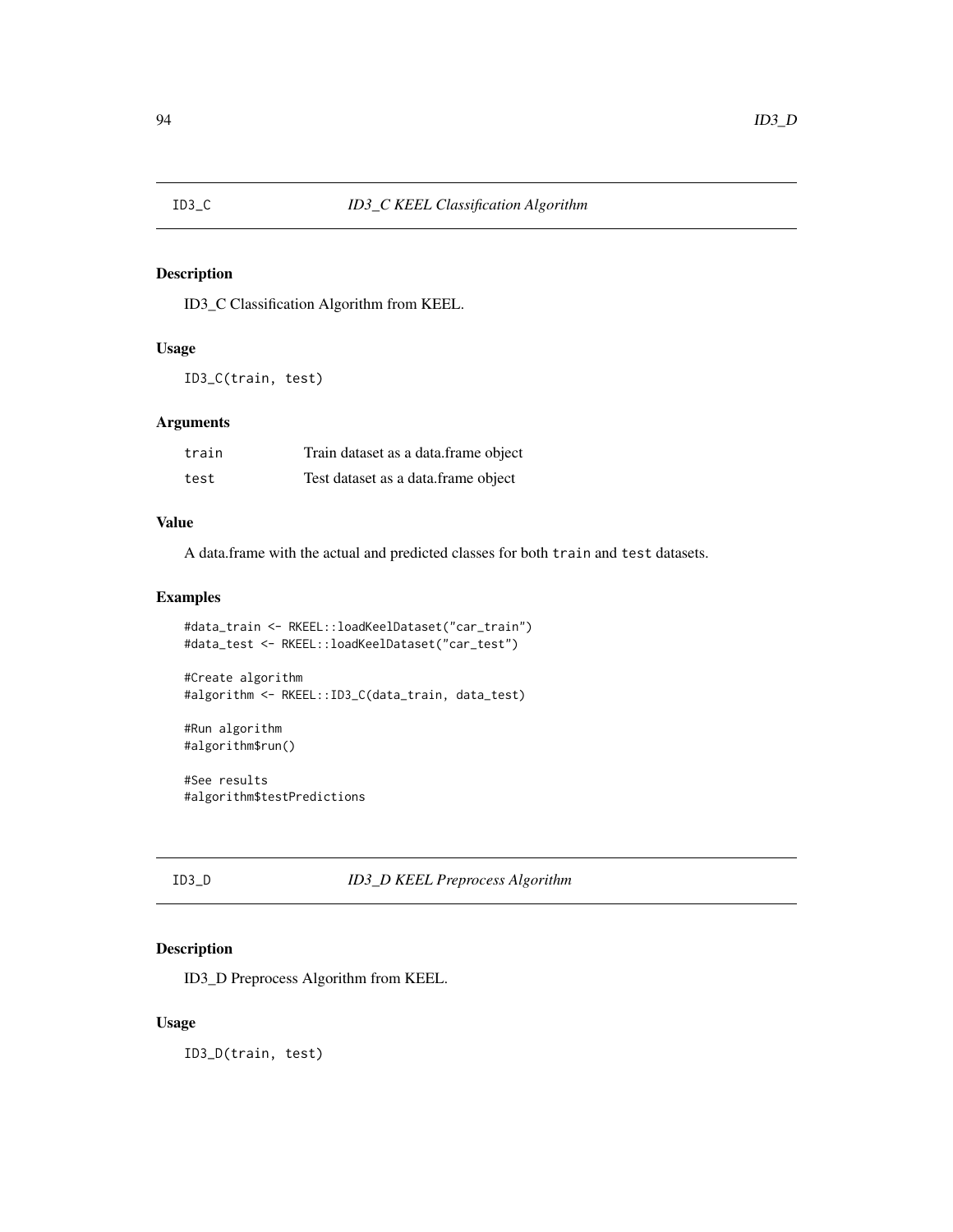# IF\_KNN\_C 95

# Arguments

| train | Train dataset as a data.frame object |
|-------|--------------------------------------|
| test  | Test dataset as a data.frame object  |

# Value

A data.frame with the preprocessed data for both train and test datasets.

# Examples

```
#data_train <- RKEEL::loadKeelDataset("car_train")
#data_test <- RKEEL::loadKeelDataset("car_test")
```

```
#Create algorithm
#algorithm <- RKEEL::ID3_D(data_train, data_test)
```
#Run algorithm #algorithm\$run()

#See results #algorithm\$preprocessed\_test

# IF\_KNN\_C *IF\_KNN\_C KEEL Classification Algorithm*

# Description

IF\_KNN\_C Classification Algorithm from KEEL.

## Usage

IF\_KNN\_C(train, test, K, mA, vA, mR, vR, k)

# Arguments

| train | Train dataset as a data.frame object |
|-------|--------------------------------------|
| test  | Test dataset as a data.frame object  |
| К     | K. Default value $=$ 3               |
| mA    | mA. Default value $= 0.6$            |
| νA    | vA. Default value $= 0.4$            |
| mR    | mR. Default value $= 0.3$            |
| vR    | vR. Default value $= 0.7$            |
| k     | k. Default value $= 5$               |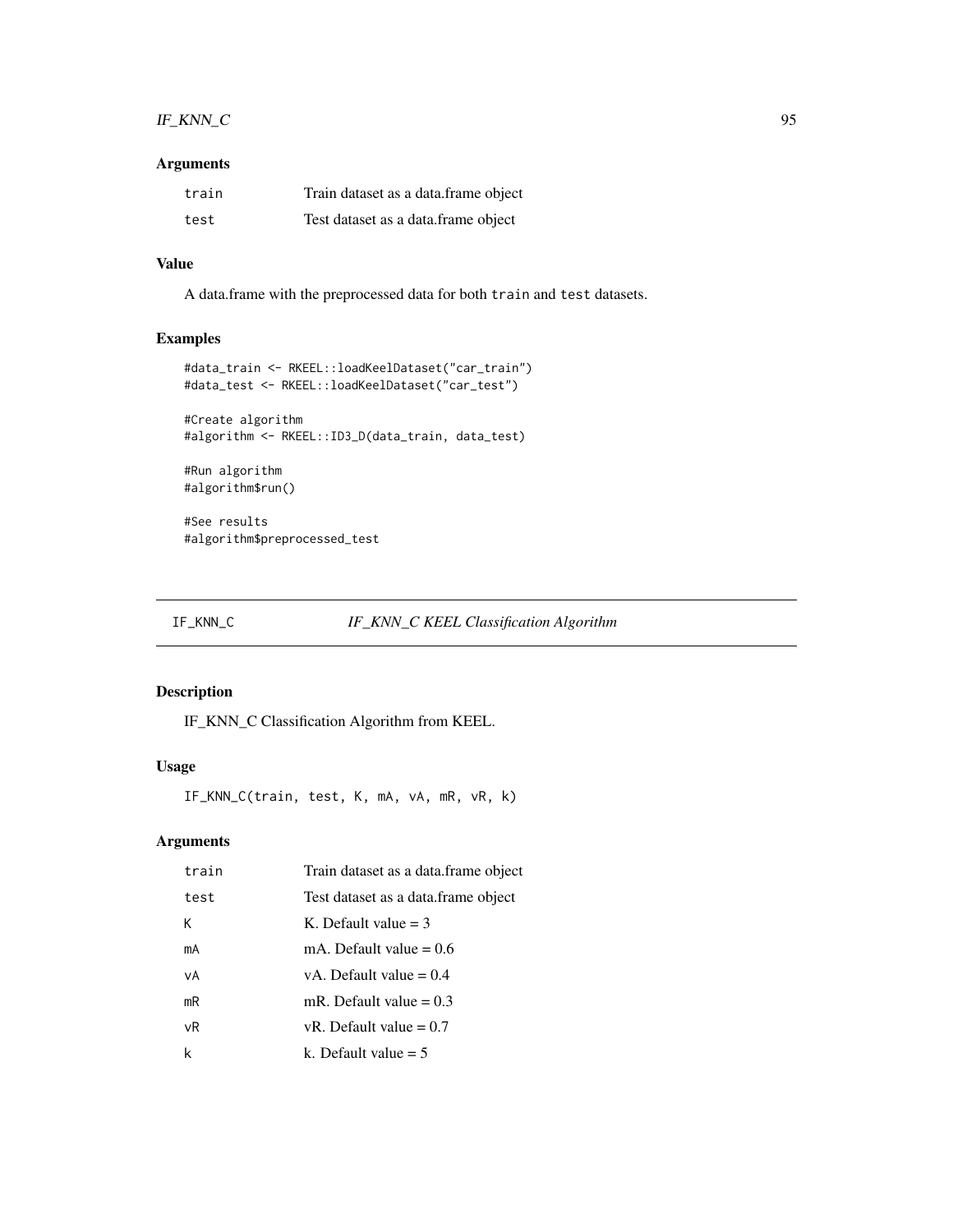### Value

A data.frame with the actual and predicted classes for both train and test datasets.

#### Examples

```
#data_train <- RKEEL::loadKeelDataset("iris_train")
#data_test <- RKEEL::loadKeelDataset("iris_test")
#Create algorithm
#algorithm <- RKEEL::IF_KNN_C(data_train, data_test)
#Run algorithm
#algorithm$run()
#See results
#algorithm$testPredictions
```
Ignore\_MV *Ignore\_MV KEEL Preprocess Algorithm*

### Description

Ignore\_MV Preprocess Algorithm from KEEL.

#### Usage

Ignore\_MV(train, test)

# Arguments

| train | Train dataset as a data.frame object |
|-------|--------------------------------------|
| test  | Test dataset as a data.frame object  |

# Value

A data.frame with the preprocessed data for both train and test datasets.

### Examples

```
#data_train <- RKEEL::loadKeelDataset("car_train")
#data_test <- RKEEL::loadKeelDataset("car_test")
```
#Create algorithm #algorithm <- RKEEL::Ignore\_MV(data\_train, data\_test)

```
#Run algorithm
#algorithm$run()
```
#See results #algorithm\$preprocessed\_test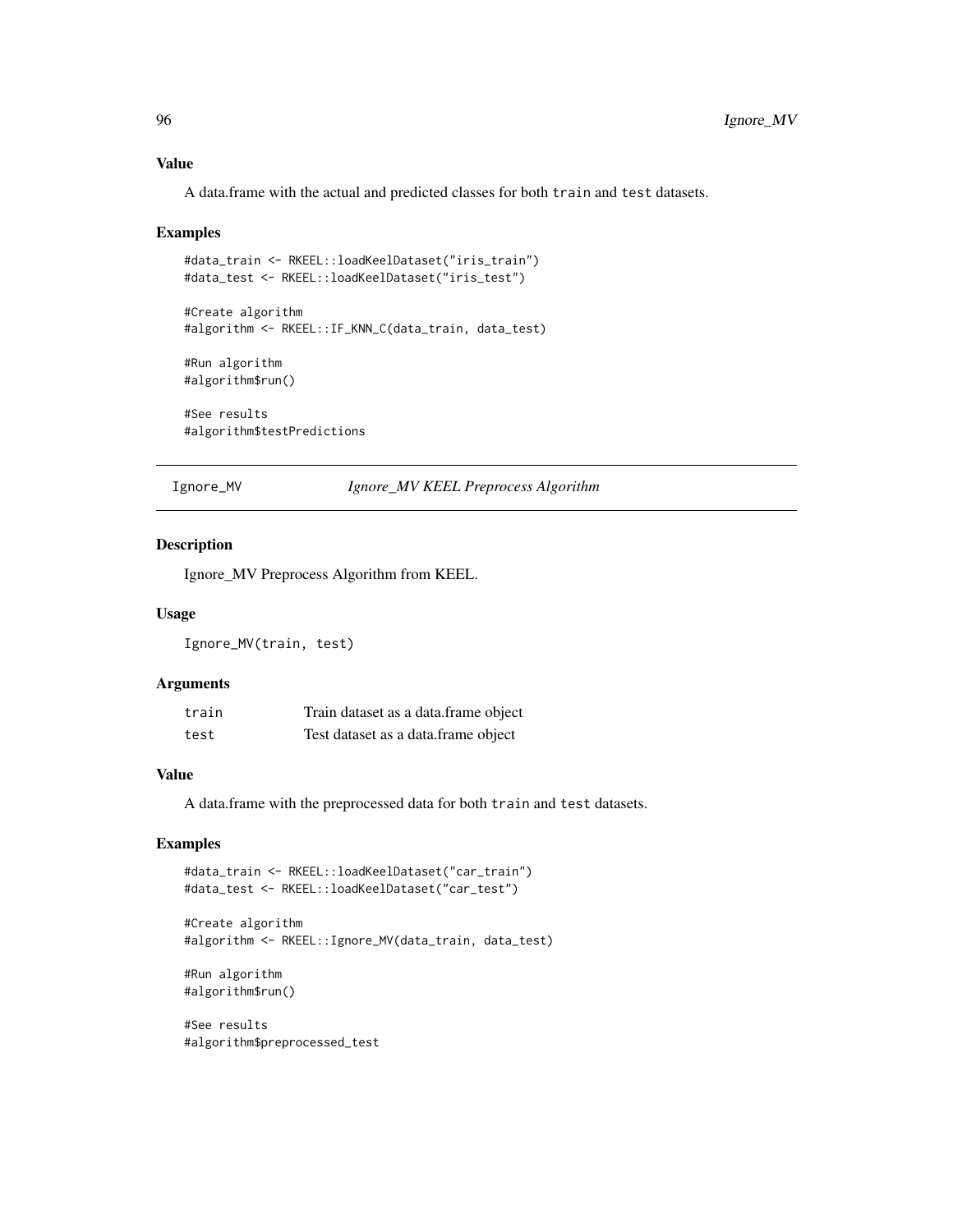ImbalancedClassificationAlgorithm *ImbalancedClassification Algorithm*

### Description

Class inheriting of ClassificationAlgorithm, to common methods for all KEEL Imbalanced Classification Algorithms. The specific imbalanced-classification algorithms must inherit of this class.

IncrRBFN\_C *IncrRBFN\_C KEEL Classification Algorithm*

# Description

IncrRBFN\_C Classification Algorithm from KEEL.

## Usage

IncrRBFN\_C(train, test, epsilon, alfa, delta, seed)

# Arguments

| train   | Train dataset as a data. frame object                                                       |
|---------|---------------------------------------------------------------------------------------------|
| test    | Test dataset as a data.frame object                                                         |
| epsilon | epsilon. Default value $= 0.1$                                                              |
| alfa    | alfa. Default value $= 0.3$                                                                 |
| delta   | delta. Default value $= 0.5$                                                                |
| seed    | Seed for random numbers. If it is not assigned a value, the seed will be a random<br>number |

# Value

A data.frame with the actual and predicted classes for both train and test datasets.

# Examples

```
#data_train <- RKEEL::loadKeelDataset("iris_train")
#data_test <- RKEEL::loadKeelDataset("iris_test")
```
#Create algorithm #algorithm <- RKEEL::IncrRBFN\_C(data\_train, data\_test)

```
#Run algorithm
#algorithm$run()
```
#See results #algorithm\$testPredictions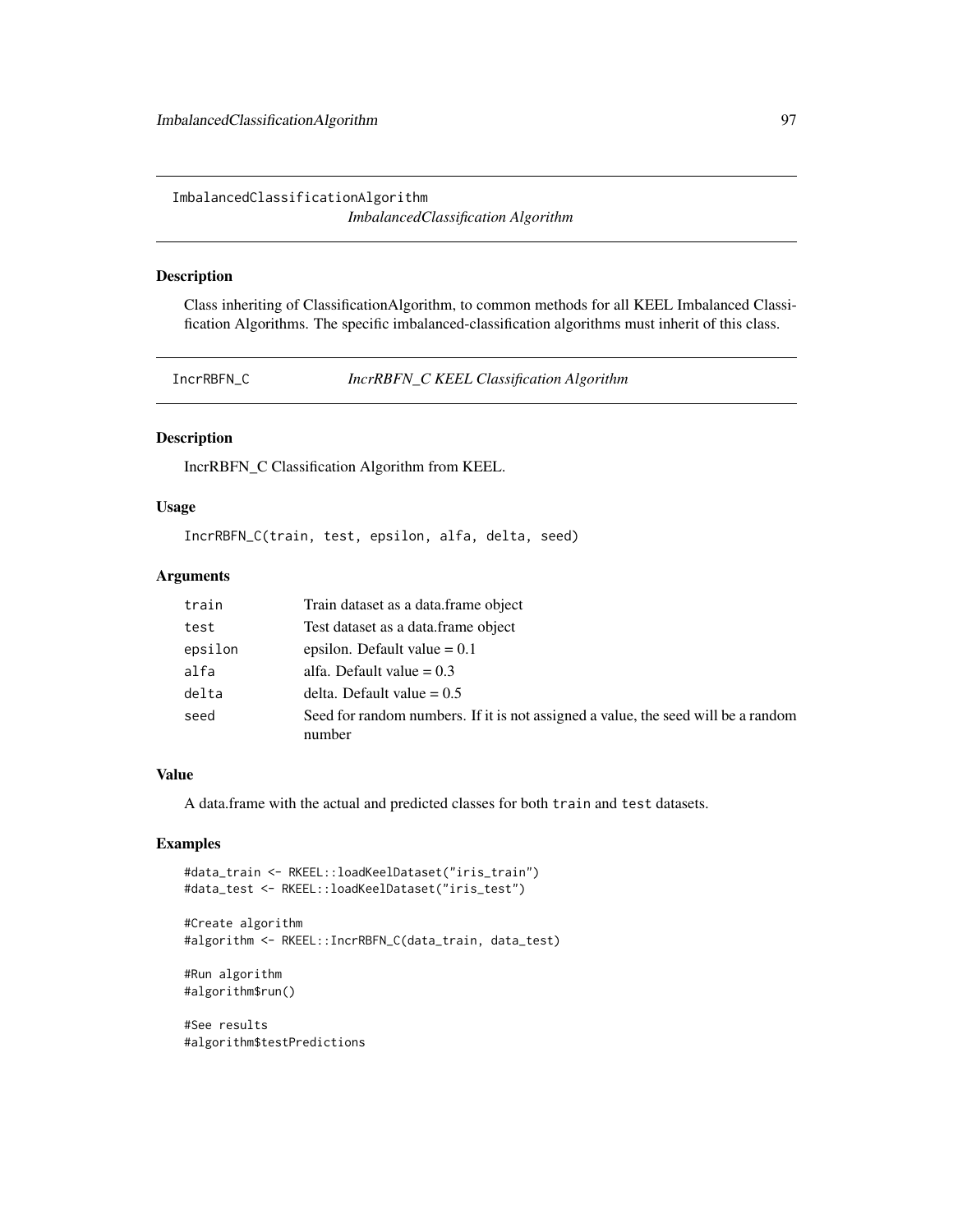isMultiClass *Is Multi-class*

## Description

Method for check if a dataset is multi-class

### Usage

```
isMultiClass(data)
```
### Arguments

data Dataset as data.frame

#### Value

Returns TRUE if the dataset is multi-class and FALSE if it is not.

### Examples

```
iris <- RKEEL::loadKeelDataset("iris")
isMultiClass(iris)
```

```
IterativePartitioningFilter_F
```
*IterativePartitioningFilter\_F KEEL Preprocess Algorithm*

# Description

IterativePartitioningFilter\_F Preprocess Algorithm from KEEL.

# Usage

```
IterativePartitioningFilter_F(train, test, numPartitions,
  filterType, confidence, itemsetsPerLeaf, seed)
```
# Arguments

| train                         | Train dataset as a data. frame object                                                       |
|-------------------------------|---------------------------------------------------------------------------------------------|
| test                          | Test dataset as a data.frame object                                                         |
| numPartitions                 | num Partitions. Default value $= 5$                                                         |
| filterType                    | $filterType$ . Default value = "consensus"                                                  |
| confidence<br>itemsetsPerLeaf | confidence. Default value $= 0.25$                                                          |
|                               | itemsetsPerLeaf. Default value $= 2$                                                        |
| seed                          | Seed for random numbers. If it is not assigned a value, the seed will be a random<br>number |
|                               |                                                                                             |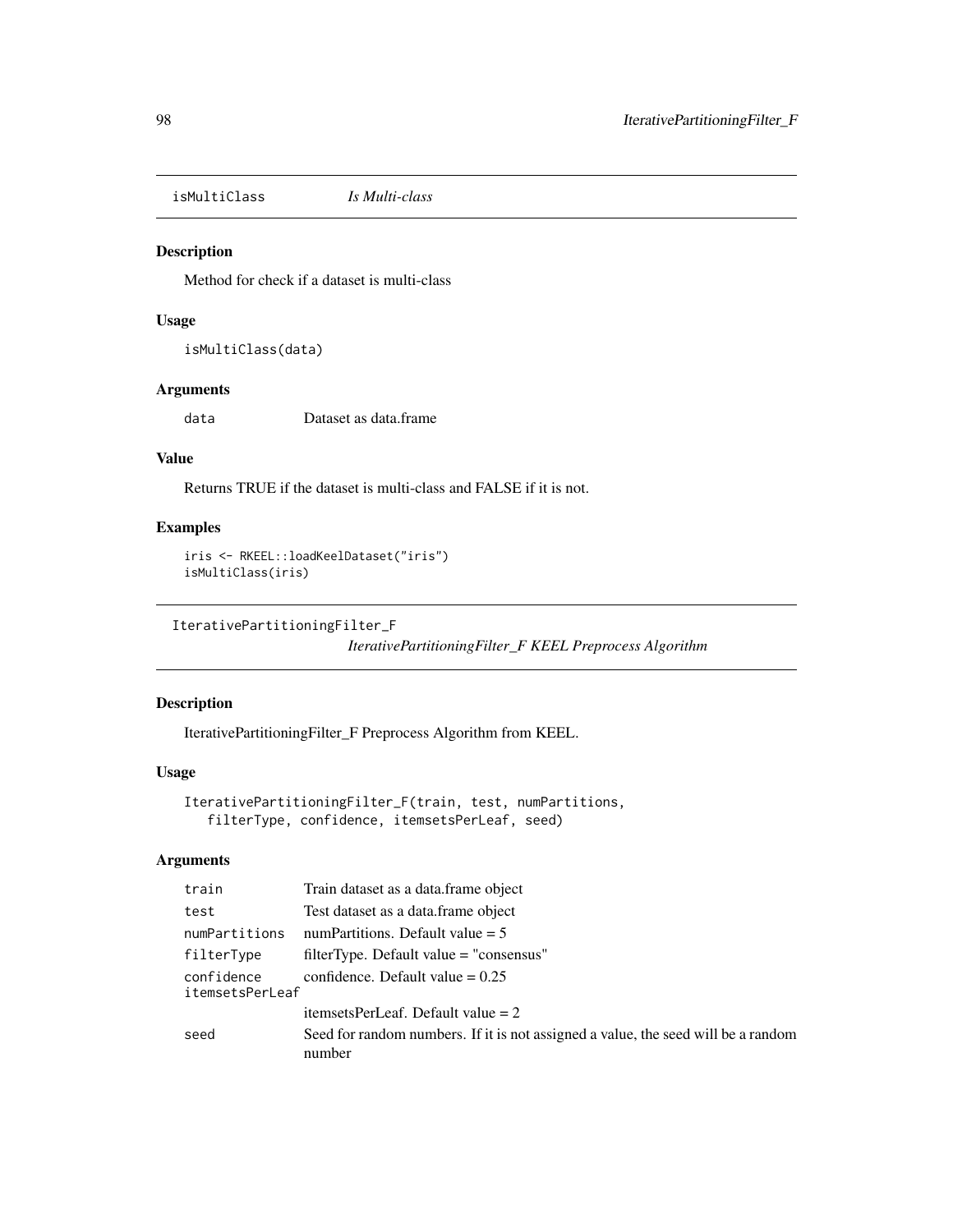#### $JFKNN\_C$  99

# Value

A data.frame with the preprocessed data for both train and test datasets.

#### Examples

```
#data_train <- RKEEL::loadKeelDataset("car_train")
#data_test <- RKEEL::loadKeelDataset("car_test")
#Create algorithm
#algorithm <- RKEEL::IterativePartitioningFilter_F(data_train, data_test)
#Run algorithm
#algorithm$run()
#See results
```

```
JFKNN_C JFKNN_C KEEL Classification Algorithm
```
### Description

JFKNN\_C Classification Algorithm from KEEL.

#### Usage

JFKNN\_C(train, test)

#algorithm\$preprocessed\_test

# Arguments

| train | Train dataset as a data.frame object |
|-------|--------------------------------------|
| test  | Test dataset as a data.frame object  |

# Value

A data.frame with the actual and predicted classes for both train and test datasets.

### Examples

```
#data_train <- RKEEL::loadKeelDataset("iris_train")
#data_test <- RKEEL::loadKeelDataset("iris_test")
```
#Create algorithm #algorithm <- RKEEL::JFKNN\_C(data\_train, data\_test)

```
#Run algorithm
#algorithm$run()
```
#See results #algorithm\$testPredictions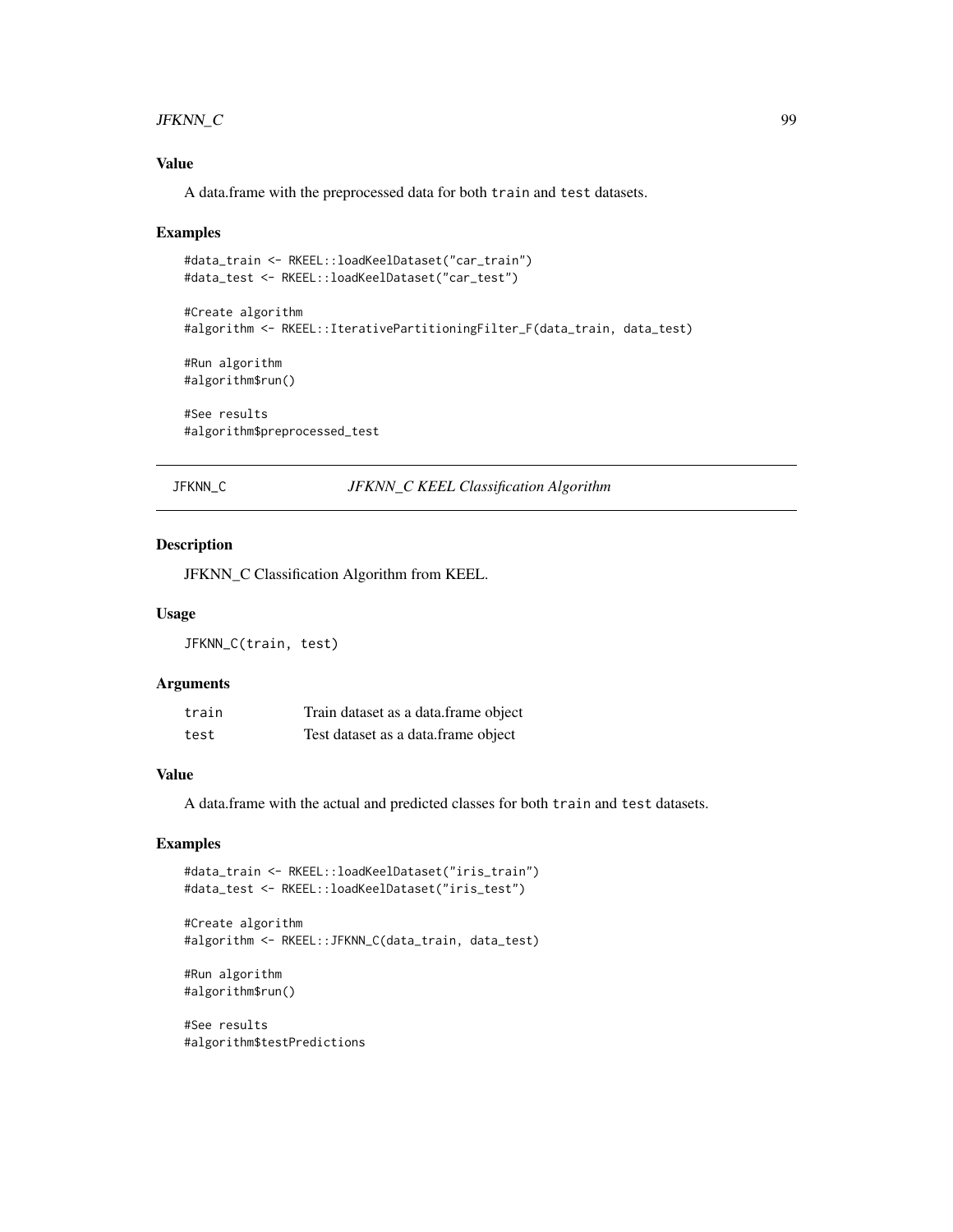KeelAlgorithm *Keel Algorithm*

# Description

Principal class for implementing KEEL Algorithms. The distinct types of algorithms must inherit of this class.

Kernel\_C *Kernel\_C KEEL Classification Algorithm*

# Description

Kernel\_C Classification Algorithm from KEEL.

### Usage

Kernel\_C(train, test, sigma, seed)

### Arguments

| train | Train dataset as a data.frame object                                                        |
|-------|---------------------------------------------------------------------------------------------|
| test  | Test dataset as a data.frame object                                                         |
| sigma | sigma. Default value $= 0.01$                                                               |
| seed  | Seed for random numbers. If it is not assigned a value, the seed will be a random<br>number |

#### Value

A data.frame with the actual and predicted classes for both train and test datasets.

# Examples

```
#data_train <- RKEEL::loadKeelDataset("iris_train")
#data_test <- RKEEL::loadKeelDataset("iris_test")
```

```
#Create algorithm
#algorithm <- RKEEL::Kernel_C(data_train, data_test)
```
#Run algorithm #algorithm\$run()

#See results #algorithm\$testPredictions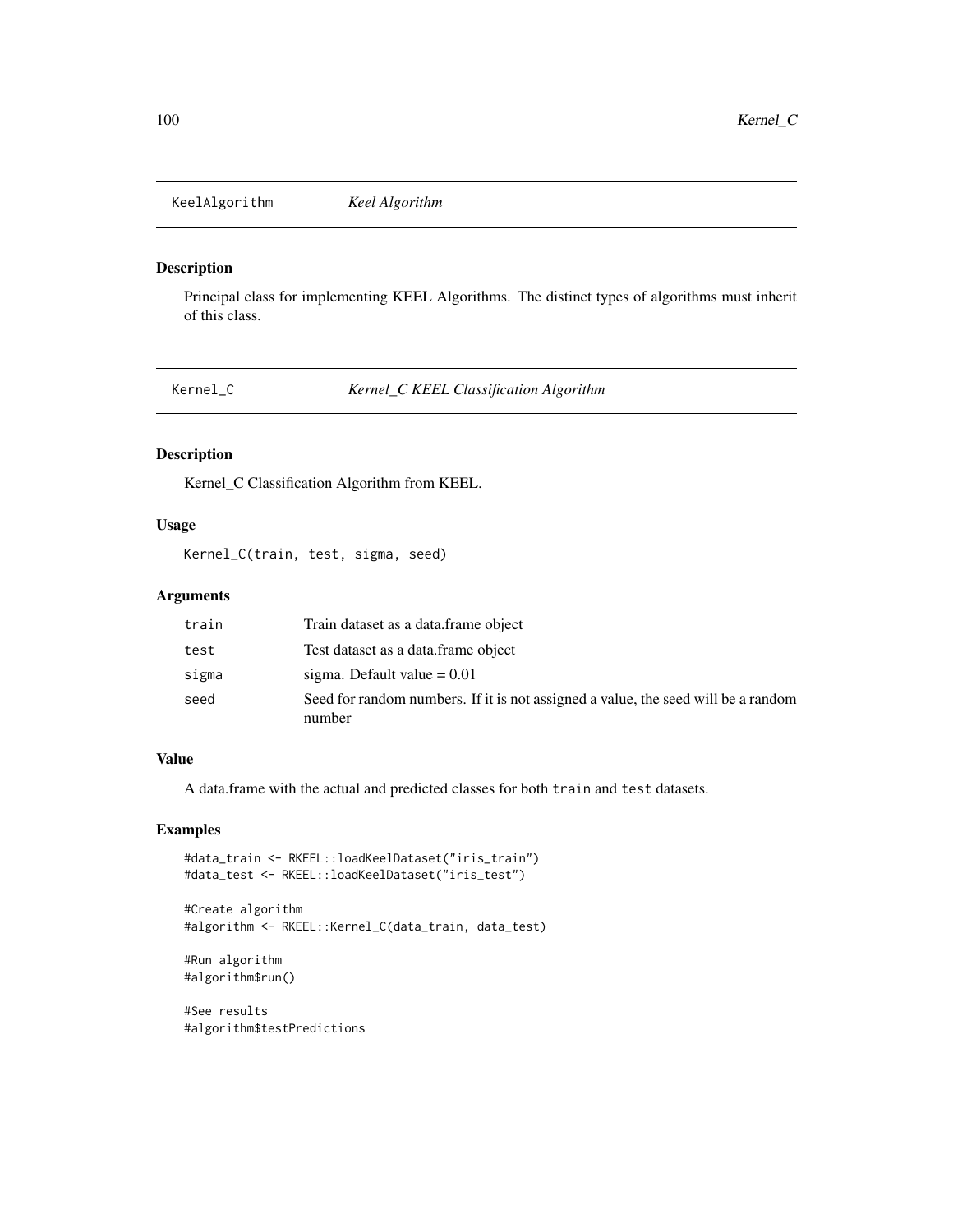## Description

KMeans\_MV Preprocess Algorithm from KEEL.

# Usage

```
KMeans_MV(train, test, k, error, iterations, seed)
```
# Arguments

| train      | Train dataset as a data. frame object                                                       |
|------------|---------------------------------------------------------------------------------------------|
| test       | Test dataset as a data. frame object                                                        |
| k          | k. Default value $= 10$                                                                     |
| error      | error. Default value $= 100$                                                                |
| iterations | iterations. Default value $= 100$                                                           |
| seed       | Seed for random numbers. If it is not assigned a value, the seed will be a random<br>number |

### Value

A data.frame with the preprocessed data for both train and test datasets.

# Examples

```
data_train <- RKEEL::loadKeelDataset("car_train")
data_test <- RKEEL::loadKeelDataset("car_test")
```

```
#Create algorithm
algorithm <- RKEEL::KMeans_MV(data_train, data_test)
```

```
#Run algorithm
algorithm$run()
```
#See results algorithm\$preprocessed\_test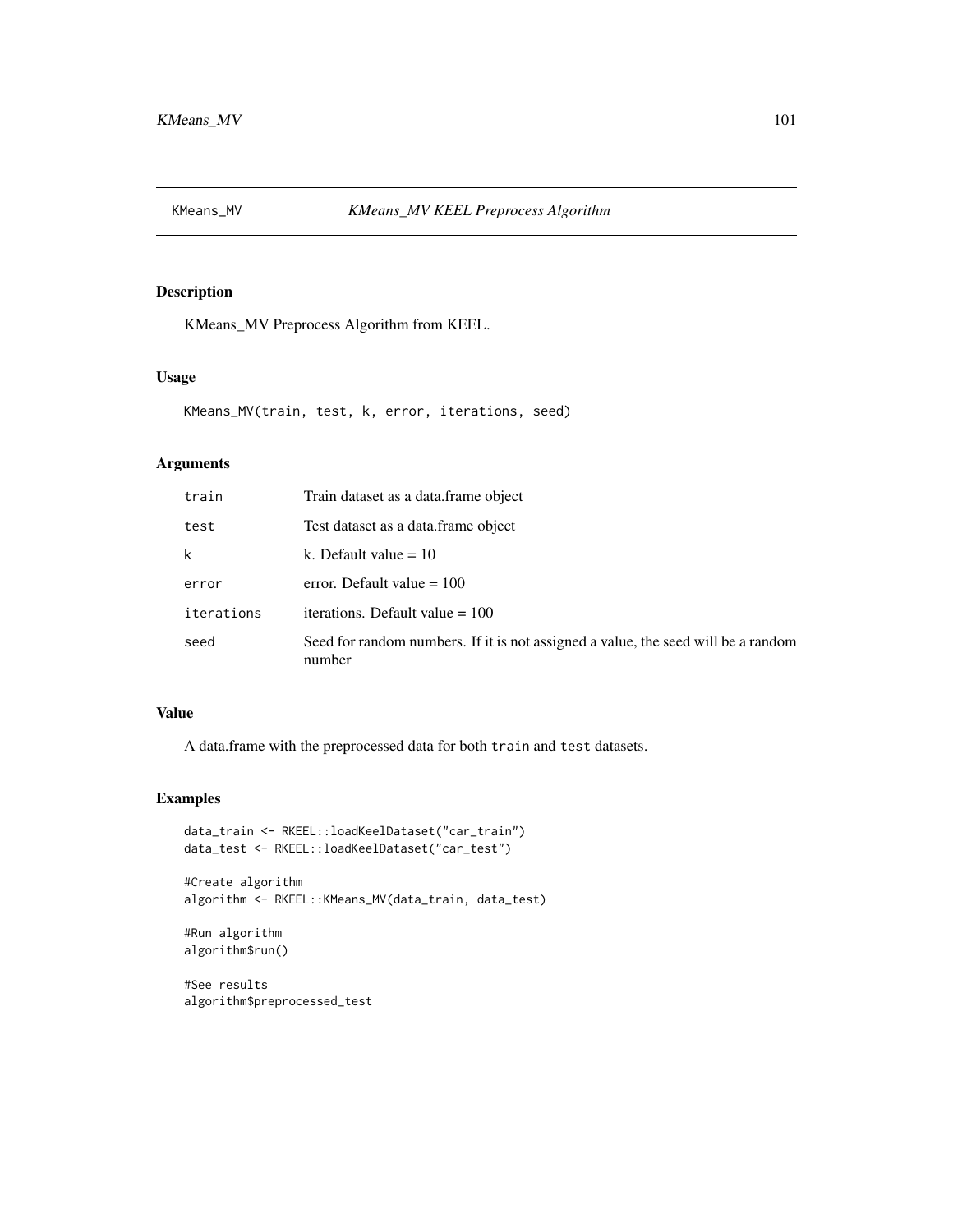# Description

KNN-C Classification Algorithm from KEEL.

### Usage

```
KNN_C(train, test, k, distance)
```
# Arguments

| train    | Train dataset as a data frame object |
|----------|--------------------------------------|
| test     | Test dataset as a data.frame object  |
| k        | Number of neighbors                  |
| distance | Distance function                    |

### Value

A data.frame with the actual and predicted classes for both train and test datasets.

### Examples

```
#data_train <- RKEEL::loadKeelDataset("iris_train")
#data_test <- RKEEL::loadKeelDataset("iris_test")
```
#Create algorithm #algorithm <- RKEEL::KNN\_C(data\_train, data\_test)

#Run algorithm #algorithm\$run()

#See results #algorithm\$testPredictions

# KNN\_MV *KNN\_MV KEEL Preprocess Algorithm*

# Description

KNN\_MV Preprocess Algorithm from KEEL.

#### Usage

KNN\_MV(train, test, k)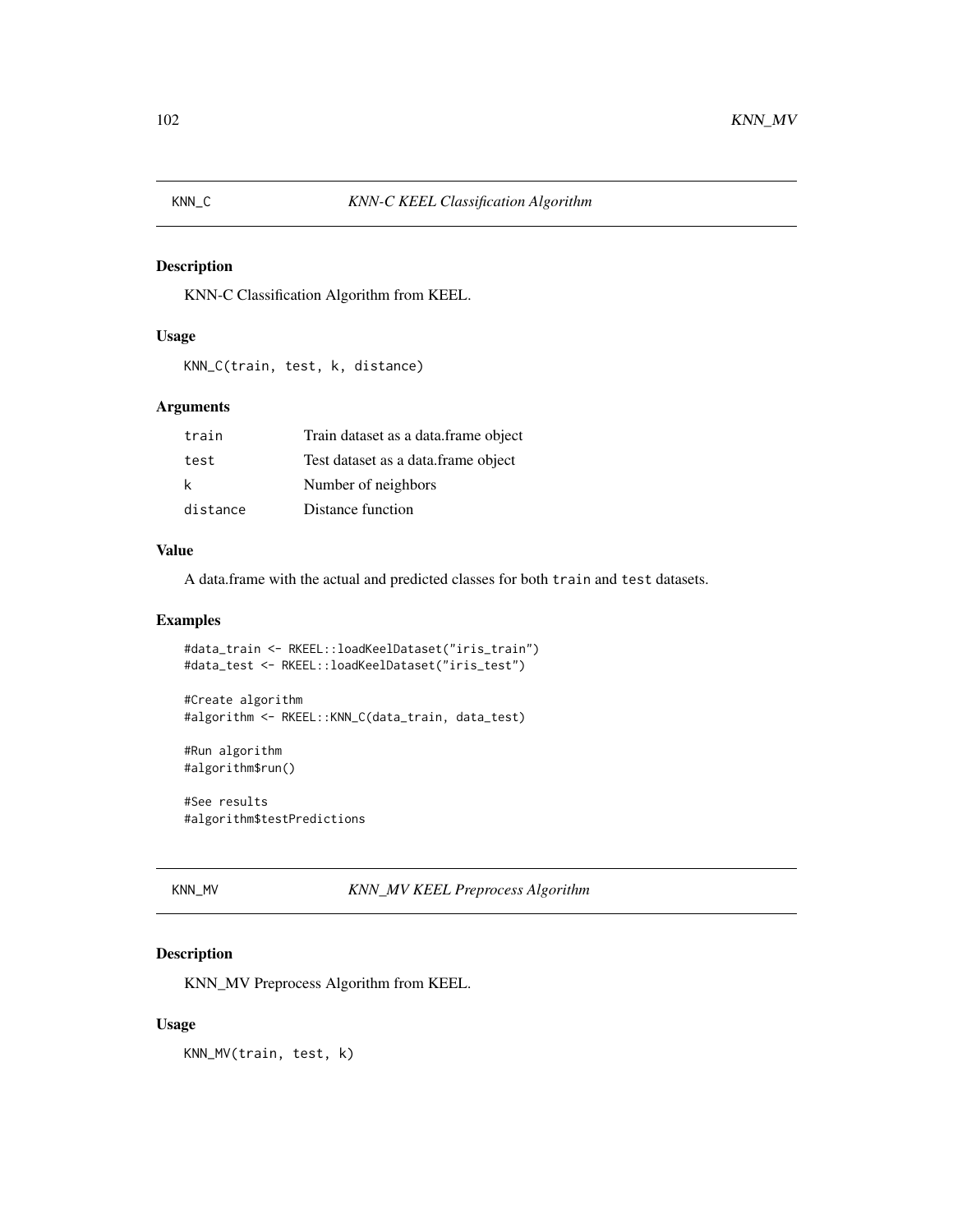#### $KSNN\_C$  103

# Arguments

| train | Train dataset as a data.frame object |
|-------|--------------------------------------|
| test  | Test dataset as a data.frame object  |
| k     | k. Default value $= 10$              |

# Value

A data.frame with the preprocessed data for both train and test datasets.

# Examples

```
#data_train <- RKEEL::loadKeelDataset("car_train")
#data_test <- RKEEL::loadKeelDataset("car_test")
#Create algorithm
#algorithm <- RKEEL::KNN_MV(data_train, data_test)
#Run algorithm
#algorithm$run()
```
#See results #algorithm\$preprocessed\_test

### KSNN\_C *KSNN\_C KEEL Classification Algorithm*

# Description

KSNN\_C Classification Algorithm from KEEL.

### Usage

```
KSNN_C(train, test, k)
```
#### Arguments

| train | Train dataset as a data.frame object |
|-------|--------------------------------------|
| test  | Test dataset as a data.frame object  |
| k     | k. Default value $= 1$               |

#### Value

A data.frame with the actual and predicted classes for both train and test datasets.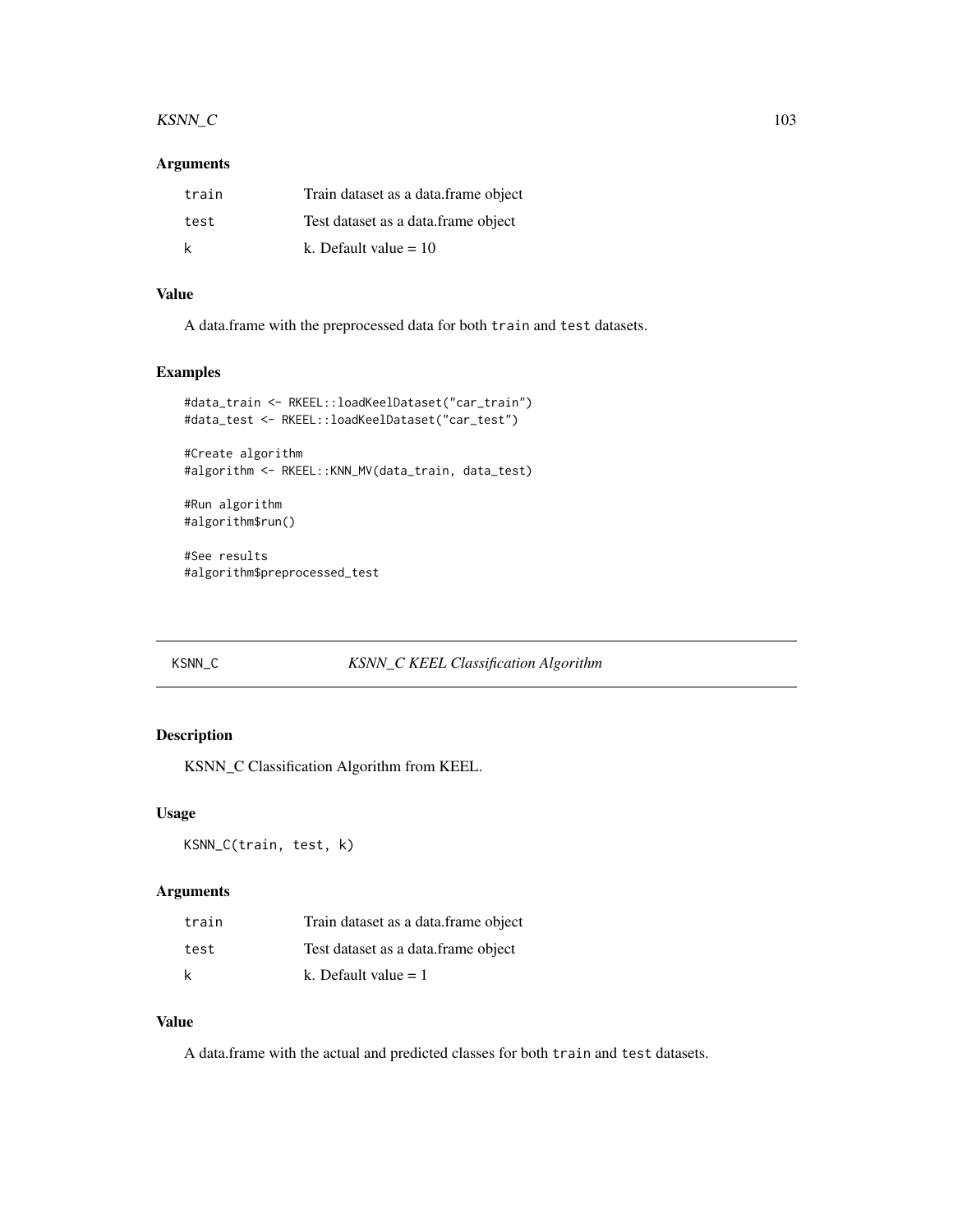### Examples

```
#data_train <- RKEEL::loadKeelDataset("iris_train")
#data_test <- RKEEL::loadKeelDataset("iris_test")
#Create algorithm
#algorithm <- RKEEL::KSNN_C(data_train, data_test)
#Run algorithm
#algorithm$run()
#See results
#algorithm$testPredictions
```
KStar\_C *KStar\_C KEEL Classification Algorithm*

### Description

KStar\_C Classification Algorithm from KEEL.

# Usage

KStar\_C(train, test, selection\_method, blend, seed)

## Arguments

| train            | Train dataset as a data.frame object                                                        |
|------------------|---------------------------------------------------------------------------------------------|
| test             | Test dataset as a data.frame object                                                         |
| selection_method |                                                                                             |
|                  | selection method. Default value = "Fixed"                                                   |
| blend            | blend. Default value $= 0.2$                                                                |
| seed             | Seed for random numbers. If it is not assigned a value, the seed will be a random<br>number |

# Value

A data.frame with the actual and predicted classes for both train and test datasets.

# Examples

```
#data_train <- RKEEL::loadKeelDataset("iris_train")
#data_test <- RKEEL::loadKeelDataset("iris_test")
#Create algorithm
#algorithm <- RKEEL::KStar_C(data_train, data_test)
```
#Run algorithm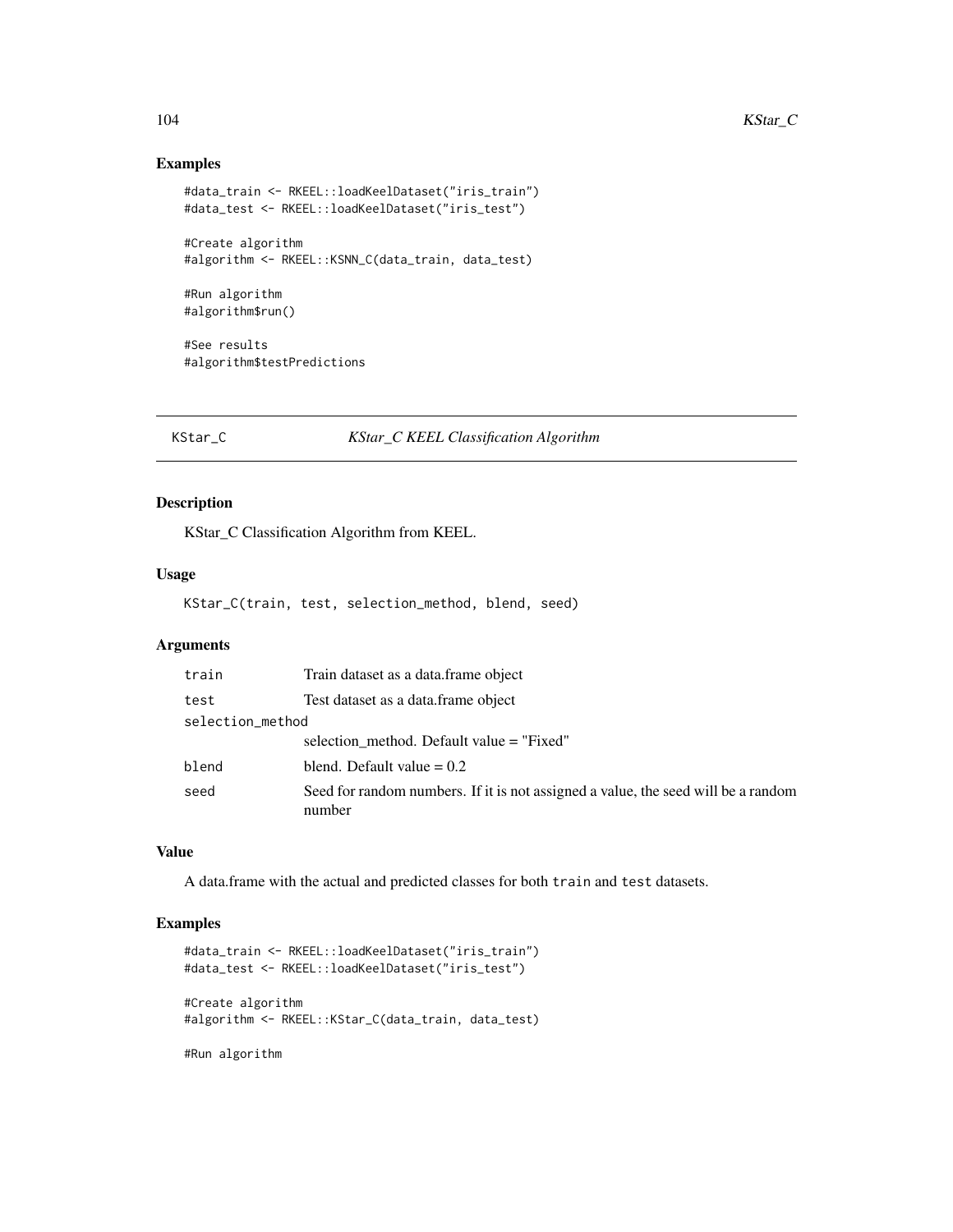#### $LDA_C$  and  $105$

#algorithm\$run()

#See results #algorithm\$testPredictions

# LDA\_C *LDA\_C KEEL Classification Algorithm*

# Description

LDA\_C Classification Algorithm from KEEL.

# Usage

LDA\_C(train, test, seed)

# Arguments

| train | Train dataset as a data.frame object                                                        |
|-------|---------------------------------------------------------------------------------------------|
| test  | Test dataset as a data.frame object                                                         |
| seed  | Seed for random numbers. If it is not assigned a value, the seed will be a random<br>number |

## Value

A data.frame with the actual and predicted classes for both train and test datasets.

## Examples

```
#data_train <- RKEEL::loadKeelDataset("iris_train")
#data_test <- RKEEL::loadKeelDataset("iris_test")
```

```
#Create algorithm
#algorithm <- RKEEL::LDA_C(data_train, data_test)
```

```
#Run algorithm
#algorithm$run()
```
#See results #algorithm\$testPredictions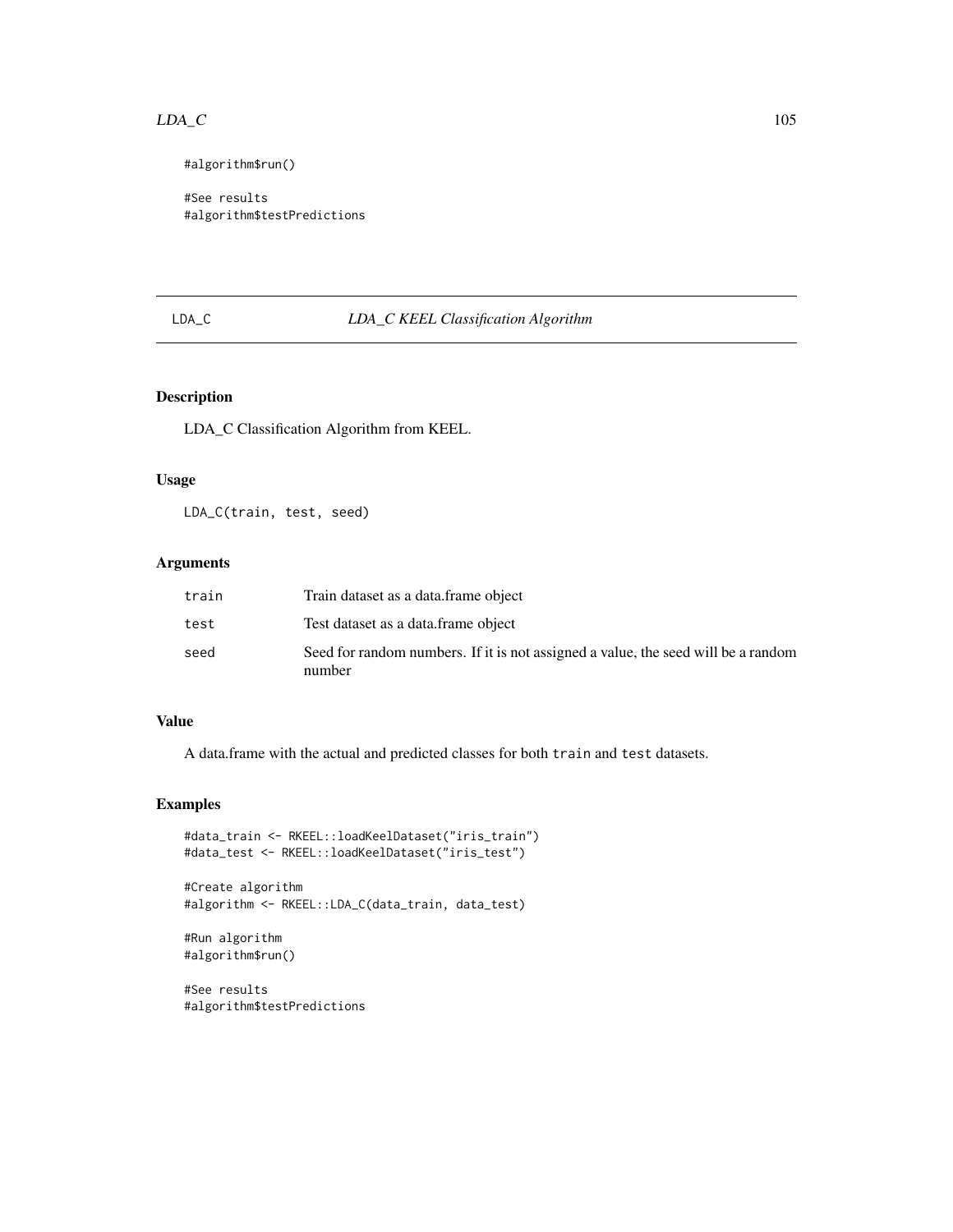# Description

LinearLMS\_C Classification Algorithm from KEEL.

#### Usage

```
LinearLMS_C(train, test, seed)
```
# Arguments

| train | Train dataset as a data.frame object                                                        |
|-------|---------------------------------------------------------------------------------------------|
| test  | Test dataset as a data.frame object                                                         |
| seed  | Seed for random numbers. If it is not assigned a value, the seed will be a random<br>number |

### Value

A data.frame with the actual and predicted classes for both train and test datasets.

### Examples

```
#data_train <- RKEEL::loadKeelDataset("iris_train")
#data_test <- RKEEL::loadKeelDataset("iris_test")
```

```
#Create algorithm
#algorithm <- RKEEL::LinearLMS_C(data_train, data_test)
```

```
#Run algorithm
#algorithm$run()
```
#See results #algorithm\$testPredictions

LinearLMS\_R *LinearLMS\_R KEEL Regression Algorithm*

# Description

LinearLMS\_R Regression Algorithm from KEEL.

# Usage

LinearLMS\_R(train, test, seed)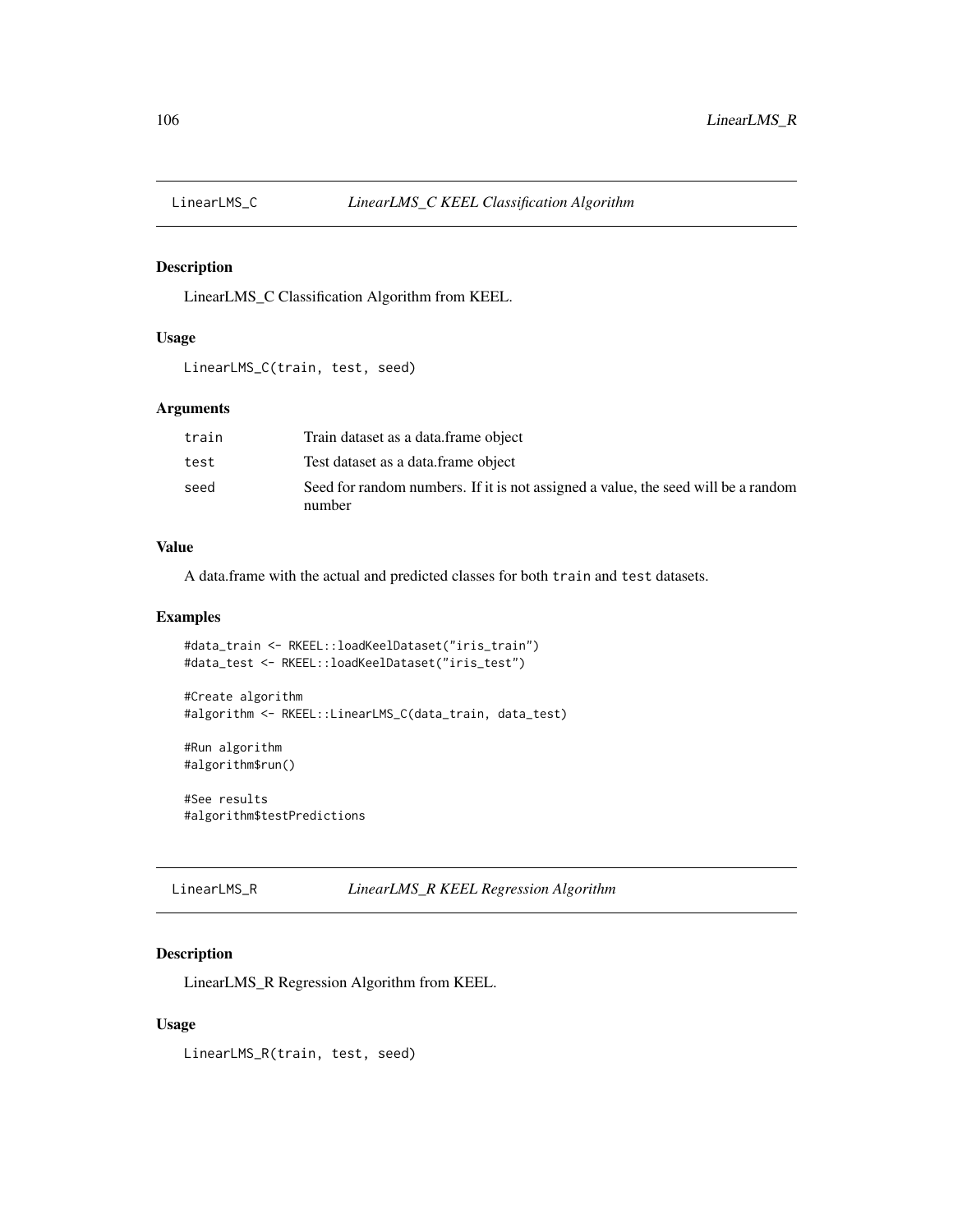## loadKeelDataset 107

### Arguments

| train | Train dataset as a data.frame object                                                        |
|-------|---------------------------------------------------------------------------------------------|
| test  | Test dataset as a data. frame object                                                        |
| seed  | Seed for random numbers. If it is not assigned a value, the seed will be a random<br>number |

# Value

A data.frame with the actual and predicted values for both train and test datasets.

### Examples

```
#data_train <- RKEEL::loadKeelDataset("autoMPG6_train")
#data_test <- RKEEL::loadKeelDataset("autoMPG6_test")
#Create algorithm
```
#algorithm <- RKEEL::LinearLMS\_R(data\_train, data\_test)

```
#Run algorithm
#algorithm$run()
```
#See results #algorithm\$testPredictions

loadKeelDataset *Load KEEL Dataset*

# Description

Loads a dataset of the KEEL datasets repository. The included datasets names are available at the getKeelDatasetList method of RKEELdata.

#### Usage

```
loadKeelDataset(dataName)
```
#### Arguments

dataName String with the correct data name of one of the KEEL datasets

# Value

Returns a data.frame with the KEEL dataset.

# Examples

RKEEL::loadKeelDataset("iris")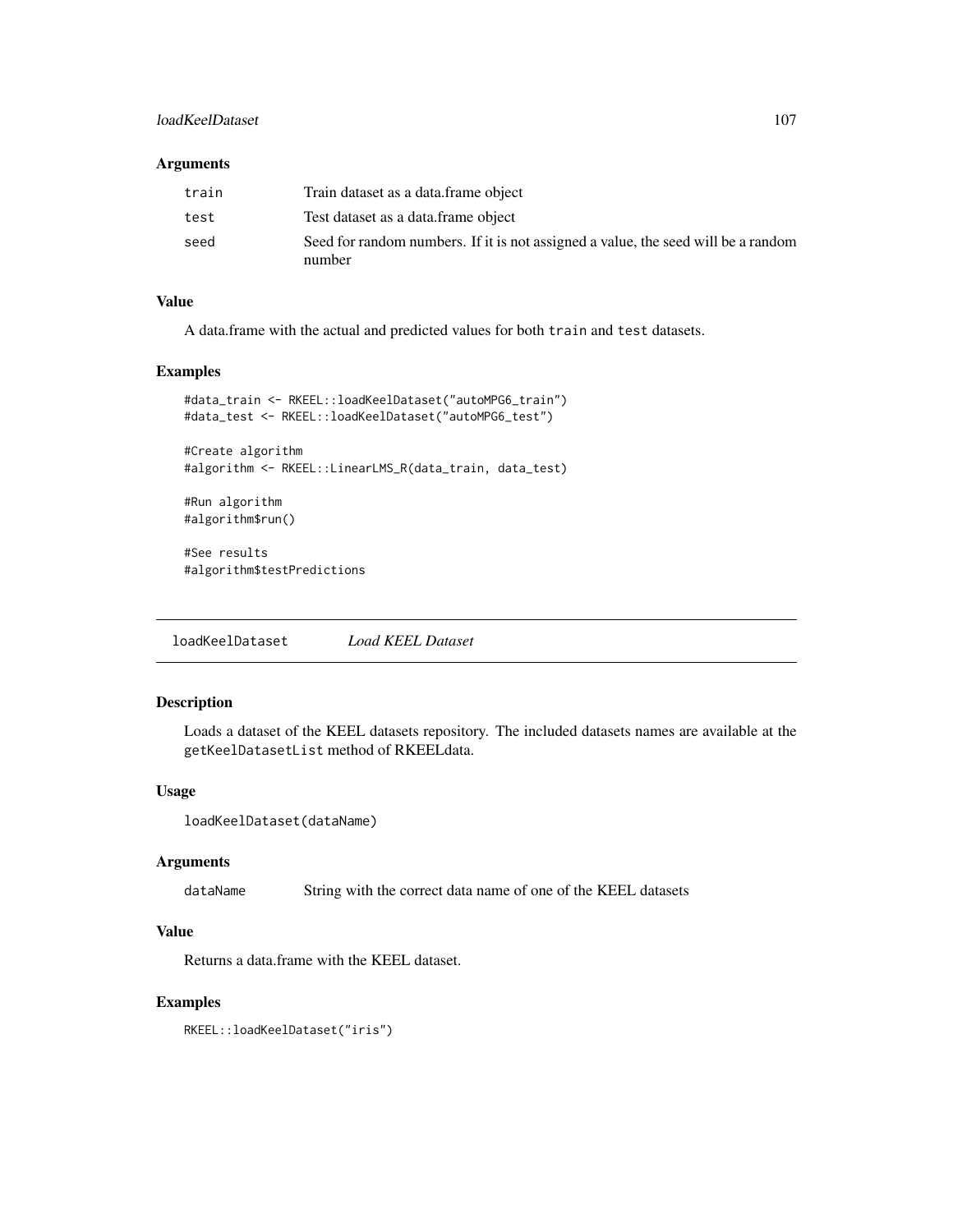#### Description

Logistic\_C Classification Algorithm from KEEL.

#### Usage

```
Logistic_C(train, test, ridge, maxIter)
```
### Arguments

| train   | Train dataset as a data.frame object |
|---------|--------------------------------------|
| test    | Test dataset as a data. frame object |
| ridge   | ridge. Default value $= 1e-8$        |
| maxIter | maxIter. Default value $= -1$        |

#### Value

A data.frame with the actual and predicted classes for both train and test datasets.

### Examples

```
#data_train <- RKEEL::loadKeelDataset("iris_train")
#data_test <- RKEEL::loadKeelDataset("iris_test")
```
#Create algorithm #algorithm <- RKEEL::Logistic\_C(data\_train, data\_test)

#Run algorithm #algorithm\$run()

#See results #algorithm\$testPredictions

# LVF\_IEP\_FS *LVF\_IEP\_FS KEEL Preprocess Algorithm*

# Description

LVF\_IEP\_FS Preprocess Algorithm from KEEL.

#### Usage

LVF\_IEP\_FS(train, test, paramKNN, maxLoops, inconAllow, seed)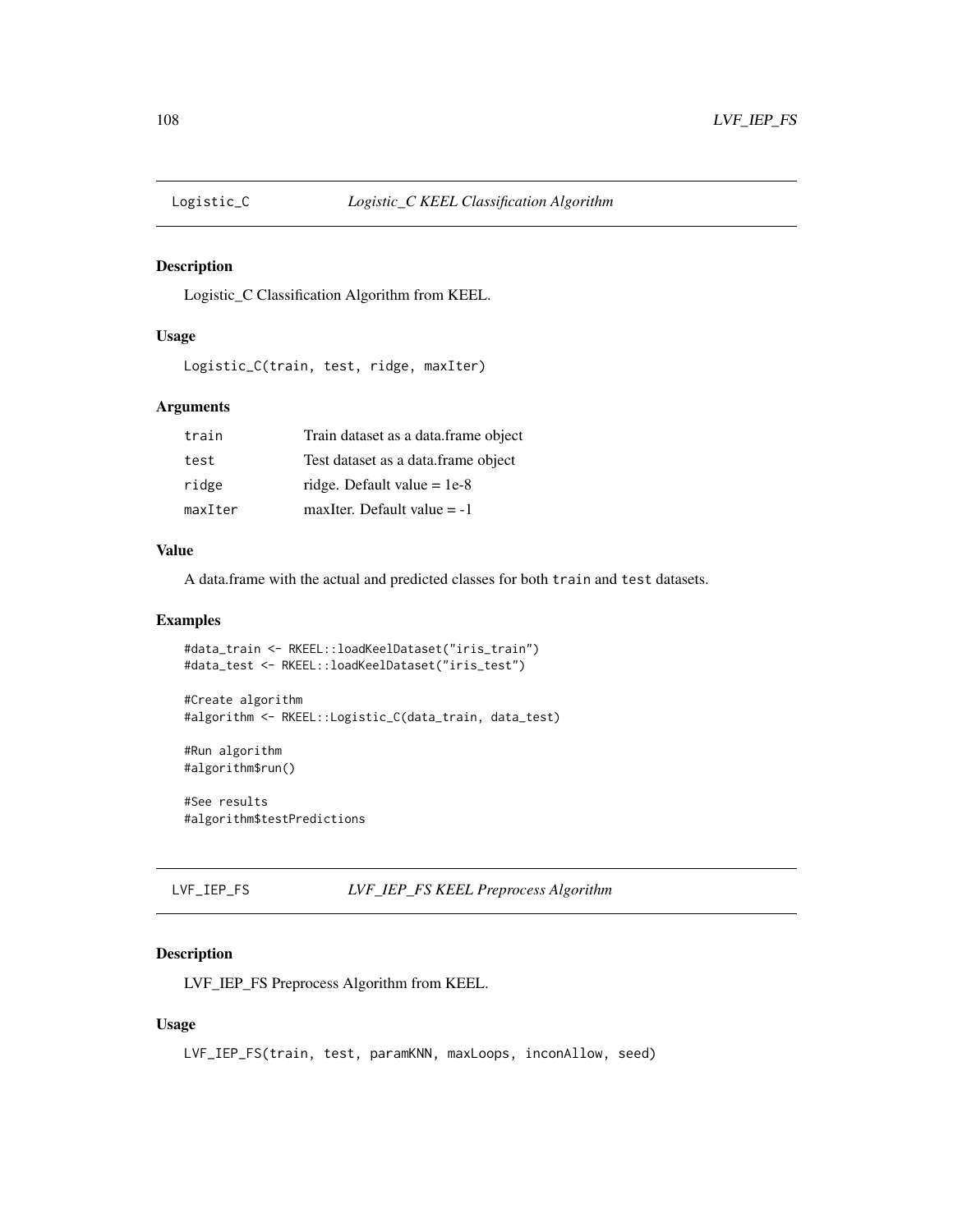## M5Rules\_R 109

## Arguments

| train      | Train dataset as a data. frame object                                                       |
|------------|---------------------------------------------------------------------------------------------|
| test       | Test dataset as a data. frame object                                                        |
| paramKNN   | $paramKNN$ . Default value = 1                                                              |
| maxLoops   | maxLoops. Default value $= 770$                                                             |
| inconAllow | inconAllow. Default value $= 0$                                                             |
| seed       | Seed for random numbers. If it is not assigned a value, the seed will be a random<br>number |

## Value

A data.frame with the preprocessed data for both train and test datasets.

## Examples

```
#data_train <- RKEEL::loadKeelDataset("car_train")
#data_test <- RKEEL::loadKeelDataset("car_test")
#Create algorithm
#algorithm <- RKEEL::LVF_IEP_FS(data_train, data_test)
```

```
#algorithm <- RKEEL::LVF_IEP_FS(data_train, data_test, maxLoops = 30)
```

```
#Run algorithm
#algorithm$run()
```
#See results #algorithm\$preprocessed\_test

```
M5Rules_R M5Rules_R KEEL Regression Algorithm
```
#### Description

M5Rules\_R Regression Algorithm from KEEL.

#### Usage

```
M5Rules_R(train, test, pruningFactor, heuristic)
```
## Arguments

| train         | Train dataset as a data.frame object  |
|---------------|---------------------------------------|
| test          | Test dataset as a data frame object   |
| pruningFactor | pruning Factor. Default value $= 2$   |
| heuristic     | heuristic. Default value = "Coverage" |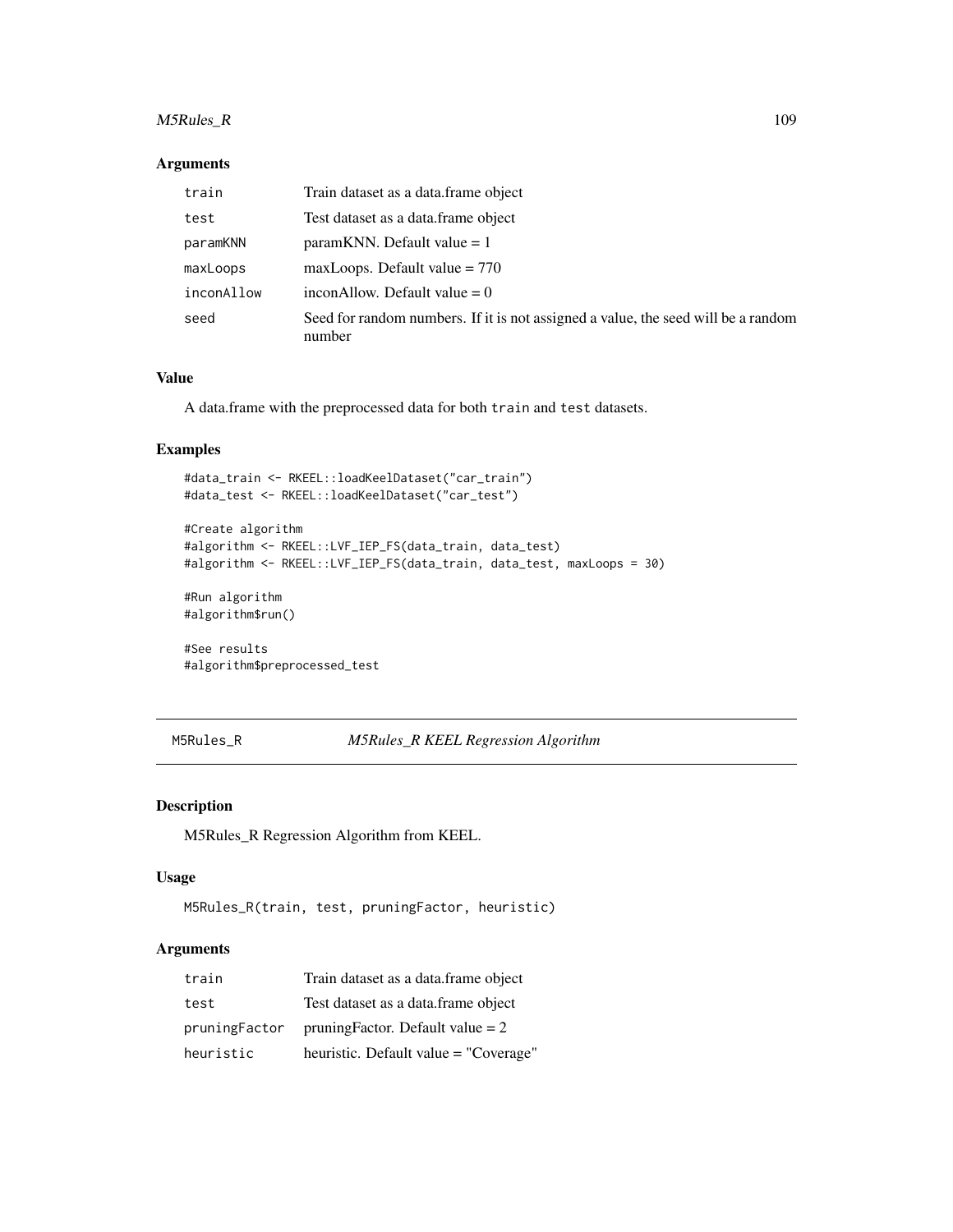A data.frame with the actual and predicted values for both train and test datasets.

## Examples

```
#data_train <- RKEEL::loadKeelDataset("autoMPG6_train")
#data_test <- RKEEL::loadKeelDataset("autoMPG6_test")
#Create algorithm
#algorithm <- RKEEL::M5Rules_R(data_train, data_test)
#Run algorithm
#algorithm$run()
```
#See results #algorithm\$testPredictions

## M5\_R *M5\_R KEEL Regression Algorithm*

## Description

M5\_R Regression Algorithm from KEEL.

#### Usage

M5\_R(train, test, type, pruningFactor, unsmoothed)

# Arguments

| train         | Train dataset as a data.frame object |
|---------------|--------------------------------------|
| test          | Test dataset as a data. frame object |
| type          | type. Default value $=$ "m"          |
| pruningFactor | pruning Factor. Default value $= 2$  |
| unsmoothed    | unsmoothed. Default value $=$ TRUE   |

# Value

A data.frame with the actual and predicted values for both train and test datasets.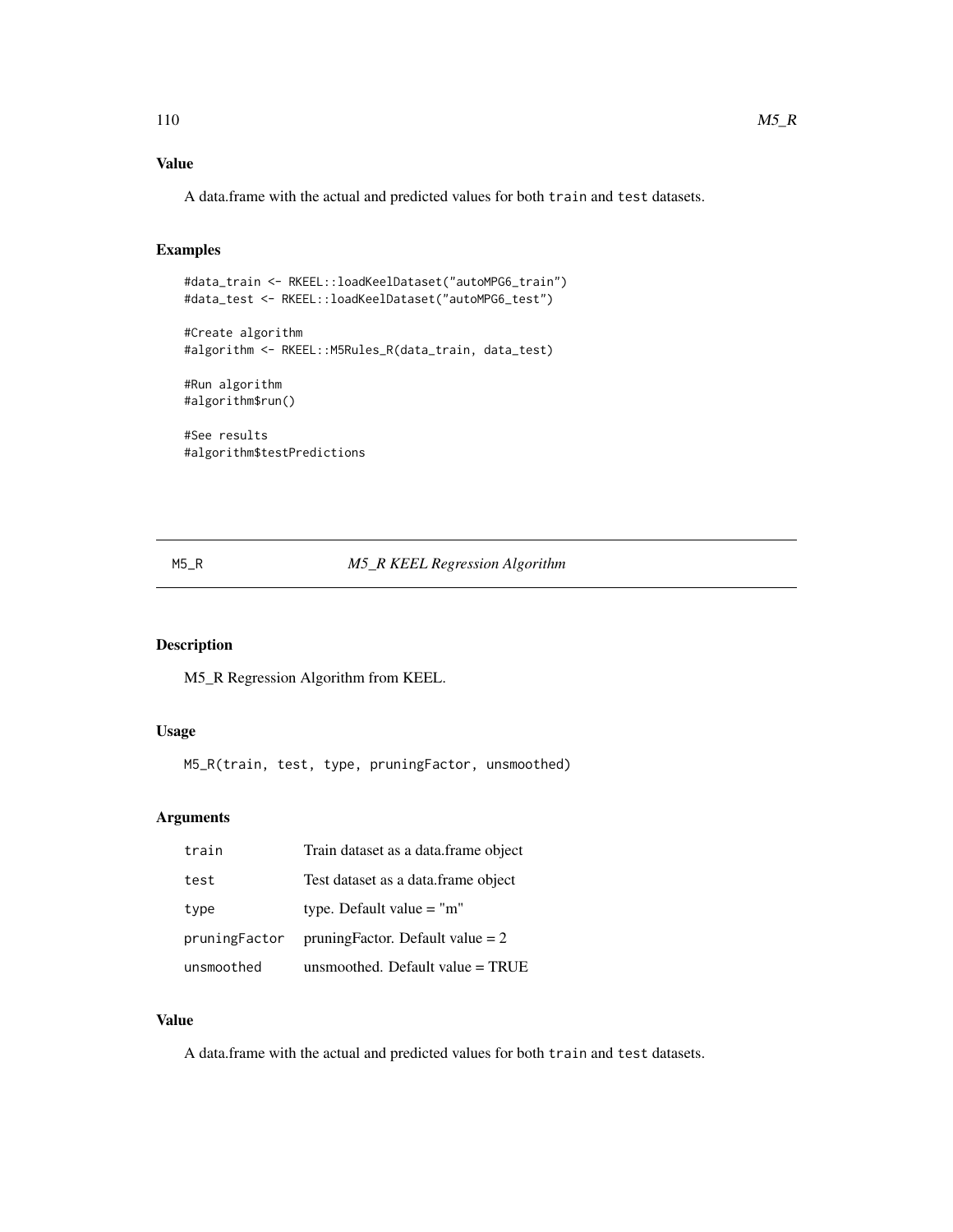## MinMax\_TR 111

#### Examples

```
#data_train <- RKEEL::loadKeelDataset("autoMPG6_train")
#data_test <- RKEEL::loadKeelDataset("autoMPG6_test")
#Create algorithm
```

```
#algorithm <- RKEEL::M5_R(data_train, data_test)
```
#Run algorithm #algorithm\$run()

#See results #algorithm\$testPredictions

## MinMax\_TR *MinMax\_TR KEEL Preprocess Algorithm*

## Description

MinMax\_TR Preprocess Algorithm from KEEL.

#### Usage

MinMax\_TR(train, test, newMin, newMax)

## Arguments

| train  | Train dataset as a data.frame object |
|--------|--------------------------------------|
| test   | Test dataset as a data.frame object  |
| newMin | newMin. Default value $= 0.0$        |
| newMax | newMax. Default value $= 1.0$        |

## Value

A data.frame with the preprocessed data for both train and test datasets.

## Examples

```
#data_train <- RKEEL::loadKeelDataset("car_train")
#data_test <- RKEEL::loadKeelDataset("car_test")
```

```
#Create algorithm
#algorithm <- RKEEL::MinMax_TR(data_train, data_test)
```

```
#Run algorithm
#algorithm$run()
```
#See results #algorithm\$preprocessed\_test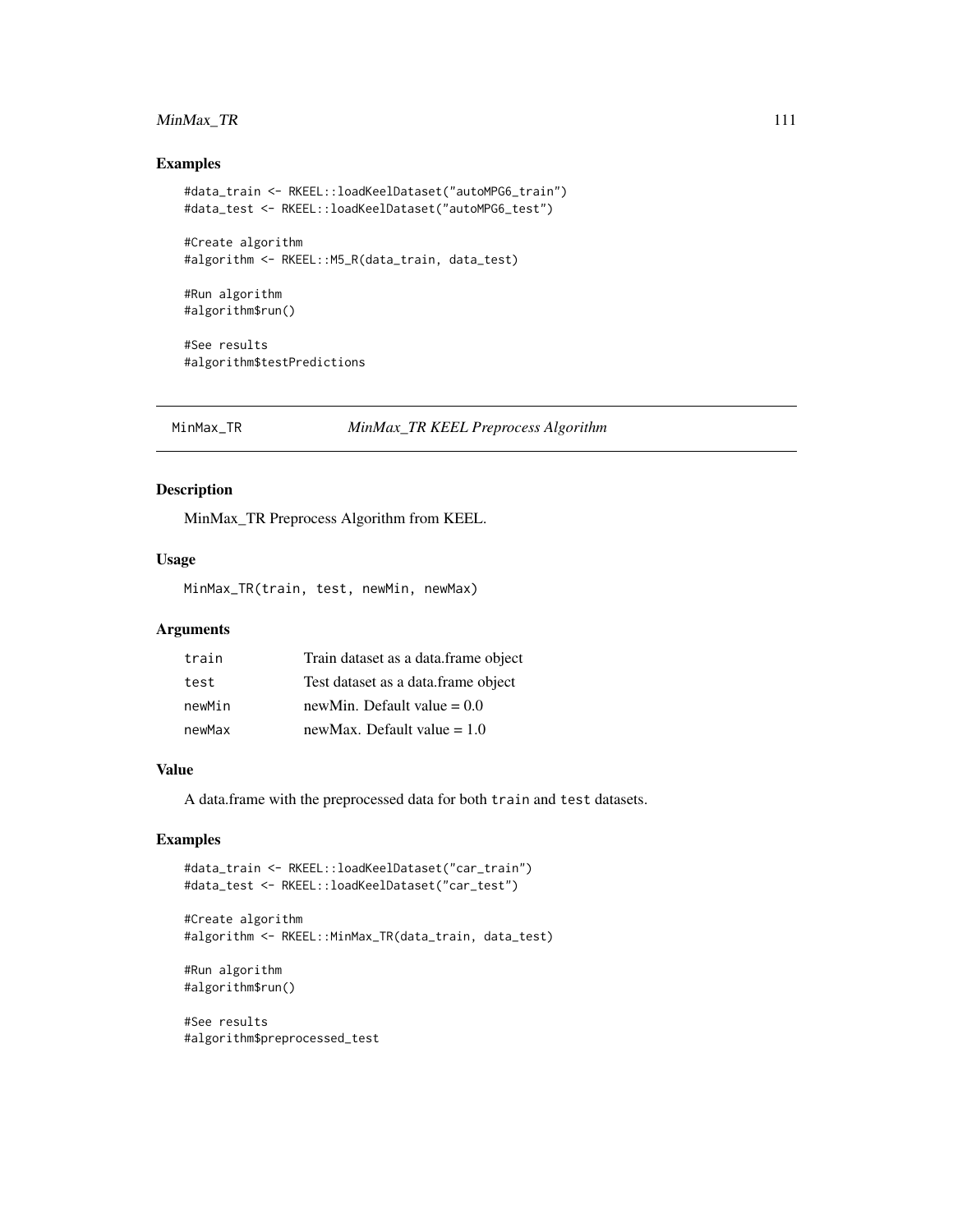MLP\_BP\_C Classification Algorithm from KEEL.

## Usage

```
MLP_BP_C(train, test, hidden_layers, hidden_nodes, transfer,
   eta, alpha, lambda, test_data, validation_data,
   cross_validation, cycles, improve, tipify_inputs,
   save_all, seed)
```
### Arguments

| train            | Train dataset as a data.frame object                                                        |  |
|------------------|---------------------------------------------------------------------------------------------|--|
| test             | Test dataset as a data.frame object                                                         |  |
| hidden_layers    | hidden_layers. Default value $= 2$                                                          |  |
| hidden nodes     | hidden_nodes. Default value = $15$                                                          |  |
| transfer         | transfer. Default value = "Htan"                                                            |  |
| eta              | eta. Default value $= 0.15$                                                                 |  |
| alpha            | alpha. Default value $= 0.1$                                                                |  |
| lambda           | lambda. Default value $= 0.0$                                                               |  |
| test_data        | test_data. Default value = TRUE                                                             |  |
| validation_data  |                                                                                             |  |
|                  | validation_data. Default value = FALSE                                                      |  |
| cross_validation |                                                                                             |  |
|                  | $cross\_validation$ . Default value = FALSE                                                 |  |
| cycles           | cycles. Default value $= 10000$                                                             |  |
| improve          | improve. Default value $= 0.01$                                                             |  |
| tipify_inputs    | tipify_inputs. Default value $=$ TRUE                                                       |  |
| save_all         | save_all. Default value $=$ FALSE                                                           |  |
| seed             | Seed for random numbers. If it is not assigned a value, the seed will be a random<br>number |  |

#### Value

A data.frame with the actual and predicted classes for both train and test datasets.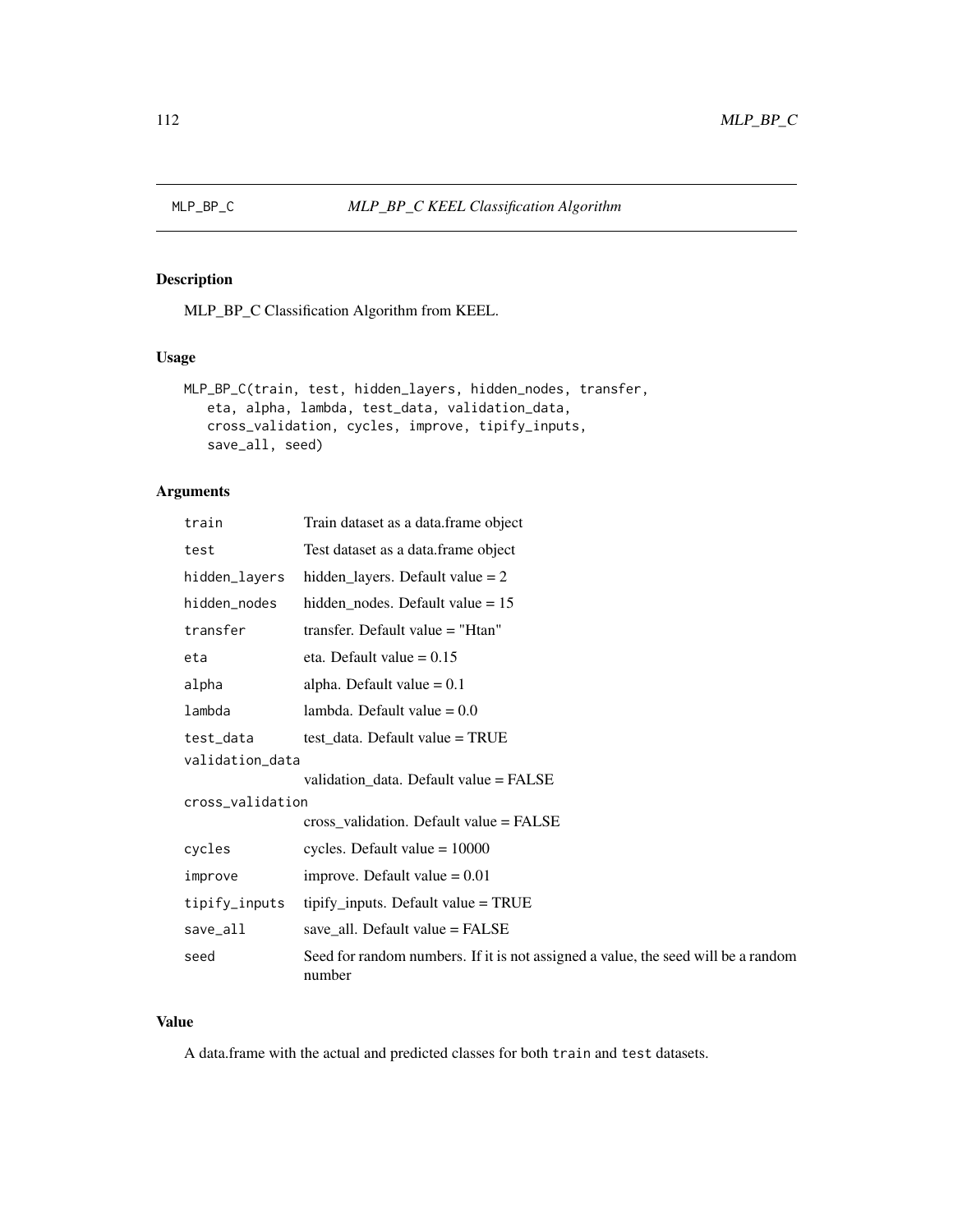## MLP\_BP\_R 113

## Examples

```
#data_train <- RKEEL::loadKeelDataset("iris_train")
#data_test <- RKEEL::loadKeelDataset("iris_test")
#Create algorithm
#algorithm <- RKEEL::MLP_BP_C(data_train, data_test, )
#Run algorithm
#algorithm$run()
#See results
```
#algorithm\$testPredictions

## MLP\_BP\_R *MLP\_BP\_R KEEL Regression Algorithm*

## Description

MLP\_BP\_R Regression Algorithm from KEEL.

#### Usage

```
MLP_BP_R(train, test, hidden_layers, hidden_nodes, transfer,
   eta, alpha, lambda, test_data, validation_data,
   cross_validation, cycles, improve, tipify_inputs,
   save_all, seed)
```
## Arguments

| train            | Train dataset as a data.frame object    |  |
|------------------|-----------------------------------------|--|
| test             | Test dataset as a data.frame object     |  |
| hidden_layers    | hidden_layers. Default value $= 2$      |  |
| hidden_nodes     | hidden nodes. Default value $= 15$      |  |
| transfer         | transfer. Default value = "Htan"        |  |
| eta              | eta. Default value $= 0.15$             |  |
| alpha            | alpha. Default value $= 0.1$            |  |
| lambda           | lambda. Default value $= 0.0$           |  |
| test_data        | test data. Default value = TRUE         |  |
| validation_data  |                                         |  |
|                  | validation data. Default value = FALSE  |  |
| cross_validation |                                         |  |
|                  | cross validation. Default value = FALSE |  |
| cycles           | cycles. Default value $= 10000$         |  |
| improve          | improve. Default value $= 0.01$         |  |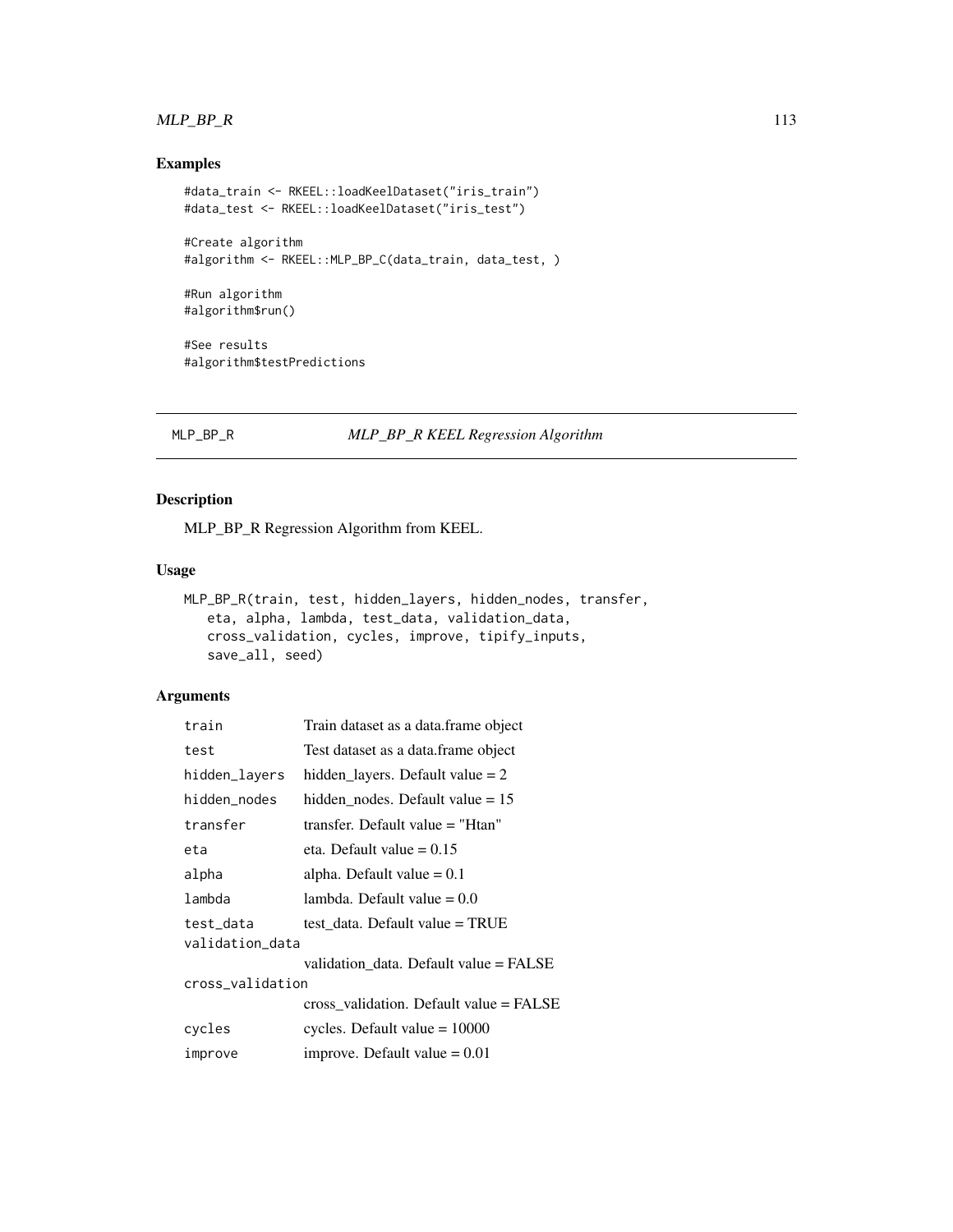|          | tipify_inputs tipify_inputs. Default value = TRUE                                           |
|----------|---------------------------------------------------------------------------------------------|
| save all | save all. Default value $=$ FALSE                                                           |
| seed     | Seed for random numbers. If it is not assigned a value, the seed will be a random<br>number |

#### Value

A data.frame with the actual and predicted values for both train and test datasets.

#### Examples

```
#data_train <- RKEEL::loadKeelDataset("autoMPG6_train")
#data_test <- RKEEL::loadKeelDataset("autoMPG6_test")
#Create algorithm
#algorithm <- RKEEL::MLP_BP_R(data_train, data_test)
#Run algorithm
#algorithm$run()
```
#See results #algorithm\$testPredictions

## ModelCS\_TSS *ModelCS\_TSS KEEL Preprocess Algorithm*

## Description

ModelCS\_TSS Preprocess Algorithm from KEEL.

## Usage

```
ModelCS_TSS(train, test, k, distance)
```
## Arguments

| train    | Train dataset as a data.frame object  |
|----------|---------------------------------------|
| test     | Test dataset as a data.frame object   |
| k        | k. Default value $=$ 3                |
| distance | distance. Default value = "Euclidean" |

#### Value

A data.frame with the preprocessed data for both train and test datasets.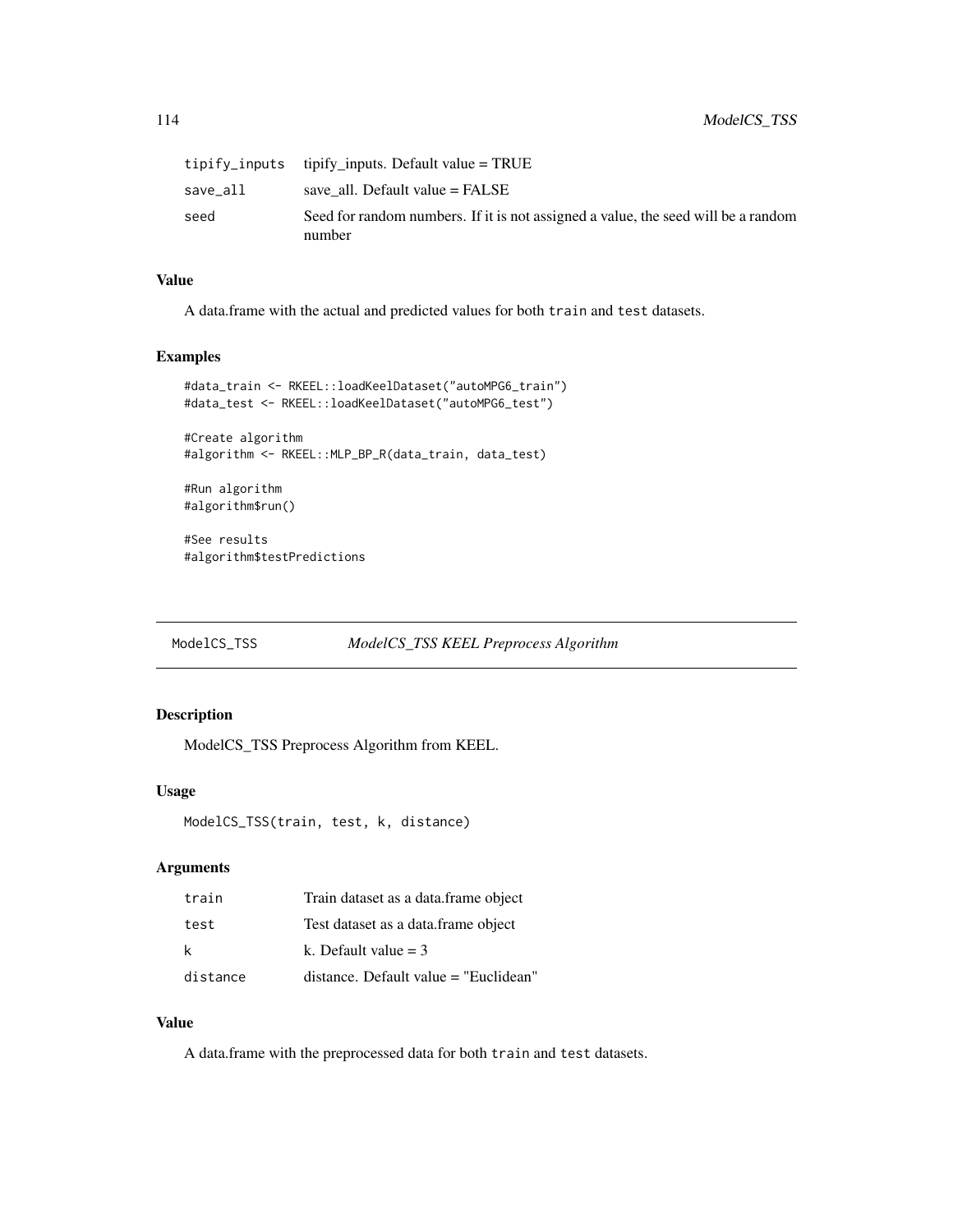## MODENAR\_A 115

#### Examples

```
#data_train <- RKEEL::loadKeelDataset("car_train")
#data_test <- RKEEL::loadKeelDataset("car_test")
```

```
#Create algorithm
#algorithm <- RKEEL::ModelCS_TSS(data_train, data_test)
```
#Run algorithm #algorithm\$run()

#See results #algorithm\$preprocessed\_test

MODENAR\_A *MODENAR\_A KEEL Association Rules Algorithm*

## Description

MODENAR\_A Association Rules Algorithm from KEEL.

#### Usage

```
MODENAR_A(dat, seed, PopulationSize, NumberofEvaluations, CrossoverrateCR,
  Thresholdforthenumberofnondominatedsolutions,
  Thefactorofamplitudeforeachattributeofthedataset, WeightforSupport,
  WeightforConfidence, WeightforComprehensibility,
  WeightforAmplitudeoftheIntervals)
```
## Arguments

| dat                                              | Dataset as a data.frame object                                                 |  |
|--------------------------------------------------|--------------------------------------------------------------------------------|--|
| seed                                             | seed. Default value $= 1286082570$                                             |  |
|                                                  | PopulationSize Population Size. Default value = $100$                          |  |
| NumberofEvaluations                              |                                                                                |  |
|                                                  | Number of Evaluations. Default value $= 50000$                                 |  |
| CrossoverrateCR                                  |                                                                                |  |
|                                                  | Crossover rate CR. Default value $= 0.3$                                       |  |
| Thresholdforthenumberofnondominatedsolutions     |                                                                                |  |
|                                                  | Threshold for the number of non-dominated solutions. Default value $= 60$      |  |
| Thefactorofamplitudeforeachattributeofthedataset |                                                                                |  |
|                                                  | The factor of amplitude for each attribute of the dataset. Default value $= 2$ |  |
| WeightforSupport                                 |                                                                                |  |
|                                                  | Weight for Support. Default value $= 0.8$                                      |  |
| WeightforConfidence                              |                                                                                |  |
|                                                  | Weight for Confidence. Default value $= 0.2$                                   |  |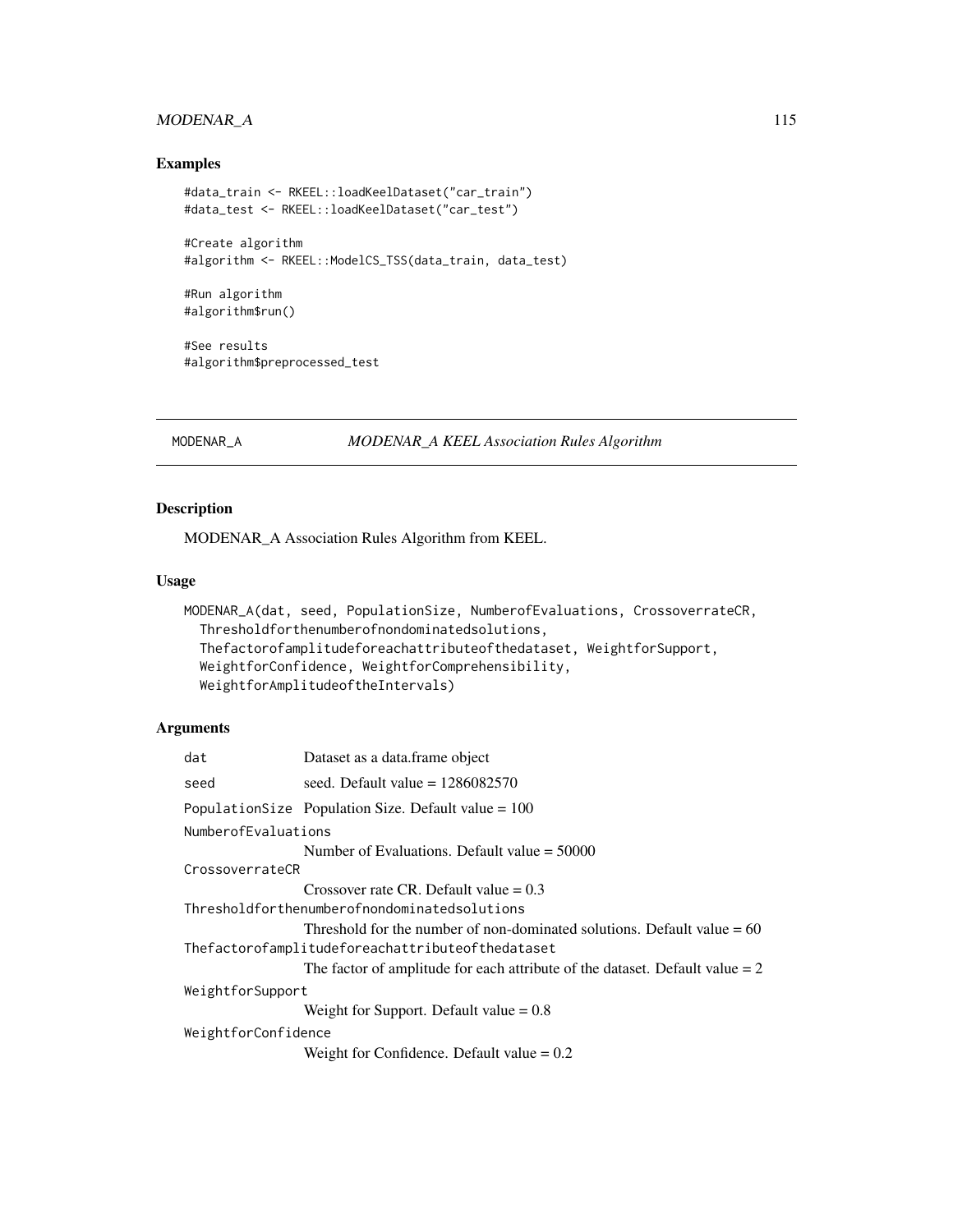## 116 MODENAR\_A

```
WeightforComprehensibility
                 Weight for Comprehensibility. Default value = 0.1WeightforAmplitudeoftheIntervals
                 Weight for Amplitude of the Intervals. Default value = 0.4
```
#### Details

\$run() Run algorith

\$showRules(numRules) Show a number of rules. By default all rules.

\$getInterestMeasures() Return a data.frame with all interest measures of set rules.

\$sortBy(interestMeasure) Order set rules by interest measure.

\$writeCSV(fileName,sep) Create CSV file with set rules. Default fileName="rules" sep=","

\$writePMML(fileName) Create PMML file with set rules. Default fileName="rules"

\$addInterestMeasure(name,colName) Add interest measures to set rules. Some interest measures supported:

"allConfidence" (Omiencinski, 2003)

"crossSupportRatio", cross-support ratio (Xiong et al., 2003)

"lift", interest factor (Brin et al. 1997)

"support", supp (Agrawal et al., 1996)

"addedValue", added Value, AV, Pavillon index, centered confidence (Tan et al., 2002)

"chiSquared",  $X^2$  (Liu et al., 1999)

"certainty", certainty factor, CF, Loevinger (Berzal et al., 2002)

"collectiveStrength"

"confidence", conf (Agrawal et al., 1996)

"conviction" (Brin et al. 1997)

"cosine" (Tan et al., 2004)

"coverage", cover, LHS-support

"confirmedConfidence", descriptive confirmed confidence (Kodratoff, 1999)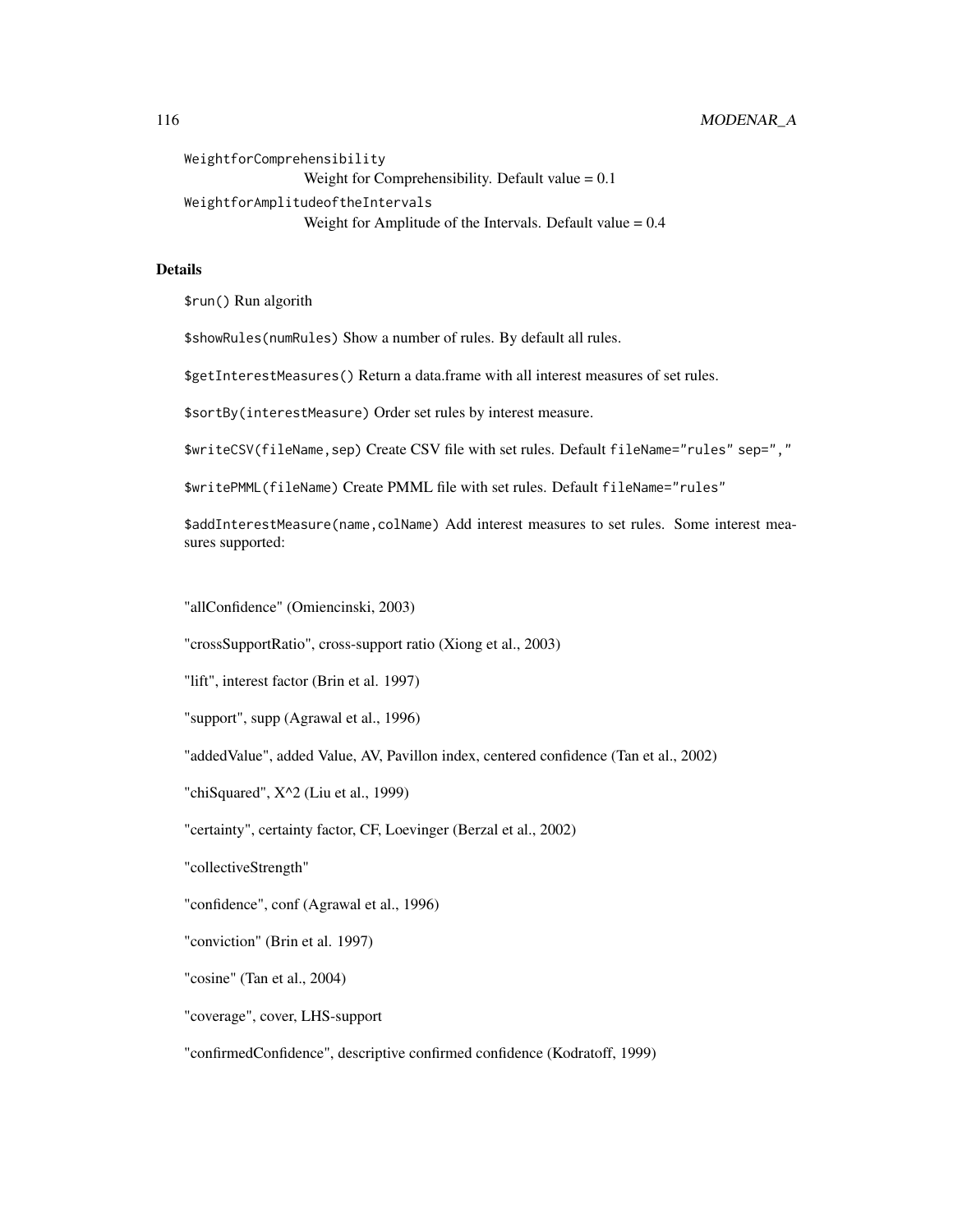"casualSupport", casual support (Kodratoff, 1999)

"counterexample", example and counterexample rate

"descriptiveConfirm", descriptive-confirm (Kodratoff, 1999)

"doc", difference of confidence (Hofmann and Wilhelm, 2001)

"fishersExactTest", Fisher's exact test (Hahsler and Hornik, 2007)

"gini", Gini index (Tan et al., 2004)

"hyperLift" (Hahsler and Hornik, 2007)

"hyperConfidence" (Hahsler and Hornik, 2007)

"imbalance", imbalance ratio, IR (Wu, Chen and Han, 2010)

"implicationIndex", implication index (Gras, 1996)

"improvement" (Bayardo et al., 2000)

"jaccard", Jaccard coefficient (Tan and Kumar, 2000)

"jMeasure", J-measure, J (Smyth and Goodman, 1991)

"kappa" (Tan and Kumar, 2000)

"klosgen", Klosgen (Tan and Kumar, 2000)

"kulczynski" (Wu, Chen and Han, 2007; Kulczynski, 1927)

"lambda", Goodman-Kruskal lambda, predictive association (Tan and Kumar, 2000)

"laplace", L (Tan and Kumar 2000)

"leastContradiction", least contradiction (Aze and Kodratoff, 2004

"lerman", Lerman similarity (Lerman, 1981)

"leverage", PS (Piatetsky-Shapiro 1991)

"mutualInformation", uncertainty, M (Tan et al., 2002)

"oddsRatio", odds ratio alpha (Tan et al., 2004)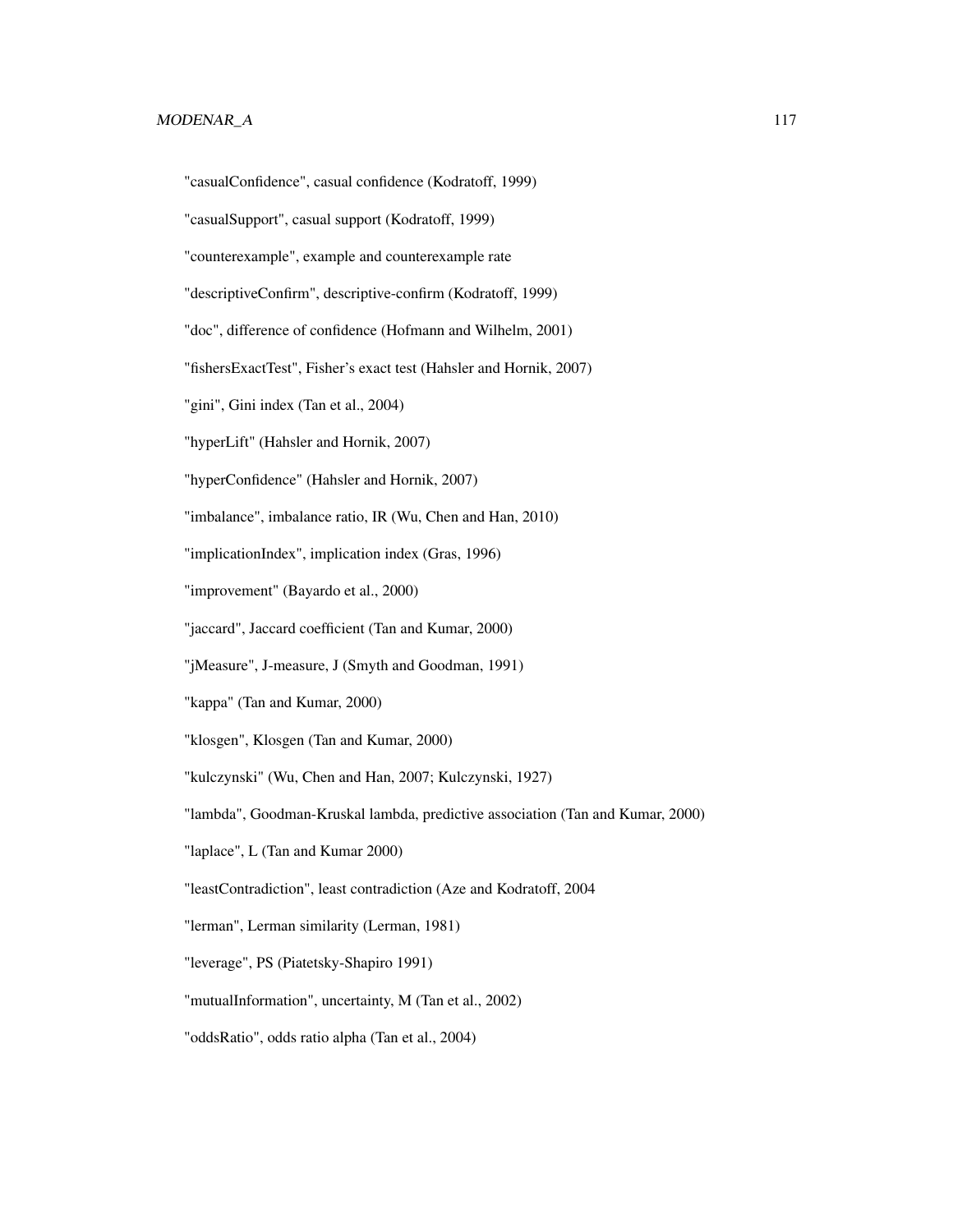## 118 MODENAR\_A

"phi", correlation coefficient phi (Tan et al. 2004)

"ralambrodrainy", Ralambrodrainy Measure (Ralambrodrainy, 1991)

"RLD", relative linkage disequilibrium (Kenett and Salini, 2008)

"sebag", Sebag measure (Sebag and Schoenauer, 1988)

"support", supp (Agrawal et al., 1996)

"varyingLiaison", varying rates liaison (Bernard and Charron, 1996)

"yuleQ", Yule's Q (Tan and Kumar, 2000)

"yuleY", Yule's Y (Tan and Kumar, 2000)

For more information see ?arules::interestMeasure

#### Value

A arules class with the Association Rules for both dat dataset.

## Examples

```
#Load KEEL dataset iris
#dat<-loadKeelDataset("iris")
#Create algorithm
#algorithm <- MODENAR_A(dat)
#Run algorithm
#algorithm$run()
#Rules in format arules
#algorithm$rules
#Show a number of rules
#algorithm$showRules(2)
#Return a data.frame with all interest measures of set rules
#algorithm$getInterestMeasures()
#Add interst measure YuleY to set rules
#algorithm$addInterestMeasure("YuleY","yulesY")
#Sort by interest measure lift
#algorithm$sortBy("lift")
```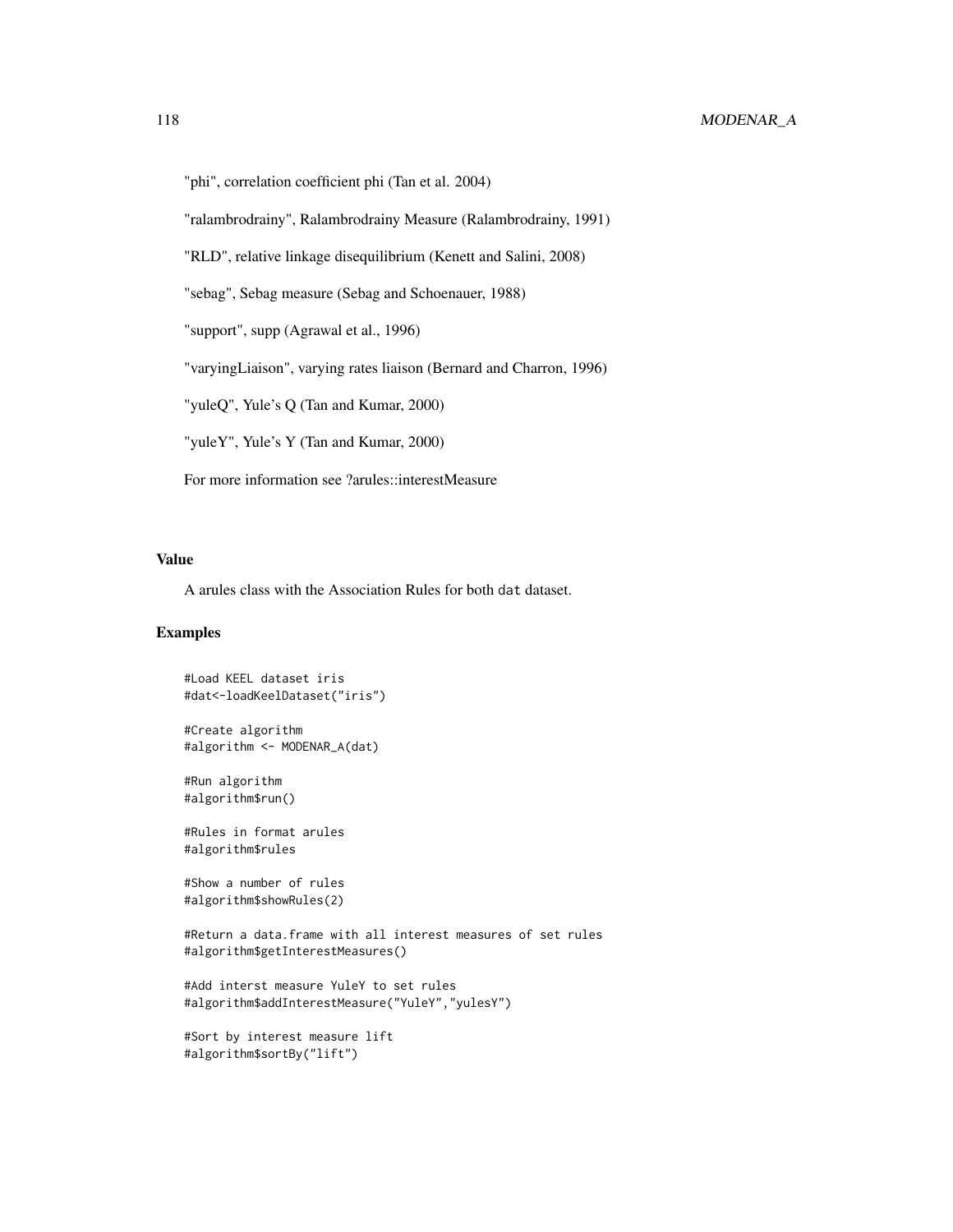#Save rules in CSV file #algorithm\$writeCSV("myrules")

#Save rules in PMML file #algorithm\$writePMML("myrules")

MOEA\_Ghosh\_A *MOEA\_Ghosh\_A KEEL Association Rules Algorithm*

## Description

MOEA\_Ghosh\_A Association Rules Algorithm from KEEL.

#### Usage

```
MOEA_Ghosh_A(dat, seed, NumberofObjetives, NumberofEvaluations, PopulationSize,
 PointCrossover, ProbabilityofCrossover, ProbabilityofMutation,
  Thefactorofamplitudeforeachattributeofthedataset)
```
# Arguments

| dat                    | Dataset as a data.frame object                                                   |
|------------------------|----------------------------------------------------------------------------------|
| seed                   | seed. Default value $= 1286082570$                                               |
| NumberofObjetives      |                                                                                  |
|                        | Number of Objetives. Default value $= 3$                                         |
| NumberofEvaluations    |                                                                                  |
|                        | Number of Evaluations. Default value $=$ 50000                                   |
|                        | Population Size Population Size. Default value $= 100$                           |
| ProbabilityofCrossover | Point Crossover Point Crossover. Default value $= 2$                             |
|                        | Probability of Crossover. Default value $= 0.8$                                  |
| ProbabilityofMutation  |                                                                                  |
|                        | Probability of Mutation. Default value $= 0.02$                                  |
|                        | Thefactorofamplitudeforeachattributeofthedataset                                 |
|                        | The factor of amplitude for each attribute of the dataset. Default value $= 2.0$ |

## Details

\$run() Run algorith

\$showRules(numRules) Show a number of rules. By default all rules.

\$getInterestMeasures() Return a data.frame with all interest measures of set rules.

\$sortBy(interestMeasure) Order set rules by interest measure.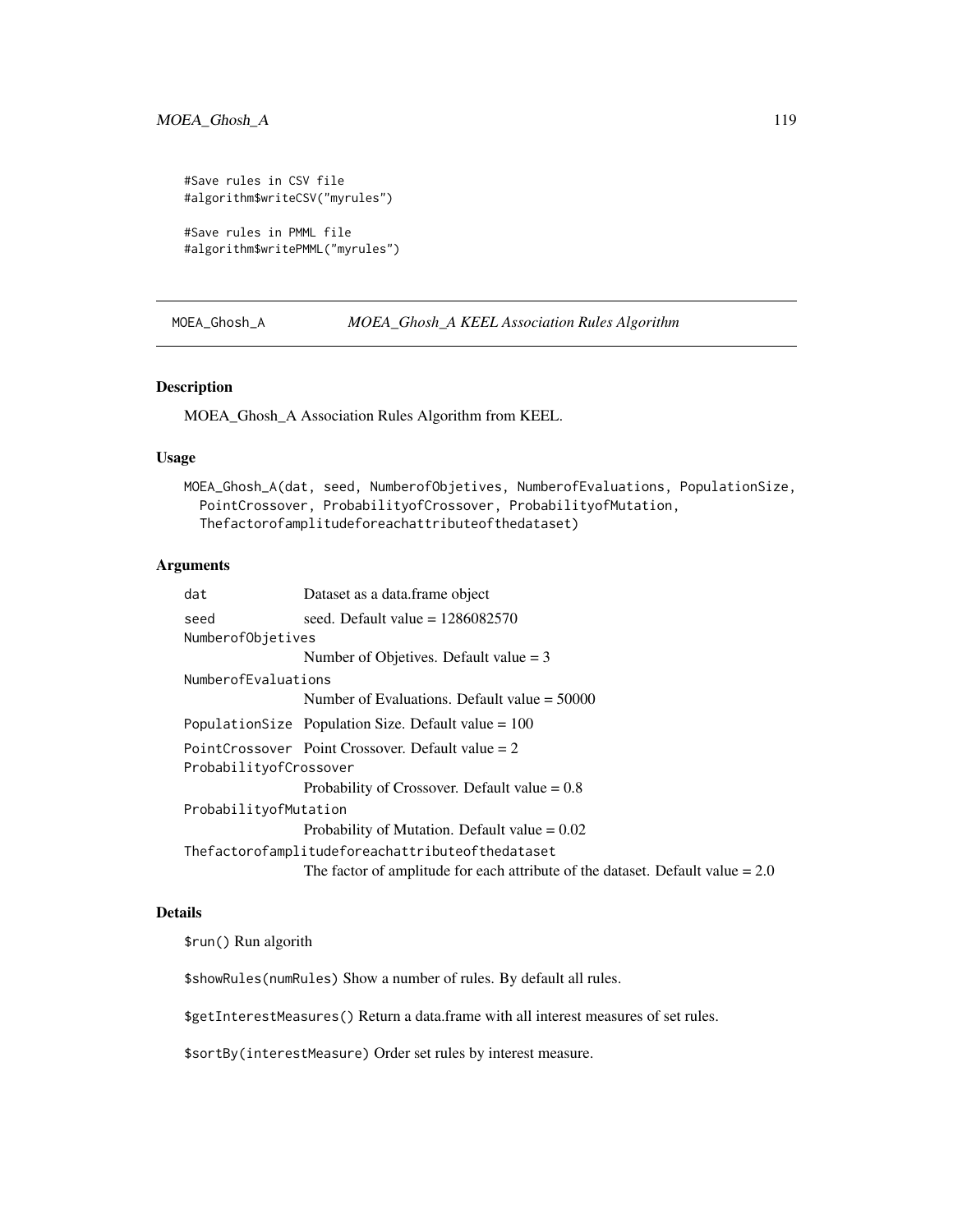\$writeCSV(fileName,sep) Create CSV file with set rules. Default fileName="rules" sep=","

\$writePMML(fileName) Create PMML file with set rules. Default fileName="rules"

\$addInterestMeasure(name,colName) Add interest measures to set rules. Some interest measures supported:

"allConfidence" (Omiencinski, 2003)

"crossSupportRatio", cross-support ratio (Xiong et al., 2003)

"lift", interest factor (Brin et al. 1997)

"support", supp (Agrawal et al., 1996)

"addedValue", added Value, AV, Pavillon index, centered confidence (Tan et al., 2002)

"chiSquared",  $X^2$  (Liu et al., 1999)

"certainty", certainty factor, CF, Loevinger (Berzal et al., 2002)

"collectiveStrength"

"confidence", conf (Agrawal et al., 1996)

"conviction" (Brin et al. 1997)

"cosine" (Tan et al., 2004)

"coverage", cover, LHS-support

"confirmedConfidence", descriptive confirmed confidence (Kodratoff, 1999)

"casualConfidence", casual confidence (Kodratoff, 1999)

"casualSupport", casual support (Kodratoff, 1999)

"counterexample", example and counterexample rate

"descriptiveConfirm", descriptive-confirm (Kodratoff, 1999)

"doc", difference of confidence (Hofmann and Wilhelm, 2001)

"fishersExactTest", Fisher's exact test (Hahsler and Hornik, 2007)

"gini", Gini index (Tan et al., 2004)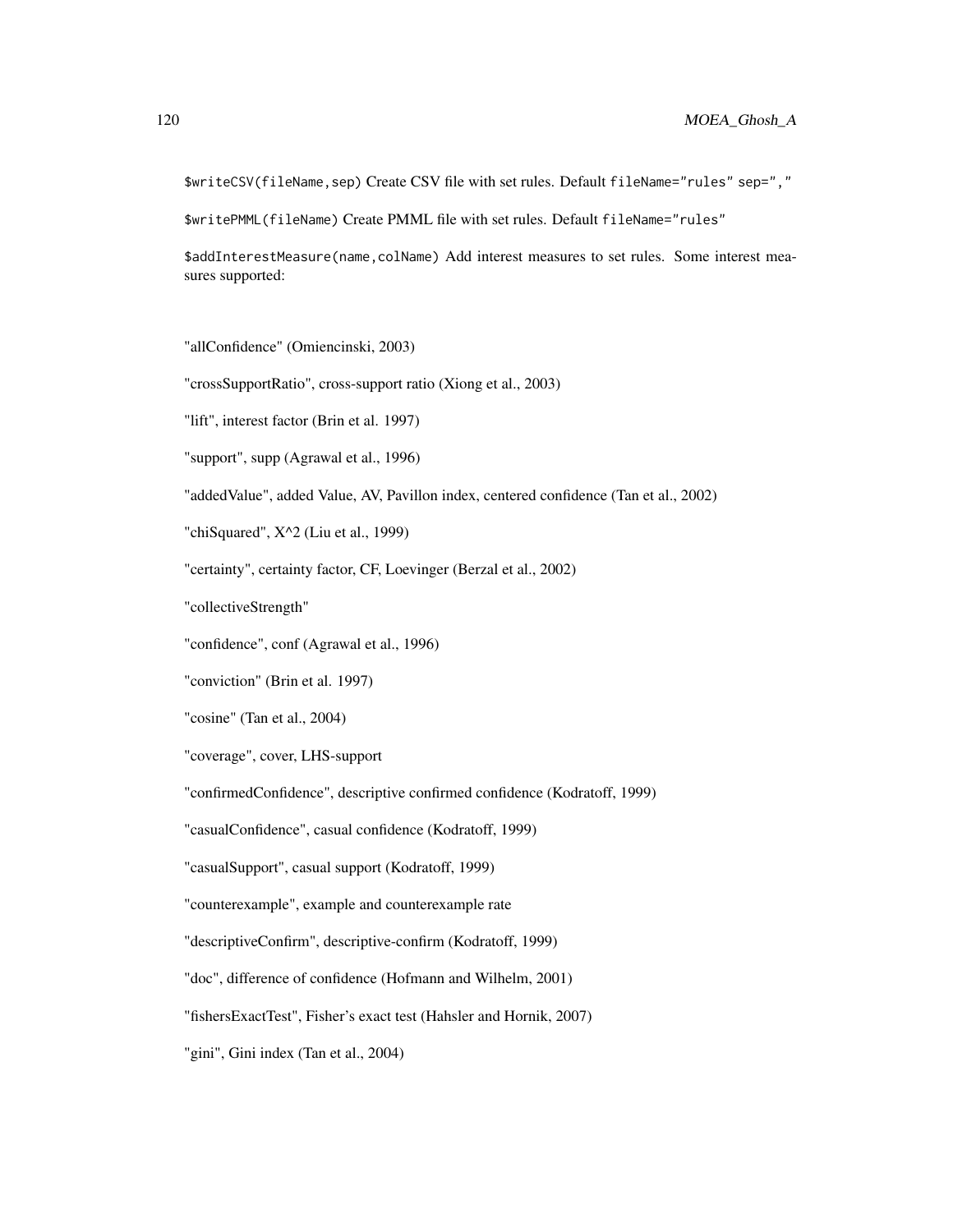- "hyperLift" (Hahsler and Hornik, 2007)
- "hyperConfidence" (Hahsler and Hornik, 2007)
- "imbalance", imbalance ratio, IR (Wu, Chen and Han, 2010)
- "implicationIndex", implication index (Gras, 1996)
- "improvement" (Bayardo et al., 2000)
- "jaccard", Jaccard coefficient (Tan and Kumar, 2000)
- "jMeasure", J-measure, J (Smyth and Goodman, 1991)
- "kappa" (Tan and Kumar, 2000)
- "klosgen", Klosgen (Tan and Kumar, 2000)
- "kulczynski" (Wu, Chen and Han, 2007; Kulczynski, 1927)
- "lambda", Goodman-Kruskal lambda, predictive association (Tan and Kumar, 2000)
- "laplace", L (Tan and Kumar 2000)
- "leastContradiction", least contradiction (Aze and Kodratoff, 2004
- "lerman", Lerman similarity (Lerman, 1981)
- "leverage", PS (Piatetsky-Shapiro 1991)
- "mutualInformation", uncertainty, M (Tan et al., 2002)
- "oddsRatio", odds ratio alpha (Tan et al., 2004)
- "phi", correlation coefficient phi (Tan et al. 2004)
- "ralambrodrainy", Ralambrodrainy Measure (Ralambrodrainy, 1991)
- "RLD", relative linkage disequilibrium (Kenett and Salini, 2008)
- "sebag", Sebag measure (Sebag and Schoenauer, 1988)
- "support", supp (Agrawal et al., 1996)
- "varyingLiaison", varying rates liaison (Bernard and Charron, 1996)
- "yuleQ", Yule's Q (Tan and Kumar, 2000)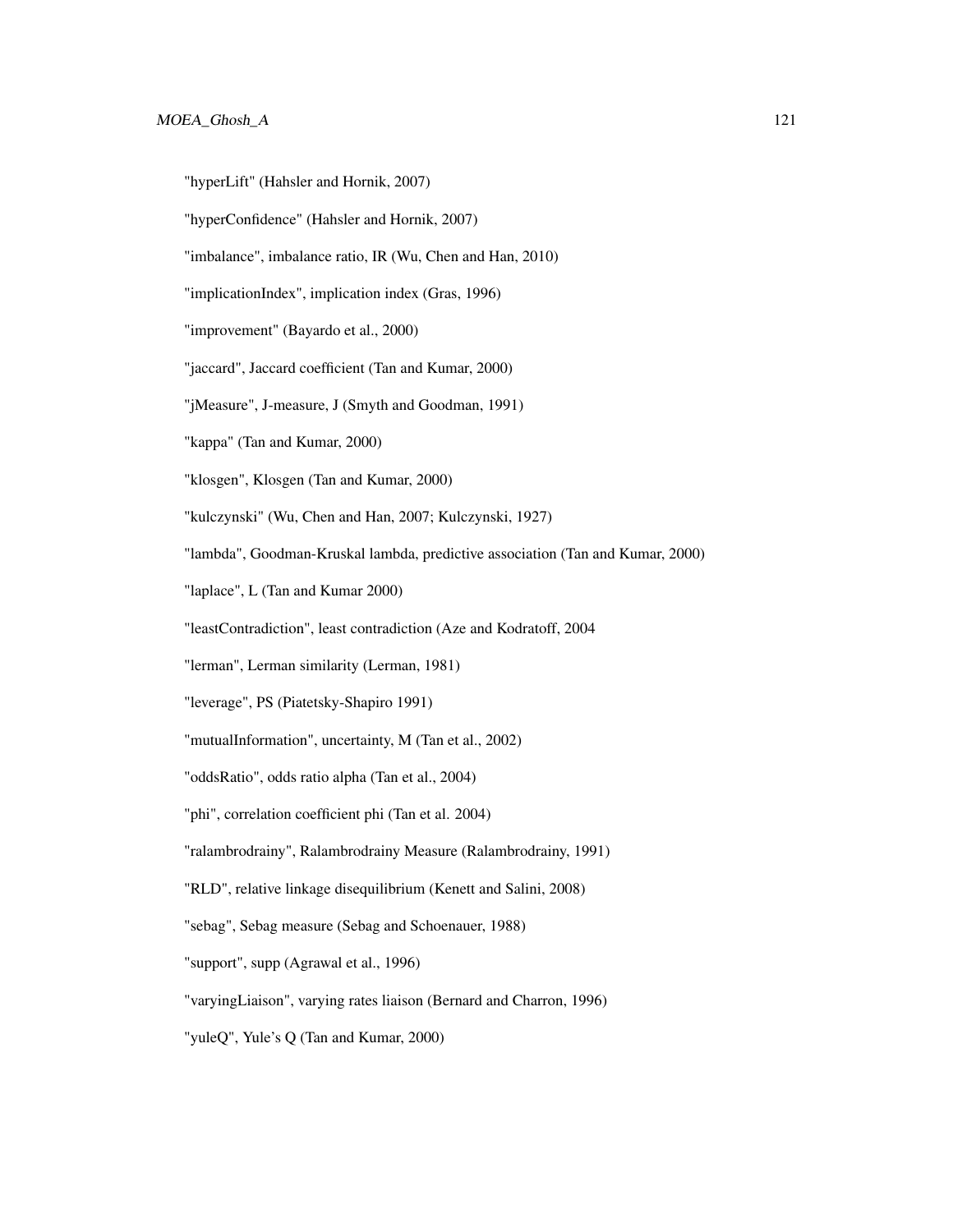"yuleY", Yule's Y (Tan and Kumar, 2000)

For more information see ?arules::interestMeasure

#### Value

A arules class with the Association Rules for both dat dataset.

## Examples

```
#Load KEEL dataset iris
#dat<-loadKeelDataset("iris")
#Create algorithm
#algorithm <- MOEA_Ghosh_A(dat)
#Run algorithm
#algorithm$run()
#Rules in format arules
#algorithm$rules
#Show a number of rules
#algorithm$showRules(2)
#Return a data.frame with all interest measures of set rules
#algorithm$getInterestMeasures()
#Add interst measure YuleY to set rules
#algorithm$addInterestMeasure("YuleY","yulesY")
#Sort by interest measure lift
#algorithm$sortBy("lift")
#Save rules in CSV file
#algorithm$writeCSV("myrules")
#Save rules in PMML file
#algorithm$writePMML("myrules")
```
MOPNAR\_A *MOPNAR\_A KEEL Association Rules Algorithm*

# Description

MOPNAR\_A Association Rules Algorithm from KEEL.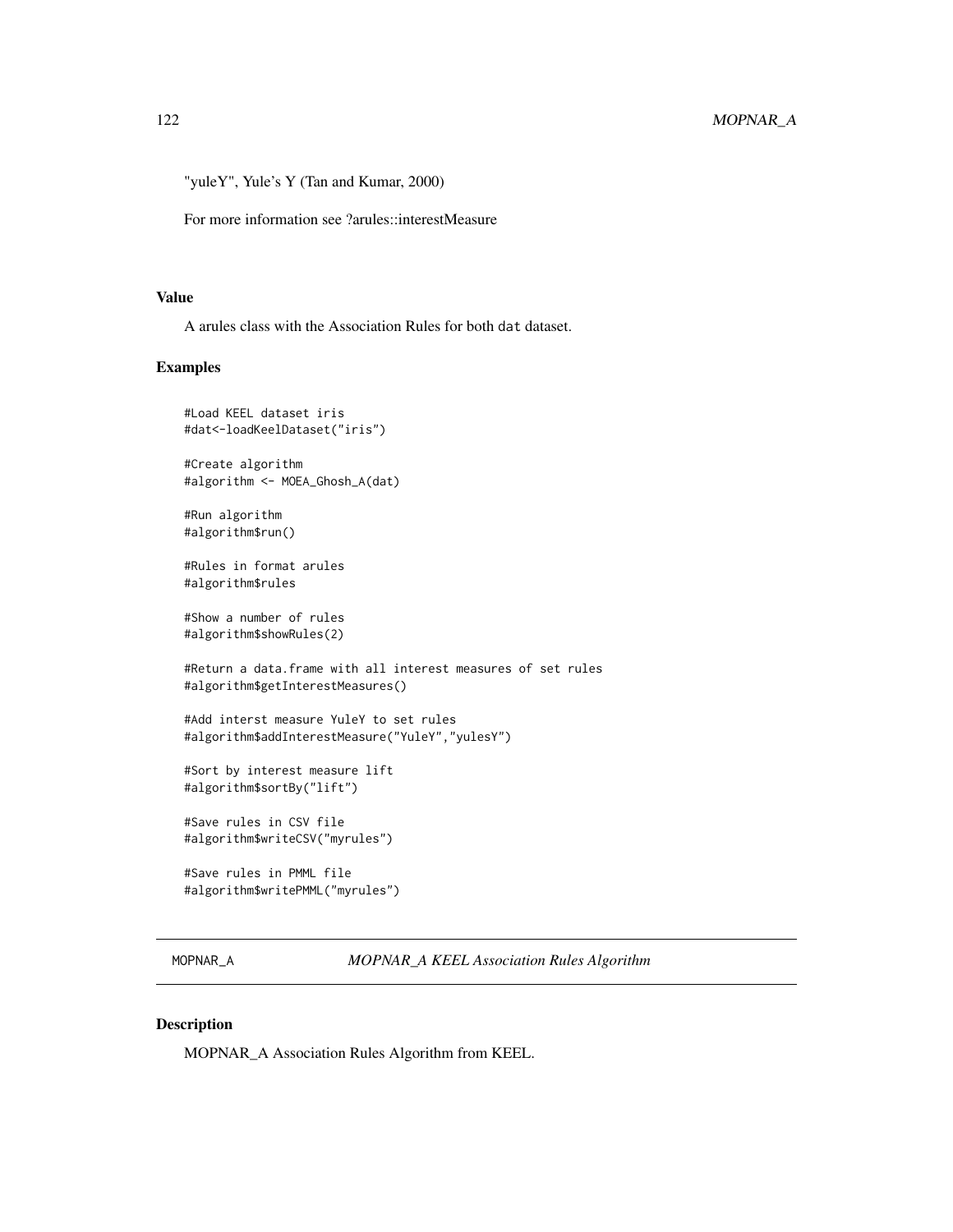## MOPNAR\_A 123

## Usage

```
MOPNAR_A(dat, seed, objetives, evaluations, parameter, weightNeighborhood,
  wrobabilitySolutionsNeighborhood, maxSolutions, probabilityMutation,
  amplitude, threshold)
```
## Arguments

| dat                 | Dataset as a data.frame object                          |
|---------------------|---------------------------------------------------------|
| seed                | seed. Default value $= 1286082570$                      |
| objetives           | objetives. Default value $=$ 3                          |
| evaluations         | evaluations. Default value $= 50000$                    |
| parameter           | parameter. Default value $= 13$                         |
| weightNeighborhood  |                                                         |
|                     | weightNeighborhood. Default value $= 10$                |
|                     | wrobabilitySolutionsNeighborhood                        |
|                     | wrobabilitySolutionsNeighborhood. Default value = $0.9$ |
| maxSolutions        | $maxSolutions$ . Default value = 2                      |
| probabilityMutation |                                                         |
|                     | probability Mutation. Default value $= 0.1$             |
| amplitude           | amplitude. Default value $= 2.0$                        |
| threshold           | threshold. Default value $= 5.0$                        |

#### Details

\$run() Run algorith

\$showRules(numRules) Show a number of rules. By default all rules.

\$getInterestMeasures() Return a data.frame with all interest measures of set rules.

\$sortBy(interestMeasure) Order set rules by interest measure.

\$writeCSV(fileName,sep) Create CSV file with set rules. Default fileName="rules" sep=","

\$writePMML(fileName) Create PMML file with set rules. Default fileName="rules"

\$addInterestMeasure(name,colName) Add interest measures to set rules. Some interest measures supported:

"allConfidence" (Omiencinski, 2003)

"crossSupportRatio", cross-support ratio (Xiong et al., 2003)

"lift", interest factor (Brin et al. 1997)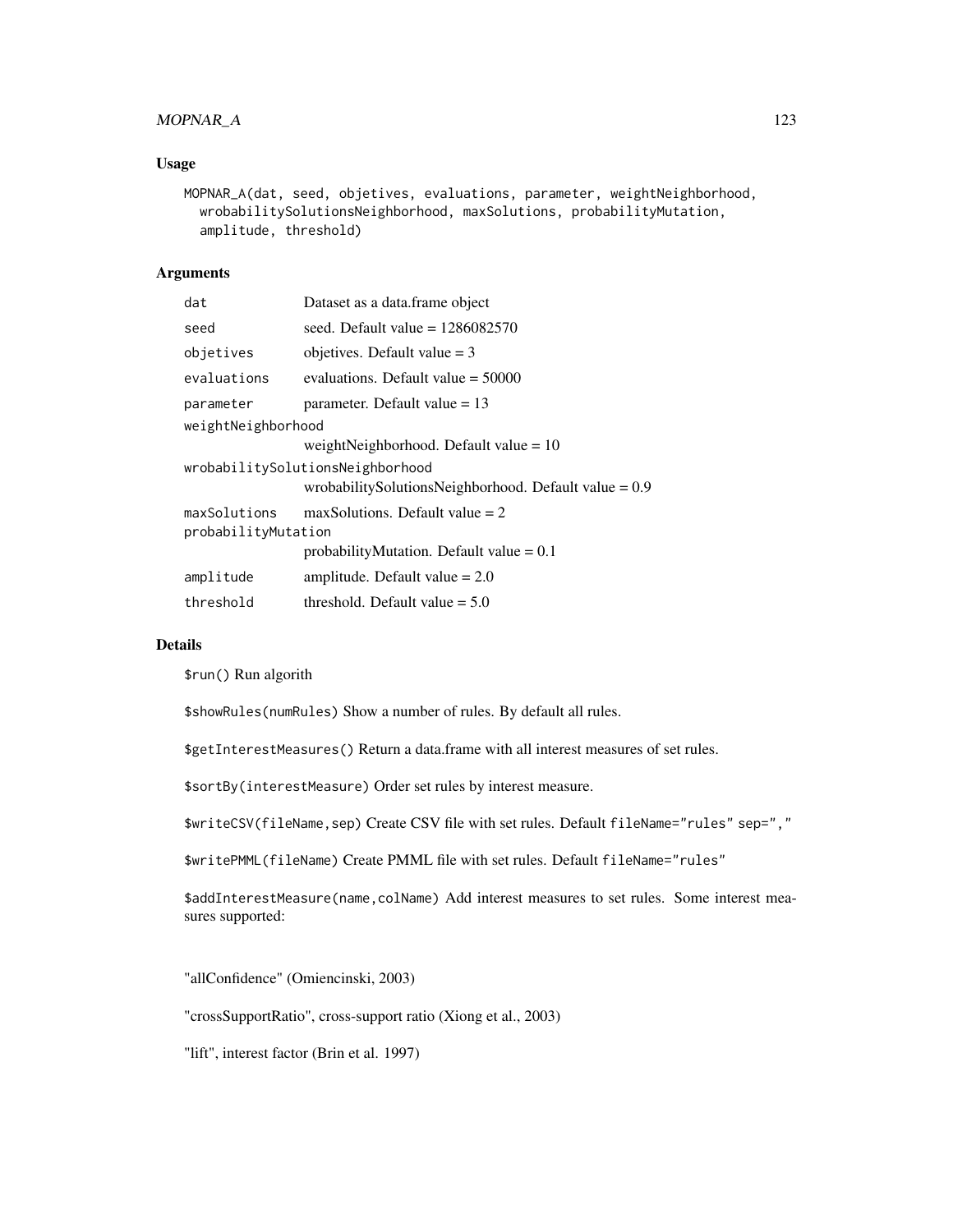## 124 MOPNAR\_A

"support", supp (Agrawal et al., 1996)

"addedValue", added Value, AV, Pavillon index, centered confidence (Tan et al., 2002)

"chiSquared", X^2 (Liu et al., 1999)

"certainty", certainty factor, CF, Loevinger (Berzal et al., 2002)

"collectiveStrength"

"confidence", conf (Agrawal et al., 1996)

"conviction" (Brin et al. 1997)

"cosine" (Tan et al., 2004)

"coverage", cover, LHS-support

"confirmedConfidence", descriptive confirmed confidence (Kodratoff, 1999)

"casualConfidence", casual confidence (Kodratoff, 1999)

"casualSupport", casual support (Kodratoff, 1999)

"counterexample", example and counterexample rate

"descriptiveConfirm", descriptive-confirm (Kodratoff, 1999)

"doc", difference of confidence (Hofmann and Wilhelm, 2001)

"fishersExactTest", Fisher's exact test (Hahsler and Hornik, 2007)

"gini", Gini index (Tan et al., 2004)

"hyperLift" (Hahsler and Hornik, 2007)

"hyperConfidence" (Hahsler and Hornik, 2007)

"imbalance", imbalance ratio, IR (Wu, Chen and Han, 2010)

"implicationIndex", implication index (Gras, 1996)

"improvement" (Bayardo et al., 2000)

"jaccard", Jaccard coefficient (Tan and Kumar, 2000)

"jMeasure", J-measure, J (Smyth and Goodman, 1991)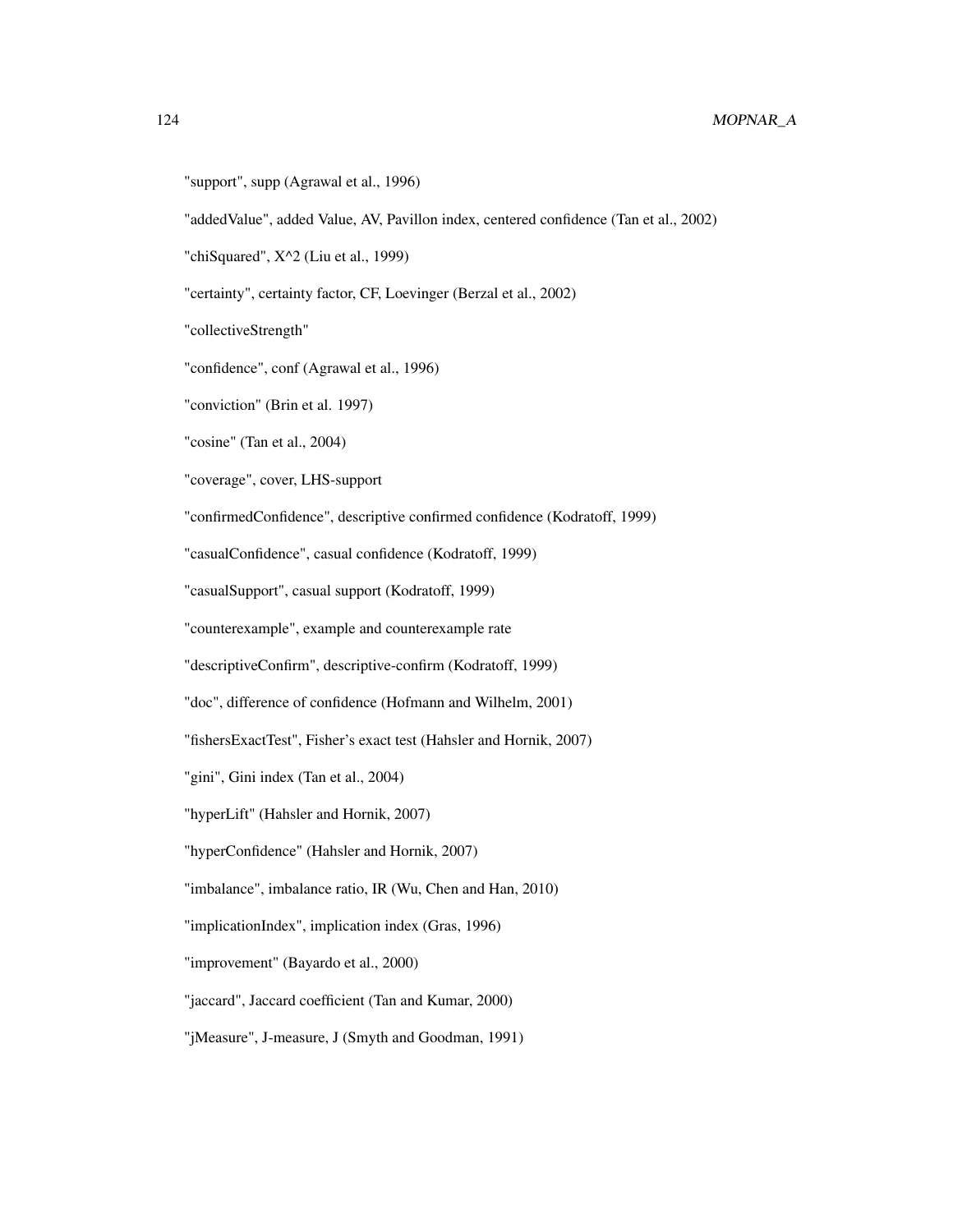"kappa" (Tan and Kumar, 2000)

"klosgen", Klosgen (Tan and Kumar, 2000)

"kulczynski" (Wu, Chen and Han, 2007; Kulczynski, 1927)

"lambda", Goodman-Kruskal lambda, predictive association (Tan and Kumar, 2000)

"laplace", L (Tan and Kumar 2000)

"leastContradiction", least contradiction (Aze and Kodratoff, 2004

"lerman", Lerman similarity (Lerman, 1981)

"leverage", PS (Piatetsky-Shapiro 1991)

"mutualInformation", uncertainty, M (Tan et al., 2002)

"oddsRatio", odds ratio alpha (Tan et al., 2004)

"phi", correlation coefficient phi (Tan et al. 2004)

"ralambrodrainy", Ralambrodrainy Measure (Ralambrodrainy, 1991)

"RLD", relative linkage disequilibrium (Kenett and Salini, 2008)

"sebag", Sebag measure (Sebag and Schoenauer, 1988)

"support", supp (Agrawal et al., 1996)

"varyingLiaison", varying rates liaison (Bernard and Charron, 1996)

"yuleQ", Yule's Q (Tan and Kumar, 2000)

"yuleY", Yule's Y (Tan and Kumar, 2000)

For more information see ?arules::interestMeasure

#### Value

A arules class with the Association Rules for both dat dataset.

#### Examples

#Load KEEL dataset iris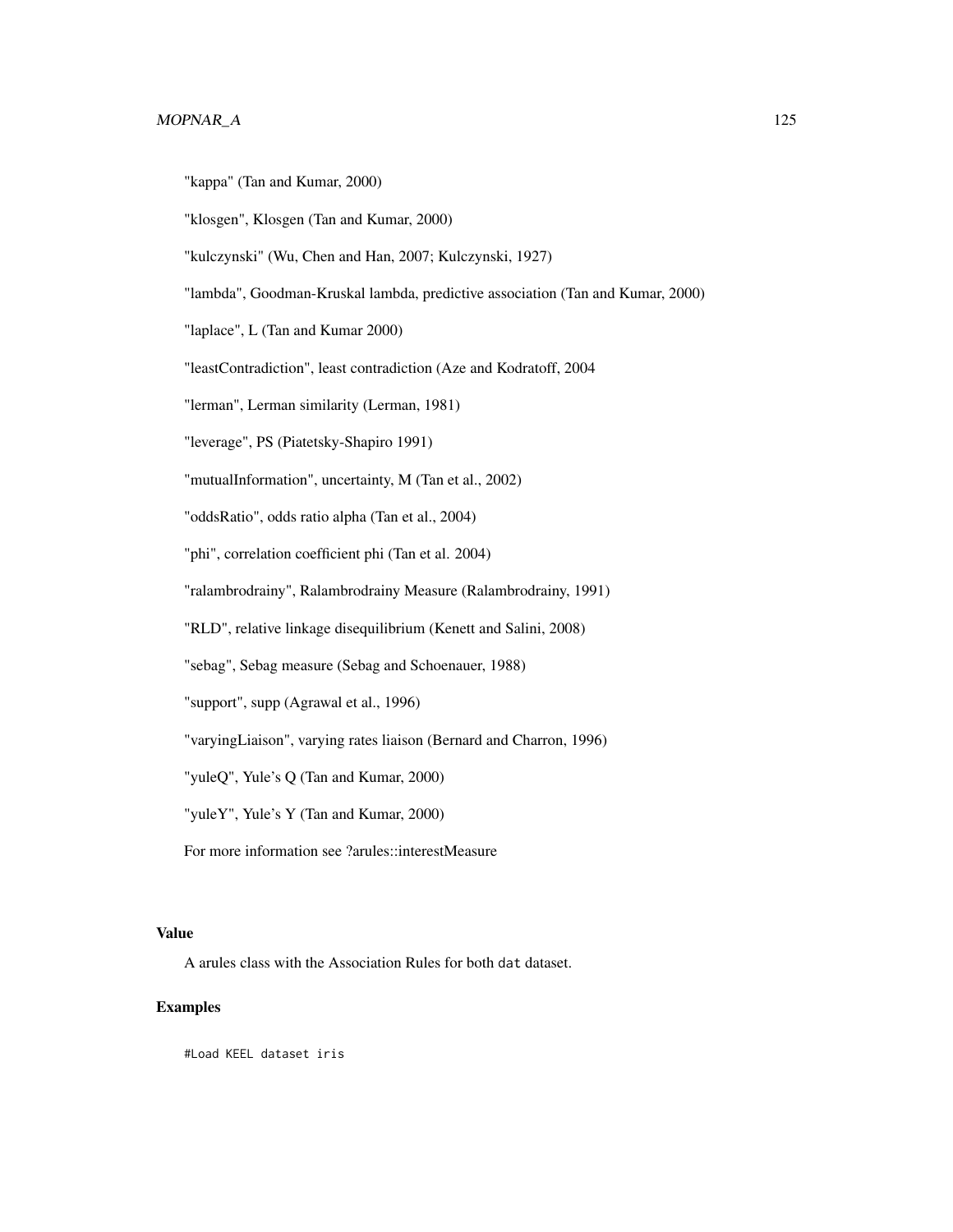```
#dat<-loadKeelDataset("iris")
#Create algorithm
#algorithm <- MOPNAR_A(dat)
#Run algorithm
#algorithm$run()
#Rules in format arules
#algorithm$rules
#Show a number of rules
#algorithm$showRules(2)
#Return a data.frame with all interest measures of set rules
#algorithm$getInterestMeasures()
#Add interst measure YuleY to set rules
#algorithm$addInterestMeasure("YuleY","yulesY")
#Sort by interest measure lift
#algorithm$sortBy("lift")
#Save rules in CSV file
#algorithm$writeCSV("myrules")
#Save rules in PMML file
```

```
#algorithm$writePMML("myrules")
```
MostCommon\_MV *MostCommon\_MV KEEL Preprocess Algorithm*

#### Description

MostCommon\_MV Preprocess Algorithm from KEEL.

## Usage

```
MostCommon_MV(train, test)
```
## Arguments

| train | Train dataset as a data.frame object |
|-------|--------------------------------------|
| test  | Test dataset as a data.frame object  |

#### Value

A data.frame with the preprocessed data for both train and test datasets.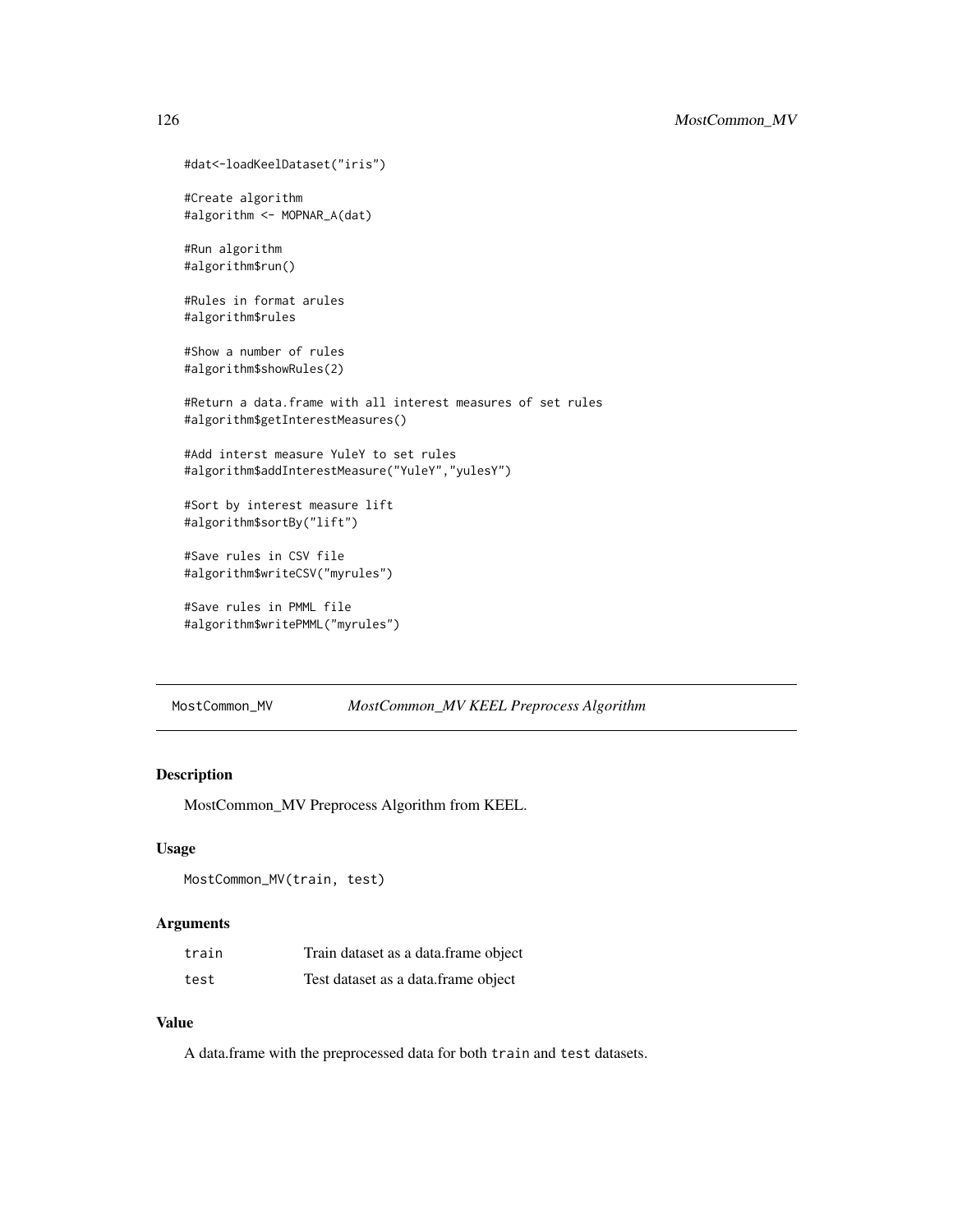#### $NB\_C$  127

#### Examples

```
#data_train <- RKEEL::loadKeelDataset("car_train")
#data_test <- RKEEL::loadKeelDataset("car_test")
#Create algorithm
```
#algorithm <- RKEEL::MostCommon\_MV(data\_train, data\_test)

#Run algorithm #algorithm\$run()

#See results #algorithm\$preprocessed\_test

## NB\_C *NB\_C KEEL Classification Algorithm*

#### Description

NB\_C Classification Algorithm from KEEL.

#### Usage

NB\_C(train, test)

## Arguments

| train | Train dataset as a data.frame object |
|-------|--------------------------------------|
| test  | Test dataset as a data.frame object  |

## Value

A data.frame with the actual and predicted classes for both train and test datasets.

#### Examples

```
#data_train <- RKEEL::loadKeelDataset("car_train")
#data_test <- RKEEL::loadKeelDataset("car_test")
```
#Create algorithm #algorithm <- RKEEL::NB\_C(data\_train, data\_test)

#Run algorithm #algorithm\$run()

#See results #algorithm\$testPredictions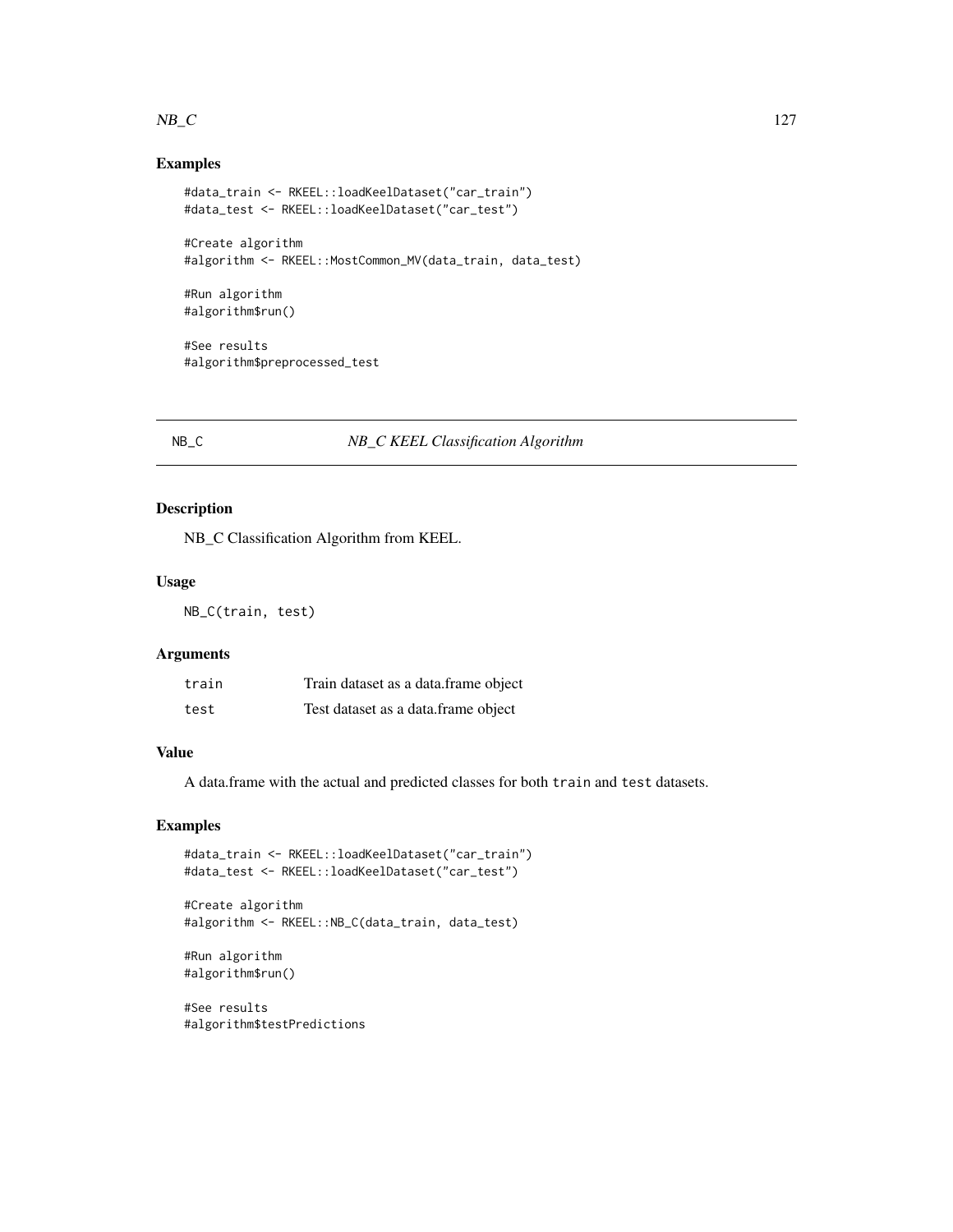NICGAR\_A Association Rules Algorithm from KEEL.

## Usage

```
NICGAR_A(dat, seed, NumberofEvaluations, PopulationSize, ProbabilityofMutation,
  Thefactorofamplitudeforeachattributeofthedataset, NichingThreshold,
  QualityThreshold, PercentUpdate)
```
## Arguments

| dat                                              | Dataset as a data.frame object                                                          |  |
|--------------------------------------------------|-----------------------------------------------------------------------------------------|--|
| seed                                             | seed. Default value $= 1286082570$                                                      |  |
| NumberofEvaluations                              |                                                                                         |  |
|                                                  | Number of Evaluations. Default value $= 1286082570$                                     |  |
|                                                  | Population Size Population Size. Default value = $1286082570$                           |  |
| Probability of Mutation                          |                                                                                         |  |
|                                                  | Probability of Mutation. Default value = $1286082570$                                   |  |
| Thefactorofamplitudeforeachattributeofthedataset |                                                                                         |  |
|                                                  | The factor of amplitude for each attribute of the dataset. Default value = $1286082570$ |  |
| NichingThreshold                                 |                                                                                         |  |
|                                                  | Niching Threshold. Default value $= 1286082570$                                         |  |
| QualityThreshold                                 |                                                                                         |  |
|                                                  | Quality Threshold. Default value = 1286082570                                           |  |
| PercentUpdate                                    | Percent Update. Default value = $1286082570$                                            |  |

#### Details

\$run() Run algorith

\$showRules(numRules) Show a number of rules. By default all rules.

\$getInterestMeasures() Return a data.frame with all interest measures of set rules.

\$sortBy(interestMeasure) Order set rules by interest measure.

\$writeCSV(fileName,sep) Create CSV file with set rules. Default fileName="rules" sep=","

\$writePMML(fileName) Create PMML file with set rules. Default fileName="rules"

\$addInterestMeasure(name,colName) Add interest measures to set rules. Some interest measures supported: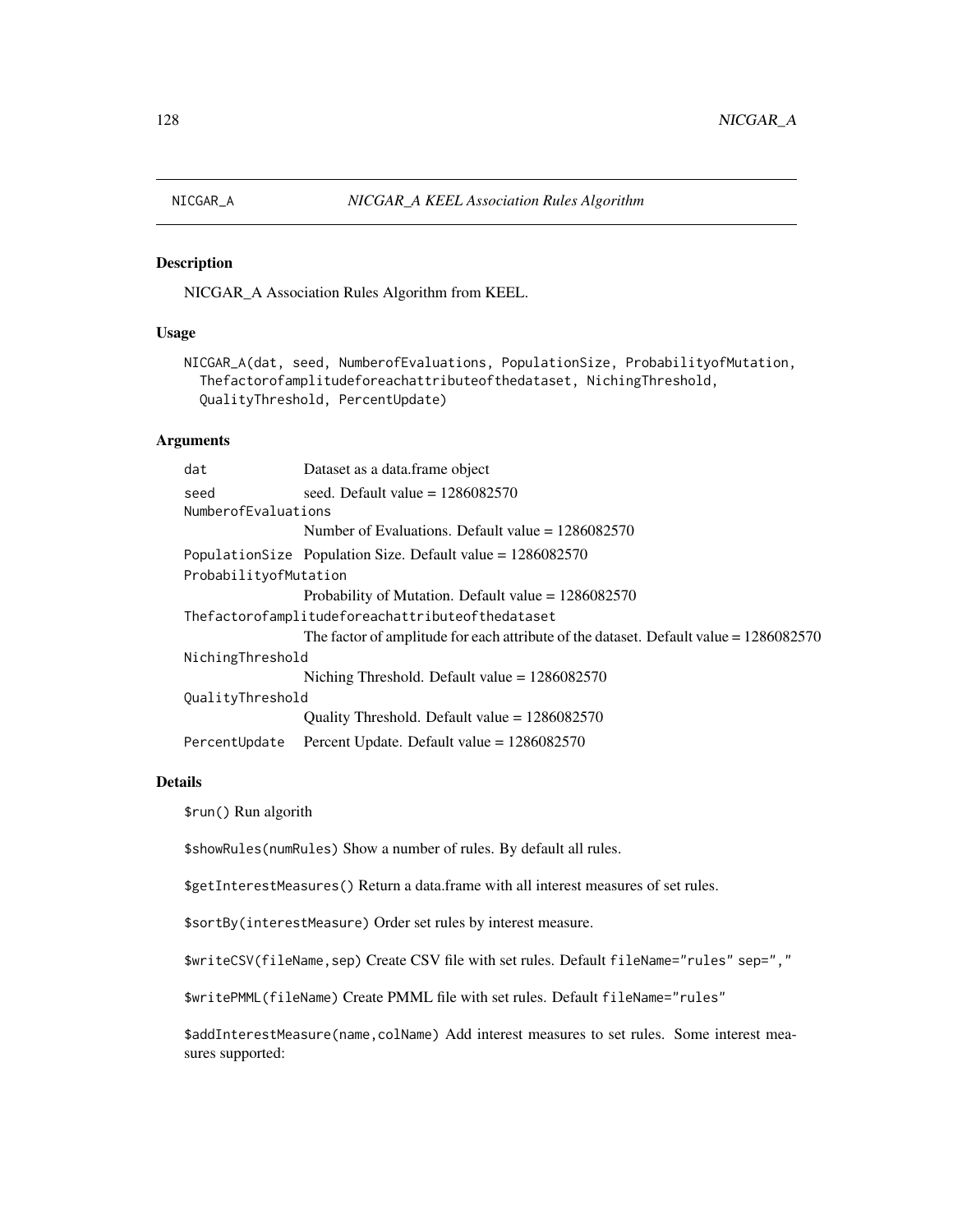## NICGAR\_A 129

"allConfidence" (Omiencinski, 2003)

"crossSupportRatio", cross-support ratio (Xiong et al., 2003)

"lift", interest factor (Brin et al. 1997)

"support", supp (Agrawal et al., 1996)

"addedValue", added Value, AV, Pavillon index, centered confidence (Tan et al., 2002)

"chiSquared", X^2 (Liu et al., 1999)

"certainty", certainty factor, CF, Loevinger (Berzal et al., 2002)

"collectiveStrength"

"confidence", conf (Agrawal et al., 1996)

"conviction" (Brin et al. 1997)

"cosine" (Tan et al., 2004)

"coverage", cover, LHS-support

"confirmedConfidence", descriptive confirmed confidence (Kodratoff, 1999)

"casualConfidence", casual confidence (Kodratoff, 1999)

"casualSupport", casual support (Kodratoff, 1999)

"counterexample", example and counterexample rate

"descriptiveConfirm", descriptive-confirm (Kodratoff, 1999)

"doc", difference of confidence (Hofmann and Wilhelm, 2001)

"fishersExactTest", Fisher's exact test (Hahsler and Hornik, 2007)

"gini", Gini index (Tan et al., 2004)

"hyperLift" (Hahsler and Hornik, 2007)

"hyperConfidence" (Hahsler and Hornik, 2007)

"imbalance", imbalance ratio, IR (Wu, Chen and Han, 2010)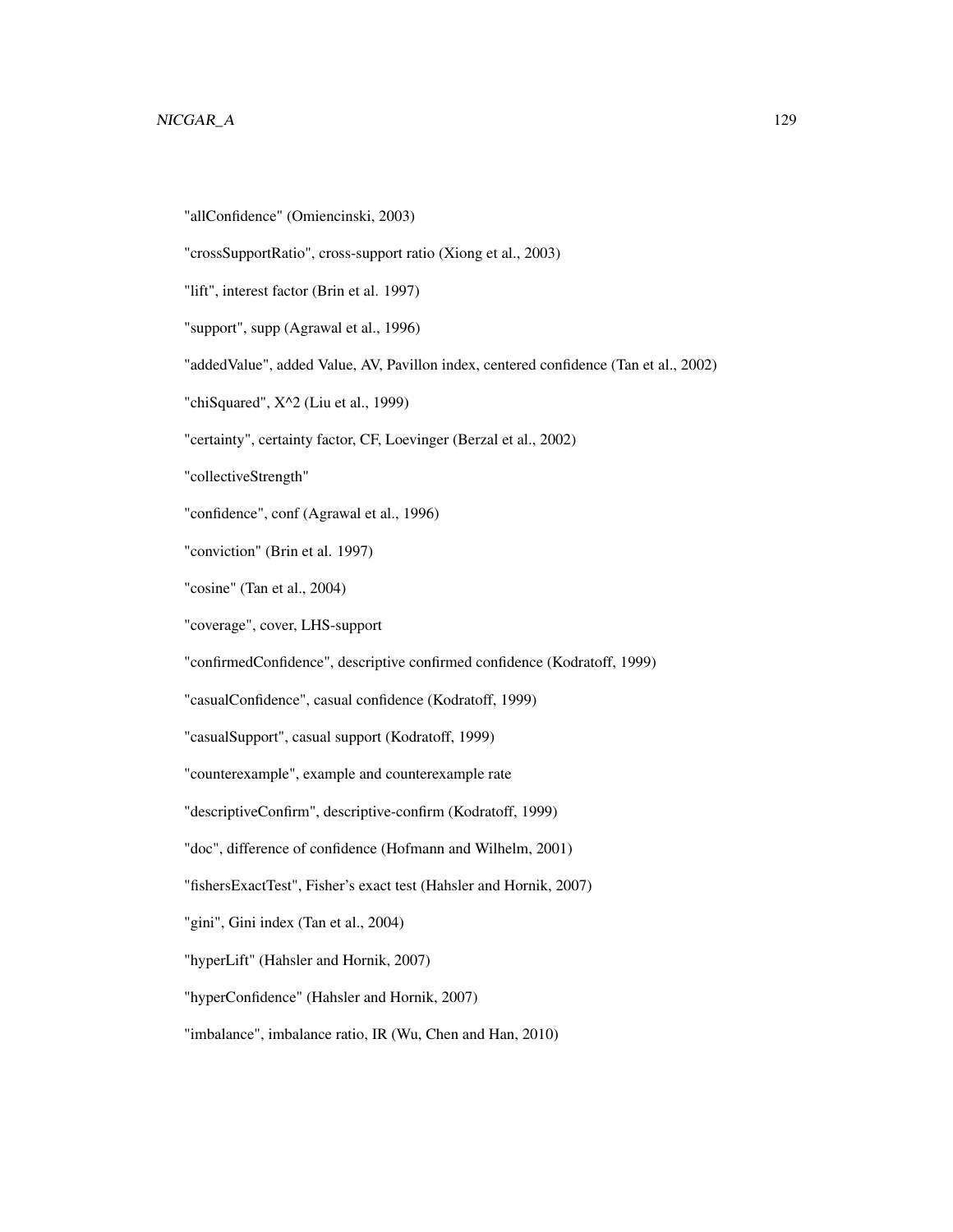- "implicationIndex", implication index (Gras, 1996)
- "improvement" (Bayardo et al., 2000)
- "jaccard", Jaccard coefficient (Tan and Kumar, 2000)
- "jMeasure", J-measure, J (Smyth and Goodman, 1991)
- "kappa" (Tan and Kumar, 2000)
- "klosgen", Klosgen (Tan and Kumar, 2000)
- "kulczynski" (Wu, Chen and Han, 2007; Kulczynski, 1927)
- "lambda", Goodman-Kruskal lambda, predictive association (Tan and Kumar, 2000)
- "laplace", L (Tan and Kumar 2000)
- "leastContradiction", least contradiction (Aze and Kodratoff, 2004
- "lerman", Lerman similarity (Lerman, 1981)
- "leverage", PS (Piatetsky-Shapiro 1991)
- "mutualInformation", uncertainty, M (Tan et al., 2002)
- "oddsRatio", odds ratio alpha (Tan et al., 2004)
- "phi", correlation coefficient phi (Tan et al. 2004)
- "ralambrodrainy", Ralambrodrainy Measure (Ralambrodrainy, 1991)
- "RLD", relative linkage disequilibrium (Kenett and Salini, 2008)
- "sebag", Sebag measure (Sebag and Schoenauer, 1988)
- "support", supp (Agrawal et al., 1996)
- "varyingLiaison", varying rates liaison (Bernard and Charron, 1996)
- "yuleQ", Yule's Q (Tan and Kumar, 2000)
- "yuleY", Yule's Y (Tan and Kumar, 2000)
- For more information see ?arules::interestMeasure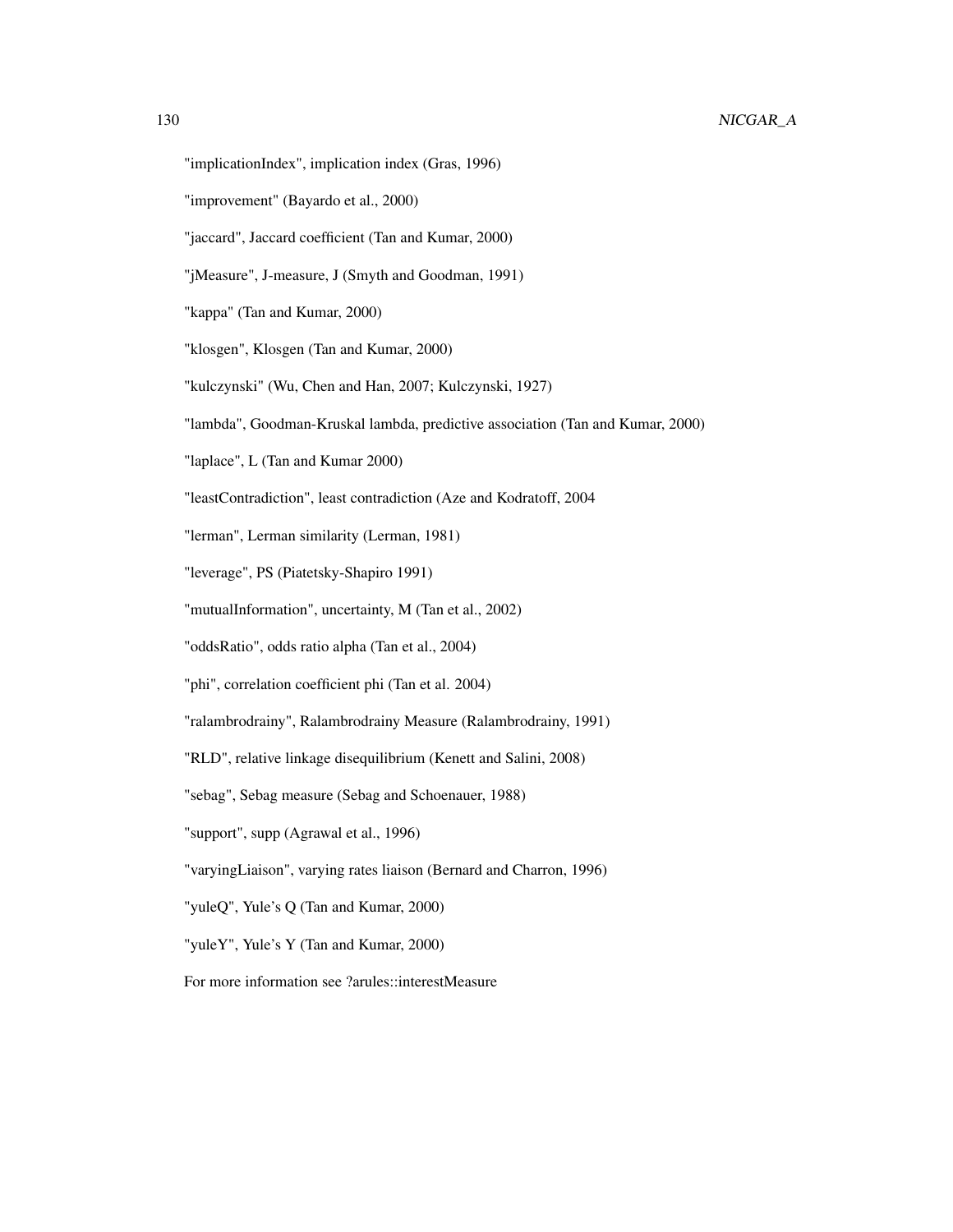#### $NM\_C$  131

# Value

A arules class with the Association Rules for both dat dataset.

## Examples

```
#Load KEEL dataset iris
#dat<-loadKeelDataset("iris")
#Create algorithm
#algorithm <- NICGAR_A(dat)
#Run algorithm
#algorithm$run()
#Rules in format arules
#algorithm$rules
#Show a number of rules
#algorithm$showRules(2)
#Return a data.frame with all interest measures of set rules
#algorithm$getInterestMeasures()
#Add interst measure YuleY to set rules
#algorithm$addInterestMeasure("YuleY","yulesY")
#Sort by interest measure lift
#algorithm$sortBy("lift")
#Save rules in CSV file
#algorithm$writeCSV("myrules")
#Save rules in PMML file
```
#algorithm\$writePMML("myrules")

#### NM\_C *NM\_C KEEL Classification Algorithm*

## Description

NM\_C Classification Algorithm from KEEL.

#### Usage

NM\_C(train, test)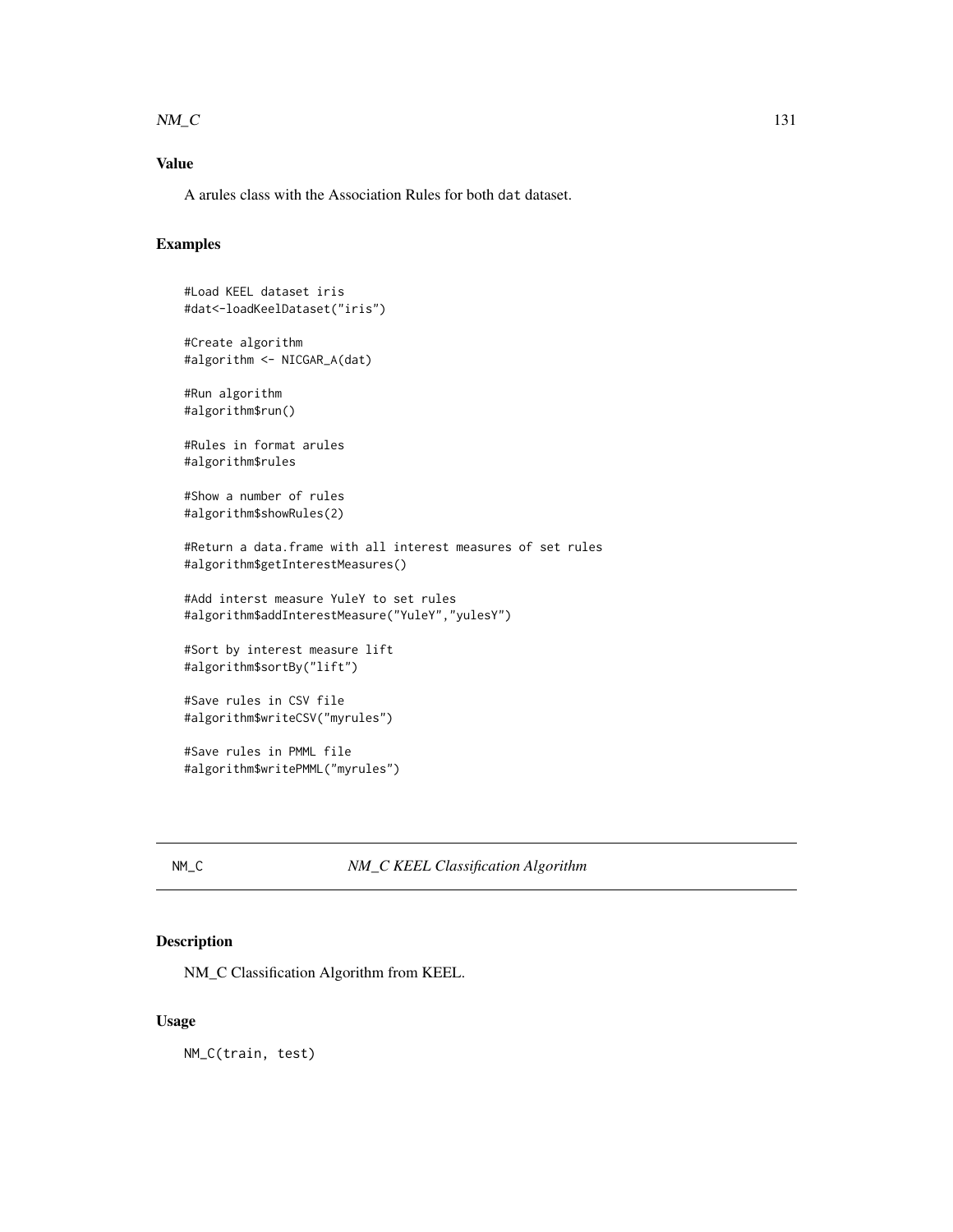## Arguments

| train | Train dataset as a data.frame object |
|-------|--------------------------------------|
| test  | Test dataset as a data.frame object  |

## Value

A data.frame with the actual and predicted classes for both train and test datasets.

#### Examples

```
#data_train <- RKEEL::loadKeelDataset("iris_train")
#data_test <- RKEEL::loadKeelDataset("iris_test")
#Create algorithm
```
#algorithm <- RKEEL::NM\_C(data\_train, data\_test)

#Run algorithm #algorithm\$run()

#See results #algorithm\$testPredictions

#### NNEP\_C *NNEP\_C KEEL Classification Algorithm*

# Description

NNEP\_C Classification Algorithm from KEEL.

#### Usage

NNEP\_C(train, test, hidden\_nodes, transfer, generations, seed)

## Arguments

| train        | Train dataset as a data.frame object                                                        |
|--------------|---------------------------------------------------------------------------------------------|
| test         | Test dataset as a data.frame object                                                         |
| hidden_nodes | hidden nodes. Default value $=$ 4                                                           |
| transfer     | transfer. Default value = "Product Unit"                                                    |
| generations  | generations. Default value $= 200$                                                          |
| seed         | Seed for random numbers. If it is not assigned a value, the seed will be a random<br>number |

## Value

A data.frame with the actual and predicted classes for both train and test datasets.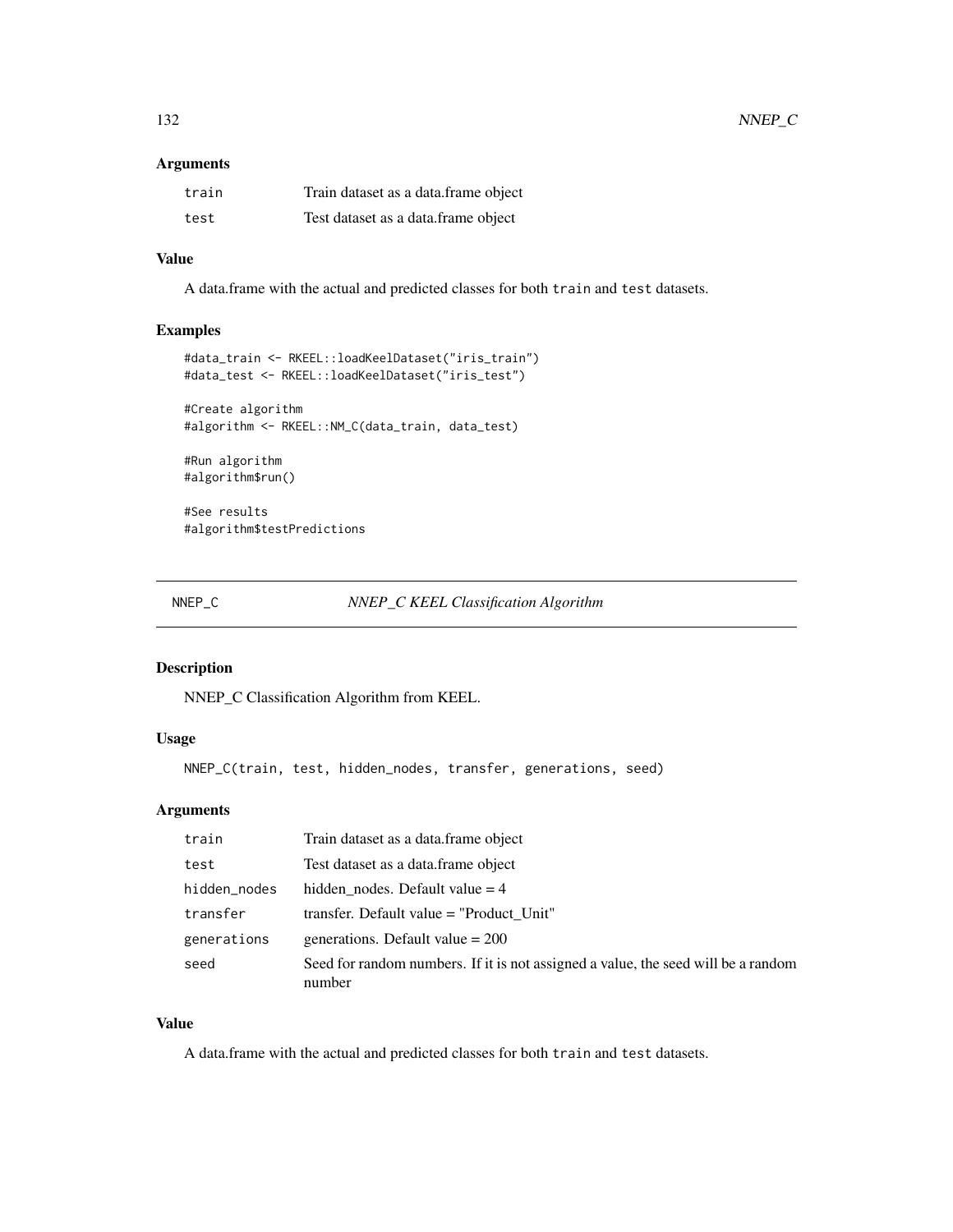## Nominal2Binary\_TR 133

#### Examples

```
#data_train <- RKEEL::loadKeelDataset("iris_train")
#data_test <- RKEEL::loadKeelDataset("iris_test")
#Create algorithm
#algorithm <- RKEEL::NNEP_C(data_train, data_test)
#algorithm <- RKEEL::NNEP_C(data_train, data_test, generations = 5)
#Run algorithm
#algorithm$run()
#See results
#algorithm$testPredictions
```
Nominal2Binary\_TR *Nominal2Binary\_TR KEEL Preprocess Algorithm*

#### Description

Nominal2Binary\_TR Preprocess Algorithm from KEEL.

#### Usage

Nominal2Binary\_TR(train, test)

#### Arguments

| train | Train dataset as a data.frame object |
|-------|--------------------------------------|
| test  | Test dataset as a data.frame object  |

## Value

A data.frame with the preprocessed data for both train and test datasets.

## Examples

```
data_train <- RKEEL::loadKeelDataset("car_train")
data_test <- RKEEL::loadKeelDataset("car_test")
```

```
#Create algorithm
algorithm <- RKEEL::Nominal2Binary_TR(data_train, data_test)
```
#Run algorithm #algorithm\$run()

#See results #algorithm\$preprocessed\_test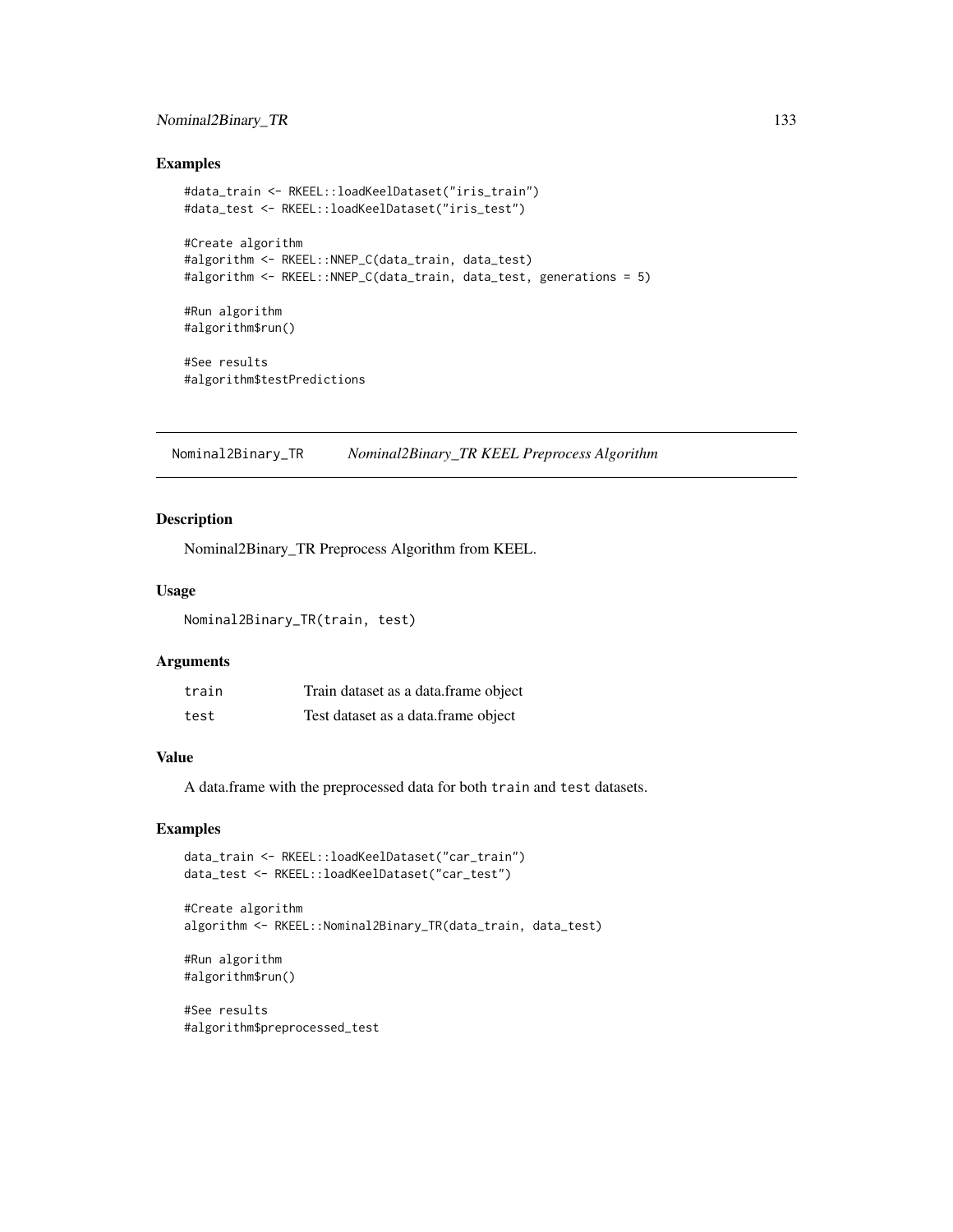NU\_SVM\_C Classification Algorithm from KEEL.

## Usage

```
NU_SVM_C(train, test, KernelType, C, eps, degree, gamma, coef0,
   nu, p, shrinking, seed)
```
# Arguments

| Train dataset as a data. frame object                                                       |
|---------------------------------------------------------------------------------------------|
| Test dataset as a data. frame object                                                        |
| KernelType. Default value $= 1$                                                             |
| $C.$ Default value $=$ "RBF"                                                                |
| eps. Default value $= 1000.0$                                                               |
| degree. Default value $= 0.001$                                                             |
| gamma. Default value $= 10$                                                                 |
| $\text{coeff}$ . Default value = 0.01                                                       |
| nu. Default value $= 0.1$                                                                   |
| p. Default value $= 1.0$                                                                    |
| shrinking. Default value $= 1$                                                              |
| Seed for random numbers. If it is not assigned a value, the seed will be a random<br>number |
|                                                                                             |

# Value

A data.frame with the actual and predicted classes for both train and test datasets.

## Examples

```
#data_train <- RKEEL::loadKeelDataset("iris_train")
#data_test <- RKEEL::loadKeelDataset("iris_test")
```

```
#Create algorithm
#algorithm <- RKEEL::NU_SVM_C(data_train, data_test)
```

```
#Run algorithm
#algorithm$run()
```
#See results #algorithm\$testPredictions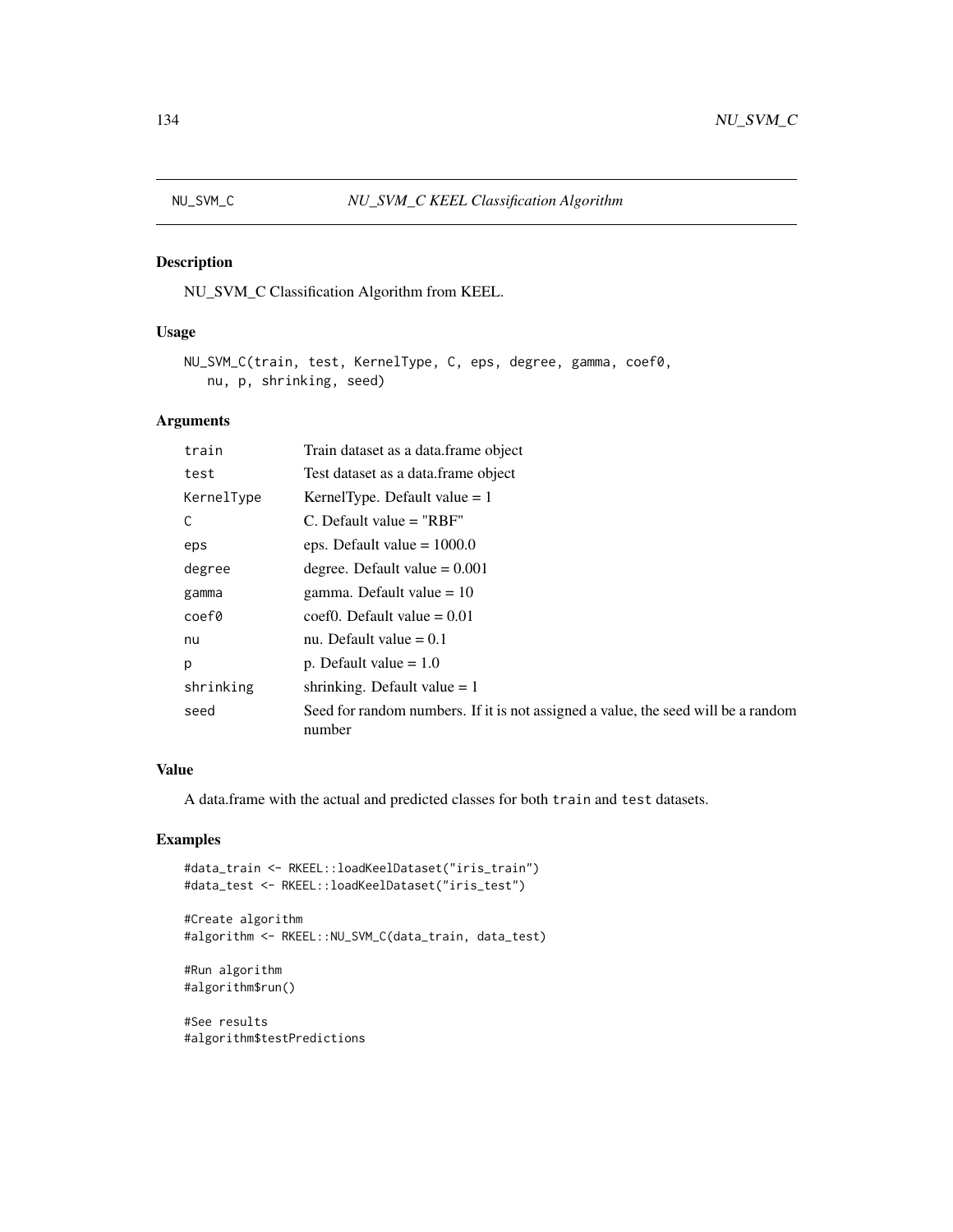NU\_SVR\_R Regression Algorithm from KEEL.

## Usage

```
NU_SVR_R(train, test, KernelType, C, eps, degree, gamma,
   coef0, nu, p, shrinking, seed)
```
# Arguments

| train      | Train dataset as a data.frame object                                                        |
|------------|---------------------------------------------------------------------------------------------|
| test       | Test dataset as a data. frame object                                                        |
| KernelType | KernelType. Default value $= ?$                                                             |
| C          | C. Default value $= ?$                                                                      |
| eps        | eps. Default value $= ?$                                                                    |
| degree     | degree. Default value $= ?$                                                                 |
| gamma      | gamma. Default value $= ?$                                                                  |
| coef0      | coef0. Default value $= ?$                                                                  |
| nu         | nu. Default value $= ?$                                                                     |
| p          | p. Default value $= ?$                                                                      |
| shrinking  | shrinking. Default value $= ?$                                                              |
| seed       | Seed for random numbers. If it is not assigned a value, the seed will be a random<br>number |
|            |                                                                                             |

# Value

A data.frame with the actual and predicted values for both train and test datasets.

## Examples

```
#data_train <- RKEEL::loadKeelDataset("autoMPG6_train")
#data_test <- RKEEL::loadKeelDataset("autoMPG6_test")
```
#Create algorithm #algorithm <- RKEEL::NU\_SVR\_R(data\_train, data\_test)

```
#Run algorithm
#algorithm$run()
```
#See results #algorithm\$testPredictions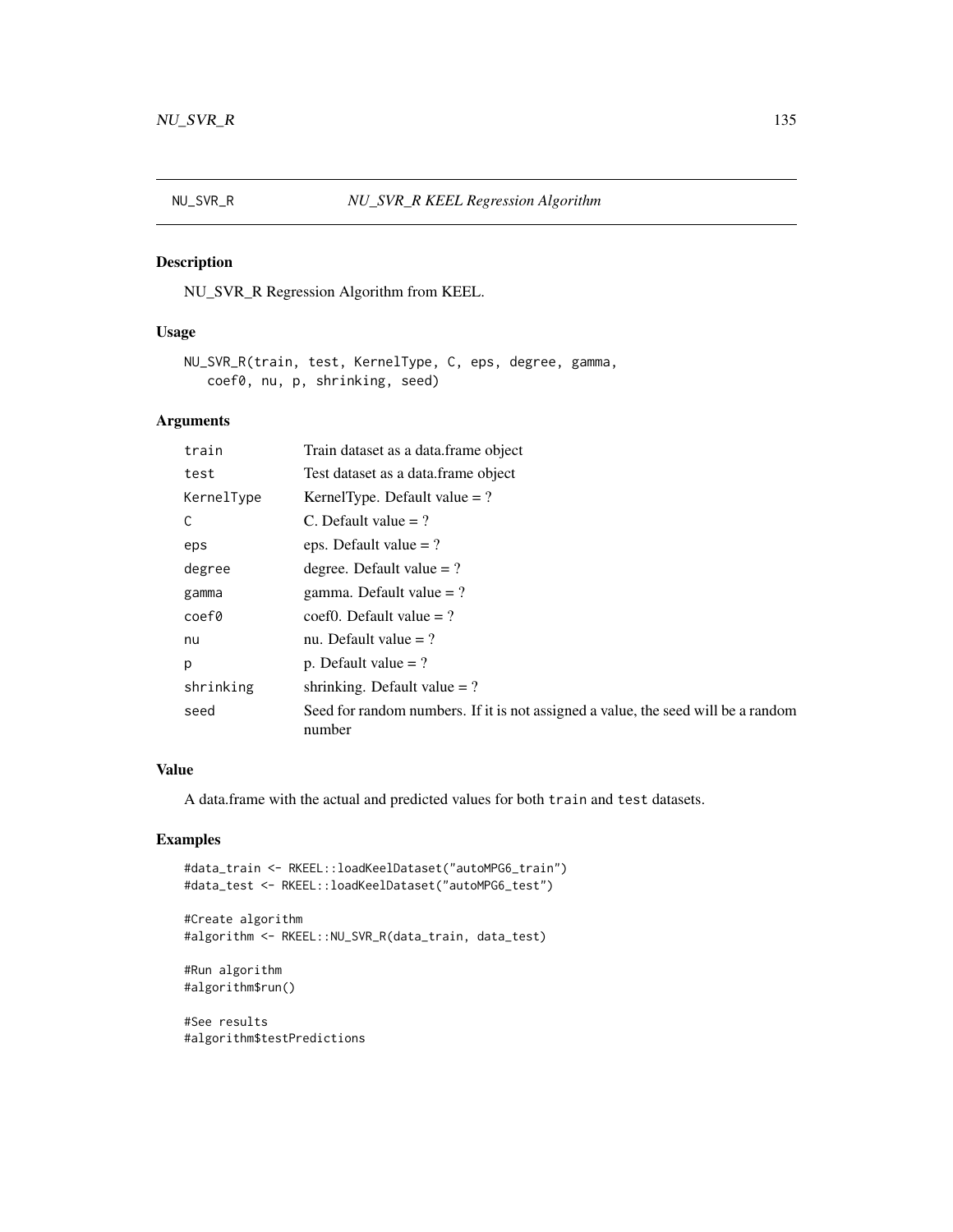PART\_C Classification Algorithm from KEEL.

## Usage

PART\_C(train, test, confidence, itemsetsPerLeaf)

#### Arguments

| train           | Train dataset as a data.frame object |
|-----------------|--------------------------------------|
| test            | Test dataset as a data frame object  |
| confidence      | confidence. Default value $= 0.25$   |
| itemsetsPerLeaf |                                      |
|                 | itemsetsPerLeaf. Default value $= 2$ |

#### Value

A data.frame with the actual and predicted classes for both train and test datasets.

## Examples

```
#data_train <- RKEEL::loadKeelDataset("iris_train")
#data_test <- RKEEL::loadKeelDataset("iris_test")
```

```
#Create algorithm
#algorithm <- RKEEL::PART_C(data_train, data_test)
```
#Run algorithm #algorithm\$run()

#See results #algorithm\$testPredictions

PDFC\_C *PDFC\_C KEEL Classification Algorithm*

## Description

PDFC\_C Classification Algorithm from KEEL.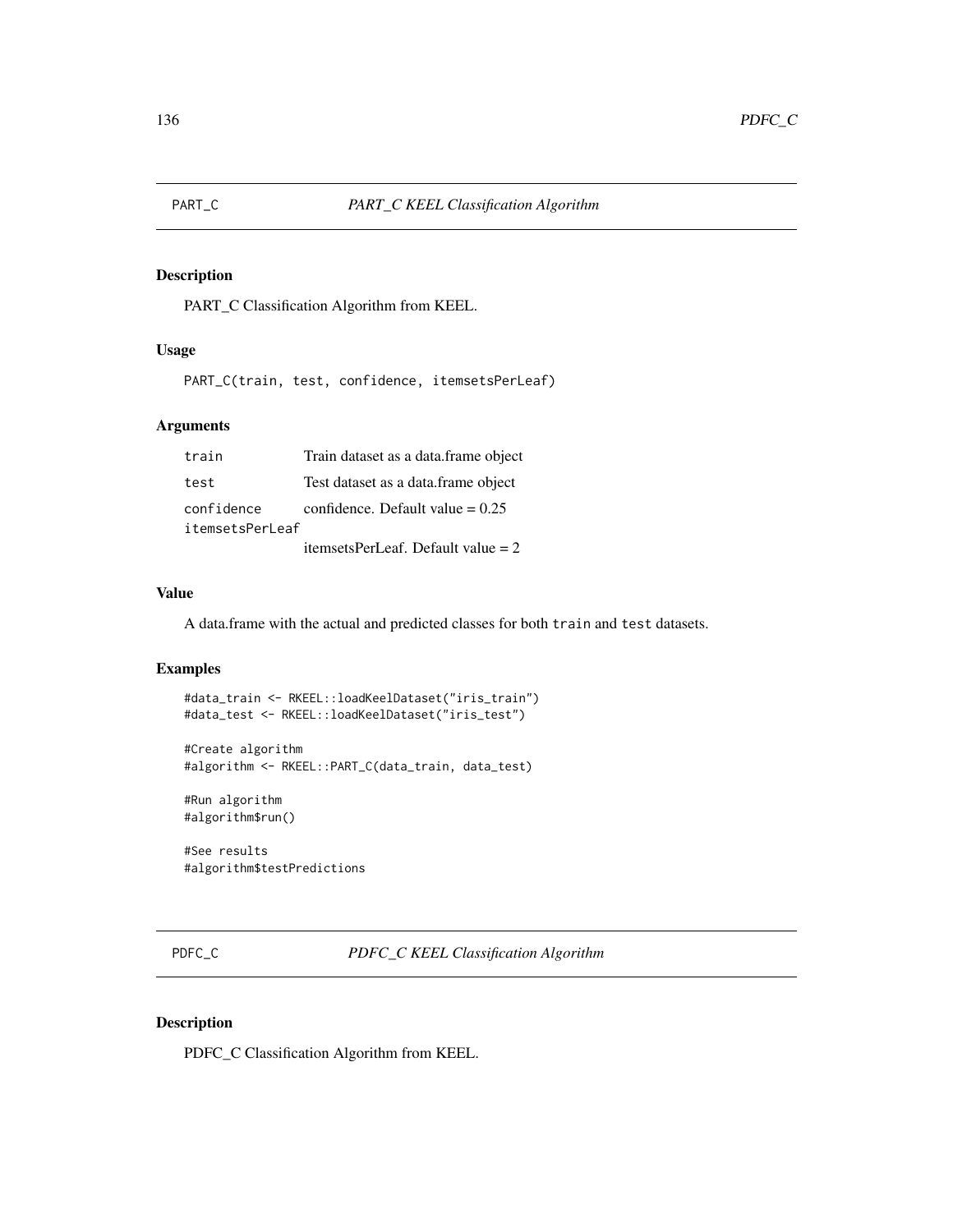### $PDFC\_C$  137

## Usage

```
PDFC_C(train, test, C, d, tolerance, epsilon, PDRFtype,
   nominal_to_binary, preprocess_type, seed)
```
# Arguments

| train             | Train dataset as a data. frame object                                                       |  |
|-------------------|---------------------------------------------------------------------------------------------|--|
| test              | Test dataset as a data. frame object                                                        |  |
| C                 | C. Default value $= 100.0$                                                                  |  |
| d                 | d. Default value $= 0.25$                                                                   |  |
| tolerance         | tolerance. Default value $= 0.001$                                                          |  |
| epsilon           | epsilon. Default value $= 1.0E-12$                                                          |  |
| PDRFtype          | PDRF type. Default value $=$ "Gaussian"                                                     |  |
| nominal_to_binary |                                                                                             |  |
|                   | nominal_to_binary. Default value = TRUE                                                     |  |
| preprocess_type   |                                                                                             |  |
|                   | preprocess_type. Default value = "Normalize"                                                |  |
| seed              | Seed for random numbers. If it is not assigned a value, the seed will be a random<br>number |  |

## Value

A data.frame with the actual and predicted classes for both train and test datasets.

## Examples

```
#data_train <- RKEEL::loadKeelDataset("iris_train")
#data_test <- RKEEL::loadKeelDataset("iris_test")
```

```
#Create algorithm
#algorithm <- RKEEL::PDFC_C(data_train, data_test)
```

```
#Run algorithm
#algorithm$run()
```
#See results #algorithm\$testPredictions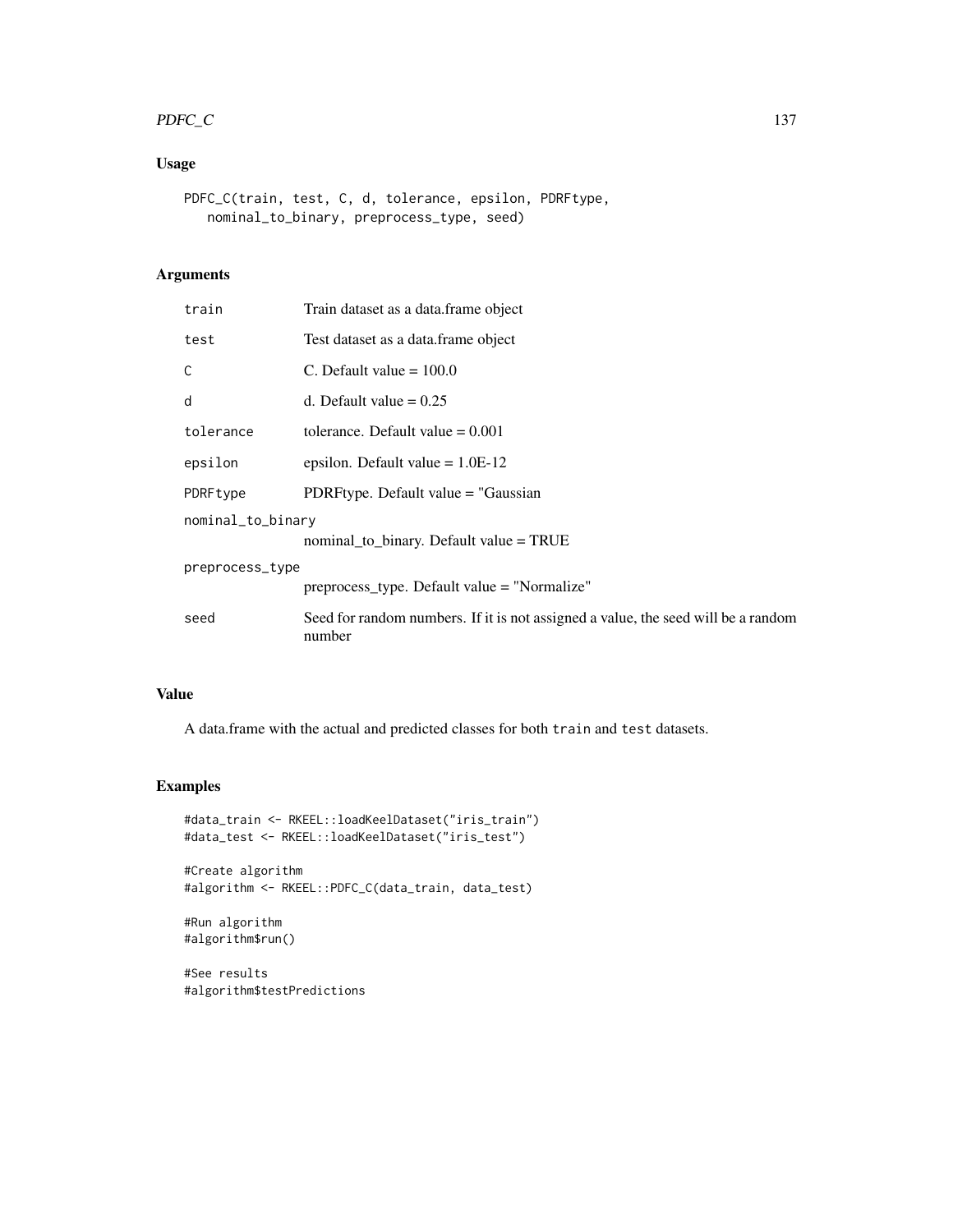PFKNN\_C Classification Algorithm from KEEL.

## Usage

```
PFKNN_C(train, test, k, seed)
```
## Arguments

| train | Train dataset as a data.frame object                                                        |
|-------|---------------------------------------------------------------------------------------------|
| test  | Test dataset as a data.frame object                                                         |
| k     | k. Default value $=$ 3                                                                      |
| seed  | Seed for random numbers. If it is not assigned a value, the seed will be a random<br>number |

#### Value

A data.frame with the actual and predicted classes for both train and test datasets.

## Examples

```
#data_train <- RKEEL::loadKeelDataset("iris_train")
#data_test <- RKEEL::loadKeelDataset("iris_test")
```

```
#Create algorithm
#algorithm <- RKEEL::PFKNN_C(data_train, data_test)
```
#Run algorithm #algorithm\$run()

#See results #algorithm\$testPredictions

PNN\_C *PNN\_C KEEL Classification Algorithm*

## Description

PNN\_C Classification Algorithm from KEEL.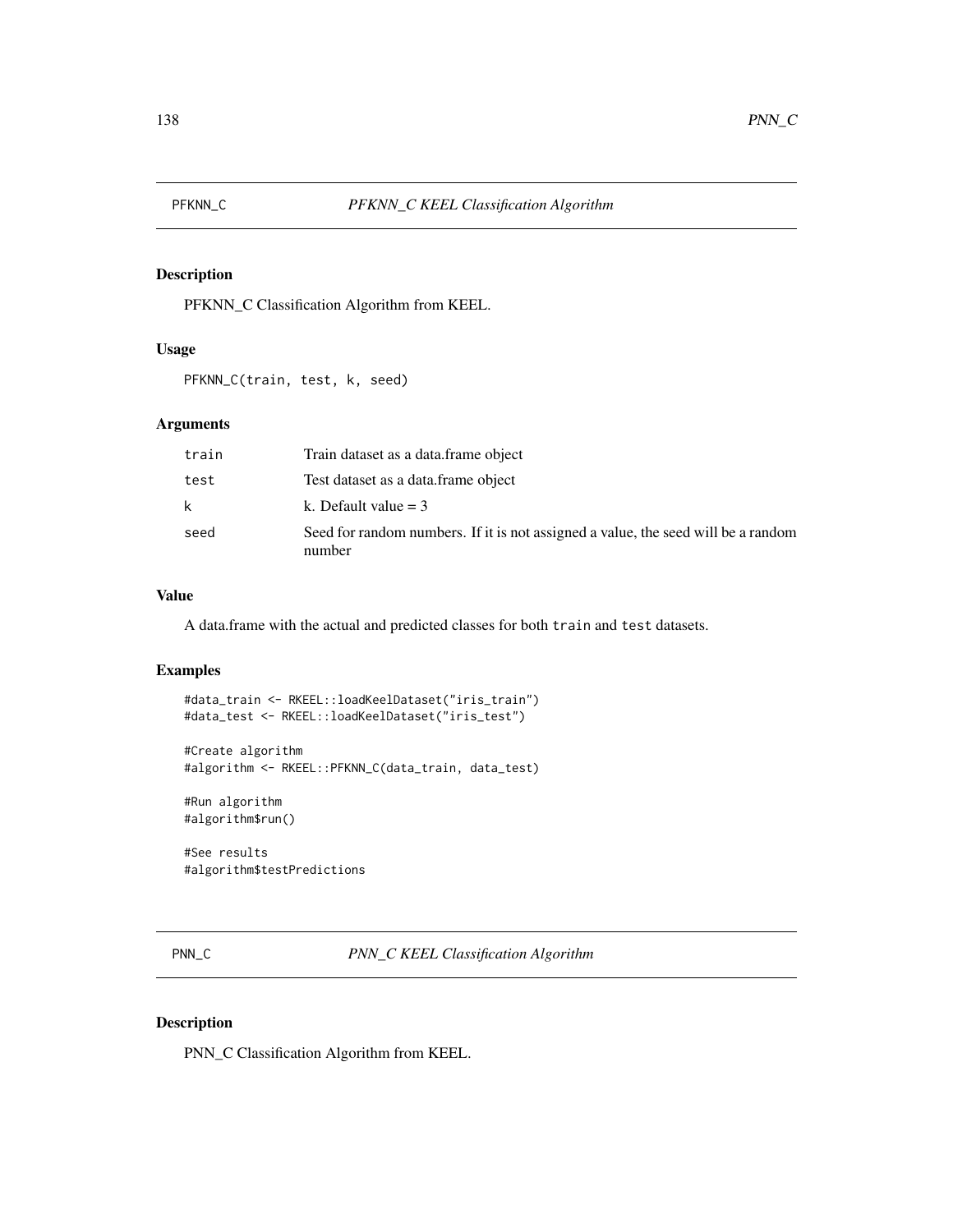## PolQuadraticLMS\_C 139

## Usage

PNN\_C(train, test, seed)

#### Arguments

| train | Train dataset as a data.frame object                                                        |
|-------|---------------------------------------------------------------------------------------------|
| test  | Test dataset as a data.frame object                                                         |
| seed  | Seed for random numbers. If it is not assigned a value, the seed will be a random<br>number |

#### Value

A data.frame with the actual and predicted classes for both train and test datasets.

## Examples

```
#data_train <- RKEEL::loadKeelDataset("iris_train")
#data_test <- RKEEL::loadKeelDataset("iris_test")
```

```
#Create algorithm
#algorithm <- RKEEL::PNN_C(data_train, data_test)
```

```
#Run algorithm
#algorithm$run()
```
#See results #algorithm\$testPredictions

PolQuadraticLMS\_C *PolQuadraticLMS\_C KEEL Classification Algorithm*

## Description

PolQuadraticLMS\_C Classification Algorithm from KEEL.

#### Usage

```
PolQuadraticLMS_C(train, test, seed)
```
# Arguments

| train | Train dataset as a data.frame object                                                        |
|-------|---------------------------------------------------------------------------------------------|
| test  | Test dataset as a data frame object                                                         |
| seed  | Seed for random numbers. If it is not assigned a value, the seed will be a random<br>number |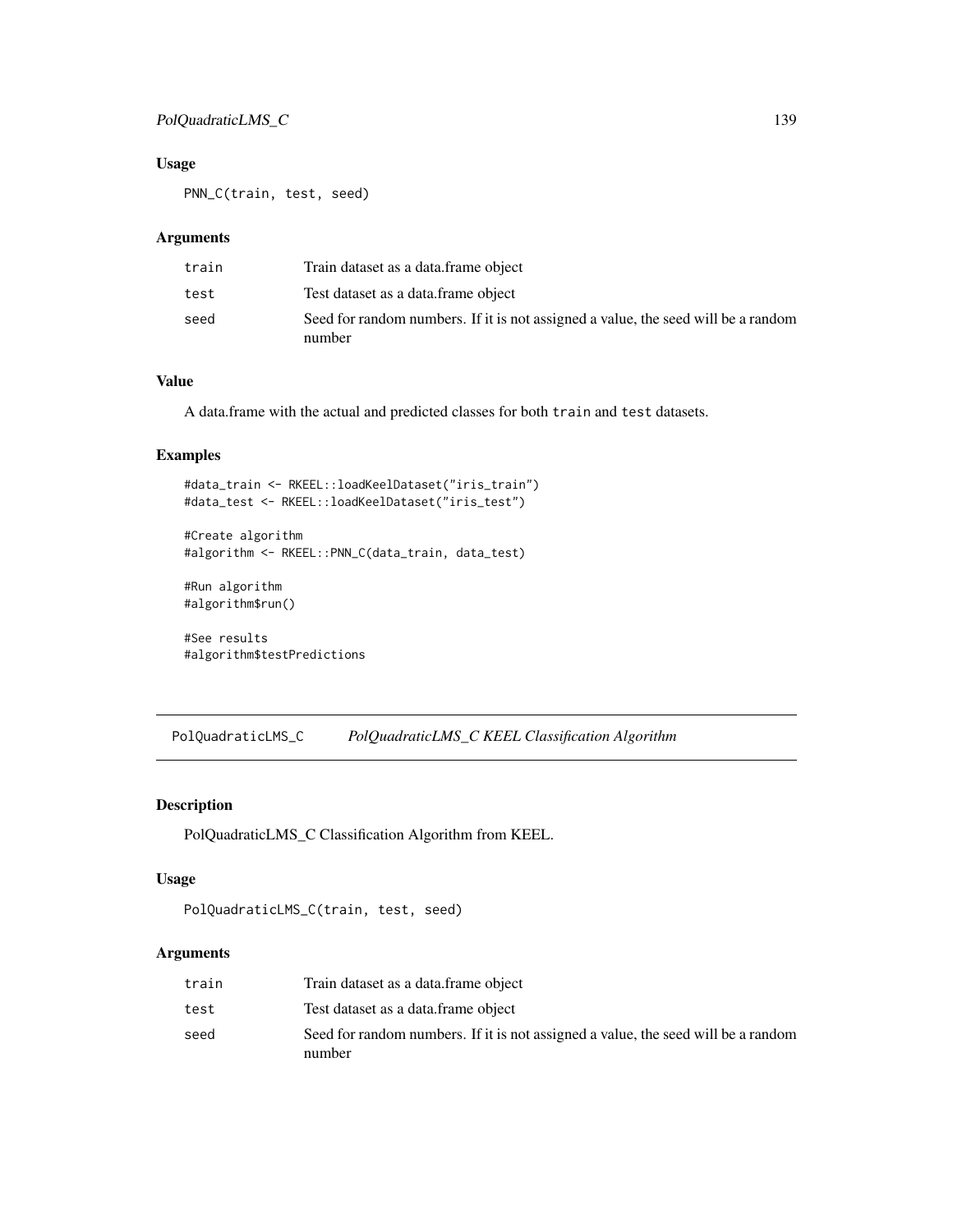## Value

A data.frame with the actual and predicted classes for both train and test datasets.

#### Examples

```
#data_train <- RKEEL::loadKeelDataset("iris_train")
#data_test <- RKEEL::loadKeelDataset("iris_test")
#Create algorithm
#algorithm <- RKEEL::PolQuadraticLMS_C(data_train, data_test)
#Run algorithm
#algorithm$run()
#See results
#algorithm$testPredictions
```
PolQuadraticLMS\_R *PolQuadraticLMS\_R KEEL Regression Algorithm*

## Description

PolQuadraticLMS\_R Regression Algorithm from KEEL.

## Usage

PolQuadraticLMS\_R(train, test, seed)

#### Arguments

| train | Train dataset as a data frame object                                                        |
|-------|---------------------------------------------------------------------------------------------|
| test  | Test dataset as a data.frame object                                                         |
| seed  | Seed for random numbers. If it is not assigned a value, the seed will be a random<br>number |

## Value

A data.frame with the actual and predicted values for both train and test datasets.

## Examples

```
#data_train <- RKEEL::loadKeelDataset("autoMPG6_train")
#data_test <- RKEEL::loadKeelDataset("autoMPG6_test")
#Create algorithm
#algorithm <- RKEEL::PolQuadraticLMS_R(data_train, data_test)
```
#Run algorithm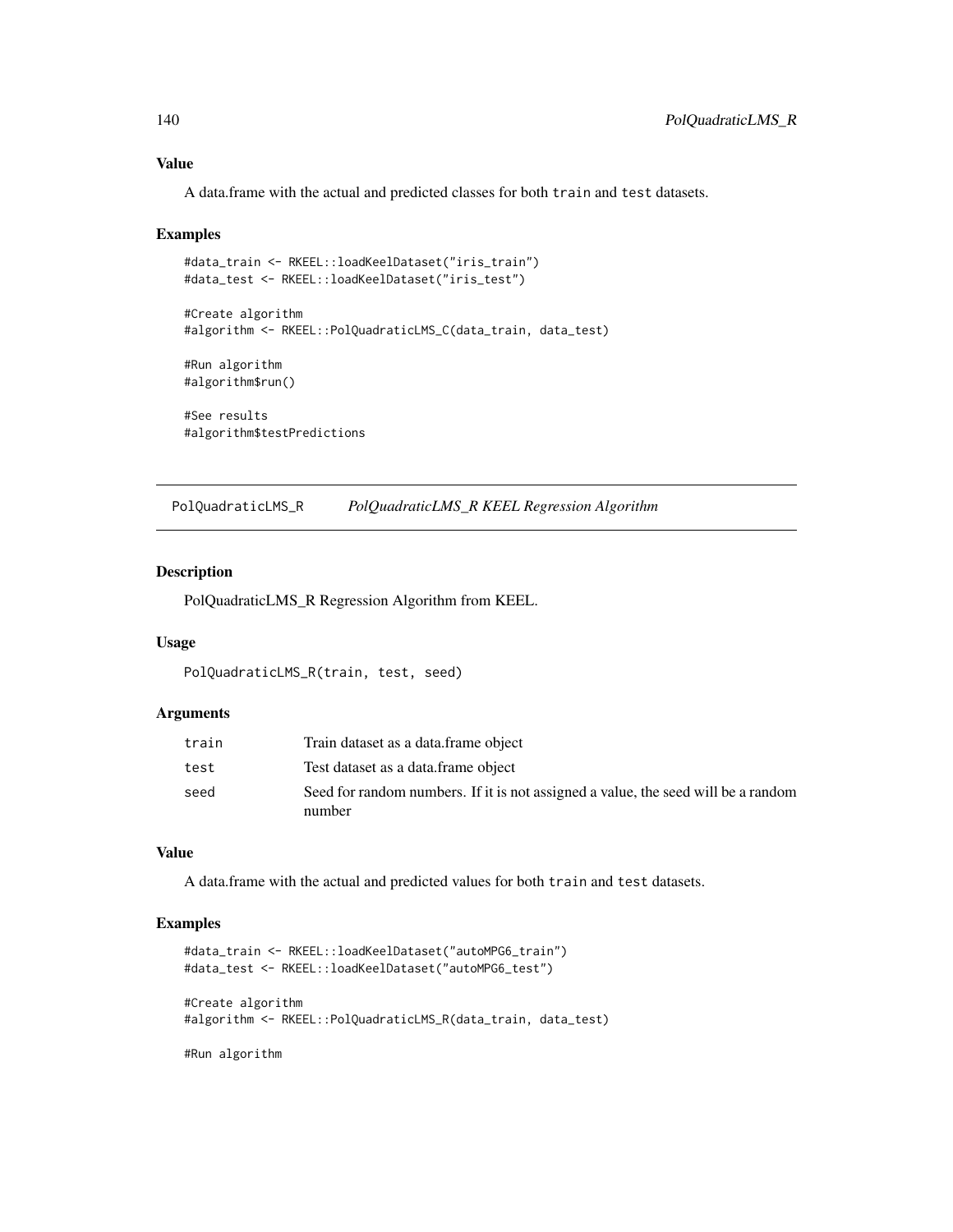#### POP\_TSS 141

#algorithm\$run()

#See results #algorithm\$testPredictions

# POP\_TSS *POP\_TSS KEEL Preprocess Algorithm*

## Description

POP\_TSS Preprocess Algorithm from KEEL.

#### Usage

POP\_TSS(train, test)

# Arguments

| train | Train dataset as a data.frame object |
|-------|--------------------------------------|
| test  | Test dataset as a data frame object  |

## Value

A data.frame with the preprocessed data for both train and test datasets.

# Examples

```
#data_train <- RKEEL::loadKeelDataset("car_train")
#data_test <- RKEEL::loadKeelDataset("car_test")
```

```
#Create algorithm
#algorithm <- RKEEL::POP_TSS(data_train, data_test)
```

```
#Run algorithm
#algorithm$run()
```
#See results #algorithm\$preprocessed\_test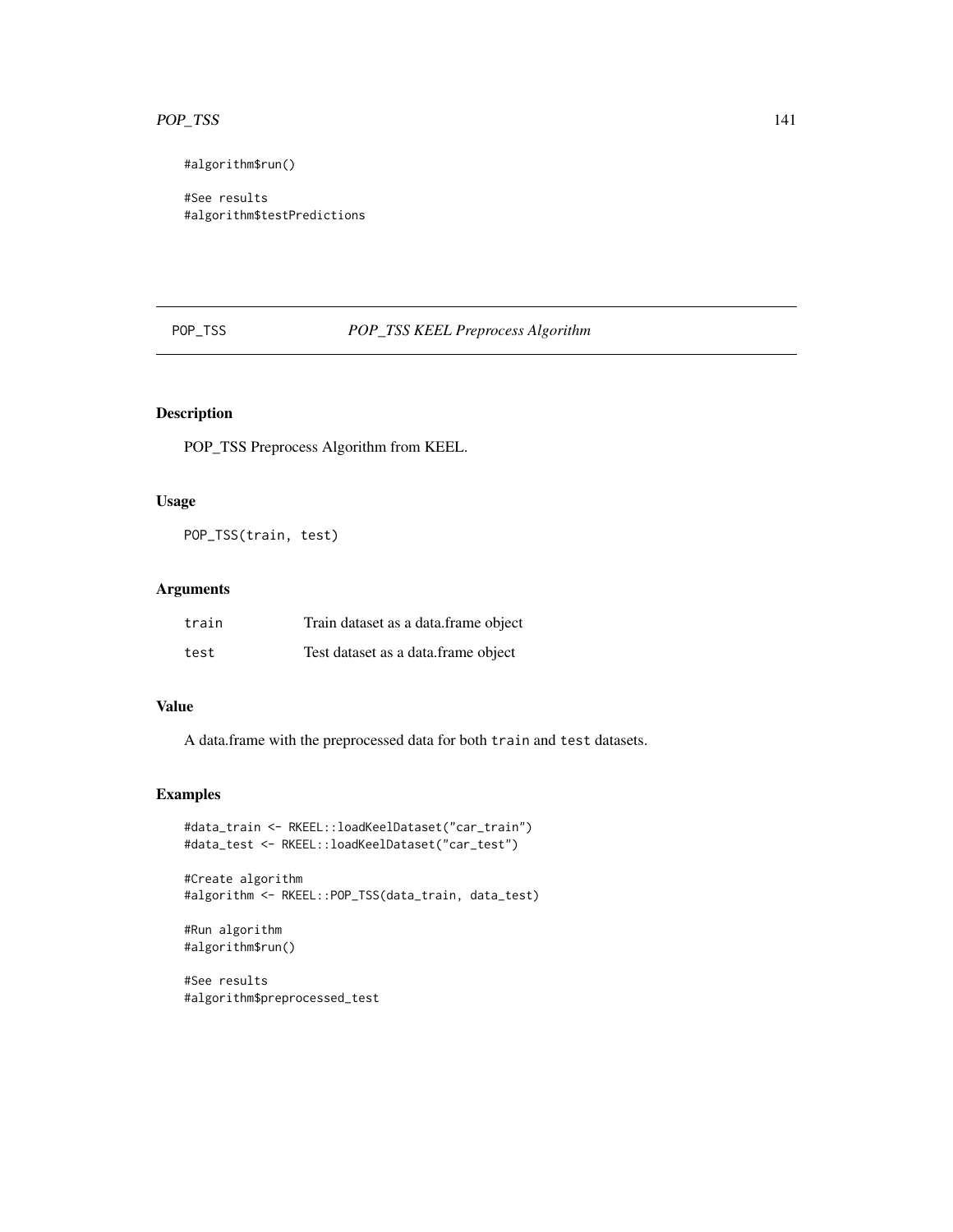PreprocessAlgorithm *Preprocess Algorithm*

#### Description

Class inheriting of KeelAlgorithm, to common methods for all KEEL Preprocess Algorithms. The specific preprocessing algorithms must inherit of this class.

The run() method receives three parameters. The folderPath parameter indicates where to place the folder with the experiments if wanted. If it is not indicated, the folder is placen ind a temporary random directory and then removed. If indicated, the experiment folder is not removed. The expUniqueName parameter indicates the name of the experiment folder. If not indicated, it is a random name. If indicated, ensure that the name is unique in the previously indicated folder. The javaOptions parameter indicates, if wanted, extra parameters to the java command line, as for example the maximum memory allowed by java.

PRISM\_C *PRISM\_C KEEL Classification Algorithm*

#### Description

PRISM\_C Classification Algorithm from KEEL.

#### Usage

PRISM\_C(train, test, seed)

#### Arguments

| train | Train dataset as a data.frame object                                                        |
|-------|---------------------------------------------------------------------------------------------|
| test  | Test dataset as a data.frame object                                                         |
| seed  | Seed for random numbers. If it is not assigned a value, the seed will be a random<br>number |

#### Value

A data.frame with the actual and predicted classes for both train and test datasets.

#### Examples

```
#data_train <- RKEEL::loadKeelDataset("car_train")
#data_test <- RKEEL::loadKeelDataset("car_test")
#Create algorithm
#algorithm <- RKEEL::PRISM_C(data_train, data_test)
```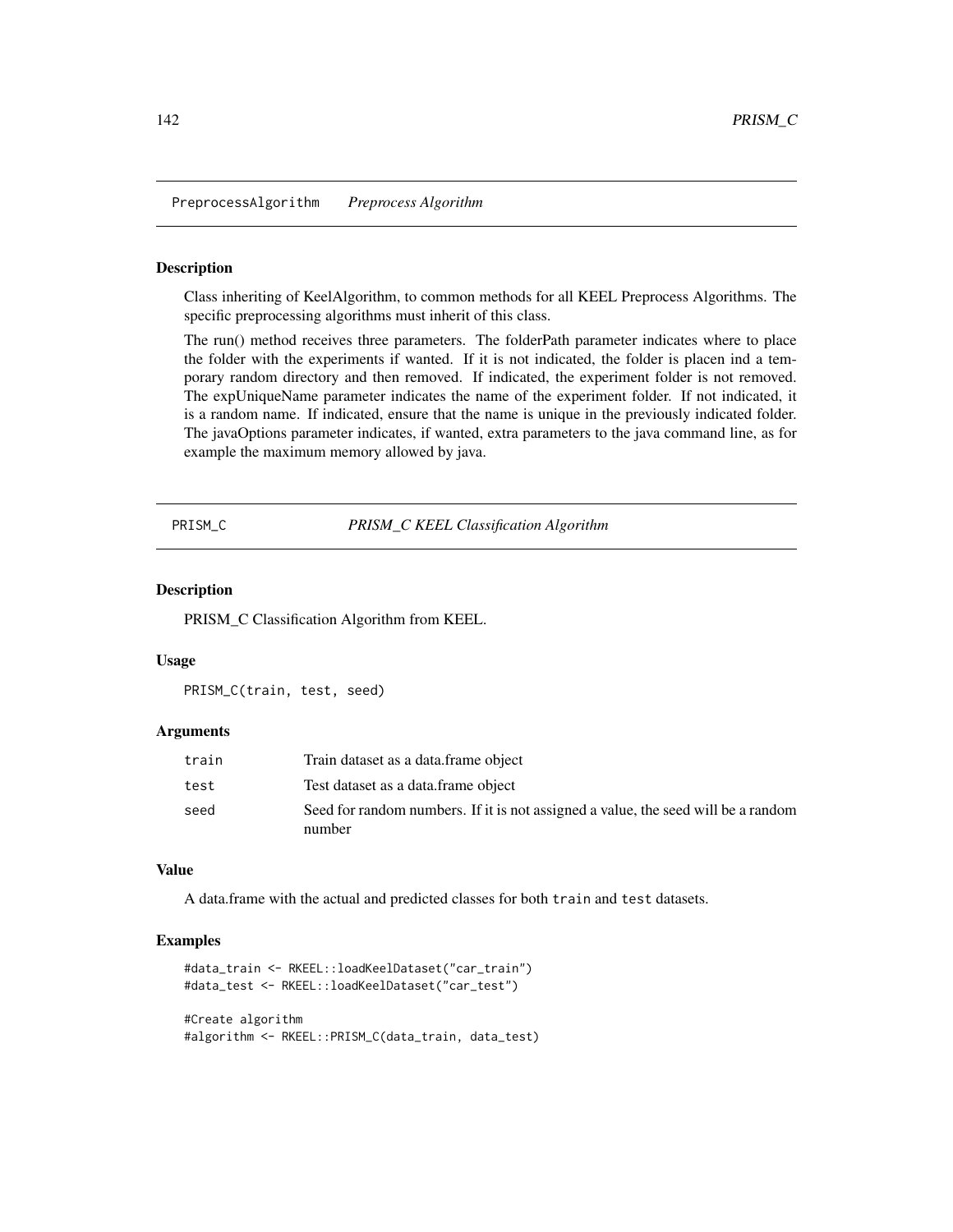## Proportional\_D 143

#Run algorithm #algorithm\$run()

#See results #algorithm\$testPredictions

Proportional\_D *Proportional\_D KEEL Preprocess Algorithm*

## Description

Proportional\_D Preprocess Algorithm from KEEL.

## Usage

Proportional\_D(train, test, seed)

## Arguments

| train | Train dataset as a data.frame object                                                        |
|-------|---------------------------------------------------------------------------------------------|
| test  | Test dataset as a data frame object                                                         |
| seed  | Seed for random numbers. If it is not assigned a value, the seed will be a random<br>number |

## Value

A data.frame with the preprocessed data for both train and test datasets.

#### Examples

```
#data_train <- RKEEL::loadKeelDataset("car_train")
#data_test <- RKEEL::loadKeelDataset("car_test")
```

```
#Create algorithm
#algorithm <- RKEEL::Proportional_D(data_train, data_test)
```

```
#Run algorithm
#algorithm$run()
```
#See results #algorithm\$preprocessed\_test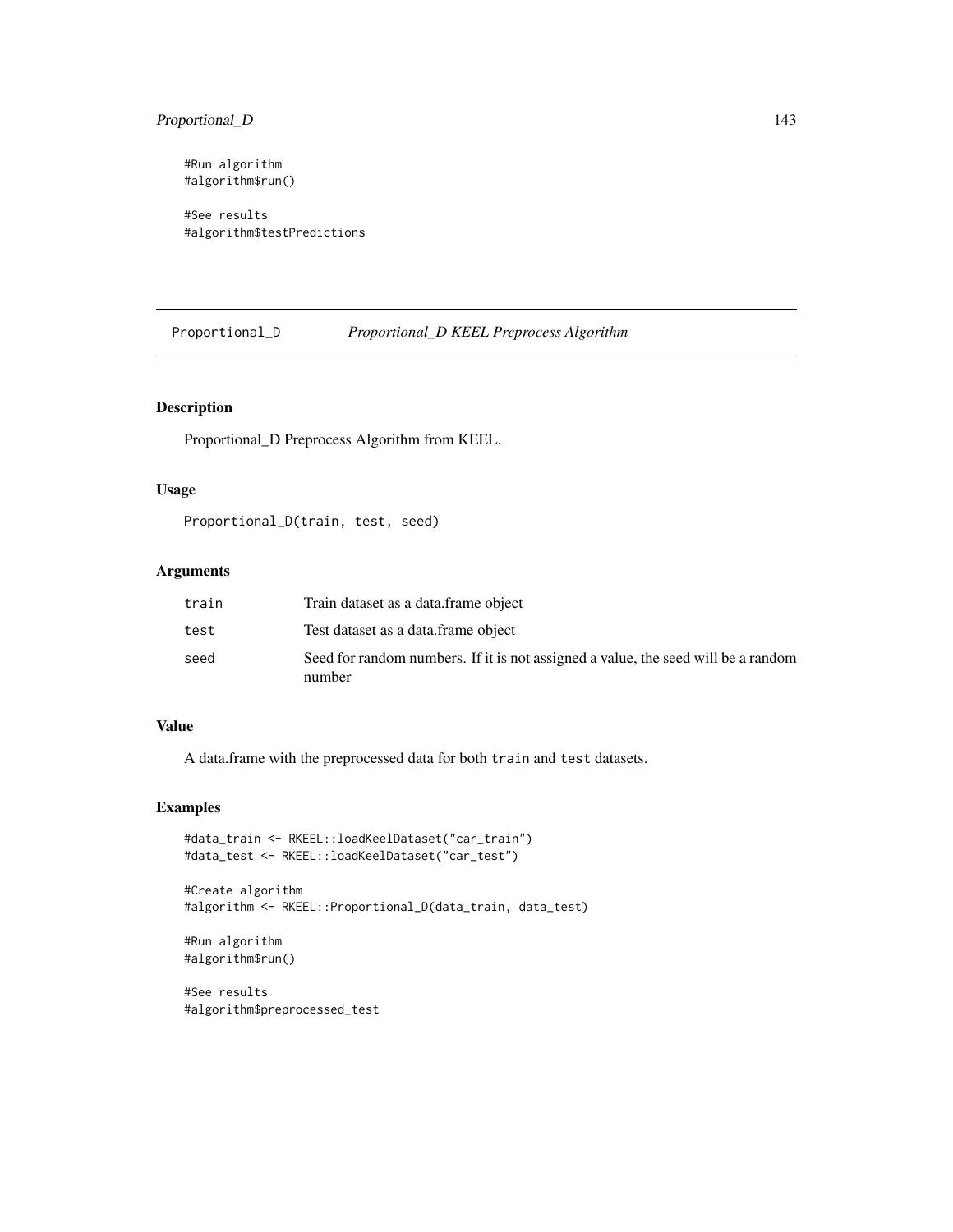PSO\_ACO\_C Classification Algorithm from KEEL.

## Usage

```
PSO_ACO_C(train, test, max_uncovered_samples, min_saples_by_rule,
   max_iterations_without_converge, enviromentSize, numParticles,
   x, c1, c2, seed)
```
## Arguments

| train                           | Train dataset as a data. frame object                                                       |  |
|---------------------------------|---------------------------------------------------------------------------------------------|--|
| test                            | Test dataset as a data. frame object                                                        |  |
| max_uncovered_samples           |                                                                                             |  |
|                                 | $max\_uncovered\_samples$ . Default value = 20                                              |  |
| min_saples_by_rule              |                                                                                             |  |
|                                 | $min\_saples_by$ _rule. Default value = 2                                                   |  |
| max_iterations_without_converge |                                                                                             |  |
|                                 | $max_i$ iterations_without_converge. Default value = 100                                    |  |
|                                 | enviroment Size enviroment Size. Default value = $3$                                        |  |
| numParticles                    | num Particles. Default value = $100$                                                        |  |
| $\mathsf{x}$                    | x. Default value $= 0.72984$                                                                |  |
| c <sub>1</sub>                  | c1. Default value $= 2.05$                                                                  |  |
| c2                              | c2. Default value $= 2.05$                                                                  |  |
| seed                            | Seed for random numbers. If it is not assigned a value, the seed will be a random<br>number |  |

## Value

A data.frame with the actual and predicted classes for both train and test datasets.

## Examples

```
#data_train <- RKEEL::loadKeelDataset("iris_train")
#data_test <- RKEEL::loadKeelDataset("iris_test")
#Create algorithm
#algorithm <- RKEEL::PSO_ACO_C(data_train, data_test)
#Run algorithm
#algorithm$run()
```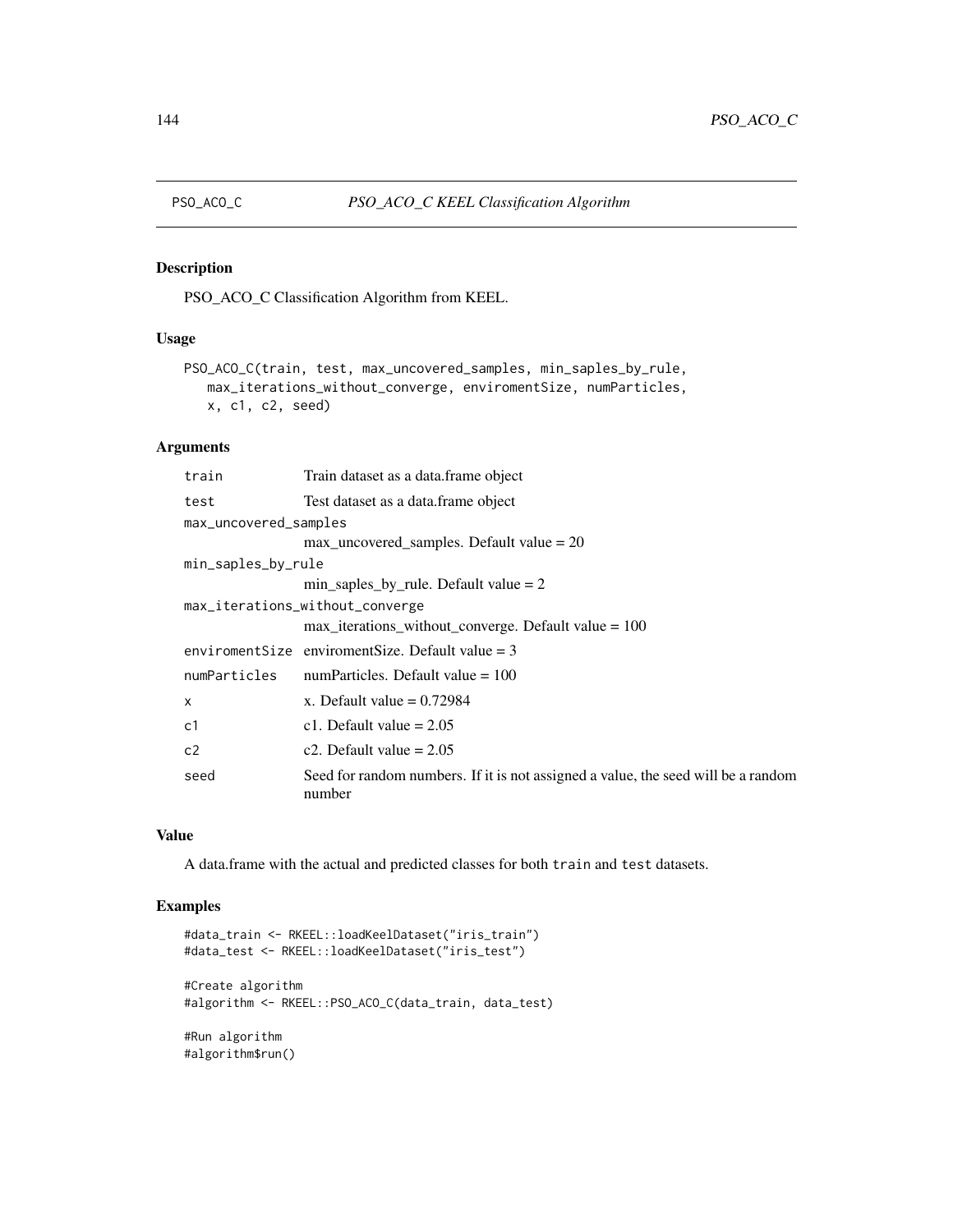<span id="page-144-0"></span>#See results #algorithm\$testPredictions

# PSRCG\_TSS *PSRCG\_TSS KEEL Preprocess Algorithm*

# Description

PSRCG\_TSS Preprocess Algorithm from KEEL.

# Usage

PSRCG\_TSS(train, test, distance)

# Arguments

| train    | Train dataset as a data.frame object      |
|----------|-------------------------------------------|
| test     | Test dataset as a data.frame object       |
| distance | $distance.$ Default value $=$ "Euclidean" |

#### Value

A data.frame with the preprocessed data for both train and test datasets.

#### Examples

```
#data_train <- RKEEL::loadKeelDataset("car_train")
#data_test <- RKEEL::loadKeelDataset("car_test")
```

```
#Create algorithm
#algorithm <- RKEEL::PSRCG_TSS(data_train, data_test)
```

```
#Run algorithm
#algorithm$run()
```
#See results #algorithm\$preprocessed\_test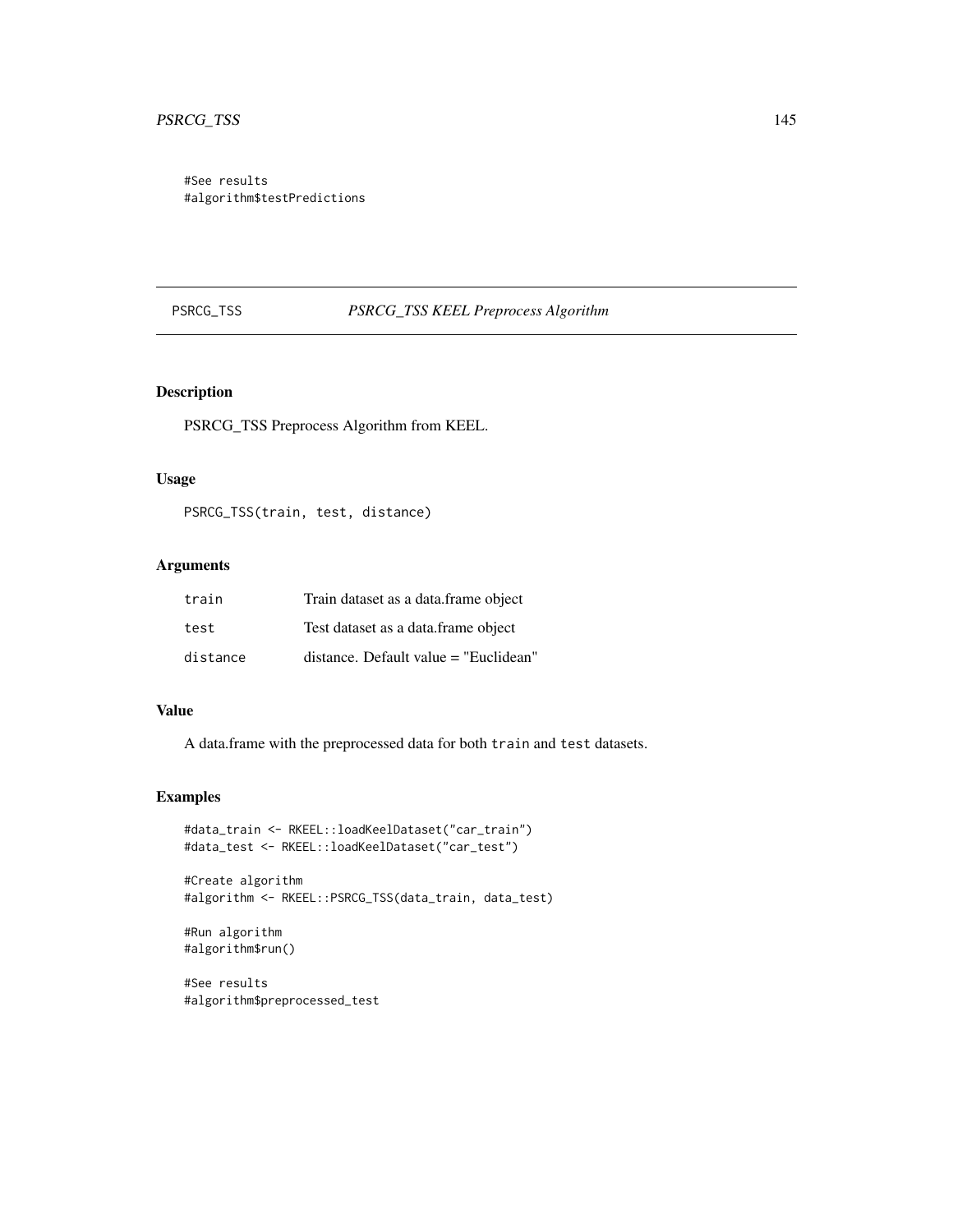<span id="page-145-0"></span>

PUBLIC\_C Classification Algorithm from KEEL.

#### Usage

```
PUBLIC_C(train, test, nodesBetweenPrune, estimateToPrune)
```
#### Arguments

| train             | Train dataset as a data. frame object            |
|-------------------|--------------------------------------------------|
| test              | Test dataset as a data. frame object             |
| nodesBetweenPrune |                                                  |
|                   | nodes Between Prune. Default value $= 25$        |
| estimateToPrune   |                                                  |
|                   | estimateToPrune. Default value = "PUBLIC $(1)$ " |

### Value

A data.frame with the actual and predicted classes for both train and test datasets.

# Examples

```
#data_train <- RKEEL::loadKeelDataset("iris_train")
#data_test <- RKEEL::loadKeelDataset("iris_test")
```
#Create algorithm #algorithm <- RKEEL::PUBLIC\_C(data\_train, data\_test)

```
#Run algorithm
#algorithm$run()
```
#See results #algorithm\$testPredictions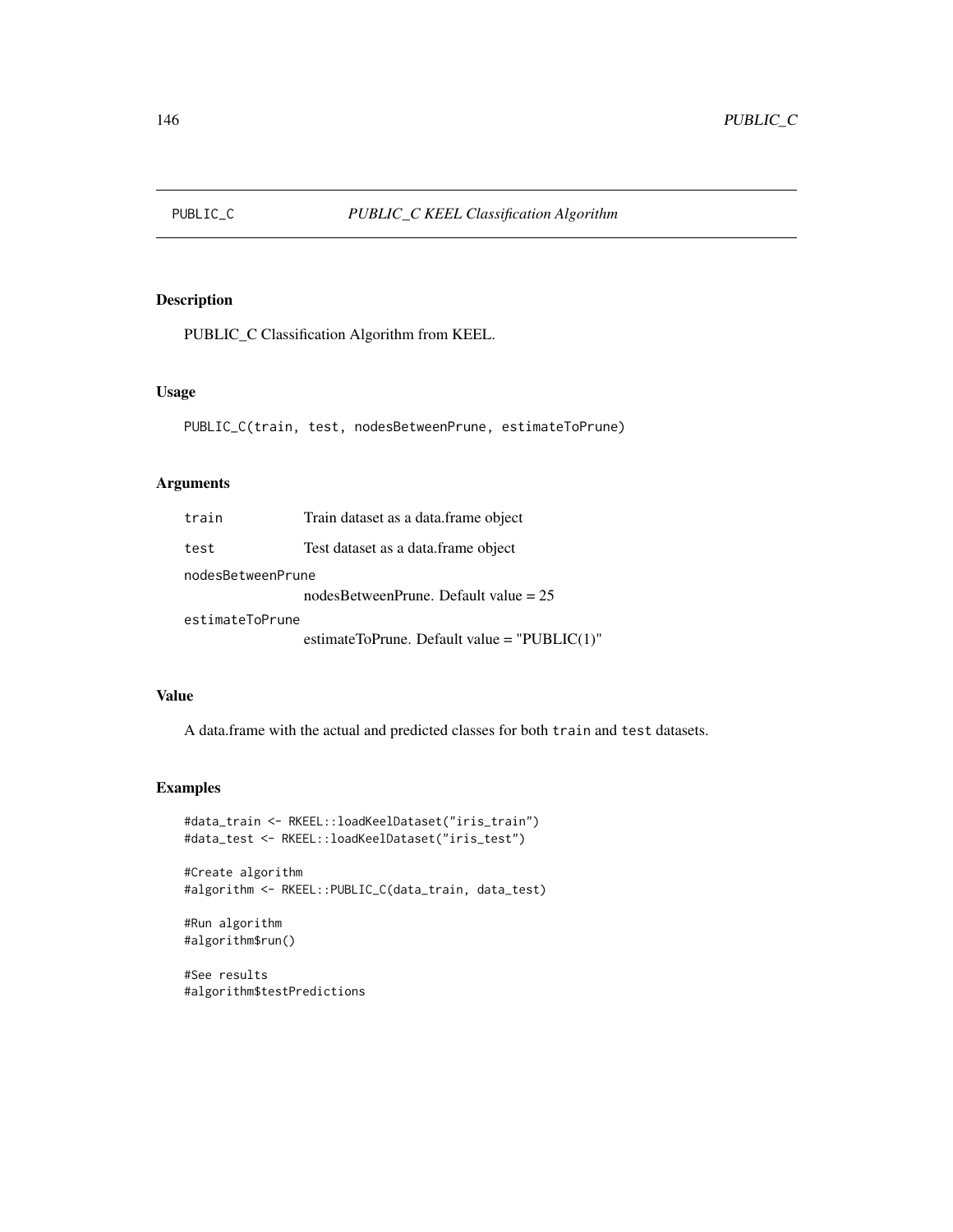<span id="page-146-0"></span>

PW\_C Classification Algorithm from KEEL.

# Usage

PW\_C(train, test, beta, ro, epsilon)

#### Arguments

| train   | Train dataset as a data.frame object |
|---------|--------------------------------------|
| test    | Test dataset as a data.frame object  |
| beta    | beta. Default value $= 8.0$          |
| ro      | ro. Default value $= 0.001$          |
| epsilon | epsilon. Default value $= 0.001$     |

# Value

A data.frame with the actual and predicted classes for both train and test datasets.

# Examples

```
#data_train <- RKEEL::loadKeelDataset("iris_train")
#data_test <- RKEEL::loadKeelDataset("iris_test")
```

```
#Create algorithm
#algorithm <- RKEEL::PW_C(data_train, data_test)
```

```
#Run algorithm
#algorithm$run()
```
#See results #algorithm\$testPredictions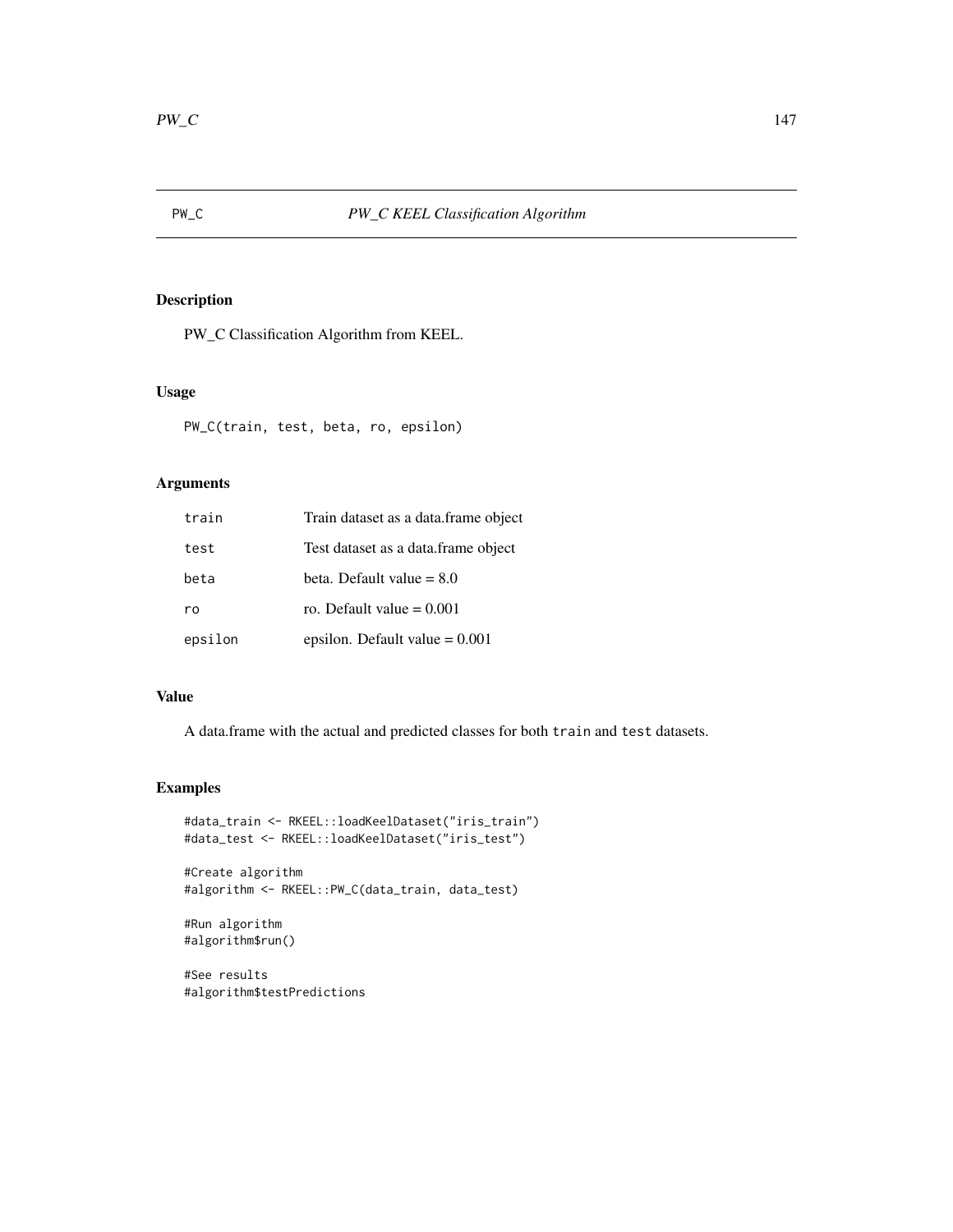<span id="page-147-0"></span>QAR\_CIP\_NSGAII\_A *QAR\_CIP\_NSGAII\_A KEEL Association Rules Algorithm*

#### Description

QAR\_CIP\_NSGAII\_A Association Rules Algorithm from KEEL.

# Usage

```
QAR_CIP_NSGAII_A(dat, seed, NumberofObjetives, NumberofEvaluations,
  PopulationSize, ProbabilityofMutation,
  Thefactorofamplitudeforeachattributeofthedataset, Differencethreshold)
```
#### Arguments

| dat                   | Dataset as a data.frame object                                                   |  |
|-----------------------|----------------------------------------------------------------------------------|--|
| seed                  | seed. Default value $= 1286082570$                                               |  |
| NumberofObjetives     |                                                                                  |  |
|                       | Number of Objetives. Default value $=$ 3                                         |  |
| NumberofEvaluations   |                                                                                  |  |
|                       | Number of Evaluations. Default value $=$ 50000                                   |  |
|                       | Population Size Population Size. Default value = $100$                           |  |
| ProbabilityofMutation |                                                                                  |  |
|                       | Probability of Mutation. Default value $= 0.1$                                   |  |
|                       | Thefactorofamplitudeforeachattributeofthedataset                                 |  |
|                       | The factor of amplitude for each attribute of the dataset. Default value $= 2.0$ |  |
| Differencethreshold   |                                                                                  |  |
|                       | Difference threshold. Default value $= 5.0$                                      |  |

#### Details

\$run() Run algorith

\$showRules(numRules) Show a number of rules. By default all rules.

\$getInterestMeasures() Return a data.frame with all interest measures of set rules.

\$sortBy(interestMeasure) Order set rules by interest measure.

\$writeCSV(fileName,sep) Create CSV file with set rules. Default fileName="rules" sep=","

\$writePMML(fileName) Create PMML file with set rules. Default fileName="rules"

\$addInterestMeasure(name,colName) Add interest measures to set rules. Some interest measures supported: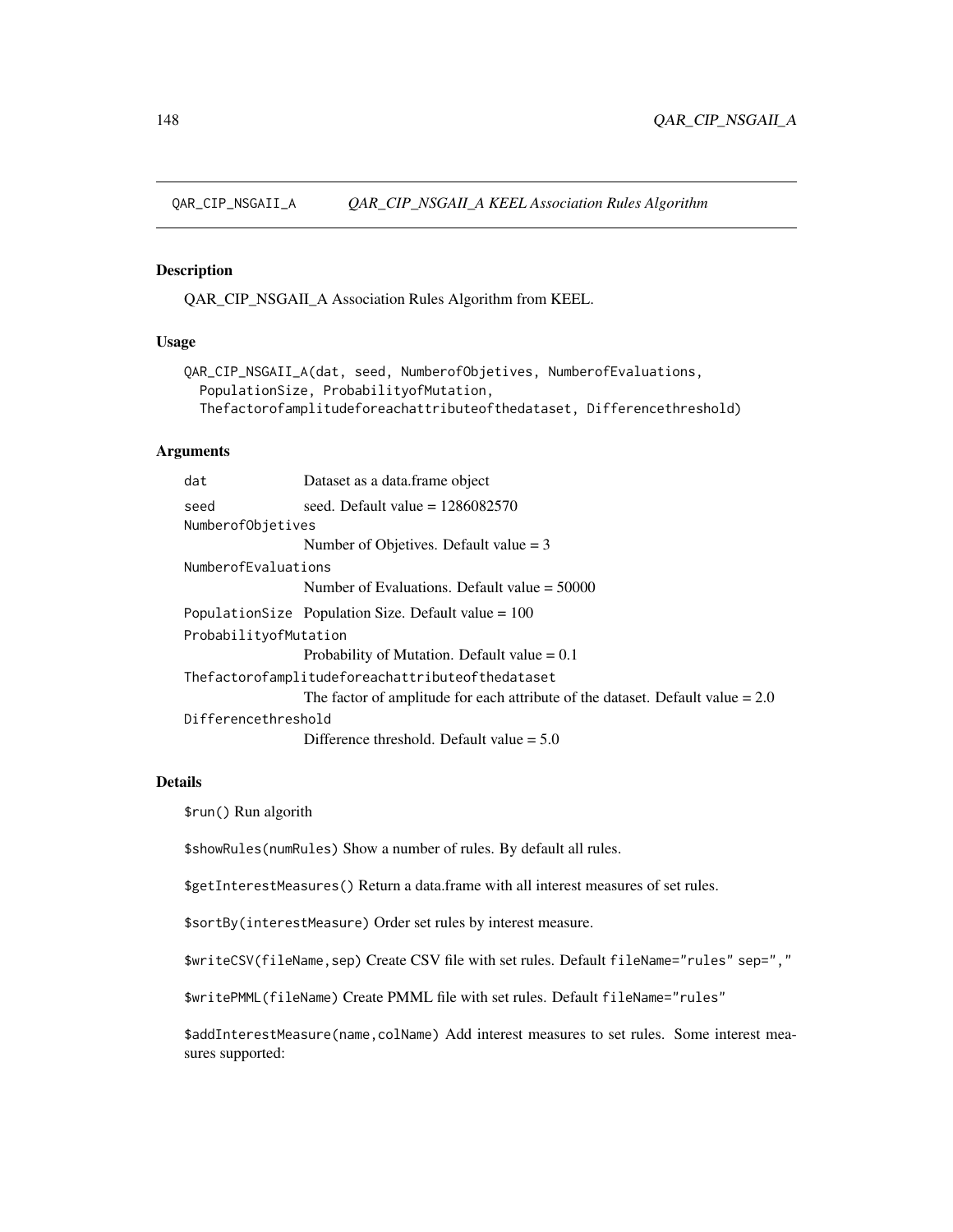# QAR\_CIP\_NSGAII\_A 149

"allConfidence" (Omiencinski, 2003)

"crossSupportRatio", cross-support ratio (Xiong et al., 2003)

"lift", interest factor (Brin et al. 1997)

"support", supp (Agrawal et al., 1996)

"addedValue", added Value, AV, Pavillon index, centered confidence (Tan et al., 2002)

"chiSquared", X^2 (Liu et al., 1999)

"certainty", certainty factor, CF, Loevinger (Berzal et al., 2002)

"collectiveStrength"

"confidence", conf (Agrawal et al., 1996)

"conviction" (Brin et al. 1997)

"cosine" (Tan et al., 2004)

"coverage", cover, LHS-support

"confirmedConfidence", descriptive confirmed confidence (Kodratoff, 1999)

"casualConfidence", casual confidence (Kodratoff, 1999)

"casualSupport", casual support (Kodratoff, 1999)

"counterexample", example and counterexample rate

"descriptiveConfirm", descriptive-confirm (Kodratoff, 1999)

"doc", difference of confidence (Hofmann and Wilhelm, 2001)

"fishersExactTest", Fisher's exact test (Hahsler and Hornik, 2007)

"gini", Gini index (Tan et al., 2004)

"hyperLift" (Hahsler and Hornik, 2007)

"hyperConfidence" (Hahsler and Hornik, 2007)

"imbalance", imbalance ratio, IR (Wu, Chen and Han, 2010)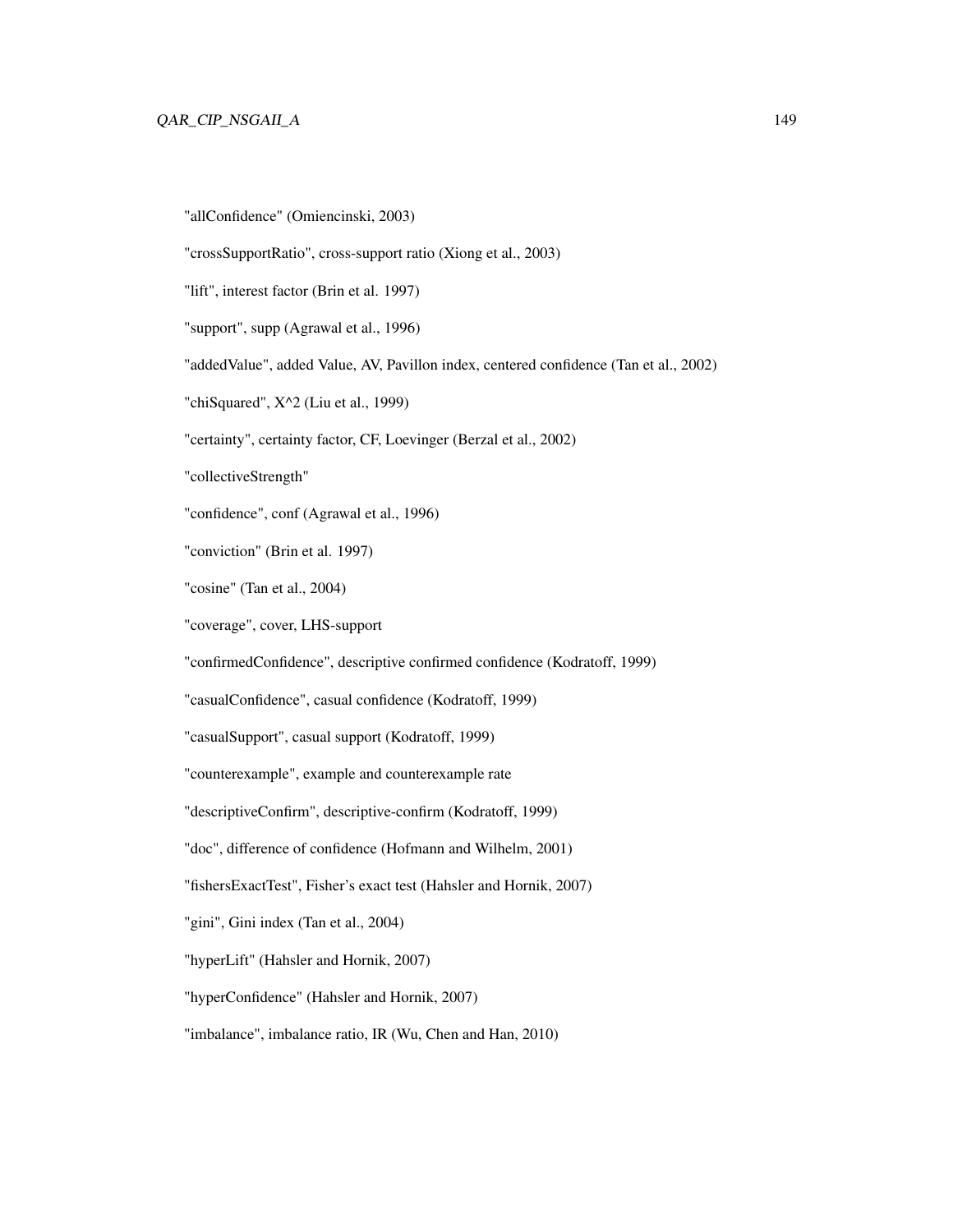- "implicationIndex", implication index (Gras, 1996)
- "improvement" (Bayardo et al., 2000)
- "jaccard", Jaccard coefficient (Tan and Kumar, 2000)
- "jMeasure", J-measure, J (Smyth and Goodman, 1991)
- "kappa" (Tan and Kumar, 2000)
- "klosgen", Klosgen (Tan and Kumar, 2000)
- "kulczynski" (Wu, Chen and Han, 2007; Kulczynski, 1927)
- "lambda", Goodman-Kruskal lambda, predictive association (Tan and Kumar, 2000)
- "laplace", L (Tan and Kumar 2000)
- "leastContradiction", least contradiction (Aze and Kodratoff, 2004
- "lerman", Lerman similarity (Lerman, 1981)
- "leverage", PS (Piatetsky-Shapiro 1991)
- "mutualInformation", uncertainty, M (Tan et al., 2002)
- "oddsRatio", odds ratio alpha (Tan et al., 2004)
- "phi", correlation coefficient phi (Tan et al. 2004)
- "ralambrodrainy", Ralambrodrainy Measure (Ralambrodrainy, 1991)
- "RLD", relative linkage disequilibrium (Kenett and Salini, 2008)
- "sebag", Sebag measure (Sebag and Schoenauer, 1988)
- "support", supp (Agrawal et al., 1996)
- "varyingLiaison", varying rates liaison (Bernard and Charron, 1996)
- "yuleQ", Yule's Q (Tan and Kumar, 2000)
- "yuleY", Yule's Y (Tan and Kumar, 2000)
- For more information see ?arules::interestMeasure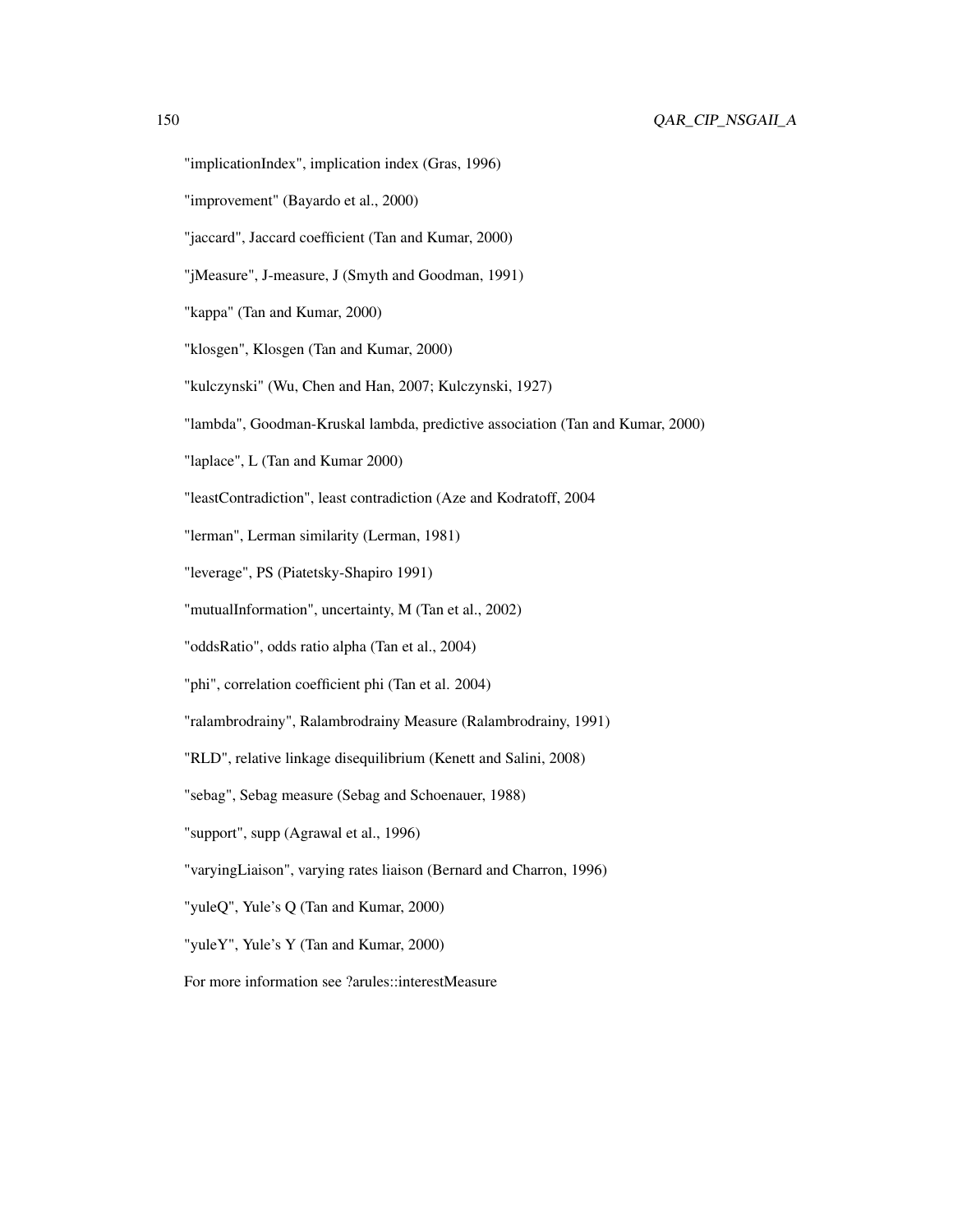#### <span id="page-150-0"></span> $QDA\_C$  151

# Value

A arules class with the Association Rules for both dat dataset.

# Examples

```
#Load KEEL dataset iris
#dat<-loadKeelDataset("iris")
#Create algorithm
#algorithm <- QAR_CIP_NSGAII_A(dat)
#Run algorithm
#algorithm$run()
#Rules in format arules
#algorithm$rules
#Show a number of rules
#algorithm$showRules(2)
#Return a data.frame with all interest measures of set rules
#algorithm$getInterestMeasures()
#Add interst measure YuleY to set rules
#algorithm$addInterestMeasure("YuleY","yulesY")
#Sort by interest measure lift
#algorithm$sortBy("lift")
#Save rules in CSV file
#algorithm$writeCSV("myrules")
#Save rules in PMML file
```
#algorithm\$writePMML("myrules")

#### QDA\_C *QDA\_C KEEL Classification Algorithm*

# Description

QDA\_C Classification Algorithm from KEEL.

#### Usage

QDA\_C(train, test, seed)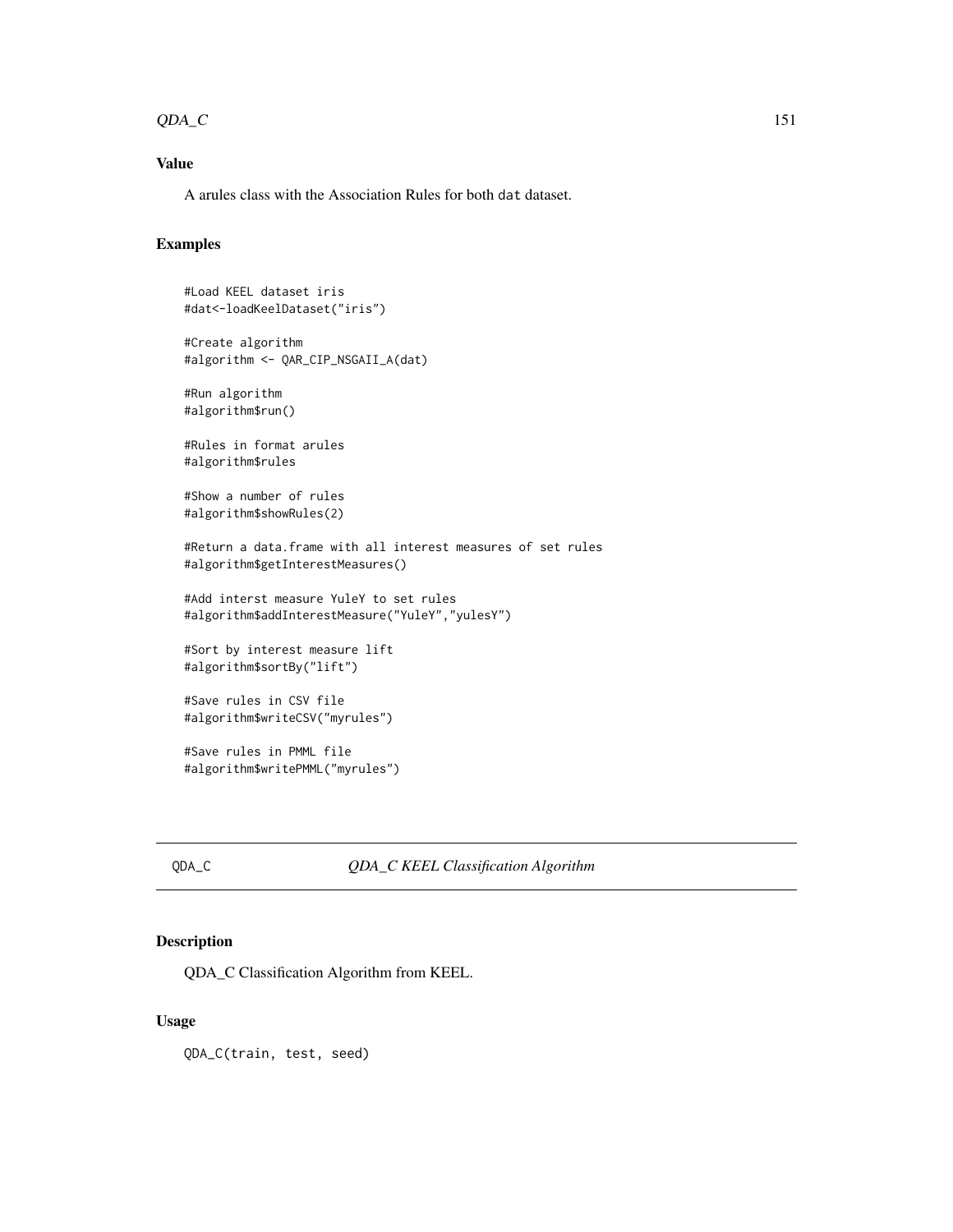#### <span id="page-151-0"></span>Arguments

| train | Train dataset as a data.frame object                                                        |
|-------|---------------------------------------------------------------------------------------------|
| test  | Test dataset as a data.frame object                                                         |
| seed  | Seed for random numbers. If it is not assigned a value, the seed will be a random<br>number |

#### Value

A data.frame with the actual and predicted classes for both train and test datasets.

# Examples

```
#data_train <- RKEEL::loadKeelDataset("iris_train")
#data_test <- RKEEL::loadKeelDataset("iris_test")
```

```
#Create algorithm
#algorithm <- RKEEL::QDA_C(data_train, data_test)
```

```
#Run algorithm
#algorithm$run()
```
#See results #algorithm\$testPredictions

# RBFN\_C *RBFN\_C KEEL Classification Algorithm*

# Description

RBFN\_C Classification Algorithm from KEEL.

#### Usage

```
RBFN_C(train, test, neurons, seed)
```
# Arguments

| train   | Train dataset as a data.frame object                                                        |
|---------|---------------------------------------------------------------------------------------------|
| test    | Test dataset as a data.frame object                                                         |
| neurons | neurons. Default value $= 50$                                                               |
| seed    | Seed for random numbers. If it is not assigned a value, the seed will be a random<br>number |

# Value

A data.frame with the actual and predicted classes for both train and test datasets.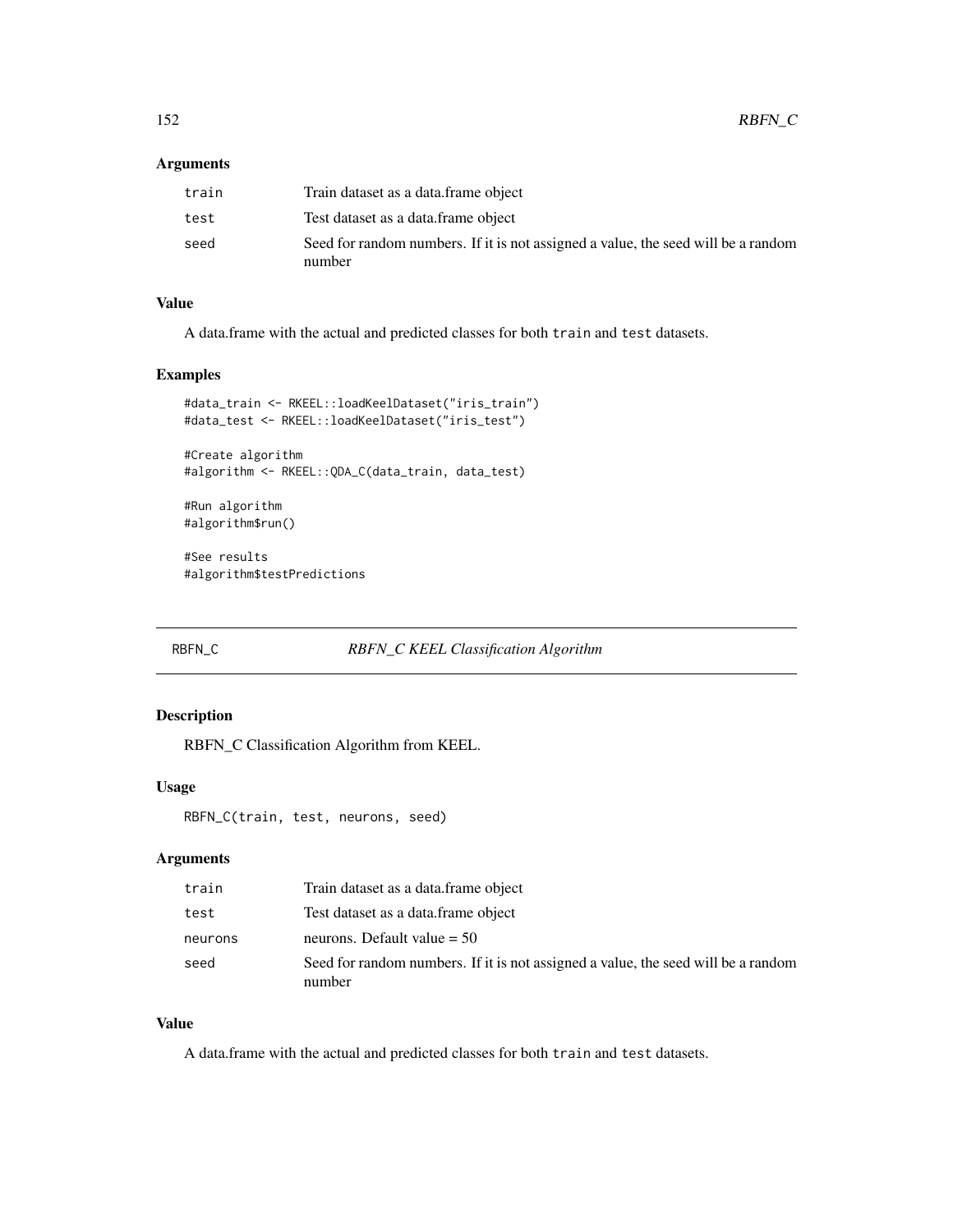#### <span id="page-152-0"></span> $RBFN_R$  153

#### Examples

```
#data_train <- RKEEL::loadKeelDataset("iris_train")
#data_test <- RKEEL::loadKeelDataset("iris_test")
#Create algorithm
#algorithm <- RKEEL::RBFN_C(data_train, data_test)
```
#Run algorithm #algorithm\$run()

#See results #algorithm\$testPredictions

RBFN\_R *RBFN\_R KEEL Regression Algorithm*

# Description

RBFN\_R Regression Algorithm from KEEL.

#### Usage

RBFN\_R(train, test, neurons, seed)

#### Arguments

| train   | Train dataset as a data.frame object                                                        |
|---------|---------------------------------------------------------------------------------------------|
| test    | Test dataset as a data.frame object                                                         |
| neurons | neurons. Default value $= 50$                                                               |
| seed    | Seed for random numbers. If it is not assigned a value, the seed will be a random<br>number |

#### Value

A data.frame with the actual and predicted values for both train and test datasets.

#### Examples

```
#data_train <- RKEEL::loadKeelDataset("autoMPG6_train")
#data_test <- RKEEL::loadKeelDataset("autoMPG6_test")
```
#Create algorithm #algorithm <- RKEEL::RBFN\_R(data\_train, data\_test)

```
#Run algorithm
#algorithm$run()
```
#See results #algorithm\$testPredictions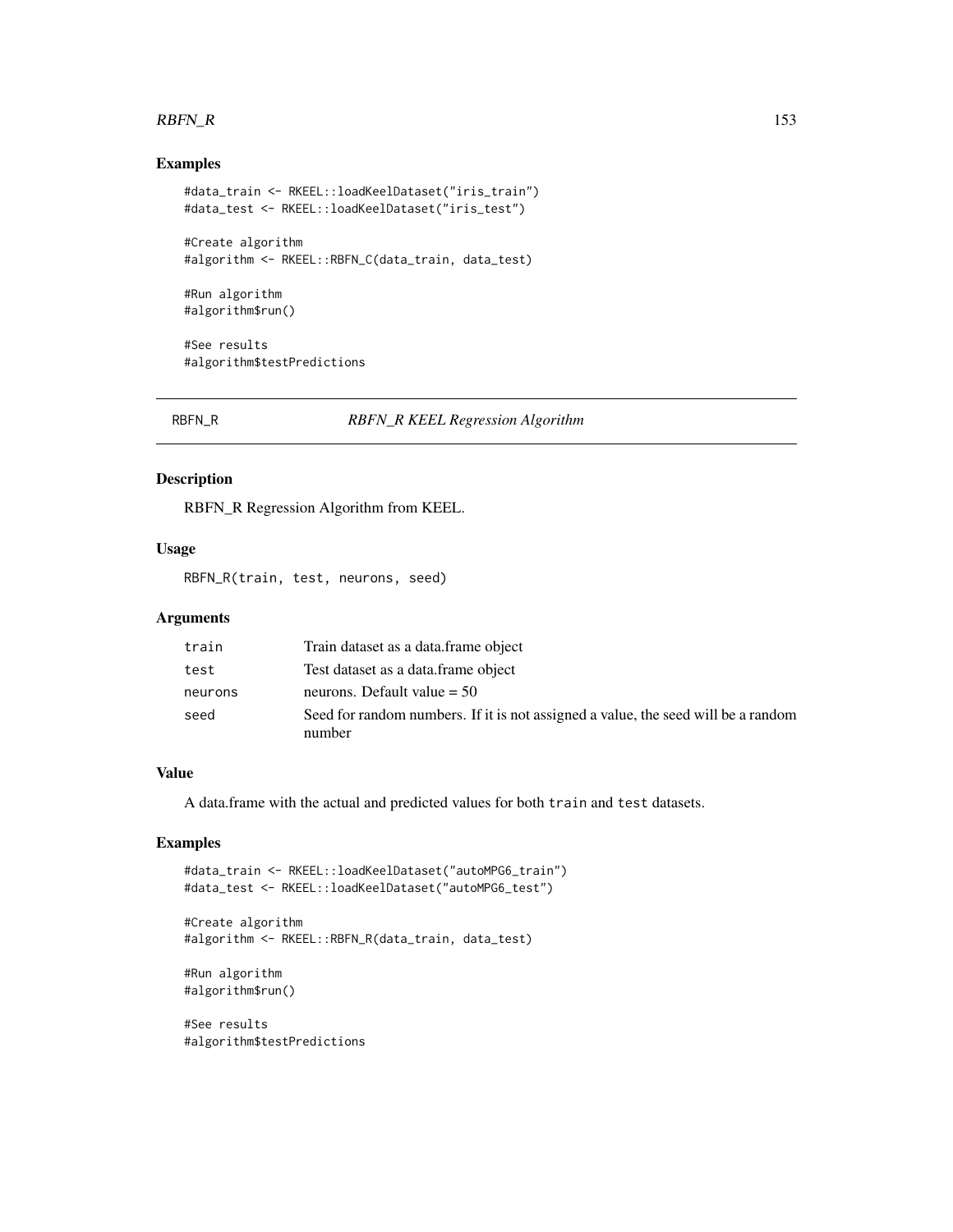<span id="page-153-0"></span>

Method for read datasets in .dat KEEL format

#### Usage

read.keel(file)

#### Arguments

file File containing the dataset to be read. It must be in KEEL .dat format.

#### Value

Returns a data.frame object with the dataset

RegressionAlgorithm *Regression Algorithm*

#### Description

Class inheriting of KeelAlgorithm, to common methods for all KEEL Regression Algorithms. The specific regression algorithms must inherit of this class.

The run() method receives three parameters. The folderPath parameter indicates where to place the folder with the experiments if wanted. If it is not indicated, the folder is placen ind a temporary random directory and then removed. If indicated, the experiment folder is not removed. The expUniqueName parameter indicates the name of the experiment folder. If not indicated, it is a random name. If indicated, ensure that the name is unique in the previously indicated folder. The javaOptions parameter indicates, if wanted, extra parameters to the java command line, as for example the maximum memory allowed by java.

RegressionResults *Regression Results*

#### Description

Class to calculate and store some results for a RegressionAlgorithm. It receives as parameter the prediction of a regression algorithm as a data.frame object.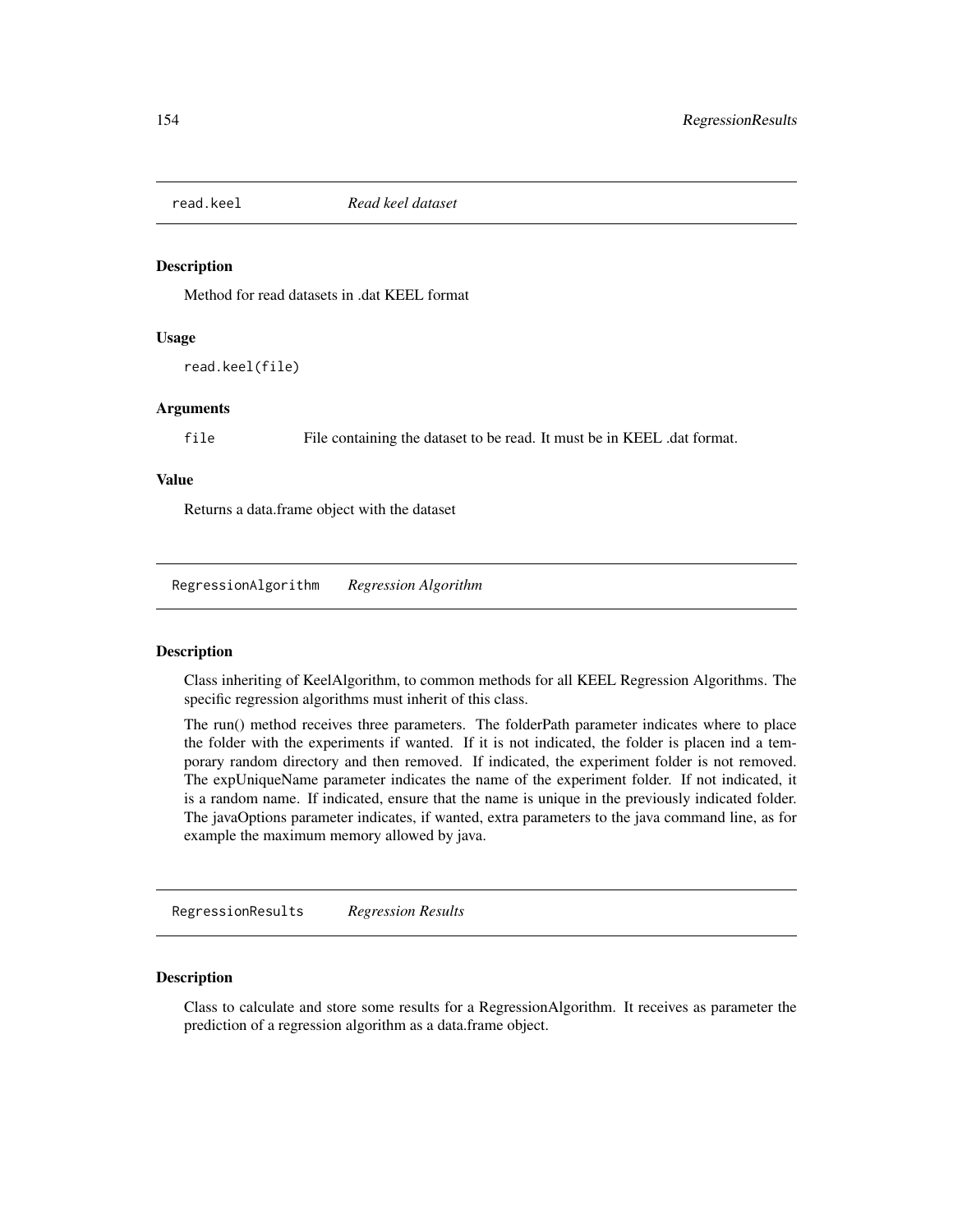<span id="page-154-0"></span>

Relief\_FS Preprocess Algorithm from KEEL.

#### Usage

```
Relief_FS(train, test, paramKNN, relevanceThreshold,
   numInstancesSampled, seed)
```
# Arguments

| train               | Train dataset as a data. frame object                                                       |
|---------------------|---------------------------------------------------------------------------------------------|
| test                | Test dataset as a data. frame object                                                        |
| paramKNN            | $paramKNN. Default value = 1$                                                               |
| relevanceThreshold  |                                                                                             |
|                     | relevanceThreshold. Default value $= 0.20$                                                  |
| numInstancesSampled |                                                                                             |
|                     | numInstancesSampled. Default value $= 1000$                                                 |
| seed                | Seed for random numbers. If it is not assigned a value, the seed will be a random<br>number |

# Value

A data.frame with the preprocessed data for both train and test datasets.

# Examples

```
data_train <- RKEEL::loadKeelDataset("car_train")
data_test <- RKEEL::loadKeelDataset("car_test")
```

```
#Create algorithm
algorithm <- RKEEL::Relief_FS(data_train, data_test)
```

```
#Run algorithm
algorithm$run()
```
#See results algorithm\$preprocessed\_test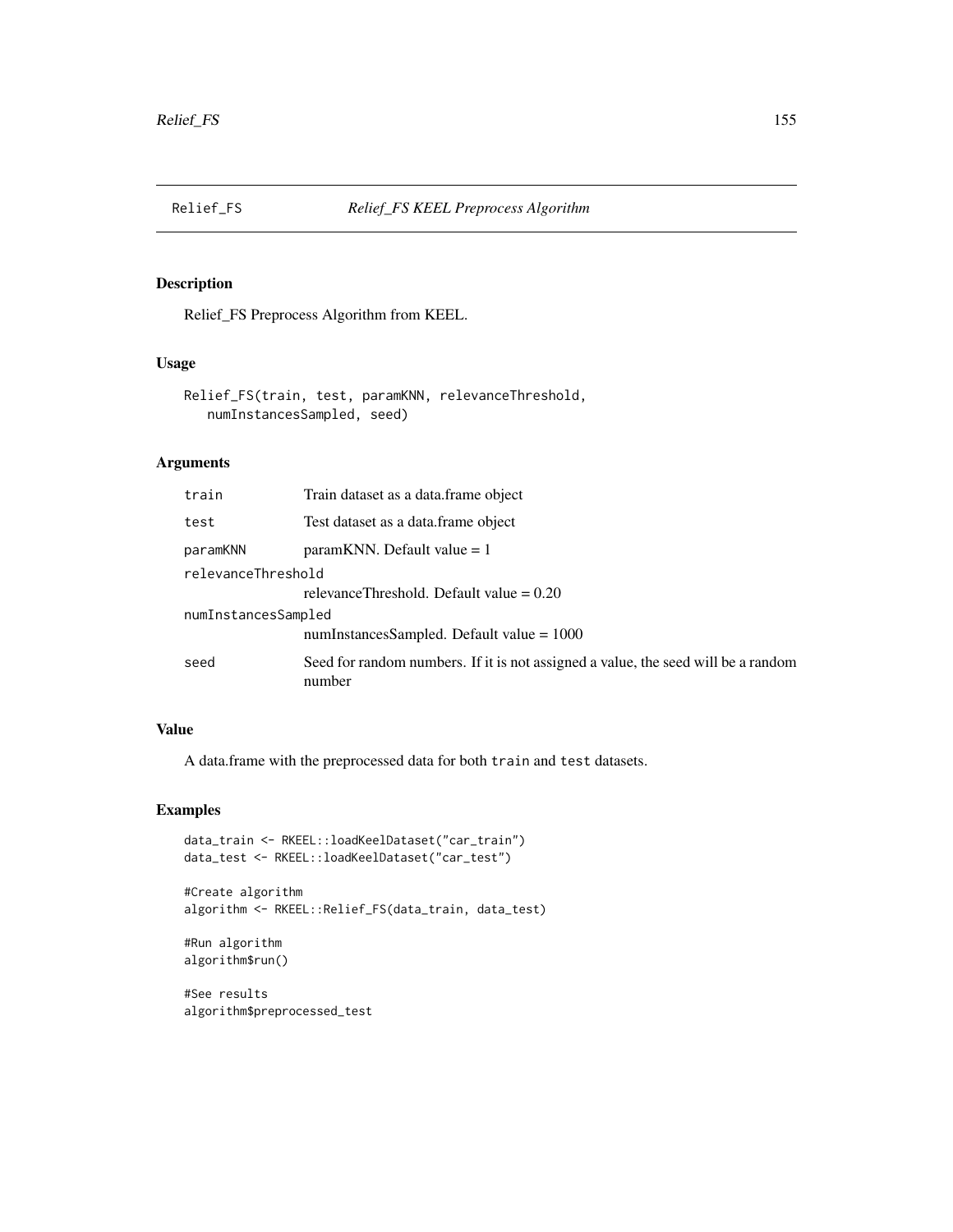<span id="page-155-0"></span>

Ripper\_C Classification Algorithm from KEEL.

#### Usage

Ripper\_C(train, test, grow\_pct, k, seed)

# Arguments

| train    | Train dataset as a data. frame object                                                       |
|----------|---------------------------------------------------------------------------------------------|
| test     | Test dataset as a data. frame object                                                        |
| grow_pct | grow pct. Default value $= 0.66$                                                            |
| k        | k. Default value $= 2$                                                                      |
| seed     | Seed for random numbers. If it is not assigned a value, the seed will be a random<br>number |

# Value

A data.frame with the actual and predicted classes for both train and test datasets.

# Examples

```
#data_train <- RKEEL::loadKeelDataset("iris_train")
#data_test <- RKEEL::loadKeelDataset("iris_test")
```

```
#Create algorithm
#algorithm <- RKEEL::Ripper_C(data_train, data_test)
```

```
#Run algorithm
#algorithm$run()
```
#See results #algorithm\$testPredictions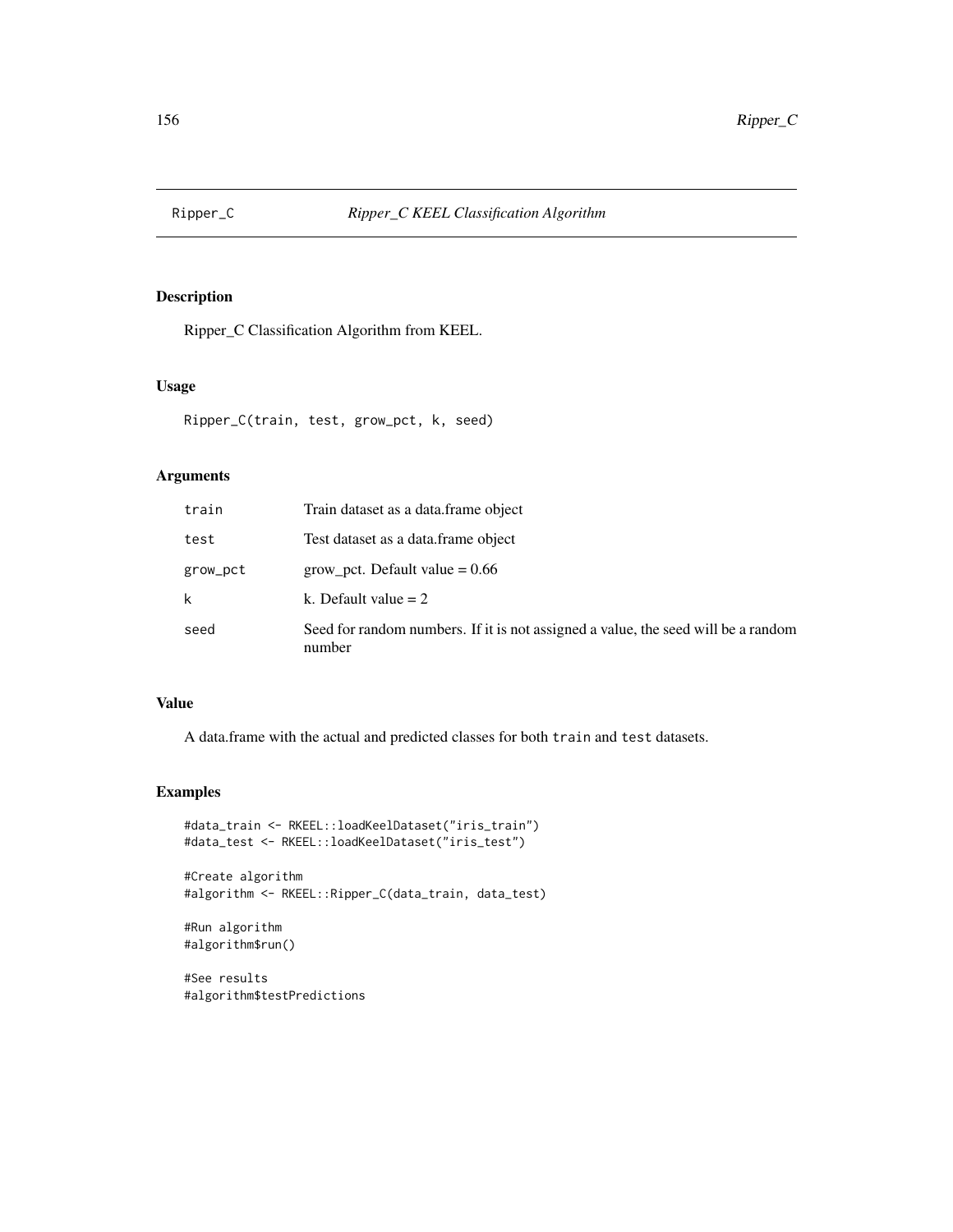<span id="page-156-0"></span>

RISE\_C Classification Algorithm from KEEL.

#### Usage

RISE\_C(train, test, Q, S)

# Arguments

| train | Train dataset as a data.frame object |
|-------|--------------------------------------|
| test  | Test dataset as a data. frame object |
| 0     | O. Default value $= 1$               |
| S     | S. Default value $= 2$               |

#### Value

A data.frame with the actual and predicted classes for both train and test datasets.

# Examples

```
#data_train <- RKEEL::loadKeelDataset("iris_train")
#data_test <- RKEEL::loadKeelDataset("iris_test")
```
#Create algorithm #algorithm <- RKEEL::RISE\_C(data\_train, data\_test)

#Run algorithm #algorithm\$run()

#See results #algorithm\$testPredictions

runCV *Run Cross-Validation*

# Description

Run a cross-validation experiment

# Usage

runCV(algorithm, dataset, numFolds, cores)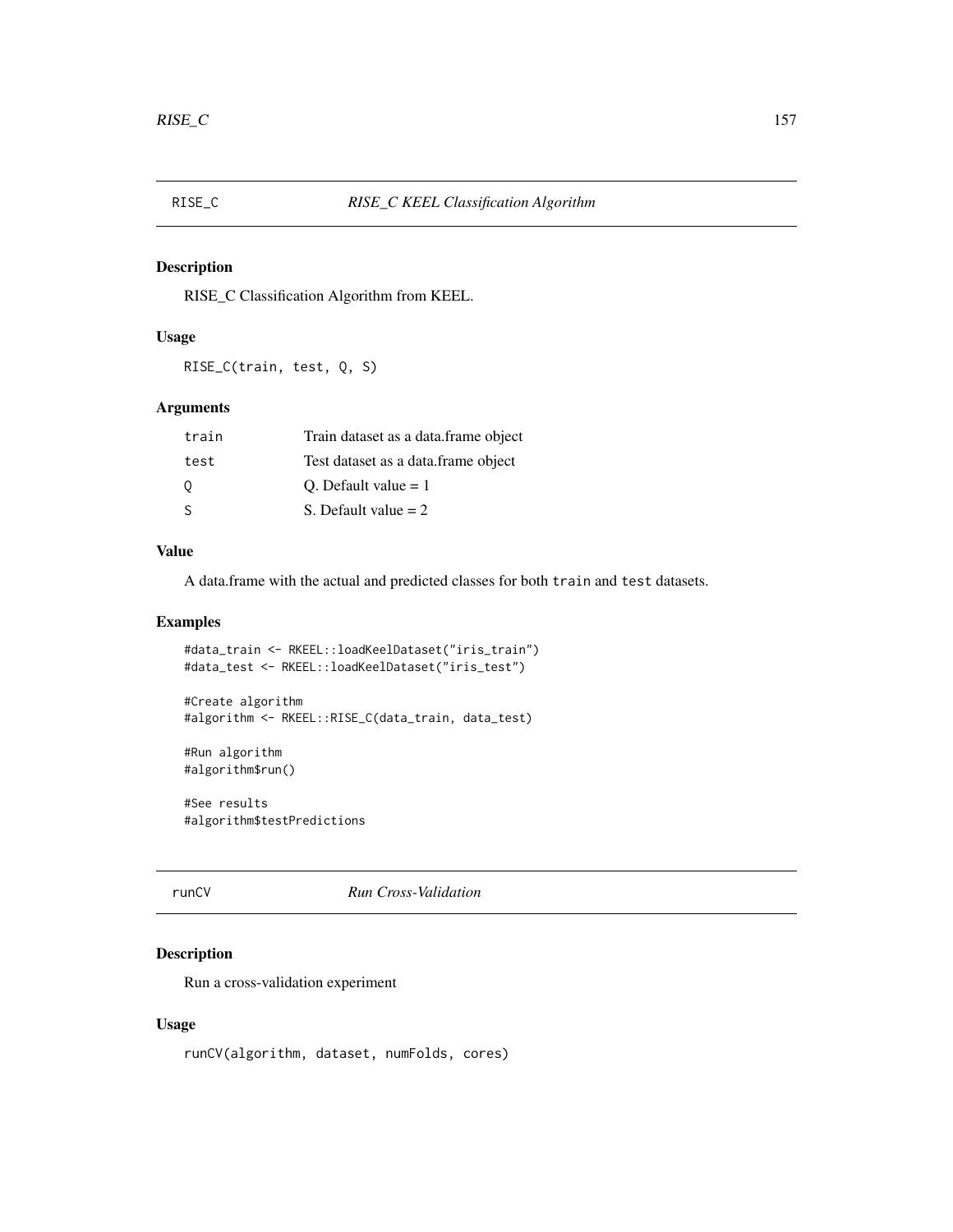# <span id="page-157-0"></span>Arguments

| algorithm | Algorithm to be executed in the CV. It must has the parameters to be used in the<br>executions.                                                 |
|-----------|-------------------------------------------------------------------------------------------------------------------------------------------------|
| dataset   | Dataset to perform the CV. It is divided in numFolds disjoint partitions and in<br>each iteration, one is used for test and the rest for train. |
| numFolds  | Number of folds for the cross-validation procedure.                                                                                             |
| cores     | Number of cores to execute in parallel. If it is missed, default value is 1 (se-<br>quential execution).                                        |

#### Value

Returns a list with the mean results of the numFolds executions.

# Examples

```
#Load datasets
#iris <- RKEEL::loadKeelDataset("iris")
```

```
#Create algorithm
#learner_C45_C <- RKEEL::C45_C(iris, iris)
```

```
#Perform 5-folds CV
#results <- RKEEL::runCV(learner_C45_C, iris, 5)
```
runParallel *Run Parallel*

# Description

Run a set of RKEEL algorithms in parallel

# Usage

```
runParallel(algorithmList, cores)
```
# Arguments

|       | algorithmList List of RKEEL Algorithms to be executed                                |
|-------|--------------------------------------------------------------------------------------|
| cores | Number of cores to execute in parallel. If it is not specified, it detects the cores |
|       | automatically and execute the experiment in all of them                              |

# Value

Returns a list with the executed algorithms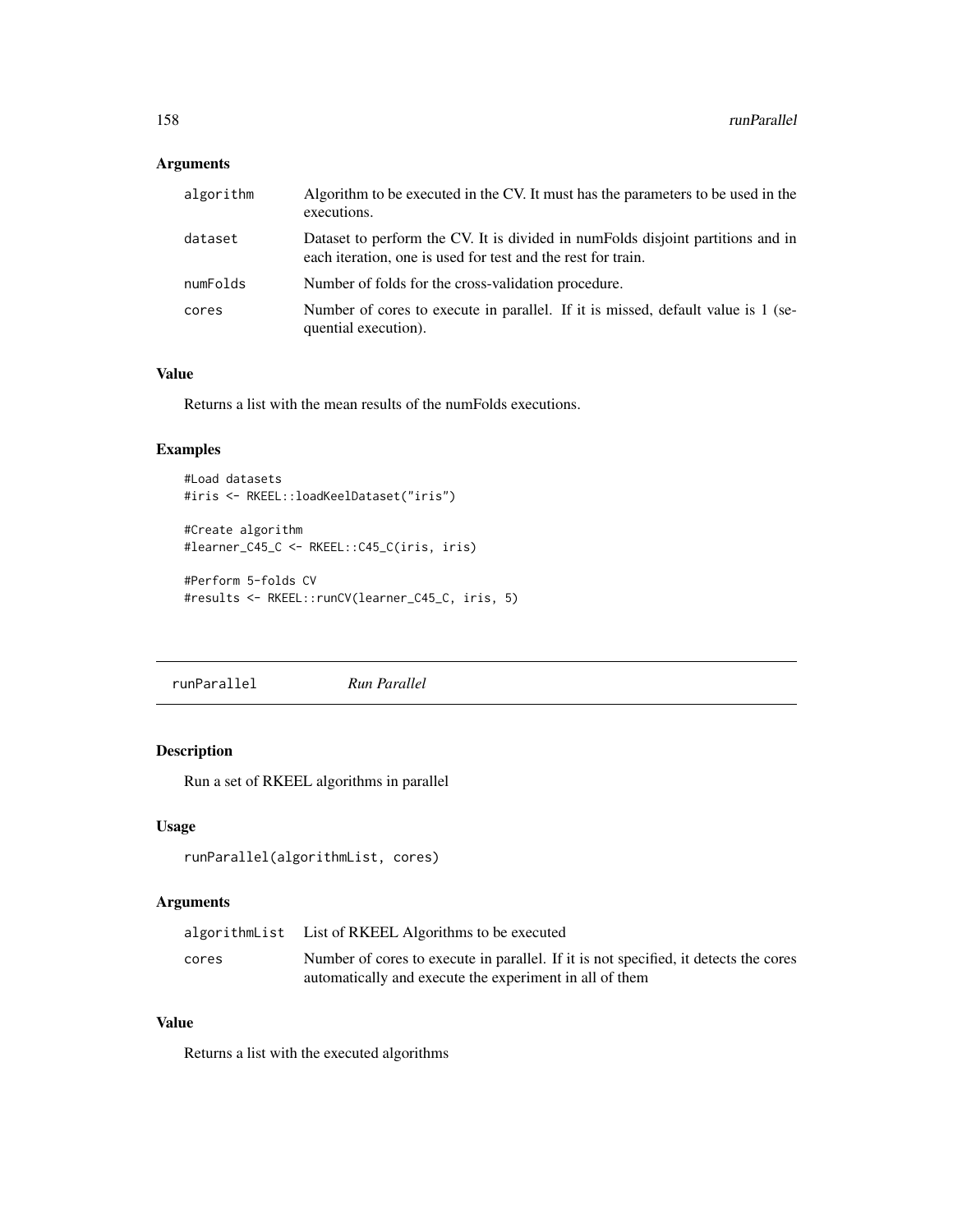#### <span id="page-158-0"></span>runSequential 159

#### Examples

```
#Load datasets
#iris_train <- RKEEL::loadKeelDataset("iris_train")
#iris_test <- RKEEL::loadKeelDataset("iris_test")
#Create algorithms
#learner_C45_C <- RKEEL::C45_C(iris_train, iris_test)
#learner_FRNN_C <- RKEEL::FRNN_C(iris_train, iris_test)
#learner_FuzzyKNN_C <- RKEEL::FuzzyKNN_C(iris_train, iris_test)
#learner_KNN_C <- RKEEL::KNN_C(iris_train, iris_test)
#learner_Logistic_C <- RKEEL::Logistic_C(iris_train, iris_test)
#learner_LDA_C <- RKEEL::LDA_C(iris_train, iris_test)
#Create list
#algorithms <- list(learner_C45_C, learner_FRNN_C, learner_FuzzyKNN_C,
# learner_KNN_C, learner_Logistic_C, learner_LDA_C)
#Run algorithms in parallel in two cores
#par <- RKEEL::runParallel(algorithms, 2)
```
runSequential *Run Sequential*

#### Description

Run a set of RKEEL algorithms in sequential.

#### Usage

```
runSequential(algorithmList)
```
#### Arguments

algorithmList List of RKEEL Algorithms to be executed

#### Value

Returns a list with the executed algorithms

#### Examples

```
#Load datasets
#iris_train <- RKEEL::loadKeelDataset("iris_train")
#iris_test <- RKEEL::loadKeelDataset("iris_test")
#Create algorithms
#learner_C45_C <- RKEEL::C45_C(iris_train, iris_test)
#learner_FRNN_C <- RKEEL::FRNN_C(iris_train, iris_test)
#learner_FuzzyKNN_C <- RKEEL::FuzzyKNN_C(iris_train, iris_test)
```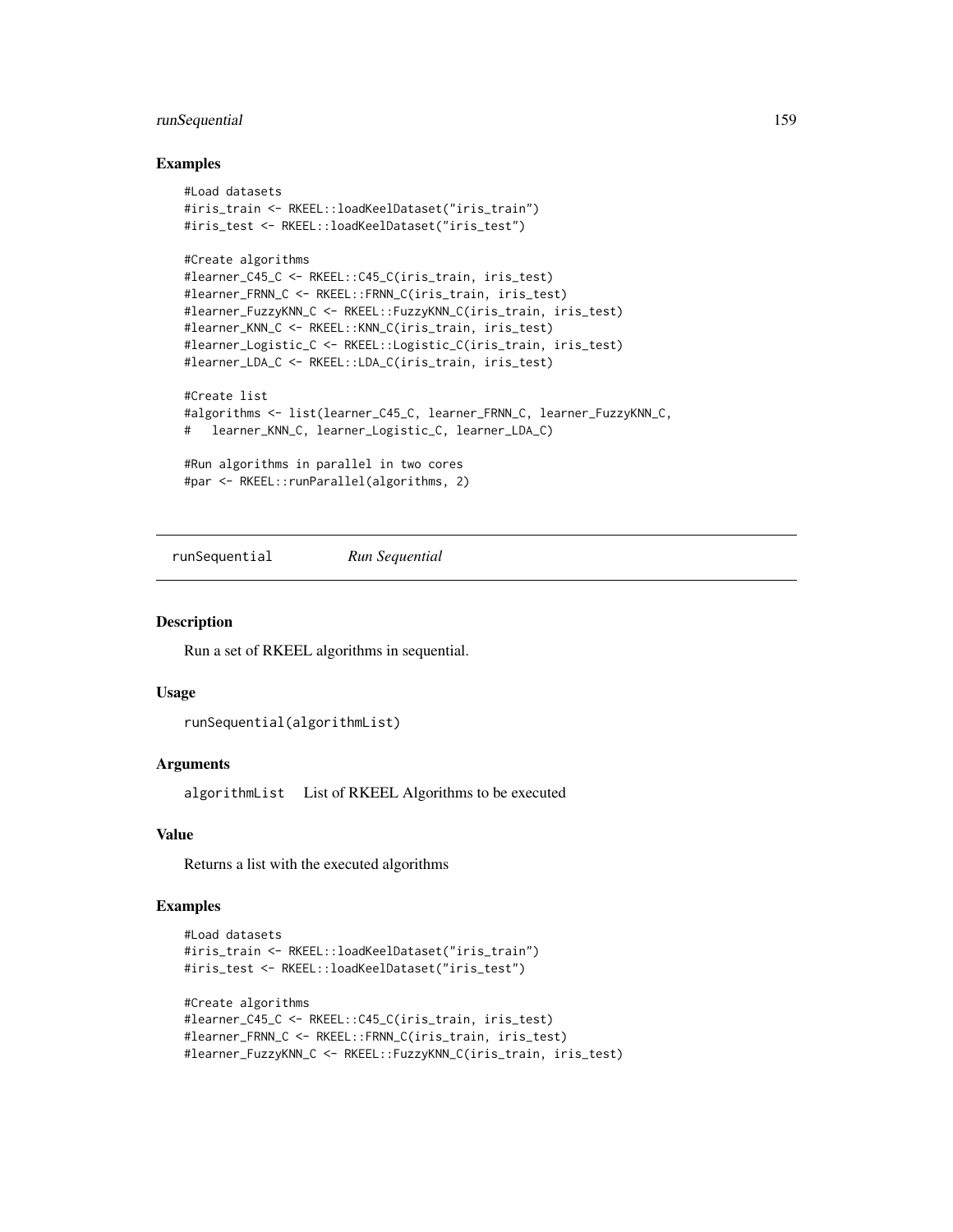```
#learner_KNN_C <- RKEEL::KNN_C(iris_train, iris_test)
#learner_Logistic_C <- RKEEL::Logistic_C(iris_train, iris_test)
#learner_LDA_C <- RKEEL::LDA_C(iris_train, iris_test)
#Create list
#algorithms <- list(learner_C45_C, learner_FRNN_C, learner_FuzzyKNN_C,
# learner_KNN_C, learner_Logistic_C, learner_LDA_C)
#Run algorithms
#par <- RKEEL::runSequential(algorithms)
```
SaturationFilter\_F *SaturationFilter\_F KEEL Preprocess Algorithm*

#### Description

SaturationFilter\_F Preprocess Algorithm from KEEL.

#### Usage

SaturationFilter\_F(train, test, seed)

#### Arguments

| train | Train dataset as a data.frame object                                                        |
|-------|---------------------------------------------------------------------------------------------|
| test  | Test dataset as a data.frame object                                                         |
| seed  | Seed for random numbers. If it is not assigned a value, the seed will be a random<br>number |

### Value

A data.frame with the preprocessed data for both train and test datasets.

#### Examples

```
#data_train <- RKEEL::loadKeelDataset("car_train")
#data_test <- RKEEL::loadKeelDataset("car_test")
```

```
#Create algorithm
#algorithm <- RKEEL::SaturationFilter_F(data_train, data_test)
```
#Run algorithm #algorithm\$run()

#See results #algorithm\$preprocessed\_test

<span id="page-159-0"></span>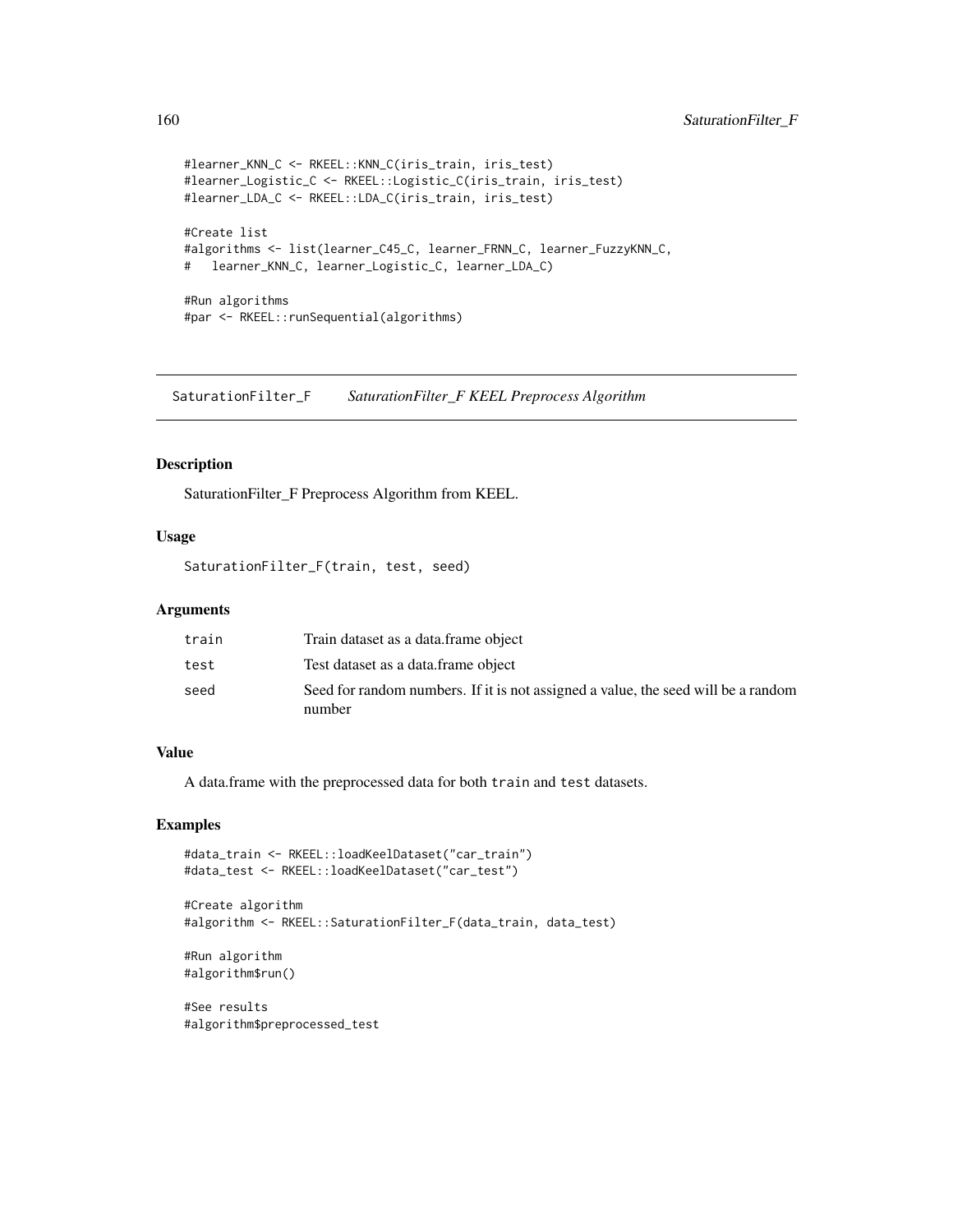<span id="page-160-0"></span>

SFS\_IEP\_FS Preprocess Algorithm from KEEL.

# Usage

SFS\_IEP\_FS(train, test, threshold, seed)

# Arguments

| train     | Train dataset as a data.frame object                                                        |
|-----------|---------------------------------------------------------------------------------------------|
| test      | Test dataset as a data frame object                                                         |
| threshold | threshold. Default value $= 0.005$                                                          |
| seed      | Seed for random numbers. If it is not assigned a value, the seed will be a random<br>number |

#### Value

A data.frame with the preprocessed data for both train and test datasets.

#### Examples

```
#data_train <- RKEEL::loadKeelDataset("car_train")
#data_test <- RKEEL::loadKeelDataset("car_test")
```

```
#Create algorithm
#algorithm <- RKEEL::SFS_IEP_FS(data_train, data_test)
```
#Run algorithm #algorithm\$run()

#See results #algorithm\$preprocessed\_test

SGA\_C *SGA\_C KEEL Classification Algorithm*

# Description

SGA\_C Classification Algorithm from KEEL.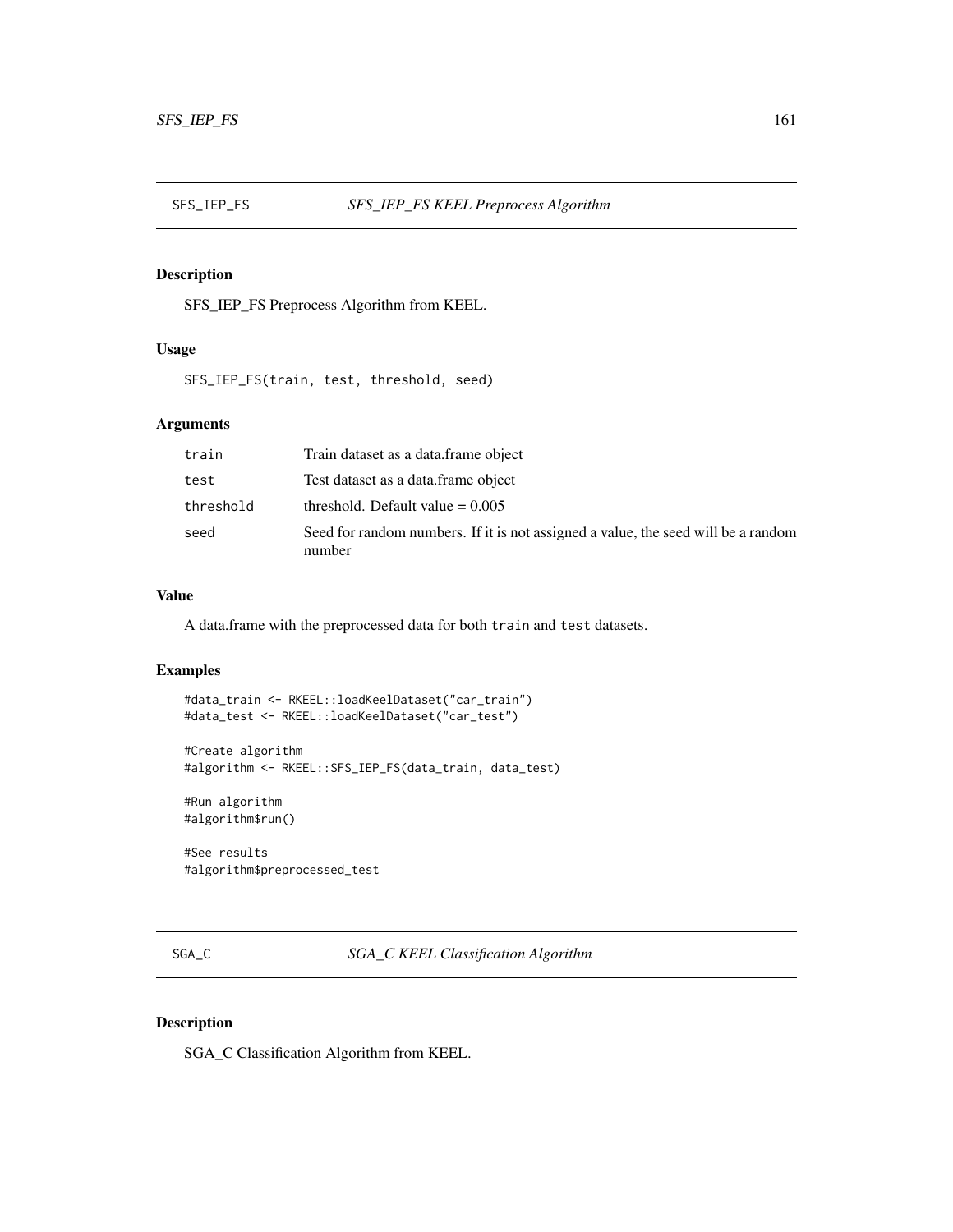# Usage

```
SGA_C(train, test, mut_prob_1to0, mut_prob_0to1, cross_prob,
   pop_size, evaluations, alfa, selection_type, k,
   distance, seed)
```
# Arguments

| train         | Train dataset as a data. frame object                                                       |
|---------------|---------------------------------------------------------------------------------------------|
| test          | Test dataset as a data.frame object                                                         |
| mut_prob_1to0 | mut_prob_1to0. Default value = $0.01$                                                       |
| mut_prob_0to1 | mut_prob_0to1. Default value = $0.001$                                                      |
| cross_prob    | $cross\_prob$ . Default value = 1                                                           |
| pop_size      | pop_size. Default value = $50$                                                              |
| evaluations   | evaluations. Default value $= 10000$                                                        |
| alfa          | alfa. Default value $= 0.5$                                                                 |
|               | selection_type selection_type. Default value = "orden_based"                                |
| k             | k. Default value $= 1$                                                                      |
| distance      | distance. Default value = "Euclidean"                                                       |
| seed          | Seed for random numbers. If it is not assigned a value, the seed will be a random<br>number |

# Value

A data.frame with the actual and predicted classes for both train and test datasets.

# Examples

```
#data_train <- RKEEL::loadKeelDataset("iris_train")
#data_test <- RKEEL::loadKeelDataset("iris_test")
```

```
#Create algorithm
#algorithm <- RKEEL::SGA_C(data_train, data_test)
```

```
#Run algorithm
#algorithm$run()
```
#See results #algorithm\$testPredictions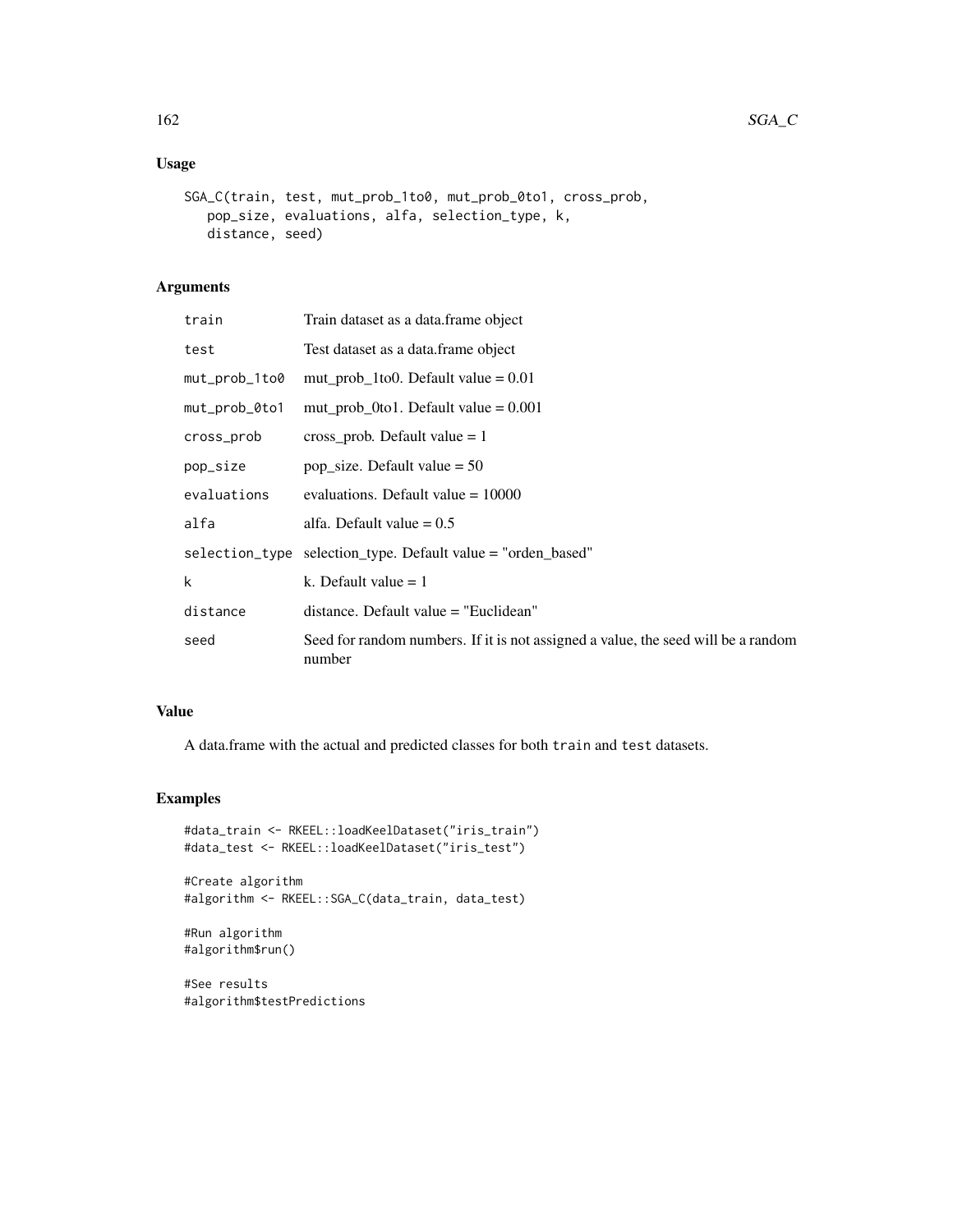<span id="page-162-0"></span>

Shrink\_C Classification Algorithm from KEEL.

#### Usage

Shrink\_C(train, test, k, distance)

#### Arguments

| train    | Train dataset as a data.frame object      |
|----------|-------------------------------------------|
| test     | Test dataset as a data.frame object       |
| k        | k. Default value $= 1$                    |
| distance | $distance.$ Default value $=$ "Euclidean" |

#### Value

A data.frame with the actual and predicted classes for both train and test datasets.

#### Examples

```
#data_train <- RKEEL::loadKeelDataset("iris_train")
#data_test <- RKEEL::loadKeelDataset("iris_test")
```
#Create algorithm #algorithm <- RKEEL::Shrink\_C(data\_train, data\_test)

#Run algorithm #algorithm\$run()

#See results #algorithm\$testPredictions

```
Slipper_C Slipper_C KEEL Classification Algorithm
```
# Description

Slipper\_C Classification Algorithm from KEEL.

#### Usage

Slipper\_C(train, test, grow\_pct, numBoosting, seed)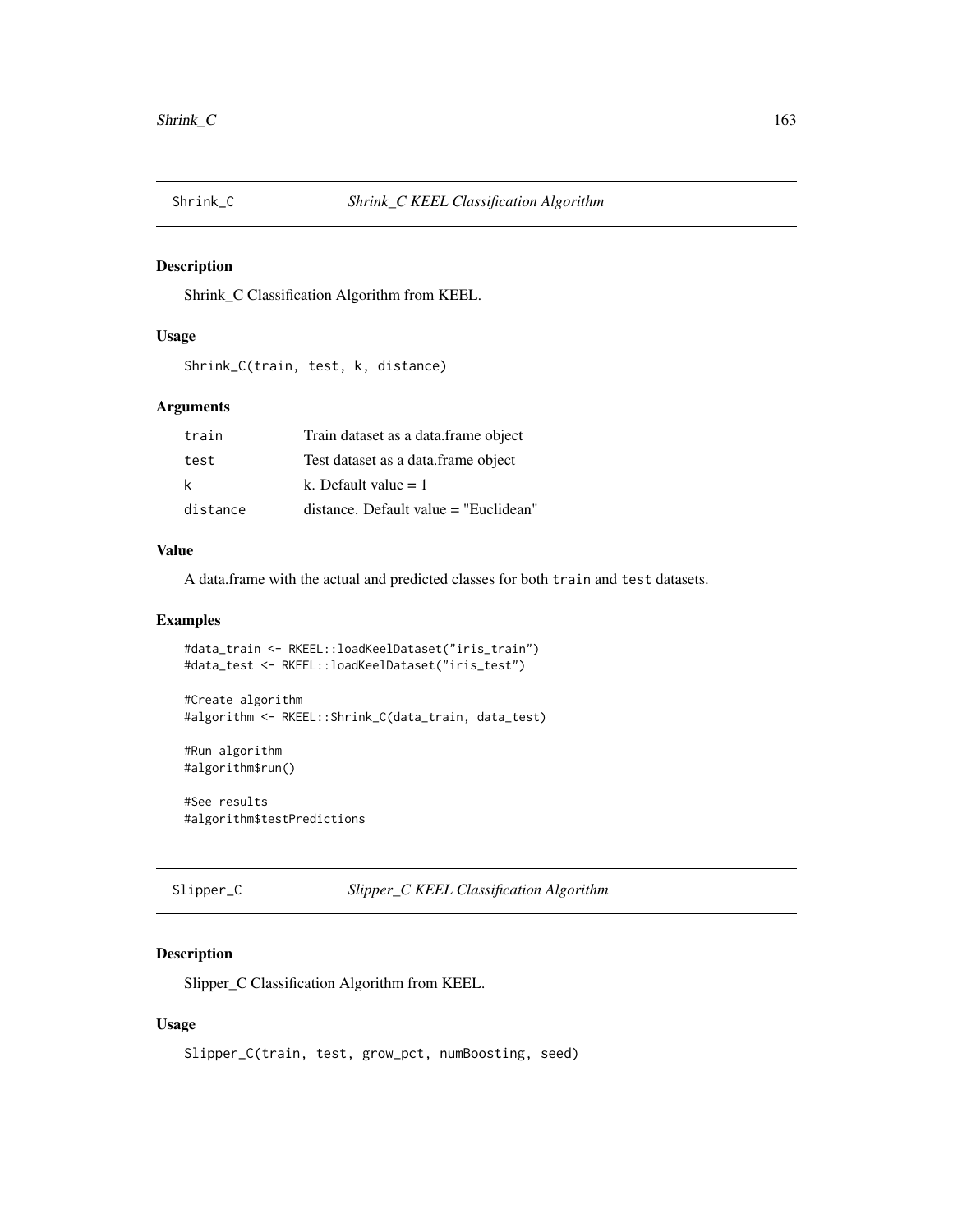#### **Arguments**

| train       | Train dataset as a data.frame object                                                        |
|-------------|---------------------------------------------------------------------------------------------|
| test        | Test dataset as a data. frame object                                                        |
| grow_pct    | grow_pct. Default value $= 0.66$                                                            |
| numBoosting | numBoosting. Default value $= 100$                                                          |
| seed        | Seed for random numbers. If it is not assigned a value, the seed will be a random<br>number |

## Value

A data.frame with the actual and predicted classes for both train and test datasets.

#### Examples

```
#data_train <- RKEEL::loadKeelDataset("iris_train")
#data_test <- RKEEL::loadKeelDataset("iris_test")
```

```
#Create algorithm
#algorithm <- RKEEL::Slipper_C(data_train, data_test)
```

```
#Run algorithm
#algorithm$run()
```
#See results #algorithm\$testPredictions

#### SMO\_C *SMO\_C KEEL Classification Algorithm*

#### Description

SMO\_C Classification Algorithm from KEEL.

#### Usage

```
SMO_C(train, test, C, toleranceParameter, epsilon,
  RBFKernel_gamma, normalized_PolyKernel_exponent,
   normalized_PolyKernel_useLowerOrder, PukKernel_omega,
  PukKernel_sigma, StringKernel_lambda,
   StringKernel_subsequenceLength,
   StringKernel_maxSubsequenceLength, StringKernel_normalize,
   StringKernel_pruning, KernelType, FitLogisticModels,
  ConvertNominalAttributesToBinary, PreprocessType, seed)
```
<span id="page-163-0"></span>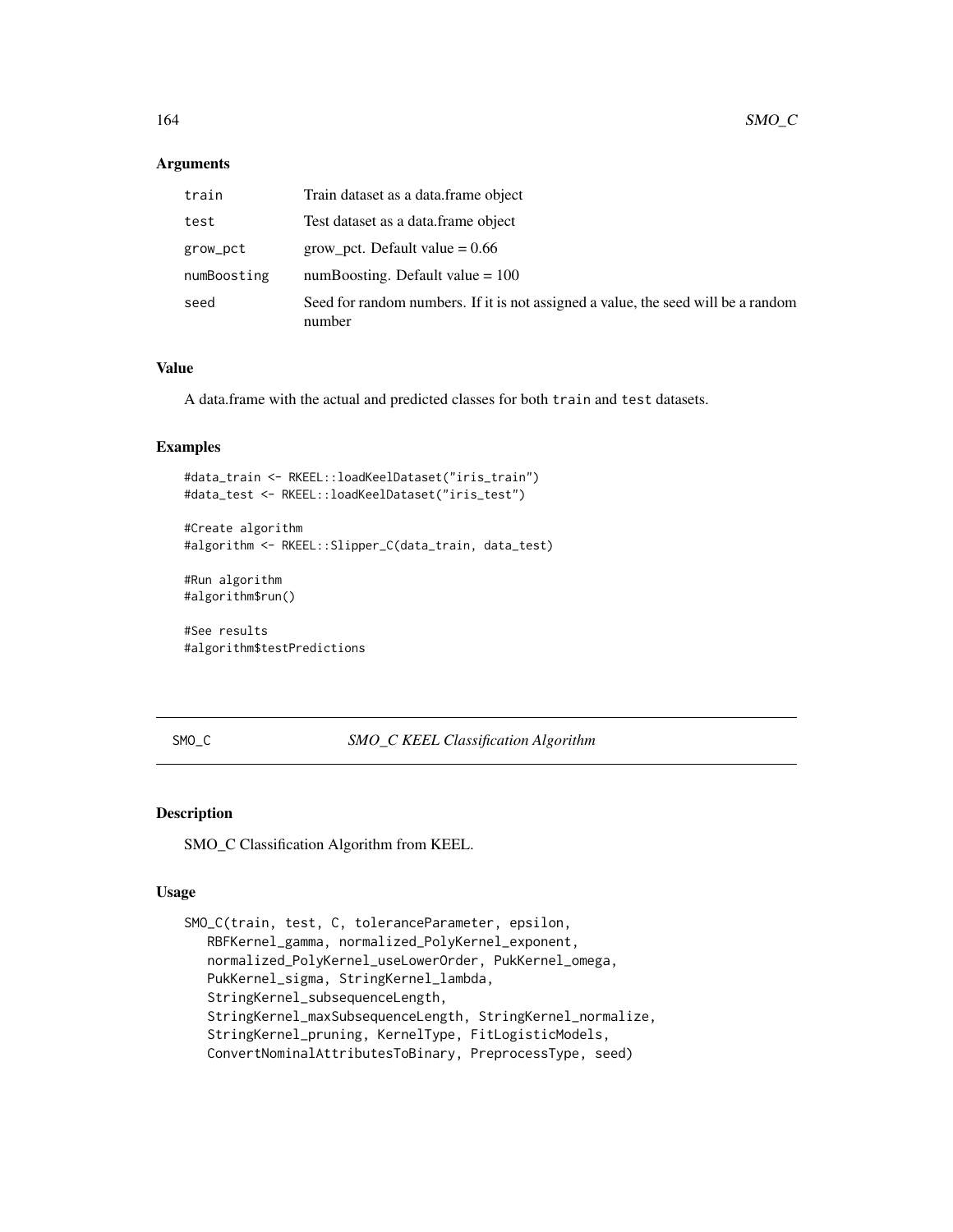#### $\text{SMO}_\text{L}$  and  $\text{SMO}_\text{L}$  and  $\text{SMO}_\text{L}$  and  $\text{SMO}_\text{L}$  and  $\text{SMO}_\text{L}$  and  $\text{SMO}_\text{L}$  and  $\text{SMO}_\text{L}$  and  $\text{SMO}_\text{L}$  and  $\text{SMO}_\text{L}$  and  $\text{SMO}_\text{L}$  and  $\text{SMO}_\text{L}$  and  $\text{SMO}_\text{L}$  and  $\text{S$

# Arguments

| train                  | Train dataset as a data.frame object                                                        |
|------------------------|---------------------------------------------------------------------------------------------|
| test                   | Test dataset as a data.frame object                                                         |
| C                      | C. Default value $= 1.0$                                                                    |
| toleranceParameter     |                                                                                             |
|                        | toleranceParameter. Default value $= 0.001$                                                 |
| epsilon                | epsilon. Default value = $1.0e-12$                                                          |
| RBFKernel_gamma        |                                                                                             |
|                        | RBFKernel_gamma. Default value = $0.01$                                                     |
|                        | normalized_PolyKernel_exponent<br>normalized_PolyKernel_exponent. Default value = 1         |
|                        | normalized_PolyKernel_useLowerOrder                                                         |
|                        | normalized_PolyKernel_useLowerOrder. Default value = FALSE                                  |
| PukKernel_omega        |                                                                                             |
|                        | PukKernel_omega. Default value = 1.0                                                        |
| PukKernel_sigma        |                                                                                             |
|                        | PukKernel_sigma. Default value = $1.0$                                                      |
| StringKernel_lambda    |                                                                                             |
|                        | StringKernel_lambda. Default value = $0.5$                                                  |
|                        | StringKernel_subsequenceLength                                                              |
|                        | StringKernel_subsequenceLength. Default value = 3                                           |
|                        | StringKernel_maxSubsequenceLength                                                           |
|                        | StringKernel_maxSubsequenceLength. Default value = 9                                        |
| StringKernel_normalize |                                                                                             |
|                        | StringKernel_normalize. Default value = FALSE                                               |
| StringKernel_pruning   |                                                                                             |
|                        | StringKernel_pruning. Default value = "None"                                                |
| KernelType             | KernelType. Default value = "PolyKernel"                                                    |
| FitLogisticModels      |                                                                                             |
|                        | FitLogisticModels. Default value = FALSE                                                    |
|                        | ConvertNominalAttributesToBinary                                                            |
|                        | ConvertNominalAttributesToBinary. Default value = TRUE                                      |
|                        | PreprocessType PreprocessType. Default value = "Normalize"                                  |
| seed                   | Seed for random numbers. If it is not assigned a value, the seed will be a random<br>number |

# Value

A data.frame with the actual and predicted classes for both train and test datasets.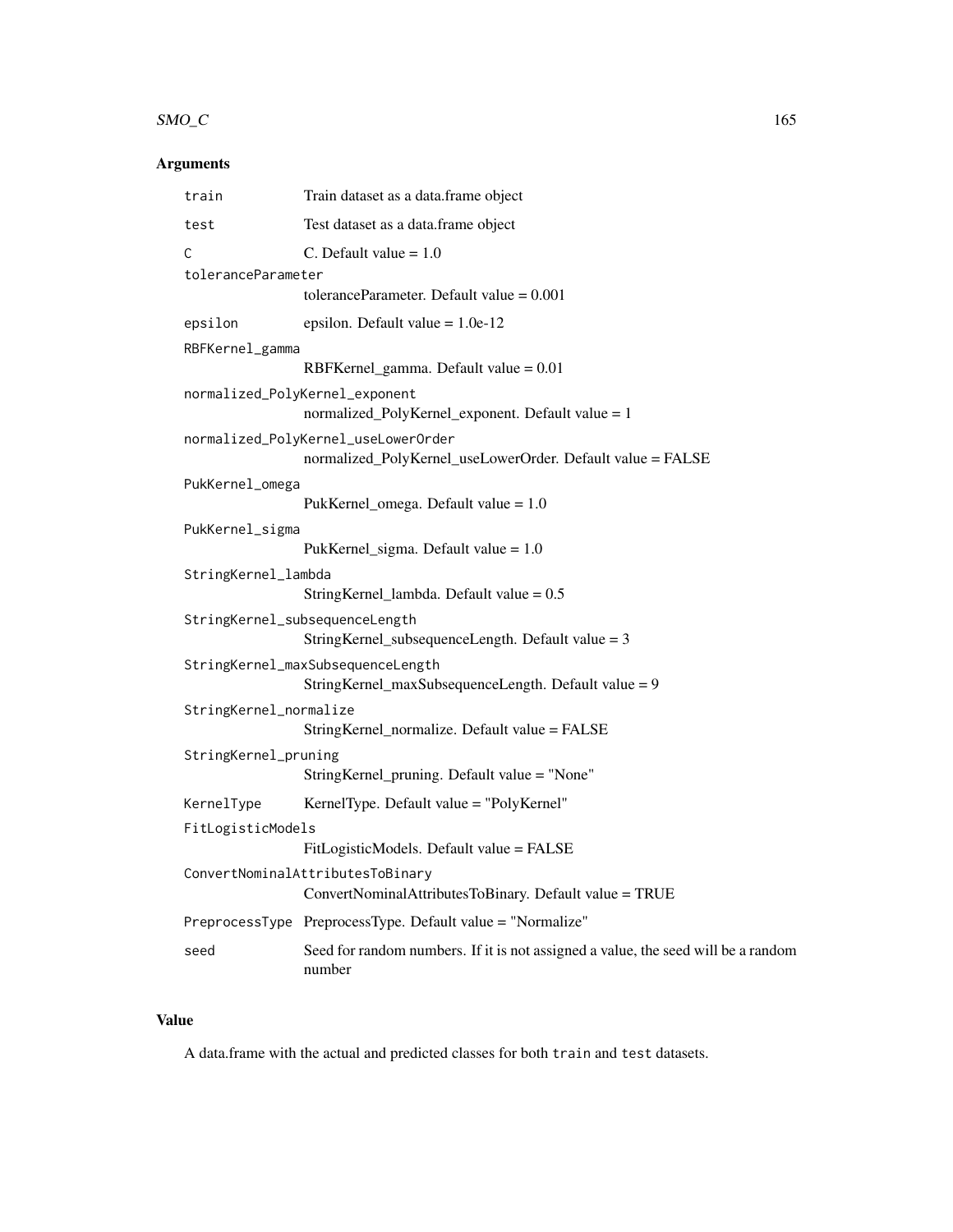# Examples

```
#data_train <- RKEEL::loadKeelDataset("iris_train")
#data_test <- RKEEL::loadKeelDataset("iris_test")
#Create algorithm
#algorithm <- RKEEL::SMO_C(data_train, data_test)
#Run algorithm
#algorithm$run()
#See results
#algorithm$testPredictions
```
SSGA\_Integer\_knn\_FS *SSGA\_Integer\_knn\_FS KEEL Preprocess Algorithm*

# Description

SSGA\_Integer\_knn\_FS Preprocess Algorithm from KEEL.

#### Usage

```
SSGA_Integer_knn_FS(train, test, paramKNN, nEval, pop_size,
   numFeatures, seed)
```
# Arguments

| train       | Train dataset as a data. frame object                                                       |
|-------------|---------------------------------------------------------------------------------------------|
| test        | Test dataset as a data.frame object                                                         |
| paramKNN    | $paramKNN$ . Default value = 1                                                              |
| nEval       | nEval. Default value $=$ 5000                                                               |
| pop_size    | pop_size. Default value = $100$                                                             |
| numFeatures | num Features. Default value $=$ 3                                                           |
| seed        | Seed for random numbers. If it is not assigned a value, the seed will be a random<br>number |

# Value

A data.frame with the preprocessed data for both train and test datasets.

<span id="page-165-0"></span>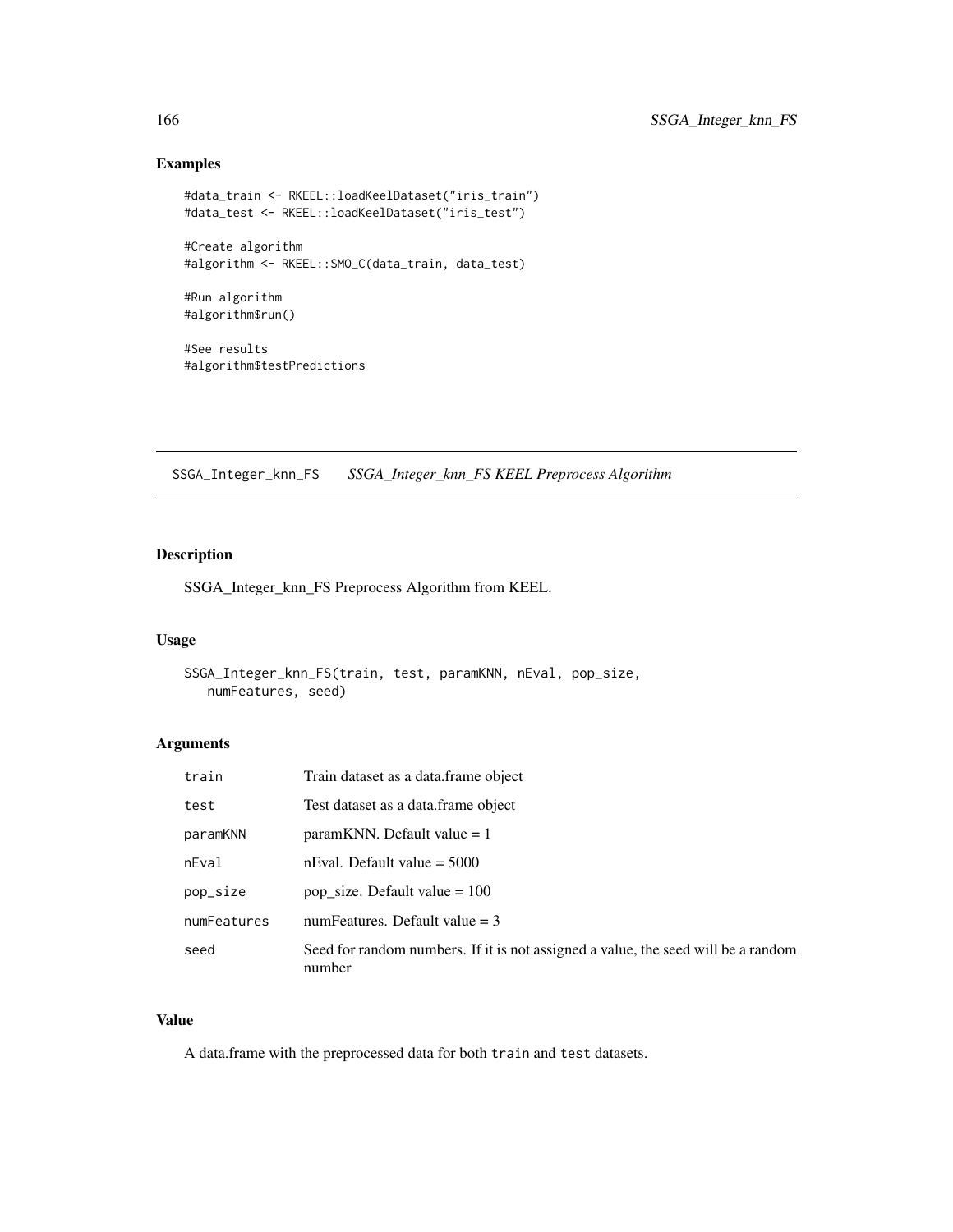# <span id="page-166-0"></span> $Tan\_GP\_C$  167

# Examples

```
#data_train <- RKEEL::loadKeelDataset("car_train")
#data_test <- RKEEL::loadKeelDataset("car_test")
#Create algorithm
#algorithm <- RKEEL::SSGA_Integer_knn_FS(data_train, data_test)
#algorithm <- RKEEL::SSGA_Integer_knn_FS(data_train, data_test, nEval = 10, pop_size = 10)
#Run algorithm
#algorithm$run()
#See results
#algorithm$preprocessed_test
```
# Tan\_GP\_C *Tan\_GP\_C KEEL Classification Algorithm*

#### Description

Tan\_GP\_C Classification Algorithm from KEEL.

#### Usage

```
Tan_GP_C(train, test, population_size, max_generations,
   max_deriv_size, rec_prob, mut_prob, copy_prob, w1, w2,
   elitist_prob, support, seed)
```
# Arguments

| train           | Train dataset as a data.frame object                                                        |  |
|-----------------|---------------------------------------------------------------------------------------------|--|
| test            | Test dataset as a data.frame object                                                         |  |
| population_size |                                                                                             |  |
|                 | population_size. Default value = $150$                                                      |  |
| max_generations |                                                                                             |  |
|                 | $max\_generations$ . Default value = 100                                                    |  |
|                 | $max\_deriv\_size$ $max\_deriv\_size$ . Default value = 20                                  |  |
| rec_prob        | rec_prob. Default value $= 0.8$                                                             |  |
| mut_prob        | mut prob. Default value $= 0.1$                                                             |  |
| copy_prob       | $copy_prob$ . Default value = 0.01                                                          |  |
| w1              | w1. Default value $= 0.7$                                                                   |  |
| w2              | w2. Default value $= 0.8$                                                                   |  |
| elitist_prob    | elitist_prob. Default value = $0.06$                                                        |  |
| support         | support. Default value $= 0.03$                                                             |  |
| seed            | Seed for random numbers. If it is not assigned a value, the seed will be a random<br>number |  |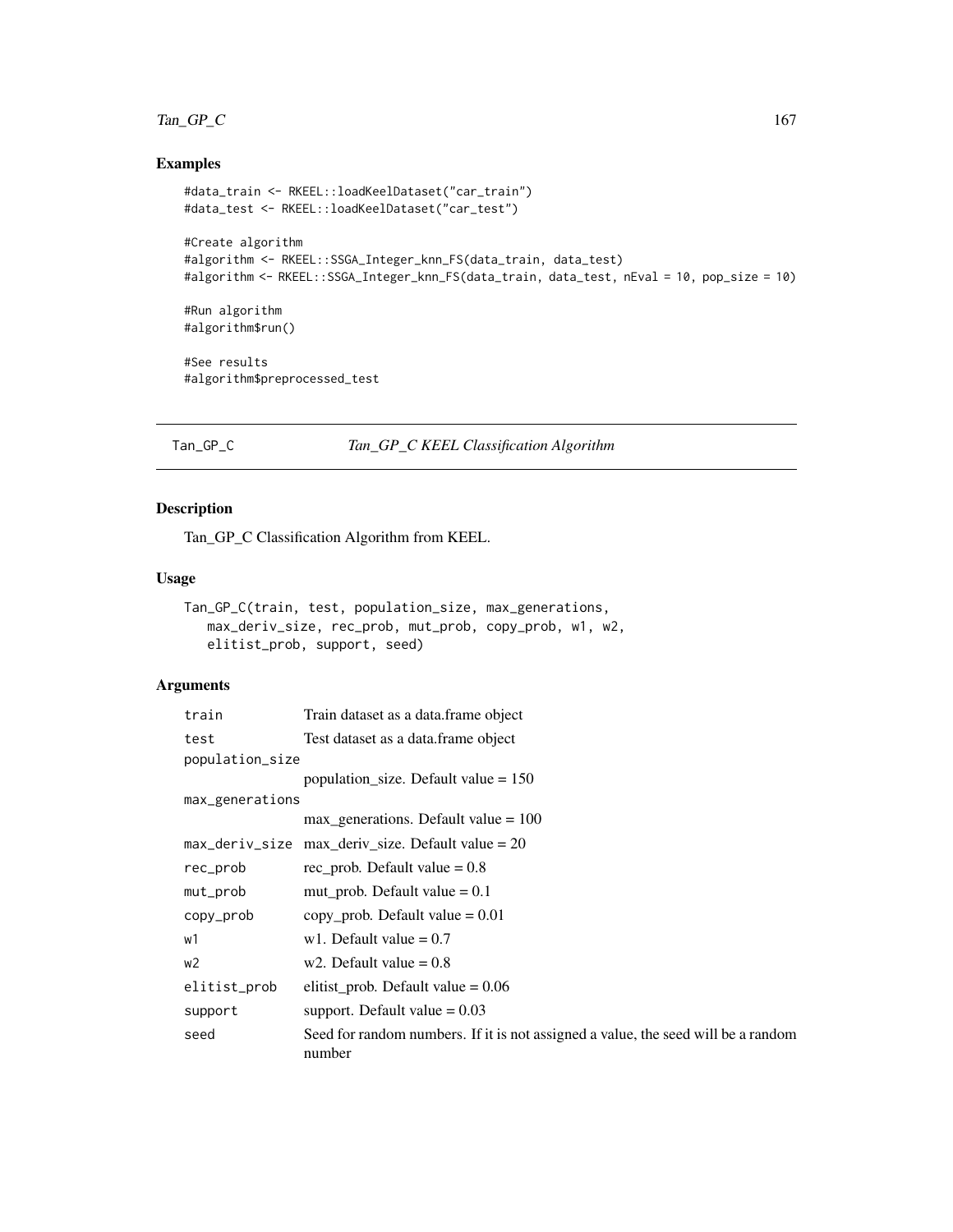#### <span id="page-167-0"></span>Value

A data.frame with the actual and predicted classes for both train and test datasets.

#### Examples

```
#data_train <- RKEEL::loadKeelDataset("iris_train")
#data_test <- RKEEL::loadKeelDataset("iris_test")
```

```
#Create algorithm
#algorithm <- RKEEL::Tan_GP_C(data_train, data_test)
#algorithm <- RKEEL::Tan_GP_C(data_train, data_test, population_size = 5, max_generations = 10)
```

```
#Run algorithm
#algorithm$run()
```
#See results #algorithm\$testPredictions

#### Thrift\_R *Thrift\_R KEEL Regression Algorithm*

#### Description

Thrift\_R Regression Algorithm from KEEL.

#### Usage

```
Thrift_R(train, test, numLabels, popSize, evaluations,
  crossProb, mutProb, seed)
```
# Arguments

| train       | Train dataset as a data. frame object                                                       |
|-------------|---------------------------------------------------------------------------------------------|
| test        | Test dataset as a data frame object                                                         |
| numLabels   | numLabels. Default value $=$ 3                                                              |
| popSize     | popSize. Default value $= 61$                                                               |
| evaluations | evaluations. Default value $= 10000$                                                        |
| crossProb   | crossProb. Default value $= 0.6$                                                            |
| mutProb     | mutProb. Default value $= 0.1$                                                              |
| seed        | Seed for random numbers. If it is not assigned a value, the seed will be a random<br>number |

# Value

A data.frame with the actual and predicted values for both train and test datasets.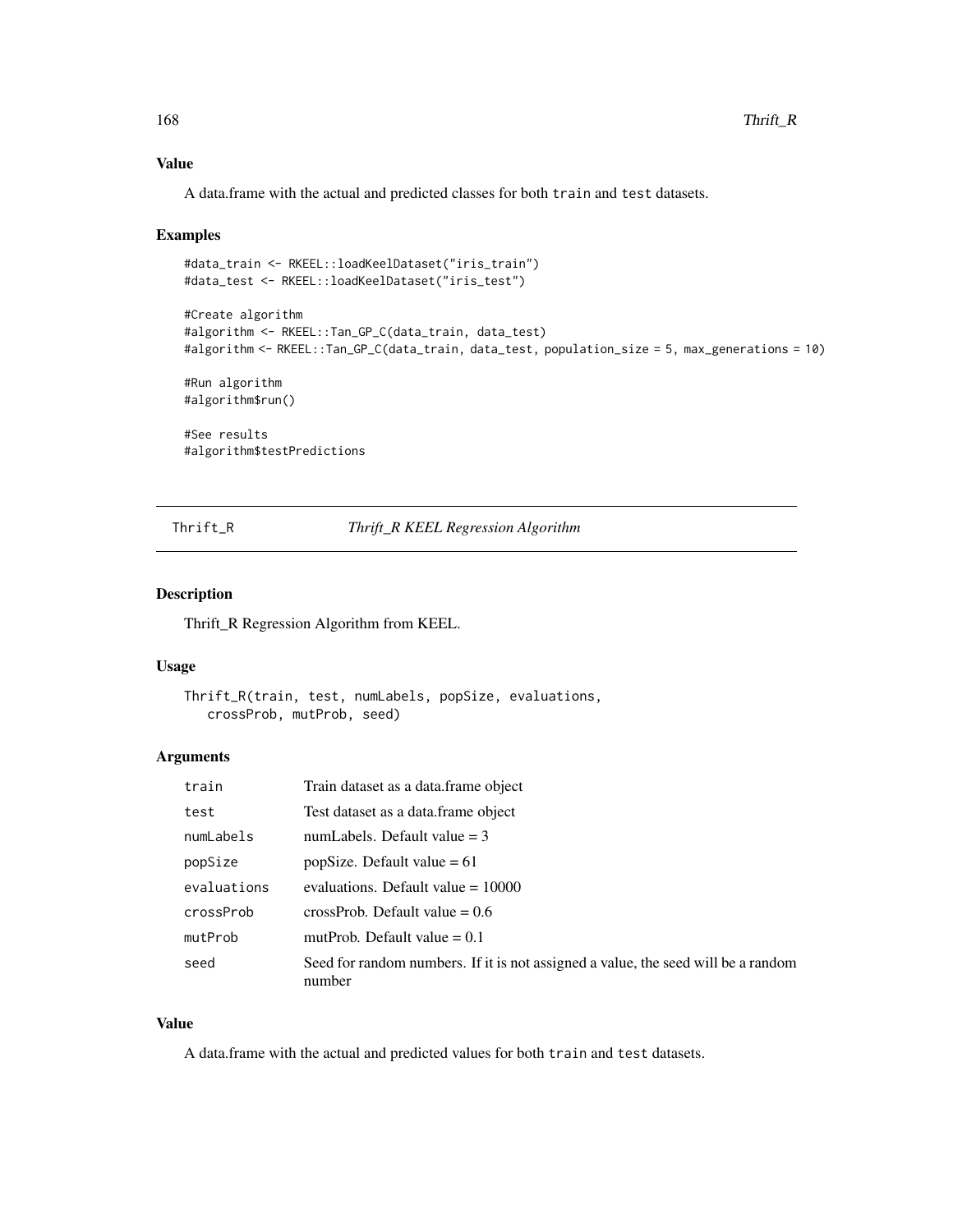# <span id="page-168-0"></span>UniformFrequency\_D 169

#### Examples

```
#data_train <- RKEEL::loadKeelDataset("autoMPG6_train")
#data_test <- RKEEL::loadKeelDataset("autoMPG6_test")
#Create algorithm
#algorithm <- RKEEL::Thrift_R(data_train, data_test)
#algorithm <- RKEEL::Thrift_R(data_train, data_test, popSize = 5, evaluations = 10)
#Run algorithm
#algorithm$run()
#See results
#algorithm$testPredictions
```
UniformFrequency\_D *UniformFrequency\_D KEEL Preprocess Algorithm*

# Description

UniformFrequency\_D Preprocess Algorithm from KEEL.

#### Usage

UniformFrequency\_D(train, test, numIntervals, seed)

#### Arguments

| train        | Train dataset as a data.frame object                                                        |
|--------------|---------------------------------------------------------------------------------------------|
| test         | Test dataset as a data.frame object                                                         |
| numIntervals | numIntervals. Default value $= 10$                                                          |
| seed         | Seed for random numbers. If it is not assigned a value, the seed will be a random<br>number |

# Value

A data.frame with the preprocessed data for both train and test datasets.

#### Examples

```
#data_train <- RKEEL::loadKeelDataset("car_train")
#data_test <- RKEEL::loadKeelDataset("car_test")
```

```
#Create algorithm
#algorithm <- RKEEL::UniformFrequency_D(data_train, data_test)
```
#Run algorithm #algorithm\$run()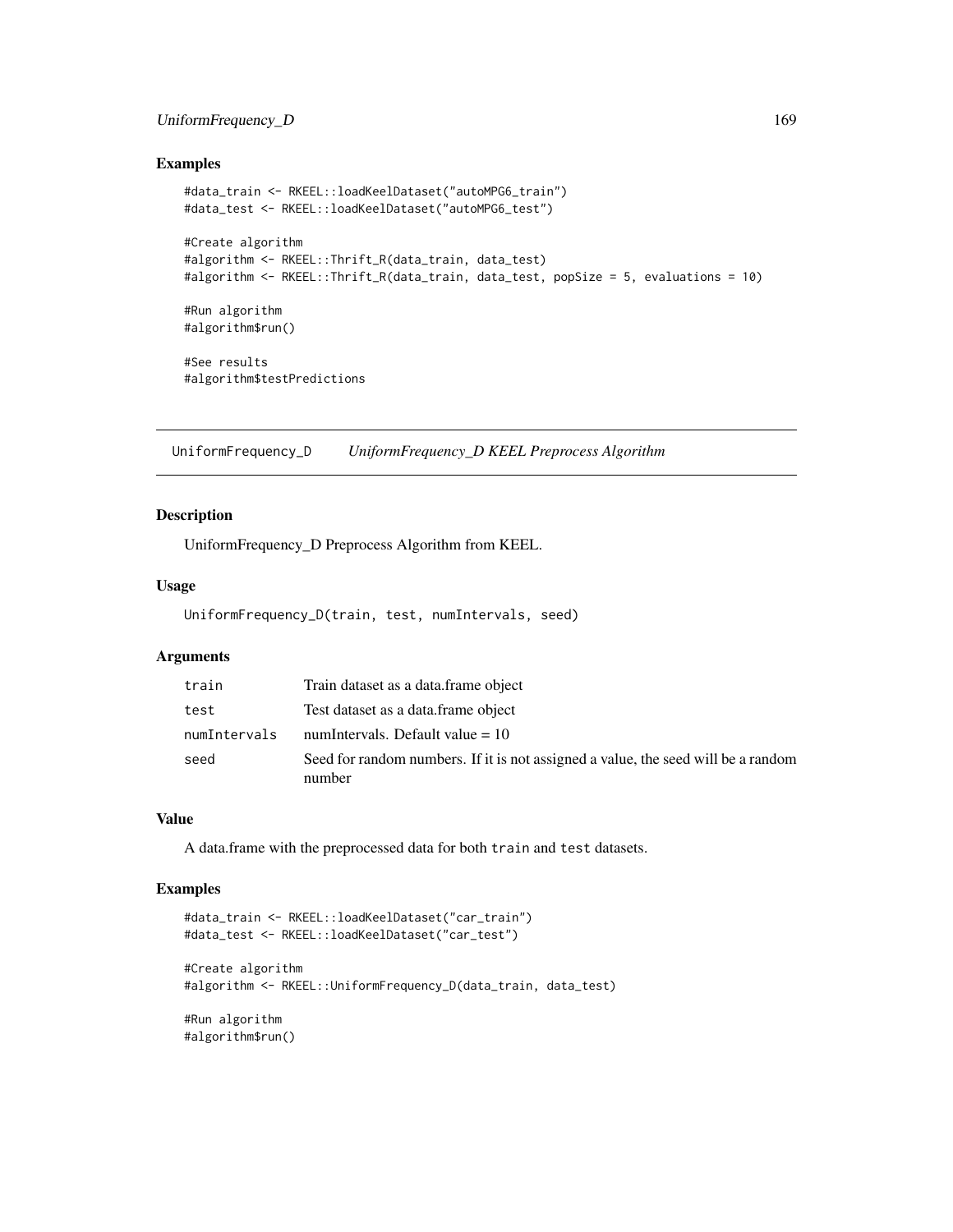#See results #algorithm\$preprocessed\_test

UniformWidth\_D *UniformWidth\_D KEEL Preprocess Algorithm*

# Description

UniformWidth\_D Preprocess Algorithm from KEEL.

# Usage

```
UniformWidth_D(train, test, numIntervals)
```
# Arguments

| train        | Train dataset as a data frame object |
|--------------|--------------------------------------|
| test         | Test dataset as a data. frame object |
| numIntervals | numIntervals. Default value $= 10$   |

# Value

A data.frame with the preprocessed data for both train and test datasets.

# Examples

```
#data_train <- RKEEL::loadKeelDataset("car_train")
#data_test <- RKEEL::loadKeelDataset("car_test")
```

```
#Create algorithm
#algorithm <- RKEEL::UniformWidth_D(data_train, data_test)
```

```
#Run algorithm
#algorithm$run()
```
#See results #algorithm\$preprocessed\_test

<span id="page-169-0"></span>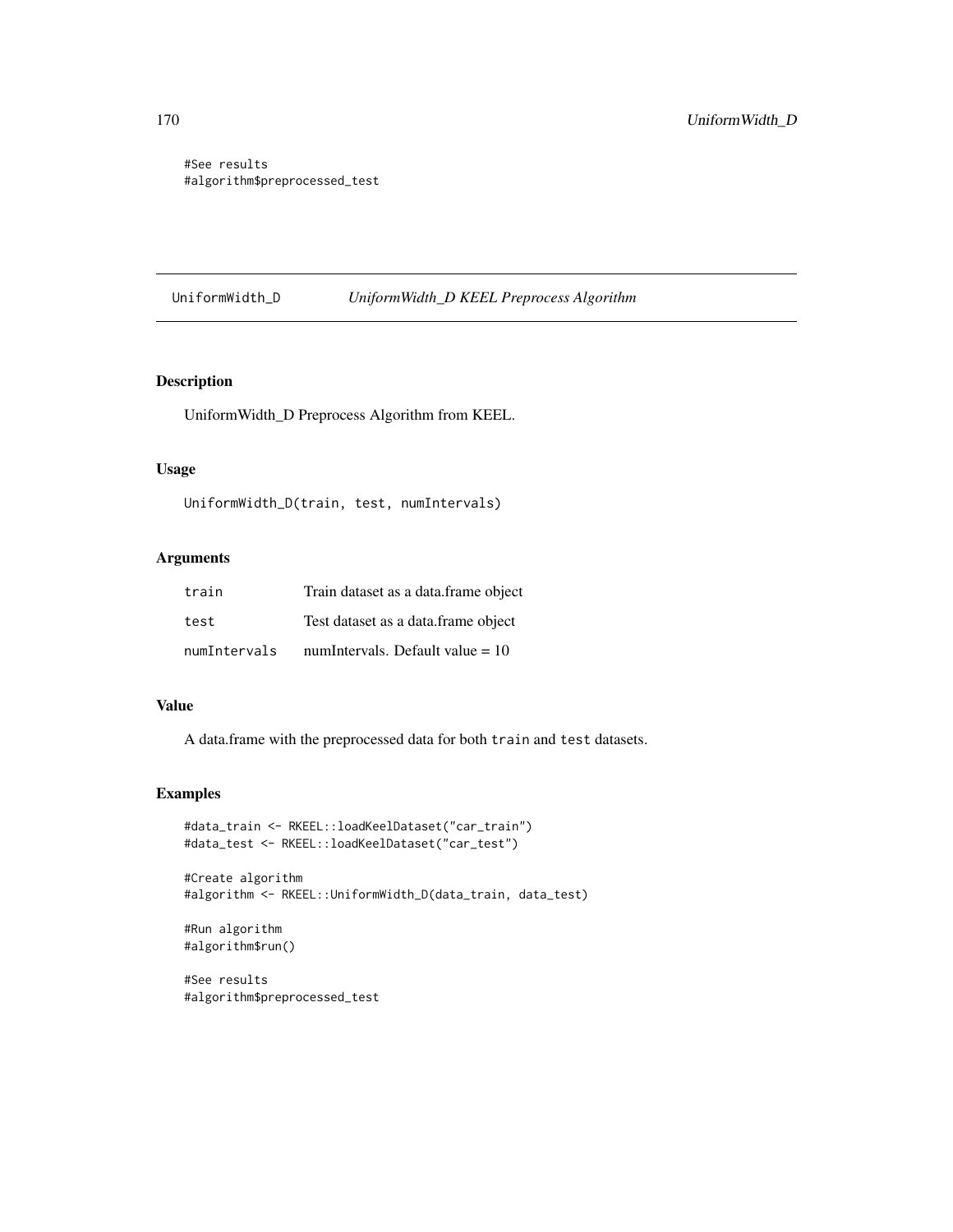<span id="page-170-0"></span>

VWFuzzyKNN\_C Classification Algorithm from KEEL.

#### Usage

```
VWFuzzyKNN_C(train, test, k, init_k)
```
#### Arguments

| train  | Train dataset as a data.frame object |
|--------|--------------------------------------|
| test   | Test dataset as a data.frame object  |
| k      | k. Default value $=$ 3               |
| init k | init k. Default value $=$ 3          |

#### Value

A data.frame with the actual and predicted classes for both train and test datasets.

#### Examples

```
#data_train <- RKEEL::loadKeelDataset("iris_train")
#data_test <- RKEEL::loadKeelDataset("iris_test")
```

```
#Create algorithm
#algorithm <- RKEEL::VWFuzzyKNN_C(data_train, data_test)
```
#Run algorithm #algorithm\$run()

#See results #algorithm\$testPredictions

# WM\_R *WM\_R KEEL Regression Algorithm*

# Description

WM\_R Regression Algorithm from KEEL.

#### Usage

WM\_R(train, test, numlabels, KB)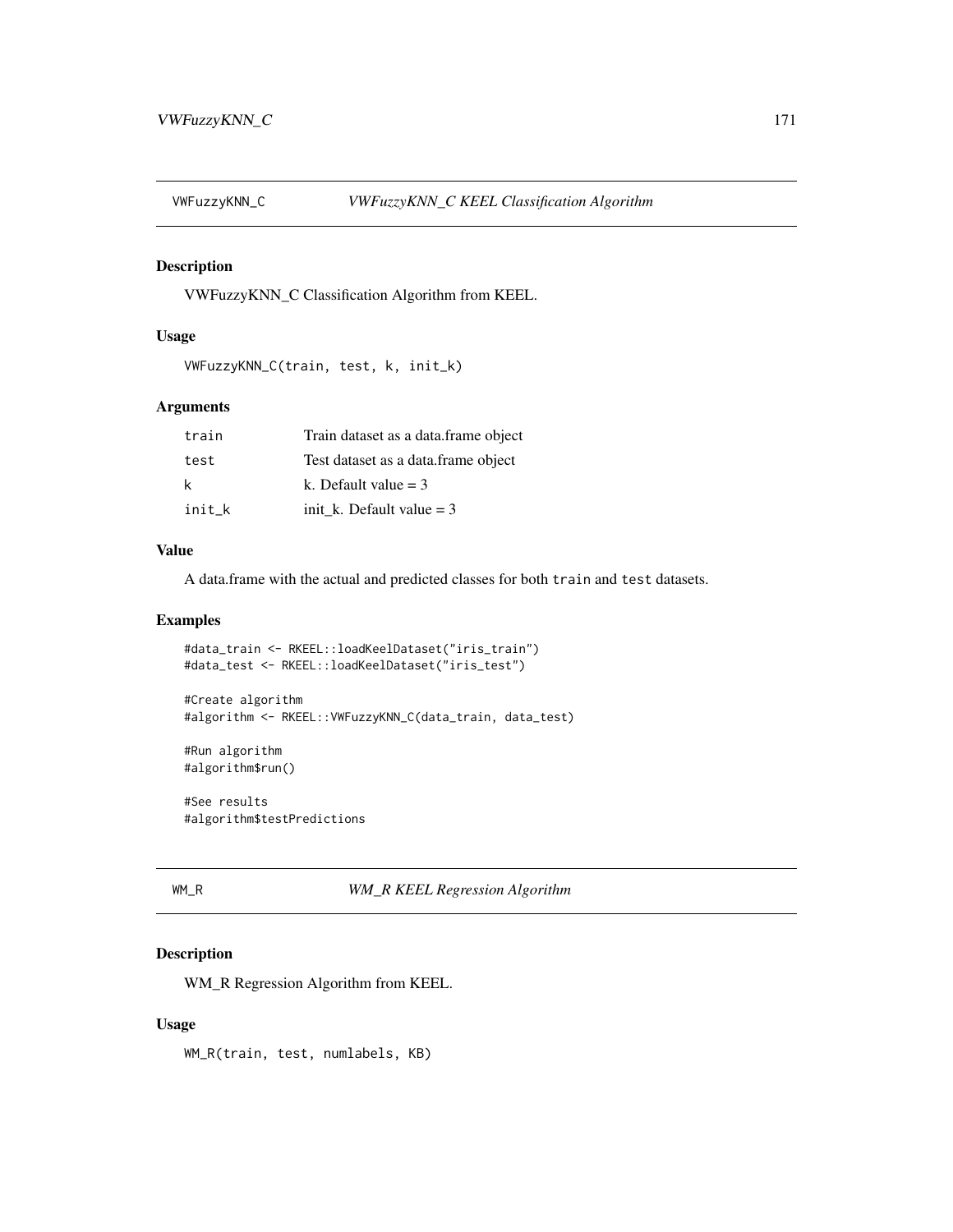# Arguments

| train     | Train dataset as a data.frame object |
|-----------|--------------------------------------|
| test      | Test dataset as a data.frame object  |
| numlabels | numlabels. Default value $=$ 5       |
| KB        | $KB.$ Default value = FALSE          |

# Value

A data.frame with the actual and predicted values for both train and test datasets.

#### Examples

```
#data_train <- RKEEL::loadKeelDataset("autoMPG6_train")
#data_test <- RKEEL::loadKeelDataset("autoMPG6_test")
#Create algorithm
#algorithm <- RKEEL::WM_R(data_train, data_test)
#Run algorithm
#algorithm$run()
#See results
#algorithm$testPredictions
```
writeDatFromDataframe *Write .dat from data.frame*

# Description

Method for writing a .dat dataset file in KEEL format given a data.frame dataset

#### Usage

```
writeDatFromDataframe(data, fileName)
```
#### Arguments

| data     | data.frame dataset                             |
|----------|------------------------------------------------|
| fileName | String with the file name to store the dataset |

#### Examples

```
#data(iris)
#writeDatFromDataframe(iris, "iris.dat")
```
<span id="page-171-0"></span>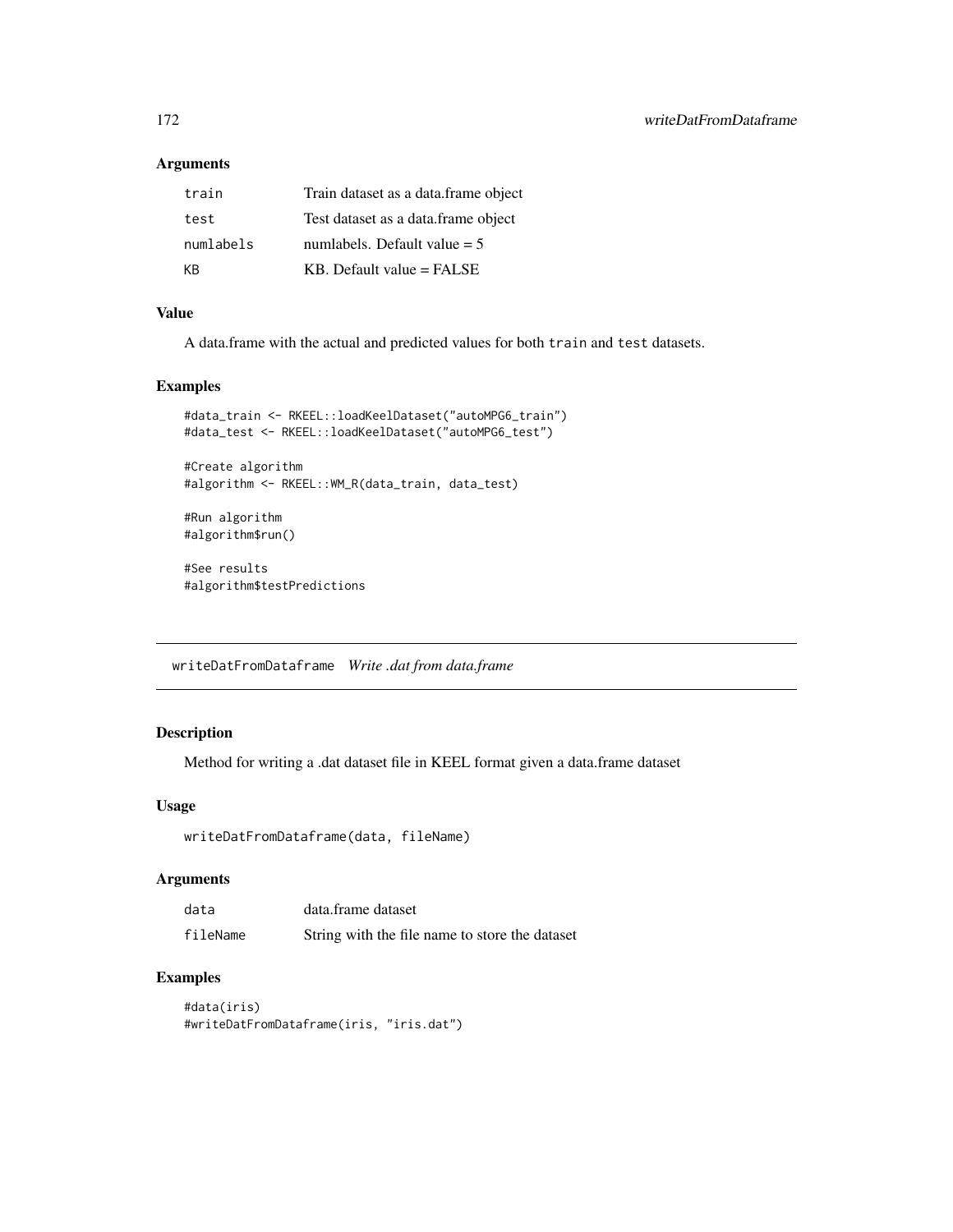<span id="page-172-0"></span>writeDatFromDataframes

*Write .dat from data.frames*

# Description

Method for writing both train and test .dat dataset files in KEEL format.

#### Usage

```
writeDatFromDataframes(trainData, testData,
   trainFileName, testFileName)
```
# Arguments

| trainData     | Train data as data.frame object                      |
|---------------|------------------------------------------------------|
| testData      | Test data as data.frame object                       |
| trainFileName | String with the file name to store the train dataset |
| testFileName  | String with the file name to store the test dataset  |

| ZScore_TR | ZScore_TR KEEL Preprocess Algorithm |  |
|-----------|-------------------------------------|--|
|           |                                     |  |

# Description

ZScore\_TR Preprocess Algorithm from KEEL.

#### Usage

ZScore\_TR(train, test)

# Arguments

| train | Train dataset as a data.frame object |
|-------|--------------------------------------|
| test  | Test dataset as a data.frame object  |

#### Value

A data.frame with the preprocessed data for both train and test datasets.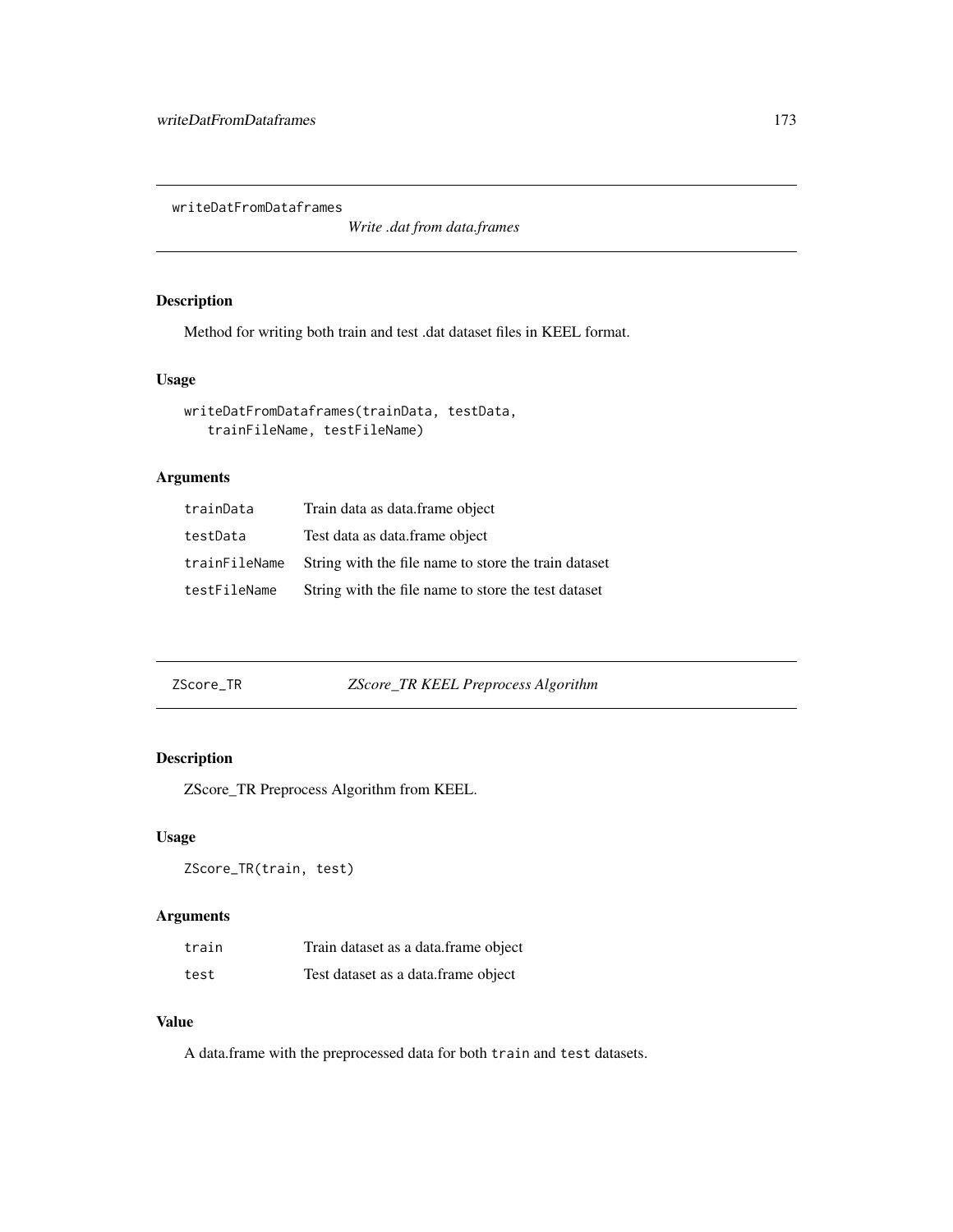# Examples

```
data_train <- RKEEL::loadKeelDataset("car_train")
data_test <- RKEEL::loadKeelDataset("car_test")
```

```
#Create algorithm
#algorithm <- RKEEL::ZScore_TR(data_train, data_test)
```
#Run algorithm #algorithm\$run()

#See results #algorithm\$preprocessed\_test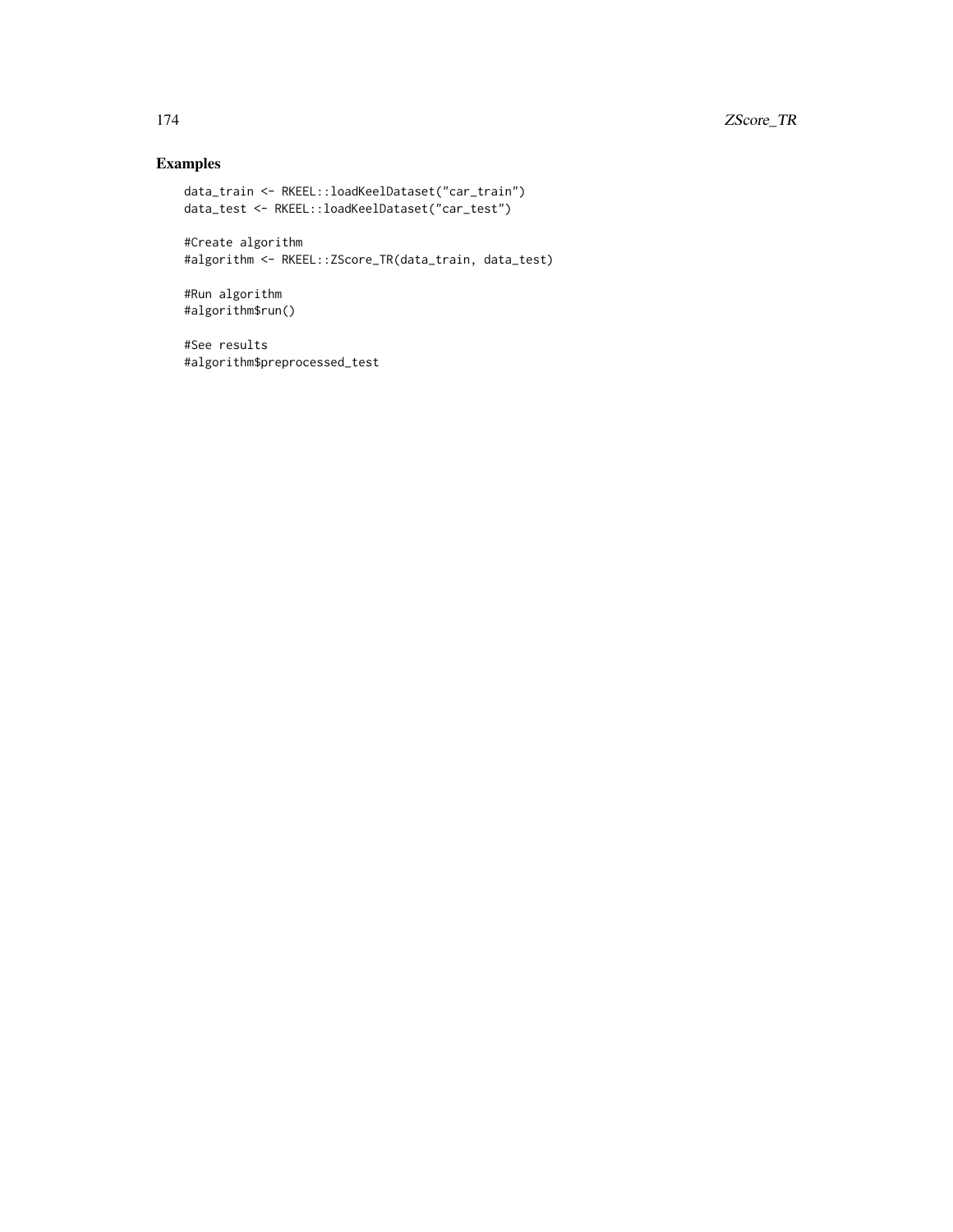# Index

∗ association rules Alatasetal\_A, [8](#page-7-0) Alcalaetal\_A, [12](#page-11-0) Apriori\_A, [18](#page-17-0) AssociationRulesAlgorithm, [22](#page-21-0) EARMGA\_A, [47](#page-46-0) Eclat\_A, [51](#page-50-0) FPgrowth\_A, [57](#page-56-0) FuzzyApriori\_A, [64](#page-63-0) GAR\_A, [71](#page-70-0) GENAR\_A, [75](#page-74-0) GeneticFuzzyApriori\_A, [83](#page-82-0) GeneticFuzzyAprioriDC\_A, [79](#page-78-0) MODENAR\_A, [115](#page-114-0) MOEA\_Ghosh\_A, [119](#page-118-0) MOPNAR\_A, [122](#page-121-0) NICGAR\_A, [128](#page-127-0) QAR\_CIP\_NSGAII\_A, [148](#page-147-0) ∗ classification AdaBoost\_I, [7](#page-6-0) AdaBoostNC\_C, [6](#page-5-0) ART\_C, [21](#page-20-0) AssociativeClassificationAlgorithm, [22](#page-21-0) BNGE\_C, [23](#page-22-0) Bojarczuk\_GP\_C, [24](#page-23-0) BSE\_C, [25](#page-24-0) C45\_C, [28](#page-27-0) C45Binarization\_C, [26](#page-25-0) C45Rules\_C, [27](#page-26-0) C\_SVM\_C, [42](#page-41-0) CamNN\_C, [29](#page-28-0) CART\_C, [29](#page-28-0) CBA\_C, [31](#page-30-0) CenterNN\_C, [32](#page-31-0) CFAR\_C, [32](#page-31-0) CFKNN\_C, [33](#page-32-0) CHC\_C, [34](#page-33-0) ClassificationAlgorithm, [35](#page-34-0)

ClassificationResults, [35](#page-34-0) CMAR\_C, [37](#page-36-0) CNN\_C, [38](#page-37-0) CPAR\_C, [39](#page-38-0) CPW\_C, [40](#page-39-0) CW\_C, [41](#page-40-0) DecrRBFN\_C, [43](#page-42-0) Deeps\_C, [44](#page-43-0) DSM\_C, [45](#page-44-0) DT\_GA\_C, [46](#page-45-0) Falco\_GP\_C, [55](#page-54-0) FCRA\_C, [56](#page-55-0) FRNN\_C, [61](#page-60-0) FURIA\_C, [63](#page-62-0) FuzzyFARCHD\_C, [67](#page-66-0) FuzzyKNN\_C, [68](#page-67-0) FuzzyNPC\_C, [69](#page-68-0) GANN\_C, [70](#page-69-0) GFS\_AdaBoost\_C, [87](#page-86-0) GFS\_LogitBoost\_C, [91](#page-90-0) ID3\_C, [94](#page-93-0) IF\_KNN\_C, [95](#page-94-0) ImbalancedClassificationAlgorithm, [97](#page-96-0) IncrRBFN\_C, [97](#page-96-0) JFKNN\_C, [99](#page-98-0) Kernel\_C, [100](#page-99-0) KNN\_C, [102](#page-101-0) KSNN\_C, [103](#page-102-0) KStar\_C, [104](#page-103-0) LDA\_C, [105](#page-104-0) LinearLMS\_C, [106](#page-105-0) Logistic\_C, [108](#page-107-0) MLP\_BP\_C, [112](#page-111-0) NB\_C, [127](#page-126-0) NM\_C, [131](#page-130-0) NNEP\_C, [132](#page-131-0) NU\_SVM\_C, [134](#page-133-0) PART\_C, [136](#page-135-0)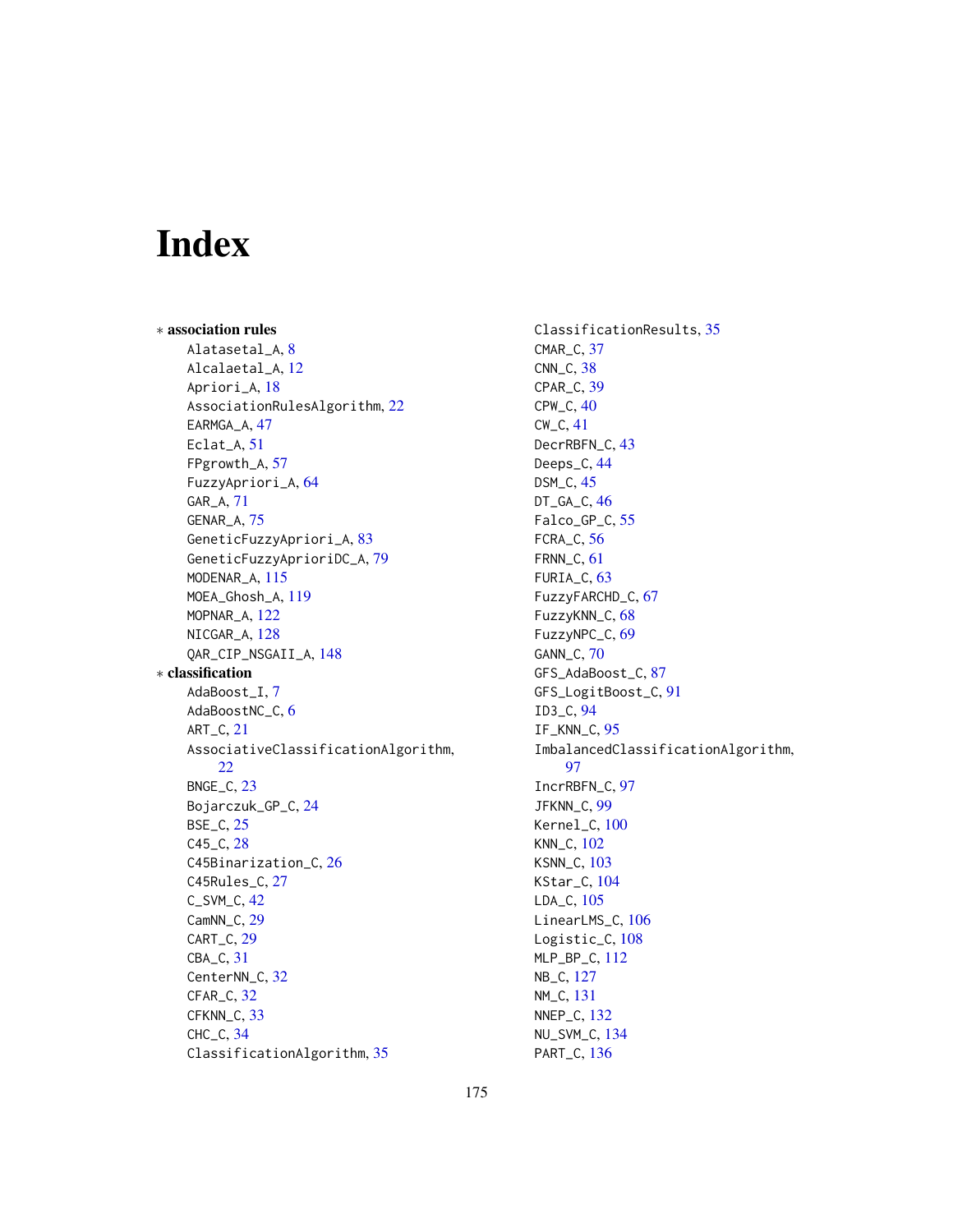PDFC\_C, [136](#page-135-0) PFKNN\_C, [138](#page-137-0) PNN\_C, [138](#page-137-0) PolQuadraticLMS\_C, [139](#page-138-0) PRISM\_C, [142](#page-141-0) PSO\_ACO\_C, [144](#page-143-0) PUBLIC\_C, [146](#page-145-0) PW\_C, [147](#page-146-0) QDA\_C, [151](#page-150-0) RBFN\_C, [152](#page-151-0) Ripper\_C, [156](#page-155-0) RISE\_C, [157](#page-156-0) SGA\_C, [161](#page-160-0) Shrink\_C, [163](#page-162-0) Slipper\_C, [163](#page-162-0) SMO\_C, [164](#page-163-0) Tan\_GP\_C, [167](#page-166-0) VWFuzzyKNN\_C, [171](#page-170-0) ∗ preprocess ABB\_IEP\_FS, [5](#page-4-0) AllKNN TSS, [15](#page-14-0) AllPosible\_MV, [16](#page-15-0) ANR\_F, [17](#page-16-0) Bayesian\_D, [23](#page-22-0) CleanAttributes\_TR, [36](#page-35-0) ClusterAnalysis\_D, [36](#page-35-0) DecimalScaling\_TR, [43](#page-42-0) ID3\_D, [94](#page-93-0) Ignore\_MV, [96](#page-95-0) IterativePartitioningFilter\_F, [98](#page-97-0) KMeans\_MV, [101](#page-100-0) KNN\_MV, [102](#page-101-0) LVF\_IEP\_FS, [108](#page-107-0) MinMax\_TR, [111](#page-110-0) ModelCS\_TSS, [114](#page-113-0) MostCommon\_MV, [126](#page-125-0) Nominal2Binary\_TR, [133](#page-132-0) POP\_TSS, [141](#page-140-0) PreprocessAlgorithm, [142](#page-141-0) Proportional\_D, [143](#page-142-0) PSRCG\_TSS, [145](#page-144-0) Relief\_FS, [155](#page-154-0) SaturationFilter\_F, [160](#page-159-0) SFS\_IEP\_FS, [161](#page-160-0) SSGA\_Integer\_knn\_FS, [166](#page-165-0) UniformFrequency\_D, [169](#page-168-0) UniformWidth\_D, [170](#page-169-0) ZScore\_TR, [173](#page-172-0)

∗ regression CART\_R, [30](#page-29-0) EPSILON\_SVR\_R, [54](#page-53-0) FRSBM\_R, [62](#page-61-0) GFS\_GP\_R, [88](#page-87-0) GFS\_GSP\_R, [89](#page-88-0) GFS\_RB\_MF\_R, [92](#page-91-0) LinearLMS\_R, [106](#page-105-0) M5\_R, [110](#page-109-0) M5Rules\_R, [109](#page-108-0) MLP\_BP\_R, [113](#page-112-0) NU\_SVR\_R, [135](#page-134-0) PolQuadraticLMS\_R, [140](#page-139-0) RBFN\_R, [153](#page-152-0) RegressionAlgorithm, [154](#page-153-0) RegressionResults, [154](#page-153-0) Thrift\_R, [168](#page-167-0) WM\_R, [171](#page-170-0) ∗ utils getAttributeLinesFromDataframes, [87](#page-86-0) hasContinuousData, [93](#page-92-0) hasMissingValues, [93](#page-92-0) isMultiClass, [98](#page-97-0) loadKeelDataset, [107](#page-106-0) read.keel, [154](#page-153-0) runCV, [157](#page-156-0) runParallel, [158](#page-157-0) runSequential, [159](#page-158-0) writeDatFromDataframe, [172](#page-171-0) writeDatFromDataframes, [173](#page-172-0) ABB\_IEP\_FS, [5](#page-4-0) AdaBoost\_I, [7](#page-6-0) AdaBoostNC\_C, [6](#page-5-0) Alatasetal\_A, [8](#page-7-0) Alcalaetal\_A, [12](#page-11-0) AllKNN TSS, [15](#page-14-0) AllPosible\_MV, [16](#page-15-0) ANR\_F, [17](#page-16-0) Apriori\_A, [18](#page-17-0) ART\_C, [21](#page-20-0) AssociationRulesAlgorithm, [22](#page-21-0) AssociativeClassificationAlgorithm, [22](#page-21-0) Bayesian\_D, [23](#page-22-0) BNGE\_C, [23](#page-22-0) Bojarczuk\_GP\_C, [24](#page-23-0) BSE\_C, [25](#page-24-0)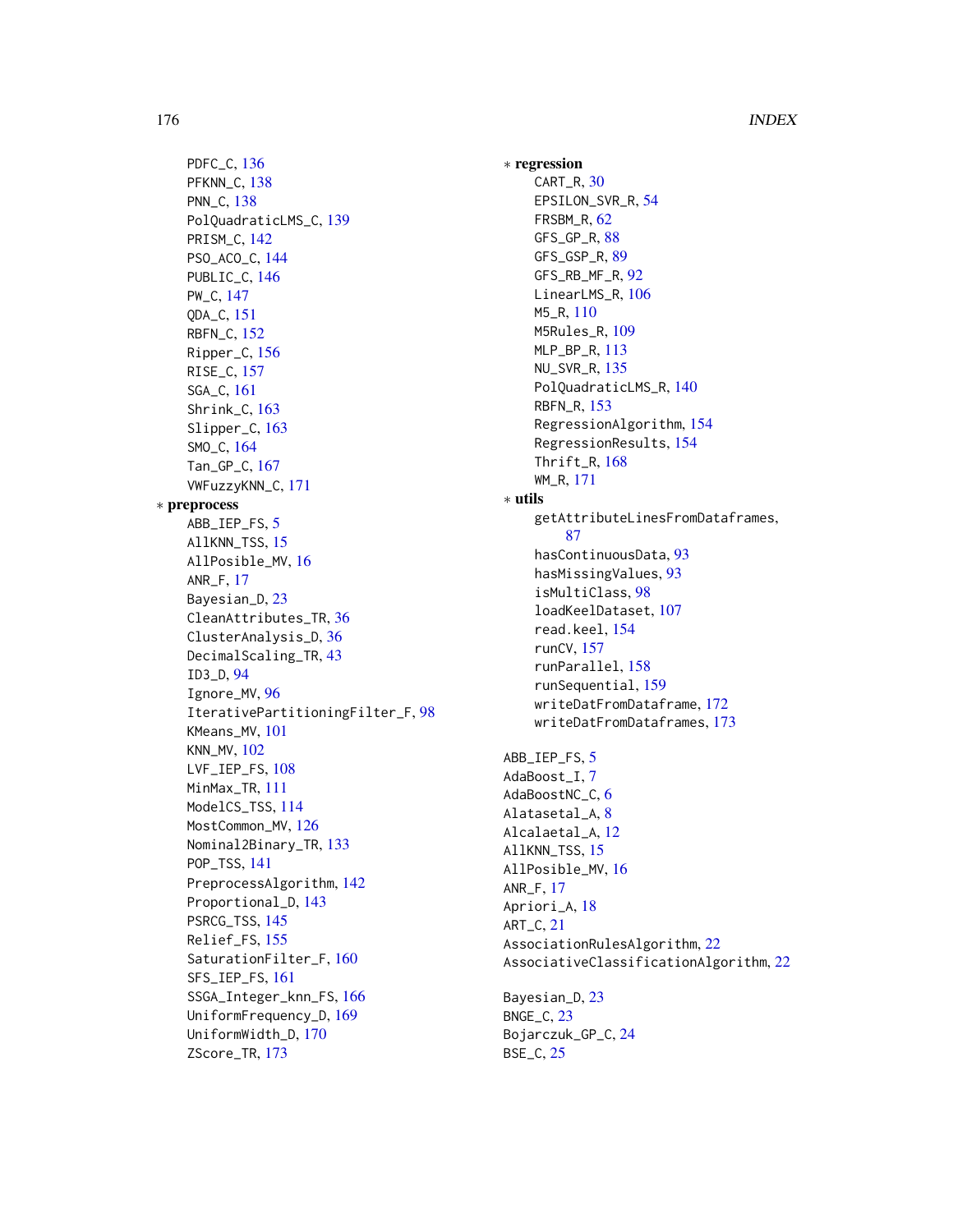#### INDEX 177

C45\_C, [28](#page-27-0) C45Binarization\_C, [26](#page-25-0) C45Rules\_C, [27](#page-26-0) C\_SVM\_C, [42](#page-41-0) CamNN<sub></sub>C, [29](#page-28-0) CART\_C, [29](#page-28-0) CART\_R, [30](#page-29-0) CBA\_C, [31](#page-30-0) CenterNN\_C, [32](#page-31-0) CFAR\_C, [32](#page-31-0) CFKNN\_C, [33](#page-32-0) CHC\_C, [34](#page-33-0) ClassificationAlgorithm, [35](#page-34-0) ClassificationResults, [35](#page-34-0) CleanAttributes\_TR, [36](#page-35-0) ClusterAnalysis\_D, [36](#page-35-0) CMAR\_C, [37](#page-36-0) CNN\_C, [38](#page-37-0) CPAR\_C, [39](#page-38-0) CPW\_C, [40](#page-39-0) CW\_C, [41](#page-40-0) DecimalScaling\_TR, [43](#page-42-0) DecrRBFN\_C, [43](#page-42-0) Deeps\_C, [44](#page-43-0) DSM\_C, [45](#page-44-0) DT\_GA\_C, [46](#page-45-0) EARMGA\_A, [47](#page-46-0) Eclat\_A, [51](#page-50-0) EPSILON\_SVR\_R, [54](#page-53-0) Falco GP C, [55](#page-54-0) FCRA\_C, [56](#page-55-0) FPgrowth\_A, [57](#page-56-0) FRNN\_C, [61](#page-60-0) FRSBM\_R, [62](#page-61-0) FURIA\_C, [63](#page-62-0) FuzzyApriori\_A, [64](#page-63-0) FuzzyFARCHD\_C, [67](#page-66-0) FuzzyKNN\_C, [68](#page-67-0) FuzzyNPC\_C, [69](#page-68-0) GANN\_C, [70](#page-69-0) GAR\_A, [71](#page-70-0) GENAR\_A, [75](#page-74-0) GeneticFuzzyApriori\_A, [83](#page-82-0) GeneticFuzzyAprioriDC\_A, [79](#page-78-0)

getAttributeLinesFromDataframes, [87](#page-86-0)

GFS\_AdaBoost\_C, [87](#page-86-0) GFS\_GP\_R, [88](#page-87-0) GFS\_GSP\_R, [89](#page-88-0) GFS\_LogitBoost\_C, [91](#page-90-0) GFS\_RB\_MF\_R, [92](#page-91-0) hasContinuousData, [93](#page-92-0) hasMissingValues, [93](#page-92-0) ID3\_C, [94](#page-93-0) ID3\_D, [94](#page-93-0) IF\_KNN\_C, [95](#page-94-0) Ignore\_MV, [96](#page-95-0) ImbalancedClassificationAlgorithm, [97](#page-96-0) IncrRBFN\_C, [97](#page-96-0) isMultiClass, [98](#page-97-0) IterativePartitioningFilter\_F, [98](#page-97-0) JFKNN\_C, [99](#page-98-0) KeelAlgorithm, [100](#page-99-0) Kernel\_C, [100](#page-99-0) KMeans\_MV, [101](#page-100-0) KNN\_C, [102](#page-101-0) KNN\_MV, [102](#page-101-0) KSNN\_C, [103](#page-102-0) KStar\_C, [104](#page-103-0) LDA\_C, [105](#page-104-0) LinearLMS\_C, [106](#page-105-0) LinearLMS\_R, [106](#page-105-0) loadKeelDataset, [107](#page-106-0) Logistic\_C, [108](#page-107-0) LVF\_IEP\_FS, [108](#page-107-0) M5\_R, [110](#page-109-0) M5Rules\_R, [109](#page-108-0) MinMax\_TR, [111](#page-110-0) MLP\_BP\_C, [112](#page-111-0) MLP\_BP\_R, [113](#page-112-0) ModelCS\_TSS, [114](#page-113-0) MODENAR\_A, [115](#page-114-0) MOEA\_Ghosh\_A, [119](#page-118-0) MOPNAR\_A, [122](#page-121-0) MostCommon\_MV, [126](#page-125-0) NB\_C, [127](#page-126-0) NICGAR\_A, [128](#page-127-0) NM\_C, [131](#page-130-0) NNEP\_C, [132](#page-131-0)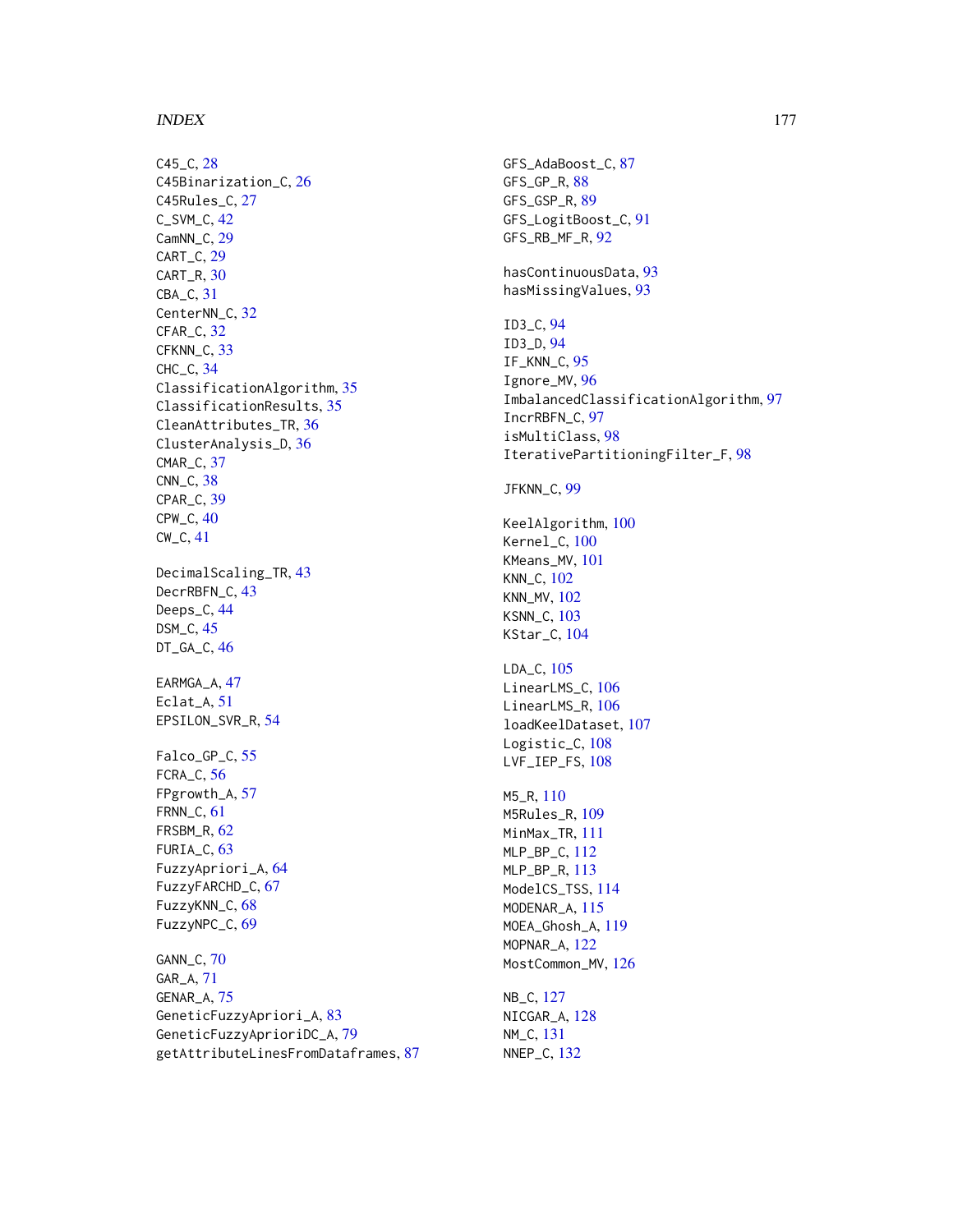Nominal2Binary\_TR, [133](#page-132-0) NU\_SVM\_C, [134](#page-133-0) NU\_SVR\_R, [135](#page-134-0) PART\_C, [136](#page-135-0) PDFC\_C, [136](#page-135-0) PFKNN\_C, [138](#page-137-0) PNN\_C, [138](#page-137-0) PolQuadraticLMS\_C, [139](#page-138-0) PolQuadraticLMS\_R, [140](#page-139-0) POP\_TSS, [141](#page-140-0) PreprocessAlgorithm, [142](#page-141-0) PRISM\_C, [142](#page-141-0) Proportional\_D, [143](#page-142-0) PSO\_ACO\_C, [144](#page-143-0) PSRCG\_TSS, [145](#page-144-0) PUBLIC\_C, [146](#page-145-0) PW\_C, [147](#page-146-0) QAR\_CIP\_NSGAII\_A, [148](#page-147-0) QDA\_C, [151](#page-150-0) R6\_ABB\_IEP\_FS *(*ABB\_IEP\_FS*)*, [5](#page-4-0) R6\_AdaBoost\_I *(*AdaBoost\_I*)*, [7](#page-6-0) R6\_AdaBoostNC\_C *(*AdaBoostNC\_C*)*, [6](#page-5-0) R6\_Alatasetal\_A *(*Alatasetal\_A*)*, [8](#page-7-0) R6\_Alcalaetal\_A *(*Alcalaetal\_A*)*, [12](#page-11-0) R6\_AllKNN\_TSS *(*AllKNN\_TSS*)*, [15](#page-14-0) R6\_AllPosible\_MV *(*AllPosible\_MV*)*, [16](#page-15-0) R6\_ANR\_F *(*ANR\_F*)*, [17](#page-16-0) R6\_Apriori\_A *(*Apriori\_A*)*, [18](#page-17-0) R6\_ART\_C *(*ART\_C*)*, [21](#page-20-0) R6\_Bayesian\_D *(*Bayesian\_D*)*, [23](#page-22-0) R6\_BNGE\_C *(*BNGE\_C*)*, [23](#page-22-0) R6\_Bojarczuk\_GP\_C *(*Bojarczuk\_GP\_C*)*, [24](#page-23-0) R6\_BSE\_C *(*BSE\_C*)*, [25](#page-24-0) R6\_C45\_C *(*C45\_C*)*, [28](#page-27-0) R6\_C45Binarization\_C *(*C45Binarization\_C*)*, [26](#page-25-0) R6\_C45Rules\_C *(*C45Rules\_C*)*, [27](#page-26-0) R6\_C\_SVM\_C *(*C\_SVM\_C*)*, [42](#page-41-0) R6\_CamNN\_C *(*CamNN\_C*)*, [29](#page-28-0) R6\_CART\_C *(*CART\_C*)*, [29](#page-28-0) R6\_CART\_R *(*CART\_R*)*, [30](#page-29-0) R6\_CBA\_C *(*CBA\_C*)*, [31](#page-30-0) R6\_CenterNN\_C *(*CenterNN\_C*)*, [32](#page-31-0) R6\_CFAR\_C *(*CFAR\_C*)*, [32](#page-31-0) R6\_CFKNN\_C *(*CFKNN\_C*)*, [33](#page-32-0) R6\_CHC\_C *(*CHC\_C*)*, [34](#page-33-0)

R6\_CleanAttributes\_TR *(*CleanAttributes\_TR*)*, [36](#page-35-0) R6\_ClusterAnalysis\_D *(*ClusterAnalysis\_D*)*, [36](#page-35-0) R6\_CMAR\_C *(*CMAR\_C*)*, [37](#page-36-0) R6\_CNN\_C *(*CNN\_C*)*, [38](#page-37-0) R6\_CPAR\_C *(*CPAR\_C*)*, [39](#page-38-0) R6\_CPW\_C *(*CPW\_C*)*, [40](#page-39-0) R6\_CW\_C *(*CW\_C*)*, [41](#page-40-0) R6\_DecimalScaling\_TR *(*DecimalScaling\_TR*)*, [43](#page-42-0) R6\_DecrRBFN\_C *(*DecrRBFN\_C*)*, [43](#page-42-0) R6\_Deeps\_C *(*Deeps\_C*)*, [44](#page-43-0) R6\_DSM\_C *(*DSM\_C*)*, [45](#page-44-0) R6\_DT\_GA\_C *(*DT\_GA\_C*)*, [46](#page-45-0) R6\_EARMGA\_A *(*EARMGA\_A*)*, [47](#page-46-0) R6\_Eclat\_A *(*Eclat\_A*)*, [51](#page-50-0) R6\_EPSILON\_SVR\_R *(*EPSILON\_SVR\_R*)*, [54](#page-53-0) R6\_Falco\_GP\_C *(*Falco\_GP\_C*)*, [55](#page-54-0) R6\_FCRA\_C *(*FCRA\_C*)*, [56](#page-55-0) R6\_FPgrowth\_A *(*FPgrowth\_A*)*, [57](#page-56-0) R6\_FRNN\_C *(*FRNN\_C*)*, [61](#page-60-0) R6\_FRSBM\_R *(*FRSBM\_R*)*, [62](#page-61-0) R6\_FURIA\_C *(*FURIA\_C*)*, [63](#page-62-0) R6\_FuzzyApriori\_A *(*FuzzyApriori\_A*)*, [64](#page-63-0) R6\_FuzzyFARCHD\_C *(*FuzzyFARCHD\_C*)*, [67](#page-66-0) R6\_FuzzyKNN\_C *(*FuzzyKNN\_C*)*, [68](#page-67-0) R6\_FuzzyNPC\_C *(*FuzzyNPC\_C*)*, [69](#page-68-0) R6\_GANN\_C *(*GANN\_C*)*, [70](#page-69-0) R6\_GAR\_A *(*GAR\_A*)*, [71](#page-70-0) R6\_GENAR\_A *(*GENAR\_A*)*, [75](#page-74-0) R6\_GeneticFuzzyApriori\_A *(*GeneticFuzzyApriori\_A*)*, [83](#page-82-0) R6\_GeneticFuzzyAprioriDC\_A *(*GeneticFuzzyAprioriDC\_A*)*, [79](#page-78-0) R6\_GFS\_AdaBoost\_C *(*GFS\_AdaBoost\_C*)*, [87](#page-86-0) R6\_GFS\_GP\_R *(*GFS\_GP\_R*)*, [88](#page-87-0) R6\_GFS\_GSP\_R *(*GFS\_GSP\_R*)*, [89](#page-88-0) R6\_GFS\_LogitBoost\_C *(*GFS\_LogitBoost\_C*)*, [91](#page-90-0) R6\_GFS\_RB\_MF\_R *(*GFS\_RB\_MF\_R*)*, [92](#page-91-0) R6\_ID3\_C *(*ID3\_C*)*, [94](#page-93-0) R6\_ID3\_D *(*ID3\_D*)*, [94](#page-93-0) R6\_IF\_KNN\_C *(*IF\_KNN\_C*)*, [95](#page-94-0) R6\_Ignore\_MV *(*Ignore\_MV*)*, [96](#page-95-0) R6\_IncrRBFN\_C *(*IncrRBFN\_C*)*, [97](#page-96-0) R6\_IterativePartitioningFilter\_F *(*IterativePartitioningFilter\_F*)*,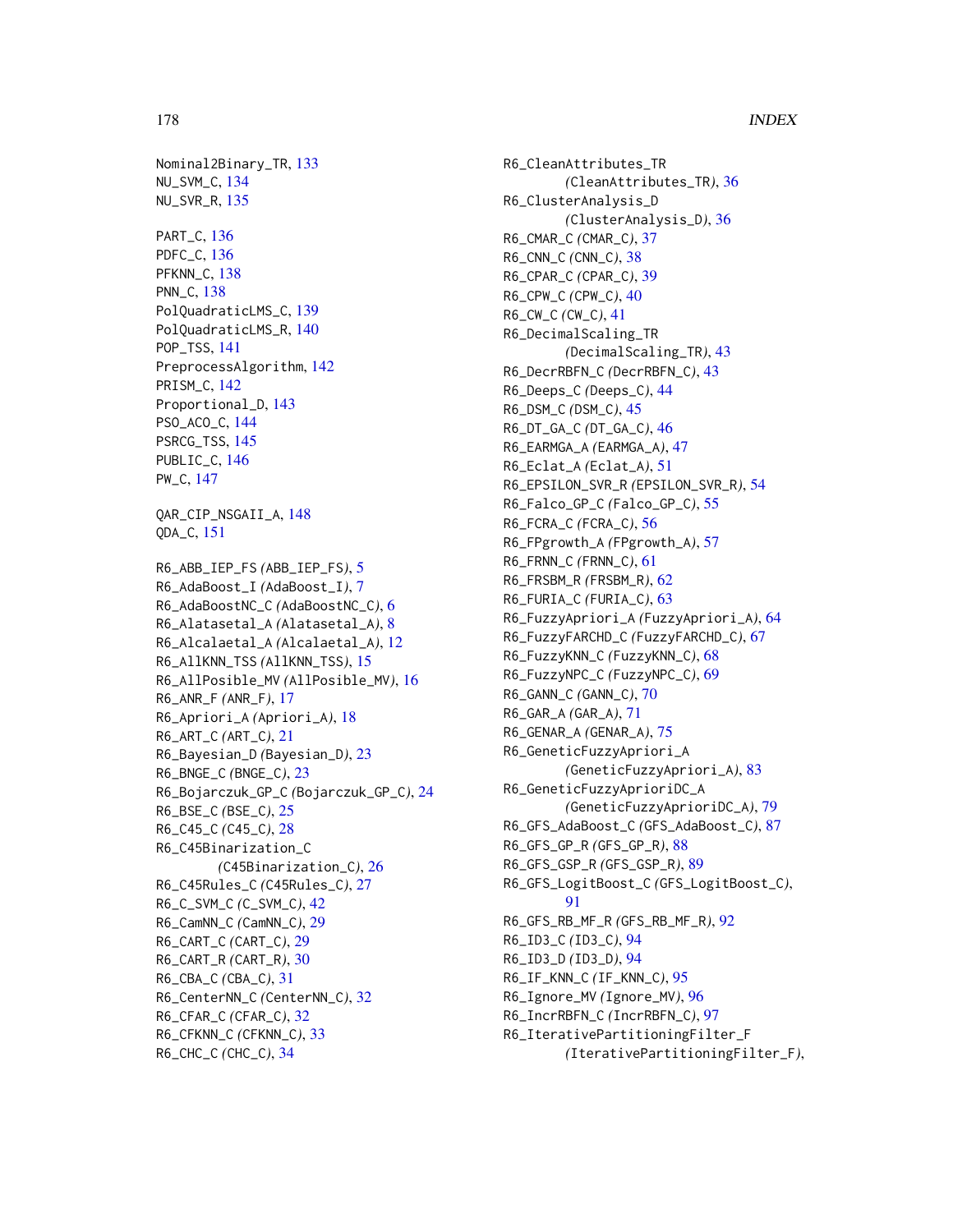#### INDEX 279

# [98](#page-97-0)

R6\_JFKNN\_C *(*JFKNN\_C*)*, [99](#page-98-0) R6\_Kernel\_C *(*Kernel\_C*)*, [100](#page-99-0) R6\_KMeans\_MV *(*KMeans\_MV*)*, [101](#page-100-0) R6\_KNN\_C *(*KNN\_C*)*, [102](#page-101-0) R6\_KNN\_MV *(*KNN\_MV*)*, [102](#page-101-0) R6\_KSNN\_C *(*KSNN\_C*)*, [103](#page-102-0) R6\_KStar\_C *(*KStar\_C*)*, [104](#page-103-0) R6\_LDA\_C *(*LDA\_C*)*, [105](#page-104-0) R6\_LinearLMS\_C *(*LinearLMS\_C*)*, [106](#page-105-0) R6\_LinearLMS\_R *(*LinearLMS\_R*)*, [106](#page-105-0) R6\_Logistic\_C *(*Logistic\_C*)*, [108](#page-107-0) R6\_LVF\_IEP\_FS *(*LVF\_IEP\_FS*)*, [108](#page-107-0) R6\_M5\_R *(*M5\_R*)*, [110](#page-109-0) R6\_M5Rules\_R *(*M5Rules\_R*)*, [109](#page-108-0) R6\_MinMax\_TR *(*MinMax\_TR*)*, [111](#page-110-0) R6\_MLP\_BP\_C *(*MLP\_BP\_C*)*, [112](#page-111-0) R6\_MLP\_BP\_R *(*MLP\_BP\_R*)*, [113](#page-112-0) R6\_ModelCS\_TSS *(*ModelCS\_TSS*)*, [114](#page-113-0) R6\_MODENAR\_A *(*MODENAR\_A*)*, [115](#page-114-0) R6\_MOEA\_Ghosh\_A *(*MOEA\_Ghosh\_A*)*, [119](#page-118-0) R6\_MOPNAR\_A *(*MOPNAR\_A*)*, [122](#page-121-0) R6\_MostCommon\_MV *(*MostCommon\_MV*)*, [126](#page-125-0) R6\_NB\_C *(*NB\_C*)*, [127](#page-126-0) R6\_NICGAR\_A *(*NICGAR\_A*)*, [128](#page-127-0) R6\_NM\_C *(*NM\_C*)*, [131](#page-130-0) R6\_NNEP\_C *(*NNEP\_C*)*, [132](#page-131-0) R6\_Nominal2Binary\_TR *(*Nominal2Binary\_TR*)*, [133](#page-132-0) R6\_NU\_SVM\_C *(*NU\_SVM\_C*)*, [134](#page-133-0) R6\_NU\_SVR\_R *(*NU\_SVR\_R*)*, [135](#page-134-0) R6\_PART\_C *(*PART\_C*)*, [136](#page-135-0) R6\_PDFC\_C *(*PDFC\_C*)*, [136](#page-135-0) R6\_PFKNN\_C *(*PFKNN\_C*)*, [138](#page-137-0) R6\_PNN\_C *(*PNN\_C*)*, [138](#page-137-0) R6\_PolQuadraticLMS\_C *(*PolQuadraticLMS\_C*)*, [139](#page-138-0) R6\_PolQuadraticLMS\_R *(*PolQuadraticLMS\_R*)*, [140](#page-139-0) R6\_POP\_TSS *(*POP\_TSS*)*, [141](#page-140-0) R6\_PRISM\_C *(*PRISM\_C*)*, [142](#page-141-0) R6\_Proportional\_D *(*Proportional\_D*)*, [143](#page-142-0) R6\_PSO\_ACO\_C *(*PSO\_ACO\_C*)*, [144](#page-143-0) R6\_PSRCG\_TSS *(*PSRCG\_TSS*)*, [145](#page-144-0) R6\_PUBLIC\_C *(*PUBLIC\_C*)*, [146](#page-145-0) R6\_PW\_C *(*PW\_C*)*, [147](#page-146-0) R6\_QAR\_CIP\_NSGAII\_A *(*QAR\_CIP\_NSGAII\_A*)*, [148](#page-147-0)

R6\_QDA\_C *(*QDA\_C*)*, [151](#page-150-0) R6\_RBFN\_C *(*RBFN\_C*)*, [152](#page-151-0) R6\_RBFN\_R *(*RBFN\_R*)*, [153](#page-152-0) R6\_Relief\_FS *(*Relief\_FS*)*, [155](#page-154-0) R6\_Ripper\_C *(*Ripper\_C*)*, [156](#page-155-0) R6\_RISE\_C *(*RISE\_C*)*, [157](#page-156-0) R6\_SaturationFilter\_F *(*SaturationFilter\_F*)*, [160](#page-159-0) R6\_SFS\_IEP\_FS *(*SFS\_IEP\_FS*)*, [161](#page-160-0) R6\_SGA\_C *(*SGA\_C*)*, [161](#page-160-0) R6\_Shrink\_C *(*Shrink\_C*)*, [163](#page-162-0) R6\_Slipper\_C *(*Slipper\_C*)*, [163](#page-162-0) R6\_SMO\_C *(*SMO\_C*)*, [164](#page-163-0) R6\_SSGA\_Integer\_knn\_FS *(*SSGA\_Integer\_knn\_FS*)*, [166](#page-165-0) R6\_Tan\_GP\_C *(*Tan\_GP\_C*)*, [167](#page-166-0) R6\_Thrift\_R *(*Thrift\_R*)*, [168](#page-167-0) R6\_UniformFrequency\_D *(*UniformFrequency\_D*)*, [169](#page-168-0) R6\_UniformWidth\_D *(*UniformWidth\_D*)*, [170](#page-169-0) R6\_VWFuzzyKNN\_C *(*VWFuzzyKNN\_C*)*, [171](#page-170-0) R6\_WM\_R *(*WM\_R*)*, [171](#page-170-0) R6\_ZScore\_TR *(*ZScore\_TR*)*, [173](#page-172-0) RBFN\_C, [152](#page-151-0) RBFN\_R, [153](#page-152-0) read.keel, [154](#page-153-0) RegressionAlgorithm, [154](#page-153-0) RegressionResults, [154](#page-153-0) Relief\_FS, [155](#page-154-0) Ripper\_C, [156](#page-155-0) RISE\_C, [157](#page-156-0) runCV, [157](#page-156-0) runParallel, [158](#page-157-0) runSequential, [159](#page-158-0) SaturationFilter\_F, [160](#page-159-0) SFS\_IEP\_FS, [161](#page-160-0) SGA\_C, [161](#page-160-0) Shrink\_C, [163](#page-162-0) Slipper\_C, [163](#page-162-0) SMO\_C, [164](#page-163-0) SSGA\_Integer\_knn\_FS, [166](#page-165-0) Tan\_GP\_C, [167](#page-166-0) Thrift\_R, [168](#page-167-0) UniformFrequency\_D, [169](#page-168-0)

UniformWidth\_D, [170](#page-169-0)

VWFuzzyKNN\_C, [171](#page-170-0)